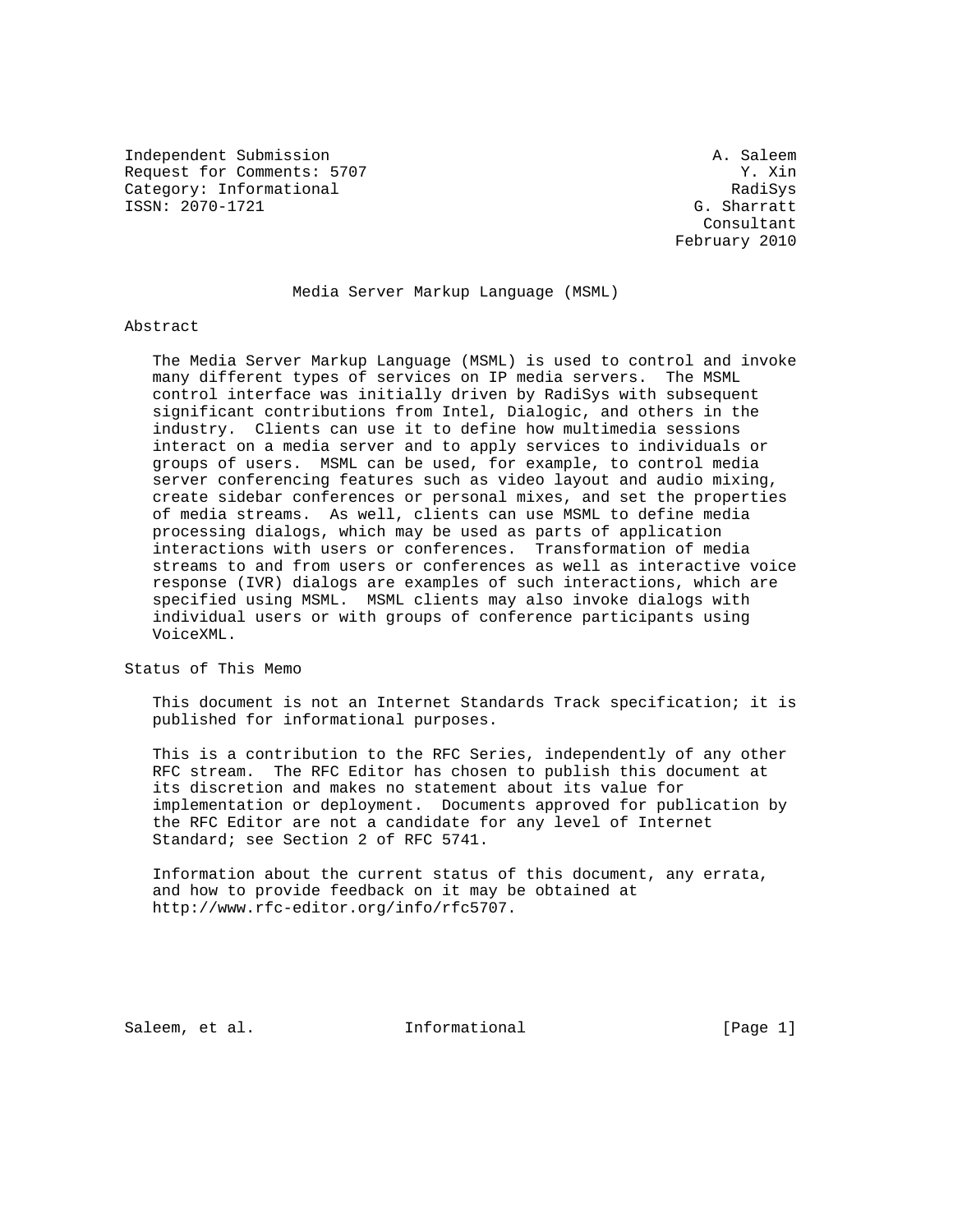IESG Note

 This RFC is not a candidate for any level of Internet Standard. The IETF disclaims any knowledge of the fitness of this RFC for any purpose and in particular notes that the decision to publish is not based on IETF review for such things as security, congestion control, or inappropriate interaction with deployed protocols. The RFC Editor has chosen to publish this document at its discretion. Readers of this document should exercise caution in evaluating its value for implementation and deployment. See RFC 3932 for more information.

### Copyright Notice

 Copyright (c) 2010 IETF Trust and the persons identified as the document authors. All rights reserved.

 This document is subject to BCP 78 and the IETF Trust's Legal Provisions Relating to IETF Documents (http://trustee.ietf.org/license-info) in effect on the date of publication of this document. Please review these documents carefully, as they describe your rights and restrictions with respect to this document.

# Table of Contents

| 2.             |             |
|----------------|-------------|
| $\mathcal{R}$  |             |
|                | $3.1$ . STP |
|                |             |
|                |             |
|                |             |
|                |             |
| 5 <sub>1</sub> |             |
| 6.             |             |
|                |             |
|                |             |
|                |             |
|                |             |
|                |             |
|                |             |
|                |             |
| 8 <sub>1</sub> | M.SMT.      |
|                |             |
|                |             |
|                |             |
|                | 8.4.        |
|                |             |
|                |             |

Saleem, et al. 1nformational [Page 2]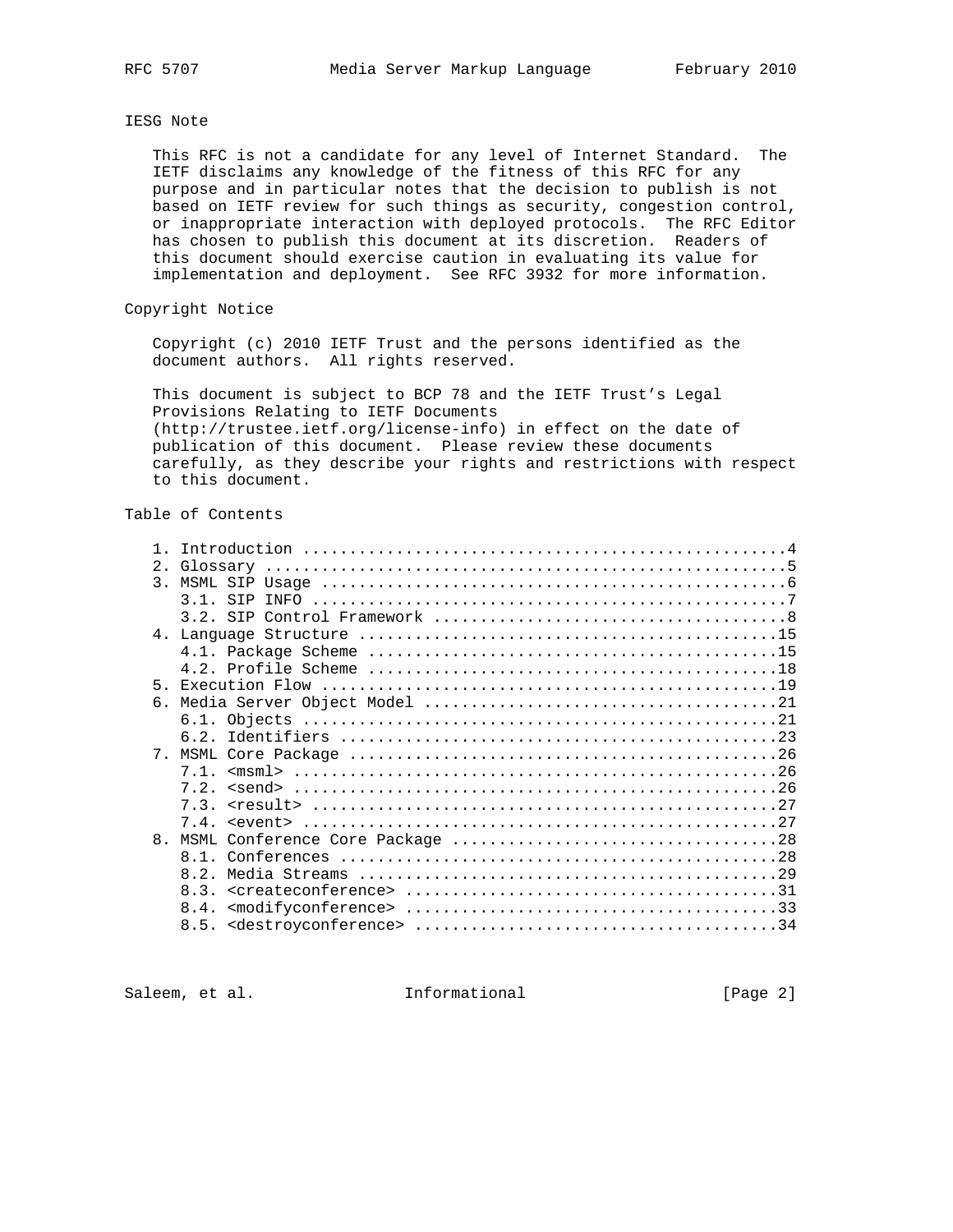| 9.5. MSML Dialog Structure and Modularity 57     |  |
|--------------------------------------------------|--|
|                                                  |  |
|                                                  |  |
|                                                  |  |
| 9.9. MSML Dialog Transform Package 85            |  |
| 9.10. MSML Dialog Speech Package 88              |  |
| 9.11. MSML Dialog Fax Detection Package 92       |  |
|                                                  |  |
| 9.12. MSML Dialog Fax Send/Receive Package 93    |  |
|                                                  |  |
| 10.1. MSML Audit Core Package 100                |  |
| 10.2. MSML Audit Conference Package 102          |  |
| 10.3. MSML Audit Connection Package 106          |  |
| 10.4. MSML Audit Dialog Package 108              |  |
| 10.5. MSML Audit Stream Package 110              |  |
|                                                  |  |
|                                                  |  |
| 12.1. Establishing a Dial-In Conference 113      |  |
| 12.2. Example of a Sidebar Audio Conference 117  |  |
| 12.3. Example of Removing a Conference 118       |  |
| 12.4. Example of Modifying Video Layout 118      |  |
|                                                  |  |
|                                                  |  |
|                                                  |  |
|                                                  |  |
|                                                  |  |
|                                                  |  |
|                                                  |  |
|                                                  |  |
|                                                  |  |
| 14.2. Audit Conference Dialogs 129               |  |
| 14.3. Audit Conference Streams 130               |  |
|                                                  |  |
| 14.5. Audit Connection Dialogs 131               |  |
| 14.6. Audit Connection Streams 132               |  |
| 14.7. Audit Connection with Selective States 133 |  |
|                                                  |  |
|                                                  |  |

Saleem, et al. 1nformational [Page 3]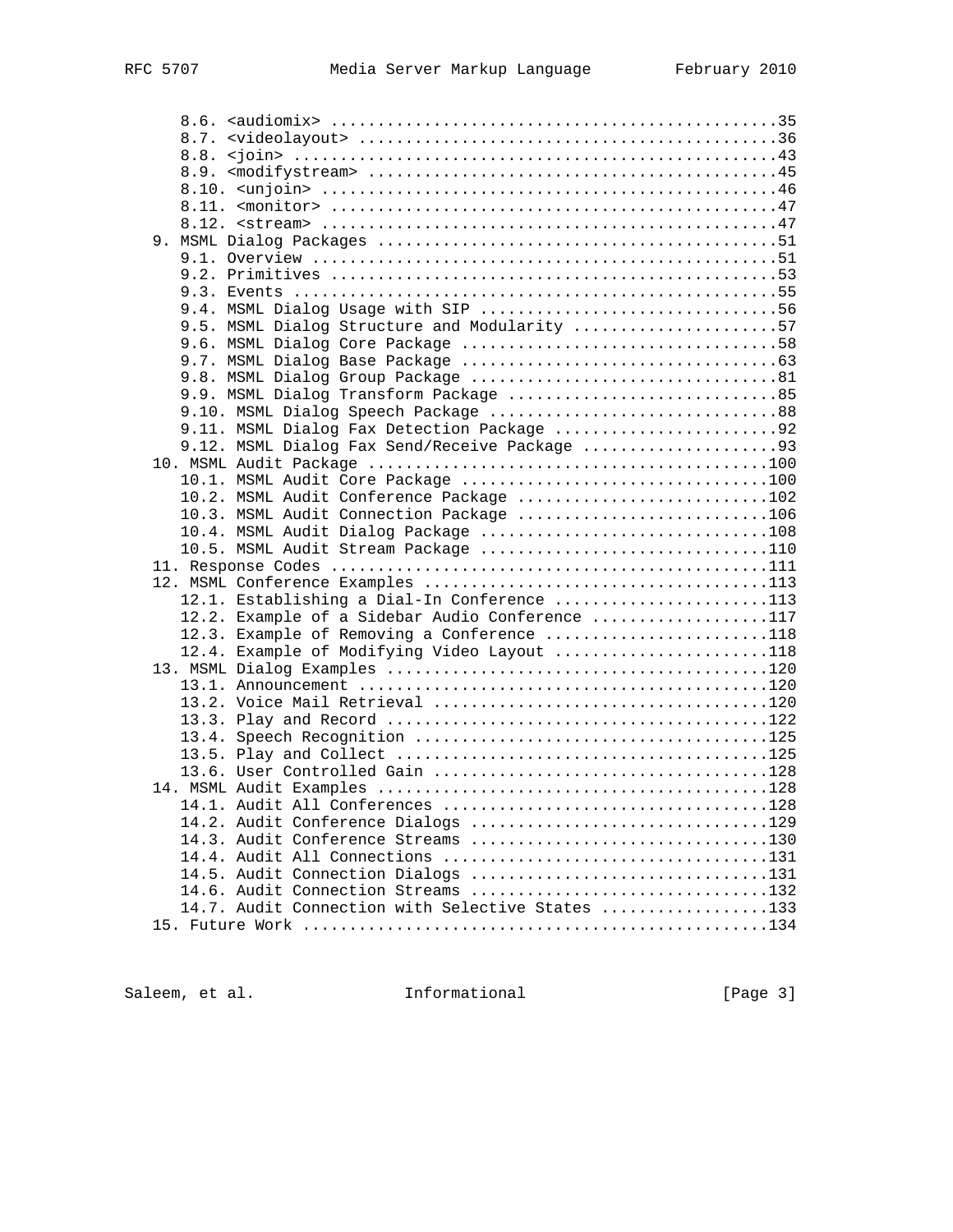| 16.2. MSML Conference Core Package 140                         |  |
|----------------------------------------------------------------|--|
|                                                                |  |
|                                                                |  |
|                                                                |  |
|                                                                |  |
| 18.1. IANA Registrations for 'application' MIME Media Type 176 |  |
| 18.2. IANA Registrations for 'text' MIME Media Type 178        |  |
| 18.3. URN Sub-Namespace Registration 179                       |  |
|                                                                |  |
|                                                                |  |
|                                                                |  |
|                                                                |  |
|                                                                |  |
|                                                                |  |

### 1. Introduction

 Media servers contain dynamic pools of media resources. Control agents and other users of media servers (called media server clients) can define and create many different services based on how they configure and use those resources. Often, that configuration and the ways in which those resources interact will be changed dynamically over the course of a call, to reflect changes in the way that an application interacts with a user.

 For example, a call may undergo an initial IVR dialog before being placed into a conference. Calls may be moved from a main conference to a sidebar conference and then back again. Individual calls may be directly bridged to create small n-way calls or simple sidebars. None of these change the SIP [n1] dialog or RTP [i3] session. Yet these do affect the media flow and processing internal to the media server.

 The Media Server Markup Language (MSML) is an XML [n2] language used to control the flow of media streams and services applied to media streams within a media server. It is used to invoke many different types of services on individual sessions, groups of sessions, and conferences. MSML allows the creation of conferences, bridging different sessions together, and bridging sessions into conferences.

 MSML may also be used to create user interaction dialogs and allows the application of media transforms to media streams. Media interaction dialogs created using MSML allow construction of IVR dialog sessions to individual users as well as to groups of users participating in a conference. Dialogs may also be specified using other languages, VoiceXML [n5], which support complete single-party application logic to be executed on the media server.

Saleem, et al. 1nformational [Page 4]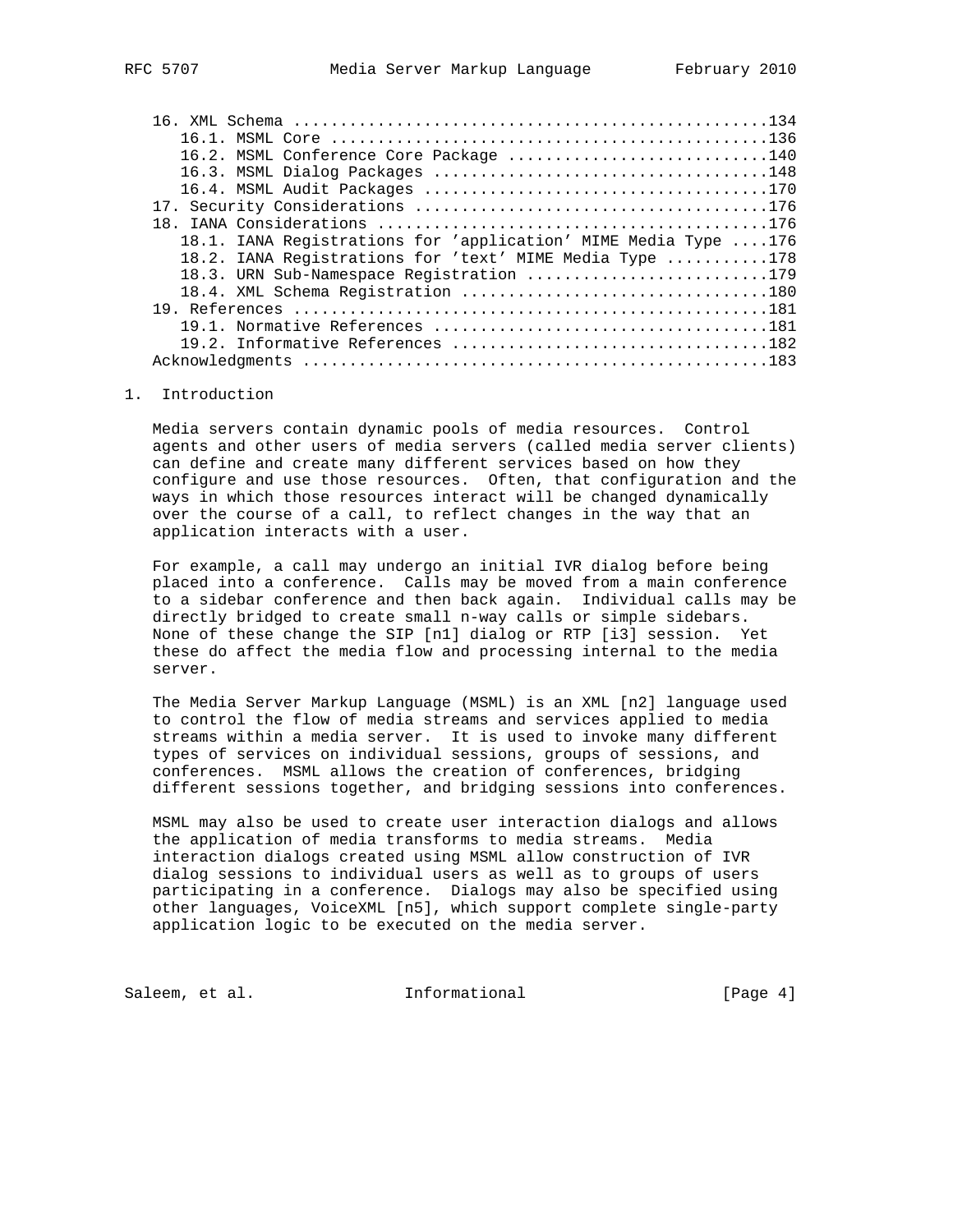MSML is a transport independent language, such that it does not rely on underlying transport mechanisms and language semantics are independent of transport. However, SIP is a typical and commonly used transport mechanism for MSML, invoked using the SIP URI scheme. This specification defines using MSML dialogs using SIP as the transport mechanism.

 A network connection may be established with the media server using SIP. Media received and transmitted on that connection will flow through different media resources on the media server depending on the requested service. Basic Network Media Services with SIP [n7] defines conventions for associating a basic service with a SIP Request-URI. MSML allows services to be dynamically applied and changed by a control agent during the lifetime of the SIP dialog.

 MSML has been designed to address the control and manipulation of media processing operations (e.g., announcement, IVR, play and record, automatic speech recognition (ASR), text to speech (TTS), fax, video), as well as control and relationships of media streams (e.g., simple and advanced conferencing). It provides a general purpose media server control architecture. MSML can additionally be used to invoke other more complex IVR languages such as VoiceXML.

 The MSML control interface has been widely deployed in the industry, with numerous client-side and server-side implementations, since 2003. The in-service commercial deployments cover a wide variety of applications including, but not limited to, IP multimedia conferencing, network voice services, IVR, IVVR (interactive voice and video response), and voice/video mail.

2. Glossary

 Media Server: a general-purpose platform for executing real-time media processing tasks. This is a logical function that maps either to a single physical device or to a portion of a physical device.

 Media Server Client: an application that originates MSML requests to a media server and also referred to as a control agent in this specification.

 Network Connection: a participant that represents the termination on a media server of one or more RTP [i3] sessions (for example, audio and video) associated with a call. Network connections are established and removed using a session establishment protocol such as SIP. An instance of a network connection is independent of MSML processing instructions applied to it.

Saleem, et al. 1nformational [Page 5]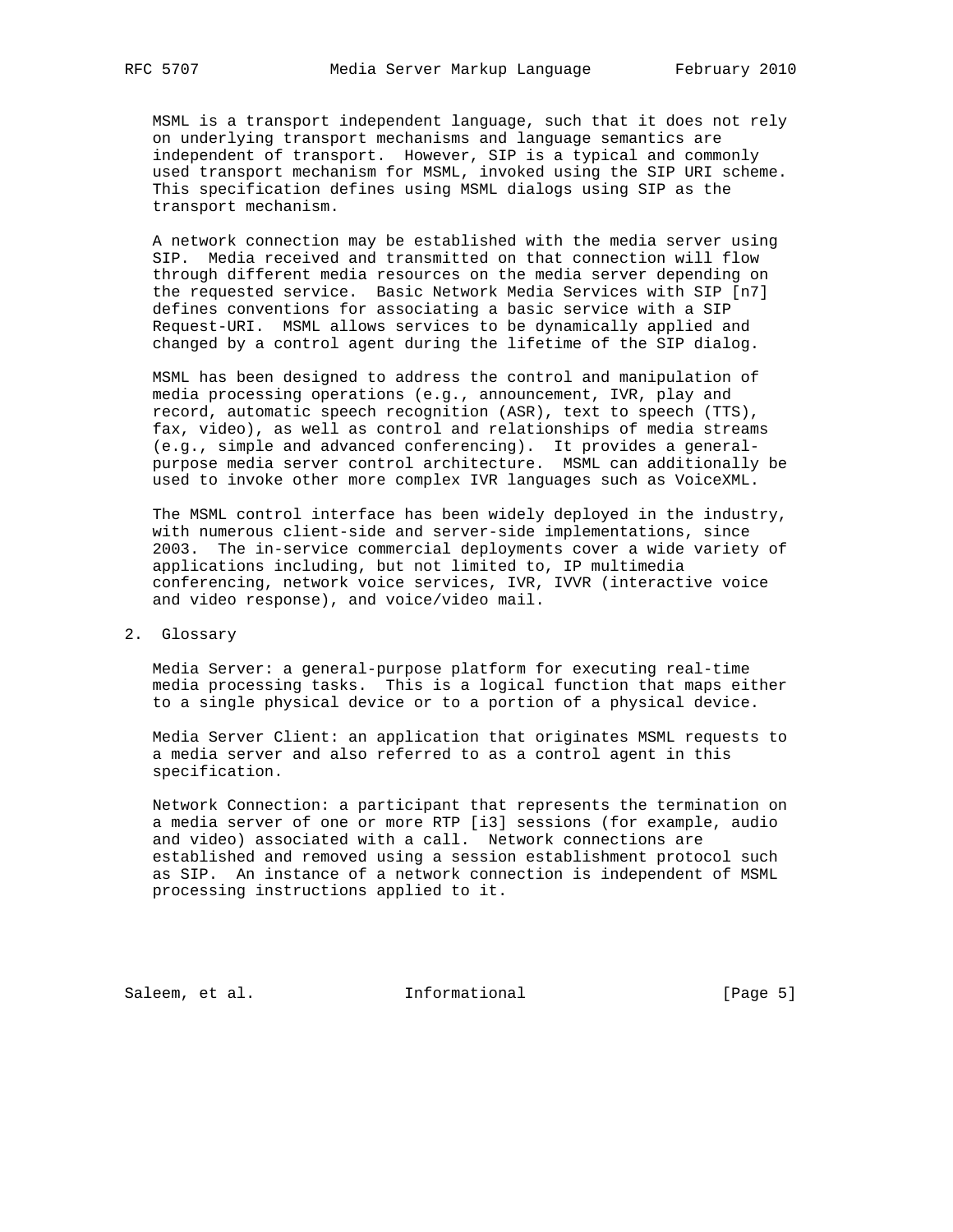Dialog: an automated IVR participant. Examples of dialogs may be announcement players, IVR interfaces, or voice recorders. Dialogs may be defined in MSML or using VoiceXML [n5].

 Conference: an intermediary function that provides multimedia mixing and other advanced conferencing services. This specification currently considers conferences with audio and/or video media types, but is extensible to other media types.

 Identifier: a name that is used to refer to a specific instance of an object on the media server, such as a conference or a dialog. Identifiers are composed of one or more terms where each term identifies an object class and instance.

 Object: the generic term for a media server entity that terminates, originates, or processes media. This specification defines four classes of objects and specifies mechanisms to create them, join them together, and destroy them.

 Participant Object: an object in a media server that sources original media in a call and/or receives and terminates media in a call.

 Intermediary Object: an object in a media server that acts on media within a call for the benefit of the participants.

 Independent Object: an object that can exist on a media server independent of other objects.

 Operator: an intermediary transformer that modifies or transforms a media stream. Examples of operators may be audio gain controls, video scaling, or voice masking. MSML defines operators as media transform objects, which transform media using operations such as gain control, when applied to media streams.

 Media Stream: a single media flow between two objects. A media stream has a media type and may be unidirectional or bidirectional.

3. MSML SIP Usage

 SIP is used to create and modify media sessions with a media server according to the procedures defined in RFC 3261 [n1]. Often, SIP third party call control [i4] will be used to create sessions to a media server on behalf of end users. MSML is used to define and change the service that a user connected to a media server will receive. MSML clients are application servers, soft-switches, or other forms of control agents, and SHOULD have an authorized security relationship with the media server. MSML itself does not define authorization mechanisms.

Saleem, et al. 1nformational [Page 6]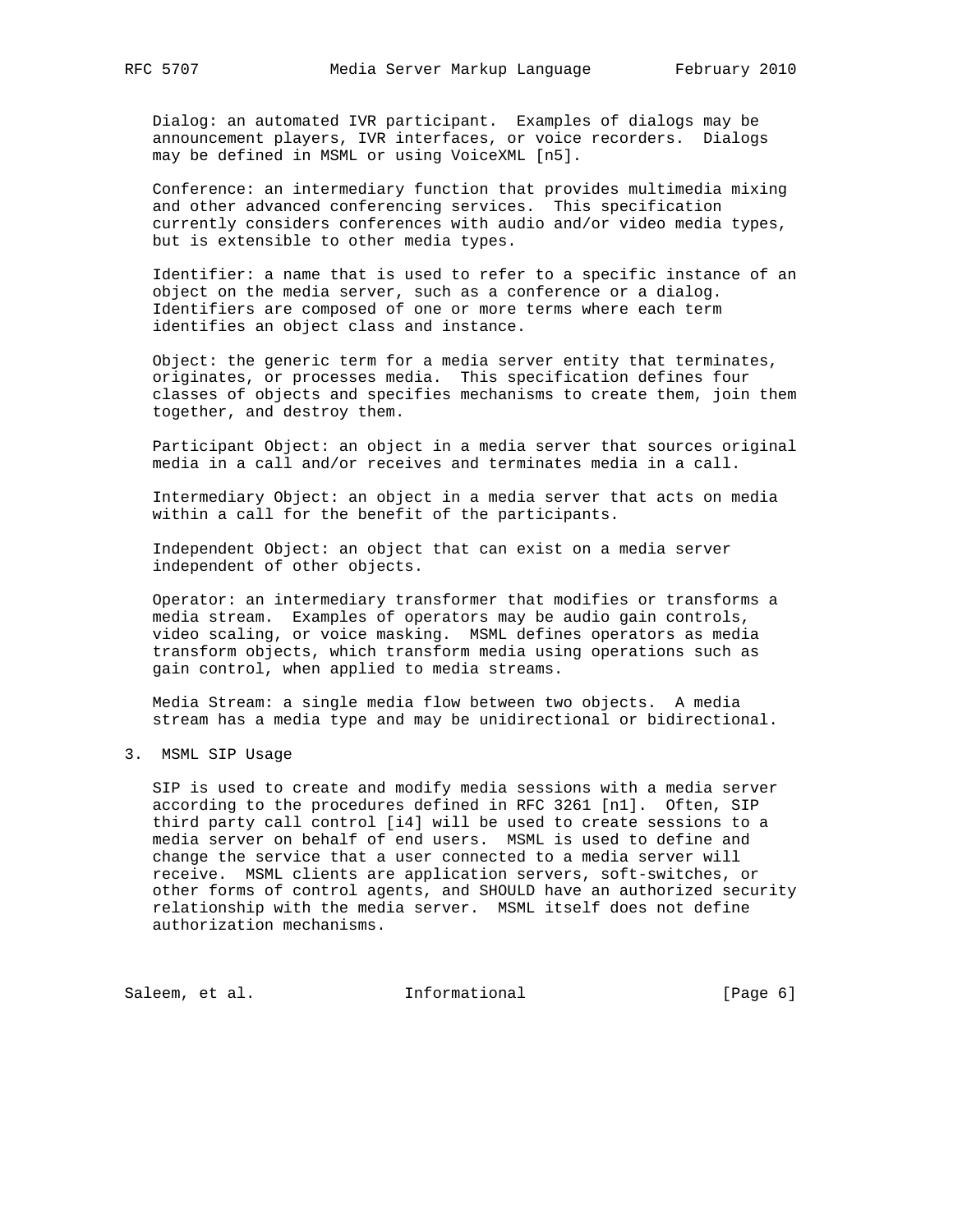MSML transactions are originated based upon events that occur in the application domain. These events may be independent from any media or user interaction. For example, an application may wish to play an announcement to a conference warning that its scheduled completion time is approaching. Applications themselves are structured in many different ways. Their structure and requirements contribute to their selection of protocols and languages. To accommodate differing application needs, MSML has been designed to be neutral to other languages and independent of the transport used to carry it.

 MSML is purposely designed to be transport independent. In this release of the specification, SIP INFO [i5] and SIP Control Framework [i11] have been chosen for transport mechanisms for MSML, as described in the following sections.

# 3.1. SIP INFO

 SIP INVITE and INFO [i5] requests and responses MAY be used to carry MSML. INFO requests allow asynchronous mid-call messages within SIP with few additional semantics. In addition, there are existing widely deployed implementations of that method, it aids in initial developments that are closely coupled with SIP session establishment, and it allows MSML to be directly associated with user dialogs when third party call control is used.

 Although INFO is sometimes considered not to be a suitable general purpose transport mechanism for messages within SIP, there have been proposals to make it more acceptable. MSML may evolve to include other SIP usage and/or to work with other protocols or as a stand alone protocol established through SIP, in future releases of this document.

 MSML supports several models for client interaction. When clients use 3PCC to establish media sessions on behalf of end users, clients will have a SIP dialog for each media session. MSML MAY be sent on these dialogs. However the targets of MSML actions are not inferred from the session associated with the SIP dialog. The targets of MSML actions are always explicitly specified using identifiers as previously defined.

 An application, after interacting with a user, may want to affect multiple objects within a media server. For example, tones or messages are often played to a conference when connections are added or removed. A separate message may also be played to a participant as they are joined, or to moderators. Explicit identifiers, that is, not inferred from a transport mechanism, allow these multiple actions to be easily grouped into a single transaction sent on any SIP dialog.

Saleem, et al. 1nformational [Page 7]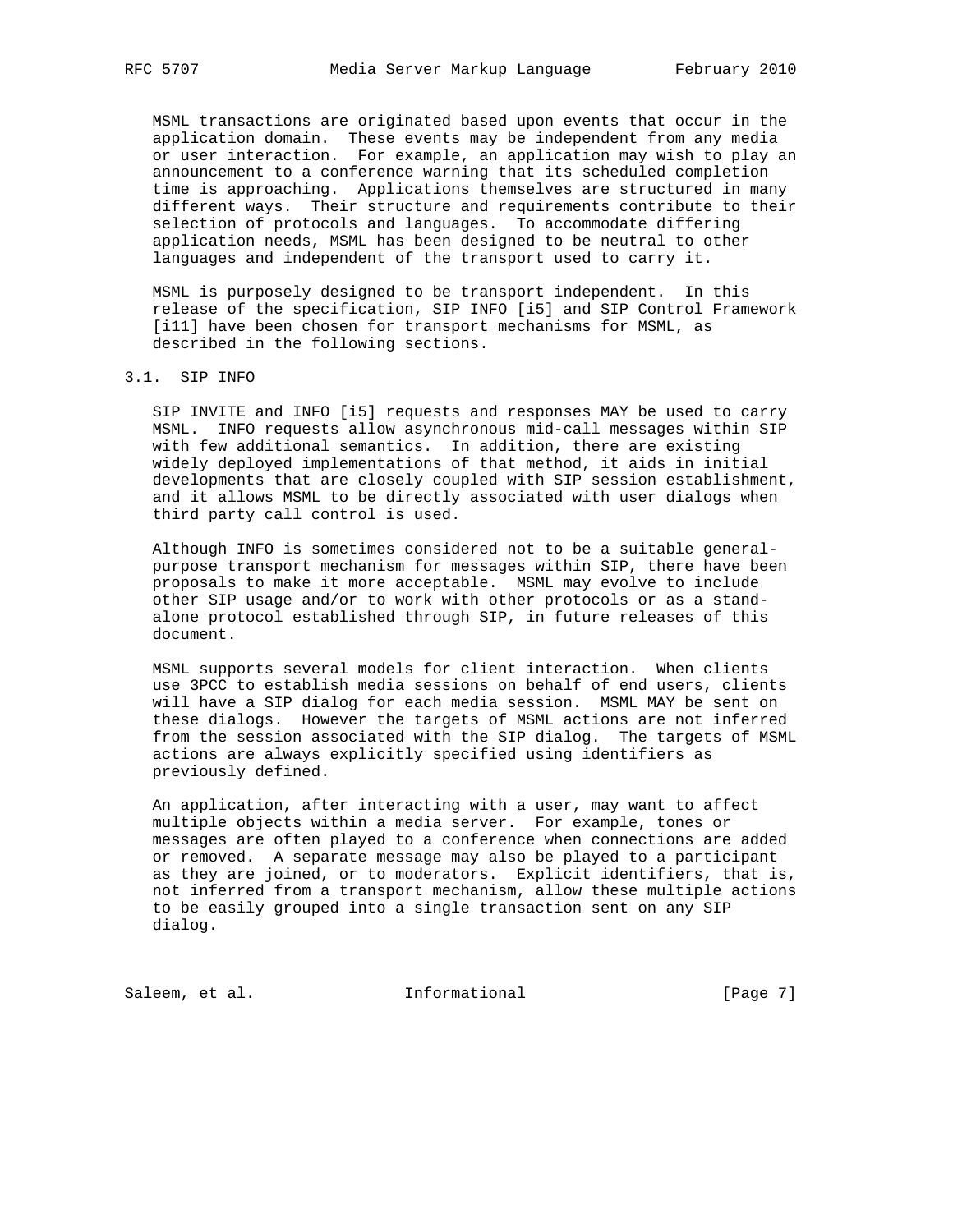MSML also supports a model of dedicated control associations. This supports decoupled application architectures where a client can control media server services without also establishing all of the media sessions itself. Control associations are created using SIP, but they do not have any associated media session. Although initially INFO messages will be sent on this SIP dialog, just as with dialogs associated with media sessions, it is possible that in the future, the SIP dialog will be used to establish a separate control session (defined in SDP [n9]) that does not use SIP as the transport for MSML messages.

 A media server using MSML also sends asynchronous events to a client using MSML scripts in SIP INFO. Events are sent based on previous MSML requests and are sent within the SIP dialog on which the MSML request that caused the event to be generated was received. If this dialog no longer exists when the event is generated, the event is discarded.

 Events may be generated during the execution of a dialog created by a <dialogstart> element. For example, dialogs can send events based on user input. VoiceXML dialogs, on the other hand, generally interact with other servers outside of MSML using HTTP.

 An event is also generated when the execution of a dialog terminates, because of either completion or failure. The exact information returned is dependent on the dialog language, the capabilities of the dialog execution environment, and what was requested by the dialog. Both MSML and VoiceXML [n5] allow information to be returned when they exit. These events may be sent in a SIP INFO or a SIP BYE. SIP BYE is used when the dialog itself specifies that the connection should be disconnected, for example, through the use of the <disconnect> element.

 Conferences may also generate events based upon their configuration. An example of this is the notification of the set of active speakers.

3.2. SIP Control Framework

 The SIP Control Framework [i11] MAY be used as a transport mechanism for MSML.

 The Control Framework provides a generic approach for establishment and reporting capabilities of remotely initiated commands. The framework utilizes many functions provided by the Session Initiation Protocol (SIP) [n1] for the rendezvous and establishment of a reliable channel for control interactions. Compared to SIP INFO, the

Saleem, et al. 1nformational [Page 8]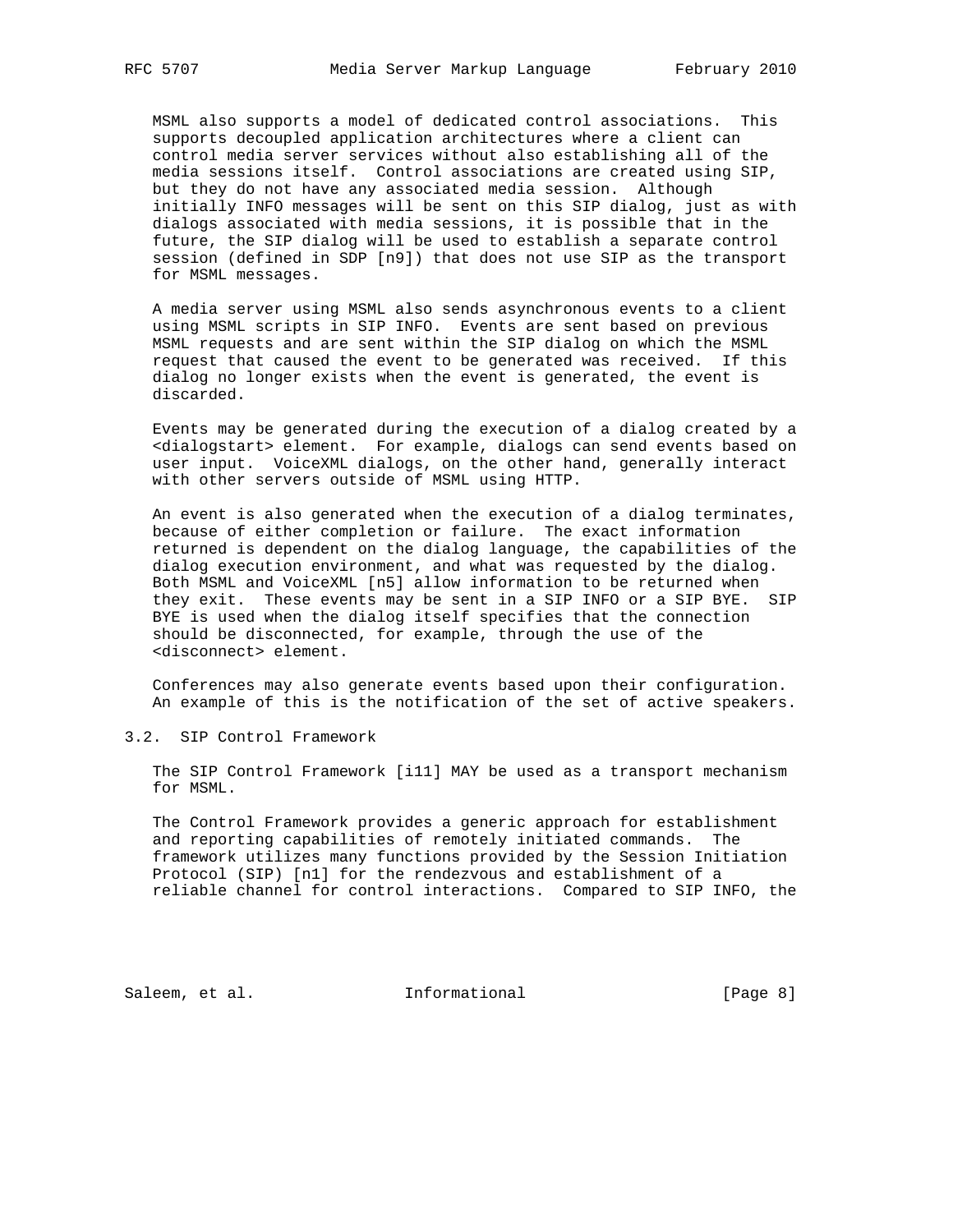SIP Control Framework is a more general-purpose transport mechanism and one that is not constrained by limitations of the SIP INFO mechanism.

 The Control Framework also introduces the concept of a Control Package, which is an explicit usage of the Control Framework for a particular interaction set. This specification has already specified a list of packages for MSML to control the media server in many aspects, including basic dialog, advanced conferencing, advanced dialog, and audit service. Each of these packages has a unique Control Package name assigned in order for MSML to be used with the Control Framework.

 This section fulfills the mandatory requirement for information that MUST be specified during the definition of a Control Framework Package, as detailed in SIP Control Framework [i11].

#### 3.2.1. Control Framework Package Names

 The Control Framework [i11] requires a Control Package definition to specify and register a unique name.

 MSML specification defines Control Package names using a hierarchical scheme to indicate the inherited relationship across packages. For example, package "msml-x" is derived from package "msml", and package "msml-x-y" is derived from package "msml-x".

 The following is a list of Control Package names reserved by the MSML specification.

- "msml": this Control Package supports MSML Core Package as specified in section 7.
- "msml-conf": this Control Package supports MSML Conference Core Package as specified in section 8.
- "msml-dialog": this Control Package supports MSML Dialog Core Package as specified in section 9.6.
- "msml-dialog-base": this Control Package supports MSML Dialog Base Package as specified in section 9.7.
- "msml-dialog-group": this Control Package supports MSML Dialog Group Package as specified in section 9.8.
- "msml-dialog-transform": this Control Package supports MSML Dialog Transform Package as specified in section 9.9.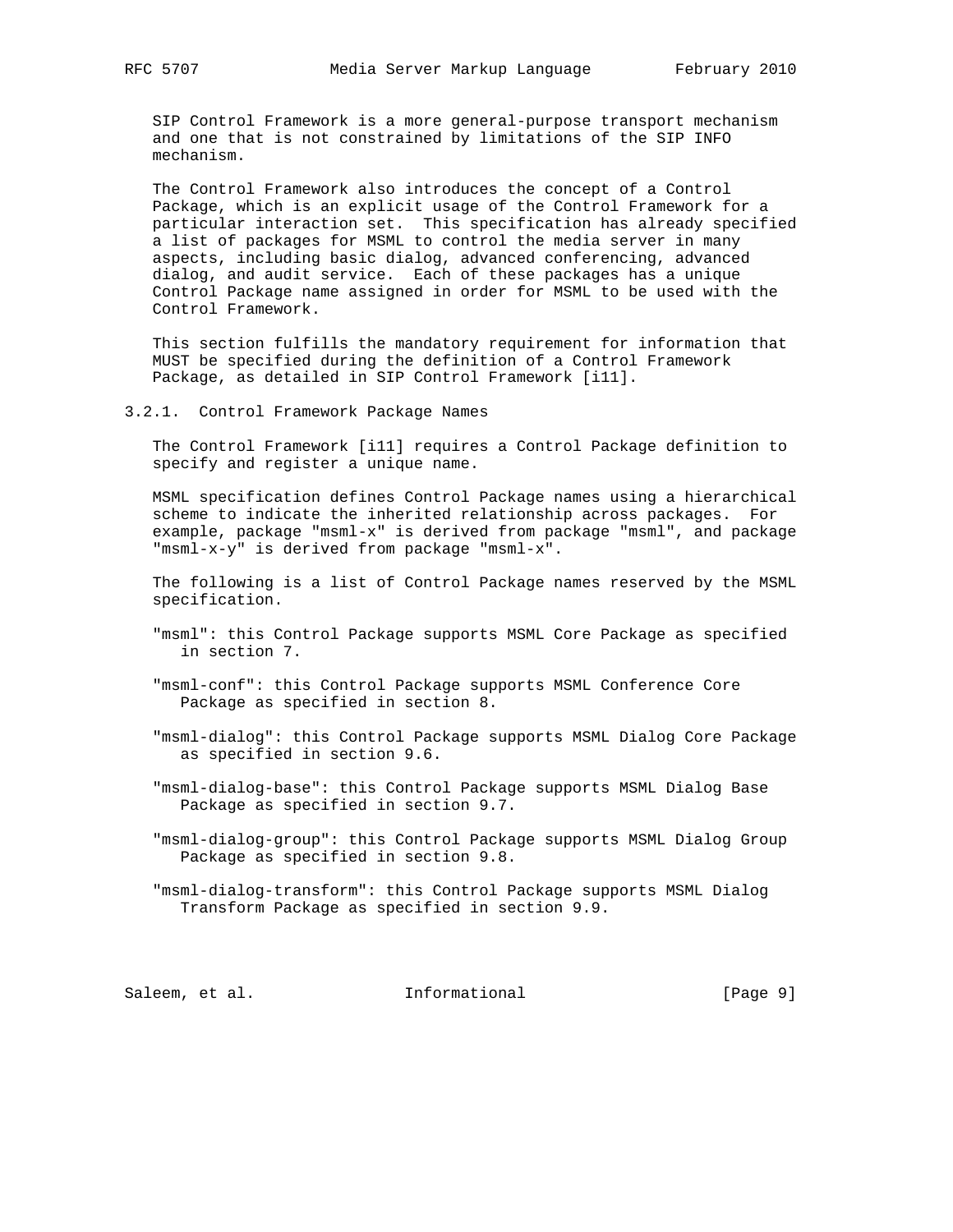"msml-dialog-speech": this Control Package supports MSML Dialog Speech Package as specified in section 9.10.

- "msml-dialog-fax-detect": this Control Package supports MSML Dialog Fax Detection Package as specified in section 9.11.
- "msml-dialog-fax-sendrecv": this Control Package supports MSML Dialog Fax Send/Receive Package as specified in section 9.12.
- "msml-audit": this Control Package supports MSML Audit Core Package as specified in section 10.1.
- "msml-audit-conf": this Control Package supports MSML Audit Conference Package as specified in section 10.2.
- "msml-audit-conn": this Control Package supports MSML Audit Connection Package as specified in section 10.3.
- "msml-audit-dialog": this Control Package supports MSML Audit Dialog Package as specified in section 10.4.
- "msml-audit-stream": this Control Package supports MSML Audit Stream Package as specified in section 10.5.

 An application server using the Control Framework as transport for MSML MUST use one or multiple package names, depending on the service required from the media server. The package name(s) are identified in the "Control-Packages" SIP header that is present in the SIP INVITE dialog request that creates the control channel, as specified in [i11]. The "Control-Packages" value MAY be re-negotiated via the SIP re-INVITE mechanism.

3.2.2. Control Framework Messages

 The usage of CONTROL, response, and REPORT messages, as defined in [i11], by each Control Package defined in MSML is different and described separately in the following sections.

MSML Core Package "msml"

 The application server may send a CONTROL message with a body of MSML request using the following elements to the MS:

 <msml>: the root element that may contain a list of child elements that request a specific operation. The child elements are defined in extended packages (e.g., "msml-conf" and "msml dialog"). This element is also the root element that contains an MSML result and event.

Saleem, et al. 10 mm = Informational [Page 10]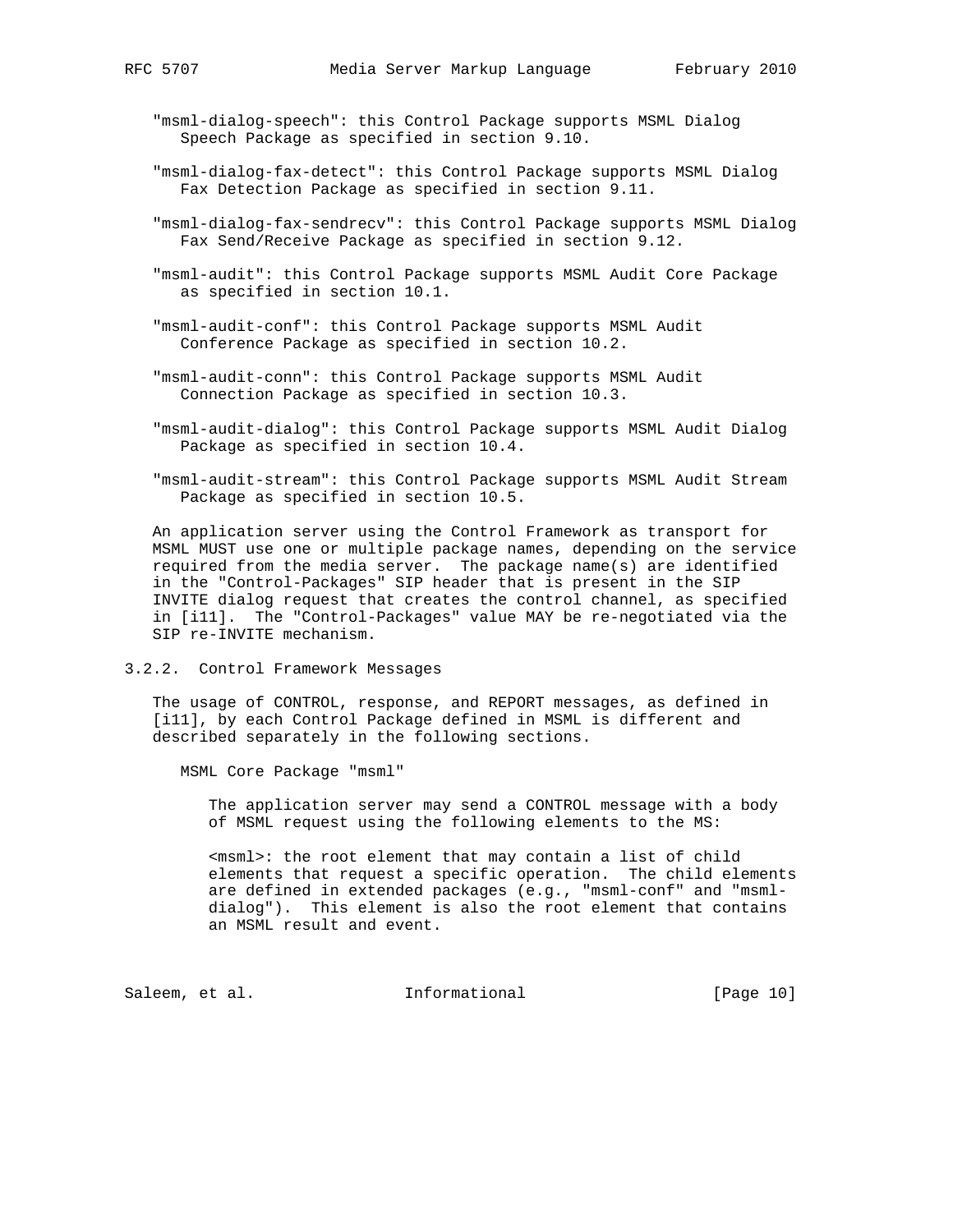<send>: sends an event to the specified recipient within the media server. Specific event types are defined within the extended packages.

 The media server replies with a response message containing a MSML result using the following elements:

<result>: reports the results of an MSML transaction.

 The media server MAY send the MSML event to the application server, in a REPORT or CONTROL message, using the element <event>. The actual content of the <event> and which Control Framework message to use are defined within the extended packages.

MSML Conference Core Package "msml-conf"

 This package extends the MSML Core Package to define a framework for creation, manipulation, and deletion of a conference.

 The AS can send a CONTROL message with a body of the MSML request that contains one or multiple conference-related commands to the MS. The MS then replies with a response message with a body of the MSML result to indicate whether or not the request has been fulfilled.

 During the lifetime of a conference, whenever an event occurs, the media server MAY send CONTROL messages containing MSML events to notify the application server. The application server SHOULD reply with a response message with no MSML body to acknowledge the event has been received.

This package does NOT use the REPORT message.

Dialog Core Package "msml-dialog"

 This package extends the MSML Core Package to define the structural framework and abstractions for MSML dialogs.

 The application server MAY send CONTROL messages containing a MSML request using the following elements:

 <dialogstart>: instantiate an MSML media dialog on a connection or a conference.

<dialogend>: terminates an MSML dialog.

Saleem, et al. 10. Informational [Page 11]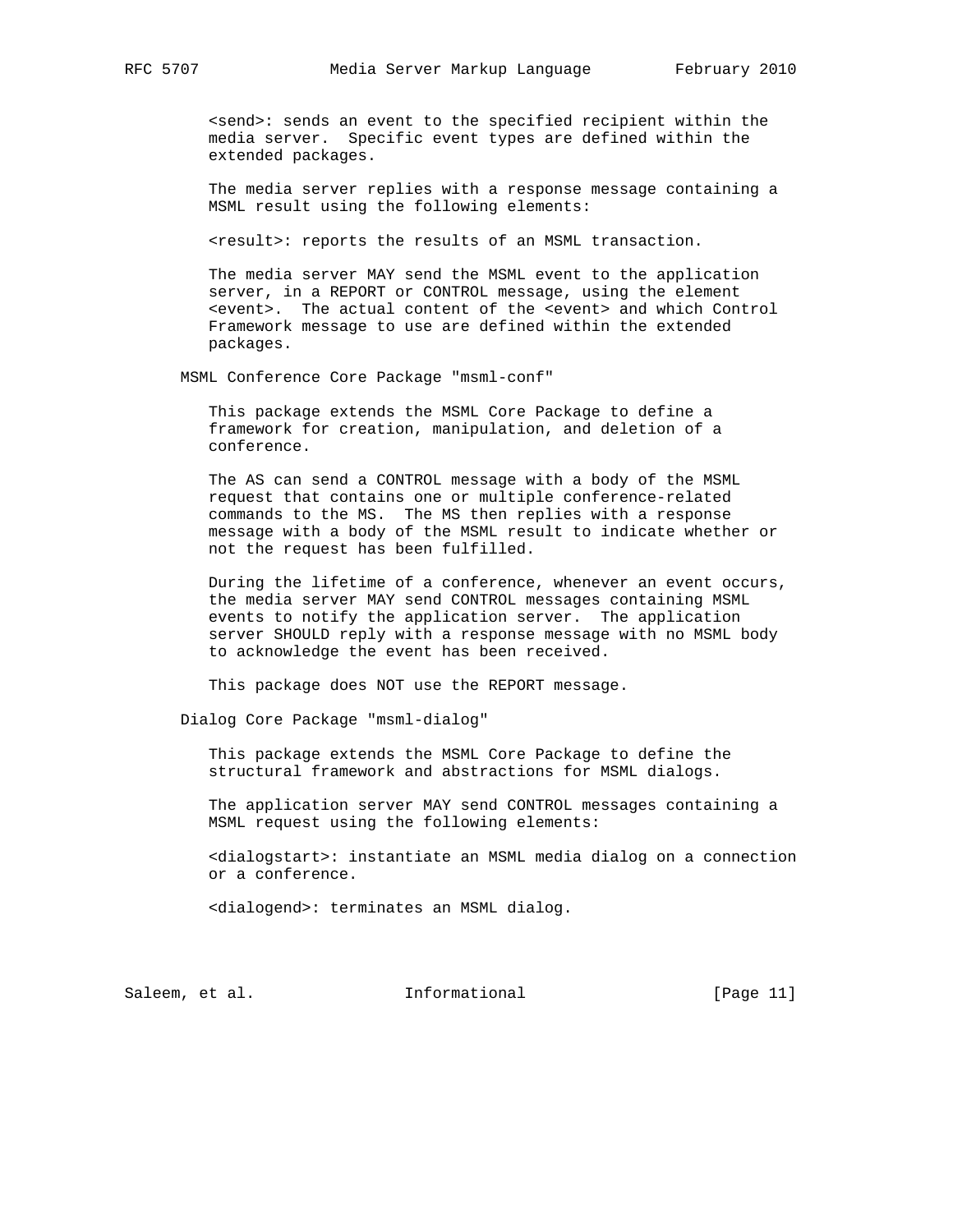<send>: sends an event and an optional namelist to the dialog, dialog group, or dialog primitive.

 <exit>: used by the dialog description language to cause the execution of the MSML dialog to terminate.

For the <dialogstart> command, the response message MUST contain an MSML result that indicates that the dialog has been started successfully. The MSML result MAY contain <dialogid> to return the dialog identifier, if the identifier was assigned by the media server. Subsequently, zero or more MSML events MAY be initiated by the media server in (update) REPORT messages to report information gathered during the dialog. Finally, an MSML event "msml.dialog.exit" SHOULD be generated in a (terminate) REPORT message when the dialog terminates (e.g., MSML execution of <exit>).

For the <dialogend> and <send> commands, the response message contains the final MSML result that indicates that the request has either been fulfilled or rejected.

Dialog Base Package "msml-dialog-base"

 This package extends the MSML Dialog Core Package to define a set of base functionality for MSML dialogs. The extension defines individual media primitives, including <play>, <dtmfgen>, <tonegen>, <record>, <dtmf> and <collect>, to be used as child element of <dialogstart>. This package does not change the framework message usage as defined by the MSML Dialog Core Package.

Dialog Transform Package "msml-dialog-transform"

 This package extends the MSML Dialog Core Package to define a set of transform primitives that works as filter on half-duplex media streams. The extension defines transform primitives, including <vad>, <gain>, <agc>, <gate>, <clamp> and <relay>, that MAY be used as child elements of <dialogstart>. This package does not change the framework message usage as defined by the MSML Dialog Core Package.

Dialog Group Package "msml-dialog-group"

 This package extends the MSML Dialog Core, Base, and Transform Packages to define a single control flow construct that specifies concurrent execution of multiple media primitives. The extension defines the <group> element that MAY be used as a child element of <dialogstart> to enclose multiple media

Saleem, et al. 1nformational [Page 12]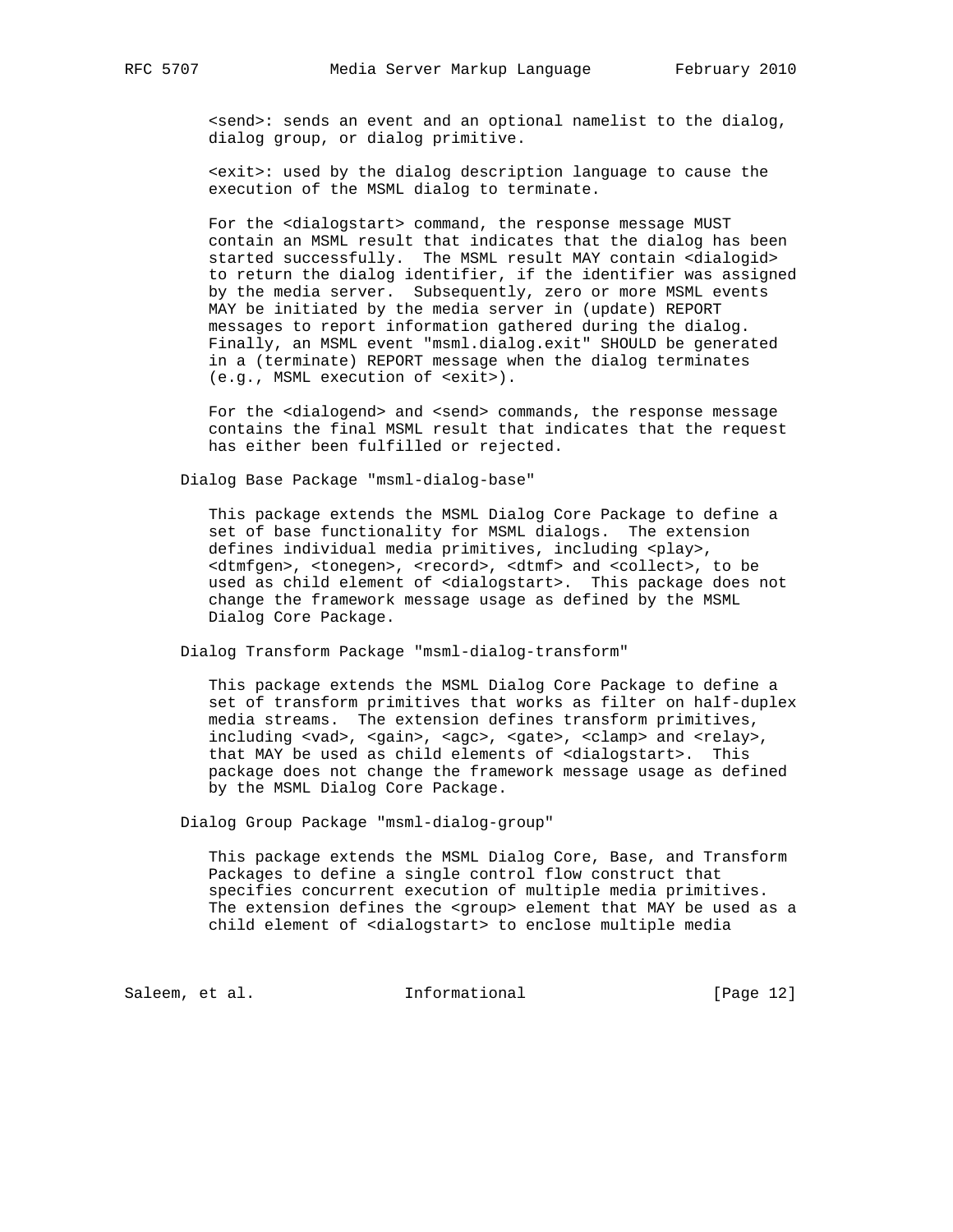primitives, such that they can be executed concurrently. This package does not change the framework message usage as defined by the MSML Dialog Core Package.

Dialog Speech Package "msml-dialog-speech"

 This package extends the MSML Dialog Core and MSML Base Package to define functionality that MAY be used for automatic speech recognition and text to speech. The extension extends the <dialogstart> and the <play> elements.

 For <dialogstart>, it defines a new child element <speech> to activate grammars or user input rules associated with speech recognition. For <play>, it defines a new child element <tts> to initiate the text-to-speech service.

 This package does not change the framework message usage as defined by the MSML Dialog Core Package.

Dialog Fax Detection Package "msml-dialog-fax-detect"

 This package extends the MSML Dialog Core Package to define primitives provide fax detection service. The extension defines a primitive <faxdetect> to be used as a child element of <dialogstart>. This package does not change the framework message usage as defined by the MSML Dialog Core Package.

Dialog Fax Send/Receive Package "msml-dialog-fax-sendrecv"

 This package extends the MSML Dialog Core Package to define primitives that allow a media server to provide fax send or receive service. The extension defines new primitives <faxsend> and <faxrcv>, to be used as a child element of <dialogstart>. This package does not change the framework message usage as defined by the MSML Dialog Core Package.

Dialog Audit Core Package "msml-audit"

 This package extends the MSML Core Package to define a framework for auditing media resource(s) allocated on the media server.

 This package follows a simple request/response transaction, allowing the application server to send CONTROL messages containing MSML <audit> requests. The media server MUST reply with a response message containing the result. The result is contained within the <auditresult> element, returning the queried state information.

Saleem, et al. 10 Informational [Page 13]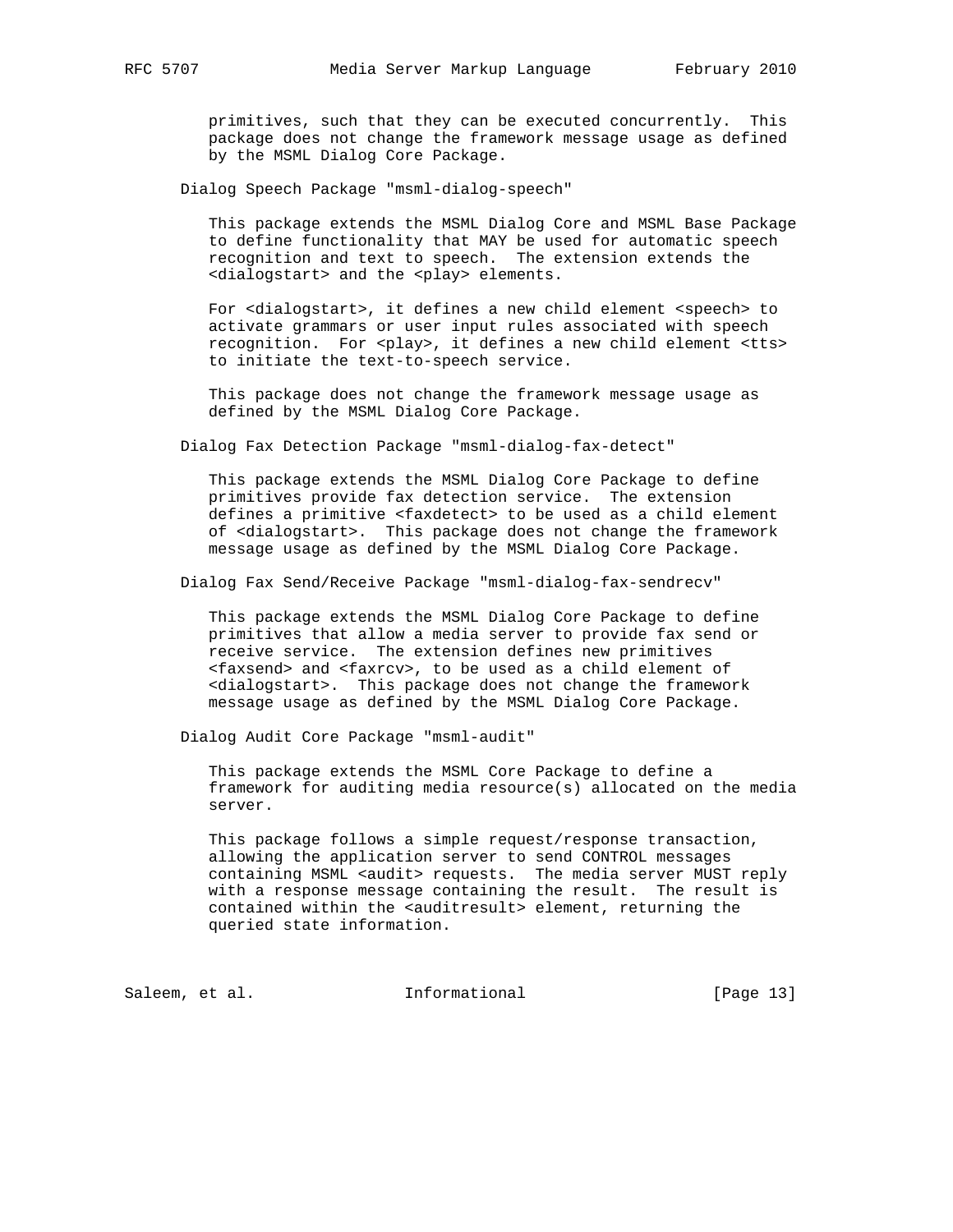This package does NOT use the REPORT message.

Dialog Audit Conference Package "msml-audit-conf"

 This package extends the MSML Audit Core Package to define conference specific states that MAY be queried via the <audit> command and the corresponding response MUST be returned by the <auditresult> element. This package does not change the framework message usage as defined by the MSML Audit Core Package.

Dialog Audit Connection Package "msml-audit-conn"

 This package extends the MSML Audit Core Package to define connection specific states that MAY be queried via the <audit> command and the corresponding response MUST be returned by the <auditresult> element. This package does not change the framework message usage as defined by the MSML Audit Core Package.

Dialog Audit Dialog Package "msml-audit-dialog"

 This package extends the MSML Audit Core Package to define dialog specific states that MAY be queried via the <audit> command and the corresponding response MUST be returned by the <auditresult> element. This package does not change the framework message usage as defined by the MSML Audit Core Package.

Dialog Audit Stream Package "msml-audit-stream"

 This package extends the MSML Audit Core Package to define stream specific states that MAY be queried via the <audit> command and the corresponding response MUST returned by the <auditresult> element. This package does not change the framework message usage as defined by the MSML Audit Core Package.

3.2.3. Common XML Support

 The XML schema described in [i11] MUST be supported by all Control Packages defined by MSML. However, the "connection-id" value MUST be constructed as defined by MSML (i.e., the identifier MUST contain a local dialog tag only, while the SIP Control Framework [i11] requires that the "connection-id" contain both local and remote dialog tags).

Saleem, et al. 1nformational [Page 14]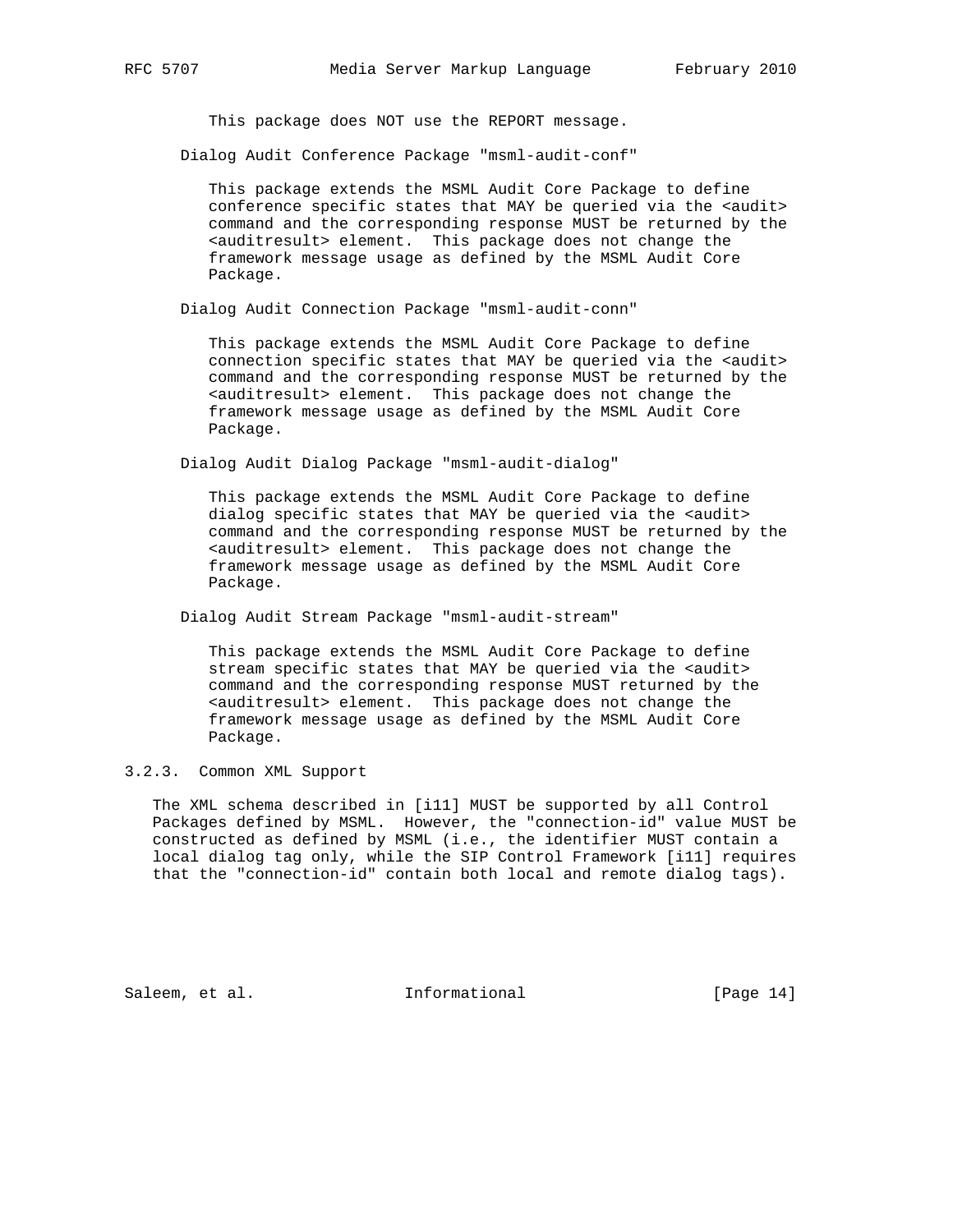# 3.2.4. Control Message Body

 A valid CONTROL body message MUST conform to the MSML schema, as included in this specification, for the MSML package(s) used.

#### 3.2.5. REPORT Message Body

 A valid REPORT body message MUST conform to the MSML schema, as included in this specification, for the MSML package(s) used.

#### 4. Language Structure

#### 4.1. Package Scheme

 The primary mechanism for extending MSML is the "package". A package is an integrated set of one or more XML schemas that define additional features and functions via new or extended use of elements and attributes. Each package, except for those defined in the current document, is defined in a separate standards document, e.g., an Internet Draft or an RFC. All packages that extend the base MSML functionality MUST include references to the MSML base set of schemas provided in the Internet Drafts. A schema in a package MUST only extend MSML; that is, it must not alter the existing specification.

 A particular MSML script will include references to all the schemas defining the packages whose elements and attributes it makes use of. A particular script MUST reference MSML base and optionally extension package(s). See the IANA Considerations section.

 Each package MUST define its own namespace so that elements or attributes with the same name in different packages do not conflict. A script using a particular element or attribute MUST prefix the namespace name on that element or attribute's name if it is defined in a package (as opposed to being defined in the base).

 MSML consists of a core package that provides structure without support for any specific feature set. Additional packages, relying on the core package, provide functional features. Any combination of additional packages may be used along with the core package. The following describes the set of MSML packages defined in this document.

Saleem, et al. 100 mm informational [Page 15]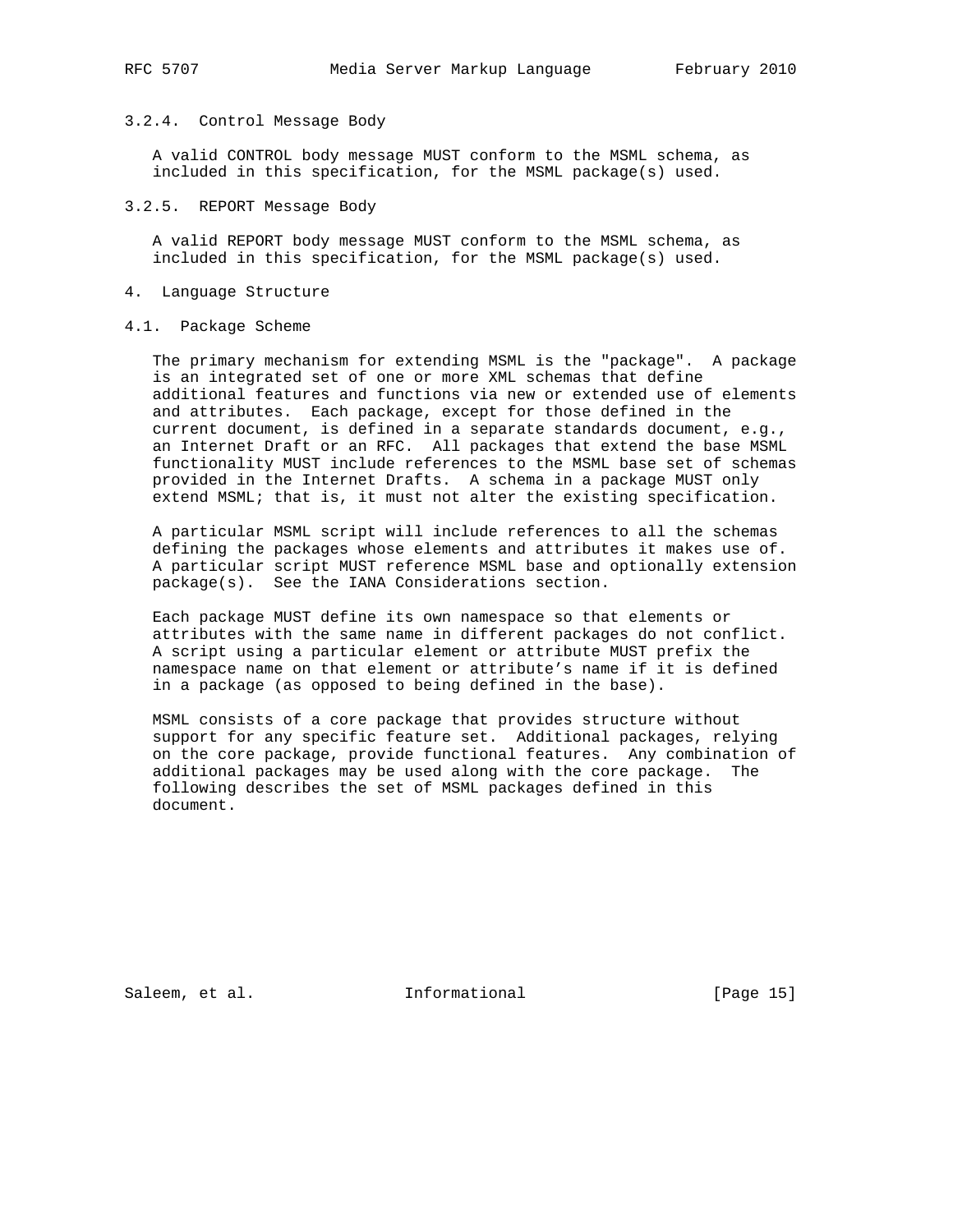



o MSML Core Package (Mandatory)

 Describes the minimum base framework that MUST be implemented to support additional core packages.

 o MSML Conference Core Package (Conditionally Mandatory, for Conferencing)

 Describes the audio and multimedia basic and advanced conferencing package that MAY be implemented.

o MSML Dialog Core Package (Conditionally Mandatory, for Dialogs)

 Describes the dialog core package that MUST be implemented for any dialog services. However, systems supporting conferencing only, MAY omit support for MSML dialogs. The MSML Dialog Core Package specifies the framework within which additional dialog packages are supported. The MSML Dialog Base Package MUST be supported, while all other dialog packages MAY be supported.

o MSML Dialog Base Package (Conditionally Mandatory, for Dialogs)

Saleem, et al. 1nformational [Page 16]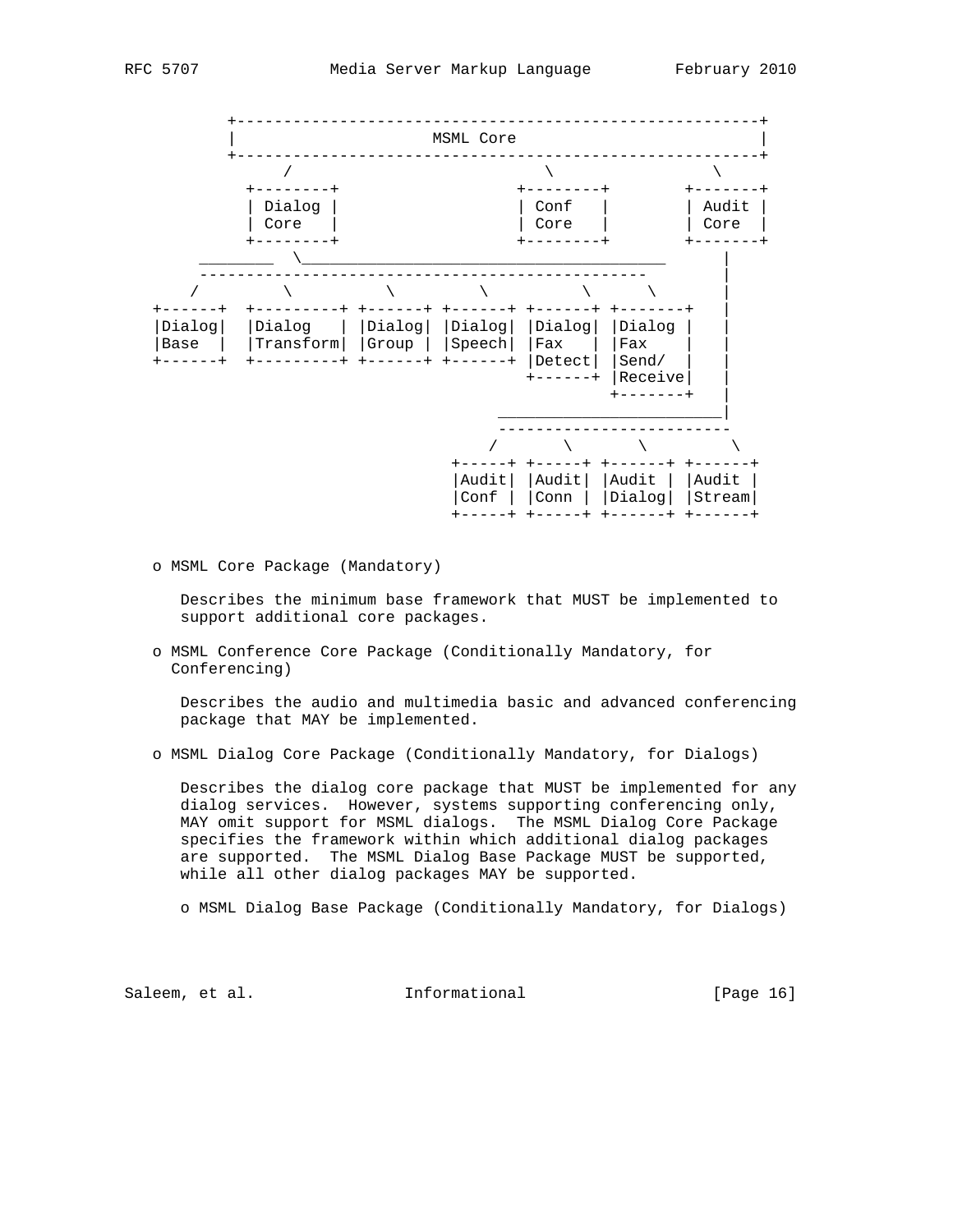o MSML Dialog Group Package (Optional)

- o MSML Dialog Transform Package (Optional)
- o MSML Dialog Fax Detection Package (Optional)
- o MSML Dialog Fax Send/Receive Package (Optional)
- o MSML Dialog Speech Package (Optional)
- o MSML Audit Core Package (Conditionally Mandatory, for Auditing)

 Describes the audit core package that MUST be implemented to support auditing services. The MSML audit core package specifies the framework within which additional audit packages are supported.

- o MSML Audit Conference Package (Conditionally Mandatory, for Auditing Conference, Conference Dialog, and Conference Stream)
- o MSML Audit Connection Package (Conditionally Mandatory, for Auditing Connection, Connection Dialog, and Connection Stream)
- o MSML Audit Dialog Package (Conditionally Mandatory, for Auditing Dialog, and MUST be used with either MSML Audit Conference Package or MSML Audit Connection Package)
- o MSML Audit Stream Package (Conditionally Mandatory, for Auditing Stream, and MUST be used with either MSML Audit Conference Package or MSML Audit Connection Package)

 The formal process for defining extensions to MSML dialogs is to define a new package. The new package MUST provide a text description of what extensions are included and how they work. It MUST also define an XML schema file (if applicable) that defines the new package (which may be through extension, restriction of an existing package, or a specific profile of an existing package). Dependencies upon other packages MUST be stated. For example, a package that extends or restricts has a dependency on the original package specification. Finally, the new package MUST be assigned a unique name and version.

The types of things that can be defined in new packages are:

- o new primitives
- o extensions to existing primitives (events, shadow variables, attributes, content)

Saleem, et al. 10 mm informational [Page 17]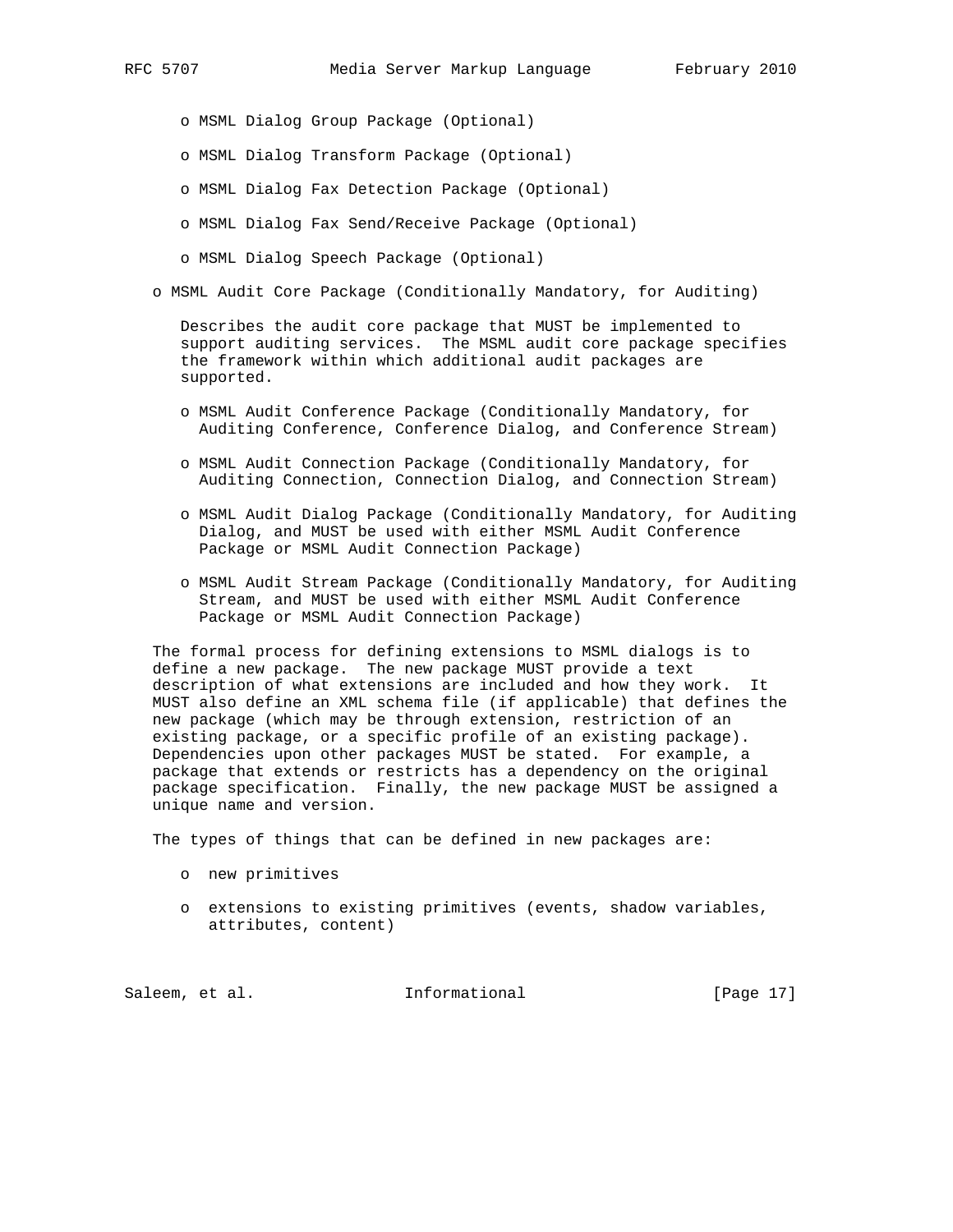o new recognition grammars for existing primitives

- o new markup languages for speech generation
- o languages for specifying a topology schema
- o new predefined topology schemas
- o new variables / segment types (sets & languages)
- o new control flow elements

 MSML packages are assembled together to form a specific MSML profile that is shared between different implementations. The base MSML dialog profiles that are defined in this document consist of the MSML Core Package, MSML Dialog Core Package, MSML Dialog Base Package, MSML Dialog Group Package, MSML Transform Package, MSML Fax Packages, and the MSML Speech Package.

 MSML extension packages, which define primitives, MUST define the following for each primitive within the package:

- o the function that the primitive performs
- o the attributes that may be used to tailor its behavior
- o the events that it is capable of understanding
- o the shadow variables that provide access to information determined as a result of the primitive's operation

 The mechanism used to ensure that a media server and its client share a compatible set of packages is not defined. Currently, it is expected that provisioning will be used, possibly coupled with a future auditing capability. Additionally, when used in SIP networks, packages could be defined using feature tags and the procedures defined for Indicating User Agent Capabilities in SIP [i1] used to allow a media server to describe its capabilities to other user agents.

#### 4.2. Profile Scheme

 Not all devices and applications using MSML will need to support the entire MSML schema. For example, a media processing device might support only audio announcements, only audio simple conferencing, or only multimedia IVR. It is highly desirable to have a system for describing what portion of MSML a particular media processing device or control agent supports.

Saleem, et al. 10 Informational [Page 18]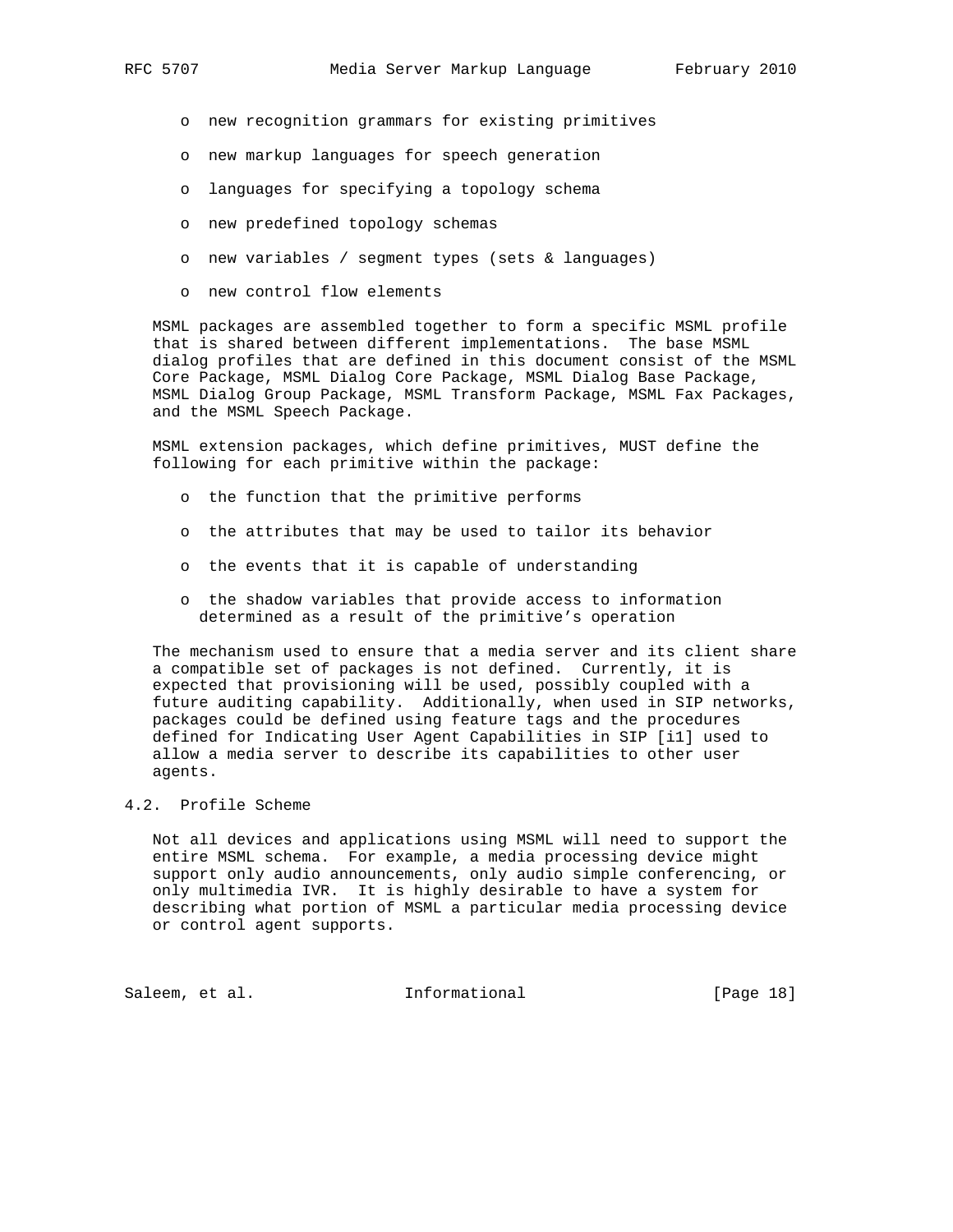The package scheme described earlier allows MSML functionality to be functionally grouped, relying on the MSML core package. This scheme allows a portion of the complete MSML specification to be implemented, on a per-package basis, and also creates a framework for future extension packages. However, within a given package, in some cases, only a subset of the package functionality may be required. In order to support subsets of packages, with greater degree of granularity than at the package level, a profile scheme is required.

 MSML package profiles would identify a subset of a given MSML package with specific definitions of elements and attributes. Each MSML package profile MUST be accompanied by one or more corresponding schemas. To use the examples above, there could be an audio announcements profile of the MSML Dialog Base Package, an audio simple conferencing profile of the MSML Conference Core Package, and a multimedia IVR profile of the MSML Dialog Base Package.

 MSML package profiles MUST be published separately from the MSML specification, in one or more standards documents (e.g., Internet Drafts or RFCs) dedicated to MSML package profiles. Profiles would not be registered with IANA and any organization would additionally be free to create its own profile(s) if required.

5. Execution Flow

 MSML assumes a model where there is a single control context within a media server for MSML processing. That context may have one or many SIP [n1] dialogs associated with it. It is assumed that any SIP dialogs associated with the MSML control context have been authorized, as appropriate, by mechanisms outside the scope of MSML.

 A media server control context maintains information about the state of all media objects and media streams within a media server. It receives and processes all MSML requests from authorized SIP dialogs and receives all events generated internally by media objects and sends them on the appropriate SIP dialog. An MSML request is able to create new media objects and streams, and to modify or destroy any existing media objects and streams.

 An MSML request may simply specify a single action for a media server to undertake. In this case, the document is very similar to a simple command request. Often, though, it may be more natural for a client to request multiple actions at one time, or the client would like several actions to be closely coordinated by the media server. Multiple MSML elements received in a single request MUST be processed sequentially in document order.

Saleem, et al. 1nformational [Page 19]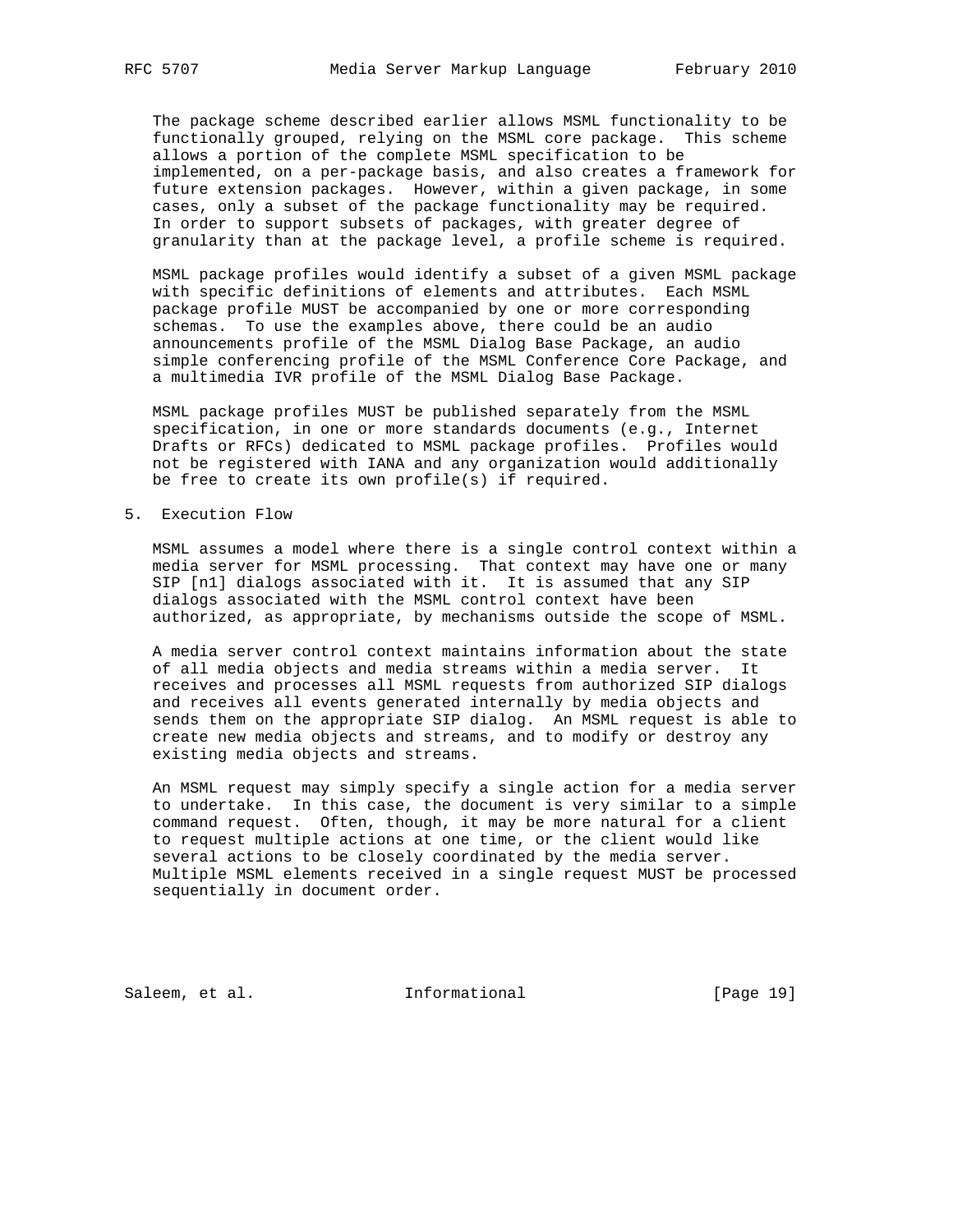An example of the first scenario would be to create a conference and join it with an initial participant. An example of the second case would be to unjoin one or more participants from a main conference and join them to a sidebar conference. In the first scenario, network latencies may not be an issue, but it is simpler for the client to combine the requests. In the second case, the added network latency between separate requests could mean perceptible audio loss to the participant.

 Each MSML request is processed as a single transaction. A media server MUST ensure that it has the necessary resources available to carry out the complete transaction before executing any elements of the request. If it does not have sufficient resources, it MUST return a 520 response and MUST NOT execute the transaction.

 The MSML request MUST be checked for well-formedness and validated against the schema prior to executing any elements. This allows XML [n2] errors to reported immediately and minimizes failures within a transaction and the corresponding execution of only part of the transaction.

 Each element is expected to execute immediately. Elements such as <dialogstart>, which take an unpredictable amount of time, are "forked" and executed in a separate thread (see MSML Dialog Packages). Once successfully forked, execution continues with the element following the </dialogstart>. As such, MSML does not provide mechanisms to sequence or coordinate other operations with dialog elements.

 Processing within a transaction MUST stop if any errors occur. Elements that were executed prior to the error are not rolled back. It is the responsibility of the client to determine appropriate actions based upon the results indicated in the response. Most elements MAY contain an optional "mark" attribute. The value of that attribute from the last successfully executed element MUST be returned in an error response. Note that errors that occur during the execution of a dialog occur outside the context of an MSML transaction. These errors will be indicated in an asynchronous event.

 Transaction results are returned as part of the SIP request response. The transaction results indicate the success or failure of the transaction. The result MUST also include identifiers for any objects created by a media server for which the client did not provide an instance name. Additionally, if the transaction fails, the reason for the failure MUST be returned, as well as an indication of how much of the transaction was executed before the failure occurred SHOULD be returned.

Saleem, et al. 1nformational [Page 20]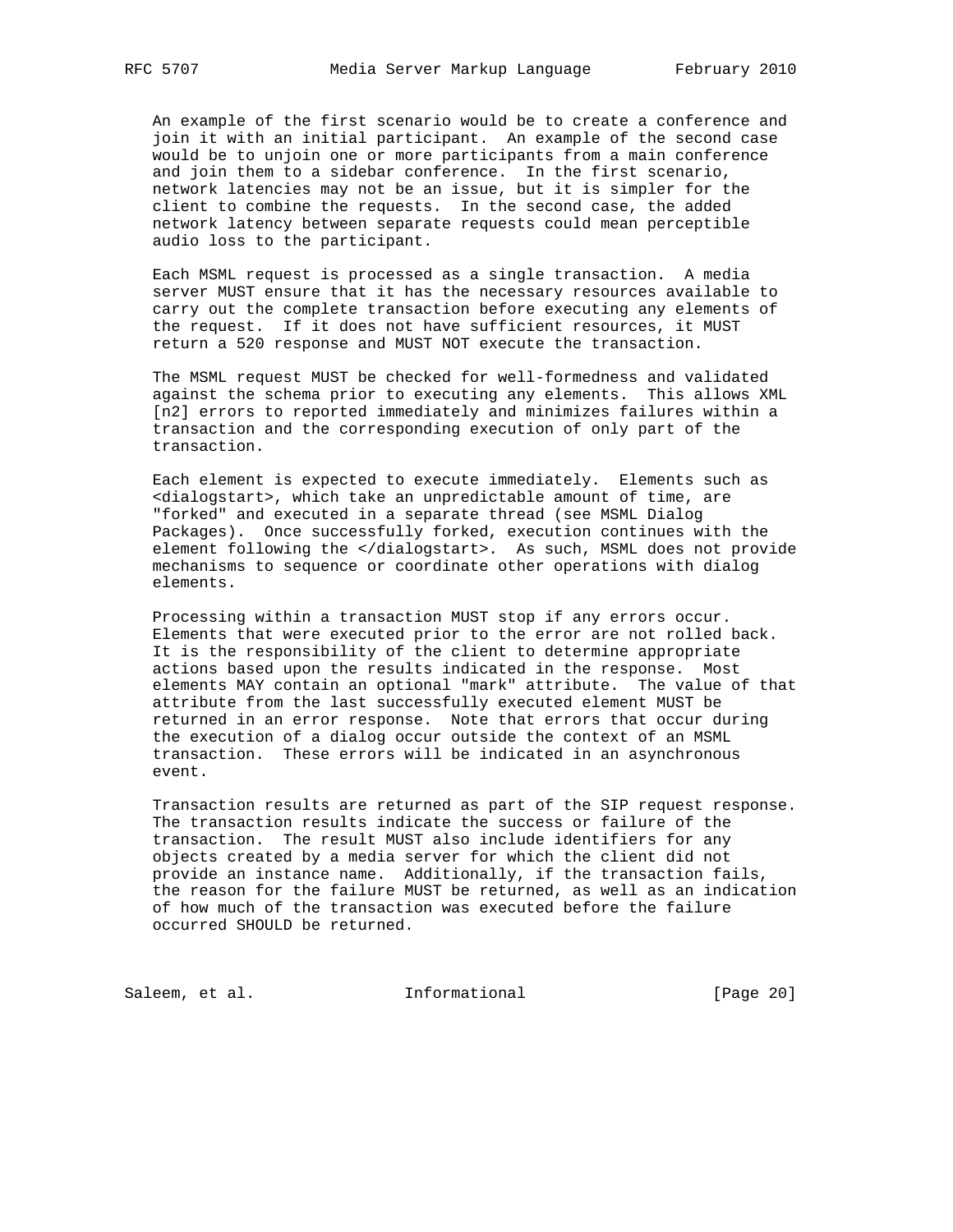# 6. Media Server Object Model

 Media servers are general-purpose platforms for executing real-time media processing tasks. These tasks range in complexity from simple ones such as serving announcements, to complex ones, such as speech interfaces, centralized multimedia conferencing, and sophisticated gaming applications.

 Calls are established to a media server using SIP. Clients will often use SIP third party call control (3PCC) [i4] to establish calls to a media server on behalf of end users. However MSML does not require that 3PCC be used, only that the client and the media server share a common identifier for the call and its associated RTP [i3] sessions.

 Objects represent entities that source, sink, or modify media streams. A media streams is a bidirectional or unidirectional media flow between objects on a media server. The following subsections define the classes of objects that exist on a media server and the way these are identified in MSML.

#### 6.1. Objects

 A media object is an endpoint of one or more media streams. It may be a connection that terminates RTP sessions from the network or a resource that transforms or manipulates media. MSML defines four classes of media objects. Each class defines the basic properties of how object instances are used within a media server. However, most classes require that the function of specific instances be defined by the client, using MSML or other languages such as VoiceXML.

 The following classes of media processing objects are defined. The class names are given in parentheses:

- o network connection (conn)
- o conference (conf)
- o dialog (dialog)

 Network connection is an abstraction for the media processing resources involved in terminating the RTP session(s) of a call. For audio services, a connection instance presents a full-duplex audio stream interface within a media server. Multimedia connections have multiple media streams of different media types, each corresponding to an RTP session. Network connections get instantiated through SIP [n1].

Saleem, et al. 1nformational [Page 21]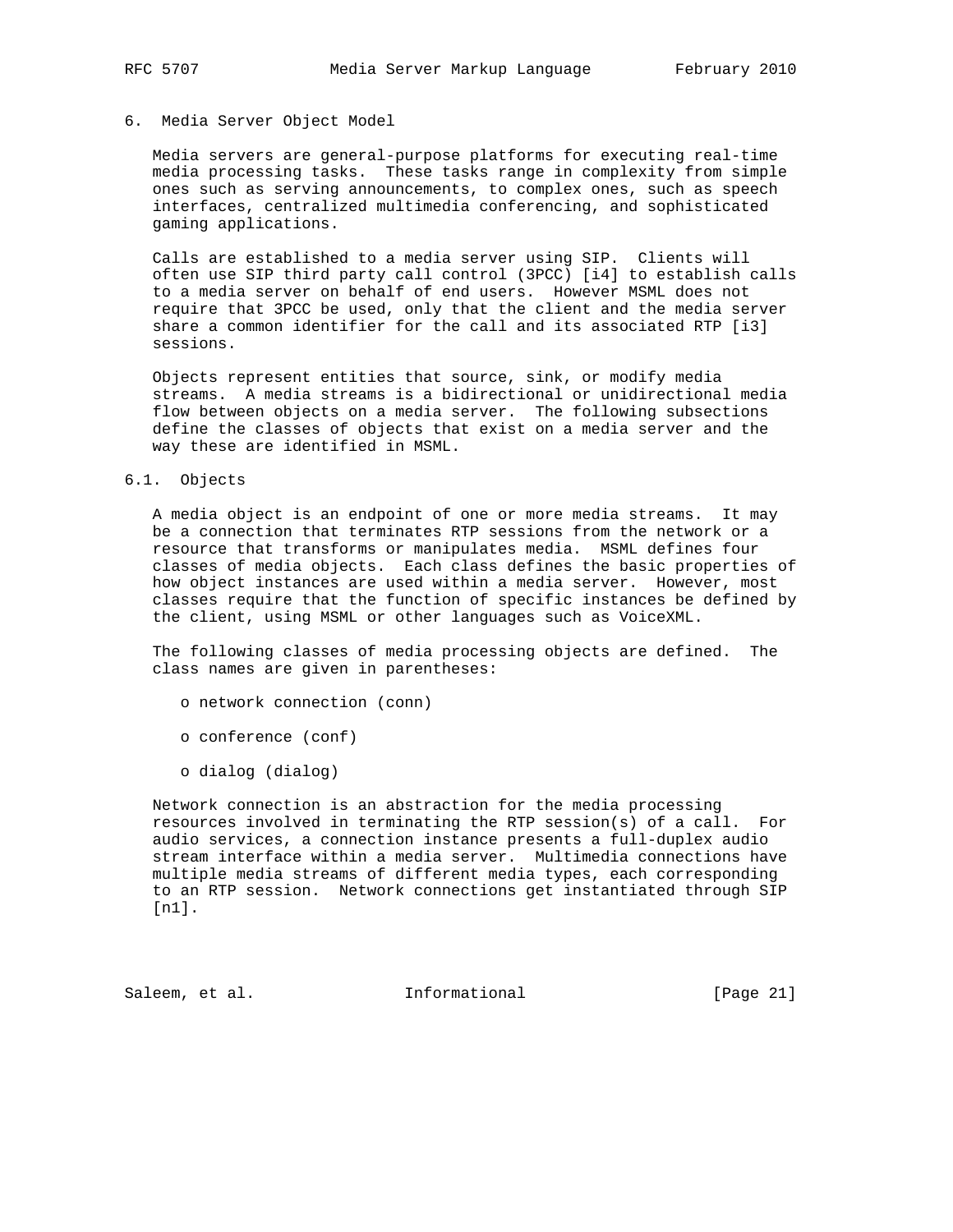A conference represents the media resources and state information required for a single logical mix of each media type in the conference (e.g., audio and video). MSML models multiple mixes/views of the same media type as separate conferences. Each conference has multiple inputs. Inputs may be divided into classes that allow an application to request different media treatment for different participants. For example, the video streams for some participants may be assigned to fixed regions of the screen while those for other participants may only be shown when they are speaking.

 A conference has a single logical output per media type. For each participant, it consists of the audio conference mix, less any contributed audio of the participant, and the video mix shared by all conference participants. Video conferences using voice activated switching have an optional ability to show the previous speaker to the current speaker.

 Conferences are instantiated using the <createconference> element. The content of the <createconference> element specifies the parameters of the audio and/or video mixes.

 Dialogs are a class of objects that represent automated participants. They are similar to network connections from a media flow perspective and may have one or more media streams as the abstraction for their interface within a media server. Unlike connections, however, dialogs are created and destroyed through MSML, and the media server itself implements the dialog participant. Dialogs are instantiated through the <dialogstart> element. Contents of the <dialogstart> element define the desired or expected dialog behavior. Dialogs may also be invoked by referencing VoiceXML as the dialog description language.

 Operators are functions that are used to filter or transform a media stream. The function that an instance of an operator fulfills is defined as a property of the media stream. Operators may be unidirectional or bidirectional and have a media type. Unidirectional operators reflect simple atomic functions such as automatic gain control, filtering tones from conferences, or applying specific gain values to a stream. Unidirectional operators have a single media input, which is connected to the media stream from one object, and a single media output, which is connected to the media stream of a different object.

 Bidirectional operators have two media inputs and two media outputs. One media input and output is associated with the stream to one object, and the other input and output is associated with a stream to a different object. Bidirectional objects may treat the media differently in each direction. For example, an operator could be

Saleem, et al. 1nformational [Page 22]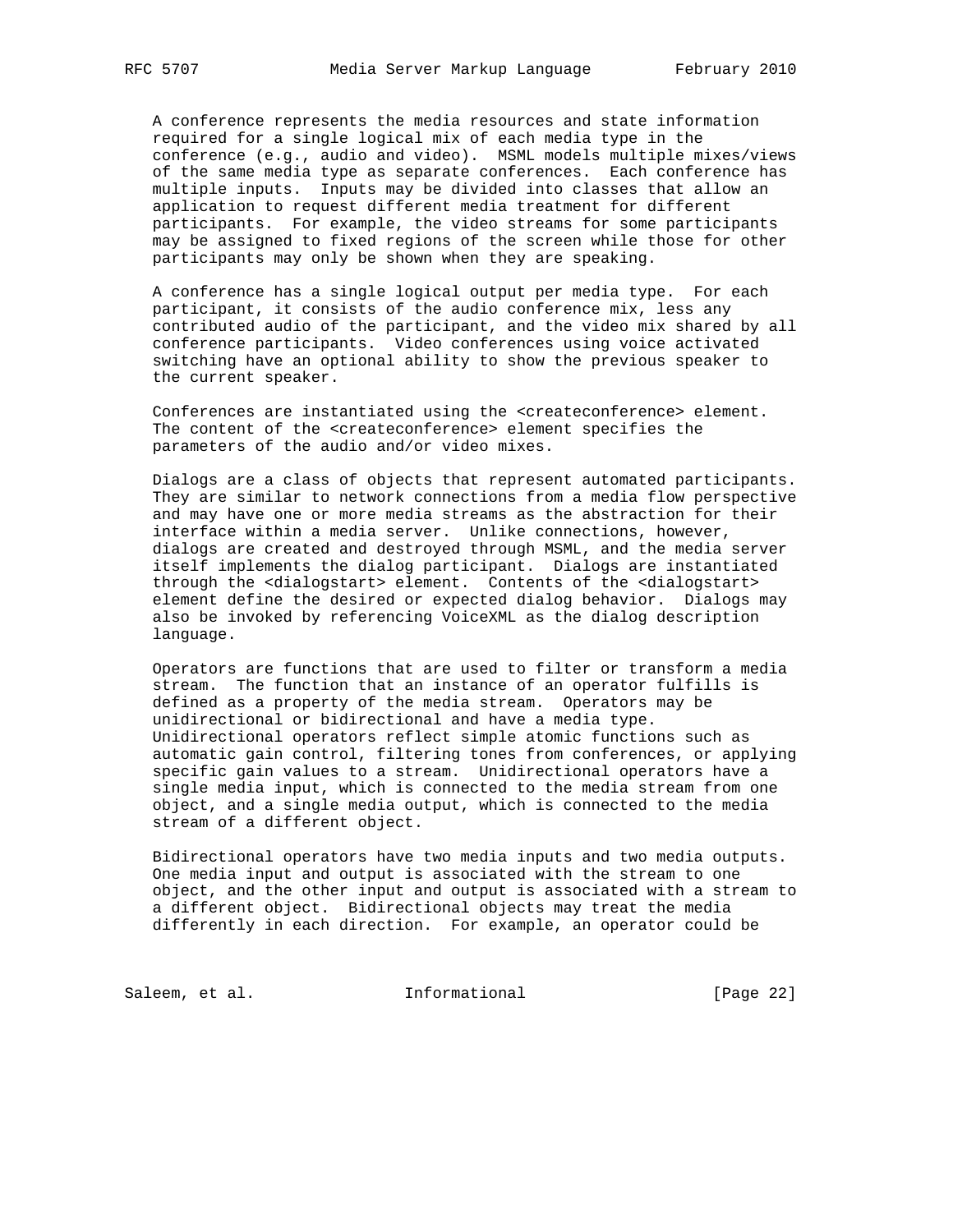defined that changed the media sent to a connection based upon recognized speech or dual-tone multi-frequency (DTMF) received from the connection. Operators are implicitly instantiated when streams are created or modified using the elements <join> and <modifystream>, respectively.

 The relationships between the different object classes (conf, conn, and dialog) are shown in the figure below.



 A single, full-duplex instance of each object class is shown together with common relationships between them. An operator (such as gain) is shown between a connection and a conference and dialogs are shown participating both with an individual connection and with a conference. The figure is not meant to imply only one-to-one relationships. Conferences will often have hundreds of participants, and either connections or conferences may be interacting with more than one dialog. For example, one dialog may be recording a conference while other dialogs announce participants joining or leaving the conference.

# 6.2. Identifiers

 Objects are referenced using identifiers that are composed of one or more terms. Each term specifies an object class and names a specific instance within that class. The object class and instance are separated by a colon ":" in an identifier term.

 Identifiers are assigned to objects when they are first created. In general, either the MSML client or a media server may specify the instance name for an object. Objects for which a client does not assign an instance name will be assigned one by a media server.

Saleem, et al. 1nformational [Page 23]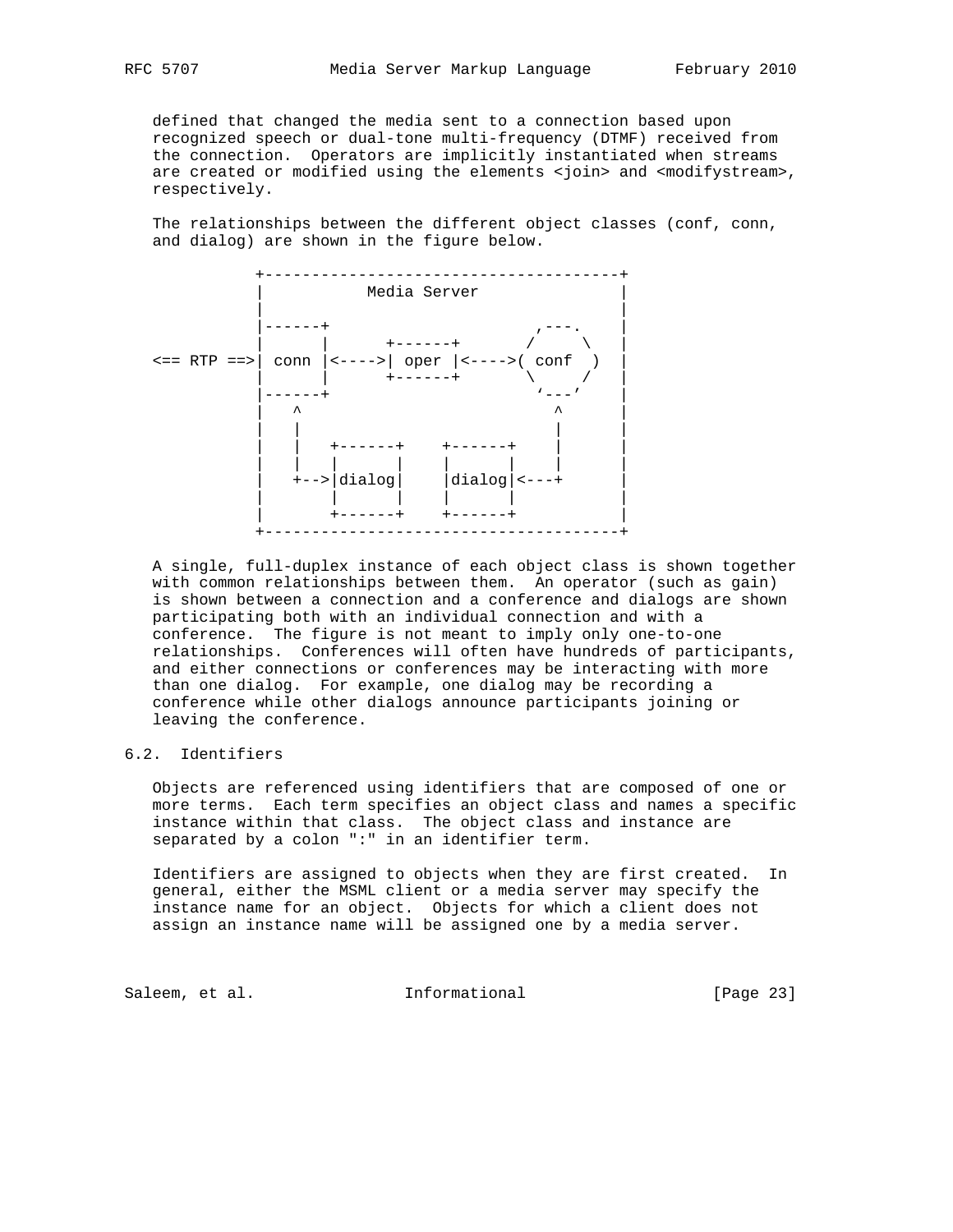Media server assigned instance names are returned to the client as a complete object identifier in the response to the request that created the object.

 It is meaningful for some classes of objects to exist independently on a media server. Network connections may be created through SIP at any time. MSML can then be used to associate their media with other objects as required to create services. Conferences may be created and have specific resources reserved waiting for participant connections.

 Objects from these two classes, connections and conferences, are considered independent objects since they can exist on a standalone basis. Identifiers for independent objects consist of a single term as defined above. For example, identifiers for a conference and connection could be "conf:abc" or "conn:1234" respectively. Clients that choose to assign instance names to independent objects must use globally unique instance names. One way to create globally unique names is to include the domain name of the client as part of the name.

 Dialogs are created to provide a service to independent objects. Dialogs may act as a participant in a conference or interact with a connection similar to a two-participant call. Dialogs depend upon the existence of independent objects, and this is reflected in the composition of their identifiers. Operators modify the media flow between other objects, such as application of gain between a connection and a conference. As operators are merely media transform primitives defined as properties of the media stream, they are not represented by identifiers and created implicitly.

 Identifiers for dialogs are composed of a structured list of slash ('/') separated terms. The left-most term of the identifier must specify a conference or connection. This serves as the root for the identifier. An example of an identifier for a dialog acting as a conference participant could be:

conf:abc/dialog:recorder

 All objects except connections are created using MSML. Connections are created when media sessions get established through SIP. There are several options clients and media servers can use to establish a shared instance name for a connection and its media streams.

 When media servers support multiple media types, the instance name SHOULD be a call identifier that can be used to identify the collection of RTP sessions associated with a call. When MSML is used in conjunction with SIP and third party call control, the call

Saleem, et al. 1nformational [Page 24]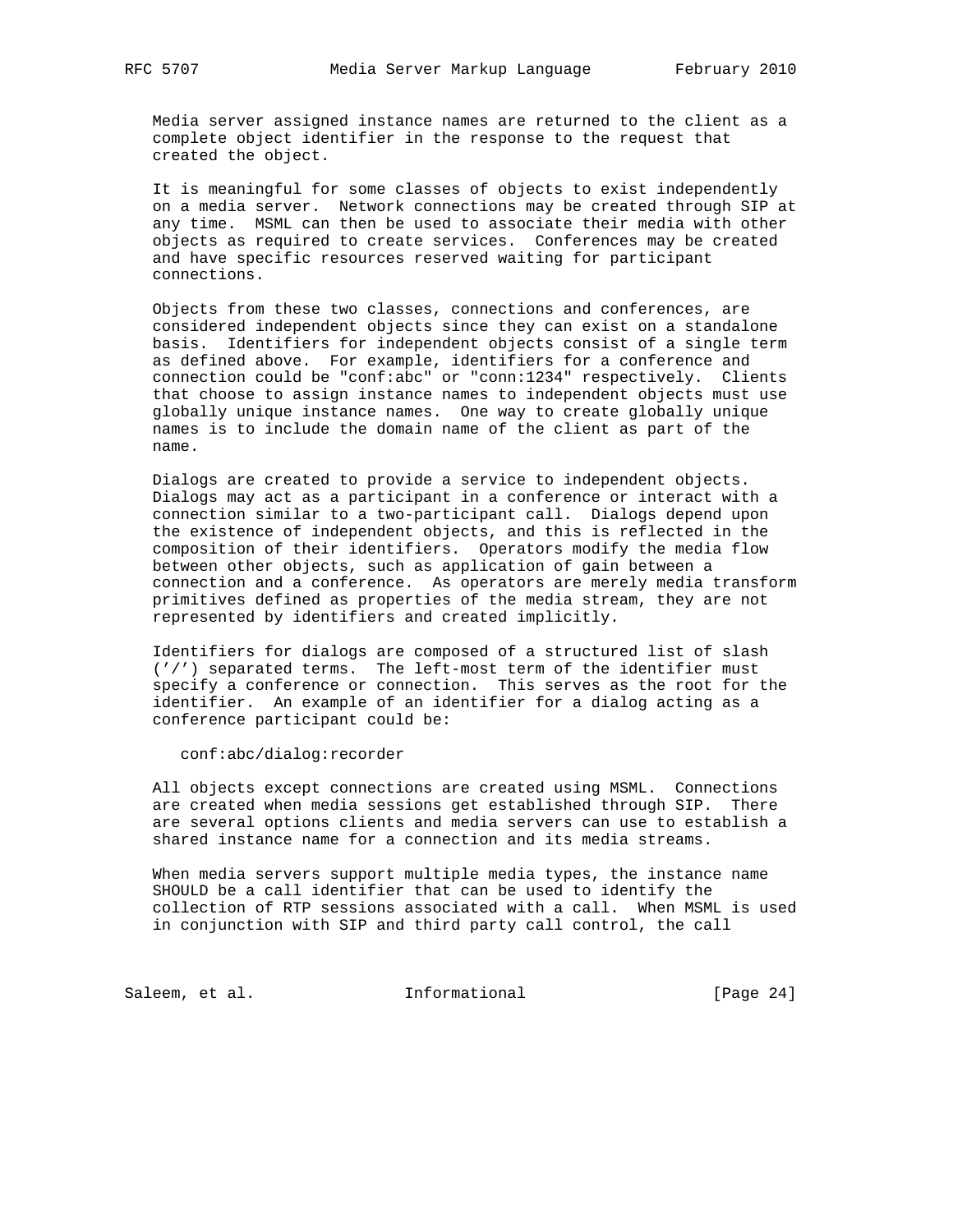identifier MUST be the same as the local tag assigned by the media server to identify the SIP dialog. This will be the tag the media server adds to the "To" header in its response to an initial invite transaction. RFC 3261 requires the tag values to be globally unique.

An example of a connection identifier is: conn:74jgd63956ts.

 With third party call control, the MSML client acts as a back-to-back user agent (B2BUA) to establish the media sessions. SIP dialogs are established between the client and the media server allowing the use of the media server local tag as a connection identifier. If third party call control is not used, a SIP event package MAY be used to allow a media server to notify new sessions to a client that has subscribed to this information.

 Identifiers as described above allow every object in a media server to be uniquely addressed. They can also be used to refer to multiple objects. There are two ways in which this can currently be done:

wildcards

common instance names

 An identifier can reference multiple objects when a wildcard is used as an instance name. MSML reserves the instance name composed of a single asterisk ('\*') to mean all objects that have the same identifier root and class. Instance names containing an asterisk cannot be created. Wildcards MUST only be used as the right-most term of an identifier and MUST NOT be used as part of the root for dialog identifiers. Wildcards are only allowed where explicitly indicated below.

The following are examples of valid wildcards:

conf:abc/dialog:\*

conn:\*

An example of illegal wildcard usage is:

conf:\*/dialog:73849

 Although identifiers share a common syntax, MSML elements restrict the class of objects that are valid in a given context. As an example, although it is valid to join two connections together, it is not valid to join two IVR dialogs.

Saleem, et al. 1nformational [Page 25]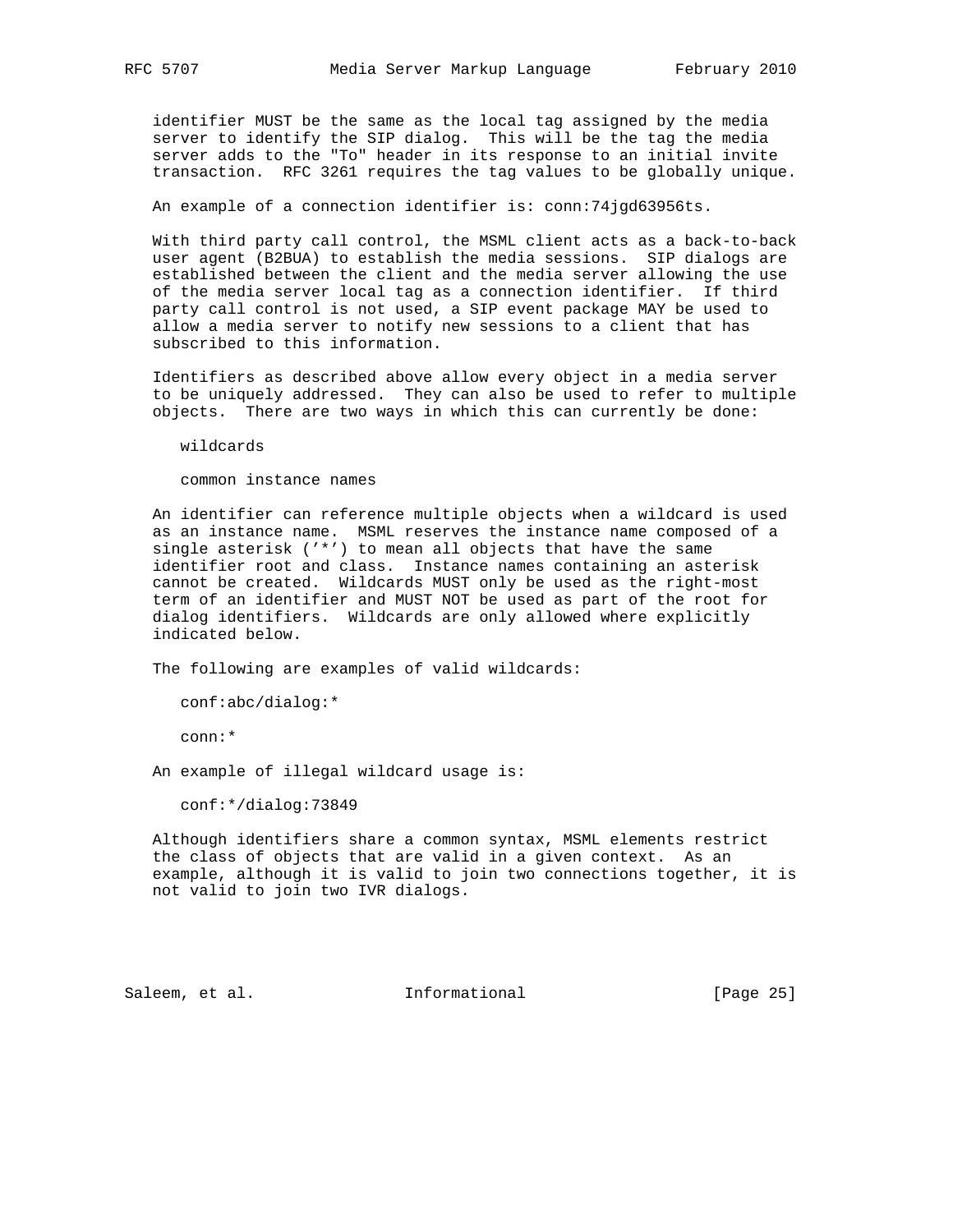#### 7. MSML Core Package

 This section describes the core MSML package that MUST be supported in order to use any other MSML packages. The core MSML package defines a framework, without explicit functionality, over which functional packages are used.

7.1. <msml>

 <msml> is the root element. When received by a media server, it defines the set of operations that form a single MSML request. Operations are requested by the contents of the element. Each operation MAY appear zero or more times as children of <msml>. Specific operations are defined within the conference package and in the set of dialog packages.

 The results of a request or the contents of events sent by a media server are also enclosed within the <msml> element. The results of the transaction are included as a body in the response to the SIP request that contained the transaction. This response will contain any identifiers that the media server assigned to newly created objects. All messages that a media server generates are correlated to an object identifier. Objects and identifiers are discussed in section 6 (Media Server Object Model).

Attributes:

version: "1.1" Mandatory

7.2. <send>

 Events are used to affect the behavior of different objects within a media server. The <send> element is used to send an event to the specified recipient within the media server.

Attributes:

event: the name of an event. Mandatory.

 target: an object identifier. When the identifier is for a dialog, it may optionally be appended with a slash "/" followed by the target to be included in an MSML dialog <send>. Mandatory.

 valuelist: a list of zero or more parameters that are included with the event.

Saleem, et al. 100 mm = Informational [Page 26]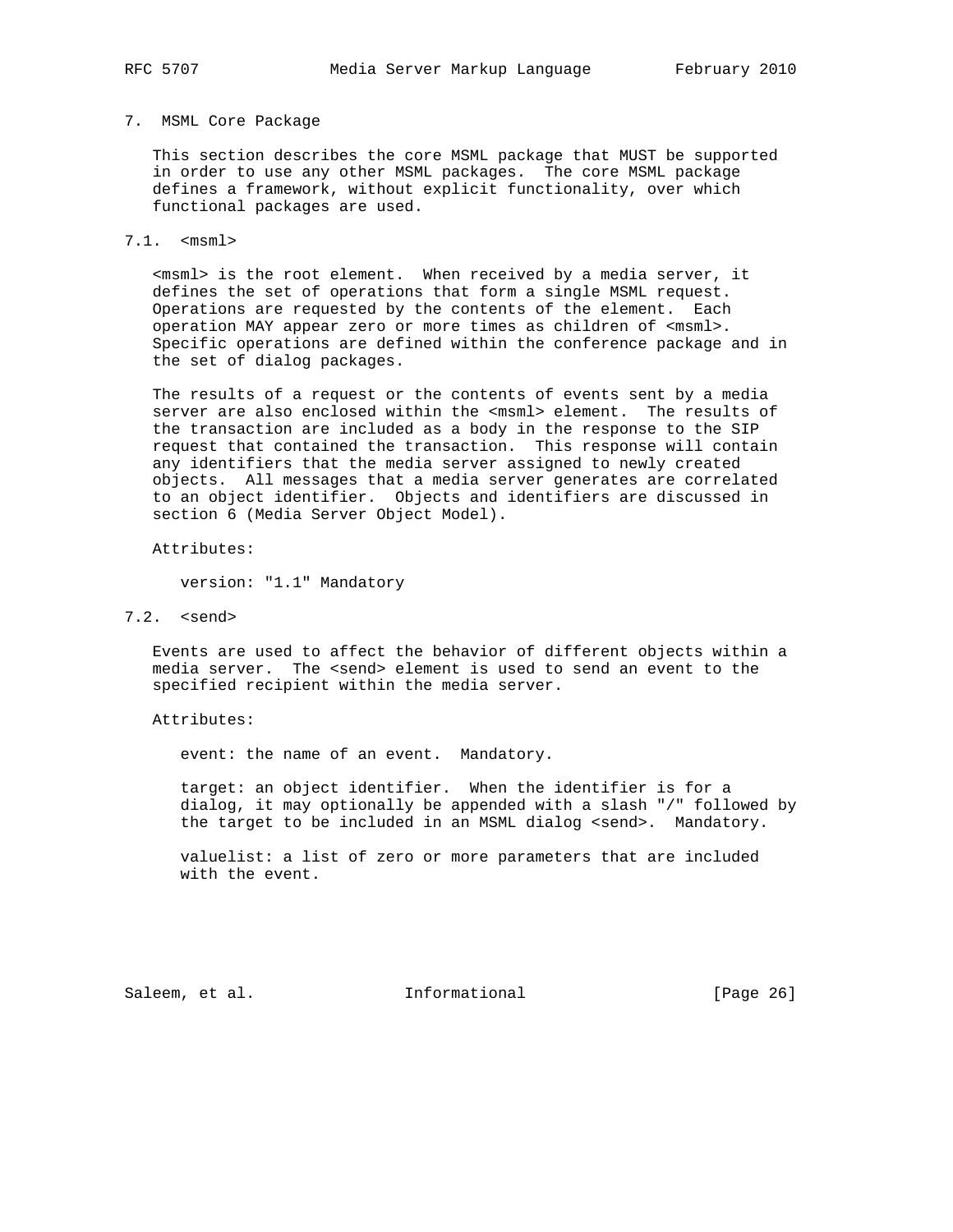mark: a token that can be used to identify execution progress in the case of errors. The value of the mark attribute from the last successfully executed MSML element is returned in an error response. Therefore, the value of all mark attributes within an MSML document should be unique.

# 7.3. <result>

 The <result> element is used to report the results of an MSML transaction. It is included as a body in the final response to the SIP request that initiated the transaction. An optional child element <description> may include text that expands on the meaning of error responses. Response codes are defined in section 11 (Response Codes).

#### Attributes:

 response: a numeric code indicating the overall success or failure of the transaction, and in the case of failure, an indication of the reason. Mandatory.

 mark: in the case of an error, the value of the mark attribute from the last successfully executed element that included the mark attribute.

 In the case of failure, a description of the reason SHOULD be provided using the child element <description>.

 Three other child elements allow the response to include identifiers for objects created by the request but that did not have instance names specified by the client. Those elements are <confid> and <dialogid>, for objects created through a <createconference> and <dialogstart> respectively.

# 7.4. <event>

The <event> element is used to notify an event to a media server client. Three types of events are defined by the MSML Core Package: "msml.dialog.exit", "msml.conf.nomedia", and "msml.conf.asn". These correspond to the termination of an executing dialog, a conference being automatically deleted when the last participant has left, and the notification of the current set of active speakers for a conference, respectively. Events may also be generated by an executing dialog. In this case, the event type is specified by the dialog (see MSML Dialog Core Package <send>).

Saleem, et al. 1nformational [Page 27]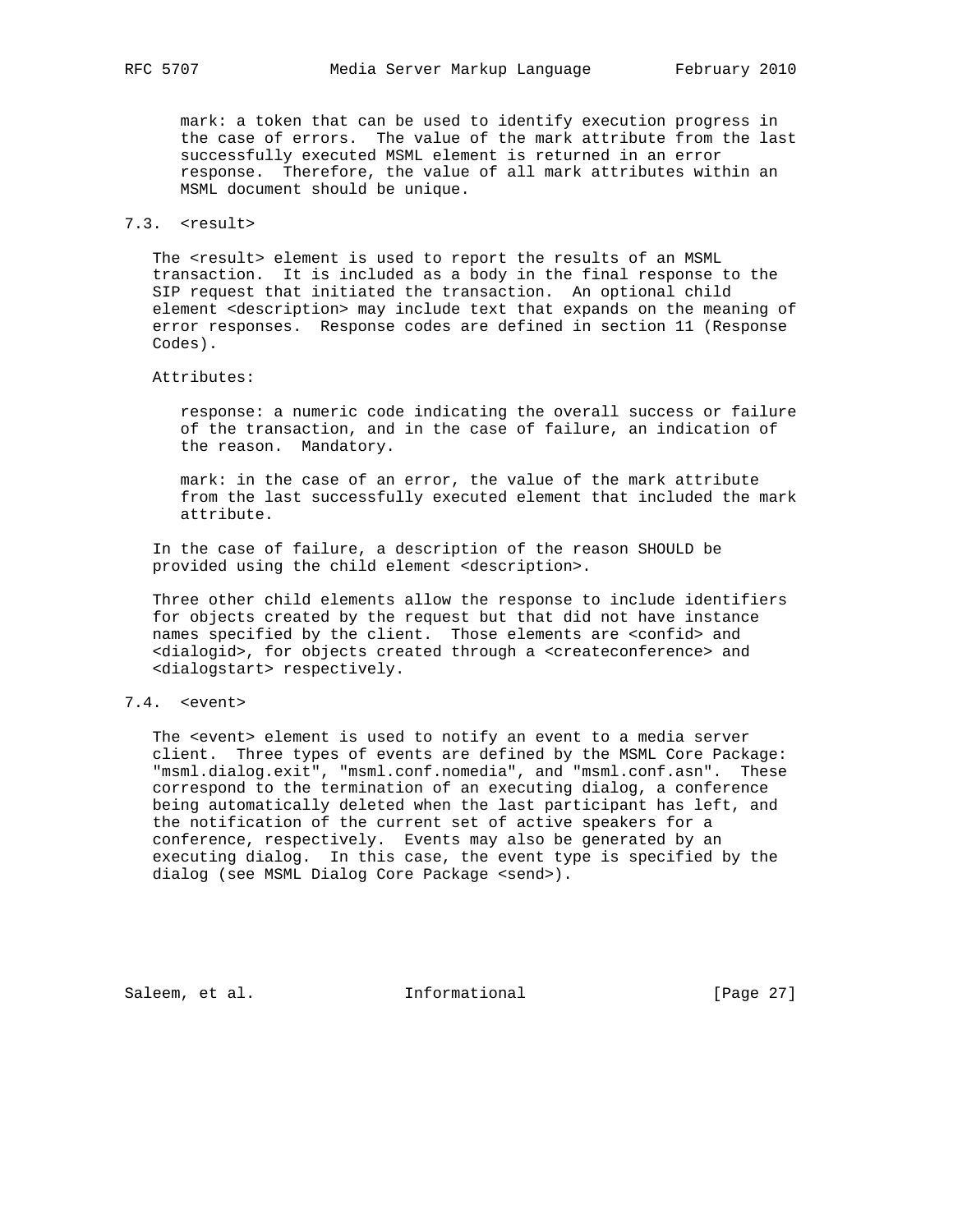#### Attributes:

 name: the type of event. If the event is generated because of the execution MSML dialog <send>, the value MUST be the value of the "event" attribute from the <send> element within the MSML Dialog Core Package. If the event is generated because of the execution of an <exit>, the value MUST be "moml.exit". If the event is generated because of the execution of a <disconnect>, the value MUST be "moml.disconnect". If the event is generated because of an error, the value must be "moml.error". Mandatory.

 id: the identifier of the conference or dialog that generated the event or caused the event to be generated. Mandatory.

 <event> has two children, <name> and <value>, which contain the name and value respectively of each namelist item associated with the event.

### 8. MSML Conference Core Package

#### 8.1. Conferences

 A conference has a mixer for each type of media that the conference supports. Each mix has a corresponding description that defines how the media from participants contributes to that mix. A mixer has multiple inputs that are combined in a media specific way to create a single logical output.

 The elements that describe the mix for each media type are called mixer description elements. They are:

<audiomix> defines the parameters for mixing audio media.

<videolayout> defines the composition of a video window.

 These elements, defined in sections 8.6 (Audio Mix) and 8.7 (Video Layout) respectively, are used as content of the <createconference> element to establish the initial properties of a conference. The elements are used within the <modifyconference> element to change the properties of a conference once it has been created, or within the <destroyconference> element to remove individual mixes from the conference.

 Conferences may be terminated by an MSML client using the <destroyconference> element to remove the entire conference or by removing the last mixer(s) associated with the conference. Conferences can also be terminated automatically by a media server based on criteria specified when the conference is created. When the

Saleem, et al. 1nformational [Page 28]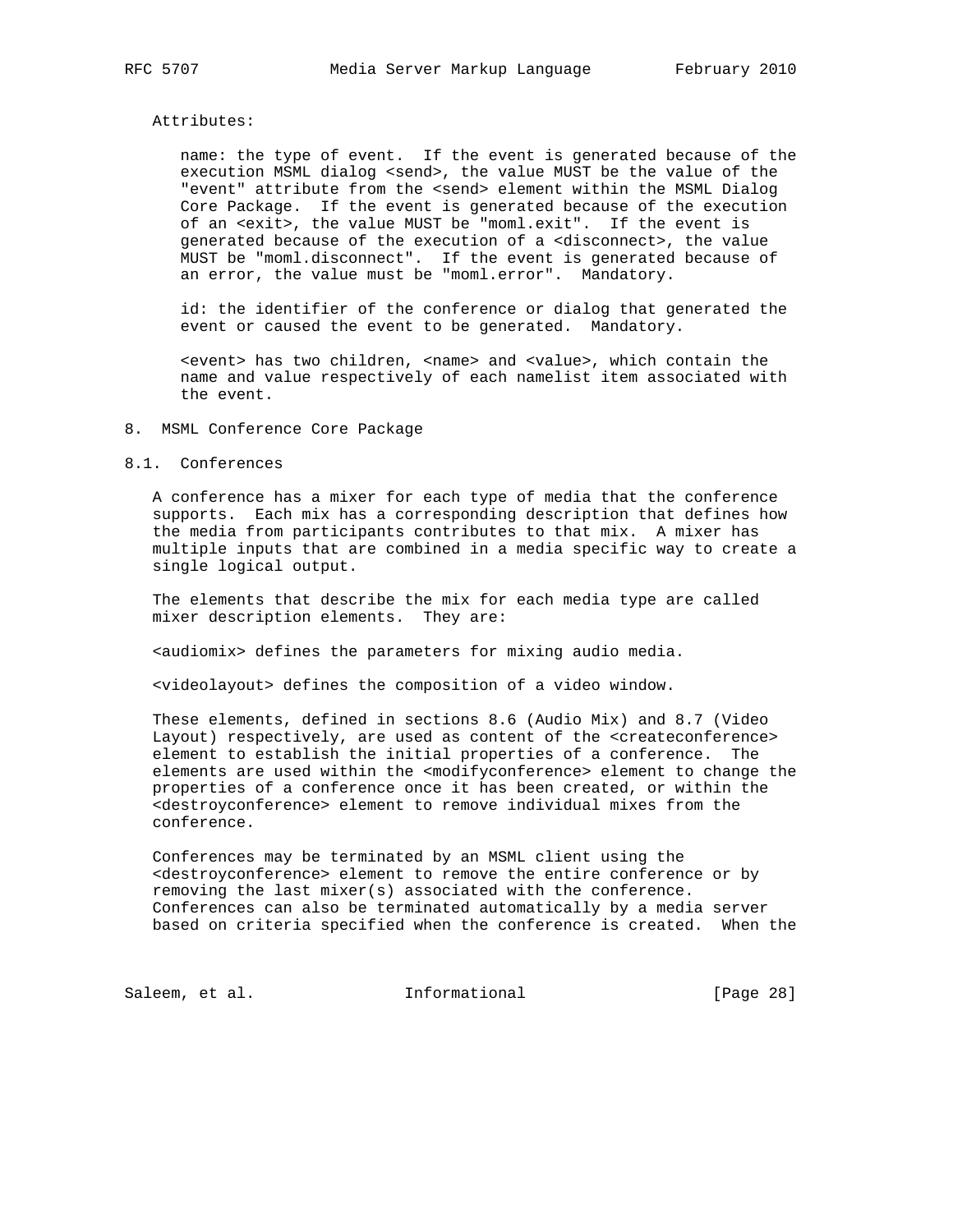conference is deleted, any remaining participants will have their associated SIP dialogs left unchanged or deleted based on the value of the "term" attribute specified when the conference was created.

# 8.2. Media Streams

 Objects have at least one media input and output for each type of media that they support. Each object class defines the number of input and output objects of that class support. Media streams are created when objects are joined, either explicitly using <join> or implicitly when dialogs are created using <dialogstart>. Dialog creation has two stages, allocating and configuring the resources required for the dialog instance, and implicitly joining those resources to the dialog target during the dialog execution. Refer to the MSML Dialog Base Package.

 A join operation by default creates a bidirectional audio stream between two objects. Video and unidirectional streams may also be created. A media stream is created by connecting the output from one object to the input of another object and vice versa (assuming a bidirectional or full-duplex join).

 Many objects may only support a single input for each type of media. Within this specification, only the conference object class supports an arbitrary number of inputs. When a stream is requested to be created to an object that already has a stream of the same type connected to its single input, the result of the request depends upon the type of the media stream.

 Audio mixing is done by summing audio signals. Automatically mixing audio streams has common and straightforward applications. For example, the ability to bridge two streams allows for the easy creation of simple three-way calls or to bridge private announcements with a (whispered) conference mix for an individual participant. In the case of general conferences, however, an MSML client SHOULD create an audio conference and then join participants to the conference. Conference mixers SHOULD subtract the audio of each participant from the mix so that they do not hear themselves.

 A media server receiving a request that requires joining an audio stream to the single audio input of an object that already has an audio stream connected SHOULD automatically bridge the new stream with the existing stream, creating a mix of the two audio streams. The maximum number of streams that may be bridged in this manner is implementation specific. It is RECOMMENDED that a media server support bridging at least two streams. A media server that cannot bridge a new stream with any existing streams MUST fail the operation requesting the join.

Saleem, et al. 1nformational [Page 29]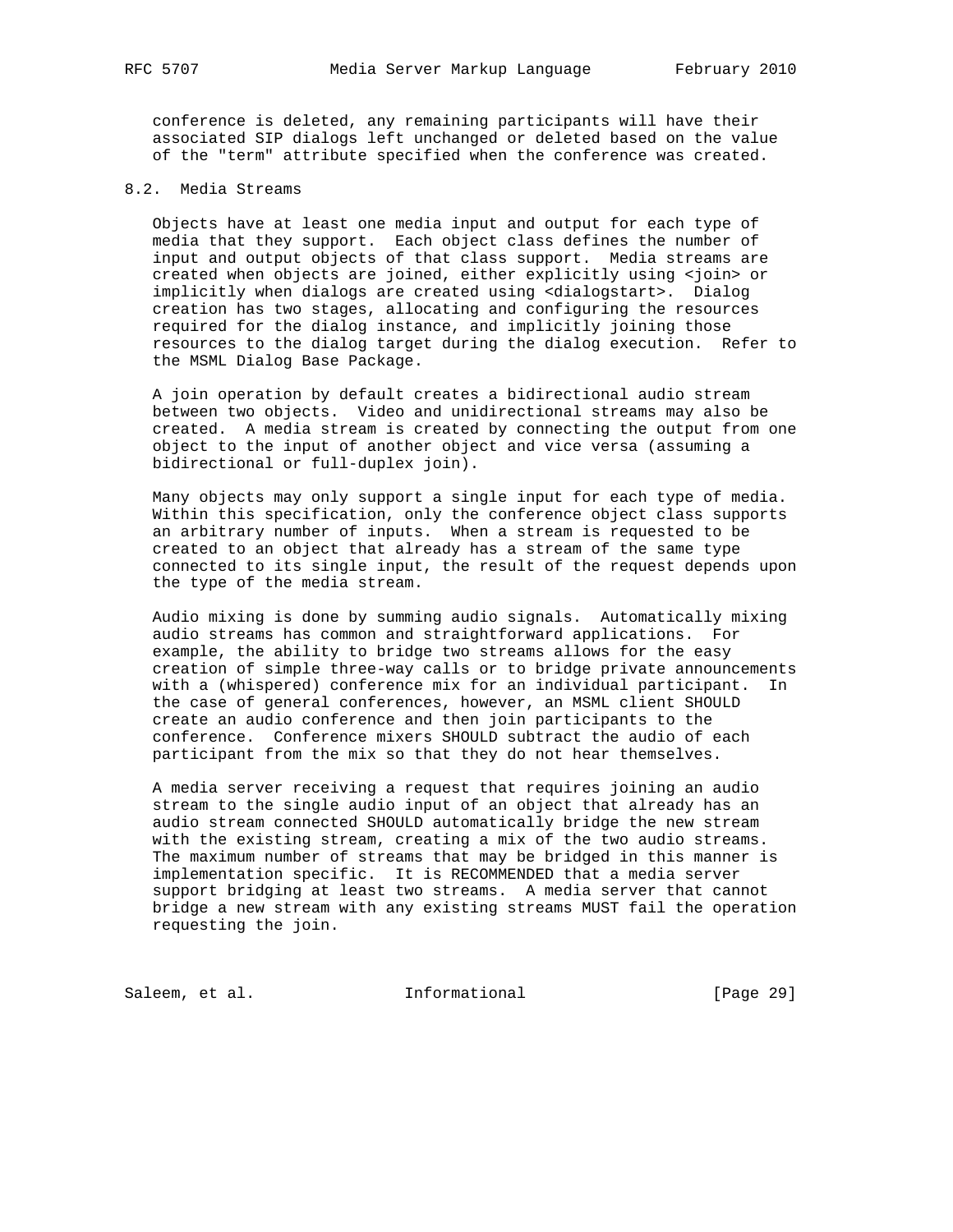Unlike audio mixing, there are many different ways that two video streams may be combined and presented. For example, they may be presented side by side in separate panes, picture in picture, or in a single pane that displays only a single stream at a time based on a heuristic such as active speaker. Each of these options creates a very different presentation and requires significantly different media resources.

 A join operation does not describe how a new stream can be combined with an existing stream. Therefore, automatic bridging of video is not supported. A media server MUST fail requests to join a new video stream to an object that only supports a single video input and already has a video stream connected to that input. For an object to have multiple video streams joined to it, the object itself must be capable in supporting multiple video streams. Conference objects can support multiple video streams and provide a way to specify the mixing presentation for the video streams.

 A media server MUST NOT establish any streams unless the media server is able to create all the streams requested by an operation. Streams are only able to be created if both objects support a media type and at least one of the following conditions is true:

- 1. Each object that is to receive media is not already receiving a stream of that type.
- 2. Any object that is to receive media and is already receiving a stream of that type supports receiving an additional stream of that type. The only class of objects defined in this specification that directly support receiving multiple streams of the same type are conferences.
- 3. The media server is able to automatically bridge media streams for an object that is to receive media and that is already receiving a stream of the requested type. The only type of media defined in this specification that MAY be automatically bridged is audio.

 The directionality of media streams associated with a connection is modeled independently from what SDP [n9] allows for the corresponding RTP [i3] sessions. Media servers MUST respect the SDP in what they actually transmit but MUST NOT allow the SDP to affect the directionality when joining streams internal to the media server.

Saleem, et al. 1nformational [Page 30]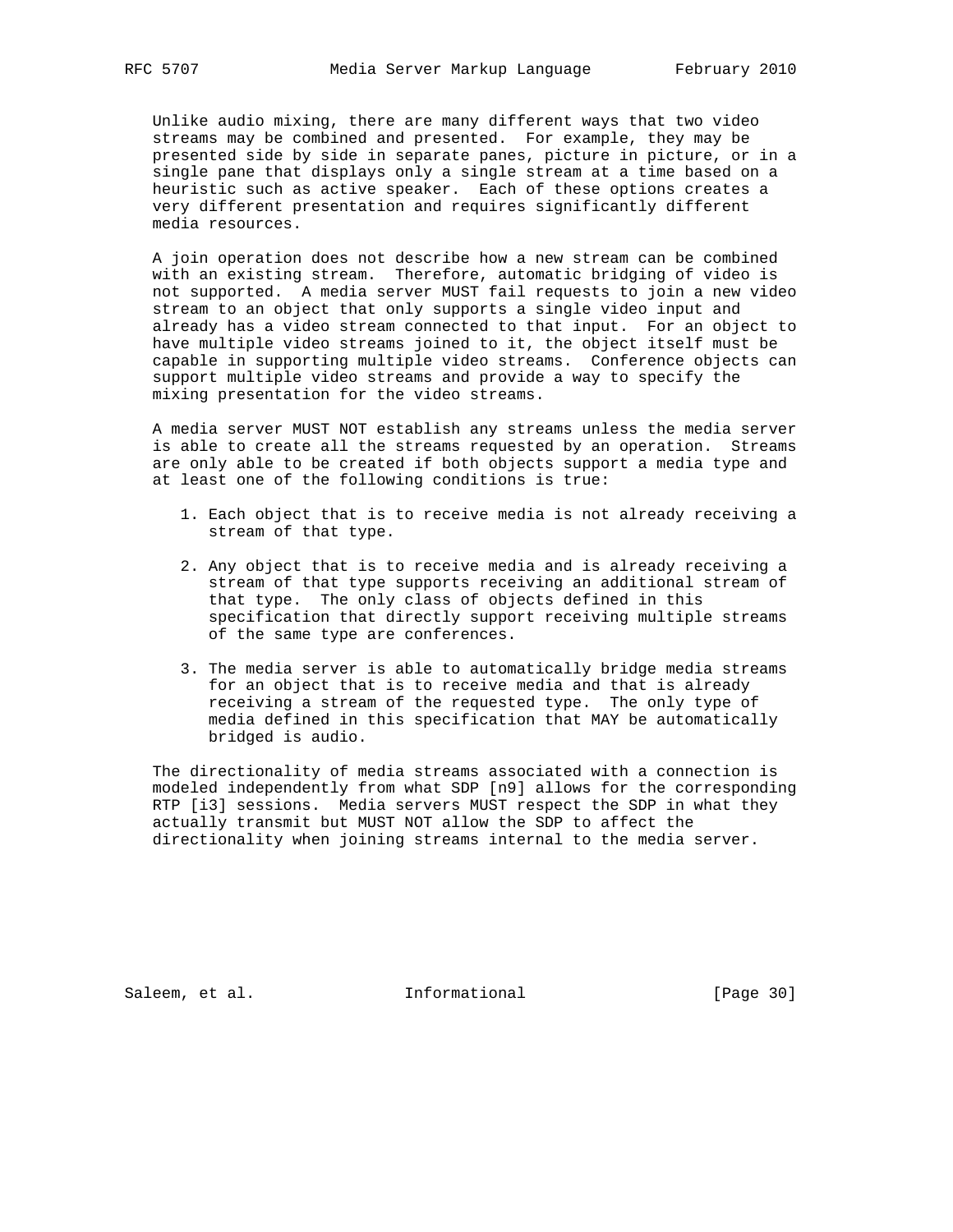# 8.3. <createconference>

 <createconference> is used to allocate and configure the media mixing resources for conferences. A description of the properties for each type of media mix required for the conference is defined within the content of the <createconference> element. Mixer descriptions are described in Audio Mix and Video Layout sections. When no mixer descriptions are specified, the default behavior MUST be equivalent to inclusion of a single <audiomix>.

 Clients can request that a media server automatically delete a conference when a specified condition occurs by using the "deletewhen" attribute. A value of "nomedia" indicates that the conference MUST be deleted when no participants remain in the conference. When this occurs, an "msml.conf.nomedia" event MUST be notified to the MSML client. A value of "nocontrol" indicates that the conference MUST be deleted when the SIP [n1] dialog that carries the <createconference> element is terminated. When this occurs, a media server MUST terminate all participant dialogs by sending a BYE for their associated SIP dialog. A value of "never" MUST leave the ability to delete a conference under the control of the MSML client.

#### Attributes:

 name: the instance name of the conference. If the attribute is not present, the media server MUST assign a globally unique name for the conference. If the attribute is present but the name is already in use, an error (432) will result and MSML document execution MUST stop. Events that the conference generates use this name as the value of their "id" attribute (see section 7.4 (<event>)).

 deletewhen: defines whether a media server should automatically delete the conference. Possible values are "nomedia", "nocontrol", and "never". Default is "nomedia".

 term: when true, the media server MUST send a BYE request on all SIP dialogs still associated with the conference when the conference is deleted. Setting term equal to false allows clients to start dialogs on connections once the conference has completed. Default is "true".

 mark: a token that MAY be used to identify execution progress in the case of errors. The value of the mark attribute from the last successfully executed MSML element is returned in an error response. Therefore, the value of all mark attributes within an MSML document should be unique.

Saleem, et al. 1nformational [Page 31]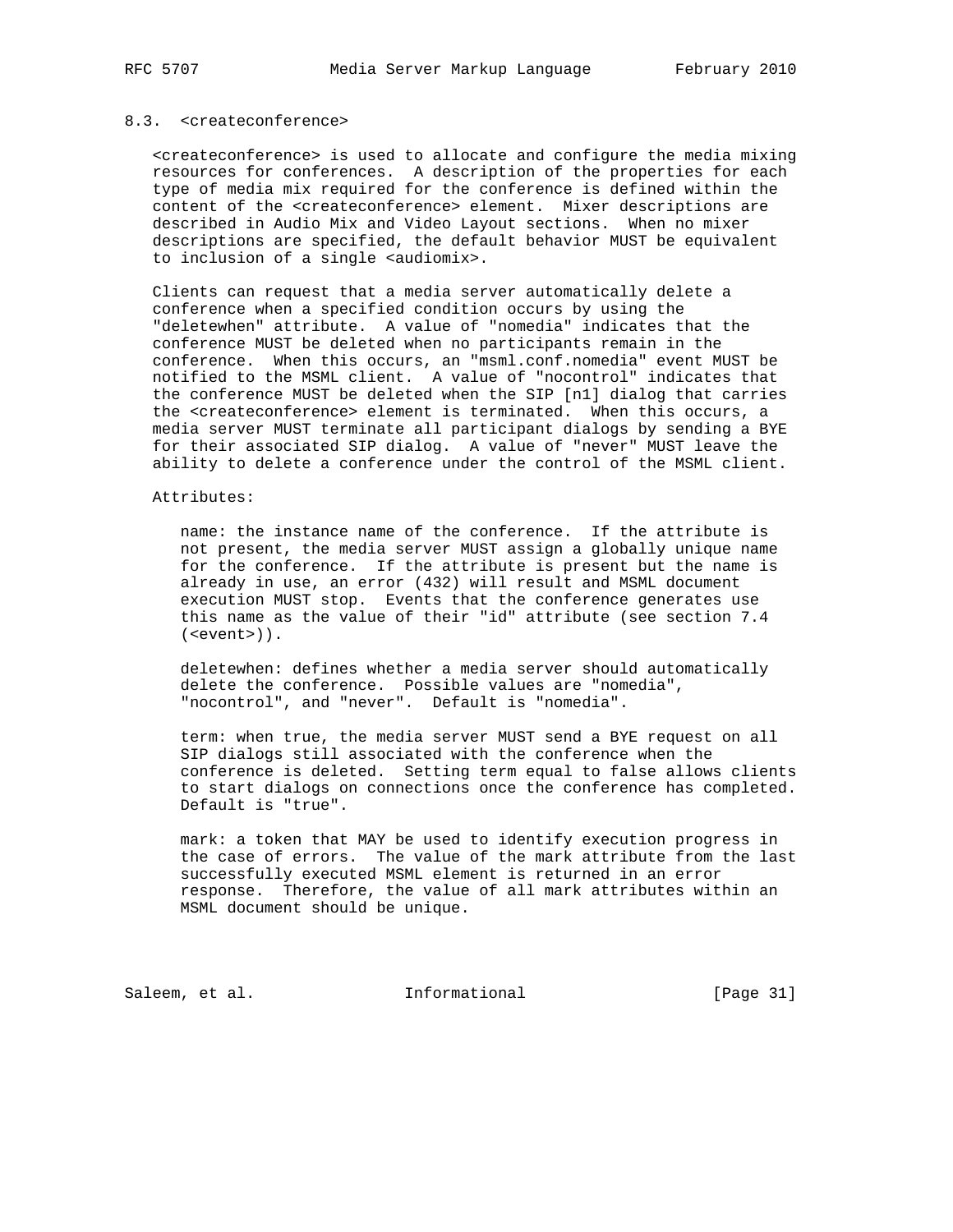An example of creating an audio conference is shown below. This conference allows at most two participants to contend to be heard and reports the set of active speakers no more frequently than every 10 seconds.

```
 <?xml version="1.0" encoding="UTF-8"?>
<msml version="1.1">
  <createconference name="example">
      <audiomix>
         <n-loudest n="3"/>
        \cos n ri="10s"/>
      </audiomix>
   </createconference>
</msml>
```
# 8.3.1. <reserve>

 Conference resources may be reserved by including the <reserve> element as a child of <createconference>. <reserve> allows the specification of a set of resources that a media server will reserve for the conference. Any requests for resources beyond those that have been reserved should be honored on a best-effort basis by a media server.

#### Attributes:

 required: boolean that specifies whether <createconference> should fail if the requested resources are not available. When set to false, the conference will be created, with no reserved resources, if the complete reservation cannot be honored. Default is "true".

### 8.3.1.1. <resource>

The resources to be reserved are defined using <resource>. The contents of these elements describe a resource that is to be reserved. Descriptions are implementation dependent. Media servers that support MSML dialogs may use the elements from that package as the basis for resource descriptions. Each resource element may use the attribute "n" to define the quantity of the resource to reserve.

 For example, the following creates a conference and reserves two types of resources. One resource element may represent resources that are shared by all participants of the conference, while the other may represent resources that are reserved for each of the expected participants.

Saleem, et al. 1nformational [Page 32]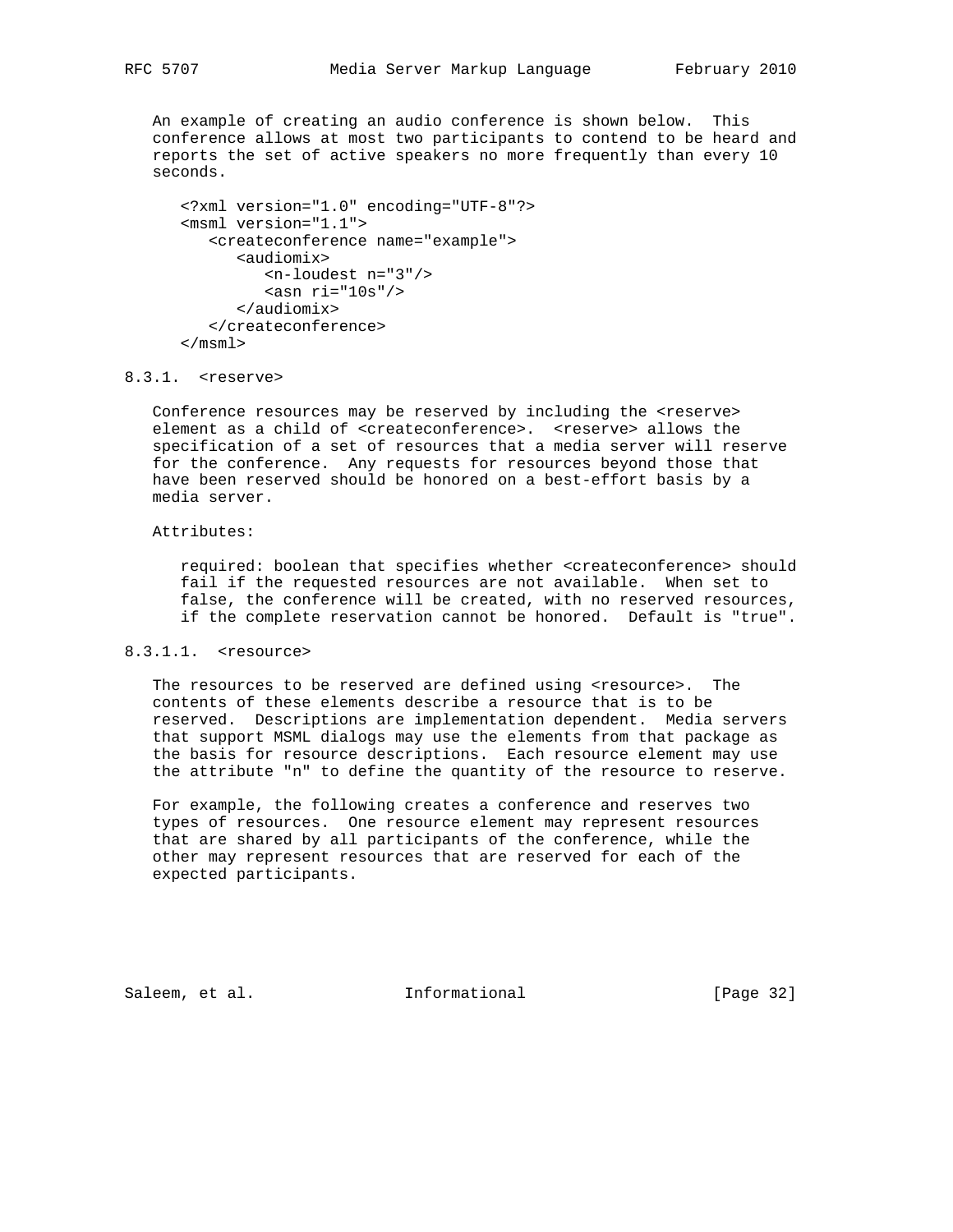Attributes:

n: number of resources to be reserved. Default is 1.

 type: specifies whether the resource is to be reserved by each individual participant or reserved as a shared conference resource. Valid values for this attribute are "individual" or "shared". Default is "individual".

```
 <createconference>
   <reserve>
      <resource n="20">
        <!--description of resources used by each participant-->
      </resource>
      <resource n="2" type="shared">
        <!--description of the shared conference resources-->
      </resource>
   </reserve>
</createconference>
```
#### 8.4. <modifyconference>

 All of the properties of an audio mix or the presentation of a video mix may be changed during the life of a conference using the <modifyconference> element. Changes to an audio mix are requested by including an <audiomix> element as a child of <modifyconference>. This may also be used to add an audio mixer to the conference if none was previously allocated. Changes to a video presentation are requested by including a <videolayout> element as a child of <modifyconference>. Similar to an audio mixer, this may be used to add a video mixer if none was previously allocated.

 Mixers are removed by including a mixer description element within <destroyconference/>.

 Features and presentation aspects are enabled/added or modified by including the element(s) that define the feature or presentation aspect within a mixer description. The complete specification of the element must be included just as it would be included when the conference is created. The new definition completely replaces any previous definition that existed. Only things that are defined by elements included in the mixer descriptions are affected. Any existing configuration aspects of a conference, which are not specified within the <modifyconference/> element, MUST maintain their current state in the media server.

Saleem, et al. Informational [Page 33]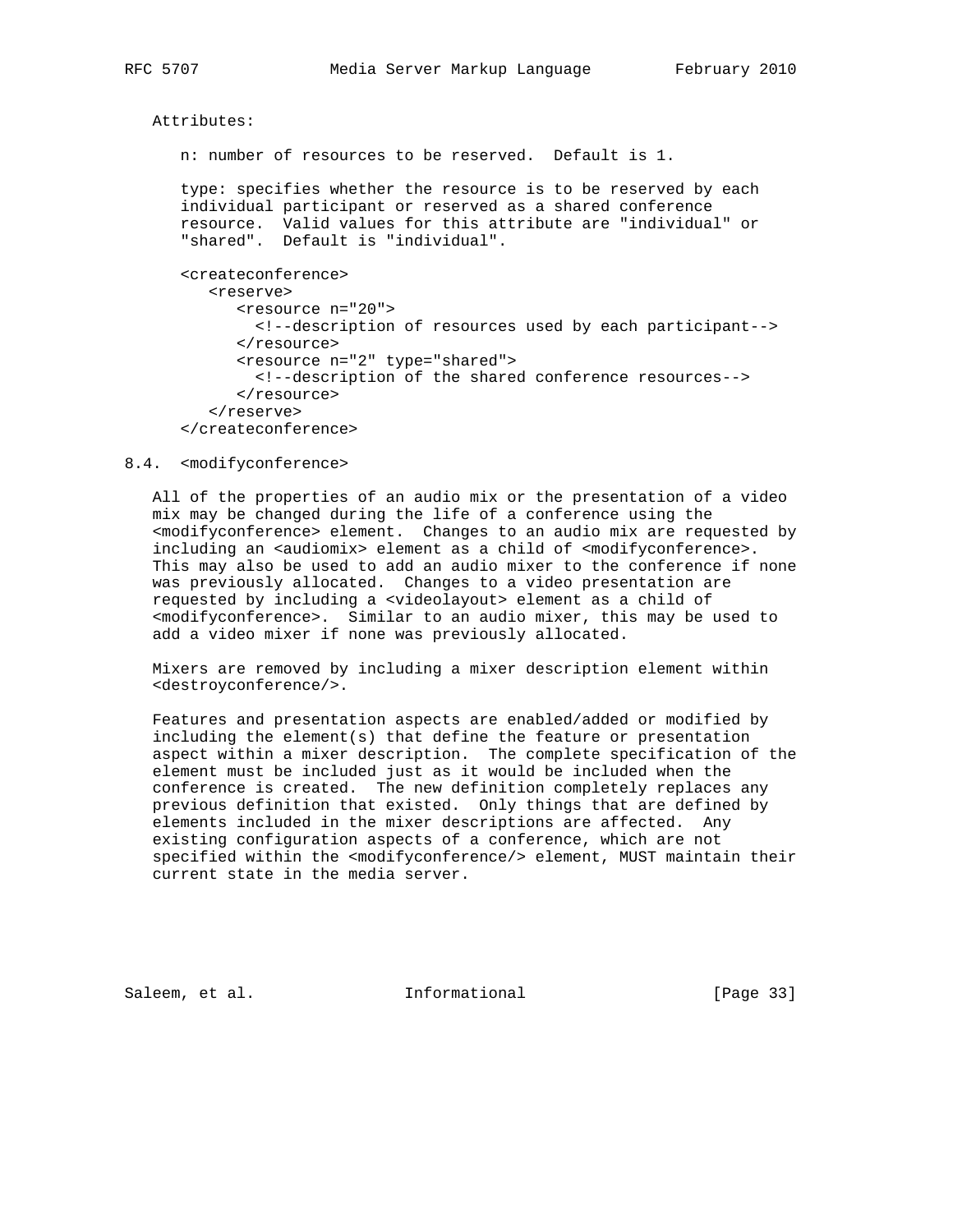For example, if an MSML client wanted to change the minimum reporting interval for active speaker notification from that shown in the Conference Examples section (<createconference>) it would send the following to the media server:

```
 <?xml version="1.0" encoding="UTF-8"?>
<msml version="1.1">
   <modifyconference id="conf:example">
     <audiomix>
        <asn ri="4"/>
     </audiomix>
   </modifyconference>
</msml>
```
 This would also enable active speaker notification if it had not previously been enabled. The N-loudest mixing is unaffected.

 Multiple elements MAY be included in the mixer descriptions similar to when conferences are created. For example, in a video conference, the video mix description (<videolayout>) could specify that the layout of the video being displayed should change such that the regions currently displaying participants get smaller and new region(s) are created to support additional participants. A media server MUST make all of the requested changes or none of the requested changes.

 Additional examples of modifying conferences are presented in the Conference Examples section.

Attributes:

 id: the identifier for a conference. Wildcards MUST NOT be used. Mandatory.

 mark: a token that can be used to identify execution progress in the case of errors. The value of the mark attribute from the last successfully executed MSML element is returned in an error response. Therefore, the value of all "mark" attributes within an MSML document SHOULD be unique.

### 8.5. <destroyconference>

 Destroy conference is used to delete mixers or to delete the entire conference and all state and shared resources. When a mixer is removed, all of the streams joined to that mixer are unjoined. When a conference is destroyed, SIP dialogs for any remaining participants MUST be maintained or removed based on the value of the "term" attribute when the conference was created.

Saleem, et al. 1nformational [Page 34]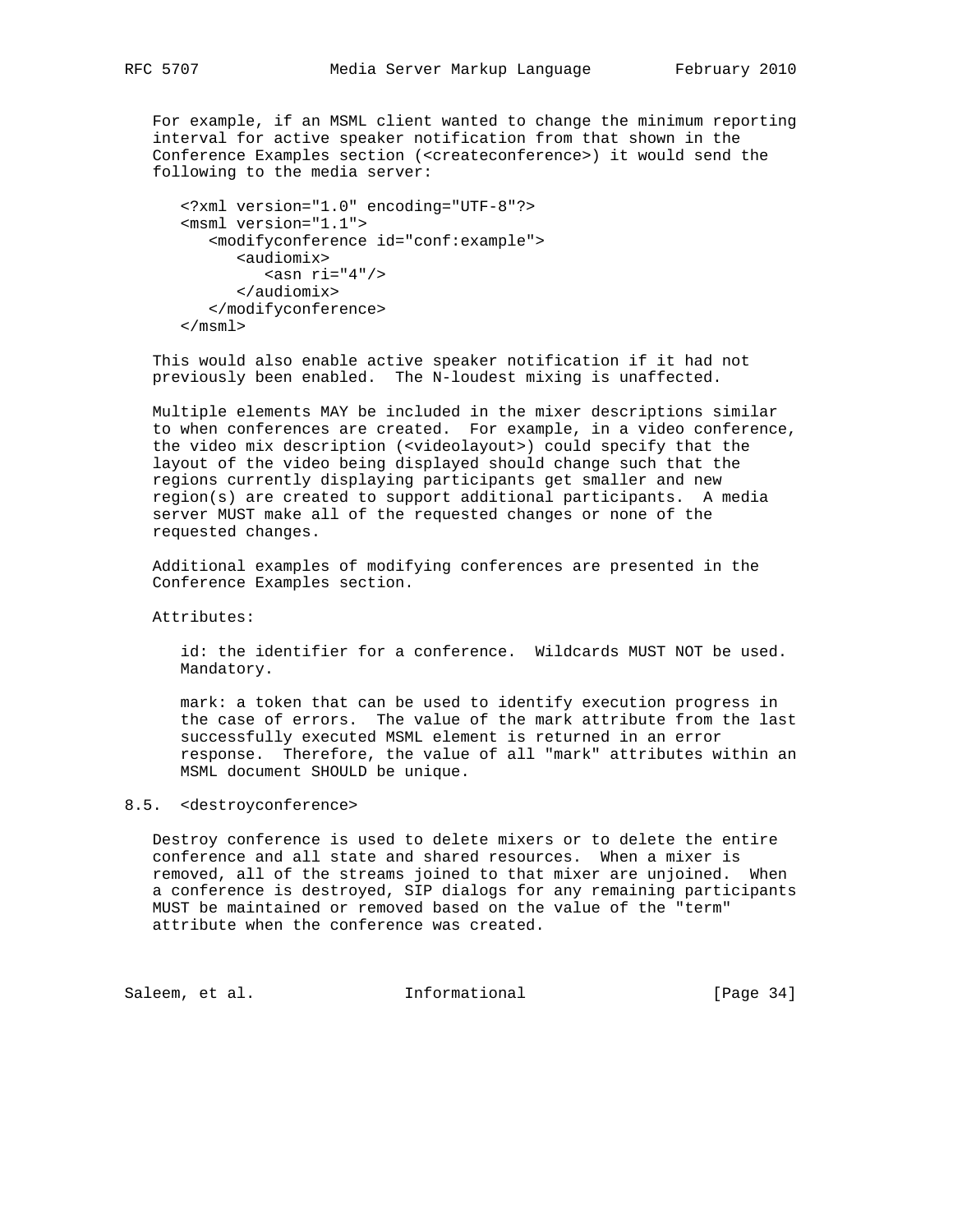When there is no element content, <destroyconference/> deletes the entire conference. Individual mixers are removed by including a mixer description element identifying the mix (or mixes) to be removed as content to <destroyconference/>. <audiomix/> is used remove audio mixers and <videolayout/> is used remove video mixers. When one or more mixer descriptions are specified, then media server MUST only delete the specified mixer and MUST NOT affect any other existing mixers. When <audiomix/> or <videolayout/> is identified for individual removal, other feature aspects of the mix MUST NOT be included. If specified, the media server MUST ignore any such elements. When the last mixer is removed from a conference, a media server MUST remove all conference state, leaving or removing any remaining SIP dialogs as described above.

Attributes:

id: the identifier for a conference. Mandatory.

 mark: a token that can be used to identify execution progress in the case of errors. The value of the mark attribute from the last successfully executed MSML element is returned in an error response. Therefore, the value of all "mark" attributes within an MSML document SHOULD be unique.

8.6. <audiomix>

 The properties of the overall audio mix are specified using the <audiomix> element.

Attributes:

id: an optional identifier for the audio mix.

 samplerate: Integer value specifies the sample rate (in Hz) for the audio mixer. Optional, default value of 8000.

An example of the description for an audio mix is:

8.6.1. <n-loudest>

 The <n-loudest> element defines that participants contend to be included in the conference mix based upon their audio energy. When the element is not present, all participants are mixed.

Saleem, et al. 10 mm = Informational [Page 35]

 <sup>&</sup>lt;audiomix id="mix1">  $\sin$  ri="10s"/> <n-loudest n="3"/> </audiomix>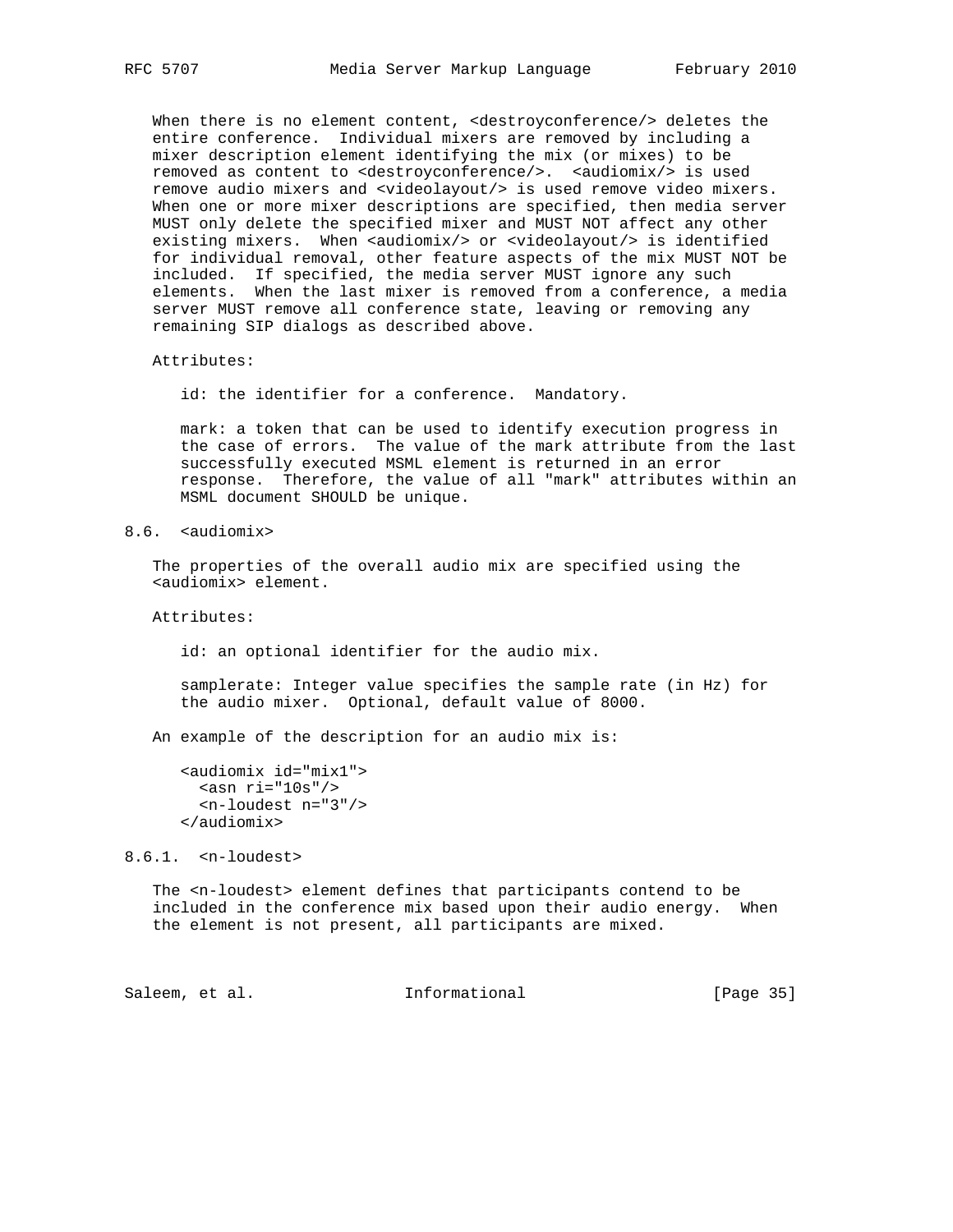Attributes:

 n: the number of participants that will be included in the audio mix based upon having the greatest audio energy. Mandatory.

8.6.2. <asn>

The <asn> element enables notification of active speakers. Active speakers MUST be notified using the <event> element with an event name of "msml.conf.asn". The namelist of the event consists of the set of active speakers. The name of each item is the string "speaker" with a value of the connection identifier for the connection.

#### Attributes:

 ri: the minimum reporting interval defines the minimum duration of time that must pass before changes to active speakers will be reported. A value of zero disables active speaker notification.

 asth: specifies the active speaker threshold (in unit of dBm0). Valid value range is 0 to -96. Optional, default is -96.

An example of an active speaker notification is:

```
 <event name="msml.conf.asn" id="conf:example">
  <name>speaker</name>
  <value>conn:hd93tg5hdf</value>
  <name>speaker</name>
  <value>conn:w8cn59vei7</value>
  <name>speaker</name>
   <value>conn:p78fnh6sek47fg</value> </event>
```
#### 8.7. <videolayout>

 A video layout is specified using the <videolayout> element. It is used as a container to hold elements that describe all of the properties of a video mix. The parameters of the window that displays the video mix are defined by the <root> element. When the video mix in composed of multiple panes, the location and characteristics of the panes are defined by one or more <region> elements. A <region> element is not required when only a single video stream is displayed at one time and none of the visual attributes of regions are required.

 Some regions may be used to display a video stream based on a selection criteria rather than having a video stream of a single participant continuously presented in the region. One such an

Saleem, et al. 1nformational [Page 36]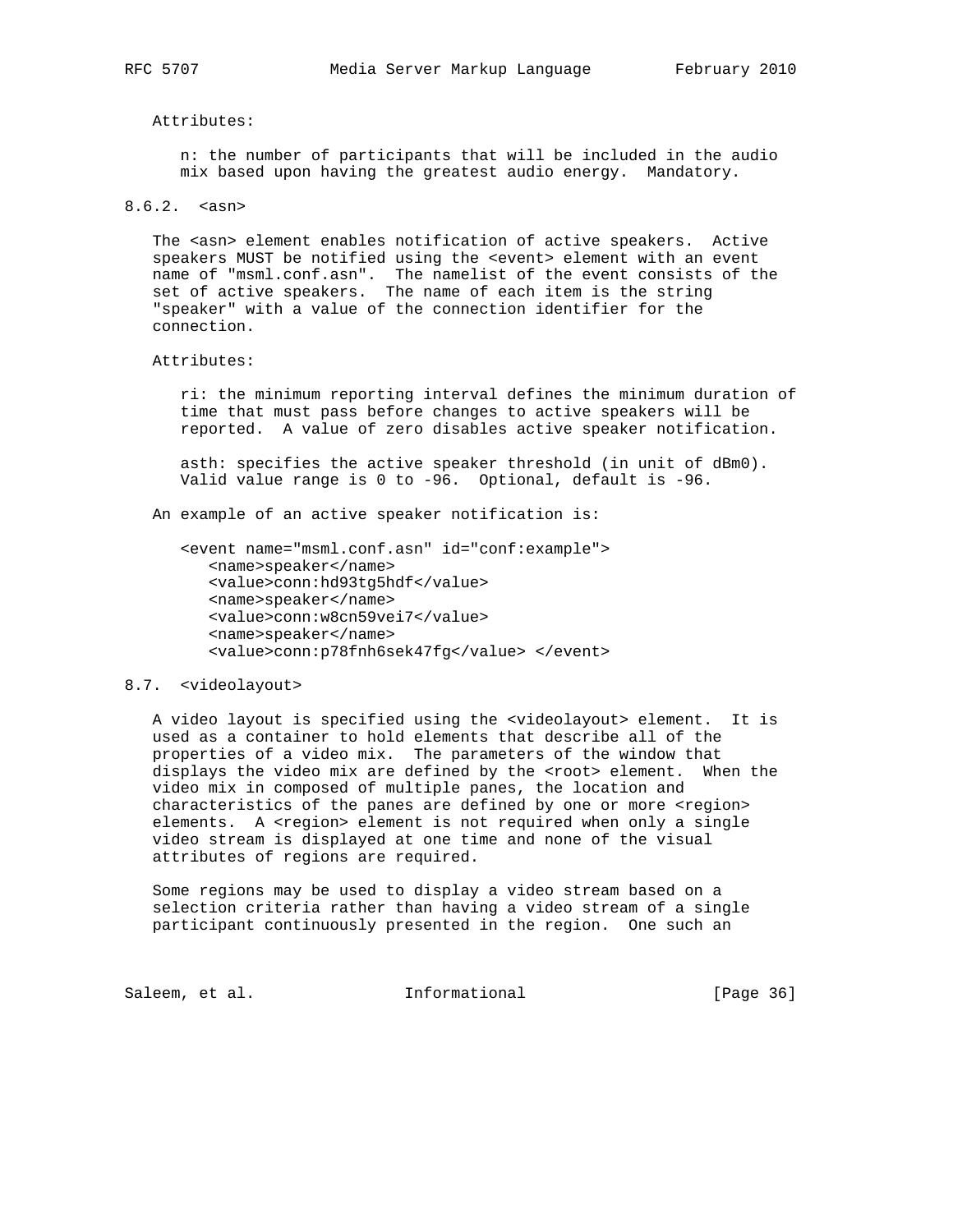example is a distance learning lecture where the instructor sees each of the students periodically displayed in a region. When a region is used to display one of a number of streams, it is placed as a child of a <selector> element.

Attributes:

 type: specifies the language used to define the layout. Layouts defined using MSML MUST use the value "text/msml-basic-layout". This is the same convention as defined for the layout package from the W3C SMIL 2.0 specification [i6]. The default when omitted is "text/msml-basic-layout".

id: an optional identifier for the video layout.

8.7.1. <root>

 The <root> element describes the root window or virtual screen in which the conference video mix will be displayed. Simple conferences can display participant video directly within the root window but more complex conferences will use regions for this purpose. Areas of the window which are not used to display video will show the root window background.

 All video presentations require a root window. It MUST be present when a video mix is created and it cannot be deleted; however, its attributes MAY be changed using the <modifyconference> element.

Attributes:

 size: the size of the root window specified as one of the five standard common intermediate formats (e.g., CIF, QCIF).

 backgroundcolor: the color for the root window background defined using the values for the "background-color" property of the CSS2 specification [n10].

 backgroundimage: the URI for an image to be displayed as the root window background. Transparent portions of the image allow the background color to show through.

# 8.7.2. <region>

 <region> elements define video panes that are used to display participant video streams. Regions are rendered on top of the root window.

Saleem, et al. 1nformational [Page 37]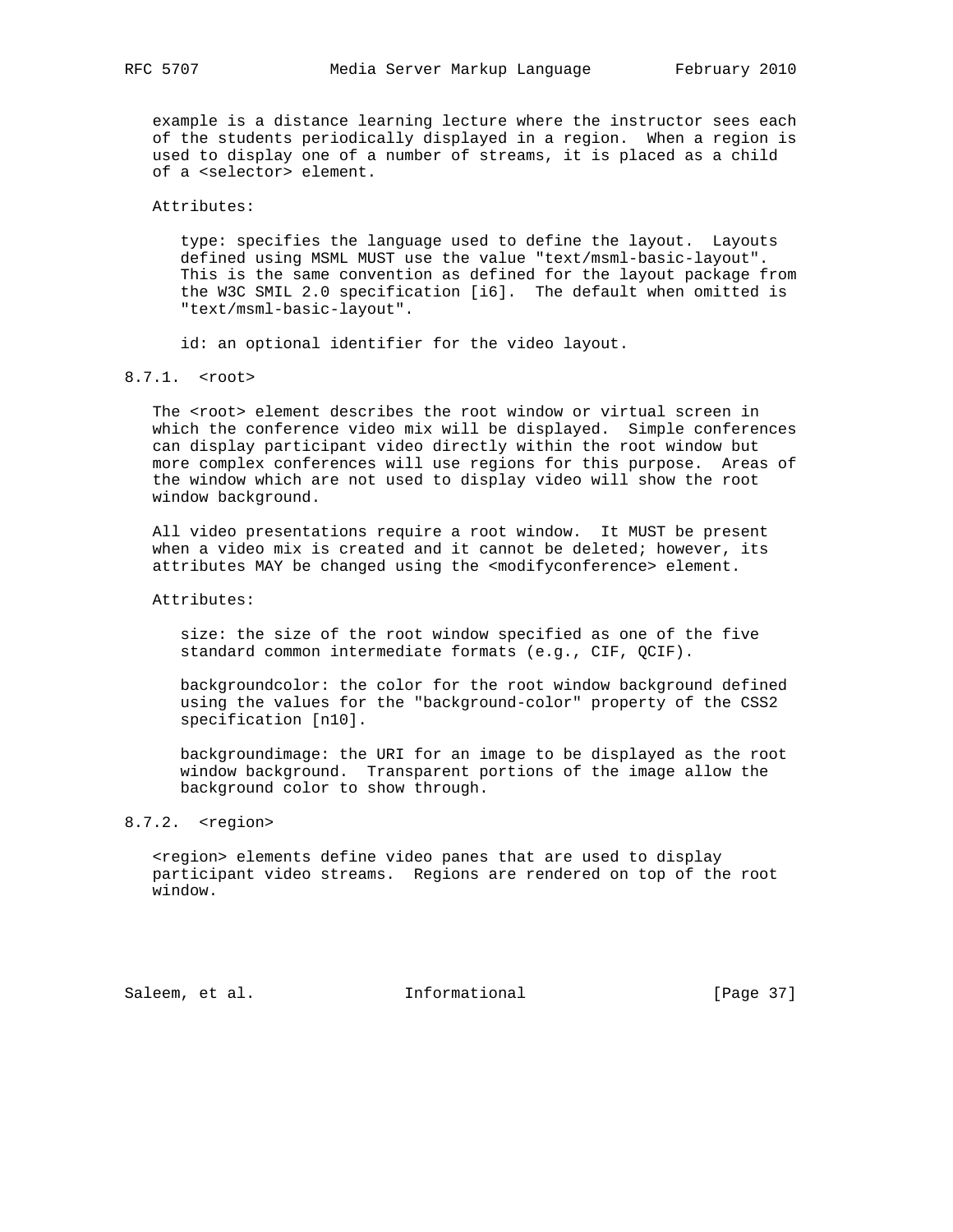The size of a region is specified relative to the size of the root window using the "relativesize" attribute. Relative sizes are expressed as fractions (e.g., 1/4, 1/3) that preserve the aspect ratio of the original video stream while allowing for efficient scaling implementations.

 Regions are located on the root window based on the value of the position attributes "top" and "left". These attributes define the position of the top left corner of the region as an offset from the top left corner of the root window. Their values may be expressed either as a number of pixels or as a percent of the vertical or horizontal dimension of the root window. Percent values are appended with a percent ('%') character. Percent values of "33%" and "67%" should be interpreted as " $1/3$ " and " $2/3$ " to allow easy alignment of regions whose size is expressed relative to the size of the root window.

An example of a video layout with six regions is:

|  | +----- |               | $- - + - - - +$ |  |
|--|--------|---------------|-----------------|--|
|  |        |               |                 |  |
|  |        |               | $+ - - - +$     |  |
|  |        |               |                 |  |
|  |        | +---+---+---+ |                 |  |
|  |        | 6   5   4     |                 |  |
|  |        | +---+---+---+ |                 |  |

```
 <videolayout type="text/msml-basic-layout">
   <root size="CIF"/>
   <region id="1" left="0" top="0" relativesize="2/3"/>
   <region id="2" left="67%" top="0" relativesize="1/3"/>
   <region id="3" left="67%" top="33%" relativesize="1/3">
   <region id="4" left="67%" top="67%" relativesize="1/3"/>
   <region id="5" left="33%" top="67%" relativesize="1/3"/>
   <region id="6" left="0" top="67%" relativesize="1/3"/>
 </videolayout>
```
 The area of the root window covered by a region is a function of the region's position and its size. When areas of different regions overlap, they are layered in order of their "priority" attribute. The region with the highest value for the "priority" attribute is below all other regions and will be hidden by overlapping regions. The region with the lowest non-zero value for the "priority" attribute is on top of all other regions and will not be hidden by overlapping regions. The priority attribute may be assigned values between 0 and 1. A value of zero disables the region, freeing any resources associated with the region, and unjoining any video stream displayed in the region.

Saleem, et al. 1nformational [Page 38]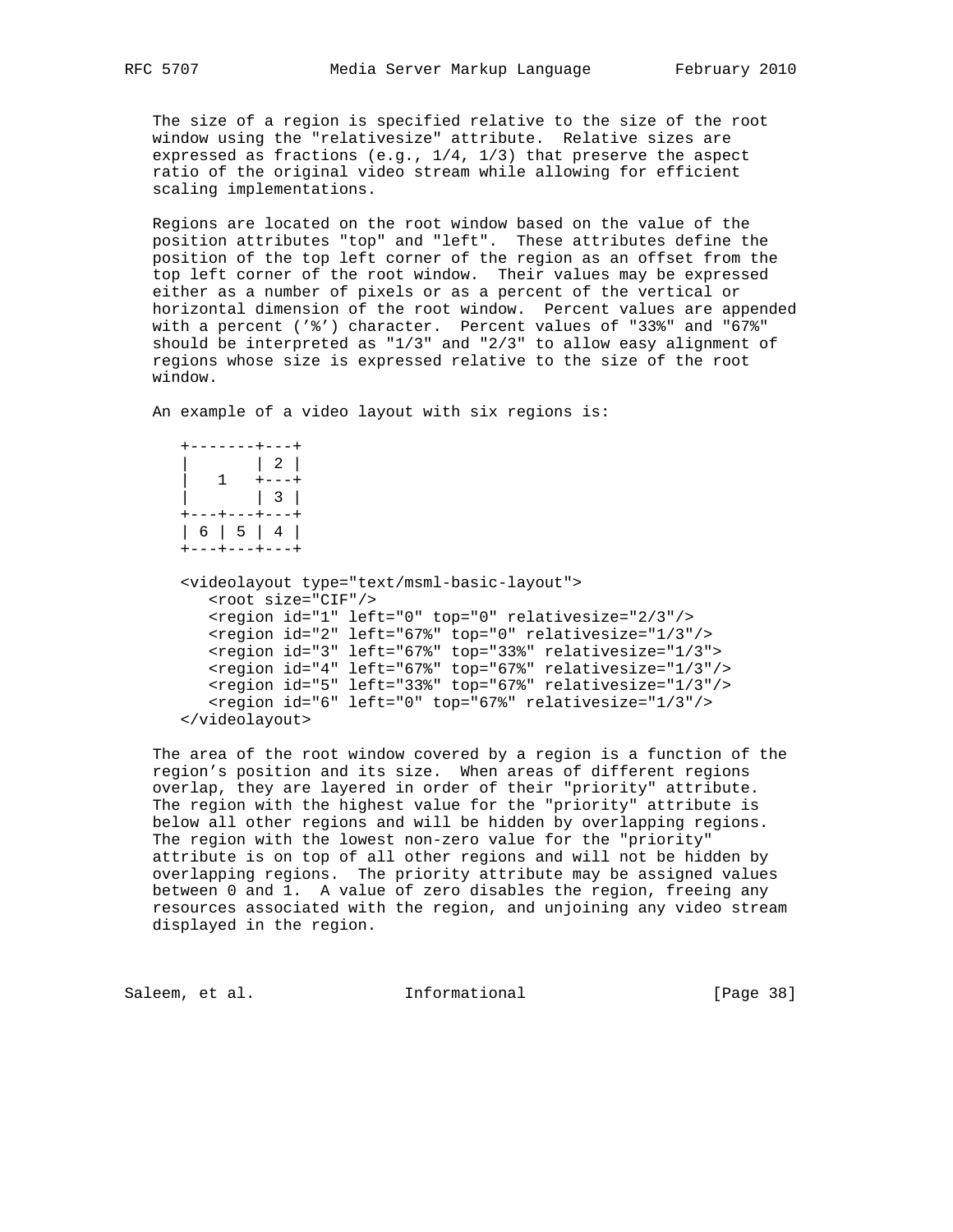Regions that do not specify a priority will be assigned a priority by a media server when a conference is created. The first region within the <videolayout> element that does not specify a priority will be assigned a priority of one, the second a priority of two, etc. In this way, all regions that do not explicitly specify a priority will be underneath all regions that do specify a priority. As well, within those regions that do not specify a priority, they will be layered from top to bottom, in the order they appear within the <videolayout> element.

For example, if a layout was specified as follows:

```
 <videolayout>
    <root size="CIF"/>
    <region id="a" ... priority=".3" .../>
    <region id="b" ... />
    <region id="c" ... priority=".2" ...>
    <region id="d" ... />
 </videolayout>
```
Then the regions would be layered, from top to bottom, c,a,b,d.

 Portions of regions that extend beyond the root window will be cropped. For example, a layout specified as:

```
 <videolayout>
   <root size="CIF"/>
    <region id="foo" left="50%" top="50%" relativesize="2/3"/>
 </videolayout>
```
would appear similar to:



 Visual attributes are used to define aspects of the visual appearance of individual regions. A border may be defined together with a title and/or logo. Text and logos are displayed as images on top of the region's video, below all regions with a lower priority. The visual attributes are "title", "titletextcolor", "titlebackgroundcolor", "bordercolor", "borderwidth", and "logo".

Saleem, et al. 10 Informational [Page 39]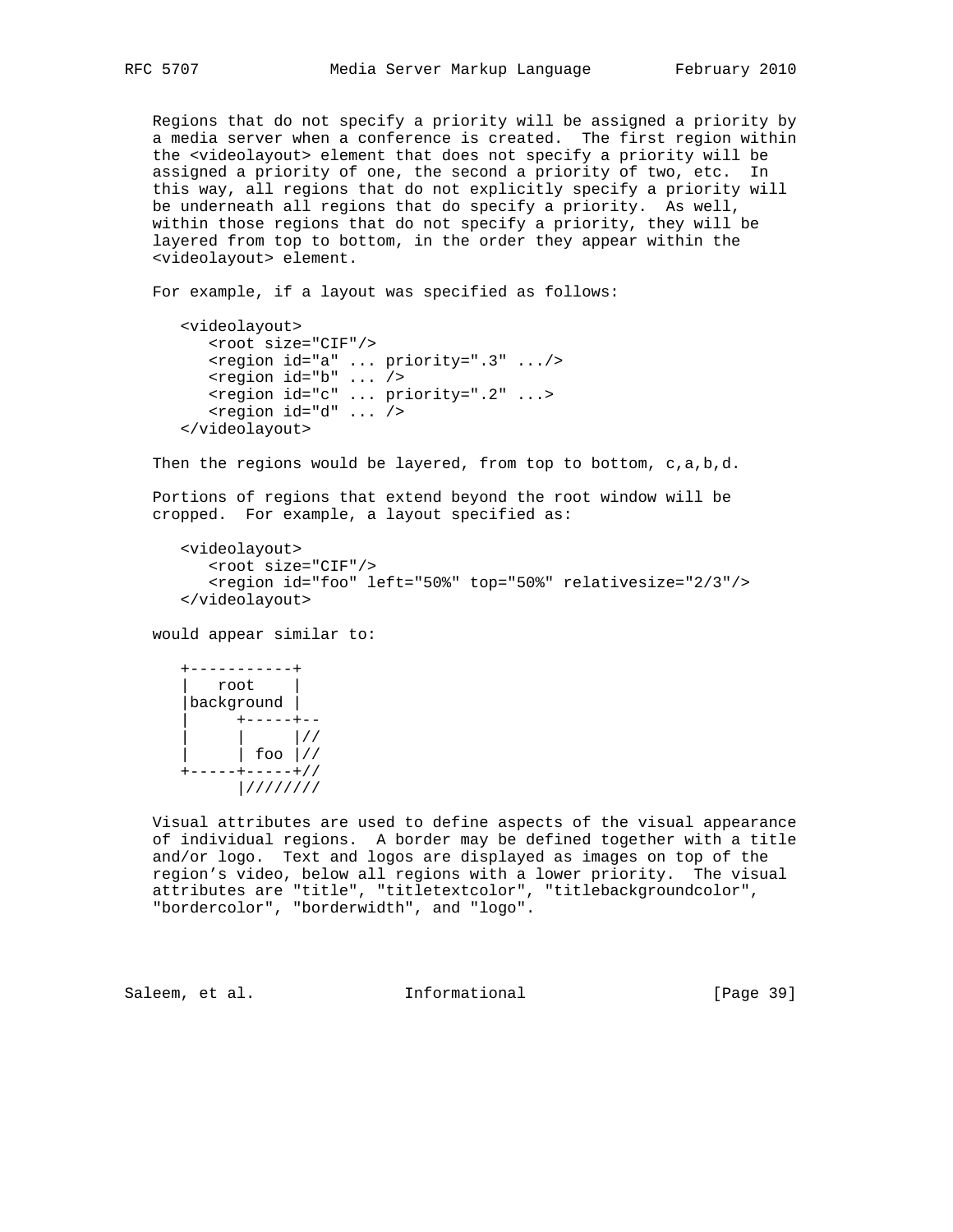Visual attributes can also be defined for individual streams (Video Stream Properties). When visual attributes are specified as part of both a region and a stream, those associated with the stream MUST take precedence. This allows streams that are chosen for display automatically (Stream Selection) to have proper text and logos displayed. The region visual attributes are displayed when no stream is associated with the region.

 Two other attributes associated with a region, "blank" and "freeze", define the state of the video displayed in the region. When the blank or freeze attribute is assigned the value "true", then the media server MUST display the region either as a blank region, or the video image frozen at the last received frame.

 These attributes are specified for a region and not allowed for streams because that appears to be the common use case. Applying them to streams would allow only that stream to be affected within a selector while other streams continue to display normally. Except for personal mixing scenarios, the same effect can be achieved by having the participant mute their own transmission to the media server.

Attributes: associated with each region:

id: a name that can be used to refer to the region.

 left: the position of the region from the left side of the root window.

top: the position of the region from the top of the root window.

 relativesize: the size of the region expressed as a fraction of the root window size.

 priority: a number between 0 and 1 that is used to define the precedence when rendering overlapping regions. A value of zero disables the region.

title: text to be displayed as the title for the region

titletextcolor: the color of the text

titlebackgroundcolor: the color of the text background

bordercolor: the color of the region border

borderwidth: the width of the region border

Saleem, et al. 1nformational [Page 40]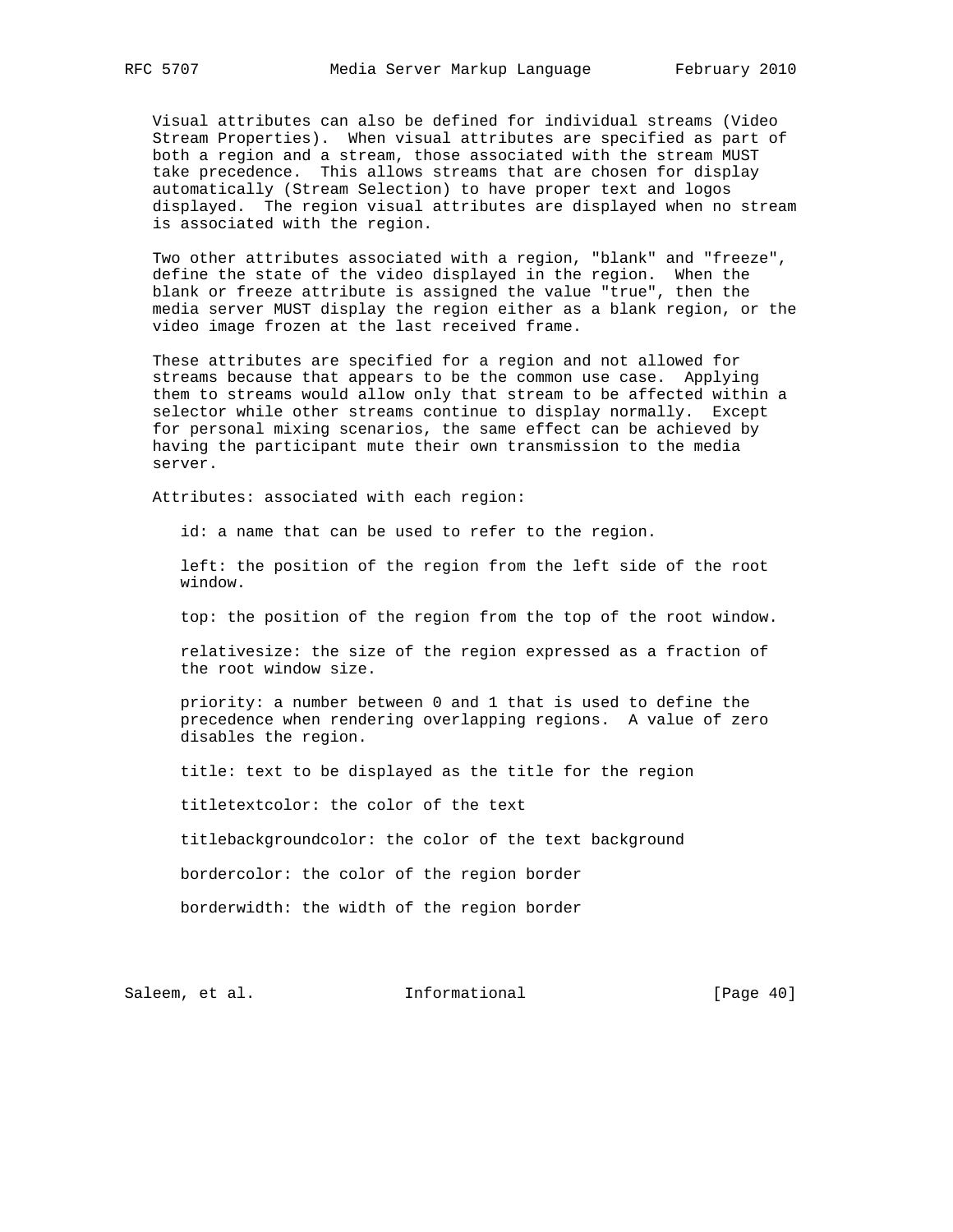logo: the URI of an image file to be displayed

 freeze: a boolean value, with a default of "false", that defines whether the video image should be frozen at the currently displayed frame

 blank: a boolean value, with a default of "false", that defines whether the region should display black instead of the associated video stream

### 8.7.3. <selector>

 It is often desired that one of several video streams be automatically selected to be displayed. The <selector> element is used to define the selection criteria and its associated parameters. The selection algorithm is specified by the "method" attribute. Currently defined selection methods allow for voice activated switching and to iterate sequentially through the set of associated video streams.

 The regions that will display the selected video stream are placed as child elements of the <selector> element. Including regions within a <selector> element does not affect their layout with respect to regions not subject to the selection. For simple video conferences that display the video directly in the root window, the <root> element can be placed as a child of <selector>. Region elements MUST NOT be used in this case.

 For example, below is a common video layout that allows the video stream from the currently active speaker to be displayed in the large region ("1") at the top left of the layout while the streams from five other participants are displayed in regions located at the layout periphery.

|  |    | +-------+---+          |             |  |
|--|----|------------------------|-------------|--|
|  |    |                        |             |  |
|  | 1. |                        | $+ - - - +$ |  |
|  |    |                        |             |  |
|  |    | +---+---+---+          |             |  |
|  |    | $6 \mid 5 \mid 4 \mid$ |             |  |
|  |    | +---+---+---+          |             |  |

Saleem, et al. 1nformational [Page 41]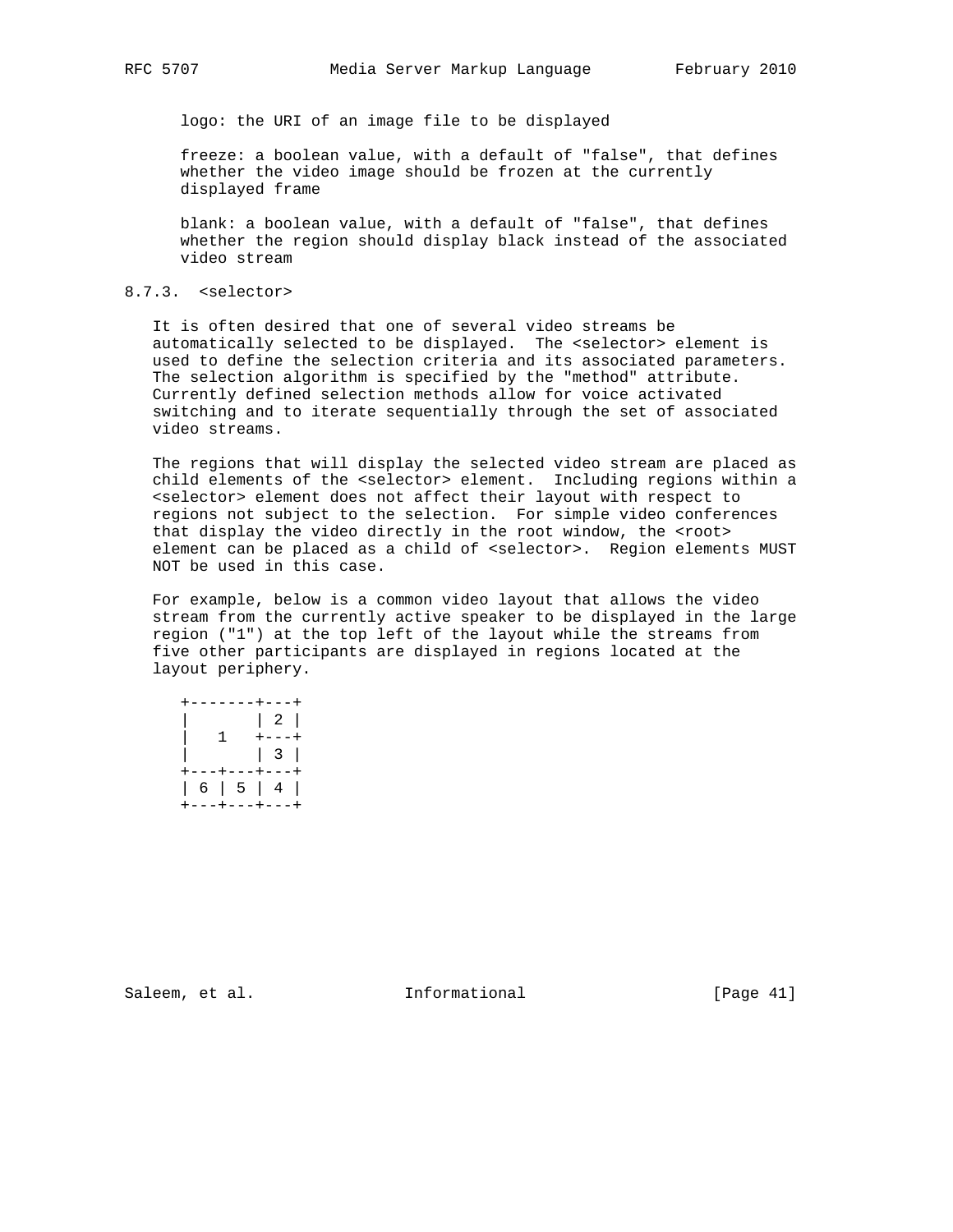```
 <videolayout type="text/msml-basic-layout">
   <root size="CIF"/>
   <selector id="switch" method="vas">
       <region id="1" left="0" top="0" relativesize="2/3"/>
   </selector>
   <region id="2" left="67%" top="0" relativesize="1/3"/>
   <region id="3" left="67%" top="33%" relativesize="1/3">
   <region id="4" left="67%" top="67%" relativesize="1/3"/>
   <region id="5" left="33%" top="67%" relativesize="1/3"/>
   <region id="6" left="0" top="67%" relativesize="1/3"/>
 </videolayout>
```
 All selector methods must be defined so that they work if only a single region is a child of the selector. Selector methods that support more than one child region MUST specify how the method works across multiple regions. Media server implementations MAY support only a single region for methods that are defined to allow multiple regions.

 The selector or region for a participant's video is defined using the "display" attribute of <stream> during a join operation. Specifying a selector allows the stream to be displayed according to the criteria defined by the selector method. Specifying a region supports continuous presence display of participants. Some streams may be joined with both a selector and a region. In this case, the value of <blankothers> attribute defines whether the streams associated with a continuous presence region should be blanked when the stream is selected for display in one of the selector regions.

Attributes: common to all selector methods are:

id: a name that can be used to refer to the selector.

 method: the name of the method used to select the video stream. A value of "vas" (see the following section, Voice Activated Switching) MAY be specified.

status: specifies whether the selector is "active" or "disabled".

 blankothers: when "true", video streams that are also displayed in continuous presence regions will have the continuous presence regions blanked when the stream is displayed in a selection region.

Saleem, et al. 100 mm informational [Page 42]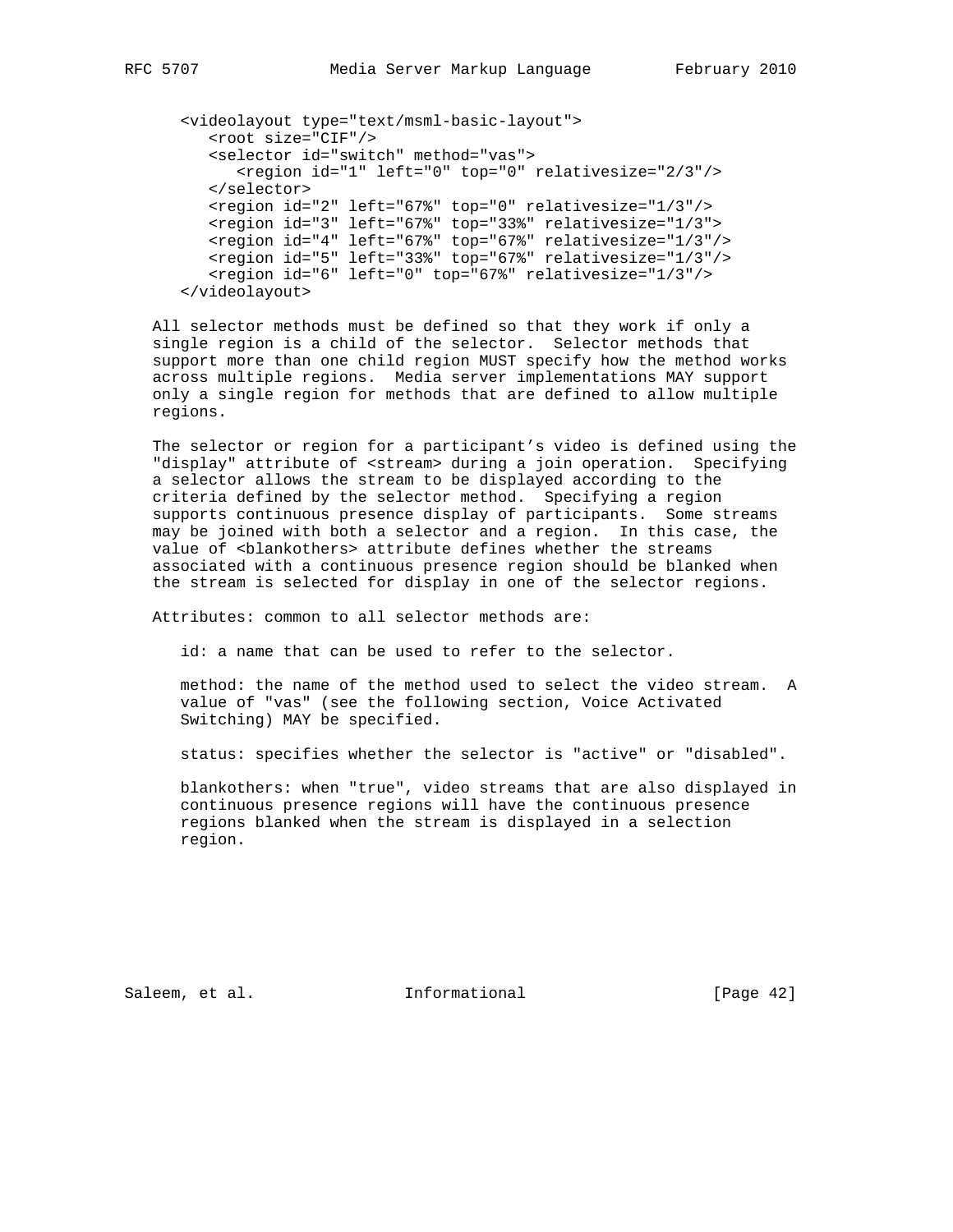# 8.7.3.1. Voice Activated Switching ("vas")

 Voice activated switching (VAS) is used to display the video stream that correlates with the participant who is currently speaking. It is specified using a selector method value of "vas".

 If the video stream associated with the active speaker is not currently displayed in a selection region, then it replaces the video in the region that is displaying the video of the speaker that was least recently active. If the video of the active speaker is currently displayed in a selection region, then there is no change to any region. When VAS is applied to a single region, this has the effect that the current speaker is displayed in that region.

#### Attributes:

 si: switching interval is the minimum period of time that must elapse before allowing the video to switch to the active speaker.

 speakersees: defines whether the active speaker sees the "current" speaker (themselves) or the "previous" speaker.

# 8.8. <join>

 <join> is used to create one or more streams between two independent objects. Streams may be audio or video and may be bidirectional or unidirectional. A bidirectional stream is implicitly composed of two unidirectional streams that can be manipulated independently. The streams to be established are specified by <stream> elements (section <stream>) as the content of <join>.

Without any content, <join> by default establishes a bidirectional audio stream. When only a stream of a single type has previously been created between two objects, or when only a unidirectional stream exists, <join> can be used to add a stream of another media type or make the stream bidirectional by including the necessary <stream> elements. Bidirectional streams are made unidirectional by using <unjoin> (section <unjoin>) to remove the unidirectional stream for the direction that is no longer required.

 In addition to defining the media type and direction of streams, <stream> elements are also used to establish the properties of streams, such as gain, voice masking, or tone clamping of audio streams, or labels and other visual characteristics of video streams. Properties are often defined asymmetrically for a single direction of a stream. Creating a bidirectional stream requires two <stream> elements within the <join>, one for each direction, if one direction is to have different properties from the other direction.

Saleem, et al. 1nformational [Page 43]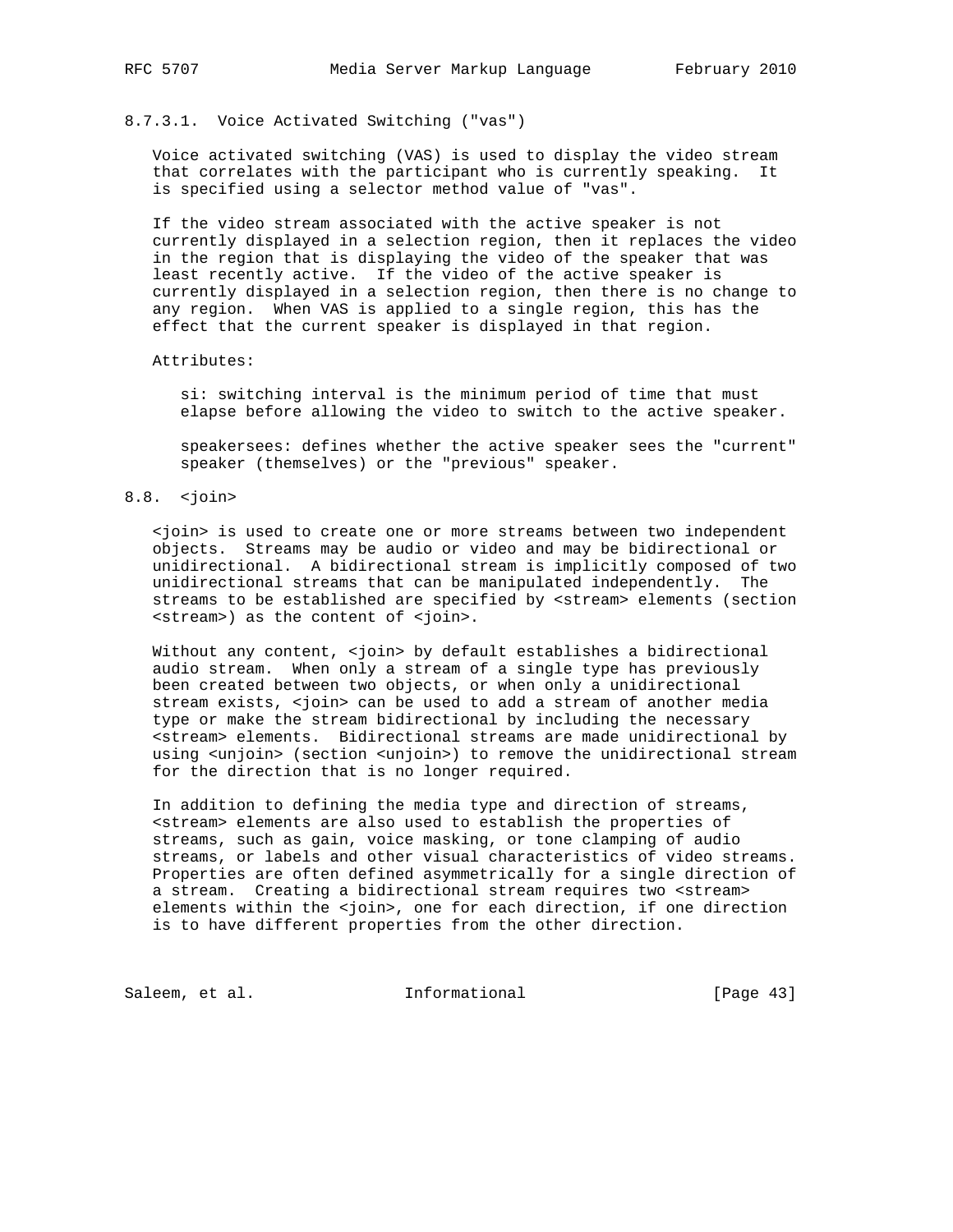If a media server can provide services using both compressed or uncompressed media, the MSML client may need to distinguish within requests which format is to be used. When compressed streams are created, both objects must use the same media format or an error response (450) is generated.

Attributes:

 id1: an identifier of either a connection or conference. Wildcards MUST NOT be used. Mandatory. Any other object class results in a 440 error.

 id2: an identifier of either a connection or conference. Wildcards MUST NOT be used. Mandatory. Any other object class results in a 440 error.

 mark: a token that can be used to identify execution progress in the case of errors. The value of the mark attribute from the last successfully executed MSML element is returned in an error response. Therefore, the value of all mark attributes within an MSML document SHOULD be unique.

 For example, consider a call center coaching scenario where a supervisor can listen to the conversation between an agent and a customer and provide hints to the agent, which are not heard by the customer. One join establishes a stream between the agent and the customer and another join establishes a stream between the agent and the supervisor. A third join is used to establish a half-duplex stream from the customer to the supervisor. The media server automatically bridges the media streams from the customer and the supervisor for the agent, and from the customer and the agent for the supervisor.

Assuming the following connections, each with a single audio stream:

conn:supervisor

conn:agent

conn:customer

Saleem, et al. 100 mm informational [Page 44]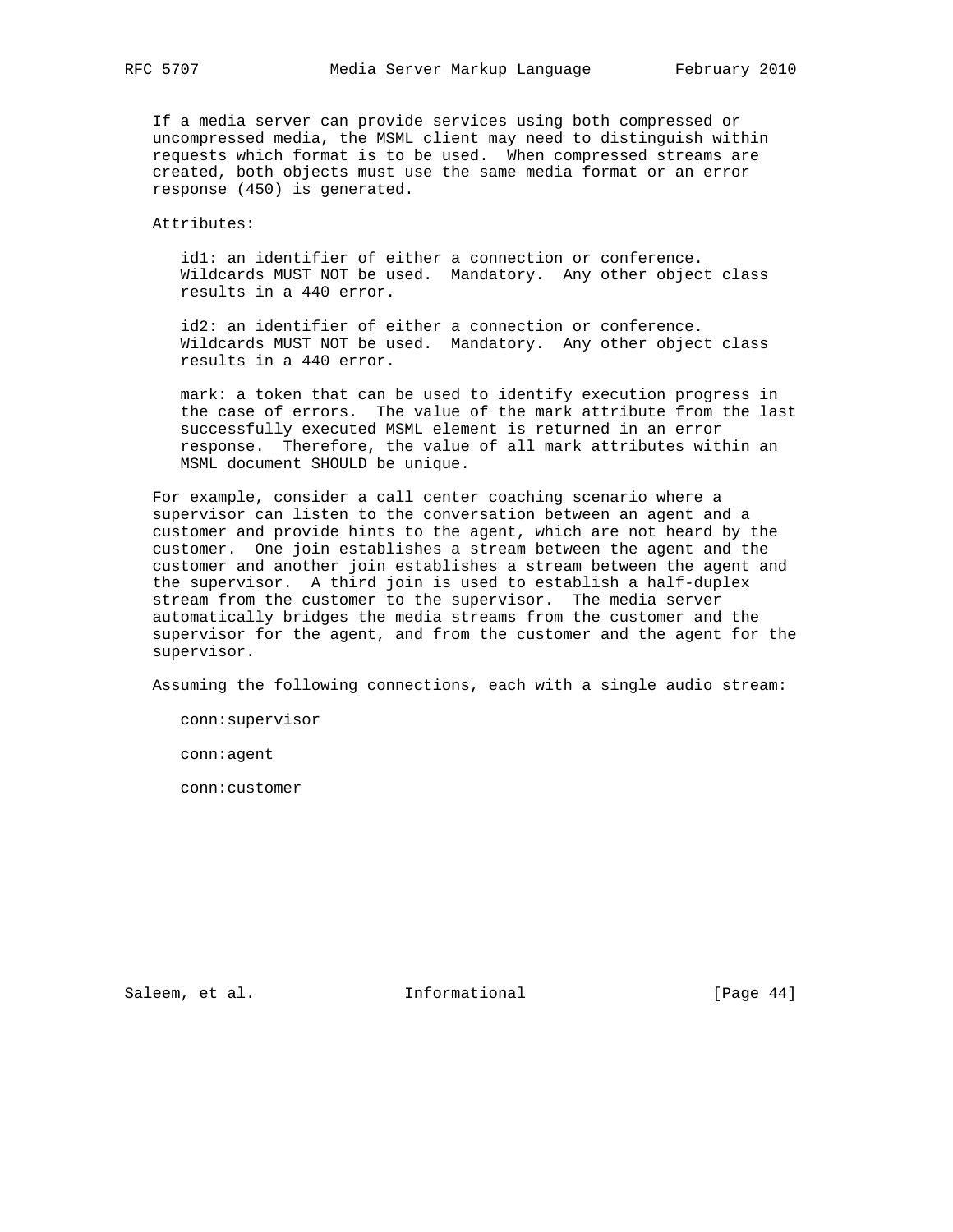```
 The following would create the media flows previously described:
```

```
 <?xml version="1.0" encoding="UTF-8"?>
 <msml version="1.1">
    <join id1="conn:supervisor" id2="conn:agent"/>
   <join id1="conn:agent" id2="conn:customer"/>
   <join id1="conn:supervisor" id2="conn:customer">
       <stream media="audio" dir="to-id1"/>
    </join>
 </msml>
```
 The following example shows joining a participant to a multimedia conference. It assumes that the conference has a video presentation region named "topright". The "display" attribute is explained in the section Video Stream Properties.

```
 <?xml version="1.0" encoding="UTF-8"?>
 <msml version="1.1">
    <join id1="conn:hd83t5hf7g3" id2="conf:example">
       <stream media="audio"/>
       <stream media="video" dir="from-id1" display="topright"/>
       <stream media="video" dir="to-id1"/>
    </join>
 </msml>
```
# 8.9. <modifystream>

 Media streams can have different properties such as the gain for an audio stream or a visual label for a video stream. These properties are specified as the content of <stream> elements (section <stream>). <modifystream> is used to change the properties of a stream by including one or more <stream> elements that are to have their properties changed.

 Stream properties MUST be set as specified by the element <stream> as a child element of <modifystream> element. Any properties not included in the <stream> element when modifying a stream MUST remain unchanged. Setting a property for only one direction of a bidirectional stream MUST NOT affect the other direction. The directionality of streams can be changed by issuing an <unjoin> followed by a <join>. Any streams that exist between the two objects that are not included within <modifystream> MUST NOT be affected.

Attributes:

 id1: an identifier of either a conference or a connection. The instance name MUST NOT contain a wildcard if "id2" contains a wildcard. Mandatory.

Saleem, et al. 1nformational [Page 45]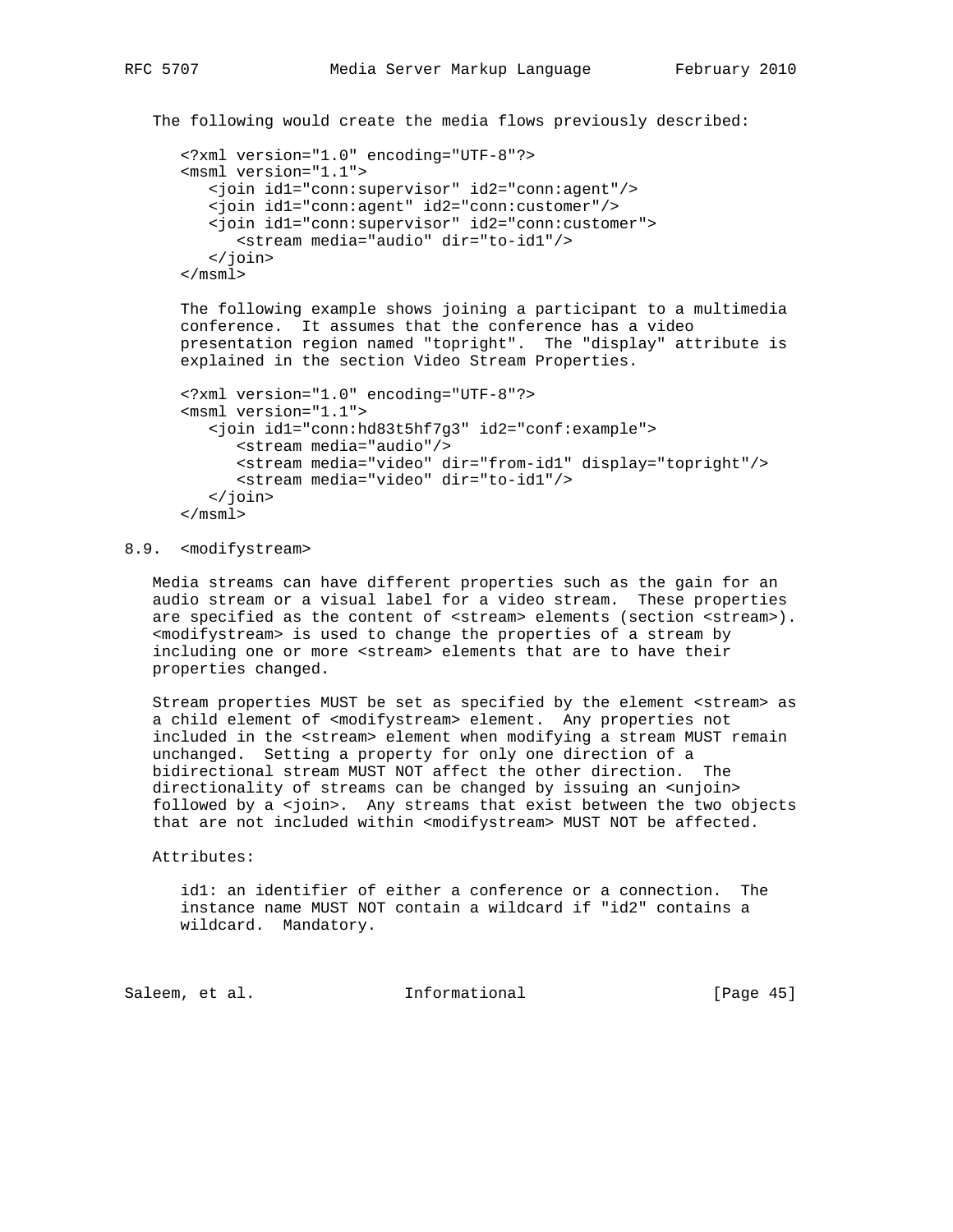id2: an identifier of either a conference or a connection. The instance name MUST NOT contain a wildcard if "id1" contains a wildcard. Mandatory.

 mark: a token that can be used to identify execution progress in the case of errors. The value of the mark attribute from the last successfully executed MSML element is returned in an error response. Therefore, the value of all mark attributes within an MSML document is RECOMMENDED to be unique.

## 8.10. <unjoin>

 Unjoin removes one or more media streams between two objects. In the absence of any content in the <stream> element, all media streams between the objects MUST be removed. Individual streams may be removed by specifying them using <stream> elements, while the unspecified streams MUST NOT be removed. A bidirectional stream is changed to a unidirectional stream by unjoining the direction that is no longer required, using the <unjoin> element. Operator elements MUST NOT be specified within <stream> elements when streams are being unjoined using the <unjoin> element. Any specified stream operators MUST be ignored.

 <unjoin> and <join> may be used together to move a media stream, such as from a main conference to a sidebar conference.

Attributes:

 id1: an identifier of either a conference or a connection. The instance name MUST NOT contain a wildcard if "id2" contains a wildcard. Mandatory.

 id2: an identifier of either a conference or a connection. The instance name MUST NOT contain a wildcard if "id1" contains a wildcard. Mandatory.

 mark: a token that can be used to identify execution progress in the case of errors. The value of the mark attribute from the last successfully executed MSML element is returned in an error response. Therefore, the value of all mark attributes within an MSML document SHOULD be unique.

 The following removes a participant from a conference and plays a leave tone for the remaining participants in the conference.

Saleem, et al. 100 mm informational [Page 46]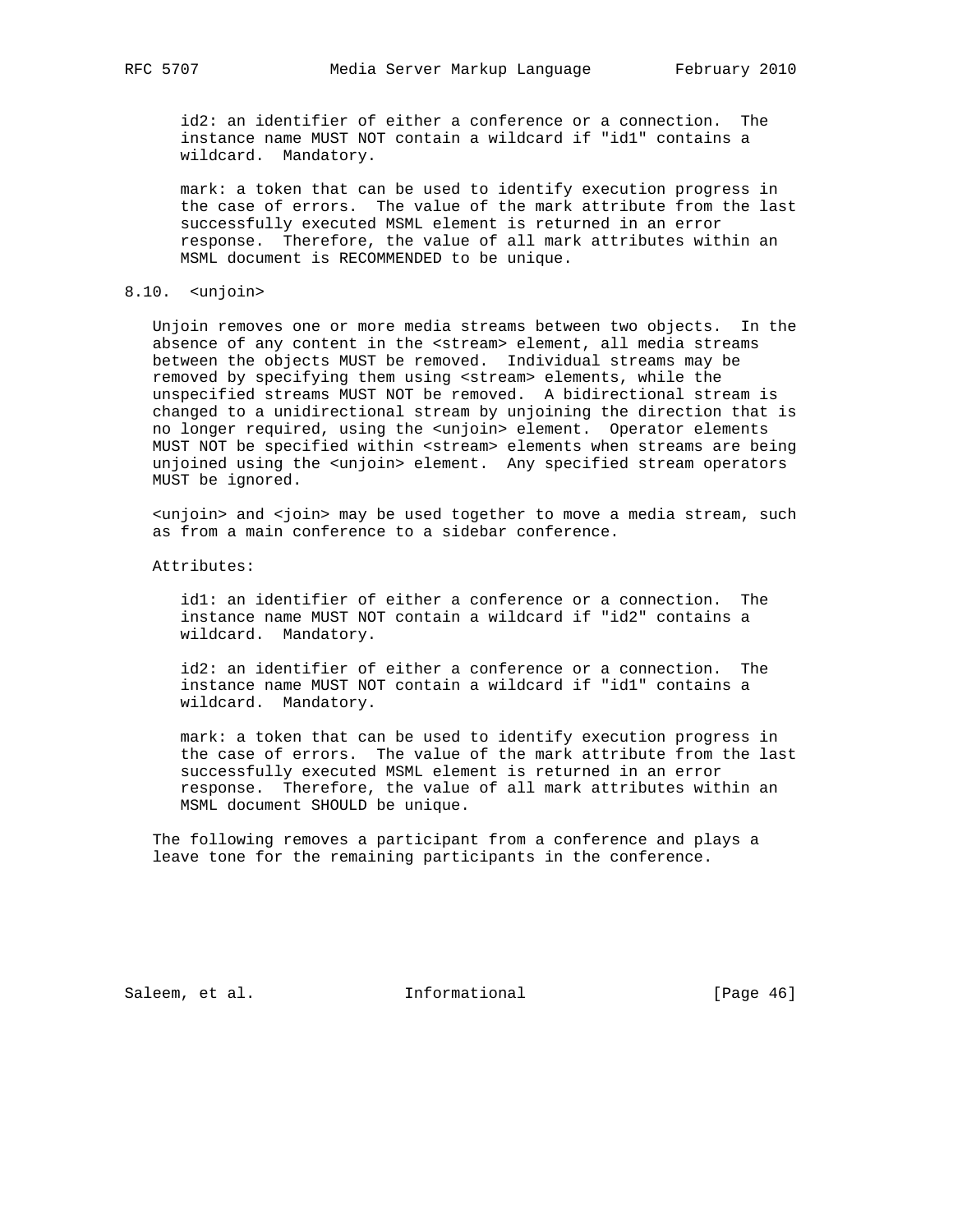```
 <?xml version="1.0" encoding="UTF-8"?>
 <msml version="1.1">
    <unjoin id1="conn:jd73ht89sf489f" id2="conf:1"/>
    <dialogstart target="conf:1" type="application/moml+xml">
       <play>
          <audio uri="file://leave_tone.wav"/>
       </play>
    </dialogstart>
 </msml>
```
## 8.11. <monitor>

 Monitor is a specialized unidirectional join that copies the media that is destined for a connection object. One example of the use for <monitor> may be quality monitoring within a conference. The media stream may be removed using the <unjoin> element (see the section <unjoin>).

Attributes:

 id1: an identifier of the connection to be monitored. Mandatory. Any other object class results in a 440 error. Wildcards MUST NOT be used.

 id2: an identifier of the object that is to receive the copy of the media destined to id1. id2 may be a connection or a conference. Mandatory. Any other object class results in a 440 error. Wildcards MUST NOT be used.

 compressed: "true" or "false". Specifies whether the join should occur before or after compression. When "true", id2 must be a connection using the same media format as id1 or an error response (450) is generated. Default is "false".

 mark: a token that can be used to identify execution progress in the case of errors. The value of the mark attribute from the last successfully executed MSML element is returned in an error response. Therefore, the value of all mark attributes within an MSML document SHOULD be unique.

# 8.12. <stream>

 Individual streams are specified using the <stream> element. They MAY be included as a child element in any of the stream manipulation elements <join>, <modifystream>, or <unjoin>.

Saleem, et al. 1nformational [Page 47]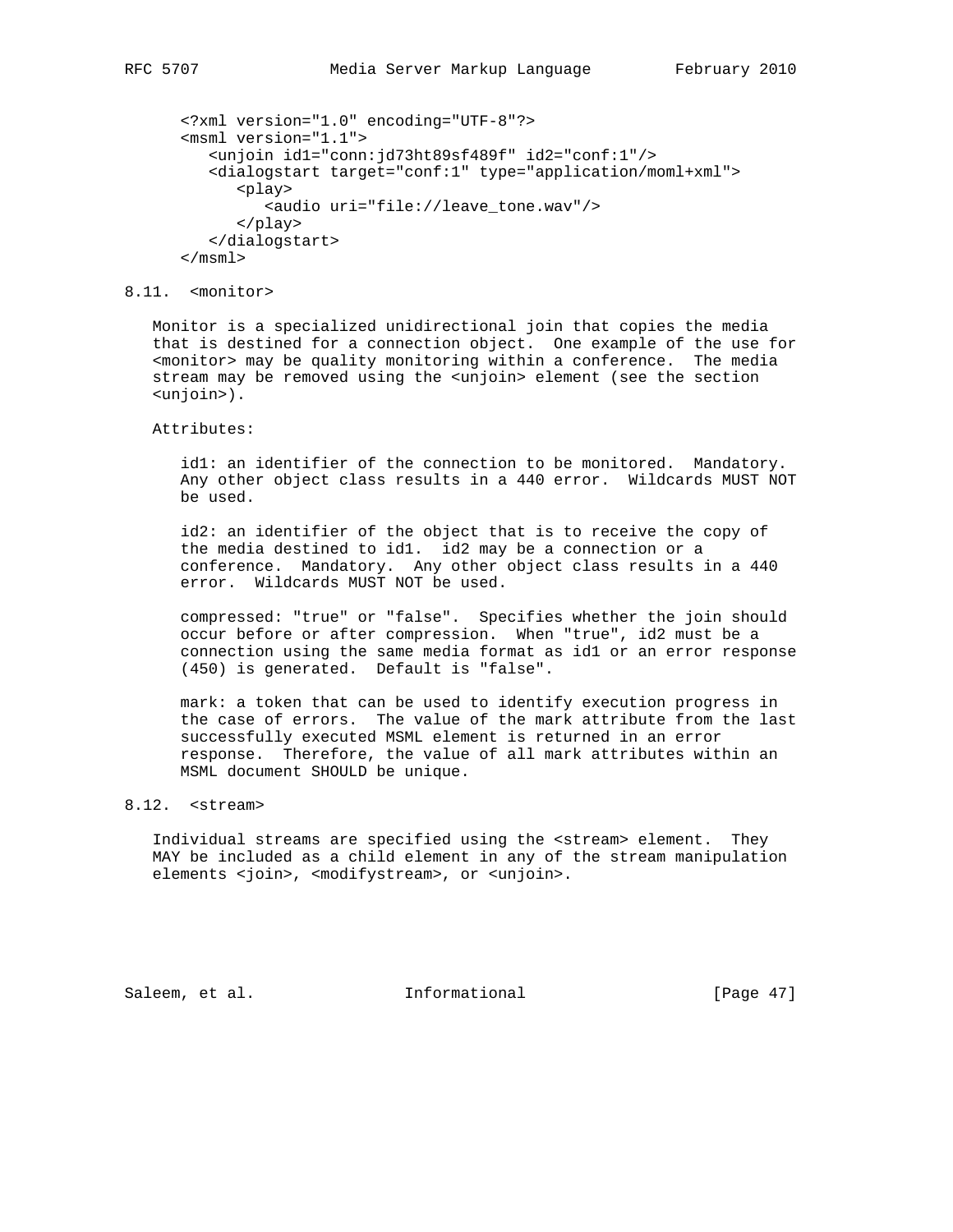The type of the stream is specified using a "media" attribute that uses values corresponding to the top-level MIME media types as defined in RFC 2046 [i7]. This specification only addresses audio and video media. Other specifications may define procedures for additional types.

 A bidirectional stream is identified when no direction attribute "dir" is present. A unidirectional stream is identified when a direction attribute is present. The "dir" attribute MUST have a value of "from-id1" or "to-id1" depending on the required direction. These values are relative to the identifier attributes of the parent element.

 The compressed attribute is used to distinguish the compressed nature of the stream when necessary. It is implementation specific what is used when the attribute is not present. Joining compressed streams acts much like an RTP [i3] relay.

 The properties of the media streams are specified as the content of <stream> elements when the element is used as a child of <join> or <modifystream>. Stream elements MUST NOT have any content when they are used as a child of <unjoin> to identify specific streams to remove.

 Some properties are defined within MSML as additional attributes or child elements of <stream> that are media type specific. Ones for audio streams and video streams are defined in the following two sub sections. Operators, viewed as properties of the media stream, MAY be specified as child elements of the <stream> element.

Attributes:

media: "audio" or video". Mandatory

dir: "from-id1" or "to-id1".

 compressed: "true" or "false". Specifies whether the stream uses compressed media. Default is implementation specific.

## 8.12.1. Audio Stream Properties

 Audio mixes can be specified to only mix the N-loudest participants. However, there may be some "preferred" participants that are always able to contribute. When audio streams are joined to a conference that uses N-loudest audio mixing, preferred streams need to be identified.

Saleem, et al. 1nformational [Page 48]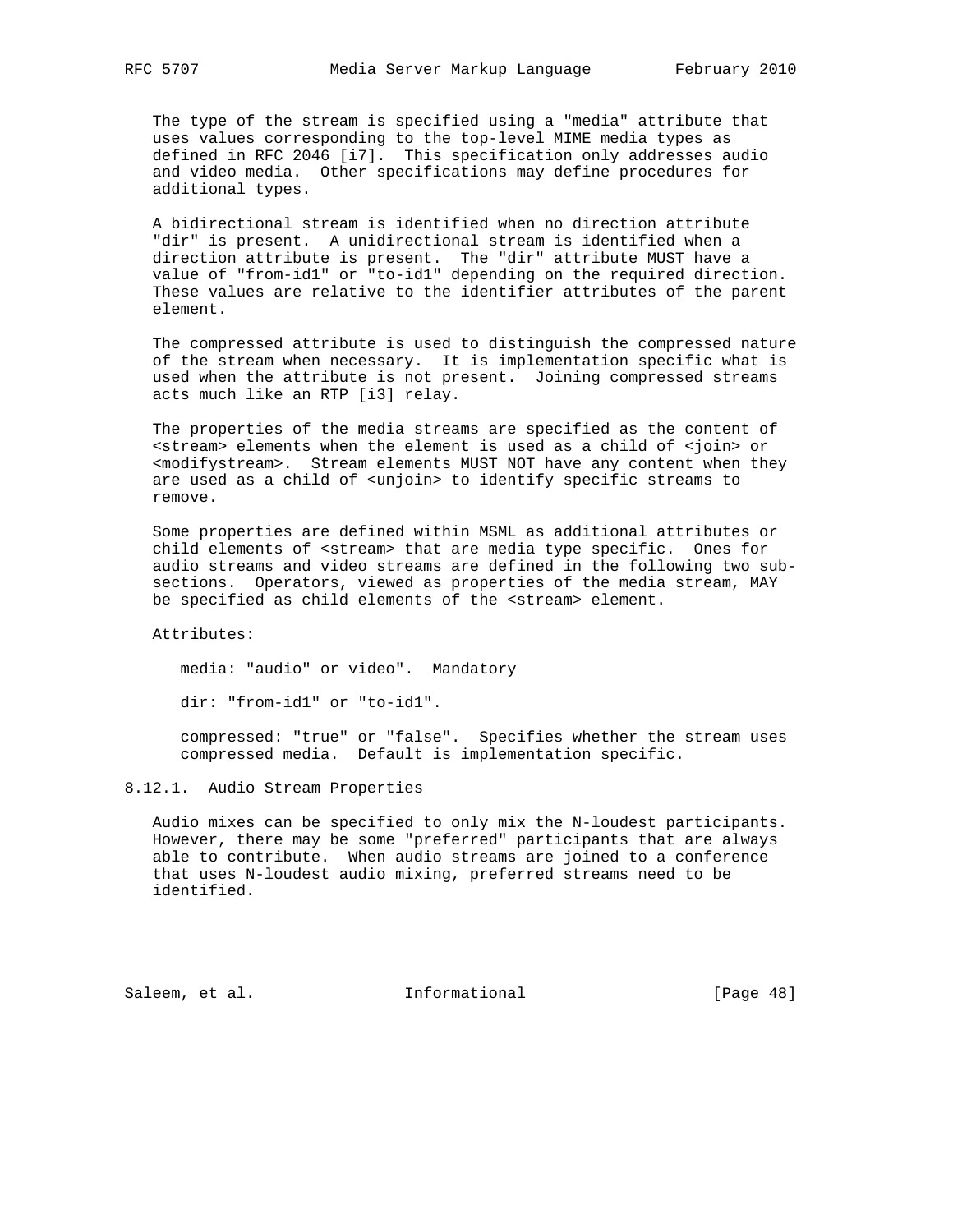A preferred audio stream is identified using the "preferred" attribute. The "preferred" attribute MAY be used for an audio stream that is input to a conference and MUST NOT be used for other streams.

Additional attributes of the <stream> element for audio streams are:

Attributes:

 preferred: a boolean value that defines whether the stream does not contend for N-loudest mixing. A value of "true" means that the stream MUST always be mixed while a value of "false" means that the stream MAY contend for mixing into a conference when N-loudest mixing is enabled. Default is "false".

 There are two elements that can be used to change the characteristics of an audio stream as defined below.

#### 8.12.1.1. <gain>

 The <gain> element may be used to adjust the volume of an audio media stream. It may be set to a specific gain amount, to automatically adjust the gain to a desired target level, or to mute the stream.

Attributes:

 id: an optional identifier that may be referenced elsewhere for sending events to the gain primitive.

 amt: a specific gain to apply specified in dB or the string "mute" indicating that the stream should be muted. This attribute MUST NOT be used if "agc" is present.

 agc: boolean indicating whether automatic gain control is to be used. This attribute MUST NOT be used if "amt" is present.

 tgtlvl: the desired target level for AGC specified in dBm0. This attribute MUST be specified if "agc" is set to "true". This attribute MUST NOT be specified if "agc" is not present.

 maxgain: the maximum gain that AGC may apply. Maxgain is specified in dB. This attribute MUST be used if "agc" is present and MUST NOT be used when "agc" is not present.

#### 8.12.1.2. <clamp>

 The <clamp> element is used to filter tones and/or audio-band dtmf from a media stream.

Saleem, et al. 10 Informational [Page 49]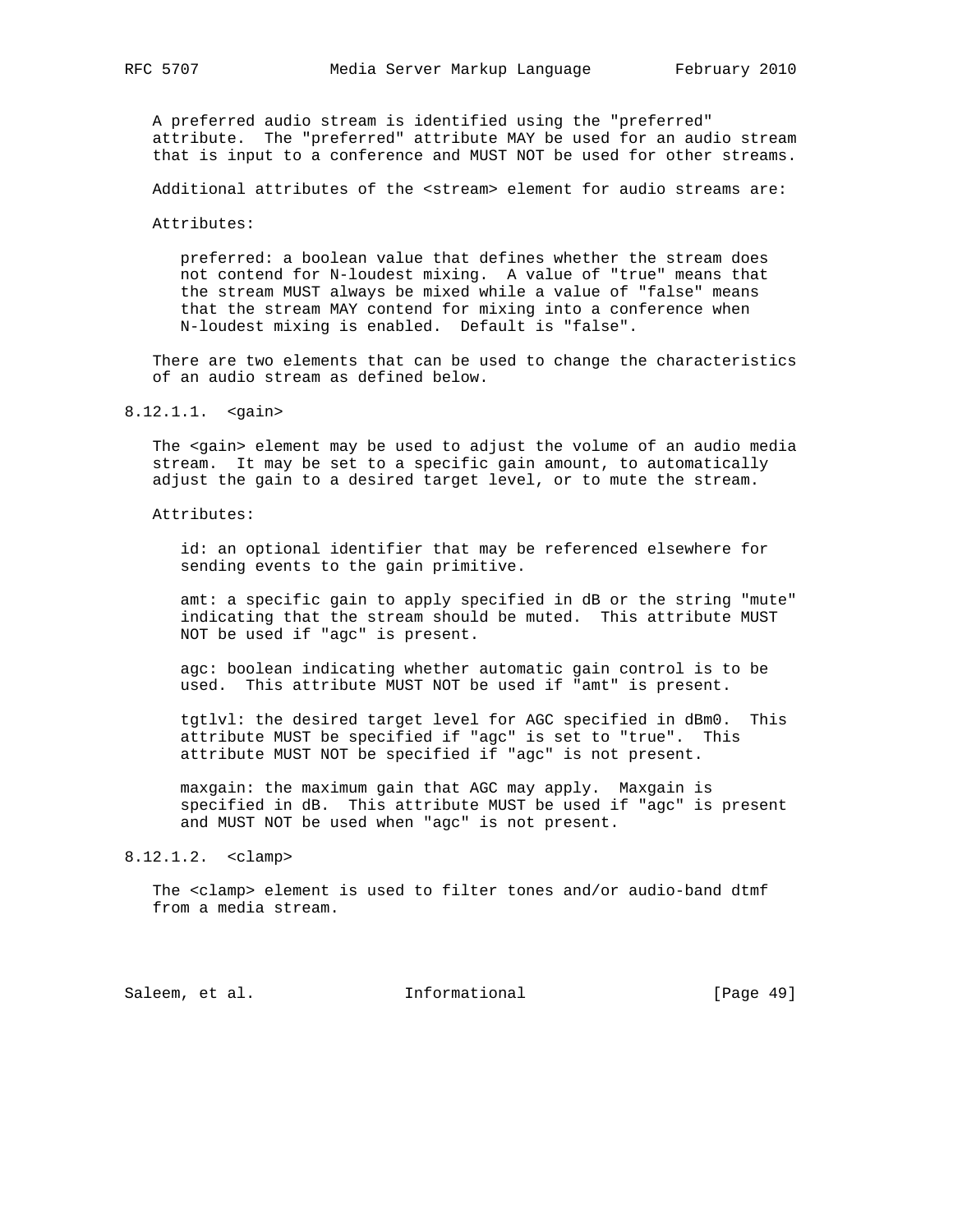Attributes:

dtmf: boolean indicating whether DTMF tones should be removed.

tone: boolean indicating whether other tones should be removed.

8.12.2. Video Stream Properties

 Video mixes define a presentation that may have multiple regions, such as a quad-split. Each region displays the video from one or more participants. When video streams are joined to such a conference, the region that will display the video needs to be specified as part of the join operation.

 The region that will display the video is specified using the "display" attribute. The "display" attribute MUST be used for a video stream that is input to a conference and MUST NOT be used for other streams. The value of the attribute MUST identify a <region> (see the section <region>) or a <selector> (see the section <selector>) that is defined for the conference. A stream MUST NOT be directly joined to a region that is defined within a selector. Changing the value of the "display" attribute can be used to change where in a video presentation layout a video stream is displayed.

Additional attributes of the <stream> element for video streams are:

Attributes:

 display: the identifier of a video layout region or selector that is to be used to display the video stream.

 override: specifies whether or not the given video stream is the override source in the region defined by "display" attribute. Valid values are "true" or "false". Optional, default value is "false". Only a video stream that is input to a conference can be the override source. A particular region can have at most one override source at a time. The most recently joined video stream with this attribute set to "true" becomes the override source. When there's an override source in place, its video is always displayed in the region, regardless of what video selection algorithm (either a selector or continuous presence mode) is configured for that region. Once the override source is cleared, the conference MUST revert back to original video selection algorithm.

Saleem, et al. 10 mm = Informational [Page 50]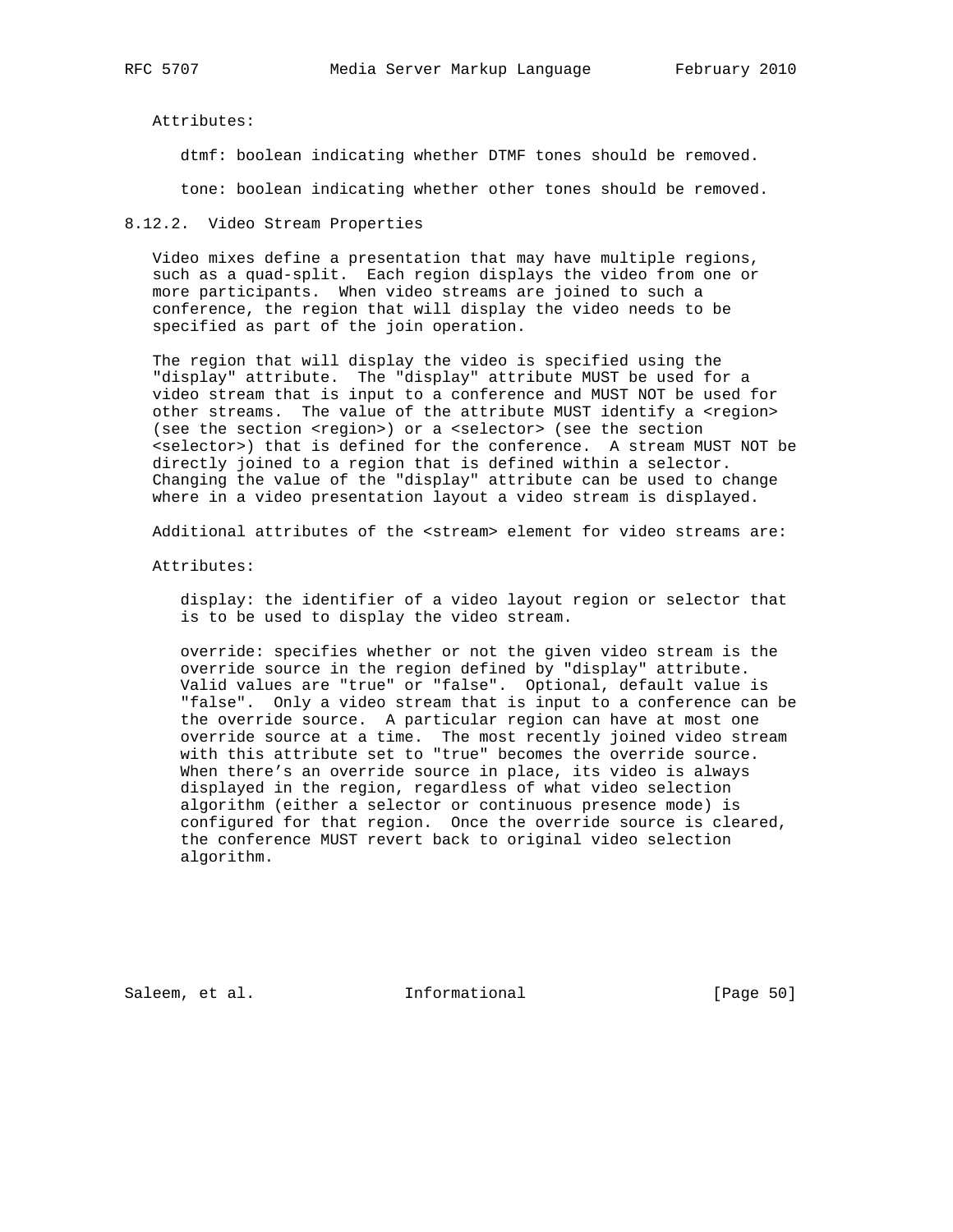## 8.12.2.1. <visual>

 Some regions of video conferences may display different streams automatically, such as when voice activated switching is used. Connections MAY also be joined directly without the use of video mixing. In these cases, the <visual> element may be used to define visual display properties for a stream.

 The <visual> element MAY use any of the visual attributes defined for regions (see the section <region>). This allows the visual aspects of regions within a <selector> to be tailored to the selected video stream, or for streams that are directly joined to display a name or logo.

- 9. MSML Dialog Packages
- 9.1. Overview

 MSML Dialog Packages define an XML [n2] language for composing complex media objects from a vocabulary of simple media resource objects called primitives. It is primarily a descriptive or declarative language to describe media processing objects. MSML dialogs operate on a single or multiple streams that are identified by the MSML document outside the scope of the MSML Dialog Package.

 MSML dialogs are intended to be used in different environments. As such, the language itself does not define how an MSML dialog is used. Each environment in which an MSML dialog is used must define how it is used, the set of services provided, and the mechanism for passing information between the environment and MSML dialog. The specific mechanisms used to realize the interface between MSML dialog and its environment are platform specific.

 MSML Dialog Packages provide two models for access to media resources and service creation building blocks. Both models MAY be used in conjunction with each other in a complementary manner. The first model (referred to as "Media Primitives and Composites", part of the mandatory MSML Dialog Base Package) contains media primitives (such as digit collection and announcements) and composite functions (such as play and collect combined as a single operation). The second model (referred to as "Media Groups", part of the optional MSML Dialog Group Package) allows the ability to define complex customized interactions, via event passing mechanisms, between media primitives, if required.

Saleem, et al. 1nformational [Page 51]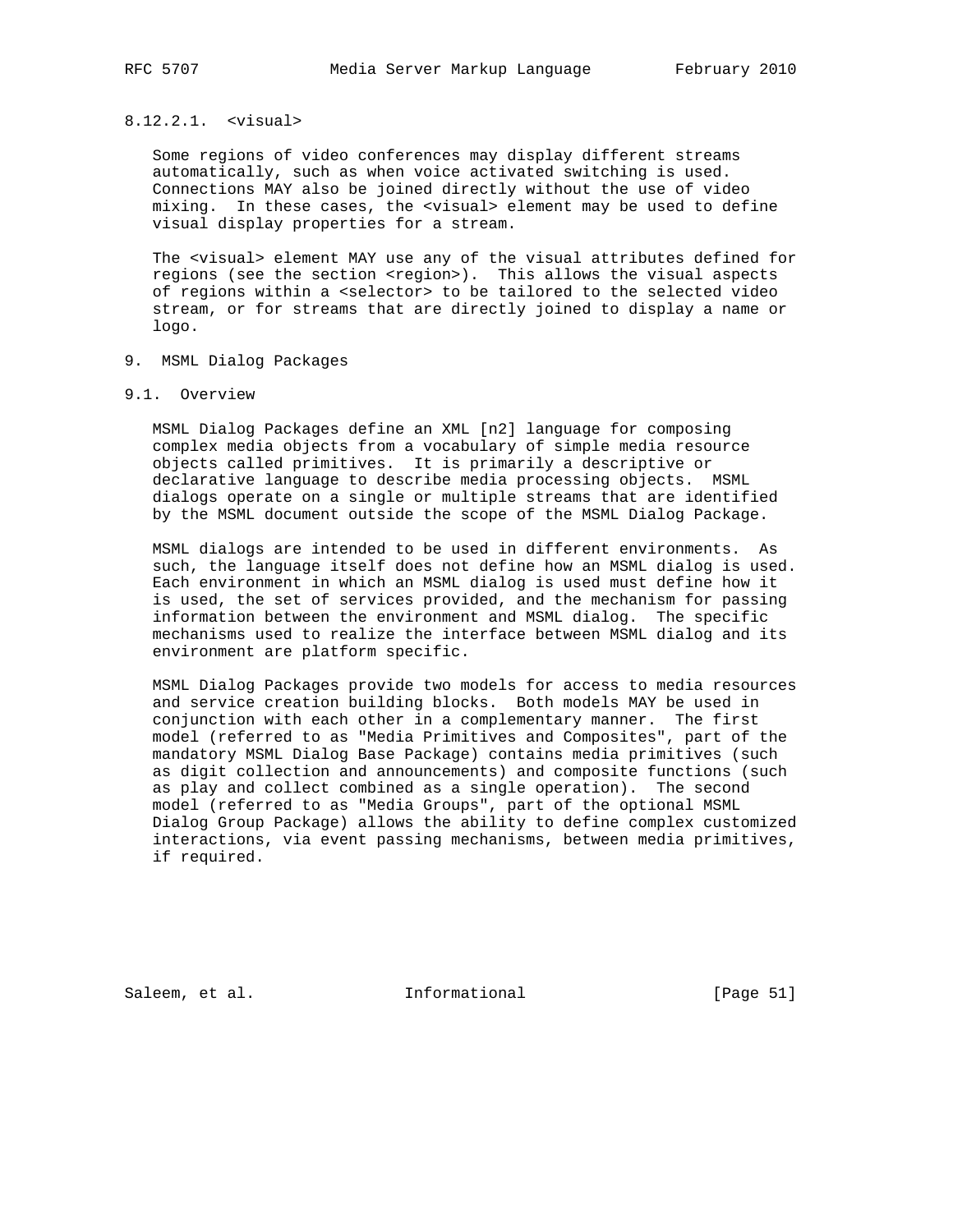MSML Dialog Core Package Defines core framework over which all MSML Dialog Packages operate. MSML Dialog Base Package

 Media Primitives <dtmf> or <collect> DTMF digit collection <play> Playing of Announcements <dtmfgen> Generation of DTMF digits <tonegen> Tone genration <record> Media recording

Media Composites

<collect>

<record>

 Supports play and collect operation. Composite function with inclusion of play.

 Supports play and record operation. Composite function with inclusion of play.

 MSML Dialog Group Package <group>

 Allows grouping of media primitives for parallel execution, with an event exchange mechanism between the media primitives to achieve customized media operations. All the above media primitive elements are accepted within the group.

 The following operations MUST be supported using elements described above using either the MSML Dialog Base Package or MSML Dialog Group Package.

 Announcement only <play> Collection only <dtmf> or <collect>

> Recording only <record>

Saleem, et al. Informational [Page 52]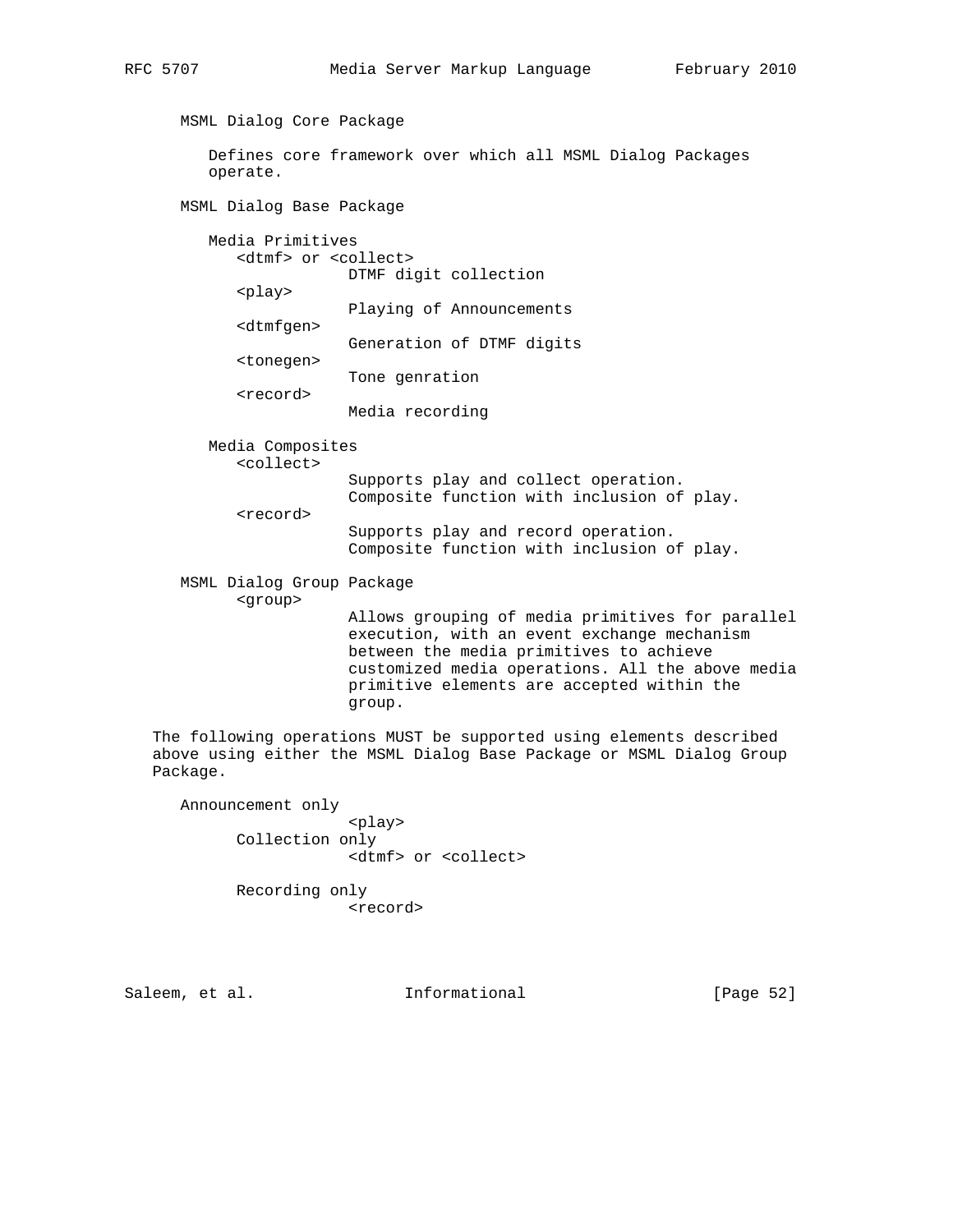Play and Collect <collect>  $<$ play/> </collect> Play and Record <record> <play/> </record>

Additional MSML Dialog Packages are:

- o MSML Dialog Transform Package
- o MSML Dialog Speech Package
- o MSML Fax Detection Package
- o MSML Fax Send/Receive Package

 MSML dialogs MAY be used to simply expose primitive media resource objects but will be used more often to describe dialog operations and media transformation objects that can be controlled via user interaction.

 MSML dialogs do not contain any computation or flow control constructs. There are no results automatically generated when media operations complete. Results MUST be explicitly requested using a <send> or <exit> element within the definition of the MSML dialog.

# 9.2. Primitives

 Primitives perform a single function on a media stream or multiple streams such as generating audio/video, recognizing speech or DTMF, or adjusting the gain. They may be composed so that primitives execute concurrently. Primitives not composed for concurrent execution MUST simply execute sequentially in the order they occur in an MSML document. All concurrently executing primitives in the same MSML object (defined in one MSML document) MAY interact with each other through events (see MSML Dialog Group Package).

 Primitives are categorized into one of the following descriptive categories.

 o Recognizers have a media input but no output. They allow different things within a media stream to be recognized or detected and for events to be generated based upon received media.

Saleem, et al. 10 mm = Informational [Page 53]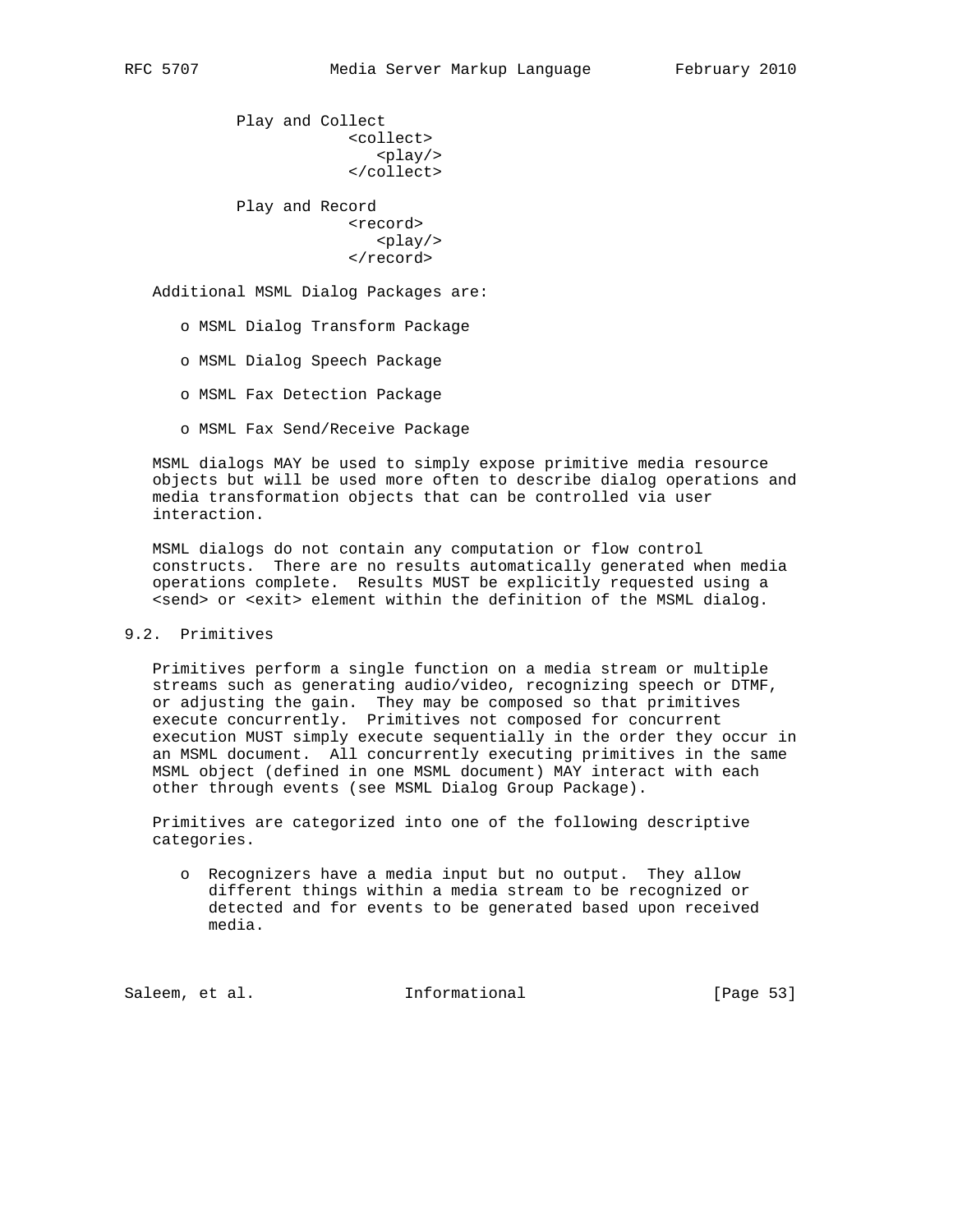- o Transformers have one media input and output and may send and receive events.
- o Sources and sinks generate or consume media. They have either a media input or a media output but not both. They may receive and generate events.
- o Composites combine underlying primitives to provide higher level user interaction, without the need for specific event based exchange between the primitives. The composite elements provide a simpler mechanism for more commonly used services, such as play and collect or play and record.

 Primitives may define different media processing behavior (states) based upon the events that they receive. Primitives that support different processing states must define their default starting state and should support the "initial" attribute to allow that state to be specified when the primitive is instantiated. All primitives must support the "terminate" event class.

 The following types of primitives are defined within this specification:

| Recognizers                                | Transformers                          | Source/Sink                                               | Composites             |
|--------------------------------------------|---------------------------------------|-----------------------------------------------------------|------------------------|
| dtmf/collect<br>faxdetect<br>speech<br>vad | aqc<br>clamp<br>gain<br>qate<br>relay | play<br>record<br>dtmfgen<br>tonegen<br>faxsend<br>faxrcy | dtmf/collect<br>record |

 Primitives have shadow variables, similar to those within VoiceXML [n5], which are automatically assigned values when the primitives are used. Upon initialization of an MSML dialog context, all shadow variables have the string value "undefined". Each primitive has its own instance of shadow variables that are global in scope to the entire MSML dialog context.

 Names SHOULD be assigned to individual primitives when more than one primitive of the same type is used within one MSML document. Shadow variables are overwritten if the primitive has not been named and is instantiated a second time.

 Shadow variables cannot be modified under user control. They may be returned from the MSML dialog context using the <send> element.

Saleem, et al. 10 Informational [Page 54]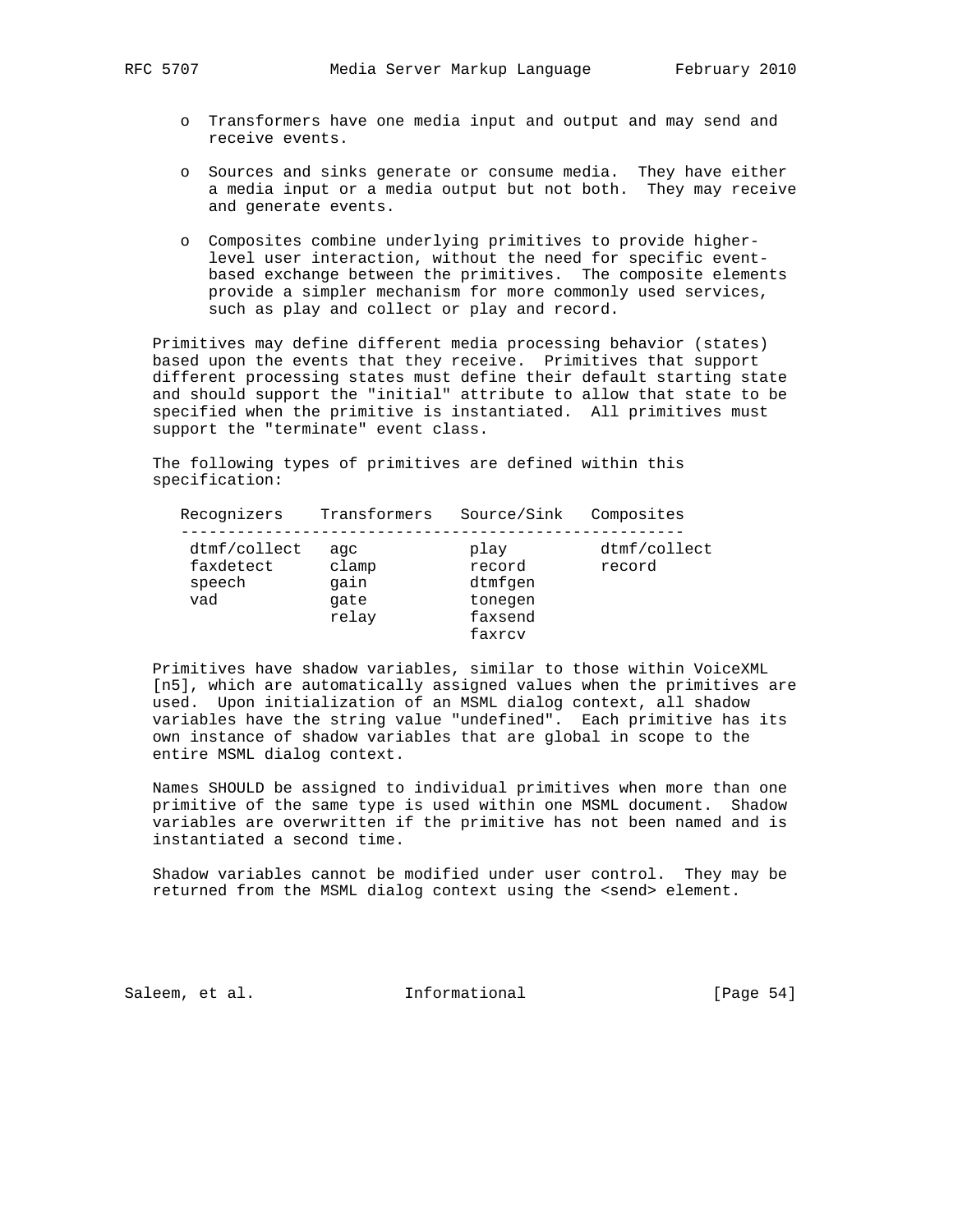# 9.3. Events

 Events provide the mechanism for primitives to interact with each other and for an MSML context to interact with its external environment. The external environment is defined by the way in which an MSML context has been invoked. This will often be through MSML, but other languages and protocols such as SIP may also be used.

 Every primitive and group conceptually implements their own event queue. Events sent to them get placed into their associated queue. Events are removed from their queues and processed in order. Primitives within a group conceptually have their own thread of execution. Due to the asynchronous nature of servicing events from multiple queues, it cannot be assumed that several events sent in sequence to different queues will be processed in the order in which they were sent. For example, if recognition of something led to sending events to both a <play> and a <record> in that order, it is possible that the <record> may process its event before the <play>.

 Primitives each define the set of events that they support and the behavior associated with their handling of each event. This allows many types of behaviors to be defined. For example, VCR type controls can be constructed by defining primitives that support events corresponding to each control. Media recognition/detection can be used to cause those events to be generated.

 Alternatively, events can be originated elsewhere, such as from a control agent, and simply received by the primitive implementing the control. Examples of the use of events include adjusting volume (gain) and pause and resume of both announcement playout and record creation.

 Primitives act on events based upon the longest match of an event name. Event names are a period '.' delimited sequence of tokens. The first token, or the root of the name, can be considered an event class. Matching allows a standard meaning to be defined and then extended based upon what triggers an event's generation. For example, a record primitive has different behavior depending upon whether it completed because a user stopped speaking or because it was cancelled. The recording is retained in the first case but not the second.

 Longest match allows new recognizers to be created and used without changing how existing primitives are defined. For example, a face recognition capability could be created that generates a terminate.frowning event when a user looks puzzled. Although no primitive directly defines this event, it will still effect a generic terminate action. Primitives that require specialized behavior based

Saleem, et al. 1nformational [Page 55]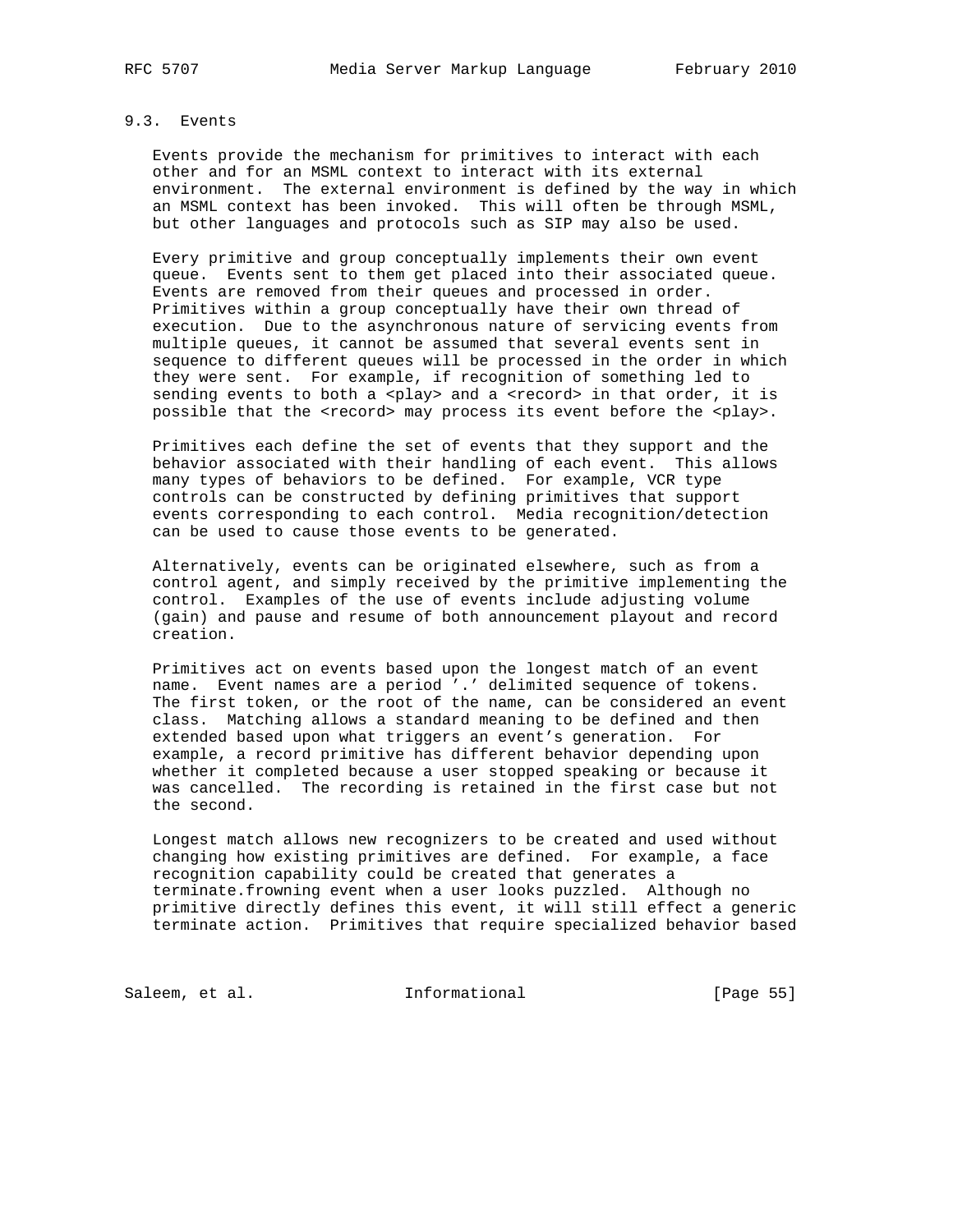upon frowning may be extended to support this. As well, the event can still be exported from the MSML context without requiring that primitives receiving the event understand facial expressions.

9.4. MSML Dialog Usage with SIP

 MSML dialogs MAY be used directly with SIP for dialog interactions (e.g., IVR or fax). It can be initially invoked as part of the "Prompt and Collect" service described in "Basic Network Media Services with SIP" [n7]. That defines service indicators for a small number of well-defined services using the user part of the SIP Request-URI (R-URI).

 The prompt and collect service uses "dialog" as the service indicator. URI parameters further refine the specific IVR request. This document defines an additional parameter "msml-param" for the dialog service indicator as follows:

|              | $dialog-parameters = "i" (dialog-param [vxm]-parameters ] )$ |  |
|--------------|--------------------------------------------------------------|--|
|              | moml-param                                                   |  |
| dialog-param | = "voicexml=" dialog-url                                     |  |
| moml-param   | $=$ "moml=" moml-url                                         |  |

 There are no additional URI parameters when MSML is used as the dialog language.

 MSML dialogs define discrete IVR dialog commands. These commands MAY be included directly in the body of the INVITE to the "dialog" service indicator by using the "cid" [n8] URL scheme. This scheme identifies a message body part that in this case would contain the MSML dialog request. Note that a multipart message body, containing a single part, MUST be present even if the INVITE does not contain an SDP offer. Subsequent MSML dialog requests are sent in the body of SIP INFO messages as are all messages from a media server.

An example of SIP URI as described above is:

sip:dialog@mediaserver.example.net;\ moml=cid:14864099865376@appserver.example.net

 The body part that contained the MSML dialog referenced by the URL would have a Content-Id header of:

Content-Id: <14864099865376@appserver.example.net>

Saleem, et al. 100 mm = Informational [Page 56]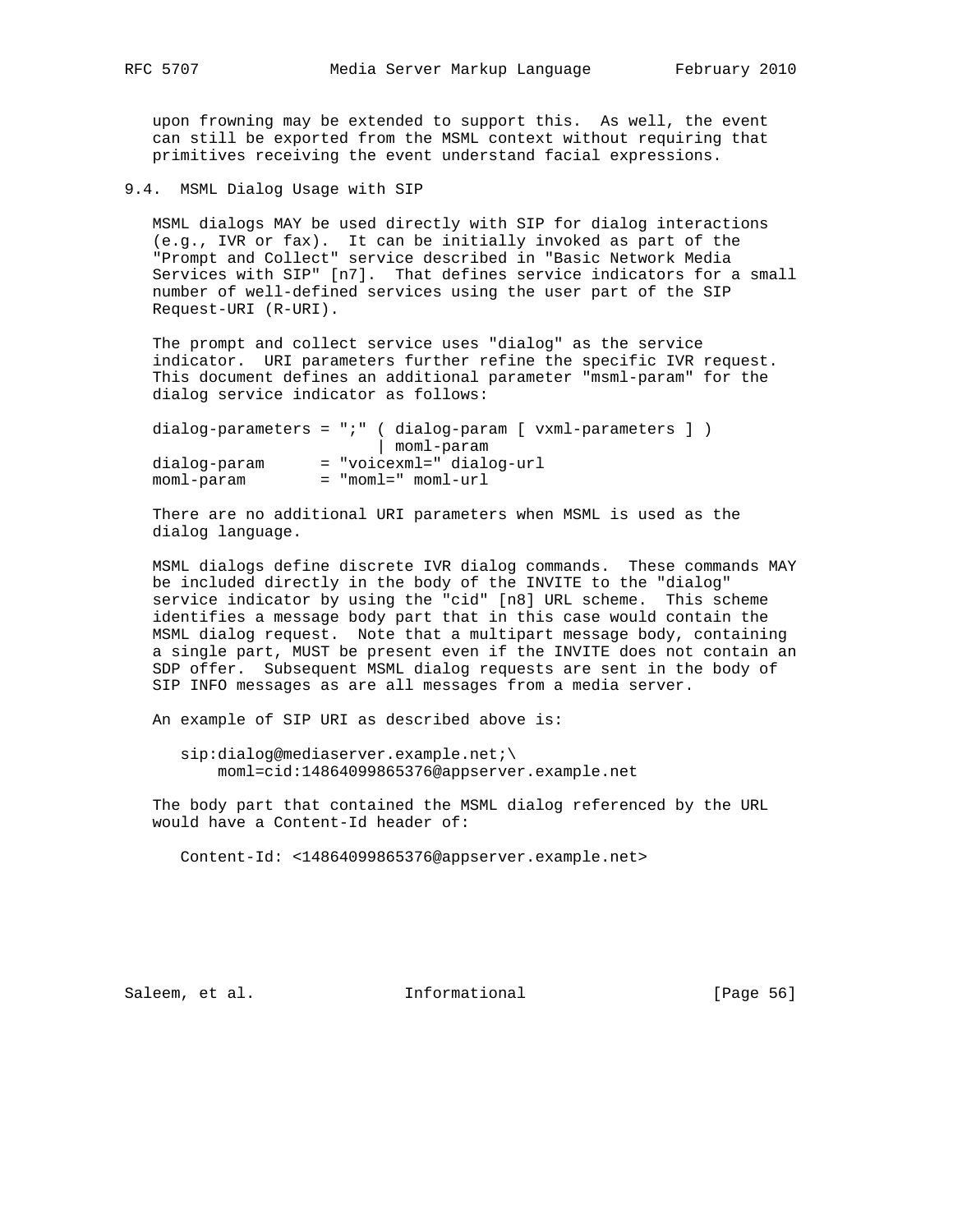The results of executing an <exit> or <disconnect>, or of executing a <send> that has a "target" attribute value equal to "source", are notified in SIP INFO messages using the <event> element from MSML Core package. No messages are sent if execution completes normally without executing one of these elements.

 If there is an error during validation or execution, then a media server MUST notify the error as described above and must include the namelist items "moml.error.status" and "moml.error.description". The values for these items are defined in section 11.

 A restricted subset of MSML dialogs can also be used with the "Announcement" service defined in [n7]. This service uses "annc" as the service indicator and defines parameters that describe an announcement. The "play=" parameter identifies the URL of a prompt or a provisioned announcement sequence. The value of the "play=" parameter can refer to an MSML dialog body part using a "cid" URL as described above. That body part must only contain the <play> primitive.

 Using MSML dialogs enhances the announcement service by allowing the client to specify a sequence of audio segments rather than requiring each sequence to be provisioned as well as support for video. Moreover, MSML dialogs define a standard set of variables in contrast to [n7] which defines a parameterization mechanism but does not formally specify any semantics.

 If a media server does not understand the "cid" scheme or does not understand MSML dialogs, it must respond with the SIP response code "488 - not acceptable here". If the MSML dialog body contains elements other than the <play> primitive, or there are errors during validation, a media server must respond with a SIP response code "400 - bad request". Finally, if there is a discrepancy between parameters specified in the Request-URI and corresponding attributes defined in the MSML dialog body, the Request-URI parameters must be silently ignored.

 MSML dialogs MUST NOT change the operation of the announcement service from that defined in [n7]. When the announcement completes, a media server issues a SIP BYE request. The INFO method MUST NOT used with the announcement service.

9.5. MSML Dialog Structure and Modularity

 MSML is structured as a set of packages. Only the core and base packages are required. The Dialog Core Package defines the framework for MSML requests to a media server, without specific functionality. It consists of the "primitive" abstraction, an abstract element for

Saleem, et al. 1nformational [Page 57]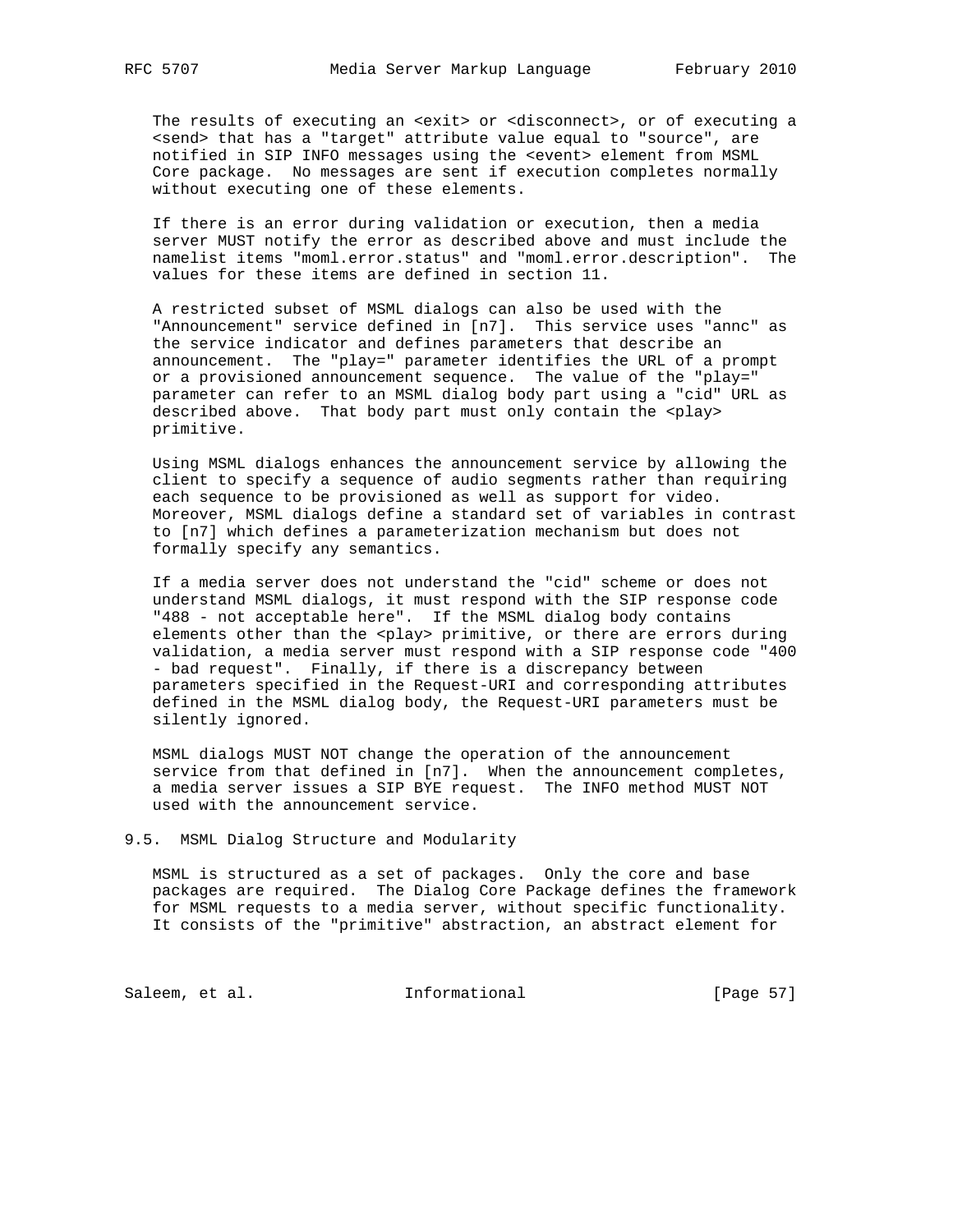control flow, the sequential execution model, and the <send> element. That is, the MSML Dialog Core Package allows for the execution of a sequence of one or more media processing primitives with the ability to notify events to the invocation environment.

 Primitives are contained within the MSML Dialog Base Package, which defines the basic <play>, <record>, <dtmf>, <dtmfgen>, <tonegen>, and <collect> elements. Another package, the MSML Dialog Transform Package, defines the simple half-duplex filters. More advanced primitives are defined in the speech and fax packages. The MSML speech package depends on the MSML Dialog Base Package as it extends the capability of <play> by adding synthesized speech. Finally, the group execution model, which is currently the only element that changes the flow of control, is defined in a separate MSML Dialog Group Package. All of these packages are optional with the exception that MSML Dialog Core and MSML Dialog Base Packages MUST be implemented to provide the minimal functionality.

## 9.6. MSML Dialog Core Package

 The MSML Dialog Core Package defines the structural framework and abstractions for MSML dialogs (via its schema). It also defines the basic elements that are not part of the core primitive or control abstractions. This package is dependent on the MSML Core Package. Events generated by MSML dialogs, such as prompt completion, digits collected, or dialog termination, are communicated by the media server via the MSML Core Package (see MSML Core Package <event>).

 MSML dialogs are executed independently from the MSML core context. When an MSML dialog is started, MSML allocates the dialog control resources, and if successful, starts those resources executing. MSML core execution then continues without waiting for the MSML dialog to complete. This forking of MSML dialog invocation from the MSML core context is done via the <dialogstart> element. Media streams are created between the MSML dialog target and other internal media server resources as part of dialog execution. Stream creation is subject to the requirements defined in the MSML Core Package and media streams as defined by the MSML Conference Core Package.

## 9.6.1. <dialogstart>

 The <dialogstart> element is used to instantiate an MSML media dialog on connections or conferences. The dialog is specified either inline or by a URI [n6]. Inline dialogs MUST be composed of any of the MSML Dialog Packages. MSML dialogs MAY be defined externally as VoiceXML [n5]. The MSML dialog description MUST NOT be inline if the src attribute, containing a URI, is present.

Saleem, et al. 1nformational [Page 58]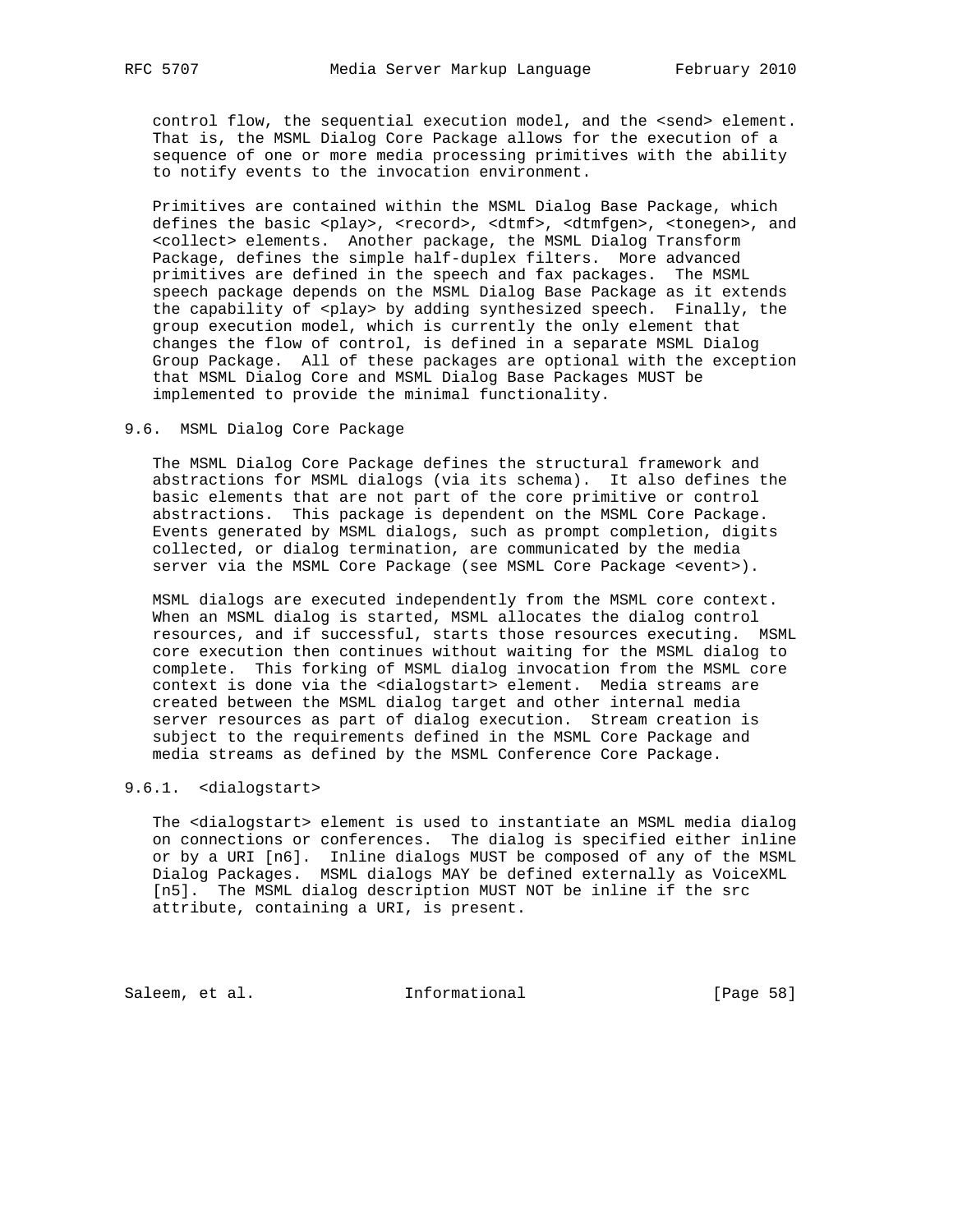The originator of the MSML dialog is notified using a "msml.dialog.exit" event when the dialog completes. Any results returned by the dialog when it exits are sent as a namelist to the event.

 The "msml.dialog.exit" event is also used when dialogs fail due to errors encountered fetching external documents or errors that occur within the dialog execution thread. In this case, a namelist containing the items "dialog.exit.status" and "dialog.exit.description" is returned with the event to inform the client of the failure and the failure reason. The values of these items are defined within this package and the MSML Core Package. Information from the failed dialog may be returned as additional namelist items.

Attributes:

 target: an identifier of a connection or a conference that will interact with the dialog. The identifier must not contain wildcards. Mandatory.

 src: the URL of the dialog description. MUST NOT be used if the MSML dialog description is inline. Otherwise, an error (422) will result and MSML document execution will stop.

 type: a MIME type that identifies the type of language used to describe the dialog. application/moml+xml and application/vxml+xml are used to identify MSML dialogs and VoiceXML [n5] respectively. Mandatory.

 name: an instance name for the dialog. If the attribute is not present, the media server will assign an identifier to the dialog. If the attribute is present but the name is already associated with the target, an error (431) will result and MSML document execution will stop. Any results that a dialog generates will be correlated to its identifier.

 mark: a token that can be used to identify execution progress in the case of errors. The value of the mark attribute from the last successfully executed MSML element is returned in an error response. Therefore, the value of all "mark" attributes within an MSML document should be unique.

 The following sections show examples of initiating an external MSML dialog, an inline embedded MSML dialog, and an MSML-initiated VoiceXML dialog.

The following example starts an MSML dialog on a connection.

Saleem, et al. 1nformational [Page 59]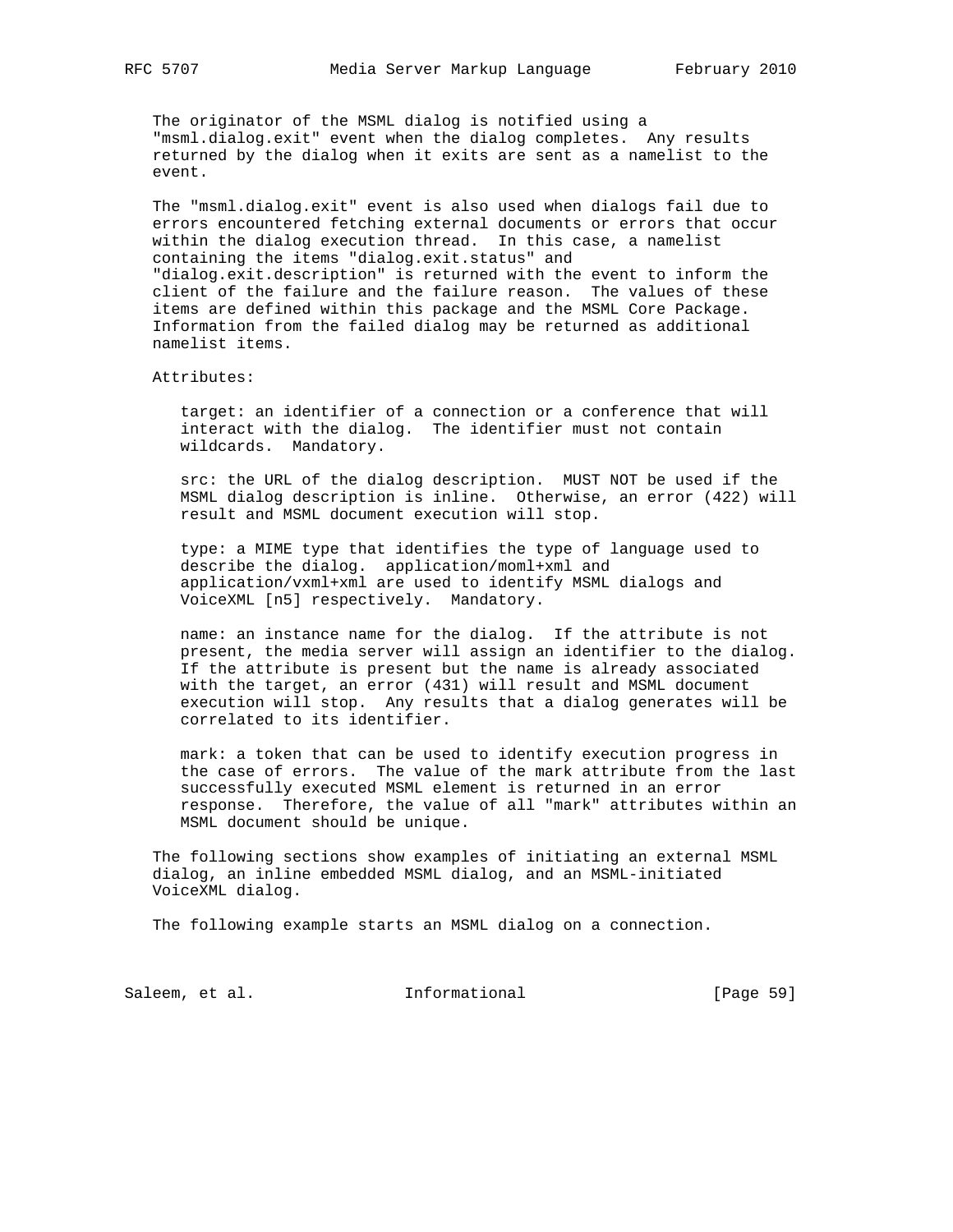```
 <?xml version="1.0" encoding="UTF-8"?>
 <msml version="1.1">
    <dialogstart target="conn:abcd1234"
          type="application/moml+xml"
          name="sample"
          src="http://server.example.com/scripts/foo.moml"/>
 \langle/msm]>
```
 The following example starts an inline embedded MSML dialog on a connection.

```
 <?xml version="1.0" encoding="UTF-8"?>
 <msml version="1.1">
   <dialogstart target="conn:abcd1234" name="sample">
      <play>
         <audio uri="file://clip1.wav"/>
         <audio uri="http://host1/clip2.wav"/>
         <tts uri="http://host2/text.ssml"/>
         <var type="date" subtype="mdy" value="20030601"/>
      </play>
      <send target="source"
             event="done"
             namelist="play.amt play.end"/>
    </dialogstart>
 </msml>
```

```
 The following example starts a VoiceXML dialog on a connection.
```

```
 <?xml version="1.0" encoding="UTF-8"?>
 <msml version="1.1">
    <dialogstart target="conn:abcd1234"
        type="application/vxml+xml"
        name="sample"
        src="http://server.example.com/scripts/foo.vxml"/>
\langle / \text{msml} \rangle
```
 If this dialog fails once its execution thread had begun, for example, the fetch of the VoiceXML document failed, an example of the event that would be returned would be:

```
 <?xml version="1.0" encoding="UTF-8"?>
 <event name="msml.dialog.exit"
        id="conn:abcd1234/dialog:sample">
    <name>dialog.exit.status</name>
    <value>423</value>
    <name>dialog.exit.description</name>
    <value>External document fetch error</value>
 </event>
```
Saleem, et al. Informational [Page 60]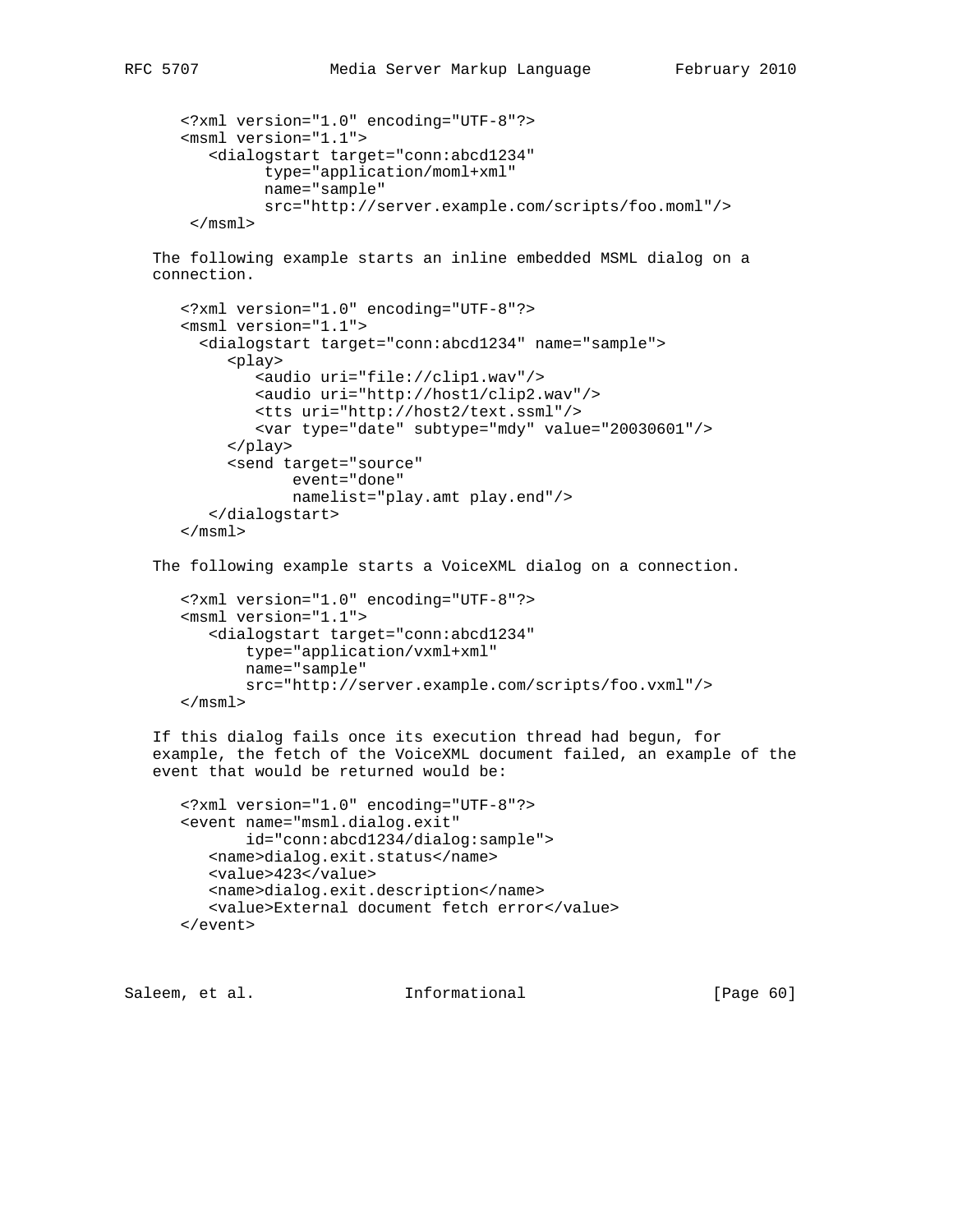## 9.6.2. <dialogend>

 Dialog end is used to terminate an MSML dialog created through <dialogstart> before it completes of its own accord. The operation of <dialogend> depends on the dialog language being used by the executing context. When that context is VoiceXML, a "connection.disconnected" event will be thrown to the VoiceXML application. When that context is MSML dialog, a "terminate" event will be sent to the MSML core context.

 <dialogend> allows the executing dialog the opportunity to gracefully complete before generating a "msml.dialog.exit" event. Dialog results may be returned and will be contained as a namelist to that event.

Attributes:

id: the identifier of a dialog. Mandatory.

 mark: a token that can be used to identify execution progress in the case of errors. The value of the mark attribute from the last successfully executed MSML dialog element is returned in an error response. Therefore, the value of all "mark" attributes within an MSML document should be unique.

 For example, if the dialog from the previous example was still executing, the following would terminate the dialog and generate an "msml.dialog.exit" event.

 <?xml version="1.0" encoding="UTF-8"?> <msml version="1.1"> <dialogend id="conn:abcd1234/dialog:sample"/> </msml>

# 9.6.3. <send>

 The <send> element sends an event and optional namelist to the recipient identified by the target attribute. Event names are defined by the recipient. In the case where the recipient is an MSML dialog group or primitive, the events are defined within this document. Other recipients MAY use names that are suitable for their environment.

 The "target" attribute specifies the recipient of the event. Recipients MAY be other MSML dialog primitives or groups executing within the object, the object itself, or the environment that invoked the MSML dialog. Sending events to media primitives or groups is supported by the MSML Dialog Group Package. Any target that is

Saleem, et al. 1nformational [Page 61]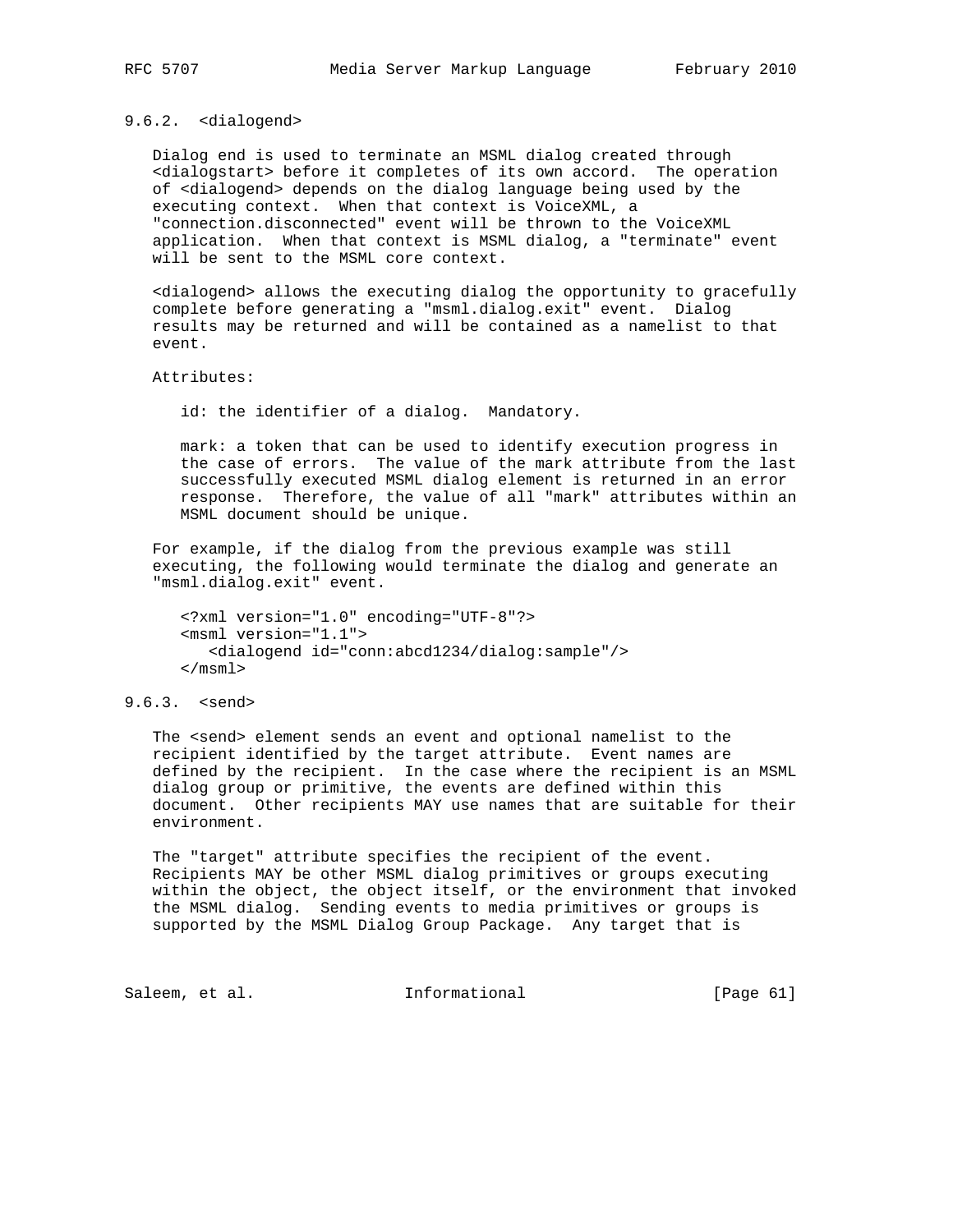unknown within the object is assumed to be destined to the external environment. By convention, the string "source" SHOULD used to address that environment, but any target name distinct from the MSML dialog namespace MAY be used.

## Attributes:

event: the name of an event. Mandatory.

 target: the recipient of the event. The recipient MUST be a MSML dialog primitive, the currently executing group, or the MSML dialog environment. A primitive is specified by a primitive type, optionally appended by a period '.' followed by the identifier of a primitive. Identifiers are only needed when more than one primitive of the same type exists in the object. The executing group is specified using the token "group". The environment is specified using the token "source", optionally appended by a period '.' followed by any environment specific target. Mandatory.

 namelist: a list of zero or more shadow variables that are included with the event.

9.6.4. <exit>

The <exit> element causes execution of the MSML dialog to terminate.

Attributes:

 namelist: a list of one or more shadow variables that MAY optionally be sent to the context that invoked the MSML Dialog object.

### 9.6.5. <disconnect>

 The <disconnect> element is similar to <exit> but has the additional semantics of indicating to the context that invoked the MSML dialog that it should disconnect from a media server, the media stream associated with the object. The method of disconnection depends upon how the media stream was initially established. If SIP was used, a <disconnect> would cause a media server to issue a BYE request. The request would be sent for the SIP dialog associated with media session on which the MSML dialog was operating.

Saleem, et al. 1nformational [Page 62]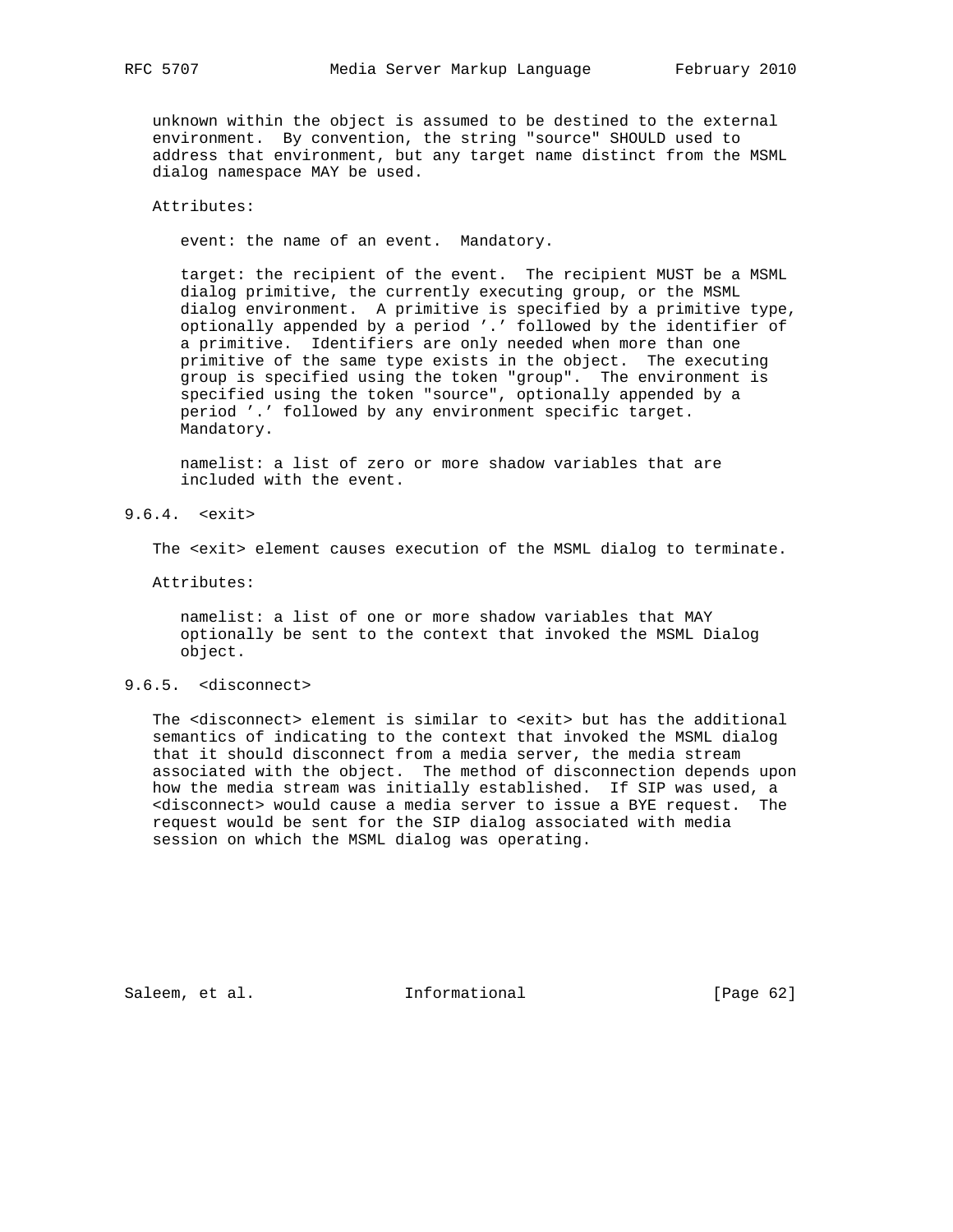#### Attributes:

 namelist: a list of one or more shadow variables that MAY optionally be sent to the context that invoked the MSML dialog object.

# 9.7. MSML Dialog Base Package

 The MSML Dialog Base Package defines a required set of base functionality for the media server. It supports individual media primitives, such as playing an announcement or collection digits, as well as composite operations such as play and collect. When this package is used in conjunction with the MSML Dialog Group Package, the event-based mechanism is used to control primitives. This package may also be used in conjunction with the MSML Speech Package to extend the functionality of prompts to include TTS and user input collection to include ASR.

 In the following sections, subsections of a primitive define child elements of that primitive and are not themselves considered primitives. They do not receive events or populate shadow variables.

9.7.1. <play>

 Play is used to generate an audio or video stream. It MUST play in sequence the media created by the child media elements <audio>, <video>, <media>, <tts>, and <var>. When the play stops, either because the terminate event is received or all media generation has completed, the <playexit> element, if present, is executed. At least one media generation element must be present.

 Play supports two states: generate and suspend. Media generation occurs in the generate state and is suspended in the suspend state. Once in the suspend state, media generation continues upon receiving the generate event. The default initial state is generate.

 Audio MAY be generated in different languages by specifying the  $xml:$ lang attribute for <play> and/or the child elements of <play>. The language is inherited by the child elements, but each child MAY specify its own language. Except for physical audio clips, it is an error if a language is specified but the media server cannot render the audio in the requested language.

#### Attributes:

 id: an optional identifier that may be referenced elsewhere for sending events to the play primitive.

Saleem, et al. 100 mm = Informational [Page 63]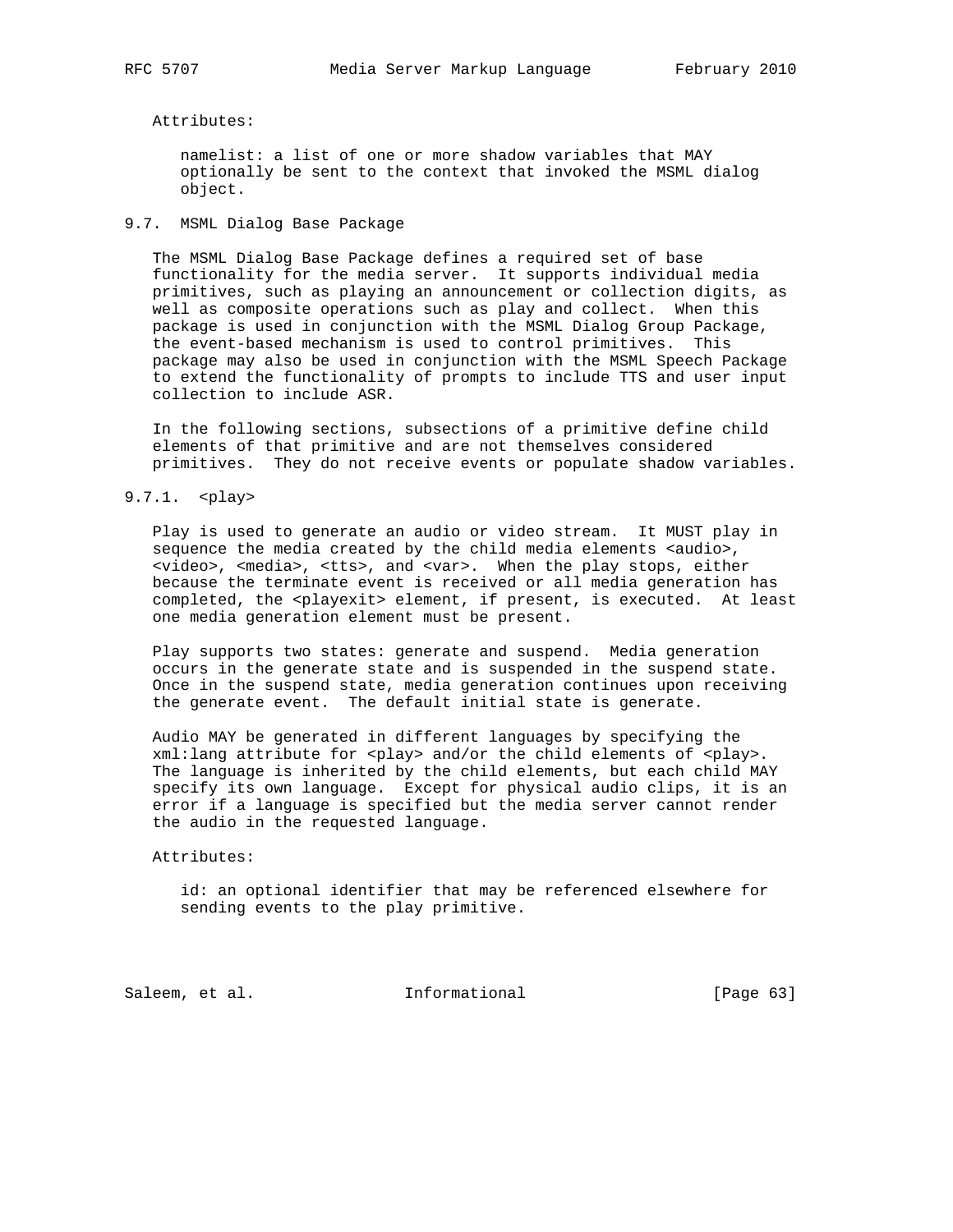interval: specifies the delay between stopping one iteration and beginning another. The attribute has no effect if iterate is not also specified. Default is no interval.

 iterate: specifies the number of times the media specified by the child media elements should be played. Each iteration is a complete play of each of the child media elements in document order. Defaults to once '1'.

 initial: defines the initial state for the play element. Default is "generate".

 maxtime: defines the maximum allowed time for the <play> to complete.

 barge: defines whether or not audio announcements may be interrupted by DTMF detection during play-out. The DTMF digit barging the announcement is stored in the digit buffer. Valid values for barge are "true" or "false", and the attribute is mandatory. When barge is applied to a conference target, DTMF digit detected from any conference participant MUST terminate the announcement.

 cleardb: defines whether or not the digit buffer is cleared, prior to starting the announcement. Valid values for cleardb are "true" or "false", and the attribute is mandatory.

 offset: defines an offset, measured in units of time, where the <play> is to begin media generation. Offset is only valid when all child media elements are <audio>.

 skip: an amount, expressed in time, that will be used to skip through the media when "forward" and "backward" events are received. Default is 3 s (three seconds).

 xml:lang: specifies the language to use for content that can be rendered in different languages.

Events:

 The following describes input events to the media primitive object. The MSML Dialog Group Package allows an event exchange mechanism between primitives.

pause: causes the play to enter the suspend state.

resume: causes play to enter the generate state.

Saleem, et al. 100 mm informational [Page 64]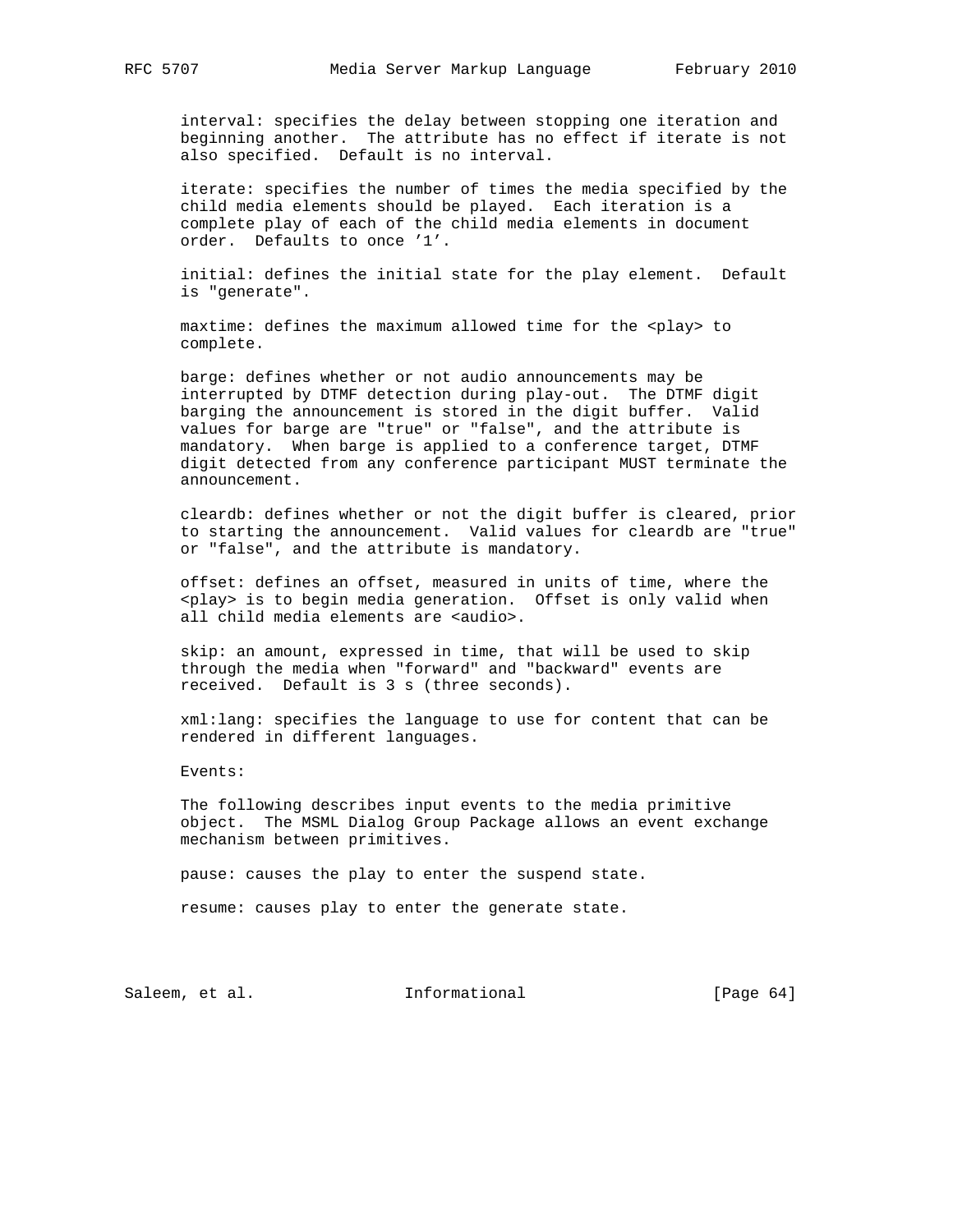forward: skips forward through the media. Only has effect when all child media elements are <audio>.

 backward: skips backward through the media. Only has effect when all child media elements are <audio>.

 restart: skips to the beginning of the media. Only has effect when all child media elements are <audio>.

toggle-state: causes the suspend / generate state to toggle.

 terminate: terminates the play and assigns values to the shadow variables.

Shadow Variables:

 play.amt: identifies the length of time for which media was generated before the play was stopped. This does not include time that may have elapsed while the play was in the suspend state.

 play.end: contains the event that caused the play to stop. When the play stops because all media generation has completed, end is assigned the value "play.complete".

 Note: Attributes barge and cleardb provide a simplified mechanism for controlling play operations with implicit DTMF without the use of <group> and event exchange mechanism. When using the <play> element within the group framework and barge is specified, detection of barge condition generates an implicit terminate event to the play primitive.

The following sections describe the child elements of <play>.

9.7.1.1. <audio>

The <audio> element identifies prerecorded audio to play. Local URI references may resolve to a single physical audio clip, a logical clip, or a provisioned sequence of clips (physical or logical). A logical clip is one that can be rendered differently based on the language attribute. Logical clips are provisioned for each of the languages that a media server supports. Remote URI references are resolved according to the capabilities of the remote server.

Attributes:

 uri: identifies the location of the audio to be played. The file and http schemes are supported. Mandatory.

Saleem, et al. 10 mm = Informational [Page 65]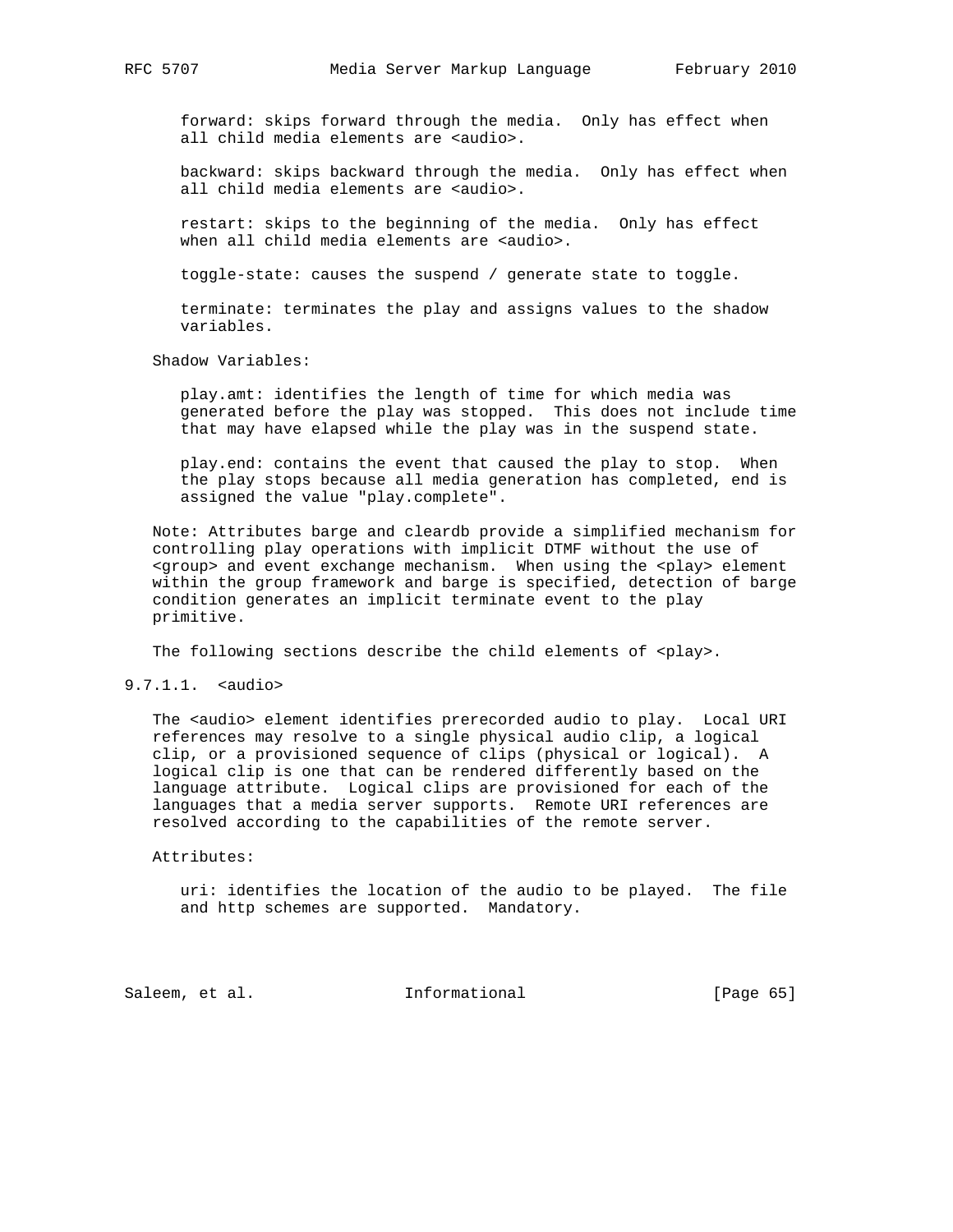format: defines the encoding and file type of the audio resource. The format attribute is defined as a string type of form "audio/<filetype>;codecs=<codec>". The keyword 'audio' identifies an audio content. The codecs field identifies the audio file's codec to be used for decoding the audio content. If format attribute is not specified, the filetype MUST be determined from the URI and the codec information MUST be determined from the media resource.

 audiosamplerate: identifies audio sample rate in kHz. If not specified, the sample rate SHOULD be determined from the media resource.

 audiosamplesize: identifies audio sample size in bits. If not specified, the sample size SHOULD be determined from the media resource.

 iterate: specifies the number of times the audio is to be played. Defaults to once '1'.

 xml:lang: specifies the language to use when the URI identifies a logical clip, either directly, or as part of a sequence.

# 9.7.1.2. <video>

 The <video> element identifies prerecorded multimedia to play. Contents identified by the URI attribute may contain audio only, video only, or both audio and video. The media server SHOULD attempt to play both audio and video from the identified URI, if both are available in the content.

Attributes:

 uri: identifies the location of the video or multimedia to be played. The file and http schemes are supported. Mandatory.

 format: defines the encoding and file type of the video or multimedia resource. The format attribute is defined as a string type of form "video/<filetype>;codecs=<codecx>,<codecy>". The keyword 'video' identifies video-only media or media containing audio and video. The "codecs" field identifies the audio and/or video codecs to be used for decoding the file content, where the order of the codec values is not significant. In the event of audio and video content, using 'video' keyword, the codecs=<codecx>,<codecy> field MAY be used to identify the audio codec and the video codec. If not specified, the codec information SHOULD be determined from the media file.

Saleem, et al. 1nformational [Page 66]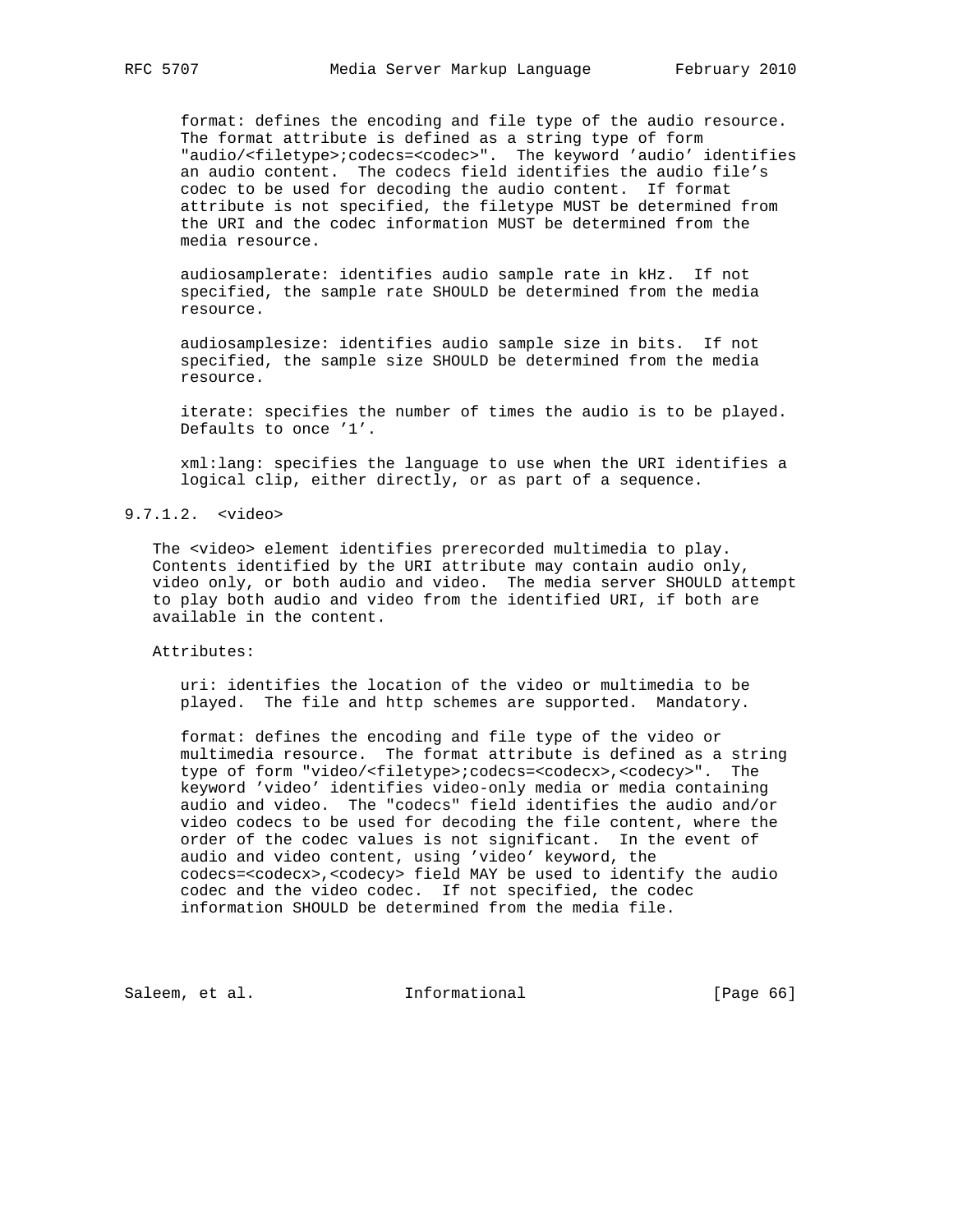audiosamplerate: identifies audio sample rate in kHz. If not specified, the sample rate SHOULD be determined from the media file.

 audiosamplesize: identifies audio sample size in bits. If not specified, the sample size SHOULD be determined from the media file.

 codecconfig: identifies an optional special instruction string for codec configuration. Default is to send no special configuration string to the codec.

 profile: identifies a video profile name specific to the codec. If not specified, default video profile of the codec SHOULD be selected.

 level: identifies a video profile level to the codec. Default is to send no profile information to the codec and allow the codec to select an internal default.

 imagewidth: identifies the width of video image in pixels. Default is to use image width information from media file.

 imageheight: identifies the height of video image in pixels. Default is to use image height information from media file.

Saleem, et al. 1nformational [Page 67]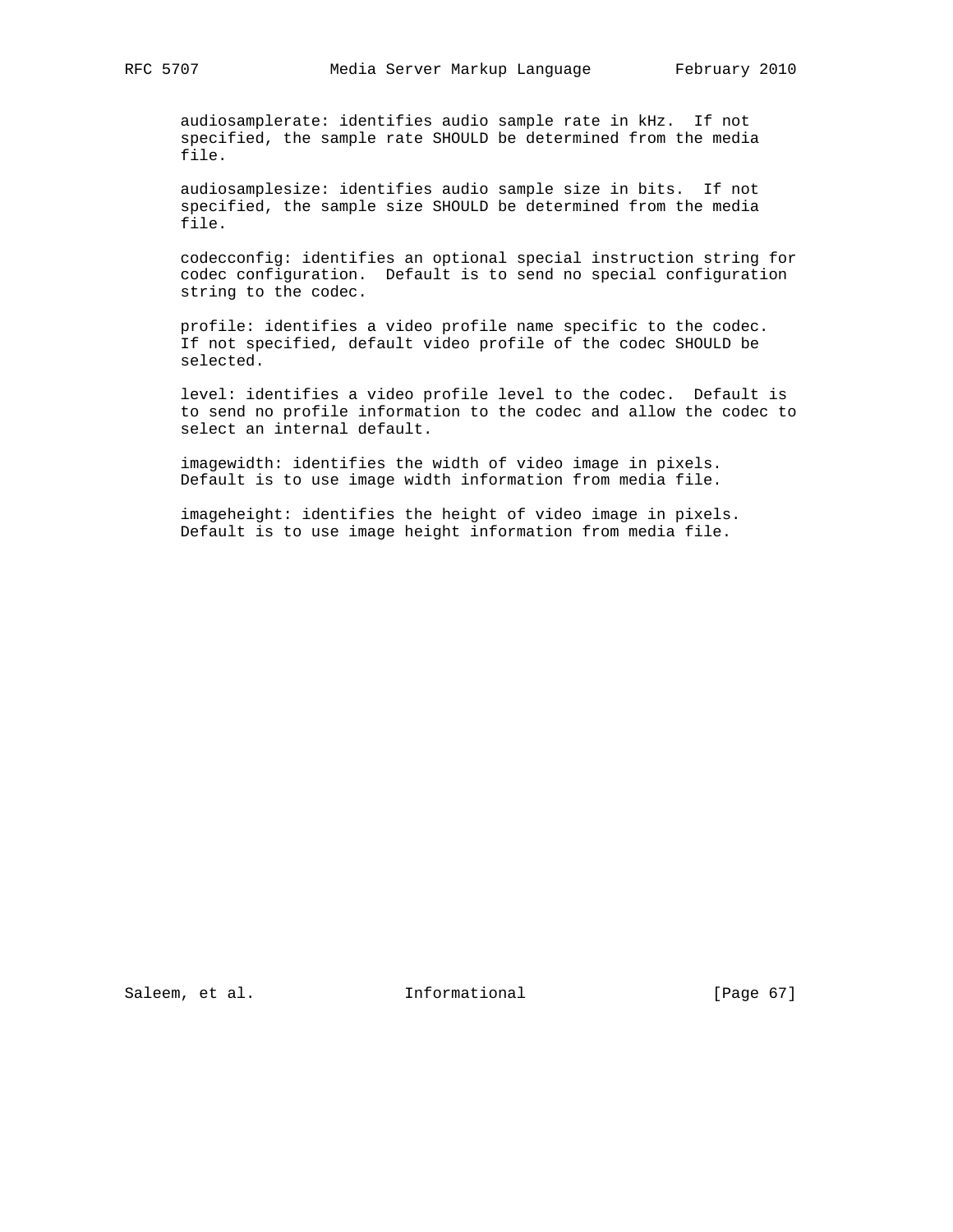maxbitrate: identifies the bitrate of the video signal in kbps. Default is to use maximum bitrate information from the media file.

 framerate: identifies the video frame rate in frames per second. Default is to use frame rate information from the media file.

 iterate: specifies the number of times the media content is to be played. Defaults to once '1'.

#### 9.7.1.3. <media>

 The <media> element identifies multimedia content for play. All content of the <media> element MUST start to play concurrently. This element may be used to generate a multimedia stream from two independent media resources, one identifying audio and the other identifying video.

 The <media> element MUST contain at least one child element. Valid child elements of <media> are <audio> and <video>, as described earlier. <media> element MUST contain at most one <audio> element or at most one <video> element.

## 9.7.1.4. <var>

 The <var> element specifies the generation of audio from a variable using prerecorded audio segments. A variable represents a semantic concept (such as date or number) and dynamically produces the appropriate speech.

 Prerecorded audio allows an application vendor or service provider to choose the exact voice for their audio and therefore completely control the "sound and feel" of the service provided to end users. It provides very high audio quality and allows the variables to blend seamlessly into the surrounding audio segments.

 Text to speech (TTS) using Speech Synthesis Markup Language (SSML) [n11] may also be used to render variables, but may not provide as good quality, or allow as complete control of the "sound and feel" or user experience. TTS is normally used for reading text such as emails and for very large vocabularies such as stock names. TTS results in a very clear difference between the variables and the surrounding audio segments. (See MSML Dialog Speech Package.)

#### Attributes:

 type: specifies the type of variable. Mandatory. Variable type must be one of "date", "digits", "duration", "month", "money", "number", "silence", "time", or "weekday".

Saleem, et al. 1nformational [Page 68]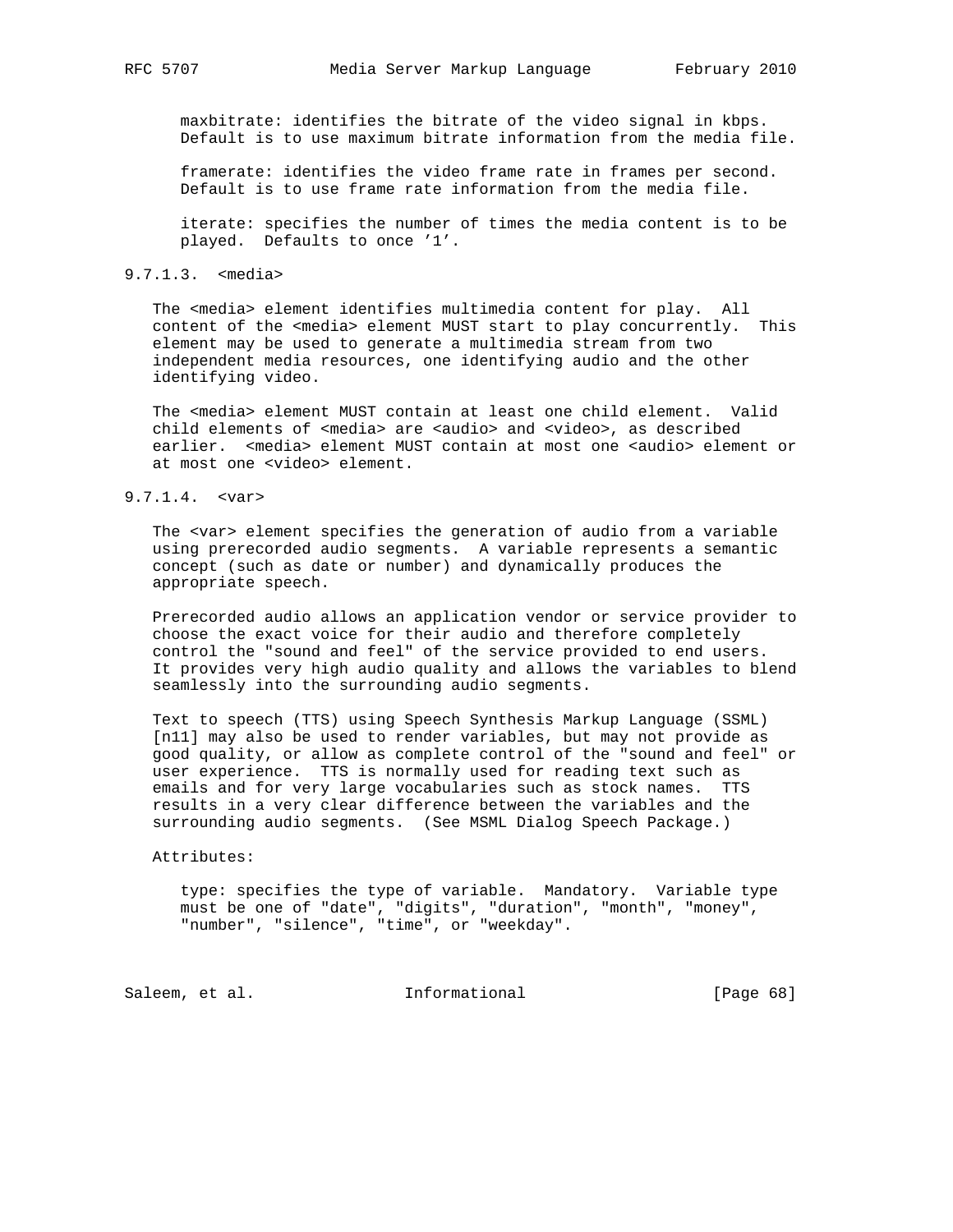subtype: specifies an optional clarification of type. Specific values depend upon the type.

 value: text that should be rendered appropriate to the type and subtype attributes. Mandatory.

 xml:lang: specifies the language to use when rendering the variable.

9.7.1.5. <playexit>

The <playexit> element MUST be invoked when generation of all content of the <play> has come to completion. The contents of this element MAY be used to send events.

Attributes:

none

#### 9.7.2. <dtmfgen>

DTMF generator originates one or more DTMF digits in sequence.

Attributes:

 id: an optional identifier that may be referenced elsewhere for sending events to the dtmfgen primitive.

 digits: a string of characters from the alphabet "0-9a-d#\*" that correspond to a sequence of DTMF tones. Mandatory.

 level: used to define the power level for which the tones will be generated. Expressed in dBm0 in a range of 0 to -96 dBm0. Larger negative values express lower power levels. Note that values lower than -55 dBm0 will be rejected by most receivers (TR- TSY-000181, ITU-T Q.24A). Default is -6 dBm0.

 dur: the duration in milliseconds for which each tone should be generated. Implementations may round the value if they only support discrete durations. Default is 100 ms.

 interval: the duration in milliseconds of a silence interval following each generated tone. Implementations may round the value if they only support discrete durations. Default is 100 ms.

#### Events:

terminate: terminates DTMF generation and assigns values to the

Saleem, et al. Informational [Page 69]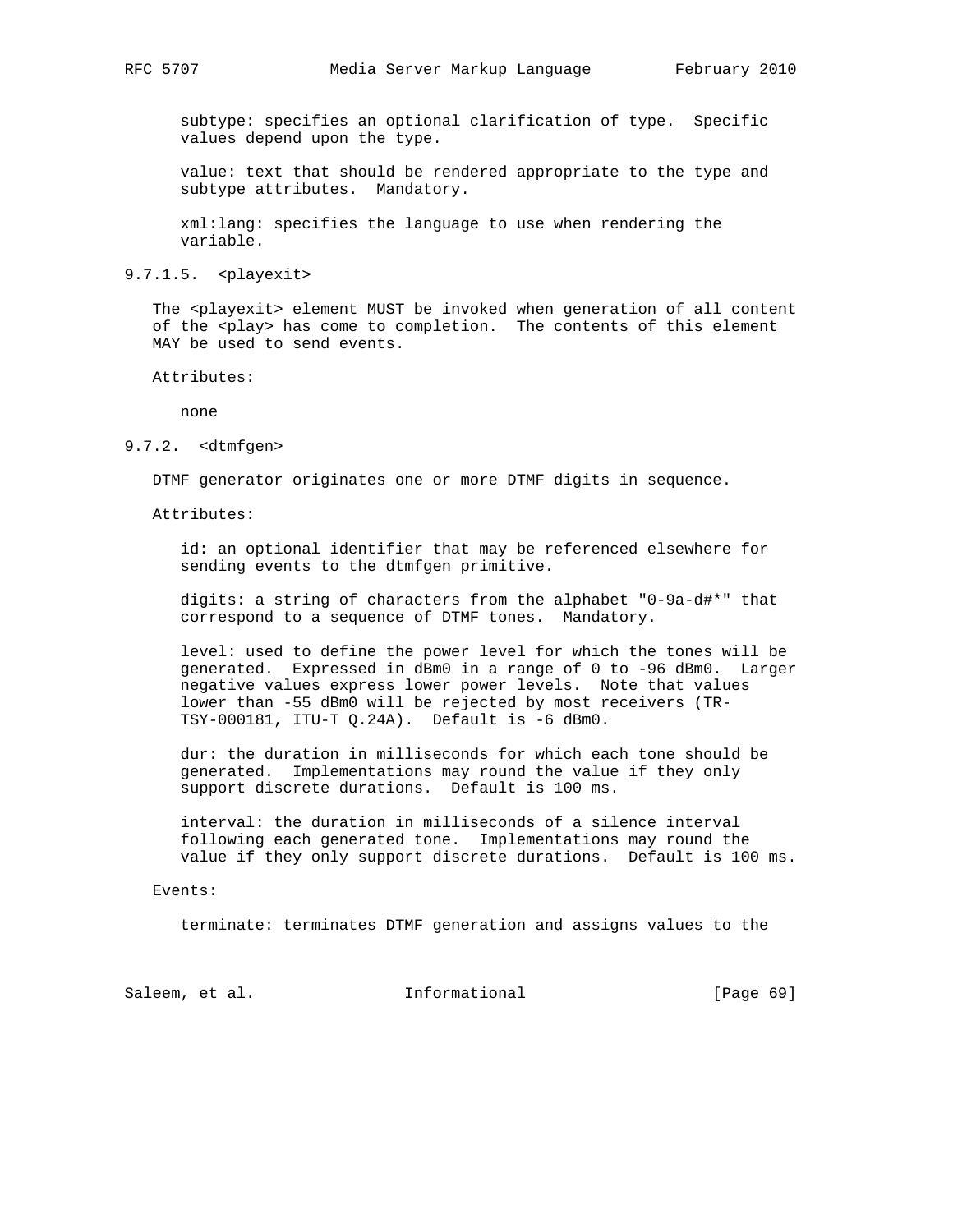shadow variables.

Shadow Variables:

 dtmfgen.end: contains the event that caused DTMF generation to stop.

The following sections describe the child elements of <dtmfgen>.

9.7.2.1. <dtmfgenexit>

 The <dtmfgenexit> element MUST be invoked when the DTMF generation operation completes or is terminated as a result of receiving the terminate event. The <dtmfgenexit> element MAY be used to send events when the DTMF generation has completed.

Attributes:

none

## 9.7.3. <tonegen>

 Tone generator allows customized tone generation. A sequence of varying tones with optional silence intervals can be composed using the <tonegen> element. Child elements of <tonegen>, namely <tone> and <silence>, specify a single tone or sequence of tones.

#### Attributes:

 id: an optional identifier that may be referenced elsewhere for sending events to the tonegen primitive.

 iterate: A numeric value specifying the total number of iterations. A value of 'forever' represents infinite repetitions. Optional. Default is 1.

#### Events:

 terminate: terminates tone generation and assigns values to the shadow variables.

Shadow Variables:

 tonegen.end: contains the event that caused tone generation to stop.

The following sections describe the child elements of <tonegen>.

Saleem, et al. 1nformational [Page 70]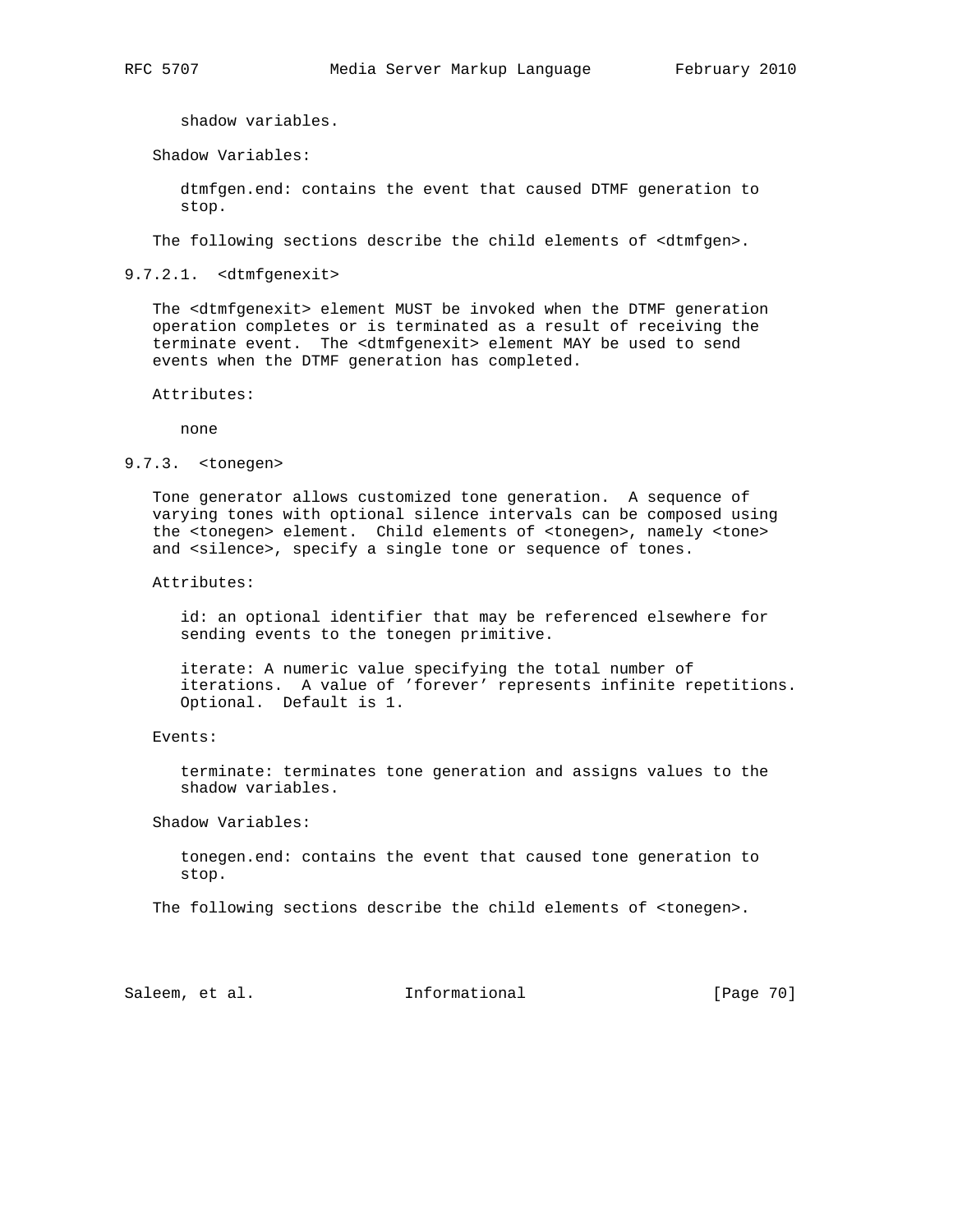# 9.7.3.1. <tone>

 The <tone> element specifies a single tone with an optional silence interval. The tone specification consists of two tone frequencies, their attenuation values, a duration of the tone, and the number of times to repeat the tone.

#### Attributes:

 duration: time duration or length of the individual tone, specified in "ms" or "s" in increments of 10 ms. A value of 0 represents an infinite duration. Mandatory.

 iterate: specifies the number of times to execute the contents of <tone> element. A value of 'forever' represents infinite repetitions. Optional. Default is 1.

#### Events:

none

### Child Elements:

 The child elements of <tone> element specify a single tone and an optional silence interval to be inserted at the end of tone generation. A tone is defined by <tone1> and <tone2> elements. Each <tone> element MUST contain at least one of <tone1> or <tone2>, or MAY contain <tone1> and <tone2> exactly once.

<tone1>

Attributes:

 freq: specifies the frequency of the first tone in "Hz", ranging from 0 to 3999 Hz. Mandatory.

 atten: specifies the attenuation level expressed in dBm0, ranging from 0 to -96 dBm0. Mandatory.

#### <tone2>

Attributes:

 freq: specifies the frequency of the second tone in "Hz", ranging from 0 to 3999 Hz. Mandatory.

 atten: specifies the attenuation level expressed in dBm0, ranging from 0 to -96 dBm0. Mandatory.

Saleem, et al. 1nformational [Page 71]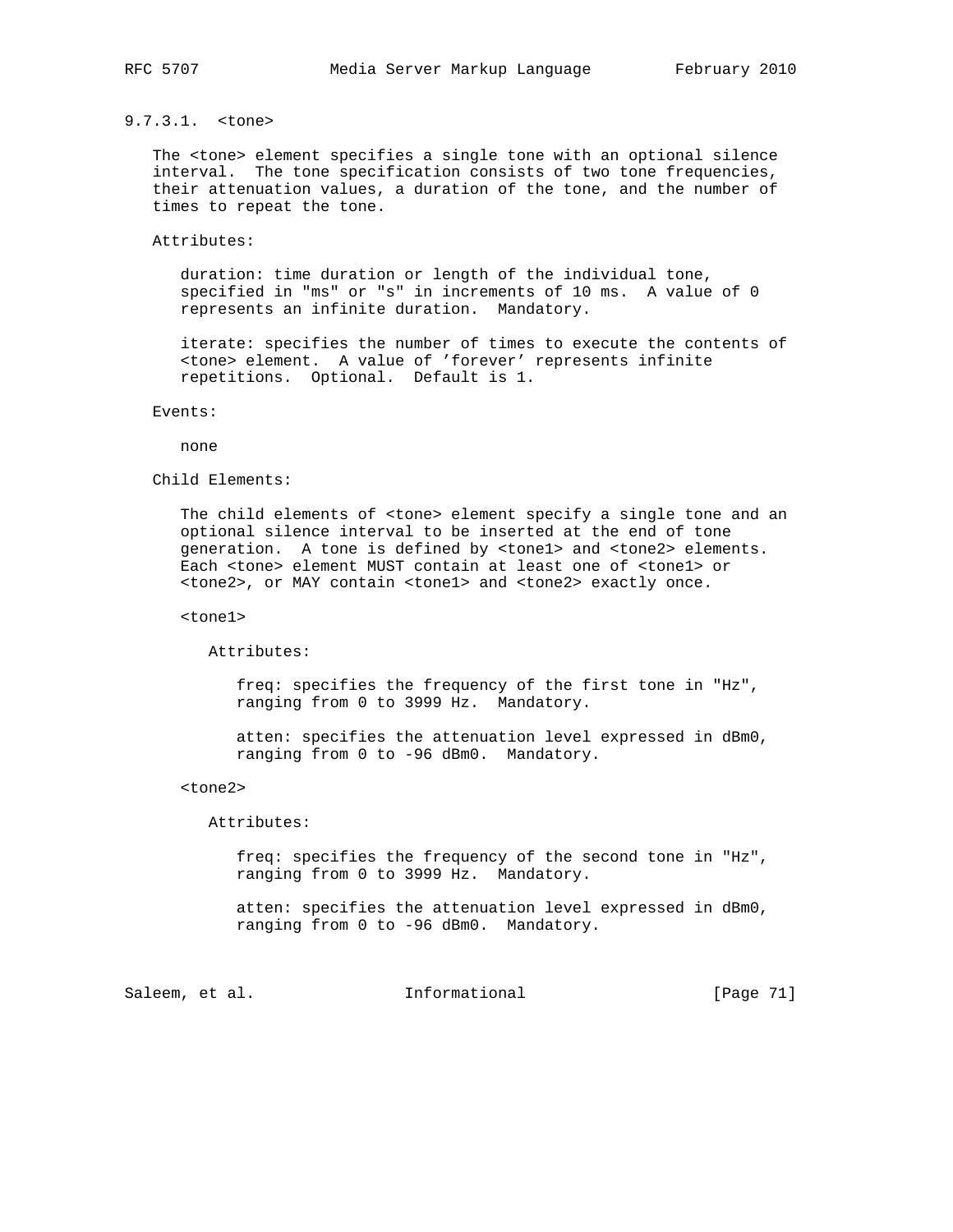<silence> - Refer to the silence element definition below.

9.7.3.2. <silence>

 The <silence> element inserts a silence interval as optional content of <tonegen> or <tone> elements.

Attributes:

 duration: specifies the amount of silence interval in "ms" or "s", in increments of 10ms. Mandatory.

Events:

none

9.7.3.3. <tonegenexit>

 The <tonegenexit> element MUST be invoked when the tone generation operation completes or is terminated as a result of receiving the terminate event. The <tonegenexit> element MAY be used to send events when the tone generation has completed.

Attributes:

none

9.7.4. <record>

 Record creates a recording. Similar to play, <record> supports two states: create and suspend. Received media becomes part of the recording when <record> is in the create state and is discarded when it is in the suspend state.

 Recording MUST be terminated when a terminate event is received or when a nospeech event is received and no audio has yet been recorded. <record> differentiates different types of terminate events.

 An optional <play> element MAY be specified as a child element of <record>. This mechanism provides a complete play-record operation, where the prompts specified within the <play> element are played in advance of start of recording.

 Note: Attributes prespeech, postspeech, and termkey provide a simplified mechanism for controlling record operations using implicit DTMF and VAD, without the use of <group> and event exchange mechanism.

Saleem, et al. 1nformational [Page 72]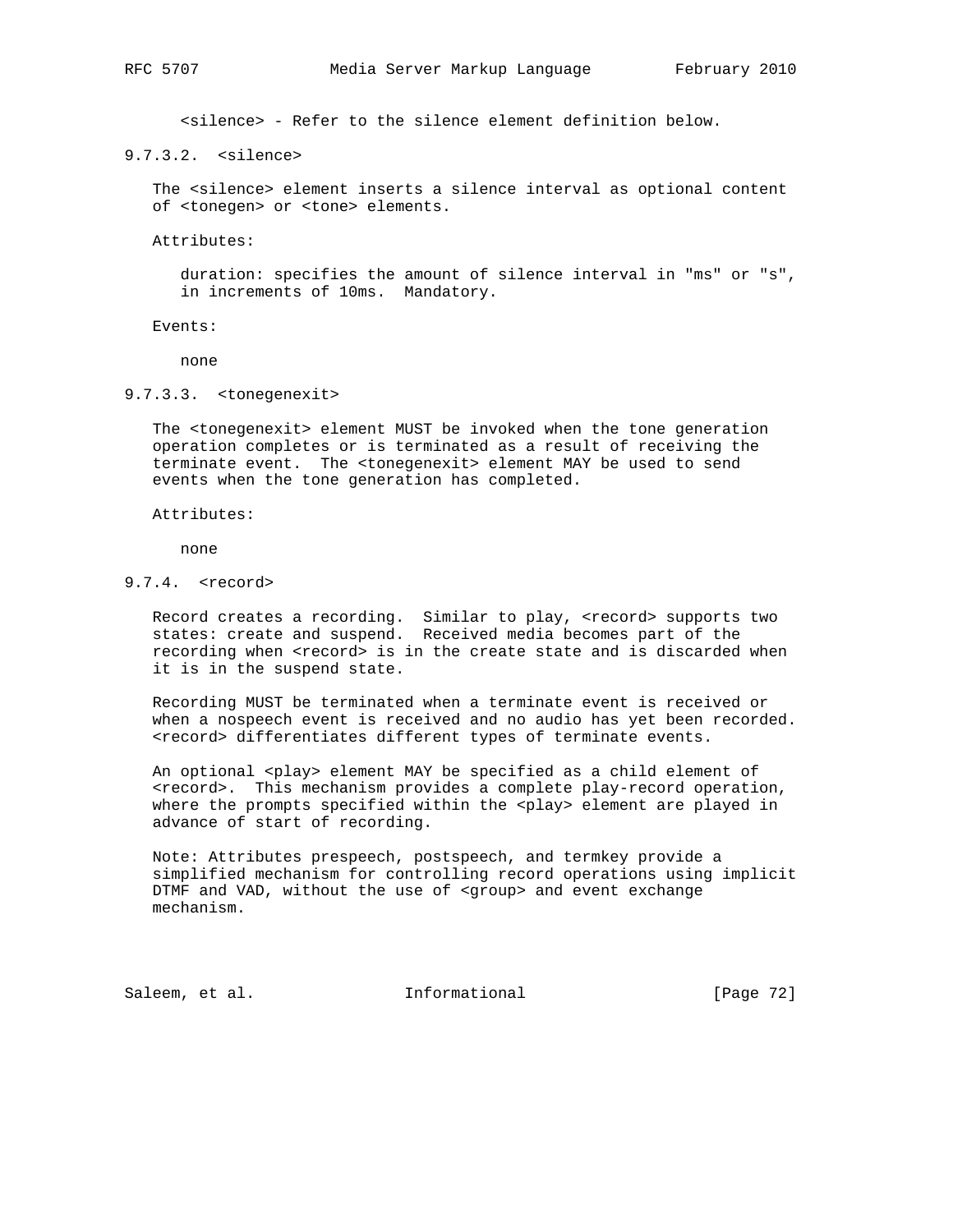Attributes:

 id: an optional identifier that may be referenced elsewhere for sending events to the record primitive.

 append: a boolean that defines whether the recording is allowed to be appended to an existing file if dest already exists. Default is "false". The attribute is ignored if the scheme is http.

 dest: the destination for the recording, which will contain either audio only, video only, or both audio and video depending on the stream(s) being recorded. Recording MAY be either local or external based upon the attribute value. File and http schemes are supported.

 audiodest: the destination for the audio-only recording. Recording MAY be either local or external based upon the attribute value. All combinations of dest, audiodest, and videodest are valid. File and http schemes are supported.

 videodest: the destination for the video-only recording. Recording MAY be either local or external based upon the attribute value. All combinations of dest, audiodest, and videodest are valid. File and http schemes are supported.

 format: defines the encoding and file type of the recording. The format attribute is defined as a string type of form "audio|video/filetype;codecs=x,y". The keyword 'audio' identifies an audio only recording, while the keyword 'video' identifies video-only recording or an audio plus video recording. The codecs field identifies the audio and/or video codecs to be used for the recording, where the order of the codec values is not significant. In the event of audio and video recording, using 'video' keyword, the codecs=x,y field MAY be used to identify the audio codec and the video codec. Mandatory.

 codecconfig: identifies an optional special instruction string for codec configuration. Default is to send no special configuration string to the codec.

 audiosamplerate: identifies audio sample rate in kHz. If not specified, the sample rate SHOULD be determined from the media source.

 audiosamplesize: identifies audio sample size in bits. If not specified, the sample size SHOULD be determined from the media source.

Saleem, et al. 1nformational [Page 73]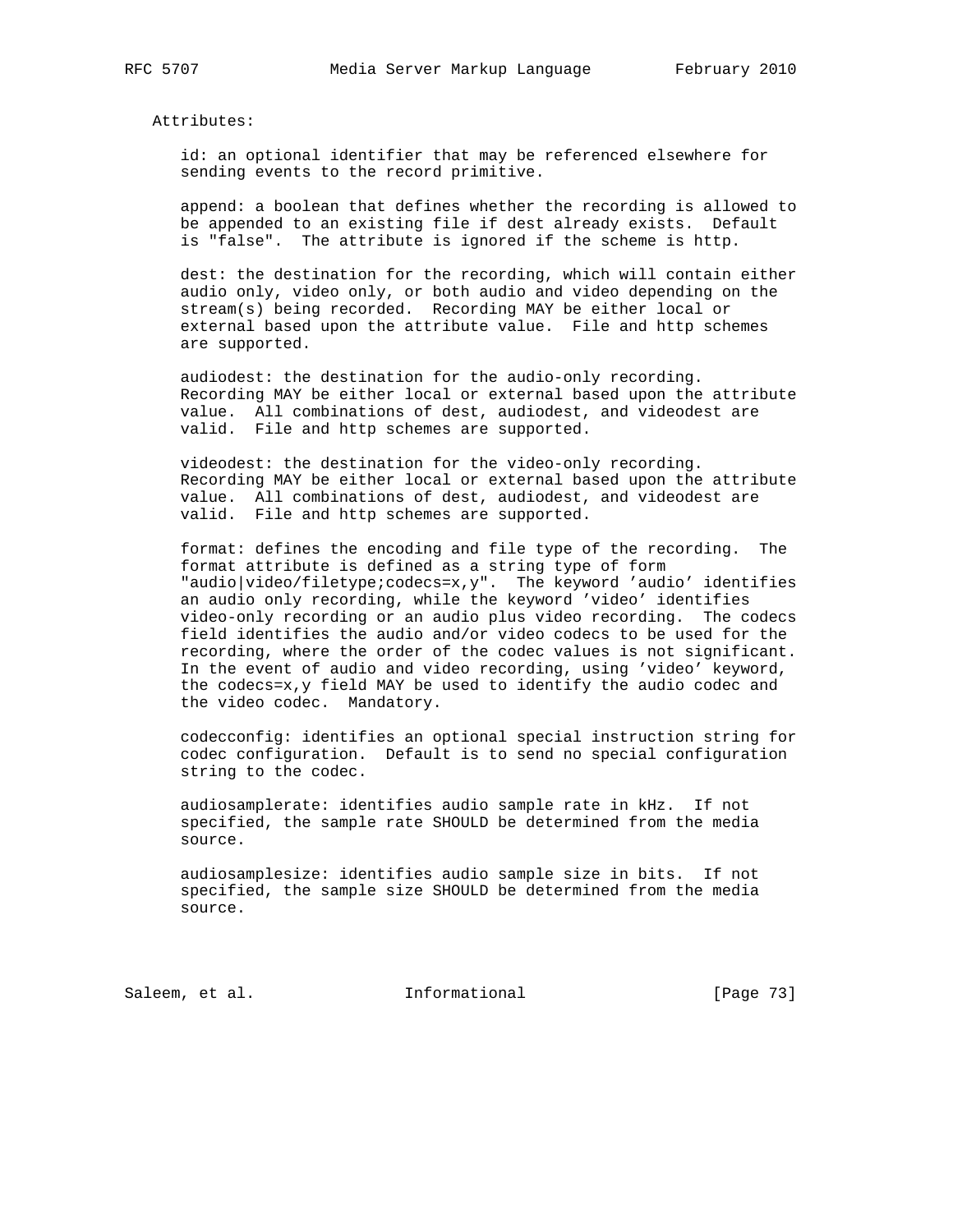profile: identifies a video profile name specific to the codec. If not specified, default video profile of the codec SHOULD be selected for the recording.

 level: identifies a video profile level to the codec. Default is to send no profile information to the codec and allow the codec to select an internal default.

 imagewidth: identifies the width of video image in pixels. Default is to use image width information from the media source.

 imageheight: identifies the height of video image in pixels. Default is to use image height information from the media source.

 maxbitrate: identifies the bitrate of the video signal in kbps. Default is to use maximum bitrate information from the media source.

 framerate: identifies the video frame rate in frames per second. Default is to use frame rate information from the media source.

 initial: defines the initial state for the record element. Default is "create", which starts the recording as soon as the <record> element is executed. The "initial" attribute is applicable only when <record> is used within the <group> structure.

 maxtime: defines the maximum length of the recording in units of time. Mandatory.

 prespeech: defines a timer value, in seconds, for detection of absence of audio energy at the start of the record operation. If no audio energy is detection for the amount of time specified by prespeech, the recording is terminated. Default is 0 s, which does not activate the prespeech timer.

 postspeech: defines a timer value, in seconds, for detection of absence of audio energy while the recoding is in progress. During an in progress recording, if absence of audio energy is detected as specified by the postspeech timer, the recording is terminated. Default is 0 s, which disables the ability to terminate a recording due to postspeech silence.

 termkey: defines a single DTMF key that, when detected, terminates the recording. Absence of this attribute prevents the recording from being terminated due to detection of DTMF digits. When termkey is specified, the detected DTMF digit terminates the recording and the DTMF digit is not entered in the digit buffer.

Saleem, et al. 1nformational [Page 74]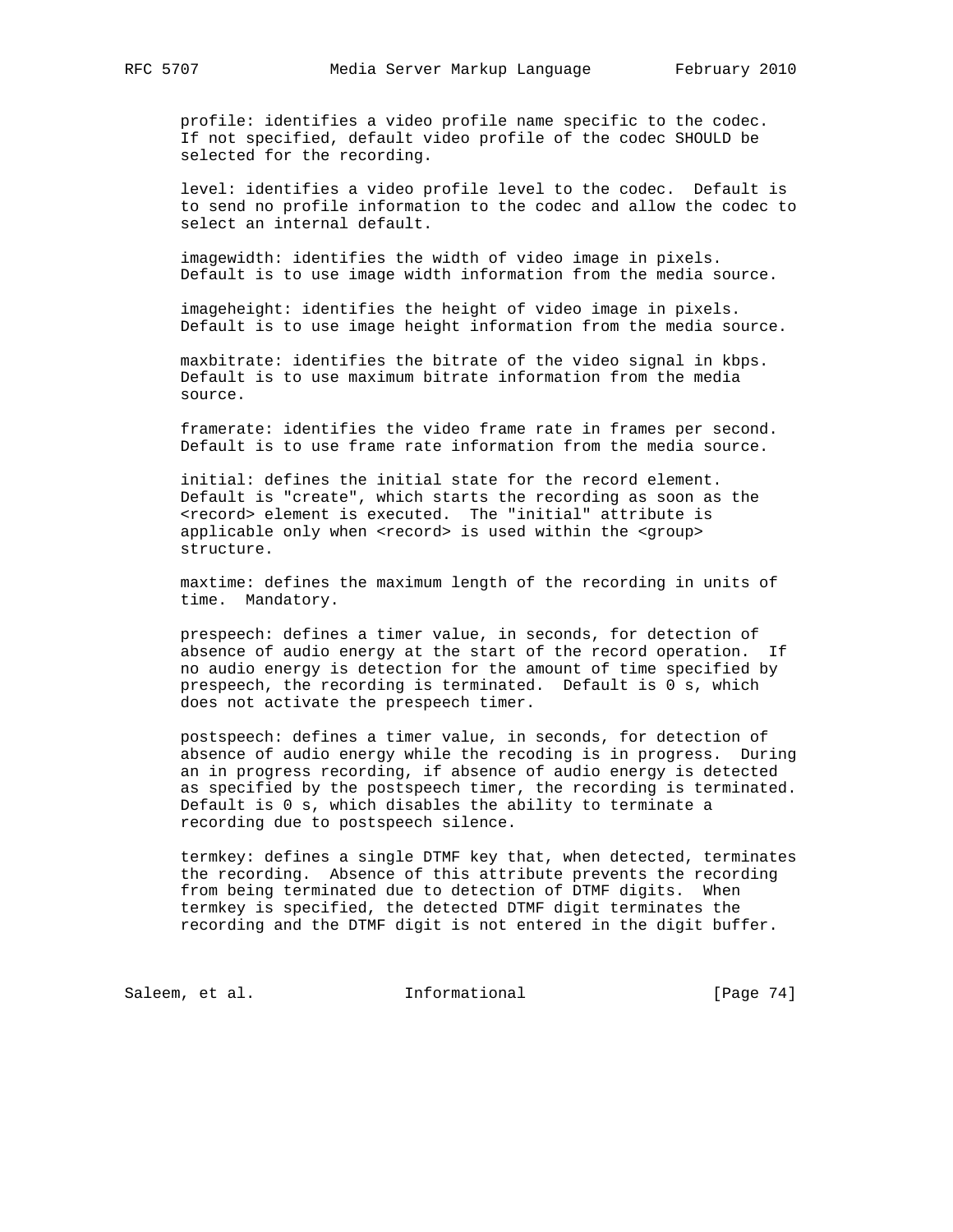Events:

 The following describes input events to the media primitive object. The MSML Dialog Group Package allows an event exchange mechanism between primitives.

 pause: causes the record to enter the suspend state. Received media is discarded.

 resume: causes the record to resume if it was suspended. It has no effect otherwise.

toggle-state: causes the suspend / create state to toggle.

 terminate: terminates the recording and assigns values to the shadow variables.

 terminate.cancelled: terminates the recording and assigns values to the shadow variables. If the dest attribute used the file scheme, the local recording is deleted. Applications are responsible for removing external files created using the http scheme.

 terminate.finalsilence: terminates the recording and assigns values to the shadow variables. If the dest attribute used the file scheme, the final silence is removed from the recording.

 nospeech: terminates the recording and assigns values to the shadow variables if it is received and no recording has yet been created. The "nospeech" event is ignored if audio has already been recorded.

Shadow Variables:

 record.len: the actual length of the recording measured in units of time. This does not include time that may have elapsed while the record was in the suspend state.

 record.end: contains the event that caused the record to terminate. When the record terminates because maxtime is exceeded, end is assigned the value "record.complete.maxlength".

 record.recordid: contains the value of the "dest" attribute, if supplied, otherwise contains a media server assigned record identifier.

 Record termination due to prespeech silence results in assigned value of "record.failed.prespeech"

Saleem, et al. 10 1nformational [Page 75]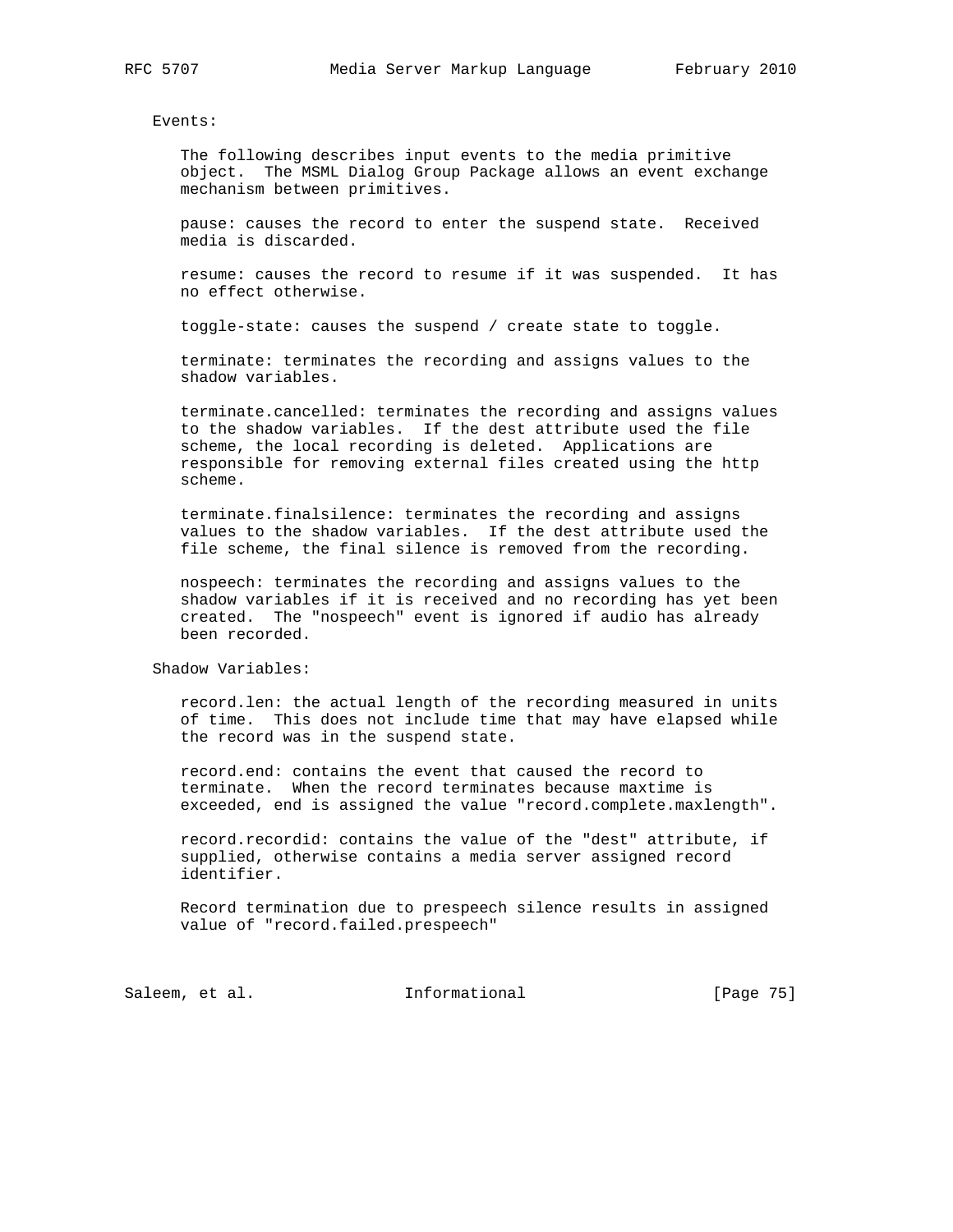Record termination due to postspeech silence results in assigned value of "record.complete.postspeech"

 Record termination due to DTMF detection results in assigned value of "record.complete.termkey"

The following sections describe the child elements of <record>.

### 9.7.4.1. <play>

The optional <play> element as a child element of <record> allows a prompt to be played prior to start of recording. The record operation starts at the end of the play sequence or if the play is barged by DTMF, assuming that barge=true is specified for <play>. For a complete description, refer to <play> element.

# 9.7.4.2. <tonegen>

 The optional <tonegen> element as a child element of <record> allows a tone or sequence of tones to be played prior to start of recording. The record operation starts at the end of the tone generation. For a complete description, refer to <tonegen> element.

# 9.7.4.3. <recordexit>

 The <recordexit> element MUST be invoked when the record operation completes or when the recording is terminated as a result of receiving the terminate event. The <recordexit> element MAY be used to send events when the recording has completed.

Attributes:

none

# 9.7.5. <dtmf> or <collect>

 DTMF input fulfills several roles within MSML dialogs. It is used to trigger events that will affect the media processing operation of other primitives. It is also used to collect DTMF digits from a media stream that are to be reported back to the user of MSML dialog. Often DTMF detection is used for both purposes. Barge is the most common example, where a prompt is stopped based upon DTMF input but more digits may remain to be collected.

 DTMF detection supports multiple simultaneous recognition patterns. Different patterns can be used to trigger sending different events in order to implement DTMF controls. Alternatively, one pattern may be

Saleem, et al. 1nformational [Page 76]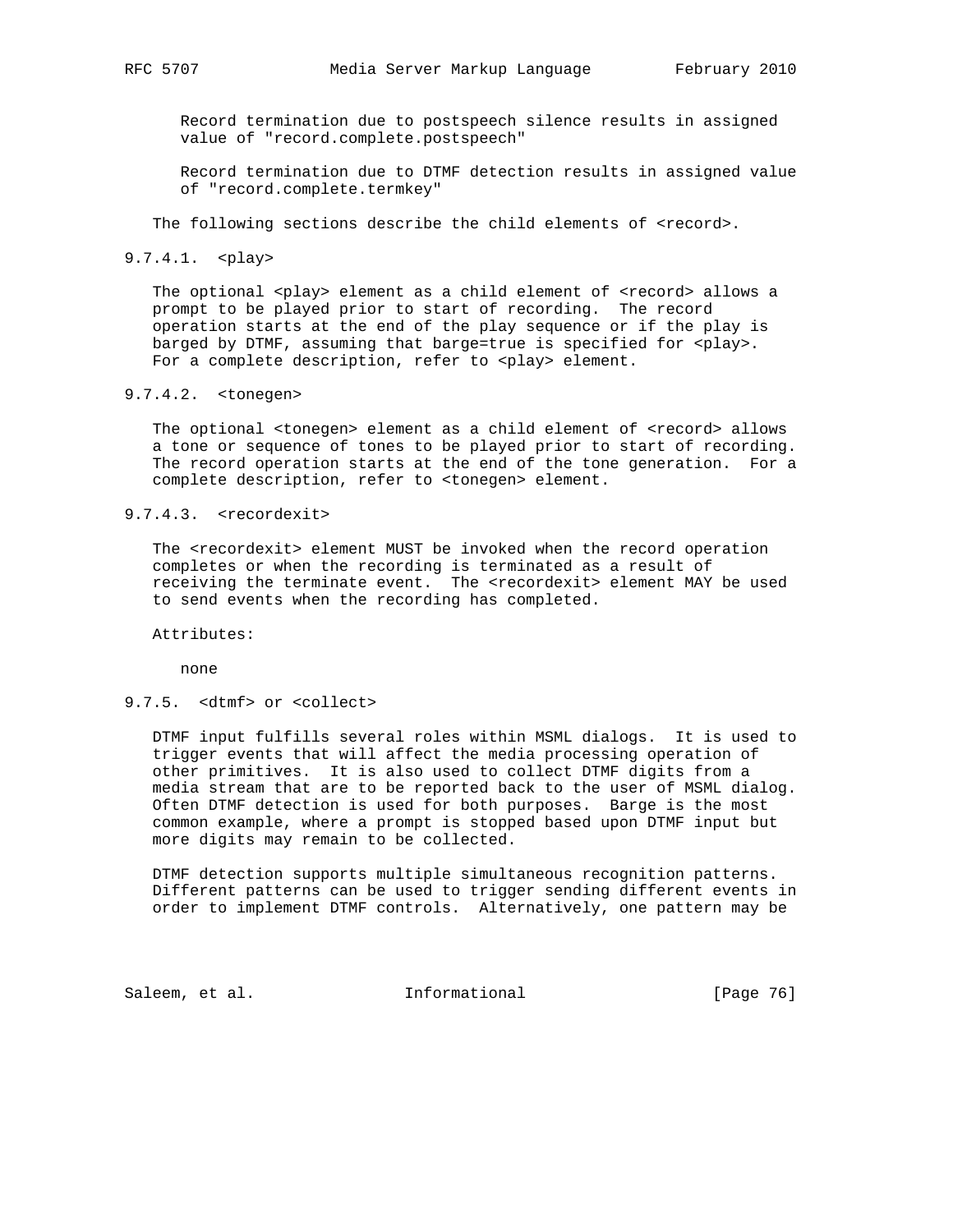used to represent a collection and another pattern, a substring of the first, used as a barge indication.

An optional <play> element MAY be specified as a child element of <dtmf> or <collect>. This mechanism provides a complete play-collect operation, where the prompt(s) specified within the  $<$ play> element are played in advance of DTMF digit collection.

 Note that all patterns share the same digit collection buffer, inter digit timing, a single <nomatch> element, and a single <noinput> element. As such, multiple patterns may not be suitable to support simultaneous collections for different purposes. When this is required, separate <dtmf> elements should be used instead.

 <dtmf> terminates if any of the <pattern>, <noinput>, or <nomatch> elements are matched the maximum number of times that they are allowed. The number of times they may match may be specified as an attribute of <dtmf> or of the individual child elements.

 Element identifier <dtmf> is equivalent to <collect>. However, <collect> is the preferred name. MSML clients SHOULD use <collect>, while MSML servers SHOULD support both.

Attributes:

 id: an optional identifier that may be referenced elsewhere for sending events to this primitive.

 cleardb: a boolean indication of whether the buffer for digit collection should be cleared of any collected digits when the element is instantiated. If set to false, any digits currently in the buffer MUST be immediately compared against the pattern elements.

 fdt: defines the first-digit timer value. The first-digit timer is started when DTMF detection is initially invoked. If no DTMF digits are detected during this initial interval, the <noinput> element MUST be invoked. Optional, default is 0 s (wait forever for the first digit).

 idt: defines the inter-digit timer to be used when digits are being collected. When specified, the timer is started when the first digit is detected and restarted on each subsequent digit. Timer expiration is applied to all patterns. After that, if any patterns remain active and a nomatch element is specified, the nomatch is executed and DTMF input MUST terminate. The idt attribute should only be used when digit collection is being performed. Optional, default is 4 s.

Saleem, et al. 1nformational [Page 77]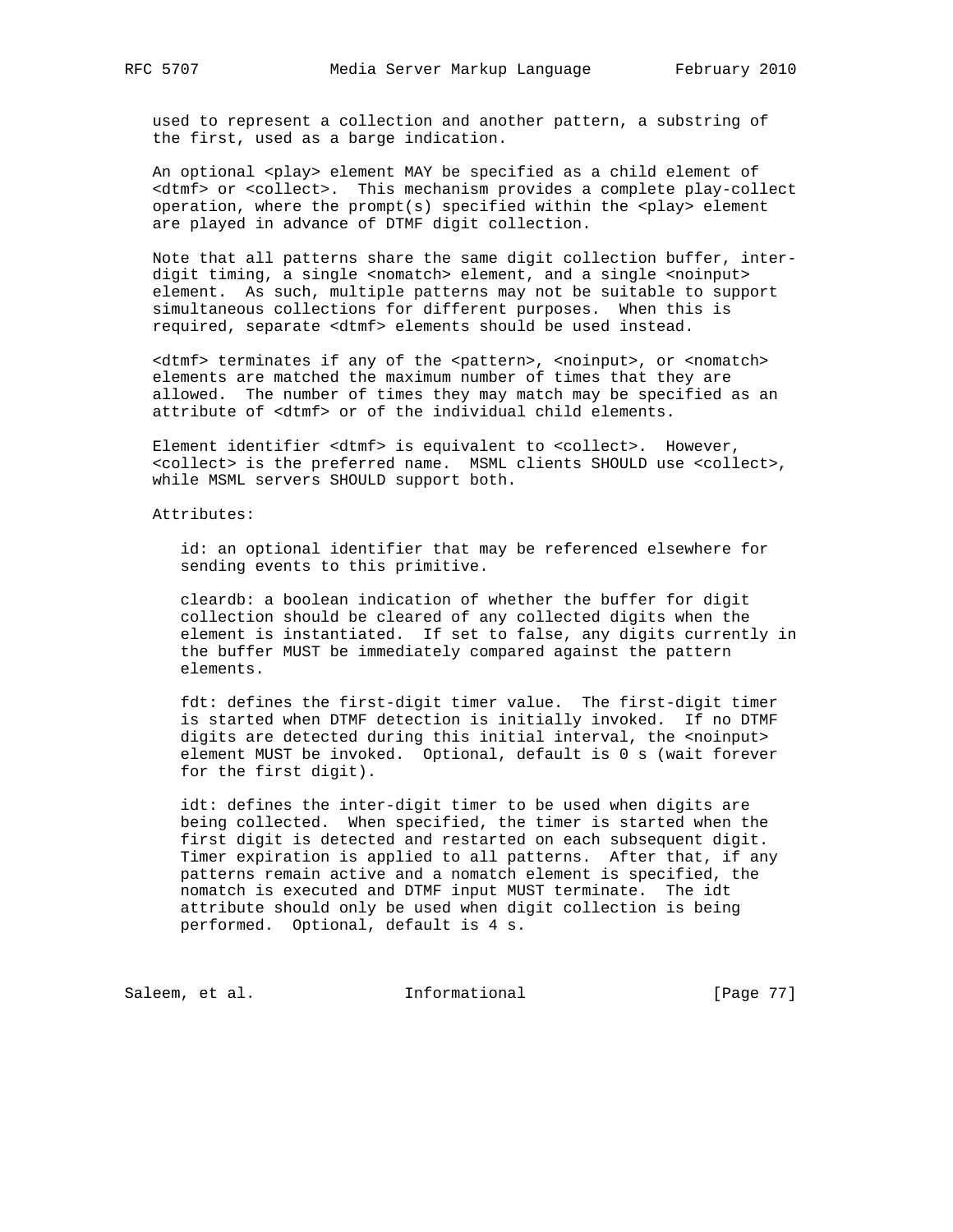edt: defines the extra-digit timer value. Specifies the length of time the media server MUST wait after a match to detect a termination key, if one is specified by the <pattern> element. Optional, default is 4 s.

 starttimer: boolean value that defines whether the first digit timer (fdt) is started initially. When set to false, the starttimer event must be received for it to start. Default is "false".

iterate: specifies the number of times the <pattern>, <noinput>, and <nomatch> elements may be executed unless those elements specify differently. The value "forever" MAY be used to indicate that these may be executed any number of times. Default is once '1'.

 ldd: defines the minimum duration for a digit to be held in order for it to be detected as a long DTMF digit. A long DTMF digit event MUST be treated as a single DTMF event, and MUST contain an extra character 'L' at the end to be distinguished from the other regular digit events. For example, "#L" and "#" are different DTMF events. Optional, default of 0 s. A value of 0 s disables long DTMF digit detection and reporting. Attribute value is an integer with a valid range from 100 ms to 100 s (units MUST be supplied).

#### Events:

 The following describes input events to the media primitive object. The MSML Dialog Group Package allows an event exchange mechanism between primitives.

 starttimer: starts the first digit timer (fdt) if it has not already been started. Has no effect otherwise.

 terminate: terminates the DTMF input and assigns values to the shadow variables.

Shadow Variables:

 dtmf.digits: the string of DTMF digits that have been received (the contents of the digit buffer).

dtmf.len: the number of digits in the digit buffer.

dtmf.last: the last digit in the digit buffer.

Saleem, et al. 100 mm = Informational [Page 78]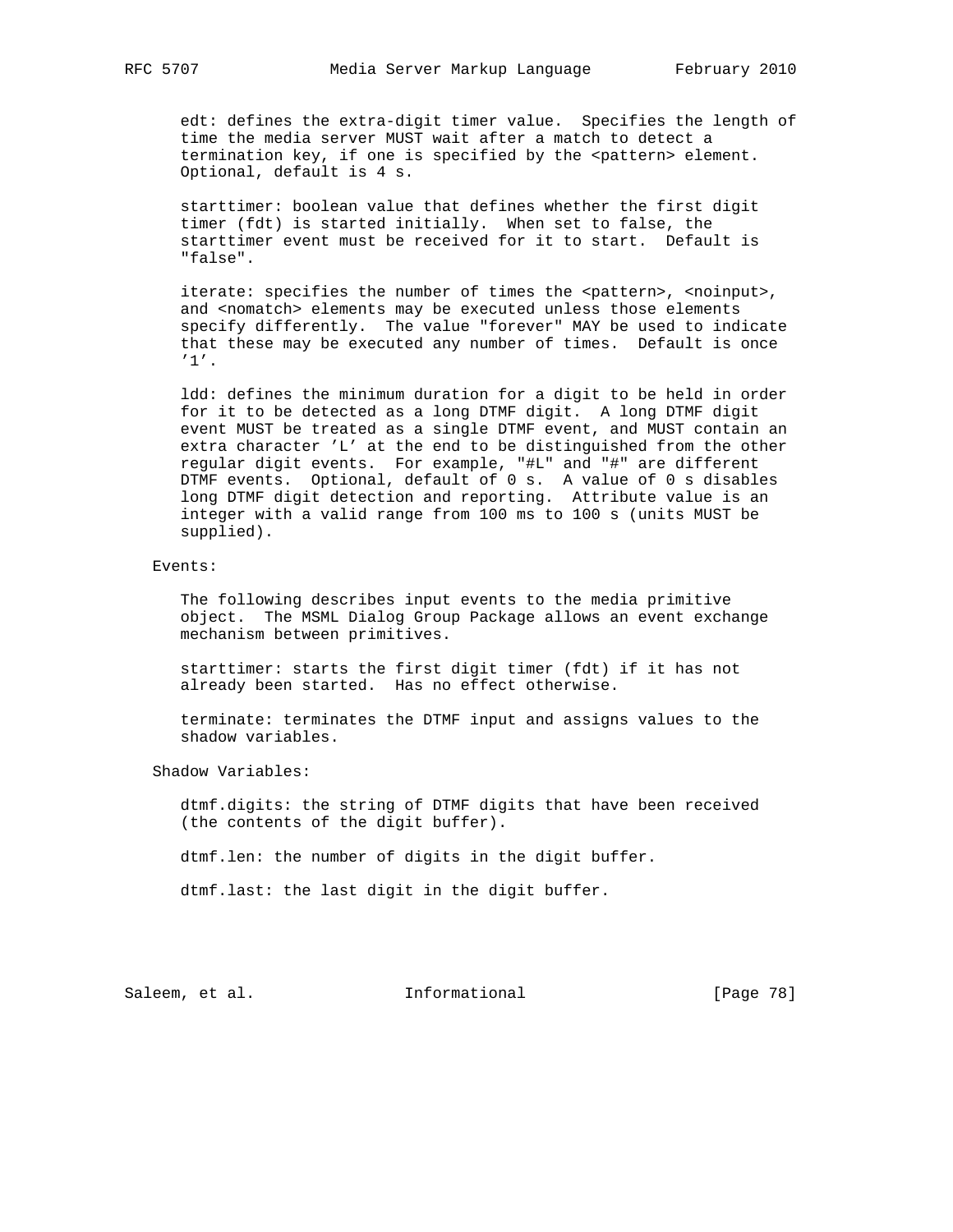dtmf.end: contains the event that caused the <dtmf> to terminate or is assigned one of "dtmf.match", "dtmf.noinput", or "dtmf.nomatch" depending upon which of the corresponding elements reached its maximum.

 The following sections describe the child elements of <dtmf> or <collect>.

# 9.7.5.1. <play>

The optional <play> element as a child element of <dtmf> or <collect> allows a prompt to be played prior to DTMF digit collection. DTMF digit collection starts at the end of the play sequence or if the play is barged by DTMF, assuming that barge=true is specified for <play>. For a complete description, refer to <play> element.

# 9.7.5.2. <pattern>

The <pattern> element describes one or more DTMF digits that are to be recognized. When the pattern is matched, the child elements MUST be executed.

## Attributes:

digits: the digit pattern that should be matched. Mandatory.

 format: an enumerated value that defines the format used to express the digit pattern. The format may be "mgcp" or "megaco" for patterns expressed as a digit map from those specifications, or as one of the simple built-in formats defined within this specification. Currently, a single built-in format "moml+digits" is defined that allows a match based on either one or more specific digits, or based upon a specific length specification with an optional return key. "moml+digits" is the default.

iterate: specifies the number of times the <pattern> may be matched. The value "forever" may be used to indicate that <pattern> may be matched any number of times. This value overrides any specified in <dtmf>. Default is once '1'.

# 9.7.5.3. <detect>

 The contents of the <detect> element MUST be executed whenever any DTMF is first detected. It MUST be matched at most once.

Attributes:

none

Saleem, et al. 10 Informational [Page 79]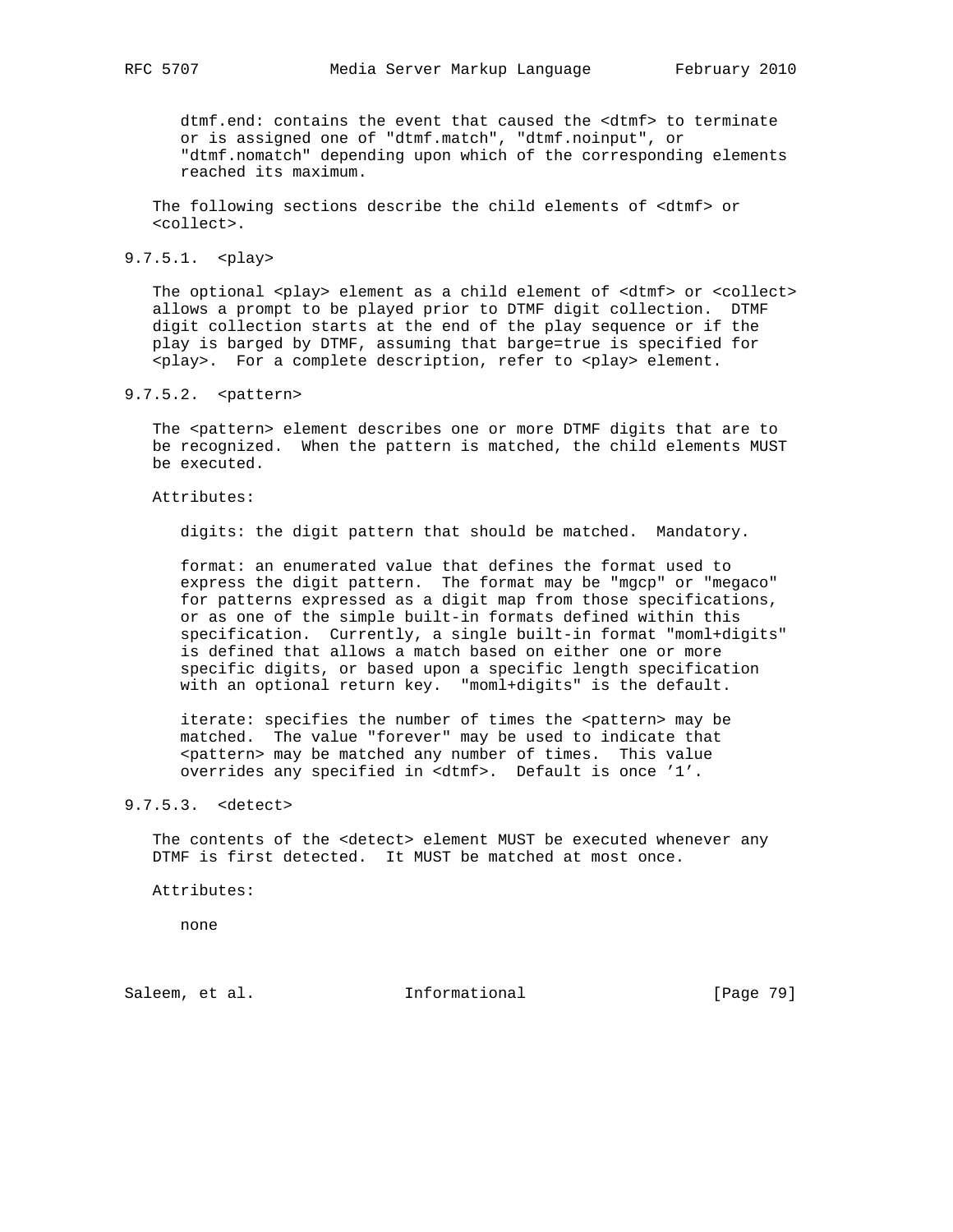# 9.7.5.4. <noinput>

The <noinput> element is used when DTMF is being collected. Children of the <noinput> element MUST be executed when DTMF has not been detected and the first digit timeout occurs.

# Attributes:

 iterate: specifies the number of times the <noinput> may be triggered. The value "forever" may be used to indicate that <noinput> may be triggered any number of times. This value overrides any specified in <dtmf>. Default is once '1'.

# 9.7.5.5. <nomatch>

The <nomatch> element is used when DTMF is being collected. Children of the <nomatch> element MUST be executed when it is determined that none of the individual patterns can be matched.

Attributes:

 iterate: specifies the number of times the <nomatch> may be triggered. The value "forever" may be used to indicate that <nomatch> may be triggered any number of times. This value overrides any specified in <dtmf>. Default is once '1'.

# 9.7.5.6. <dtmfexit>

 The <dtmfexit> element MUST be invoked when the dtmf input completes because one of <pattern>, <noinput>, or <nomatch> occurred its maximum number of times.

Attributes:

None

# 9.7.6. <moml>

The root element <moml> MUST be used when the document is a stand alone MSML dialog, where the invoking application media type indicates 'application/moml+xml'. Additionally, for backwards compatibility, the <moml> element MUST be used within <dialogstart>, which contains an inline embedded MSML dialog.

 Valid contents of <moml> are all elements described within this MSML Dialog Base Package.

Saleem, et al. Informational [Page 80]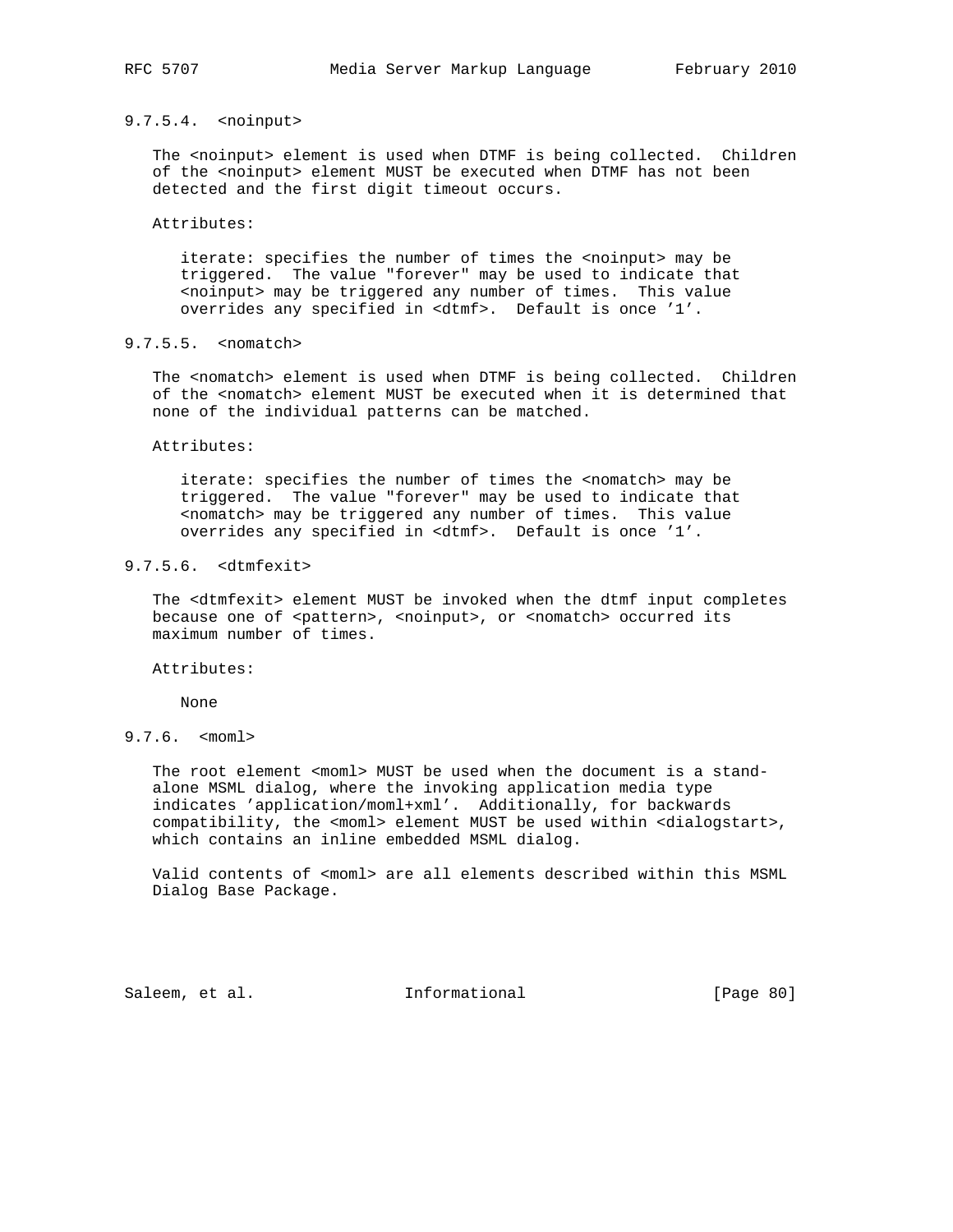Attributes:

version: "1.0" Mandatory.

 id: an identifier unique to this object. Events returned from MSML dialog (the "target" attribute of a <send> is equal to "source") will be correlated with this identifier. Mandatory.

Events:

 terminate: terminates the MOML context. A terminate event gets sent to the currently executing <group> or primitive.

# 9.8. MSML Dialog Group Package

 The group package defines a single control flow construct that specifies concurrent execution. Primitives are composed for concurrent execution by placing them within a <group> element. Groups define how media flows between multiple concurrently executing primitives. They have one or more inputs and one or more outputs. A <group> represents the declaration of a complex media processing operation. The event interaction between primitives (see the following subsection) is defined within the context of one or more groups. However groups themselves do not scope events, they simply define that primitives are concurrently executing and a primitive must be executing in order to receive an event.

 Placing primitives within a group structure is an optional feature of this specification. It allows for complex services to created using the event exchange mechanism between the primitives. For simpler services, such as play/collect or play/record, the use of group mechanism is not necessary. MSML Dialog Group Package is dependent on the MSML Dialog Base Package.

 Groups may also be used to describe media objects that transform a media stream while optionally allowing application or user control of the transformation. For example, a gain control could be defined that responds to user speech or DTMF input. In this case, a recognition primitive would send events to a gain control primitive.

 Groups have one attribute that defines the media flow within them. They also have a dimension that defines how many media inputs and outputs they have. Currently, dimensions of 1 and 2 are supported based upon the group topology. These correspond to a group with one input and one output and a group with two inputs and two outputs.

Saleem, et al. 1nformational [Page 81]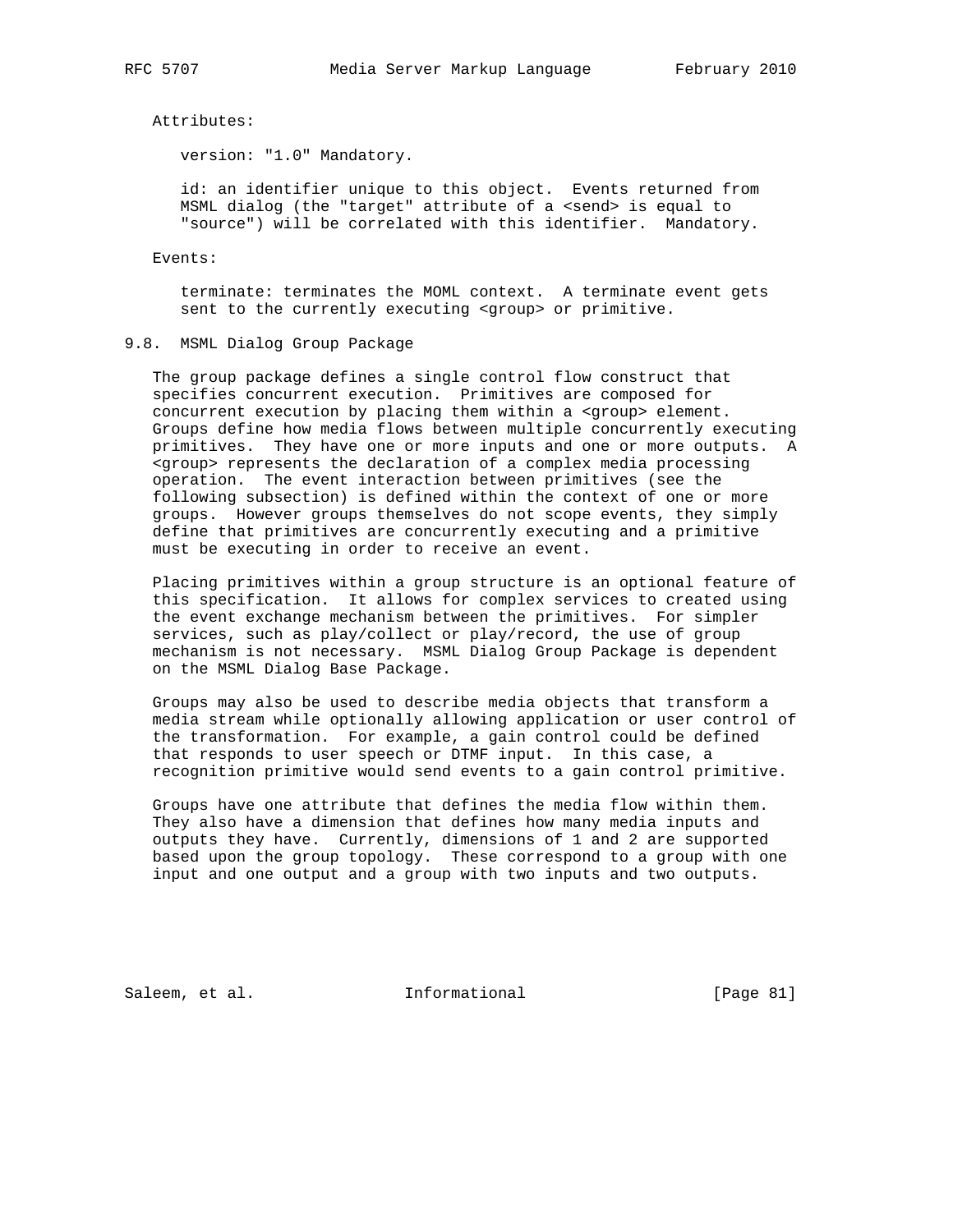Media flow to and from the primitives within the group is based upon a topology attribute of the <group> element. The topology attribute defines a topology schema and implies the group dimension.

 There are several common ways in which primitives are often connected together. A schema provides a convenient template that can be applied to multiple primitives without having to define all of the individual media relationships. The following two schemas are initially defined for one-dimensional groups:

- o parallel: specifies that media sent to the group is sent to every primitive that has an input. The group bridges the output from every primitive that has an output into a single common group output.
- o serial: specifies that the first primitive listed in the group receives the media sent to the group. Its output is to be connected to the input of the next primitive defined within the group and so on until the last primitive within the group becomes the group output.

 Groups with these topologies are shown in the two diagrams below. The group on the left has a parallel topology and that on the right has a serial topology.

 $\left/->$  P1  $--\right>$  $\overline{\phantom{a}}$  $G(in)$  +--->  $P2$  ---->  $G(out)$   $G(in)$  -->  $P1$  -->  $P2$  -->  $P3$  -->  $G(out)$  $\qquad \qquad \setminus$  $\left\langle -\right\rangle$  P3  $\left\langle -\right\rangle$ 

 More complex media flows MAY be created by nesting groups of serial and parallel topologies within each other. For example, the diagram below has a group with a serial topology nested within a star topology.

 /-----> P1 ------------------------\  $\sqrt{2}$ Gs(in) +-> Gp(in) --> P2 --> P3 --> Gp(out) -+> Gs(out)

 This combination could be used to create record operation where DTMF was to be clamped from the recording itself, but a DTMF key press is still used to stop the recording. In this case, P1 would be a DTMF recognizer, P2 would be a clamp primitive, and P3 a recorder as shown by the following example. This example omits child elements and attributes not concerned with the core concept. The following section discusses sending events, and the details of each of the primitives are found in section 4.

Saleem, et al. 1nformational [Page 82]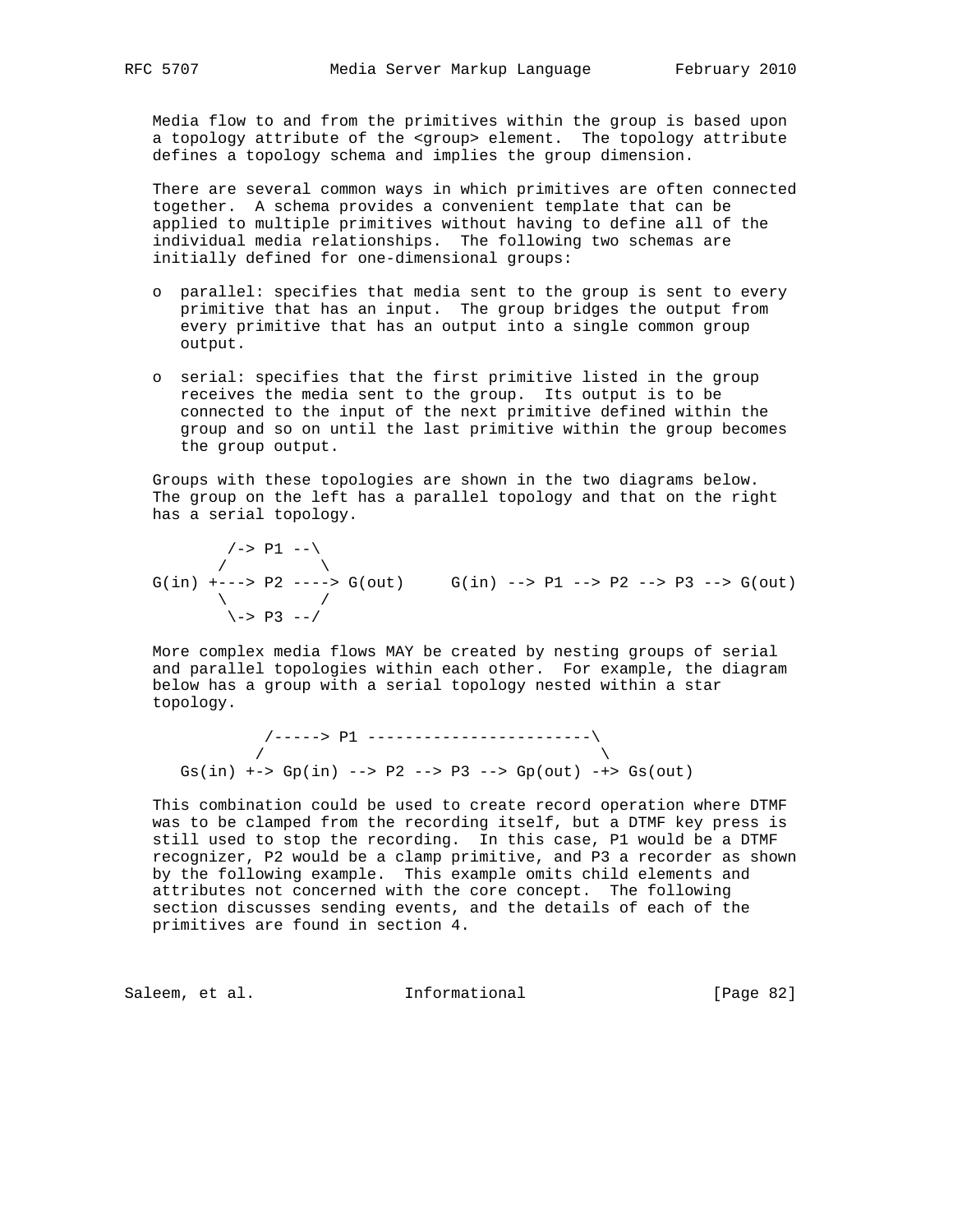```
 <group topology="parallel">
   <dtmf/>
   <group topology="serial">
      <clamp/>
      <record/>
   </group>
</group>
```
 A single schema, "fullduplex", is defined for a two-dimensional group. A full-duplex two-dimensional group has exactly two immediate children. Those children may be primitives or other one-dimensional groups. A "fullduplex" group must only be used as the top-most group and must not be nested. Each primitive (P1) and group (G2) becomes half of the full-duplex group as shown in the diagram below.

 $G-A(in1)$   $\leftarrow$   $\leftarrow$   $G2$   $\leftarrow$   $\leftarrow$   $G-B(out1)$  $G-A(out2)$  <--  $P1$  <-+  $G-B(in2)$ 

 Full-duplex groups are symmetrical when both halves are the same. They are asymmetrical when they differ. Asymmetric groups need to have a name associated with each side. The left side is defined as the input of the first child of the full-duplex group combined with the output of the second child. The right side is reverse. These sides were labeled A and B respectively in the preceding diagram.

 An example of a full-duplex group is the user operated gain control mentioned at the beginning of this subsection. The gain should operate on the audio that a user hears, but the gain is controlled by recognizing things such as DTMF or spoken commands in media that the user originates. The following shows the XML tag grouping that would accomplish this and corresponds to the media flow shown in the diagram above. If the user's audio is not required for anything other than control of the gain, then the <relay> is not required and the internal group could be omitted. A complete XML description for this is included in the examples section.

```
 <group topology="fullduplex">
   <group topology="parallel">
      <dtmf/>
      <relay/>
   </group>
   <gain/>
</group>
```
 Primitives within a group MUST begin concurrently but MAY finish asynchronously based upon events that they receive or their task completes. A group MUST terminate when all of the primitives within

Saleem, et al. 1nformational [Page 83]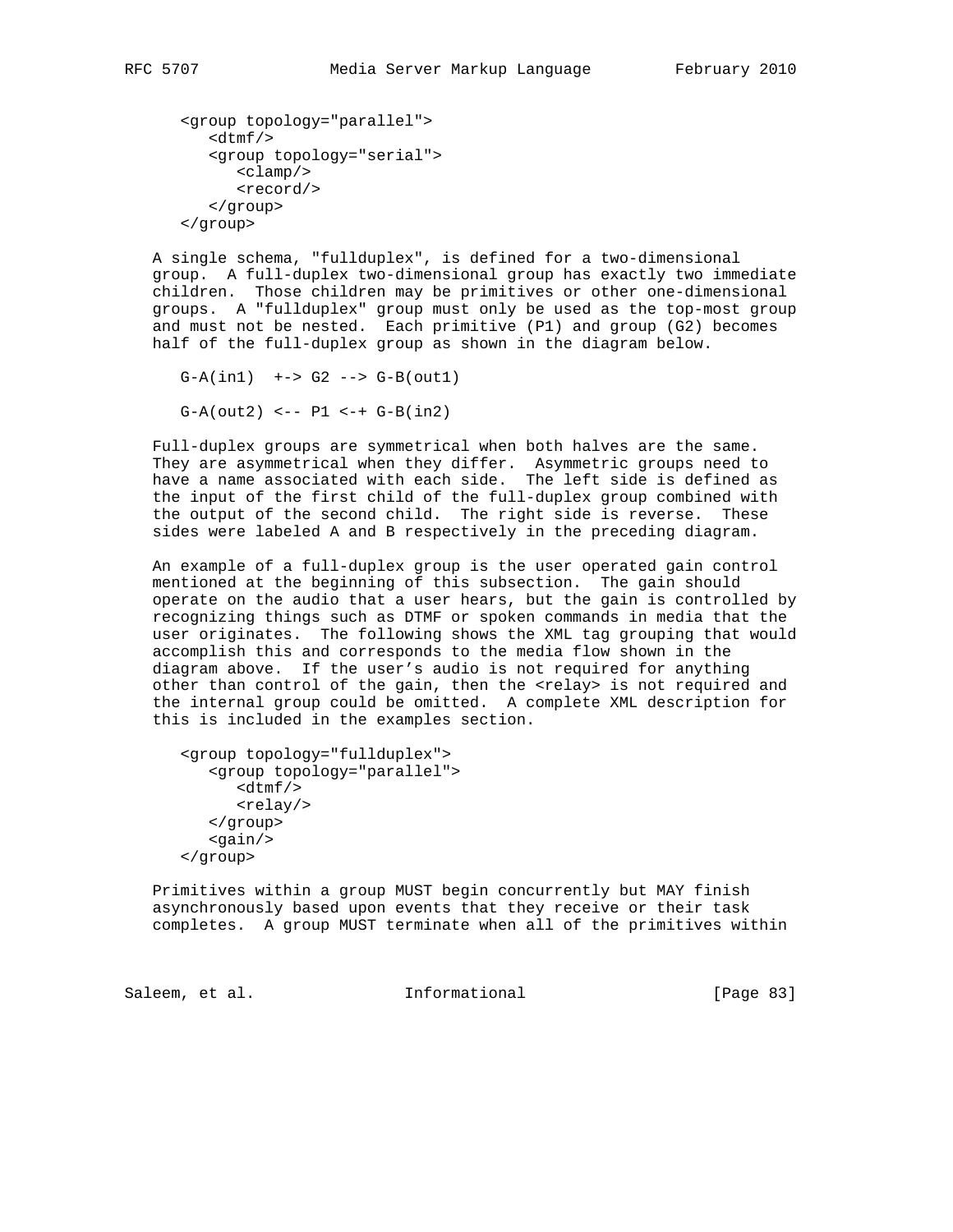it have completed. If the group contains a <groupexit> element, then the contents of that element MUST be executed as part of group termination.

 A group itself MAY receive a terminate event requesting termination. A terminate event sent to the group causes a terminate event to be sent to each of its currently active primitives. The <groupexit> element is not executed until all primitives have processed their respective terminate events.

# 9.8.1. <group>

The <group> element allows the contained primitives to be executed concurrently.

Attributes:

 topology: specifies a schema that defines the flow of media within the group. Three schemas are initially defined. "fullduplex" is specified for use with two-dimensional groups. "parallel" and "serial" are for use with one-dimensional groups. The definitions of these topologies are in section 9.8. Mandatory.

 id: identifies the name of the group. Mandatory when groups are nested.

Events:

 terminate: causes a terminate event to be sent to each element contained within the group.

# 9.8.2. <groupexit>

 The <groupexit> element allows events to be sent when group processing completes. Group processing completes when all contained primitives terminate.

Attributes:

none

Events:

none

Saleem, et al. 100 mm informational [Page 84]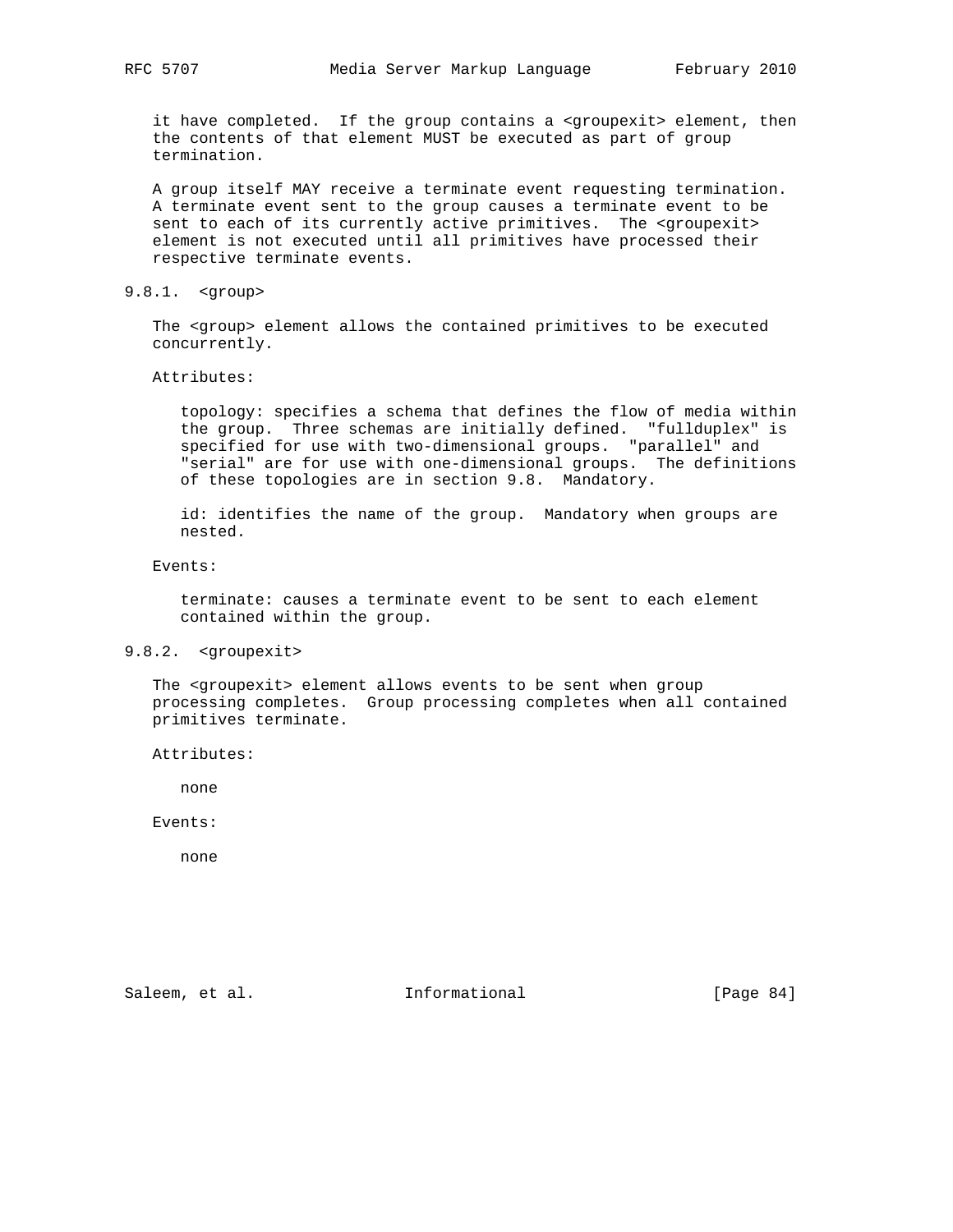# 9.9. MSML Dialog Transform Package

 The MSML Dialog Transform Package gathers together the simple primitives that work as filters on half-duplex media streams.

9.9.1. <vad>

 Voice activity detection (VAD) is used to detect voice and silence when speech recognition is not required. Similar to both speech and DTMF, a VAD has different media conditions that it can match. Those conditions can be qualified by a minimum length of time that is required for them to be considered recognized.

#### Attributes:

 id: an optional identifier that may be referenced elsewhere for sending events to the vad primitive.

 starttimer: boolean value that defines whether the timer is started to allow recognition of the initial condition (voice, silence). When set to false, the starttimer event must be received in order for the initial condition to be recognized. The timer does not affect recognition of the transition conditions. Default is "false".

#### Events:

 starttimer: starts the timer to allow recognition of the initial condition if it has not already been started. Has no effect otherwise.

terminate: terminates voice activity detection.

Shadow Variables:

none

The following sections describe the child elements of <vad>.

# 9.9.1.1. <voice>, <silence>, <tvoice>, <tsilence>

 Each child element corresponds to a condition that a VAD can detect. The first two detect when voice or silence has been initially present for a minimum length of time since the VAD was started. The second two require that a transition to the voice or silence condition first occur.

Saleem, et al. 1nformational [Page 85]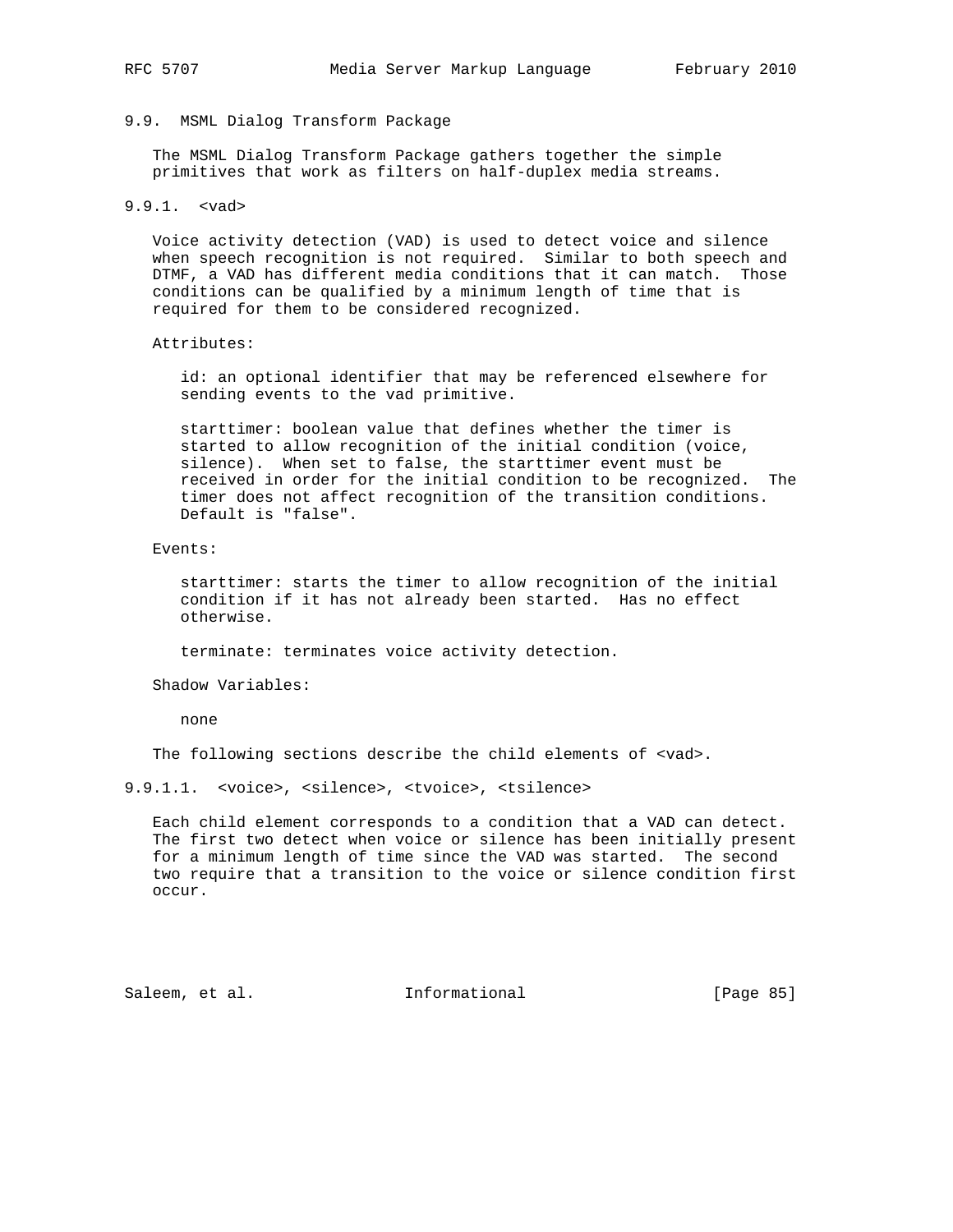# Attributes:

 len: the length of time the condition must persist in order to be recognized. Mandatory. In the case of <tvoice> and <tsilence>, the length of time applies only to the final recognized condition.

 sen: the maximum length of time the condition not being detected may occur without causing the detector to begin measuring that condition.

# 9.9.2. <gain>

 Gain MAY be used to adjust of the gain of a media stream by a specific amount. Application of <gain> removes any previous connection AGC setting used by the <agc> element.

## Attributes:

 id: an optional identifier that may be referenced elsewhere for sending events to the gain primitive.

 incr: an increment, expressed in dB, that will be used to adjust the gain when "louder" and "softer" events are received. Default is 3 dB.

amt: a specific gain to apply specified in dB. Mandatory.

Events:

 mute: self-explanatory. unmute: self-explanatory. reset: sets the gain to zero dB.

louder: makes the audio on a stream louder.

softer: makes the audio on a stream quieter.

 amt: sets the gain to the specified value between -96 dB and 96 dB.

# 9.9.3. <agc>

 Automatic gain control MAY be used to have a media server automatically adjust the gain of a media stream. Application of <agc> removes any previous connection gain setting used by the <gain> element.

Saleem, et al. Informational [Page 86]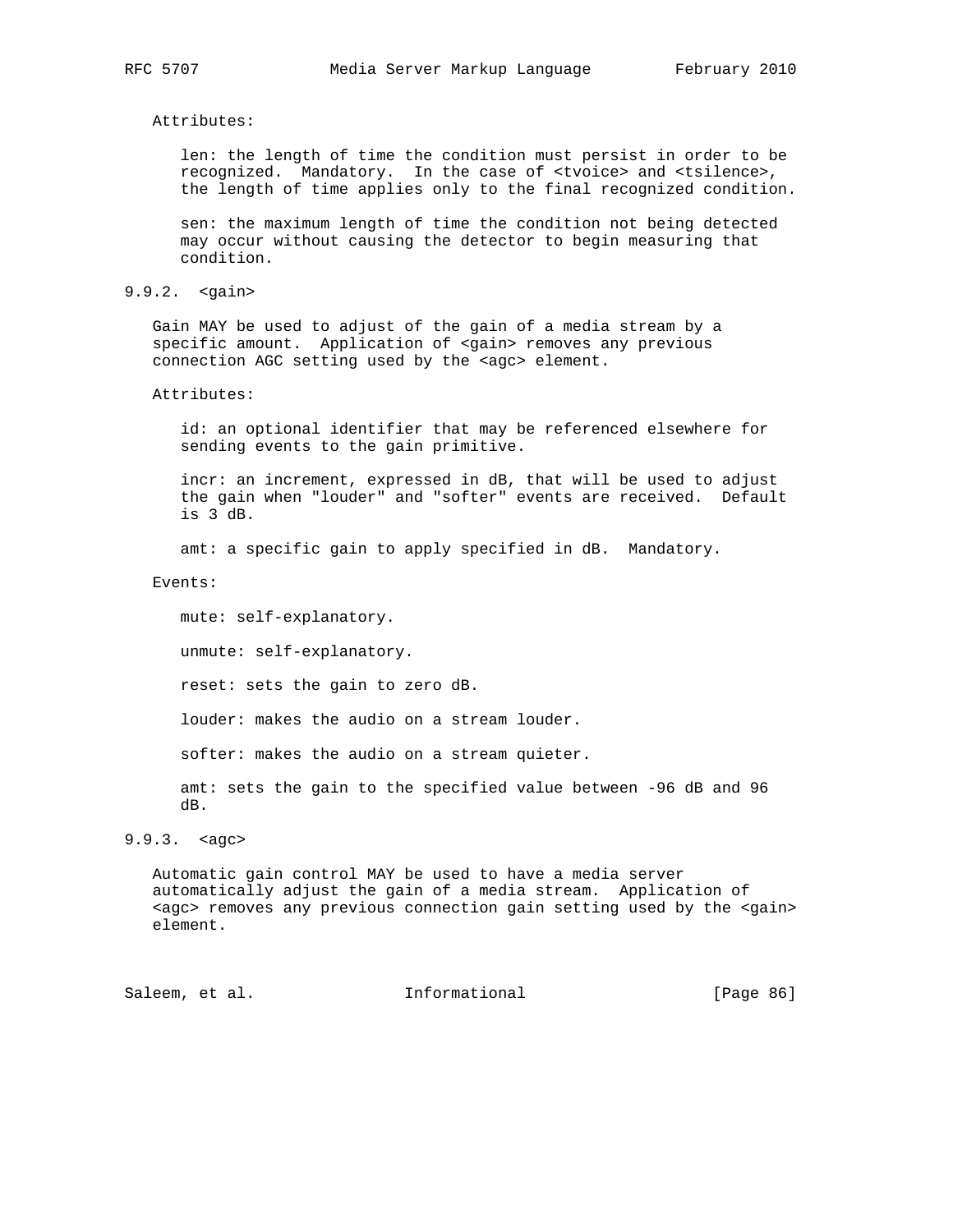Attributes:

 id: an optional identifier that may be referenced elsewhere for sending events to the gain primitive.

 tgtlvl: the desired target level for AGC, specified in dBm0 with a valid range of -40 to 0. Mandatory.

 maxgain: an optional attribute used to specify the maximum gain that AGC will apply, specified in dBm0 with a valid range of 0 to 40, with a default of 10.

Events:

mute: self-explanatory.

unmute: self-explanatory.

## 9.9.4. <gate>

 The <gate> element is a simple filter that will pass or halt media, regardless of the format of the media stream, based on the events it receives. <gate> shares the same mute and unmute events for compatibility with the gain primitives <gain> and <agc>.

Attributes:

 id: an optional identifier that may be referenced elsewhere for sending events to the gate primitive.

 initial: the values "pass" and "halt" define whether media is initially allowed to pass. Default is to pass.

# Events:

mute: halts media flow through the primitive.

unmute: allows media to pass through the primitive.

9.9.5. <clamp>

 This element MAY be used to filter DTMF tones from a media stream. Media other than DTMF tones is passed unchanged.

Attributes:

 id: an optional identifier that may be referenced elsewhere for sending events to the clamp primitive.

Saleem, et al. 1nformational [Page 87]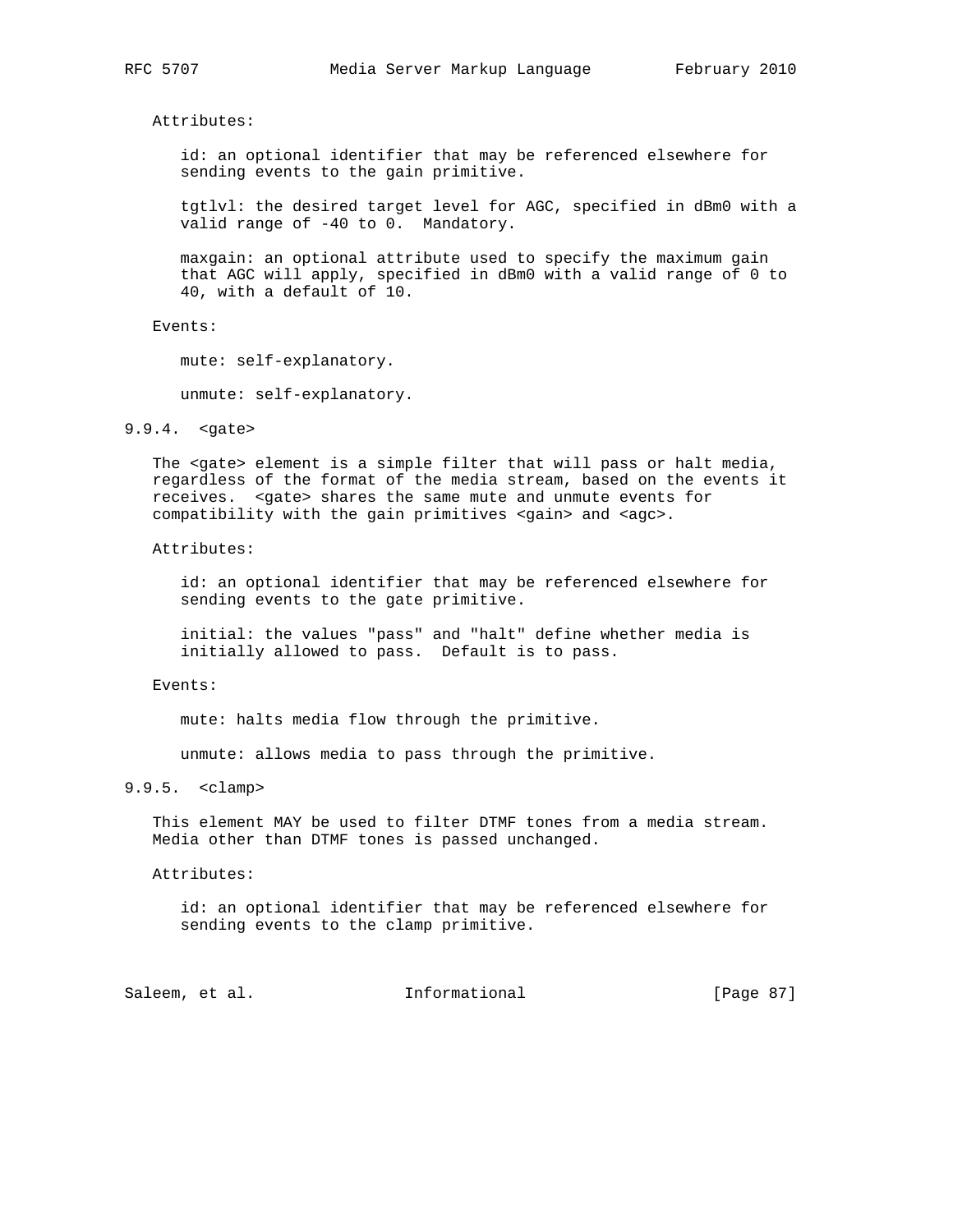Events:

none.

9.9.6. <relay>

 This element is a simple primitive that copies its input to its output.

Attributes:

 id: an optional identifier that may be referenced elsewhere for sending events to the relay primitive.

Events:

none.

9.10. MSML Dialog Speech Package

 The MSML speech package defines functionality that MAY be used for automatic speech recognition <speech> and extends the <play> primitive defined in the MSML Dialog Base Package to include speech synthesis. As such, this package depends on the MSML Dialog Base Package.

# 9.10.1. <speech>

 The <speech> element activates grammars or user input rules associated with speech recognition. If multiple grammars are specified, all are activated. All active grammars share the same timers, recognition attributes, and <noinput> and <nomatch> elements. Each grammar may have its own <match> element.

 <speech> terminates if any of the <grammar>, <noinput>, or <nomatch> elements are matched the maximum number of times that they are allowed. The number of times they may match may be specified as an attribute of <speech> or of the individual child elements.

Attributes:

 id: an optional identifier that may be referenced elsewhere for sending events to the speech primitive.

 noint: specifies a time period during which speech input must be started; otherwise, the associated <noinput> element is invoked.

Saleem, et al. Informational [Page 88]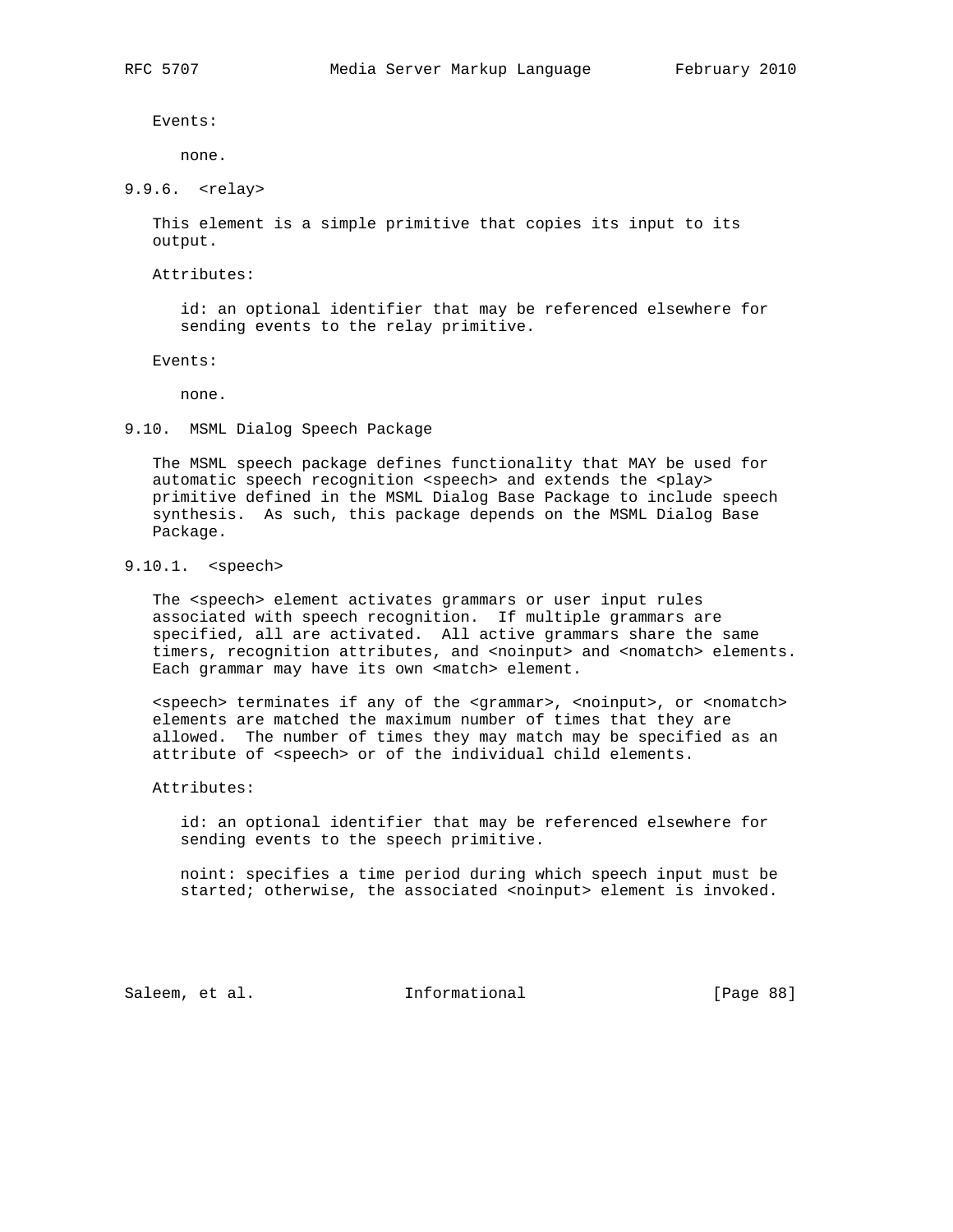norect: specifies a maximum time period during which speech must begin to be matched; otherwise, the associated <nomatch> element is invoked.

 spcmplt: specifies the length of silence necessary after speech before a result will be finalized in the case where there is a complete match of an active grammar. Following the silence, the appropriate <match> element will be triggered if the result is above the confidence level. Otherwise, a <nomatch> element will be triggered.

 spincmplt: specifies the length of silence necessary after speech before a result will be finalized in the case where there is a incomplete match of all active grammars. Following the silence, the <nomatch> element will be triggered.

 confidence: the minimum confidence level that the recognizer must have to consider a recognition result as matching a grammar. Expressed as an integer between 1-100.

 sens: specifies the sensitivity of the recognizer to determine whether speech is present. Lower sensitivity may be required for the recognizer to work well in the presence of high background noise or line echo.

 starttimer: boolean value that defines whether the no input (noint) and no recognition (norect) are started initially. When set to false, the starttimer event must be received in order to start them. Default is "false".

iterate: specifies the number of times the <grammar>, <noinput>, and <nomatch> elements may be executed unless those elements specify differently. The value "forever" may be used to indicate that these may be executed any number of times. Default is once '1'.

# Events:

sens: sets the sensitivity of the recognizer as described above.

 starttimer: starts the no input (noint) and no recognition (norect) timers if they have not already been started. Has no effect otherwise.

 terminate: terminates the speech input and assigns values to the shadow variables.

Saleem, et al. 10 mm = Informational [Page 89]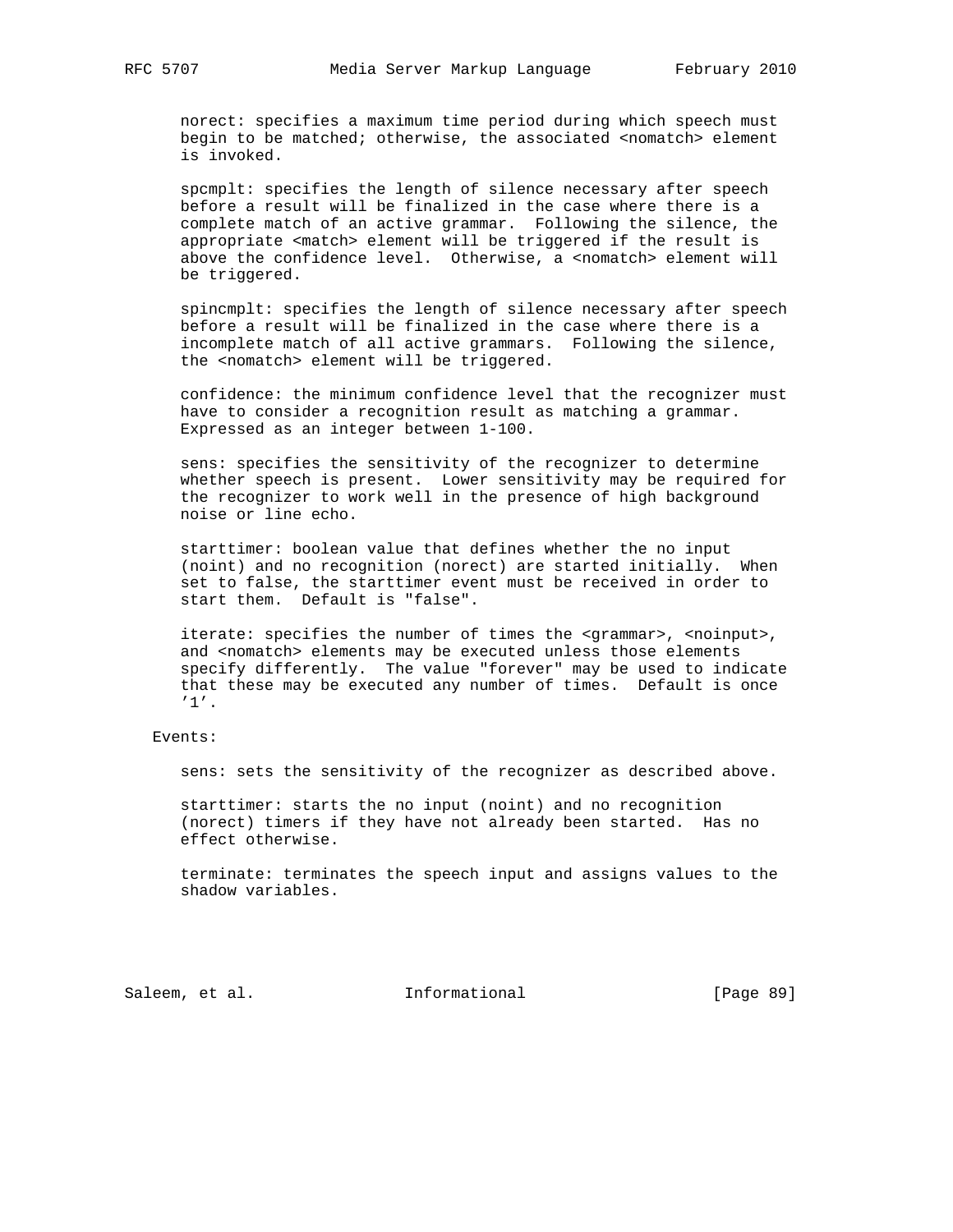Shadow Variables:

 speech.end: contains the event that caused the <speech> to terminate or is assigned one of "speech.match", "speech.noinput", or "speech.nomatch" depending upon which of the corresponding elements reached its maximum.

 speech.results: contains the results of a matched grammar. The results are formatted using the Natural Language Semantics Markup Language (NLSML) [n4]. When this variable is referenced to return results, the results are returned as a separate MIME entity.

The following sections describe the child elements of <speech>.

9.10.1.1. <grammar>

The <grammar> element specifies and activates a speech grammar based on Speech Recognition Grammar Specification (SRGS) [n3] XML notation. Grammars may be referenced by a URI or defined inline. Child elements of <match> MUST be executed when the specified speech grammar is matched.

### Attributes:

 uri: specifies the location of an SRGS grammar when the grammar is not defined inline.

 iterate: specifies the number of times the <grammar> may be matched. The value "forever" MAY be used to indicate that <grammar> may be matched any number of times. This value overrides any specified in <speech>. Default is once '1'.

# 9.10.1.2. <match>

 <match> is a child of <grammar> and specifies the actions to take when the corresponding grammar is matched.

# 9.10.1.3. <noinput>

 The <noinput> element is used when speech is being recognized. Children of the <noinput> element MUST be executed when speech has not been detected and the no input timeout (noint) occurs.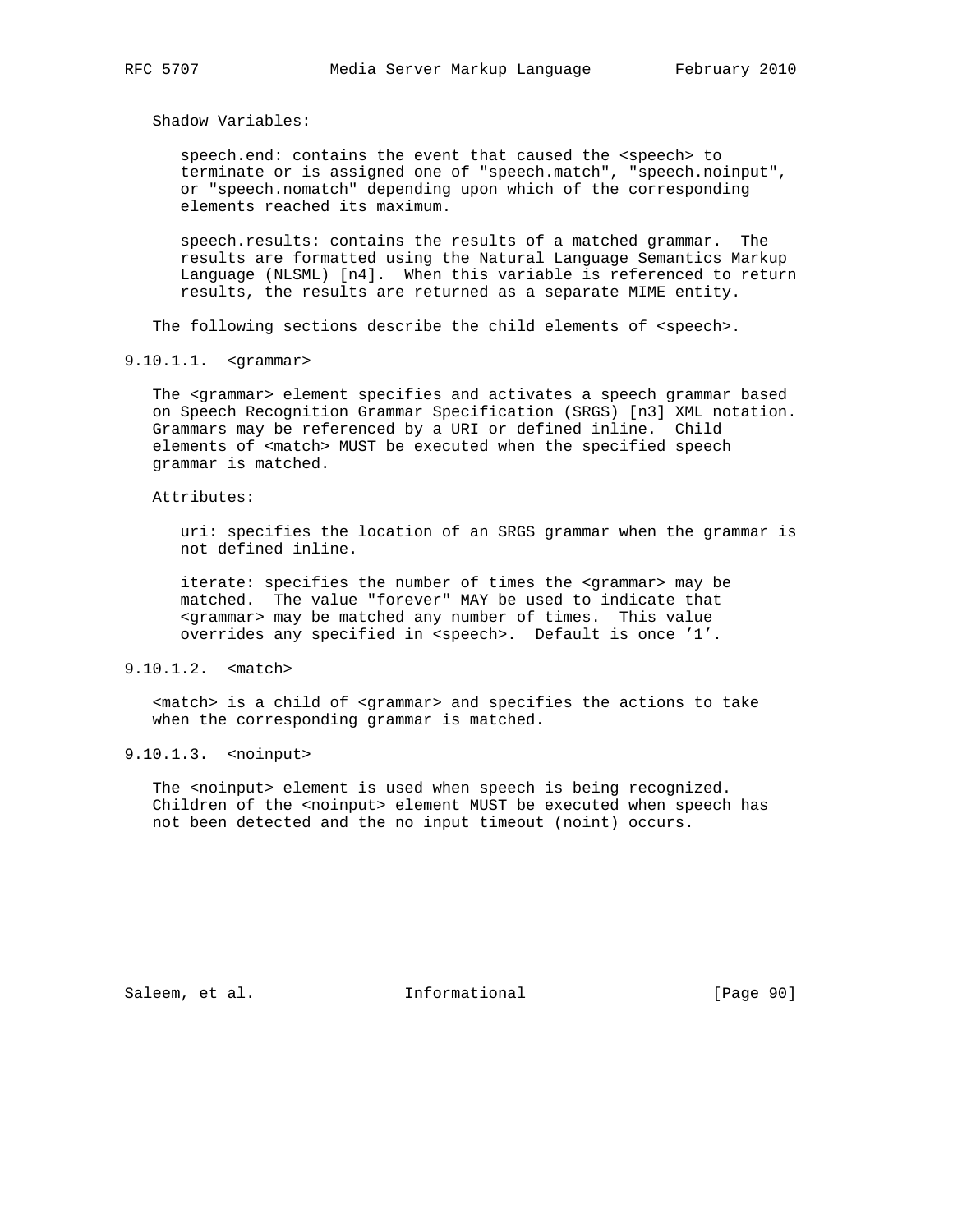# Attributes:

 iterate: specifies the number of times the <noinput> may be triggered. The value "forever" may be used to indicate that <noinput> may be triggered any number of times. This value overrides any specified in <speech>. Default is once '1'.

# 9.10.1.4. <nomatch>

 The <nomatch> element is used when speech is being recognized. Children of the <nomatch> element MUST be executed when it is determined that none of the active grammars will match.

## Attributes:

iterate: specifies the maximum number of times the <nomatch> may be triggered. The value "forever" MAY be used to indicate that <nomatch> may be triggered any number of times. This value overrides any specified in <speech>. Default is once '1'.

# 9.10.1.5. <speechexit>

 The <speechexit> element MUST be invoked when the speech input completes because one of <grammar>, <noinput>, or <nomatch> occurred its maximum number of times.

Attributes:

none

# 9.10.2. <play>

The <play> element, as defined in the MSML Dialog Base Package, is extended with a new child element for synthesizing speech. From an XML perspective, <tts> is a member of a media substitution group. See the schema at the end of this document for details.

The following sections describe the child elements of <play>.

9.10.2.1. <tts>

 Contents of the <tts> element are rendered using text-to-speech services and must be compliant to the SSML specification [n11]. Element content MAY be plain text, contain the SSML <speak> element, or the uri attribute should identify the location of text to be rendered.

Saleem, et al. 1nformational [Page 91]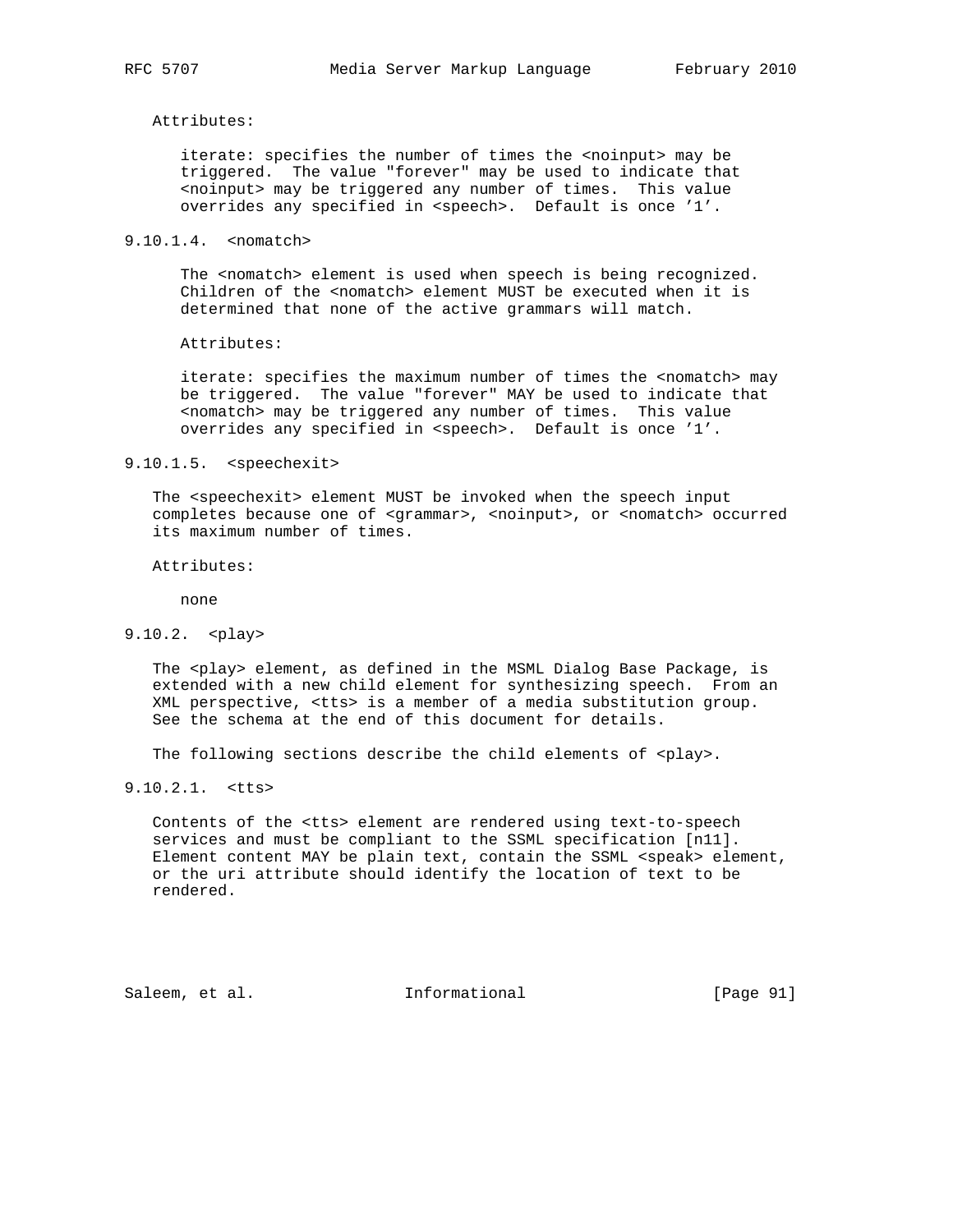Attributes:

 uri: identifies the location of the text to be rendered. The file and http schemes are supported.

 iterate: specifies the number of times the text-to-speech block is to be rendered. Defaults to once '1'.

 xml:lang: specifies the language to use when it is not explicitly specified as an attribute for <speak>.

9.11. MSML Dialog Fax Detection Package

 The Fax Detection Package defines primitives that allow a media server to provide facsimile detection services.

9.11.1. <faxdetect>

 Fax tone detection is used to detect the presence of the T.30 Calling Tone (CNG) or Called Station Identification (CED) tone in a media stream. Child elements of <faxdetectexit> MUST be executed when a CNG tone is detected.

## Attributes:

 id: an optional identifier that may be referenced elsewhere for sending events to the faxdetect primitive.

## Events:

 terminate: terminates fax tone detection and assigns values to the associated shadow variables.

## Shadow Variables:

 faxdetect.tone: A string that specifies the fax tone type detected by the media server. Values supported SHOULD include "CED", "CNG", or empty string. The empty string MUST be used if fax tone detection terminated before detection of a fax tone, resulting in execution of the <faxdetectexit> element.

 faxdetect.end: A string value that specifies the reason for termination of <faxdetect>. Values supported SHOULD include "faxdetect.complete" (due to detection of CED or CNG tone), "faxdetect.failed.noresource" (failed due to lack of resources on the media server), "faxdetect.failed" (failed due to any other reason) "faxdetect.terminated" (terminated by <dialogend>), or undefined.

Saleem, et al. 1nformational [Page 92]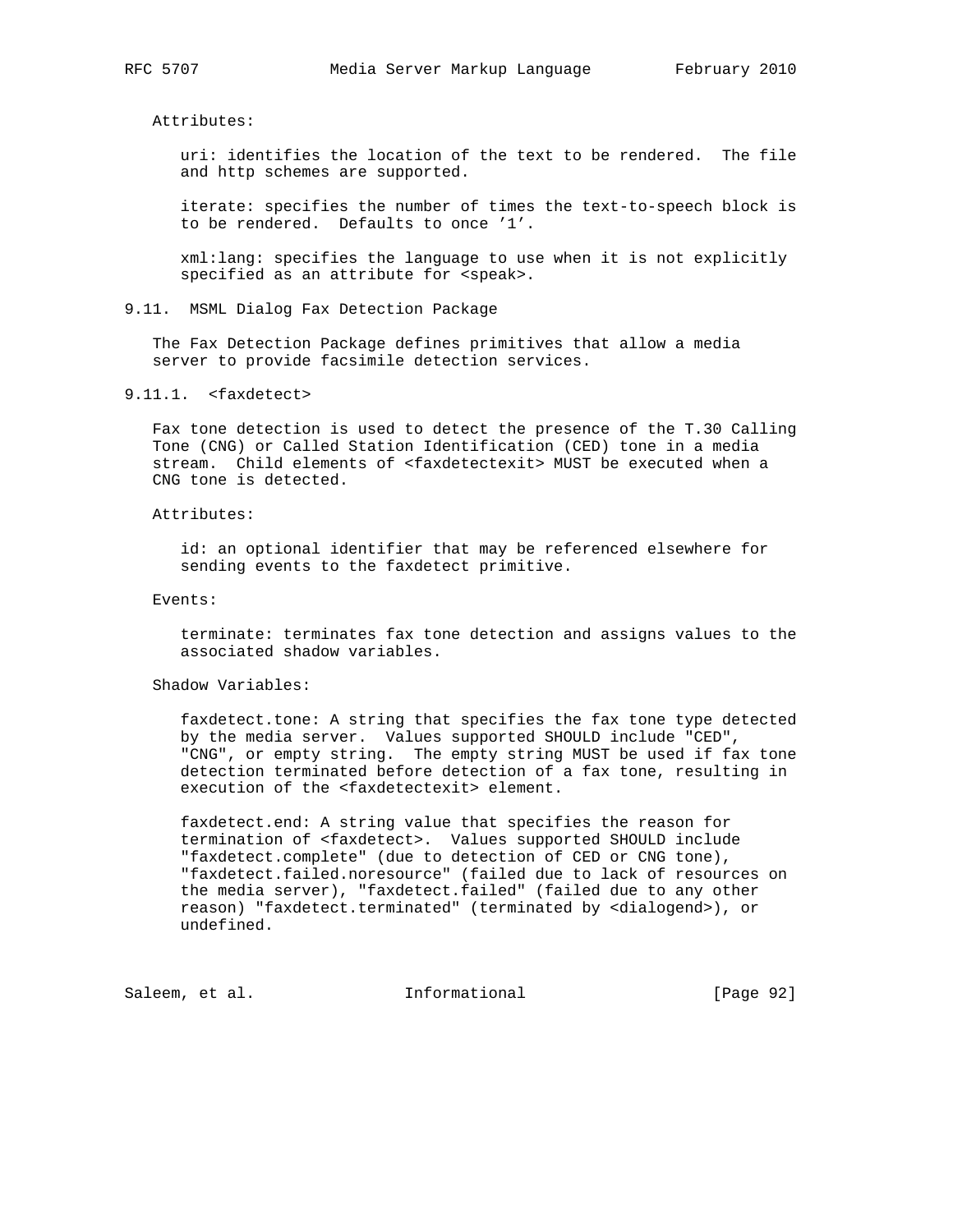# 9.11.2. <faxdetectexit>

The <faxdetectexit> element MUST be invoked when fax detection, invoked via <faxdetect>, terminates. Child elements of <faxdetectexit>, <send> and <exit>, allow events to be reported by the media server.

Attributes:

none

9.12. MSML Dialog Fax Send/Receive Package

# 9.12.1. <faxsend>

 The <faxsend> primitive provides the functionality of a calling fax terminal. This typically means sending a set of pages. However, it can also mean requesting the called terminal to send pages instead of, or in addition to, receiving pages. The fax images to send are defined by the <sendobj> elements, described below.

 Requesting the called terminal to send pages happens when the <rxpoll> element is included as part of <faxsend>. This element may be included in addition to, or instead of, the <sendobj> element. One <sendobj> (at a minimum) or <rxpoll> element must be present. When both are present, a media server will first send pages and will then poll the other terminal, requesting pages.

 Because fax is a distinct media type, the <faxsend> primitive is not expected to interact with other primitives. Rather, it will interact using fax protocols with a remote fax terminal (or gateway) and will send requested status events to its invoking environment. During fax operation, shadow variables are used to record the progress and parameters of the varying stages of fax operation.

 Status events are requested by including one or more status request elements. These elements correspond to different stages or events in fax operation and cause predefined events to be sent to the invoking environment when they occur. Since the only recipient of these events is expected to be a fax control agent, requests are simplified by associating a predefined namelist of shadow variables with each event. This decision may be revisited to allowed tailored namelists based on further implementation experience. Status requests apply both to sending and polling operation.

# Attributes:

lclid: the identifier that a media server uses to identify itself.

Saleem, et al. 1nformational [Page 93]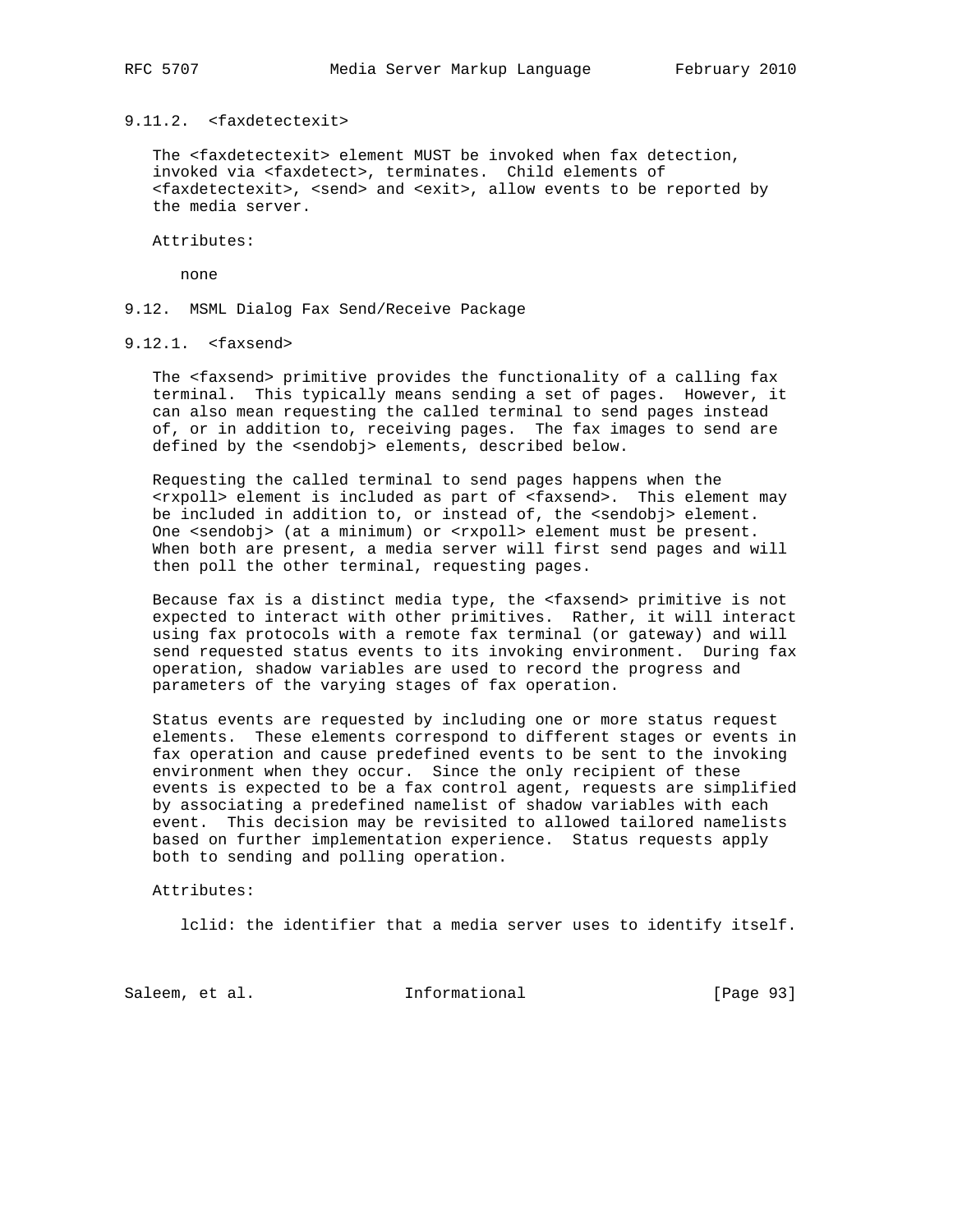minspeed: the minimum acceptable speed to negotiate for the operation.

 maxspeed: the maximum speed to negotiate for the operation. This attribute is primarily for testing purposes.

 ecm: specifies whether Error Correction Mode (ECM) is allowed to be used if supported by the remote terminal. Defaults to "true".

# Events:

terminate: terminates the fax send operation.

Shadow Variables:

fax.rmtid: the identifier of the remote fax terminal.

fax.rate: the negotiated speed for the operation.

 fax.resolution: identifies the resolution of the image. Both metric- and inch-based resolutions are defined. Metric-based resolutions are 75x75, 150x150, 204x98, 204x196, 204x391, and 408x391. Inch-based resolutions are 200x200, 300x300, 400x400, and 600x600.

 fax.pagesize: identifies the negotiated page size. Metric sizes are "A3", "A4", "A5", "A6", and "B4". Inch-based page sizes are "Letter" and "Legal".

 fax.encoding: identifies the image encoding utilized. Valid values are "MH", "R", "MMR", and "JPEG".

fax.ecm: identifies whether ECM operation was used.

fax.pagebadlines: the number of bad lines in a page.

fax.objbadlines: the number of bad lines in an object.

fax.opbadlines: the number of bad lines in an operation.

fax.objuri: the objuri of the current object.

fax.resendcount: the number of pages resent due to errors.

fax.totalpages: the number of pages processed or stored.

fax.totalobjects: the count of the objects used in the operation.

Saleem, et al. 10 Informational [Page 94]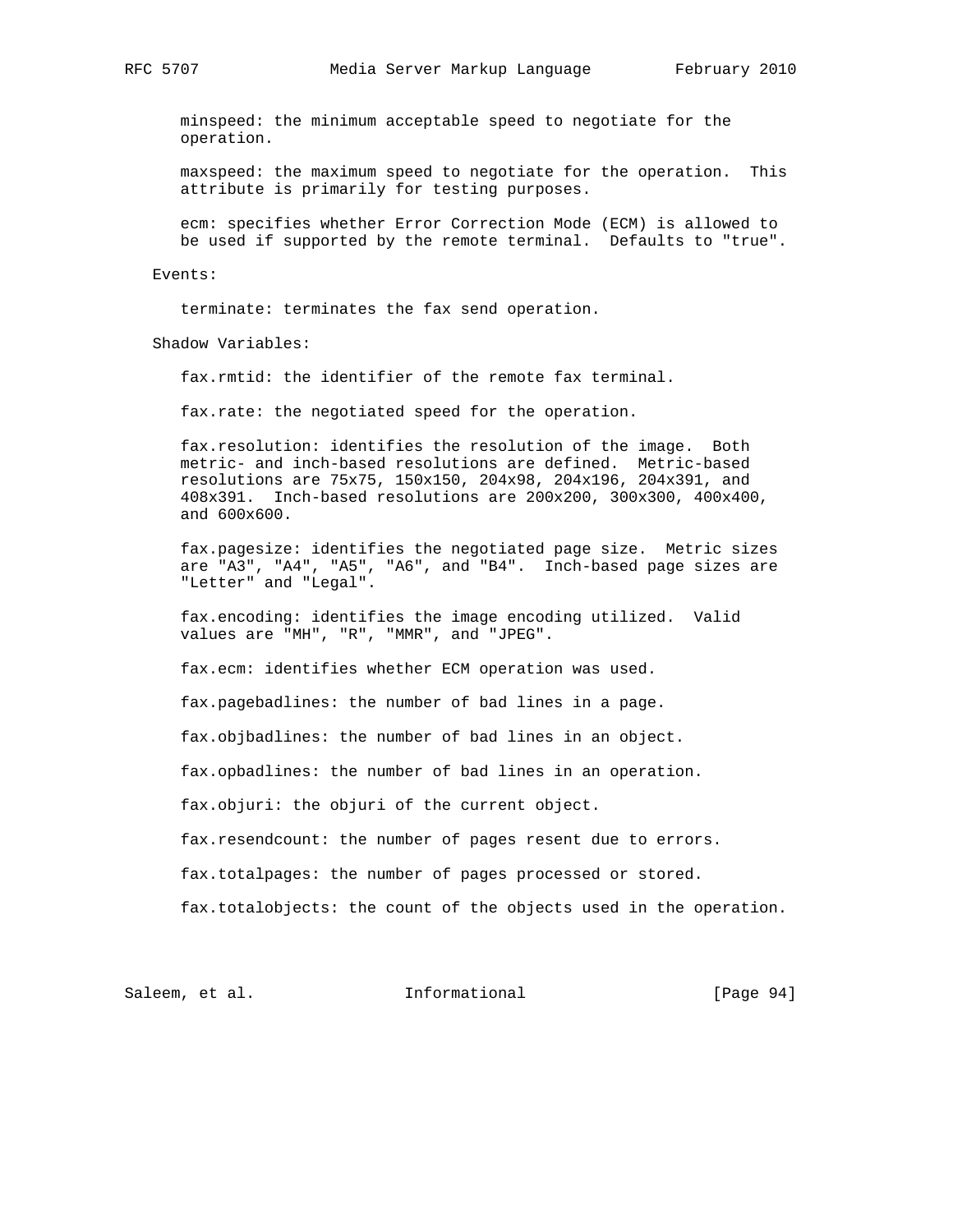fax.duration: the duration of the operation expressed as a duration in seconds and milliseconds (e.g., "23s250ms").

 fax.result: contains the reason that caused the fax operation to complete. When the operation completes successfully, the value will be assigned "fax.success". Other values include "fax.partial", "fax.nofax", "fax.remotedisconnect", "fax.uri.access.error", and "fax.invalid.startpage".

The following sections describe the child elements of <faxsend>.

9.12.1.1. <sendobj>

 <sendobj> is used to define a fax transmission. There MAY be multiple instances of the element, which will be transmitted in order.

Attributes:

 objuri: a URI that points to the fax image that will be transmitted. Mandatory.

startpage: the first page of a multi-page objuri to send.

pagecount: page count.

# 9.12.1.2. <hdrfooter>

 <hdrfooter> describes the header/footer that a media server MAY put on pages. The header or footer may be defined as the content of the <format> child element. The <format> element is only allowed if the type attribute has a value of "header" or "footer".

## Attributes:

 type: specifies whether a header or a footer should be put on pages and identifies the source of the header or footer. The following enumerated values may be used:

- "header" indicates that the media server should put a header on pages using the contents of the <format> element.
- "nohdr" indicates that there should be no header or footer.
- "footer" indicates that the media server should put a footer on pages using the contents of the <format> element.

Saleem, et al. 1nformational [Page 95]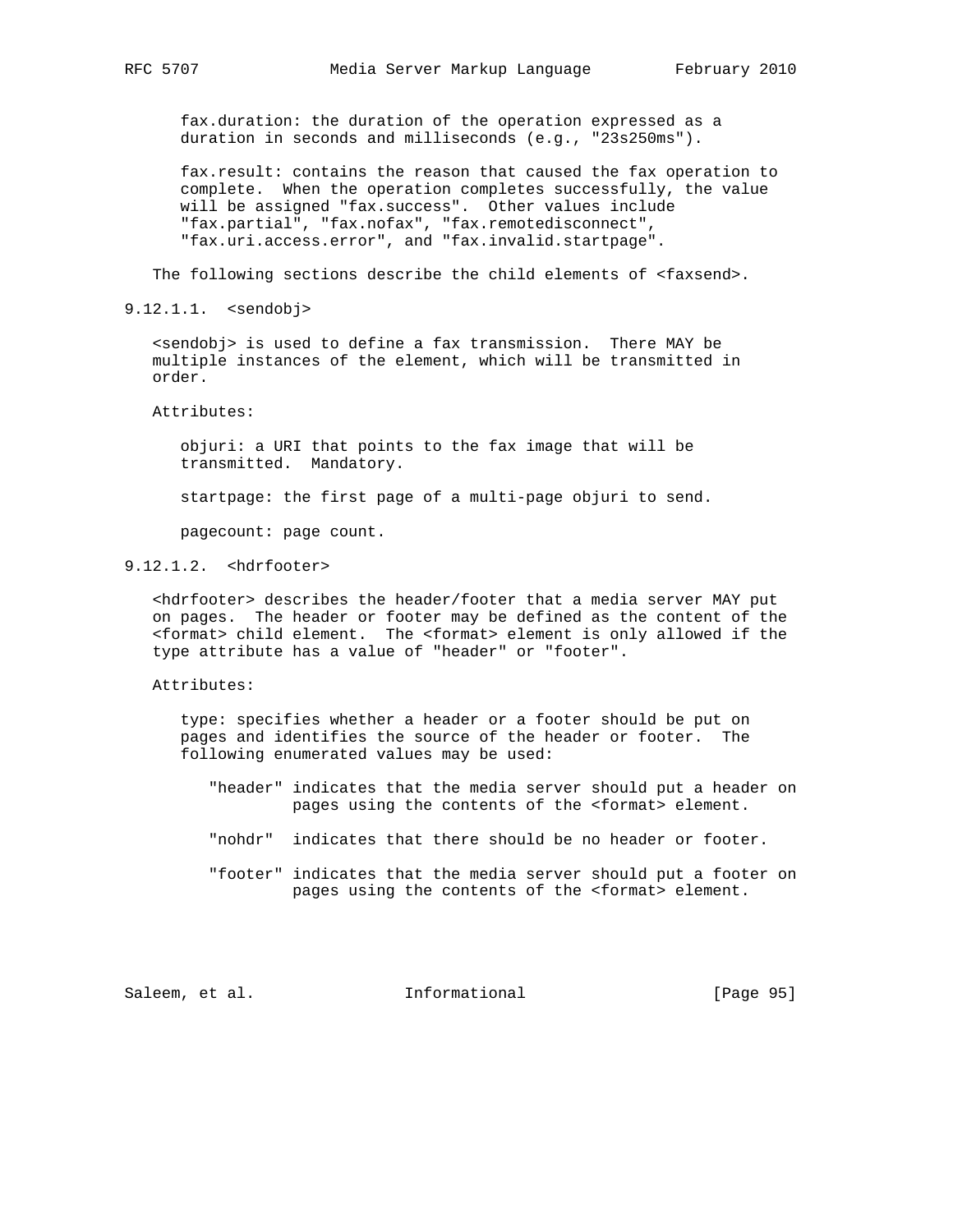style: defines the style of insertion onto a fax page that a media server should use for the header or footer. Valid styles are "append", "overlay", or "replace".

 <format> is a child of the <hdrfooter> element that defines the style format to be used for the header or footer. It uses a "C" language style format statement (as shown below) to define the contents and layout of the header or footer.

| 3-character abbreviation |
|--------------------------|
|                          |
|                          |
|                          |
|                          |
|                          |
|                          |
|                          |
|                          |
|                          |
|                          |
|                          |
|                          |
|                          |
|                          |
| display % in header/ftr  |
|                          |

# 9.12.1.3. <rxpoll>

 <rxpoll> provides the information necessary for a receive polling operation to occur. The object(s) to be received are defined by one or more <rcvobj> elements. The <rcvobj> is defined further under the child elements of <faxrcv>. The <rxpoll> element MAY also include a description of the header/footer that a media server SHOULD put on received pages. The <hdrfooter> element and its usage is described above.

# Attributes:

 rmtid: specifies the identifier of the remote fax terminal that is to be associated with a polling operation. A media server MUST NOT execute a polling operation unless the value of rmtid matches that of the connected remote machine. Mandatory.

Saleem, et al. 1nformational [Page 96]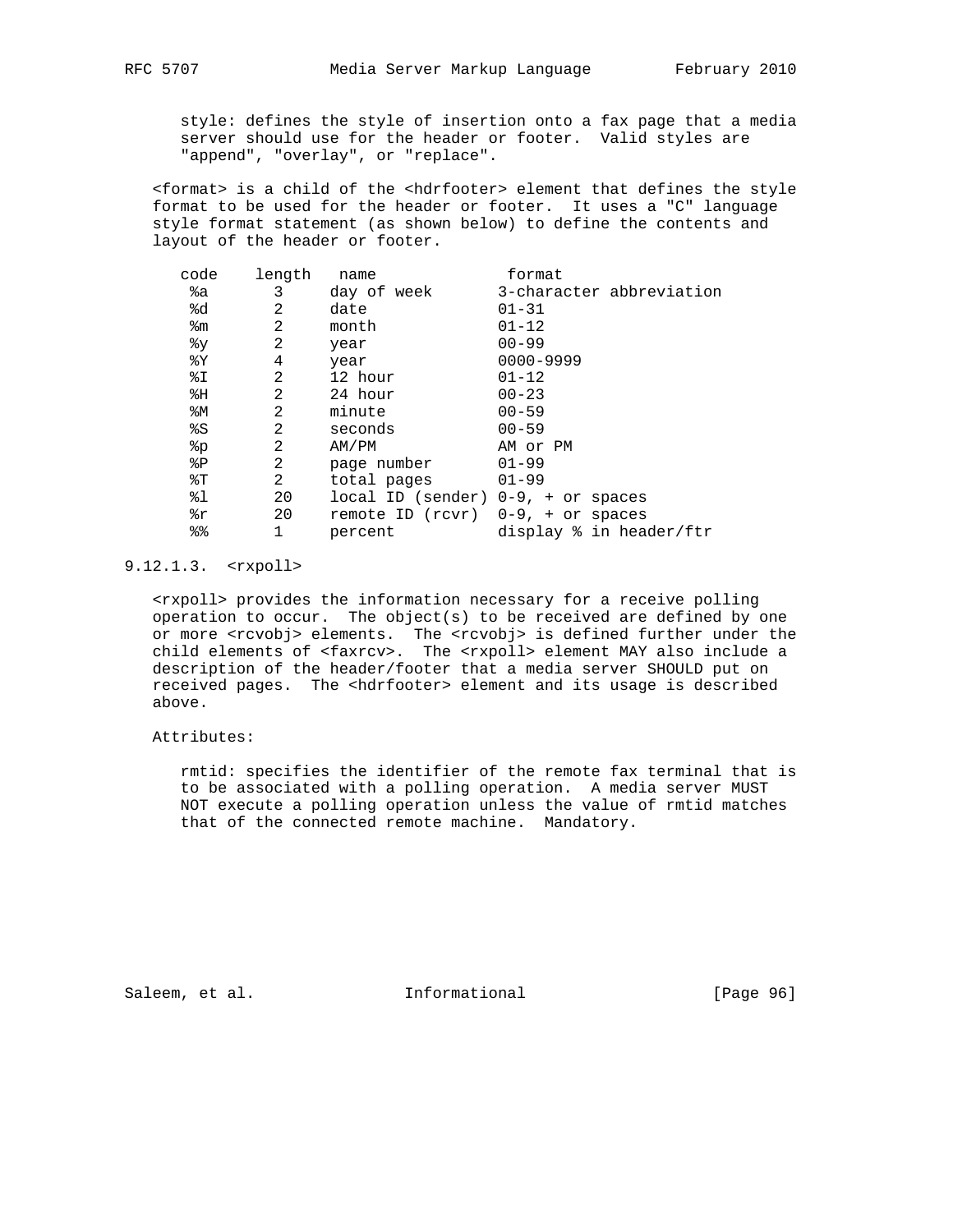9.12.1.4. <faxstart>

The <faxstart> element requests that an event be sent when fax operation has begun. When triggered, the following will be executed:

<send target="source" event="fax.start"/>

9.12.1.5. <faxnegotiate>

 The <faxnegotiate> element requests that an event be sent when a negotiation has been completed. Multiple events MAY be sent each time a Digital Command Signal (DCS) frame is sent or received. When triggered, the following will be executed:

```
 <send target="source" event="fax.negotiate"
  namelist="fax.rmtid
      fax.rate
      fax.resolution
      fax.pagesize
      fax.encoding
      fax.ecm"/>
```
9.12.1.6. <faxpagedone>

 The <faxpagedone> element requests that an event be sent when a page has been sent or received. When triggered, the following will be executed:

```
 <send target="source" event="fax.pagedone"
     namelist="fax.resolution
     fax.pagesize
     fax.encoding
     fax.pagebadlines
     fax.resendcount"/>
```
9.12.1.7. <faxobjectdone>

 The <faxobjectdone> element requests that an event be sent when an objuri has been completed. When triggered, the following will be executed:

 <send target="source" event="fax.objectdone" namelist="fax.objuri fax.objbadlines fax.resendcount fax.totalpages fax.result"/>

Saleem, et al. Informational [Page 97]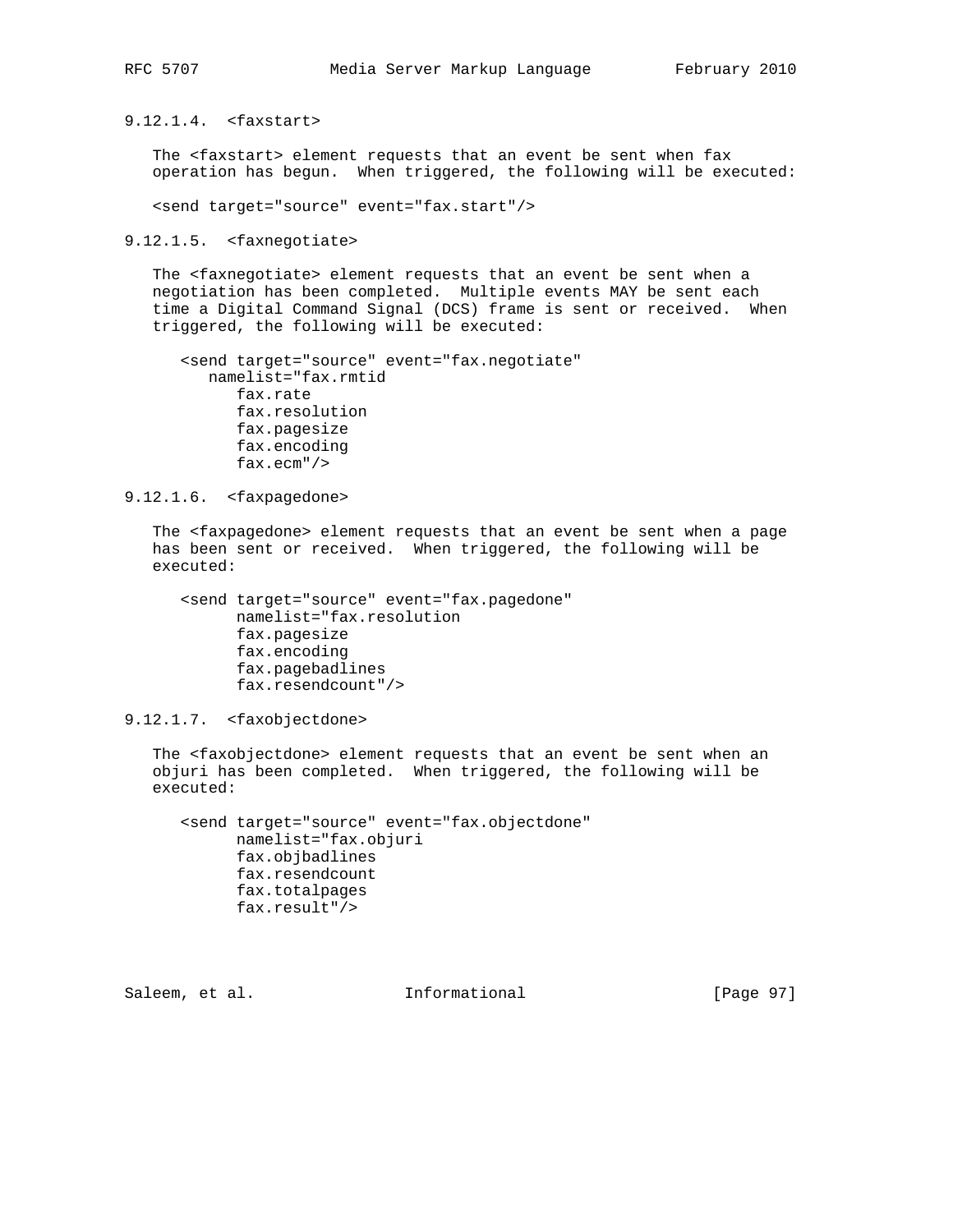9.12.1.8. <faxopcomplete>

 The <faxopcomplete> element requests that an event be sent when an operation has been completed. When triggered, the following will be executed:

 <send target="source" event="fax.opcomplete" namelist="fax.totalpages fax.opbadlines fax.resendcount fax.totalobjects fax.duration fax.result"/>

9.12.1.9. <faxpollstarted>

 The <faxpollstarted> element requests that an event be sent when a polling operation has started. When triggered, the following will be executed:

 <send target="source" event="fax.opcomplete" namelist="fax.rmtid fax.rate fax.resolution fax.pagesize fax.encoding fax.ecm"/>

# 9.12.2. <faxrcv>

 The <faxrcv> primitive provides the functionality of a called fax terminal. Typically this type of operation is to receive pages. However, it can include sending pages instead of, or in addition to, receiving them. The fax objects to receive are defined by the <rcvobj> elements, described below.

 A media server SHOULD send pages as a polled terminal when the <txpoll> element is included as part of <faxrcv>. This element may be included in addition to, or instead of, the <rcvobj> element. One <rcvobj> or <txpoll> element must be present. When both are present, a media server SHOULD first receive pages and will then allow the other terminal to poll the media server, requesting pages.

 Because fax is a distinct media type, the <faxrcv> primitive is not expected to interact with other primitives. Rather, it will interact using fax protocols with a remote fax terminal and will send

Saleem, et al. Informational [Page 98]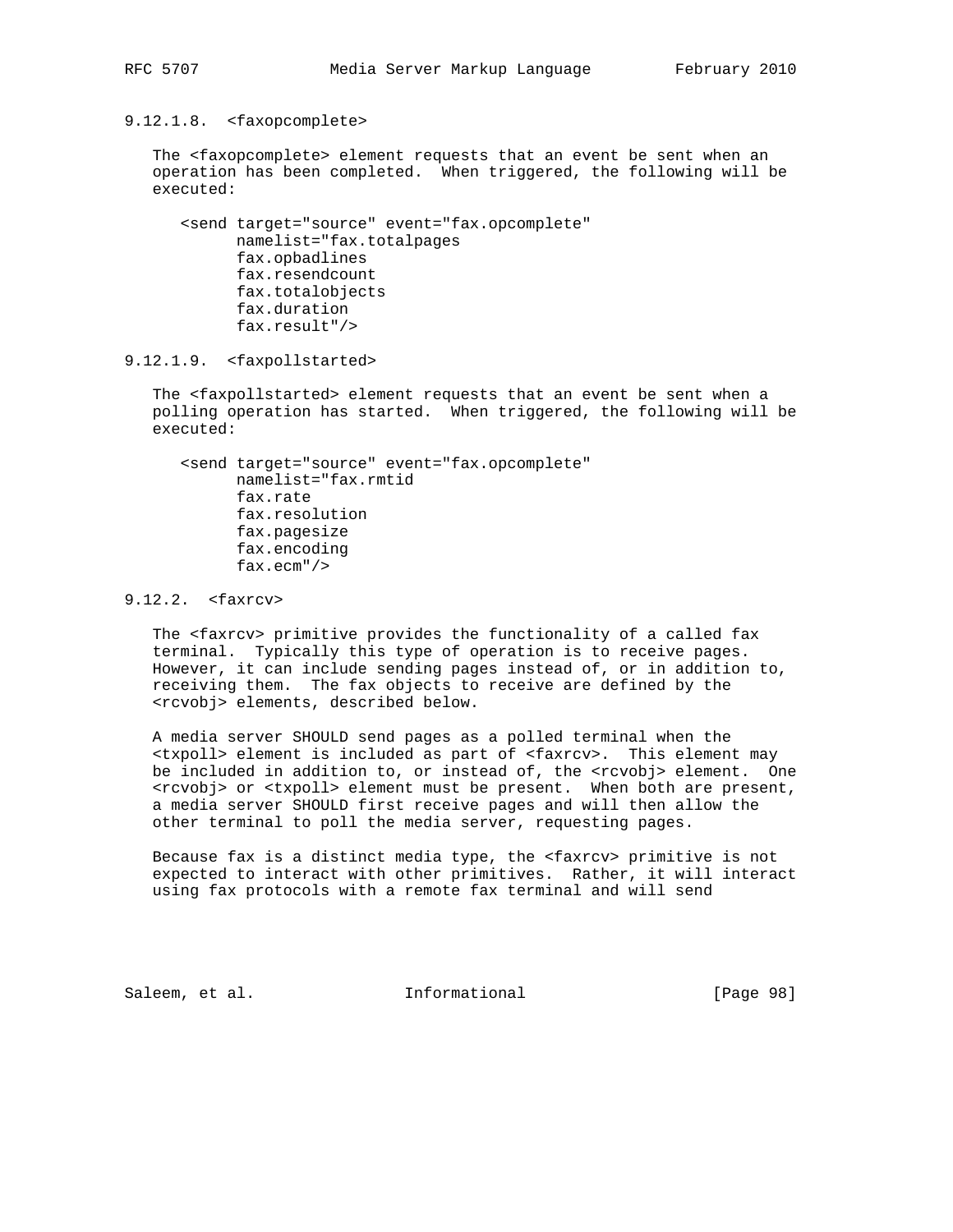requested status events to its invoking environment. During fax operation, shadow variables are used to record the progress and parameters of the varying stages of fax operation.

 Status events are requested by including one or more status request elements. These elements correspond to different stages or events in fax operation and cause predefined events to be sent to the invoking environment when they occur. Since the only recipient of these events is expected to be a fax control agent, requests are simplified by associating a predefined namelist of shadow variables with each event. This decision may be revisited to allowed tailored namelists based on further implementation experience. Status requests apply both to receiving and polling operation.

#### Attributes:

 id: an optional identifier that may be referenced elsewhere for sending events to the faxrecv primitive.

lclid: the identifier that a media server uses to identify itself.

 ecm: specifies whether ECM mode is allowed to be used if supported by the remote terminal. Defaults to "true".

## Events:

terminate: terminates the fax reception operation.

Shadow Variables:

<faxrcv> supports the same set of shadow variables as <faxsend>

The following sections describe the child elements of <faxrcv>.

 In addition to the elements defined below, <faxrcv> MAY also have the following child elements, which were defined under <faxsend>:

- o <hdrfooter>
- o <faxstart>
- o <faxnegotiate>
- o <faxpagedone>
- o <faxobjectdone>
- o <faxopcomplete>
- o <faxpollstarted>

Their meaning and usage are the same as previously defined.

Saleem, et al. 10 mm informational [Page 99]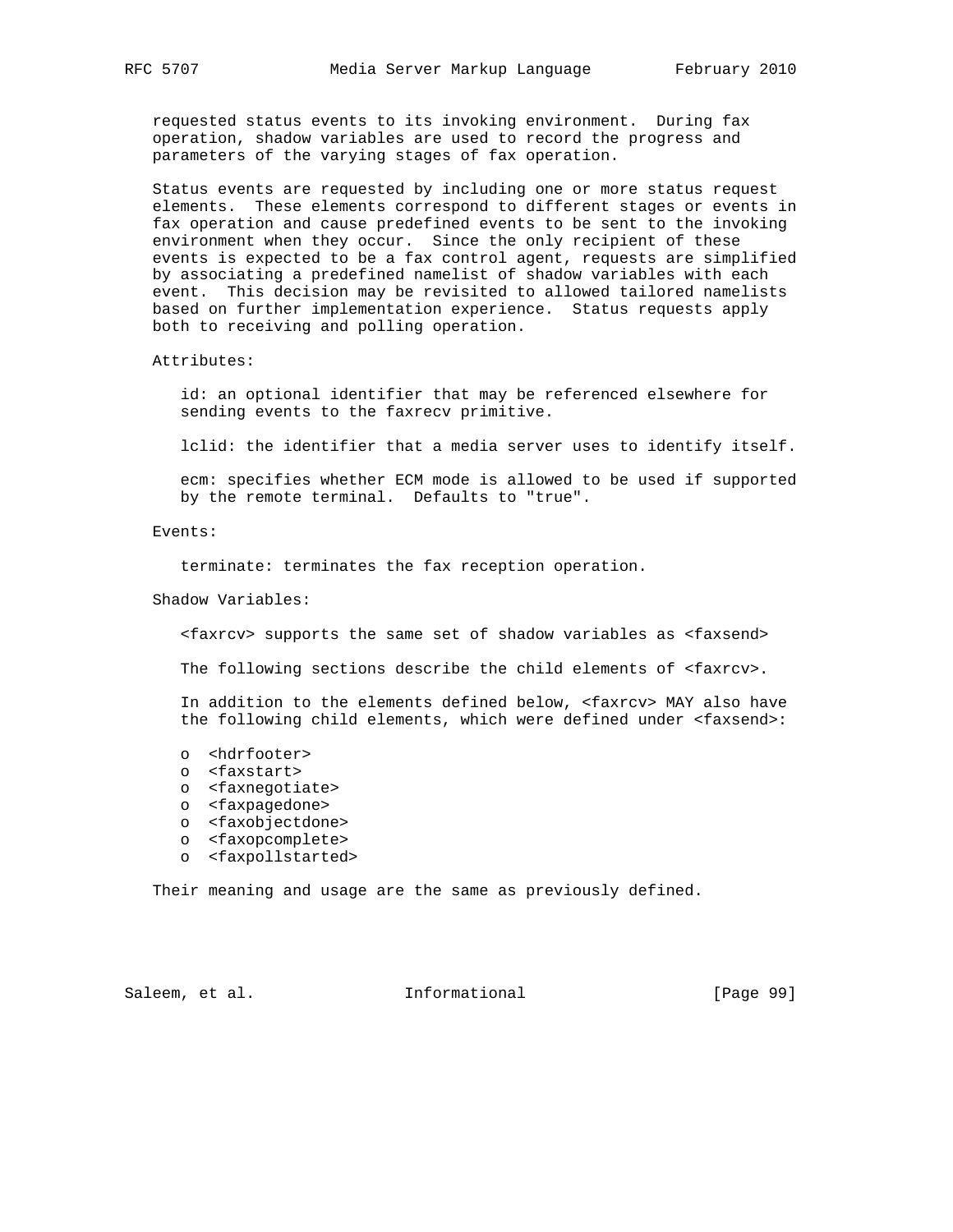9.12.2.1. <rcvobj>

 <rcvobj> is used to define fax objects that a media server will receive. There may be multiple instances of the element, which will be used in order.

Attributes:

 objuri: a URI that points to the location that a received image is to be stored. Mandatory.

 maxpages: the maximum number of pages that will be stored in objuri.

9.12.2.2. <txpoll>

 <txpoll> provides the information for a polling operation to occur as part of a fax receive operation. An object or multiple objects to be sent may be supplied by one or more <sendobj> elements. In the event of multiple occurrences, a media server MUST select the <sendobj> element whose rmtid attribute matches that of the remote terminal.

 The <sendobj> element was defined previously as a child element of <faxsend>. The <txpoll> element is extended with an rmtid attribute that specifies the identifier of the remote fax terminal and is used to select the specific <sendobj> to send.

 A media server SHOULD put a header/footer on transmitted pages based on any <hdrfooter> element included as part of <txpoll>.

Attributes:

 rmtid: specifies the identifier of the remote fax terminal that is to be associated with a polling operation. A media server MUST NOT execute a polling operation unless the value of rmtid matches that of the connected remote machine. Mandatory.

- 10. MSML Audit Package
- 10.1. MSML Audit Core Package

 This section describes the MSML Audit Core Package that MAY be implemented to support auditing services.

 Audit requests and results may vary based on the information being audited. The MSML Audit Core Package specifies the framework to send audit request, defines a state list, and builds audit results. The

Saleem, et al. 100 mm = Informational [Page 100]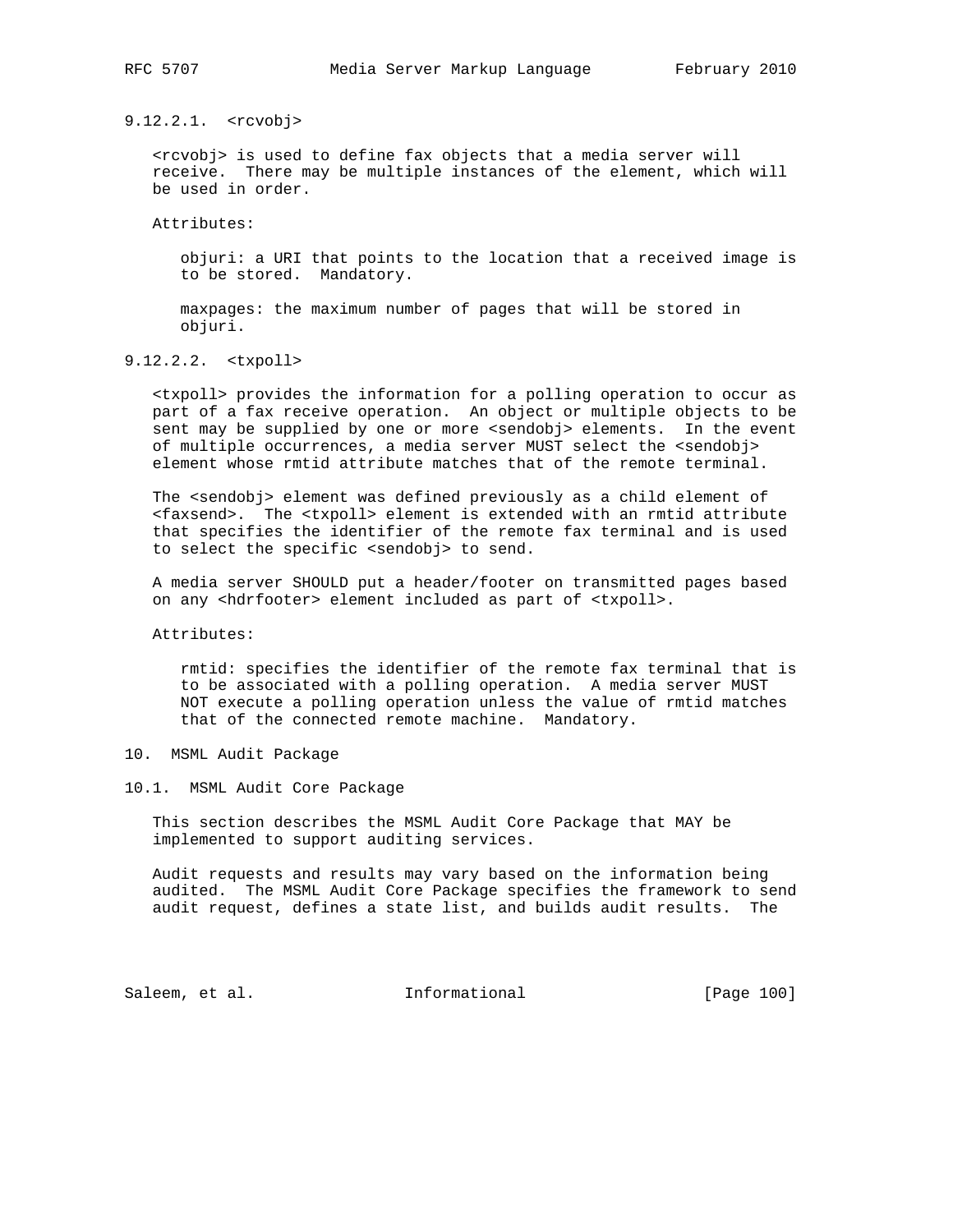additional audit packages define package specific state lists and associated audit result content. The additional audit packages MUST be defined within the framework specified by the Audit Core Package.

10.1.1. <audit>

The <audit> element is an optional child element of <msml>, which MAY be used by MSML clients to perform state auditing of current media resources allocated and in use by the media server. The requested state information is returned in an MSML response.

Attributes:

 queryid: the identifier of the MSML object being queried by the MSML client. Mandatory. Supported object types: conference or connection. Wildcards are allowed.

 statelist: a list of one or more state parameters that are being queried. Optional. If not present, the media server SHOULD return the id of audited object only. Each object type may contain a set of states. If the "statelist" contains any state that does not match the audited object type, the request MUST be rejected.

 mark: in the case of an error, the value of the mark attribute from the last successfully executed element that included the mark attribute.

State Parameters:

 The state parameter MUST be named using a dot-notation format "audit.X.a.b.c...", where X is the mandatory field that indicates the class name of the object (e.g., "conf" or "conn") and the "a.b.c..." is the optional field used to describe the actual name of the state parameter in a hierarchical manner. The wildcard "\*" MAY be used as part of a state name; however, it MUST only be used in the last field of the dot-notation (e.g., "audit.conf.\*" is valid, but "audit.conf.\*.a" is invalid). When a wildcard is used, it is equivalent to querying all the states below the specified level. Each field (e.g., within "a.b.c...") will result in individual element names <a>, <br />b>, and <c> in the audit result to contain corresponding state value. The parent/child relationship between these elements follows the hierarchy of the state name  $(i.e., **cc**)$  is child element of **, and**  $**cb**$  **is child element of**  $(a)$ .

Saleem, et al. 1nformational [Page 101]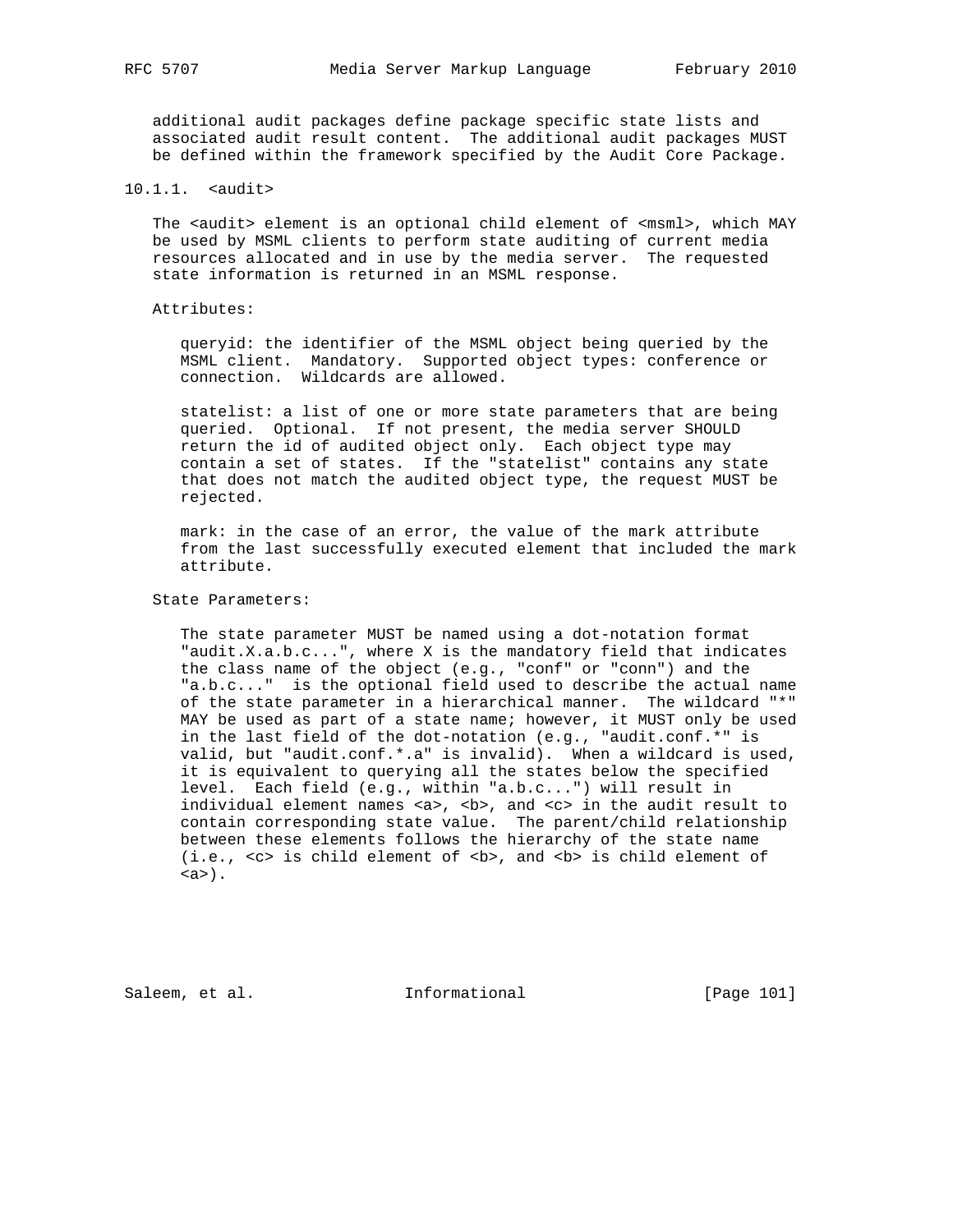# 10.1.2. <auditresult>

The <auditresult> element is an optional child element of <result>, which MUST be used by the media server to return the audit result. A specific instance of the <auditresult> element contains the state information of a single active object. Therefore, if multiple objects are within the scope of the audit request, then one <auditresult> element per object MUST be present. A zero occurrence of <auditresult> element indicates that there are no active resources within the scope of the audit request.

Attributes:

 targetid: the identifier of a conference or connection. Mandatory. Wildcard is not allowed.

The <auditresult> may contain child element(s) that return additional state information, corresponding to the "statelist" attribute in the <audit> request. The child element names correspond to the fields of the state parameter name (e.g., "a.b.c..."), following the same hierarchical structure.

10.2. MSML Audit Conference Package

 This section describes the MSML Audit Conference Package that MUST be implemented to support auditing of conference services. The MSML Audit Conference Package follows the framework specified by the MSML Audit Core Package. This package defines the state parameter list and audit result for conference auditing.

10.2.1. State Parameters

 All conference state parameter names MUST be prefixed by "audit.conf".

confconfig: query the conferences general configuration.

 confconfig.audiomix: query the audio mixer's general configuration in the conference.

 confconfig.audiomix.asn: query the current ASN setting in the audio mixer.

 confconfig.audiomix.n-loudest: query the current n-loudest setting in the audio mixer.

 confconfig.videolayout: query the video layout's general configuration in the conference.

Saleem, et al. 100 mm = Informational [Page 102]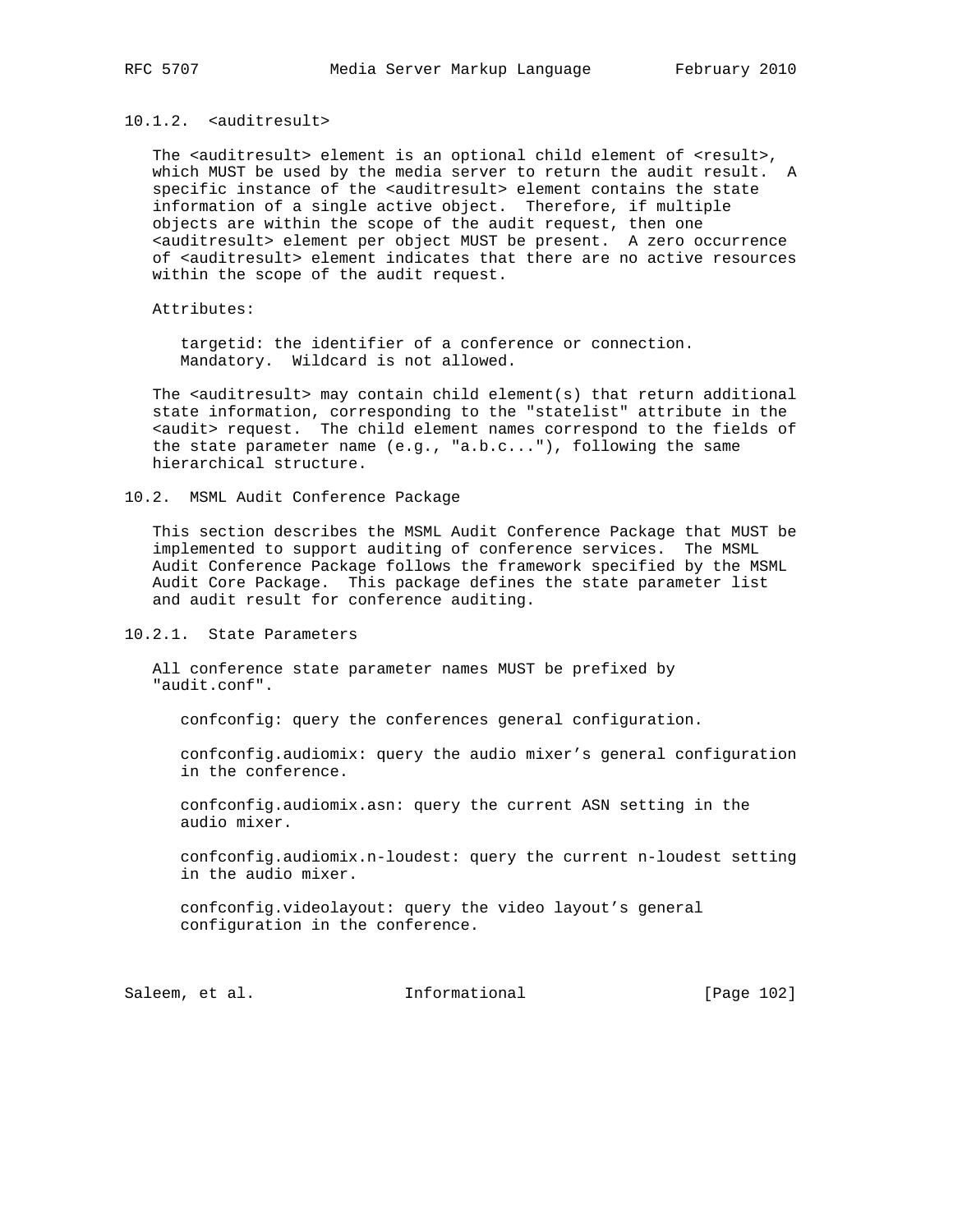confconfig.videolayout.root: query the root window setting of the video layout.

 confconfig.videolayout.selector: query the video stream selector setting of the video layout.

confconfig.controller: query who is the conference controller.

 dialog: query the active dialog information on the conference. See MSML Audit Dialog Package for details.

 stream: query the active stream information on the conference. See MSML Audit Stream Package for details.

10.2.2. <auditresult>

The <auditresult> attribute of "targetid" is required to indicate results for auditing a conference.

The <auditresult> element may optionally contain the following child elements, returning additional conference state information, if corresponding states are queried and available.

10.2.2.1. confconfig

 The <confconfig> element is used to return the general configuration state(s) of a conference, using the following attributes.

Attributes:

 deletewhen: as defined by <createconference> element in MSML Conference Core Package.

 term: as defined by <createconference> element in MSML Conference Core Package.

10.2.2.2. confconfig.audiomix

The <audiomix> element contains the general audio mixer configuration using the following attributes.

Attributes:

 id: as defined by <audiomix> element in MSML Conference Core Package.

samplerate: as defined by <audiomix> element in MSML Conference Core Package.

Saleem, et al. 100 mm informational [Page 103]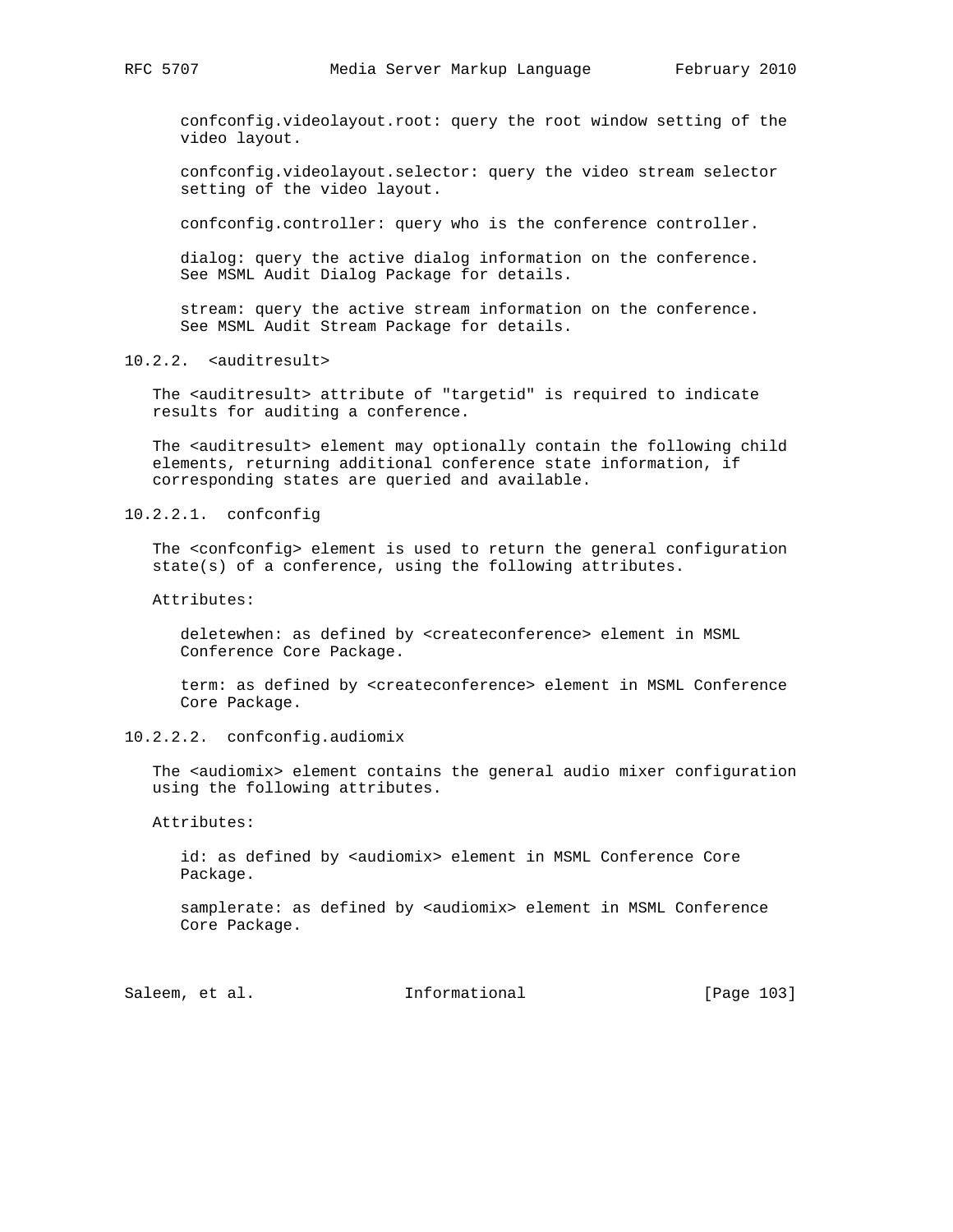10.2.2.3. confconfig.audiomix.asn

The <asn> element contains the current ASN setting of an audio mixer, if ASN is enabled. The state values are included in the following attributes.

Attributes:

ri: as defined by <asn> element in MSML Conference Core Package.

asth: as defined by <asn> element in MSML Conference Core Package.

10.2.2.4. confconfig.audiomix.n-loudest

 The <n-loudest> element contains the current n-loudest setting of the audio mixer. The state values are included in the following attributes.

Attributes:

 n: as defined by <n-loudest> element in MSML Conference Core Package.

10.2.2.5. confconfig.videolayout

 The <videolayout> element contains the general video layout configuration using the following attributes.

Attributes:

id: as defined by <videolayout> in MSML Conference Core Package.

type: as defined by <videolayout> in MSML Conference Core Package.

10.2.2.6. confconfig.videolayout.root

The <root> element is used to contain root window settings.

Attributes:

size: as defined by <root> element in MSML Conference Core Package.

 backgroundcolor: as defined by <root> element in MSML Conference Core Package.

 Backgroundimage: as defined by <root> element in MSML Conference Core Package.

Saleem, et al. 100 mm informational [Page 104]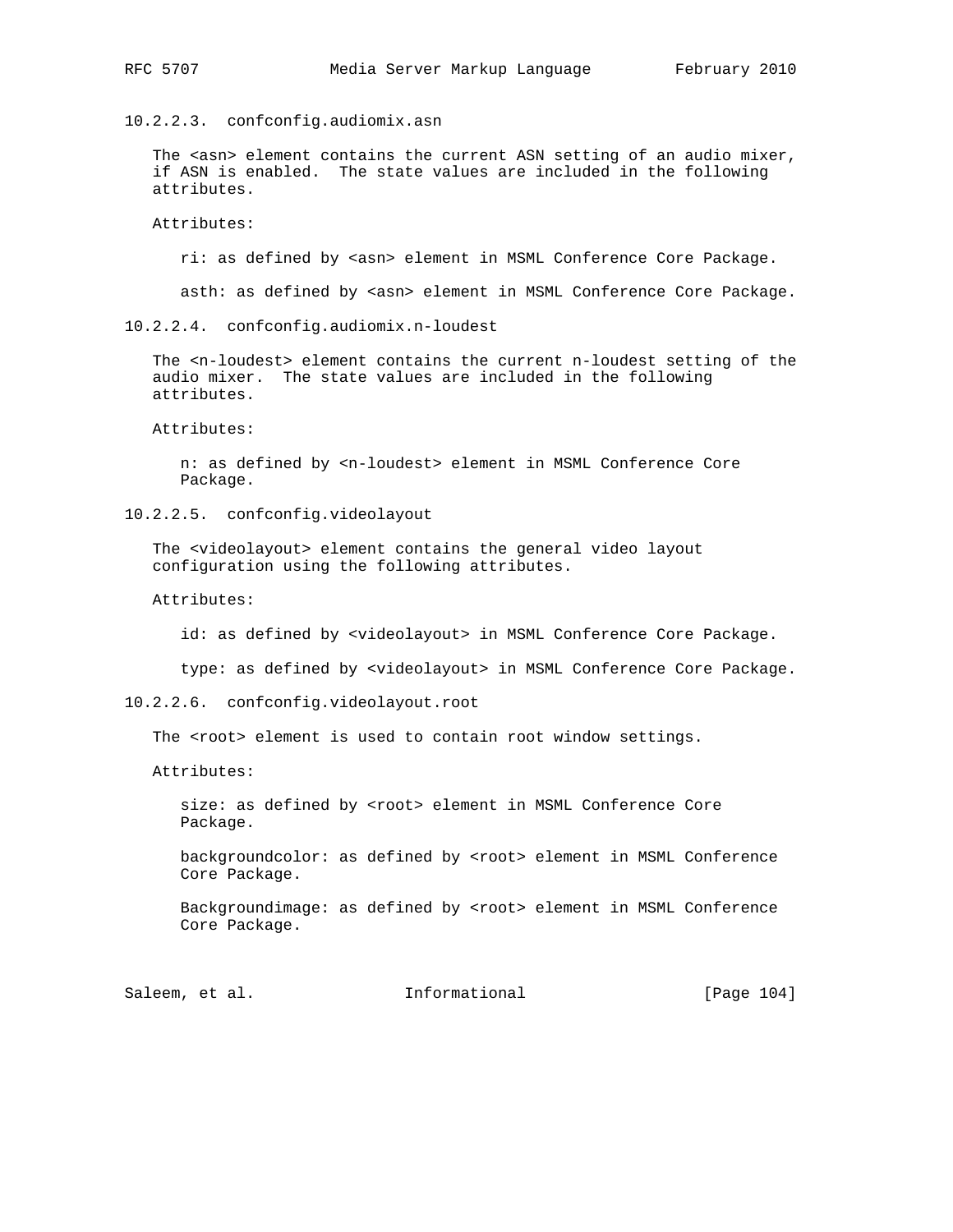10.2.2.7. confconfig.videolayout.selector

The <selector> element is used to contain selector settings.

Attributes:

 id: as defined by <selector> element in MSML Conference Core Package.

 method: as defined by <selector> element in MSML Conference Core Package.

 status: as defined by <selector> element in MSML Conference Core Package.

 blankothers: as defined by <selector> element in MSML Conference Core Package.

 si: as defined by <selector> element in MSML Conference Core Package when selector method is "vas".

 speakersees: as defined by <selector> element in MSML Conference Core Package when selector method is "vas".

10.2.2.8. confconfig.controller

 The <controller> element is used to return the conference controller id in its content. The conference controller is the SIP dialog that carries the <createconference> request. The return value is the MSML connection id.

10.2.2.9. dialog

 If conference dialog state is queried, the audit result is returned using the <dialog> element as specified in the MSML Audit Dialog Package.

10.2.2.10. stream

 If conference stream state is queried, the audit result is returned using the <stream> element as specified in the MSML Audit Stream Package.

Saleem, et al. 100 mm = Informational [Page 105]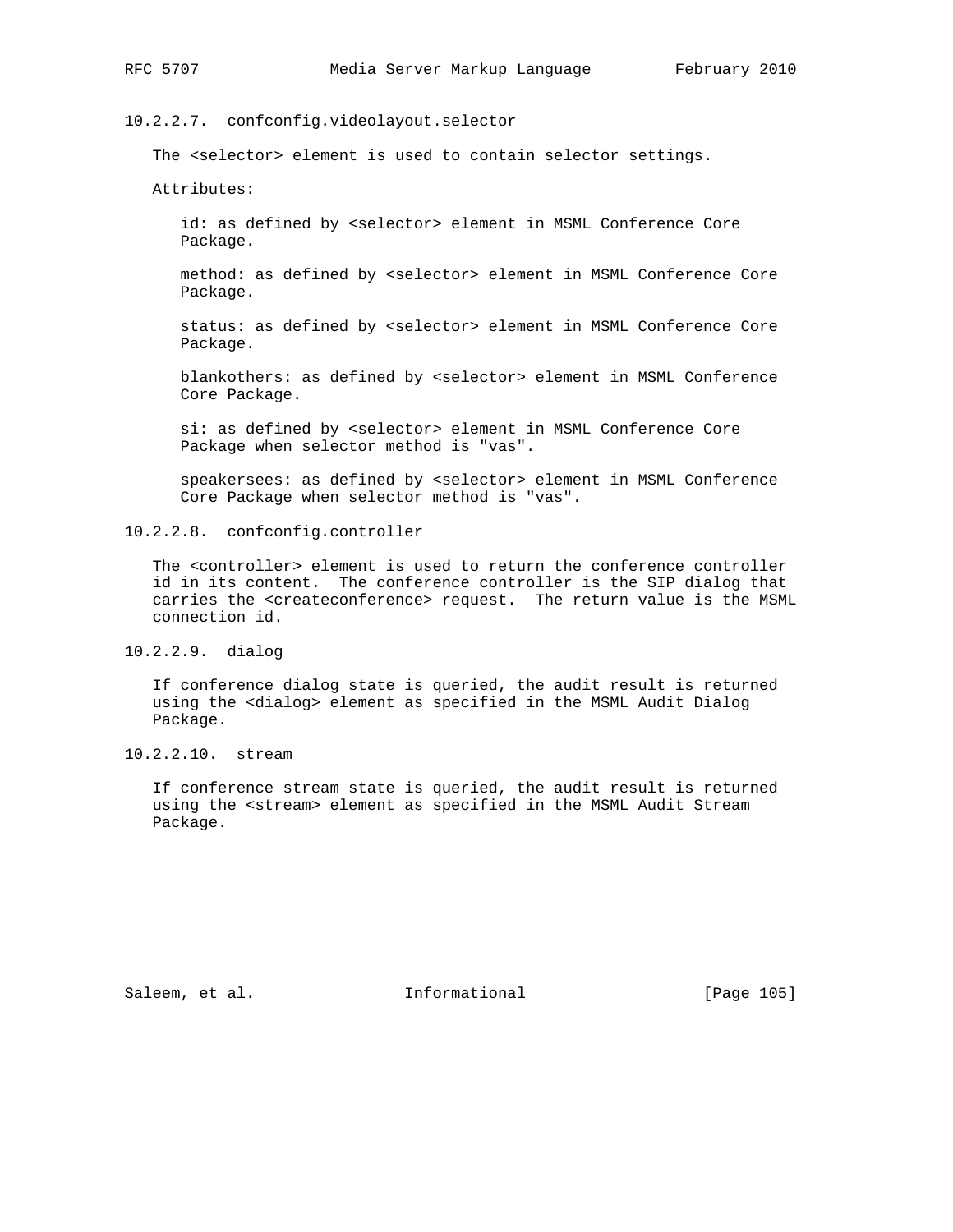# 10.3. MSML Audit Connection Package

 This section describes the MSML Audit Connection Package that MAY be implemented to support auditing connection services. The MSML Audit Connection Package follows the framework specified by the MSML Audit Core Package. This package defines the state parameter list and audit result for connection auditing.

# 10.3.1. State Parameters

Connection state parameter names are prefixed by "audit.conn".

 sipdialog: queries the identifier of the SIP dialog with which the connection is associated.

 sipdialog.localseq: queries one of the SIP dialog states - local sequence number.

 sipdialog.remoteseq: queries one of the SIP dialog states - remote sequence number.

 sipdialog.localURI: queries one of the SIP dialog states - local URI.

 sipdialog.remoteURI: queries one of the SIP dialog states - remote URI.

 sipdialog.remotetarget: queries one of the SIP dialog states remote target.

 sipdialog.routeset: queries one of the SIP dialog states - route set.

localsdp: queries the local SDP body of the connection.

remotesdp: queries the remote SDP body of the connection.

 dialog: queries the active dialog information on the connection. See MSML Audit Dialog Package for details.

 stream: queries the active stream information on the connection. See MSML Audit Stream Package for details.

# 10.3.2. <auditresult>

The <auditresult> attribute "targetid" MUST specify a connection identifier for a connection result.

Saleem, et al. 100 mm informational [Page 106]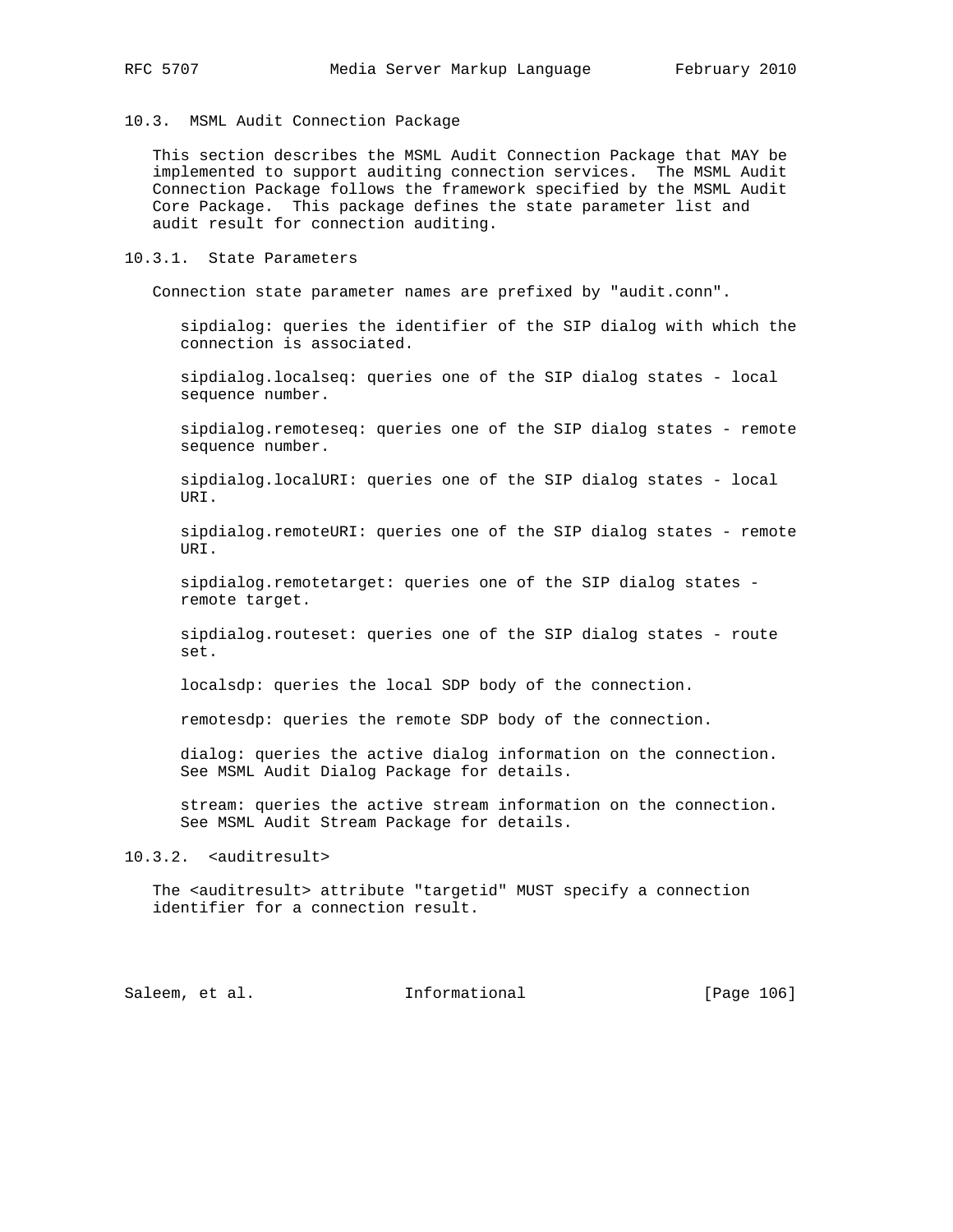The <auditresult> element MAY contain the following child elements optionally to return additional connection state information if the corresponding states are queried and are available.

10.3.2.1. sipdialog

 The <sipdialog> element contains the associated SIP dialog information. The SIP dialog ID information is returned using the following attributes.

Attributes:

callid: call-ID value as defined in [n1]. Mandatory.

localtag: local-tag value as defined in [n1]. Mandatory.

remotetag: remote-tag value as defined in [n1]. Mandatory.

 This element can contain the following child elements optionally to return additional SIP dialog state information to the client if the corresponding states are queried and available.

10.3.2.2. sipdialog.localseq

 The <localseq> element contains the local sequence number. The local sequence number is one of the SIP dialog states as defined in [n1].

10.3.2.3. sipdialog.remoteseq

 The <remoteseq> element contains the remote sequence number. The remote sequence number is one of the SIP dialog states as defined in [n1].

10.3.2.4. sipdialog.localuri

 The <localuri> element contains the local URI value. The local URI is one of the SIP dialog states as defined in [n1].

10.3.2.5. sipdialog.remoteuri

The <remoteuri> element contains the remote URI value. The remote URI is one of the SIP dialog states as defined in [n1].

10.3.2.6. sipdialog.remotetarget

 The <remotetarget> element contains the remote target value. The remote target is one of the SIP dialog states as defined in [n1].

Saleem, et al. 100 mm = Informational [Page 107]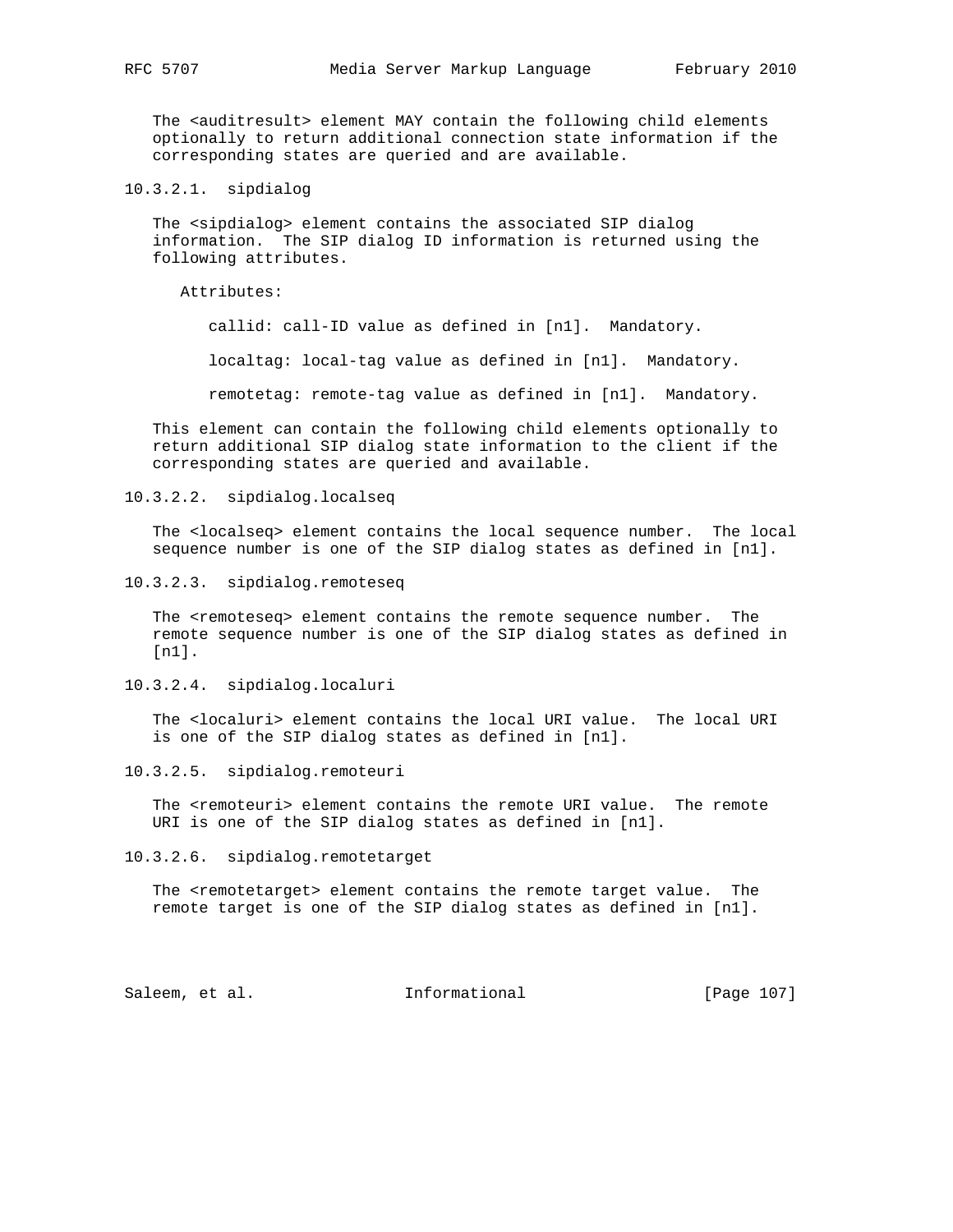10.3.2.7. sipdialog.routeset

 The <routeset> element contains the route-set value (an ordered list of URIs separated by comma). The route set is one of the SIP dialog states as defined in [n1].

10.3.2.8. localsdp

The <localsdp> element contains the local SDP body.

10.3.2.9. remotesdp

The <remotesdp> element contains the remote SDP body.

10.3.2.10. dialog

 If the connection dialog state is queried, the audit result returns the queried information using the <dialog> element, as specified in the MSML Audit Dialog Package.

10.3.2.11. stream

 If the connection stream state is queried, the audit result returns the queried information using the <stream> element, as specified in the MSML Audit Stream Package.

10.4. MSML Audit Dialog Package

 This section describes the MSML Audit Dialog Package that MAY be implemented to support auditing dialogs. The MSML Audit Dialog Package follows the framework specified by the MSML Audit Core Package.

 The MSML Audit Dialog Package must be used together with either the MSML Audit Conference Package or MSML Audit Connection Package, since the dialogs are applicable to conferences or connections.

10.4.1. State Parameters

 Dialog state parameter names are prefixed by "dialog". Since this package must be used together with the MSML Audit Conference Package or MSML Audit Connection Package, the complete dialog state name must be prefixed by "audit.conf.dialog" or "audit.conn.dialog", depending on the context within which the dialog state is queried.

 dialog: queries the number of active dialog(s) running on the target (a conference or connection); basic dialog information will be returned.

Saleem, et al. 100 mm = Informational [Page 108]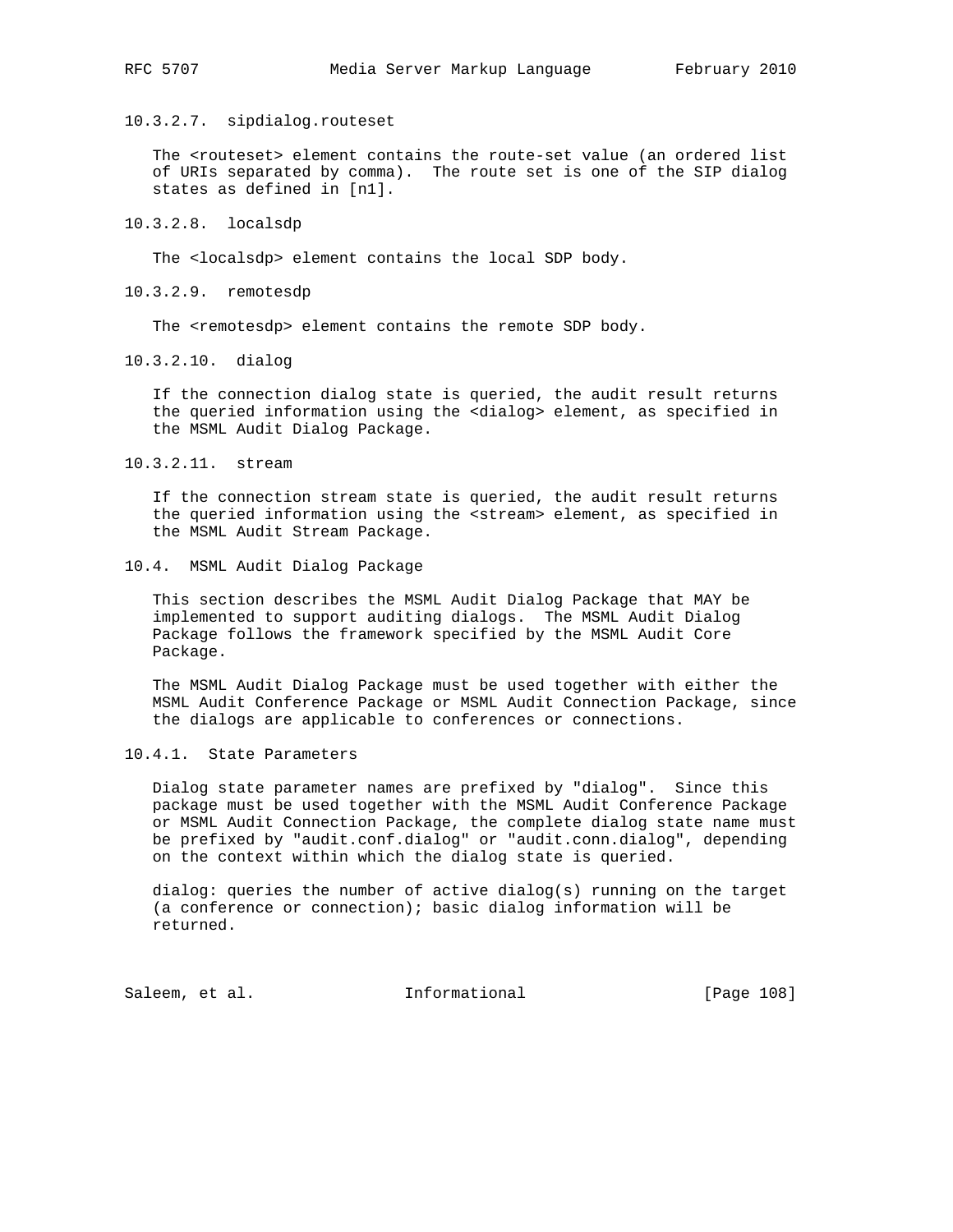dialog.duration: queries the amount of time a dialog has been running.

 dialog.primitive: queries the media primitive currently being executed by the dialog.

dialog.controller: queries the dialog controller.

10.4.2. <dialog>

The <dialog> element is a child element of <auditresult>, which contains the active dialog information on the target identified by the attribute "targetid" of the <audioresult> element.

Basic dialog information is returned using the following attributes.

Attributes:

 src: as defined by the <dialogstart> element in the MSML Dialog Core Package.

 type: as defined by the <dialogstart> element in the MSML Dialog Core Package. Mandatory.

 name: as defined by the <dialogstart> element in the MSML Dialog Core Package. Mandatory.

 This element may contain the following child elements optionally to return additional dialog information if the corresponding state parameter has been queried and the state value is available.

10.4.2.1. <duration>

 The <duration> element returns the duration that a dialog has been running on the specified target. The duration value is included in the element content. It is a positive integer value (in unit of seconds).

10.4.2.2. <primitive>

The <primitive> element returns the currently active media primitive in its content. The active media primitive is the primitive that is currently being executed. Possible return values are play, dtmf, collect, dtmfgen, tonegen, record, or none.

Saleem, et al. 100 mm = Informational [Page 109]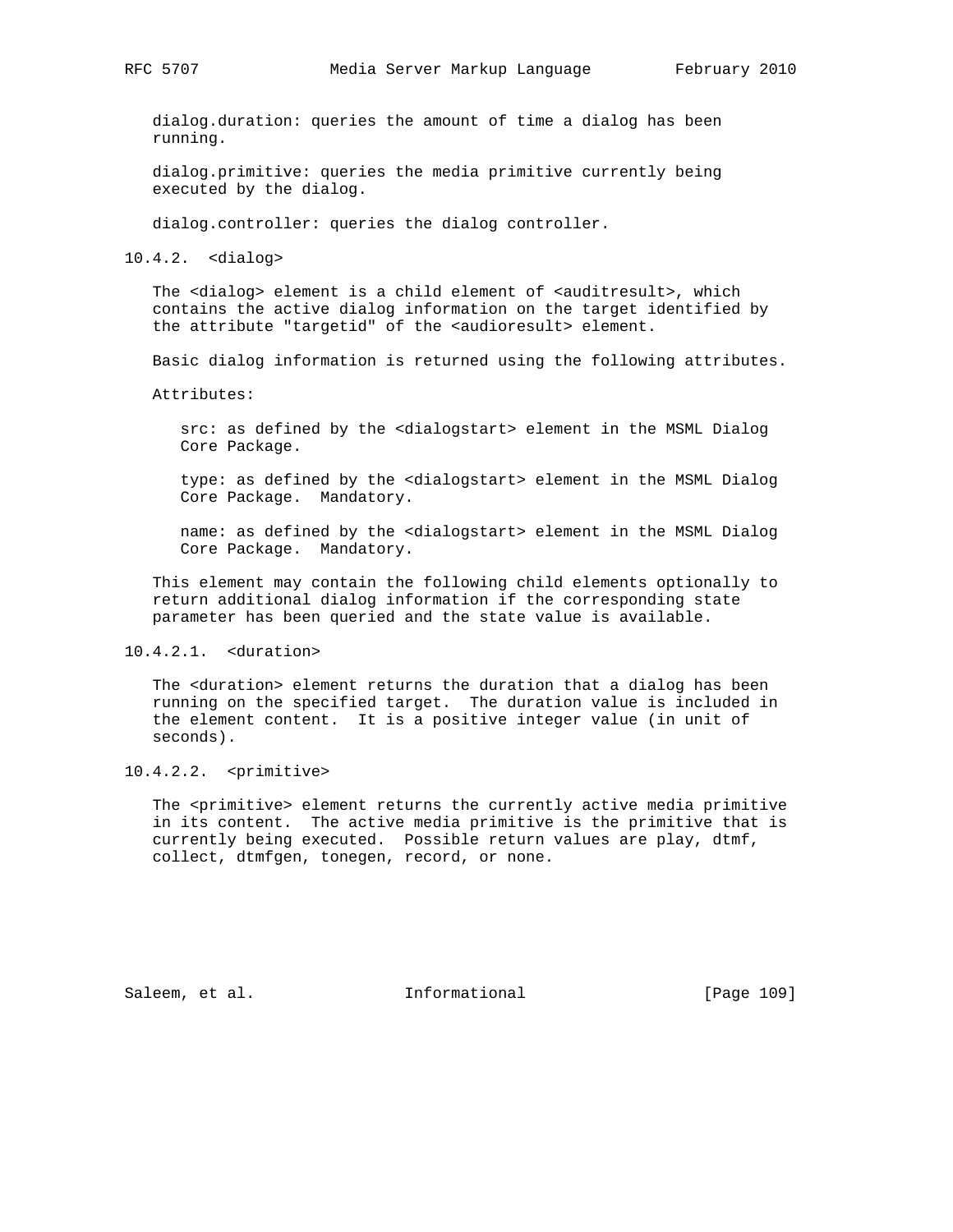## 10.4.2.3. <controller>

 The <controller> element returns the dialog controller id in its content. The dialog controller is the SIP dialog that carries the <dialogstart> request. The returned value is the MSML connection id.

10.5. MSML Audit Stream Package

 This section describes the MSML Audit Stream Package that MAY be implemented to support auditing stream. The MSML Audit Stream Package follows the framework specified by the MSML Audit Core Package.

 The MSML Audit Stream Package MUST be used together with either the MSML Audit Conference Package or the MSML Audit Connection Package, since the stream is applicable between conferences, between connections, or between conferences and connections.

10.5.1. State Parameters

 Stream state parameter names are prefixed by "stream". Since this package must be used together with the MSML Audit Conference Package or MSML Audit Connection Package, the complete stream state name must be prefixed by "audit.conf.stream" or "audit.conn.stream", depending on the context within which the stream state is queried.

 stream: queries the number of active streams created on the audited object; basic stream information will be returned.

stream.clamp: queries the clamping status.

stream.gain: queries the gain control information.

stream.visual: queries the visual setting.

10.5.2. <stream>

The <stream> element is a child element of <auditresult> and contains the active stream information on the target identified by the attribute "targetid" of the <audioresult> element.

Basic stream information is returned using the following attributes.

Attributes:

 joinwith: an identifier of either a connection or a conference with which the audited object is joined. Mandatory. Wildcard is not allowed.

Saleem, et al. 10 Informational [Page 110]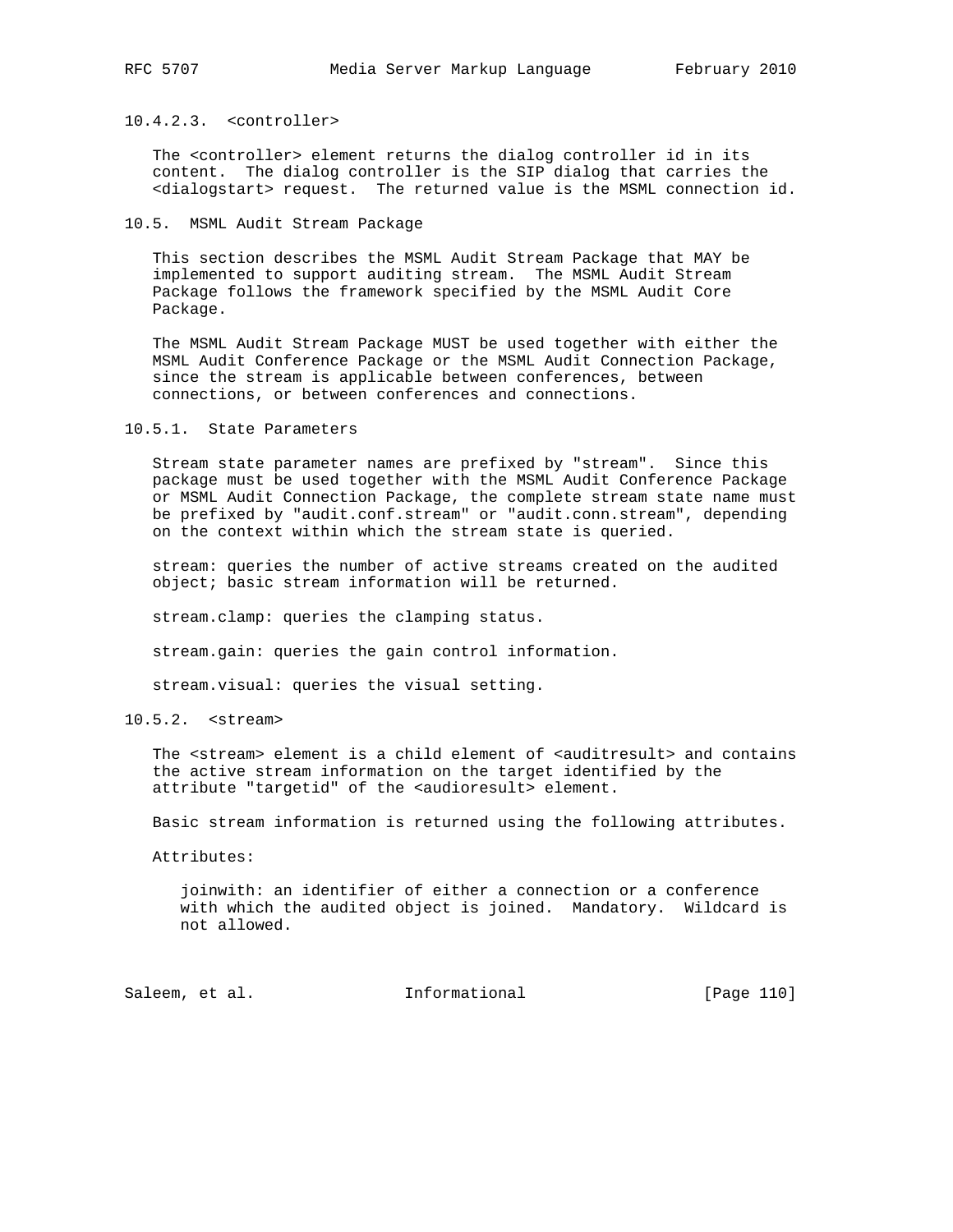media: as defined by the <stream> element in the MSML Conference Core Package. Mandatory.

 dir: direction of stream, from audited target perspective, "from" or "to". Mandatory.

 compressed: as defined by the <stream> element in the MSML Conference Core Package.

 display: as defined by the <stream> element in the MSML Conference Core Package.

 override: as defined by the <stream> element in the MSML Conference Core Package.

 preferred: as defined by the <stream> element in the MSML Conference Core Package.

 This element MAY contain the following child elements that optionally return additional stream information, if the corresponding state parameter is queried and the state value is available.

## 10.5.2.1. <clamp>

 The <clamp> element is included if stream clamping is active. The currently active clamping state values are returned using the attributes as defined by the <clamp> element in the MSML Conference Core Package.

## 10.5.2.2. <gain>

 The <gain> element is included if stream gain is active. The current gain control state values are returned using the attributes as defined by the <gain> element in the MSML Conference Core Package.

10.5.2.3. <visual>

 The <visual> element is included if stream visual display is active. The current visual display settings are returned using the attributes as defined by the <visual> element in the MSML Conference Core Package.

## 11. Response Codes

 Response codes are used to indicate reasons for failures as well as completion status. The appropriate code and description must be passed to the invoking environment on failure.

Saleem, et al. 10. Informational 1. [Page 111]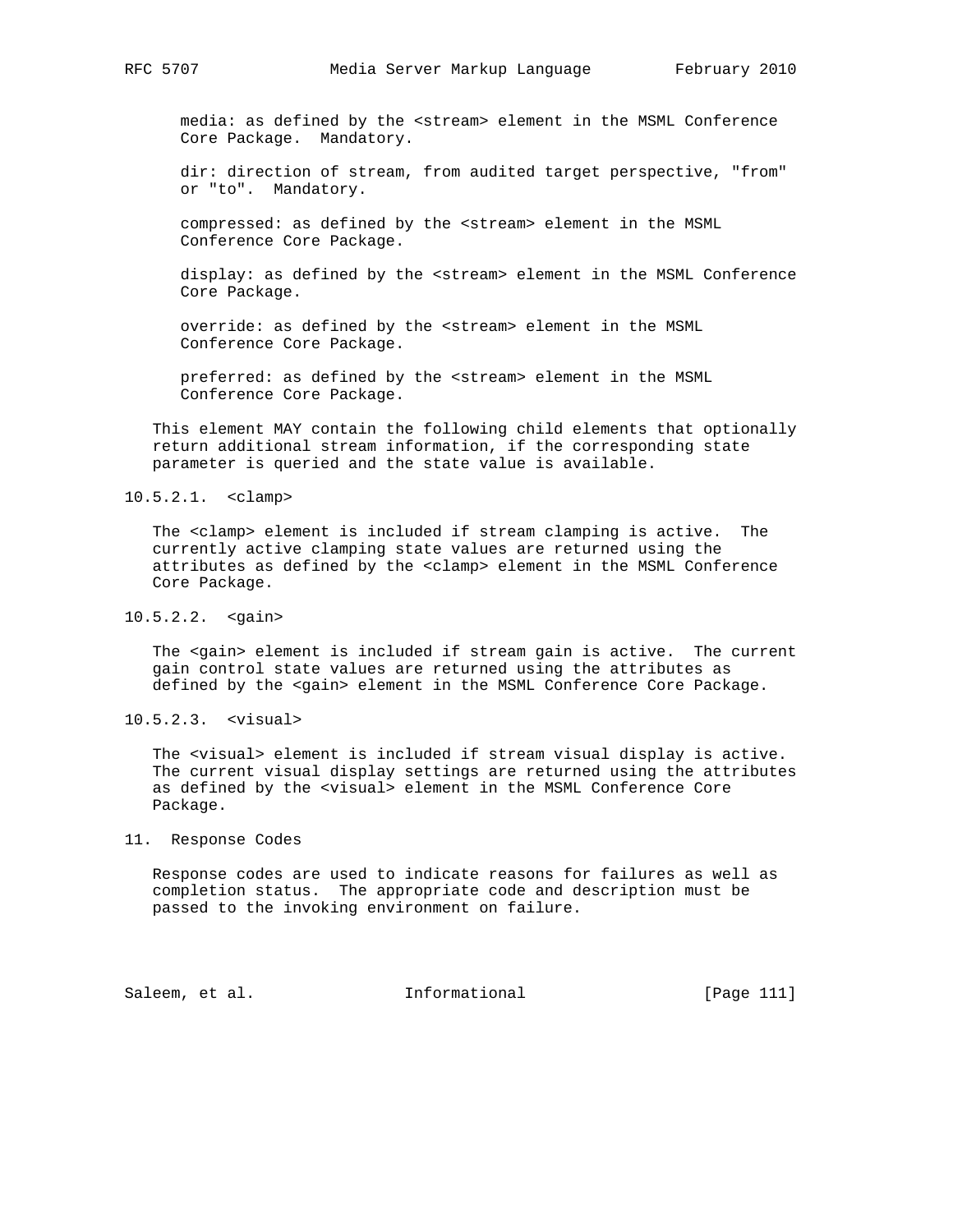The response codes defined in this section are returned as the value of the response attribute to the <result> element. Some values may also be returned as part of a namelist to an "msml.dialog.exit" event generated when an executing MSML dialog fails.

Informational (1xx)

Reserved for future use

Success (200)

200 OK

Request Error (4xx)

```
 400 Bad Request
 401 Unknown Element
 402 Unsupported Element
 403 Missing mandatory element content
 404 Forbidden element content
 405 Invalid element content
 406 Unknown attribute
 407 Attribute not supported
 408 Missing mandatory attribute
 409 Forbidden attribute is present
 410 Invalid attribute value
 420 Unsupported media description language
 421 Unknown media description language
 422 Ambiguous request (both URI and inline description)
 423 External document fetch error
 424 Syntax error in foreign language
 425 Semantic error in foreign language
 426 Unknown error executing foreign language
 430 Object does not exist
 431 Object instance name already used
 432 Conference name already in use
 433 reserved
 434 External document fetch error
 440 Cannot join objects of the specified class
 441 Objects have incompatible media types
 442 reserved
 443 reserved
 444 Number of media inputs exceeded
```
Saleem, et al. 10. Informational 1.12 [Page 112]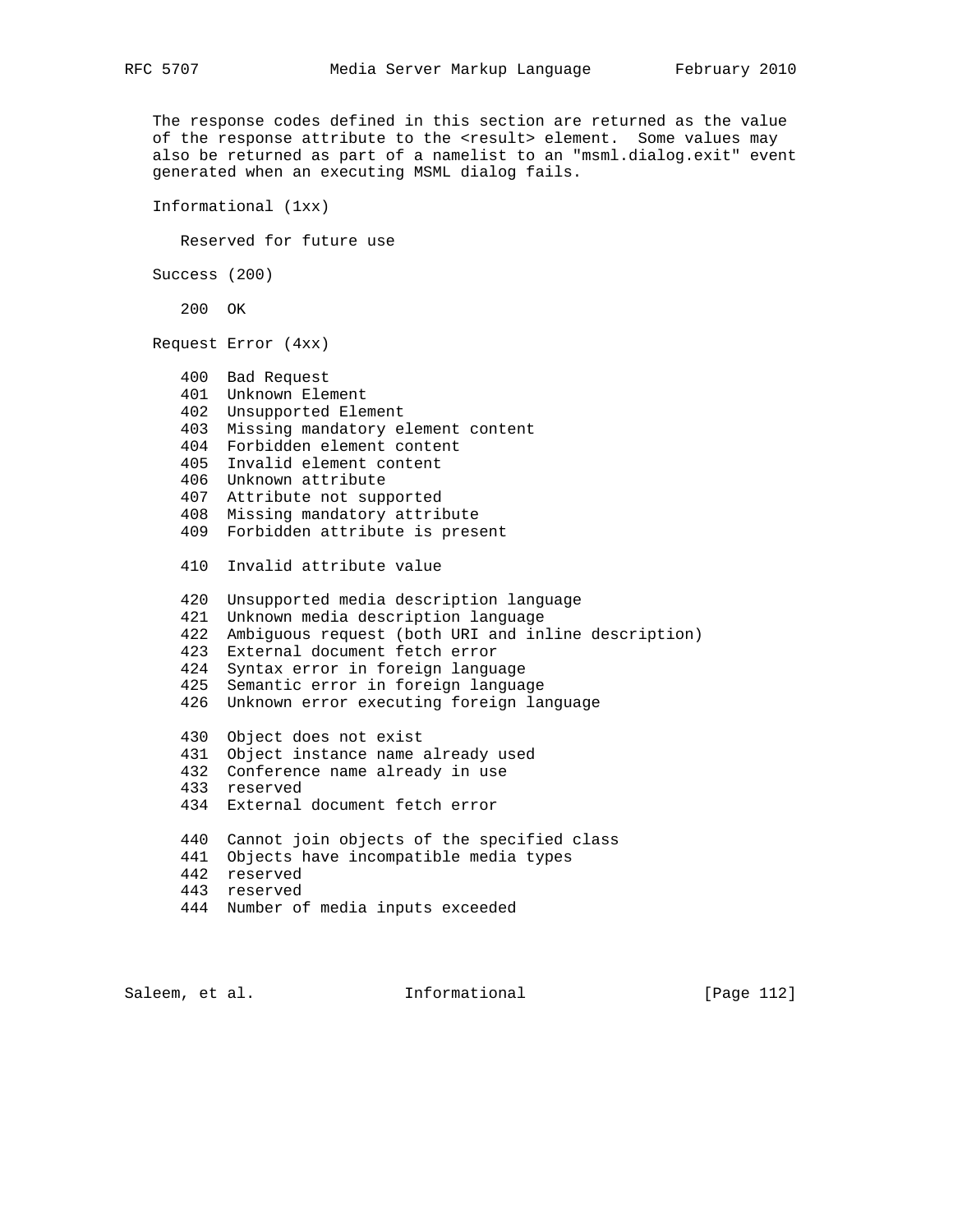450 Objects have incompatible media formats 451 Incompatible media stream format

Server Error (5xx)

 500 Internal media server error 503 Service Unavailable 510 Not in service 511 Service Unavailable 520 No resource to fulfill request 521 Internal limit exceeded

## 12. MSML Conference Examples

 These examples focus on the MSML Conference Core Package used by a control agent (CA) to control services on a media server (MS). They show the relationship between SIP signaling to establish media sessions and MSML service control commands. For brevity, only the content of MSML messages is shown. The examples assumes that the CA and MS use the IPv4 address and UDP port number of the audio stream (on the MS) to identify the MSML connection.

## 12.1. Establishing a Dial-In Conference



Saleem, et al. 10. Informational [Page 113]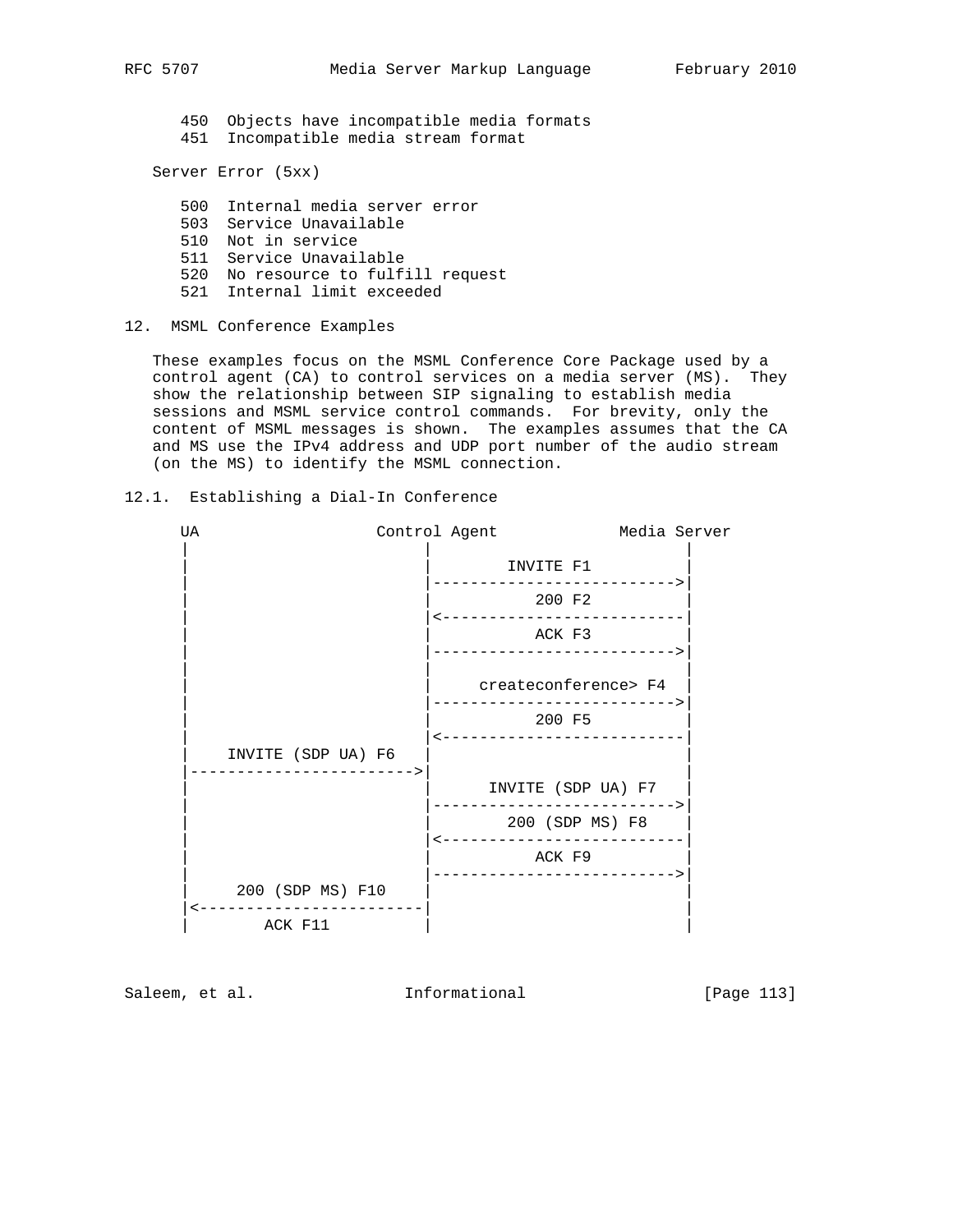|  | <dialogstart> F12</dialogstart>  |
|--|----------------------------------|
|  | 200 F13                          |
|  | HTTP interactions F14            |
|  | <event>(dialog.exit) F15</event> |
|  | <join> F16</join>                |
|  | 200 F17                          |
|  |                                  |
|  | <dialogstart> F18</dialogstart>  |
|  | 200 F19                          |
|  | HTTP interactions F20            |
|  | <event>(dialog.exit) F21</event> |
|  |                                  |
|  |                                  |

 Steps 1-3: establish an MSML control channel for the conference. Alternatively, a control channel could already have been established that was used for all CA/MS interactions. A control channel per conference is only one possible model. Currently, MSML uses SIP INFO requests and responses on this SIP dialog. There is a proposal to use this message exchange to establish a TCP channel for MSML similar to the approach used for the Media Resource Control Protocol v2 (MRCPv2). This approach would require that a request identifier be added to the <msml> element to correlate requests and responses. This currently relies on the SIP INFO request and response for this property. MSML messages are shown without specifying the transport in this example, but it assumes a request/response correlation based on transport messages.

 Step 4: create a conference that will mix the loudest two speakers and report those speakers to the control agent every 10 seconds. The media server will automatically terminate remaining media sessions and delete the conference and associated resources and when the control channel is terminated.

Saleem, et al. 10 mm = Informational 1999 [Page 114]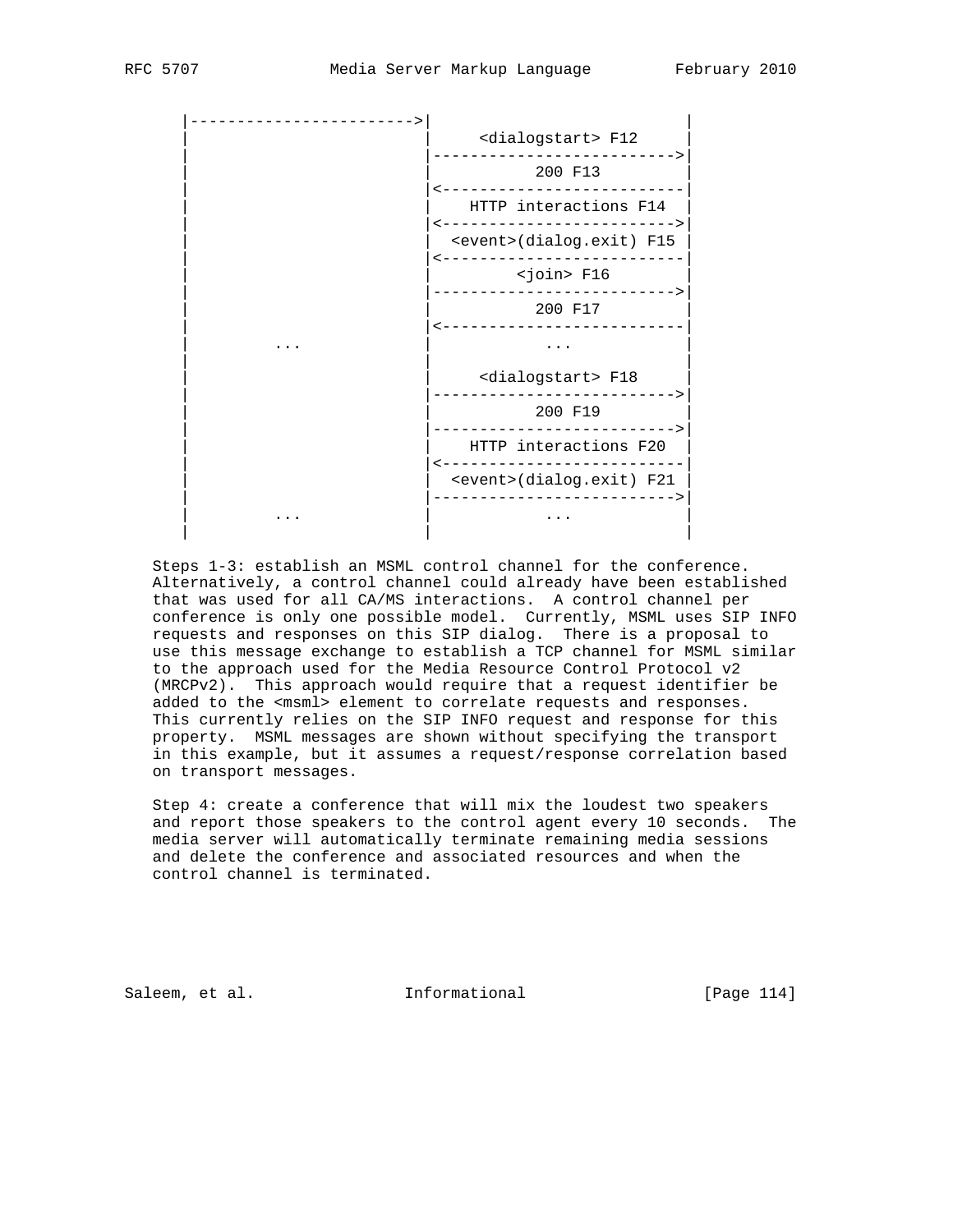```
 <msml version="1.1">
   <createconference name="exampleConf" deletewhen="nocontrol">
        <audiomix>
           <n-loudest n="3"/>
          <asn ri="10s"/>
        </audiomix>
    </createconference>
 </msml>
```
Step 5: conference created successfully

```
 <msml version="1.1">
    <result response="200"/>
 </msml>
```
 Steps 6-11: standard 3PCC establishment of a user-initiated media session to a media server. This is the equivalent of a dial-in conference participant. The "To:" header returned by the MS in the 200 response of Step F8 was:

To: <sip:msml@ms.example.com>;tag=jd87dfg4h

 Step 12: request an initial dialog with the participant to prompt for their name, desired conference, etc. The dialog completes by informing the participant that they are joining the conference. If this was not the first participant, the dialog could also announce the other participants.

```
 <msml version="1.1">
    <dialogstart target="conn:jd87dfg4h" name="12345"
        type="application/vxml+xml"
       src="http://server.example.com/scripts/initial.vxml"/>
 </msml>
```
 Step 13: dialog started successfully. The dialog identifier is returned.

```
 <msml version="1.1">
    <result response="200"/>
    <dialogid>conn:jd87dfg4h/dialog:12345</dialogid>
 </msml>
```
Step 14: sequence of HTTP VoiceXML dialog interactions.

 Step 15: the VoiceXML browser exits (but does not disconnect). If a namelist had been specified within the VoiceXML <exit> element, it would have been included in the <event> sent to the CA.

Saleem, et al. 10. Informational 1999 [Page 115]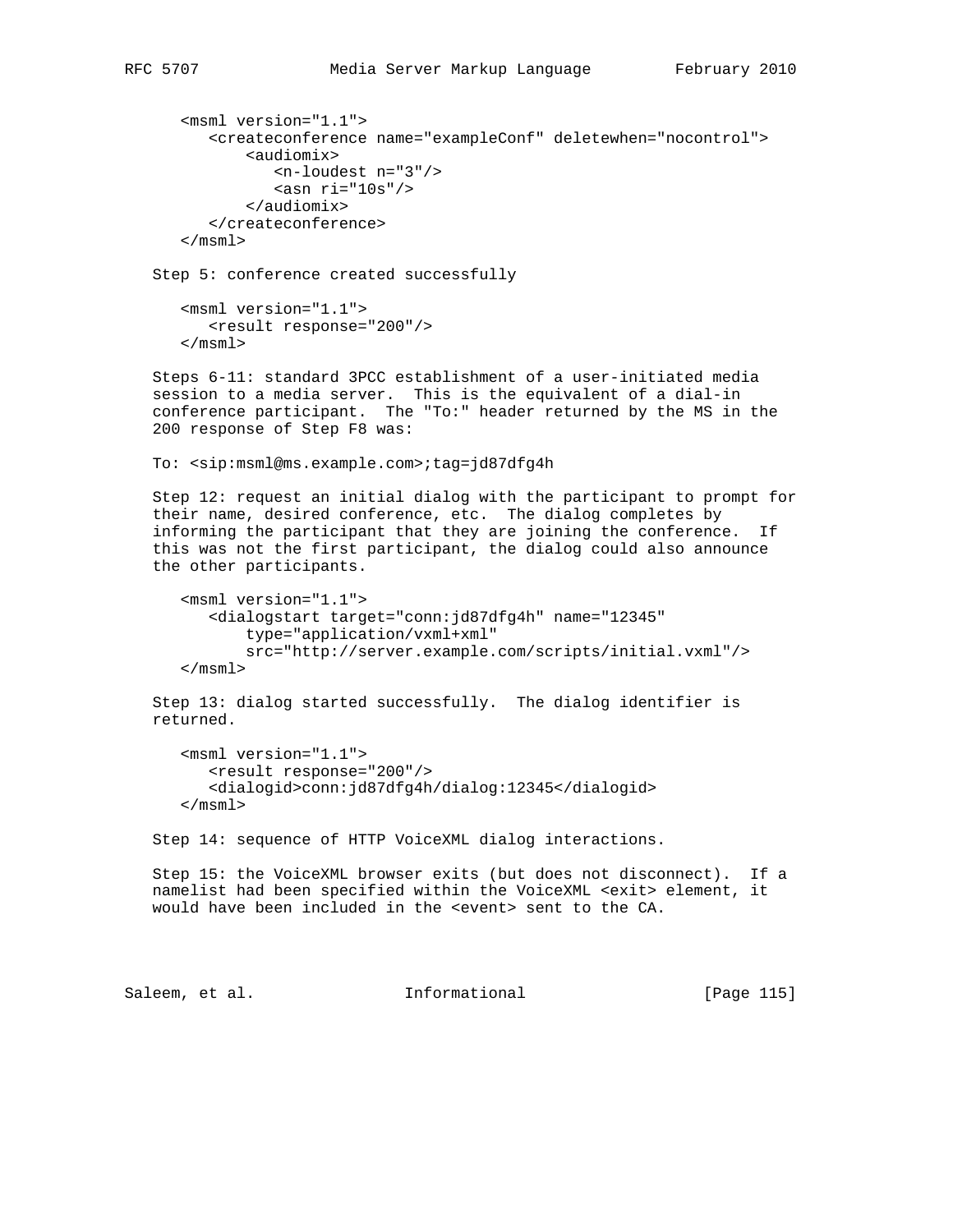```
 <msml version="1.1">
       <event name="msml.dialog.exit"
              id="conn:jd87dfg4h/dialog:12345"/>
    </msml>
 Step 16: join the participant to the conference and have the volume
 of their contributing audio automatically adjusted to a target level
 of -20 dBm0.
    <msml version="1.1">
       <join id1="conn:jd87dfg4h" id2="conf:exampleConf">
          <stream media="audio" dir="from-id1">
              <gain agc="true" tgtlvl="-20"/>
          </stream>
          <stream media="audio" dir="to-id1"/>
    </msml>
 Step 17: successfully joined to conference
    <msml version="1.1">
       <result response="200"/>
    </msml>
 Steps 6 through 17 are repeated for the second participant.
 Step 18: play a join tone or message announcing the new participant
 to the conference.
    <msml version="1.1">
       <dialogstart target="conf:exampleConf"
           type="application/vxml+xml"
          src="http://server.example.com/scripts/joinmsg.vxml"/>
    </msml>
 Step 19: dialog started successfully. The dialog identifier is
 returned. The media server assigned a unique identifier since name
 attribute was not specified in <dialogstart>.
    <msml version="1.1">
       <result response="200"/>
       <dialogid>conf:ExampleConf/dialog:j6fs8745</dialogid>
    </msml>
 Step 20: HTTP VoiceXML dialog interaction(s).
```
Saleem, et al. Informational [Page 116]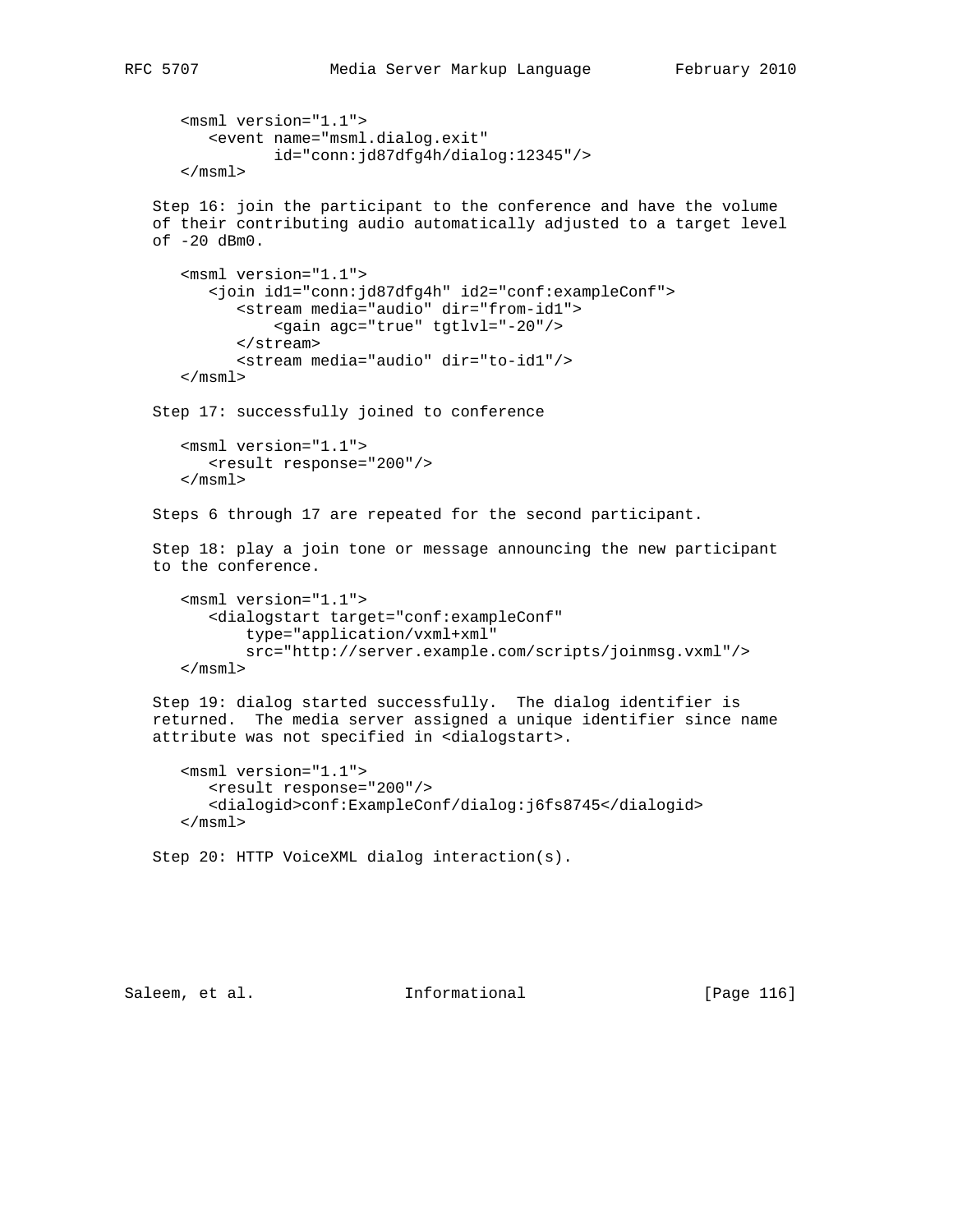Step 21: the VoiceXML browser exits.

```
 <msml version="1.1">
    <event name="msml.dialog.exit"
          id="conf:ExampleConf/dialog:j6fs8745"/>
 </msml>
```
 Steps 6 through 21 are repeated for the third and subsequent participants.

12.2. Example of a Sidebar Audio Conference

 This example assumes that a conference has already been established as in the previous example. It creates a sidebar conference that hears the main conference as a whisper. Three participants are moved to the sidebar. After some period of time, the sidebar participants are returned to the main conference and the sidebar is deleted.

 Step 1: the sidebar conference is created. It is joined half-duplex to the main conference and a manual gain object is inserted in the media stream. Three participants are then moved from the main conference to the sidebar. Although not shown, a CA could include the "mark" attribute in each element to allow recovery in the event of a mid- transaction error.

```
 <msml version="1.1">
    <createconference name="sidebarConf"
                      deletewhen="nomedia">
        <audiomix/>
    </createconference>
    <join id1="conf:sidebarConf" id2="conf:exampleConf">
        <stream media="audio" dir="to-id1">
           \epsilongain amt="-20"/>
        </stream>
    </join>
    <unjoin id1="conn:gs5s4-1" id2="conf:exampleConf"/>
    <join id1="conn:gs5s4-1" id2="conf:sidebarConf"/>
    <unjoin id1="conn:hd764gr9-2" id2="conf:exampleConf"/>
    <join id1="conn:hd764gr9-2" id2="conf:sidebarConf"/>
    <unjoin id1="conn:h37frdvgs65-3" id2="conf:exampleConf"/>
    <join id1="conn:h37frdvgs65-3" id2="conf:sidebarConf"/>
 </msml>
```
Saleem, et al. Informational [Page 117]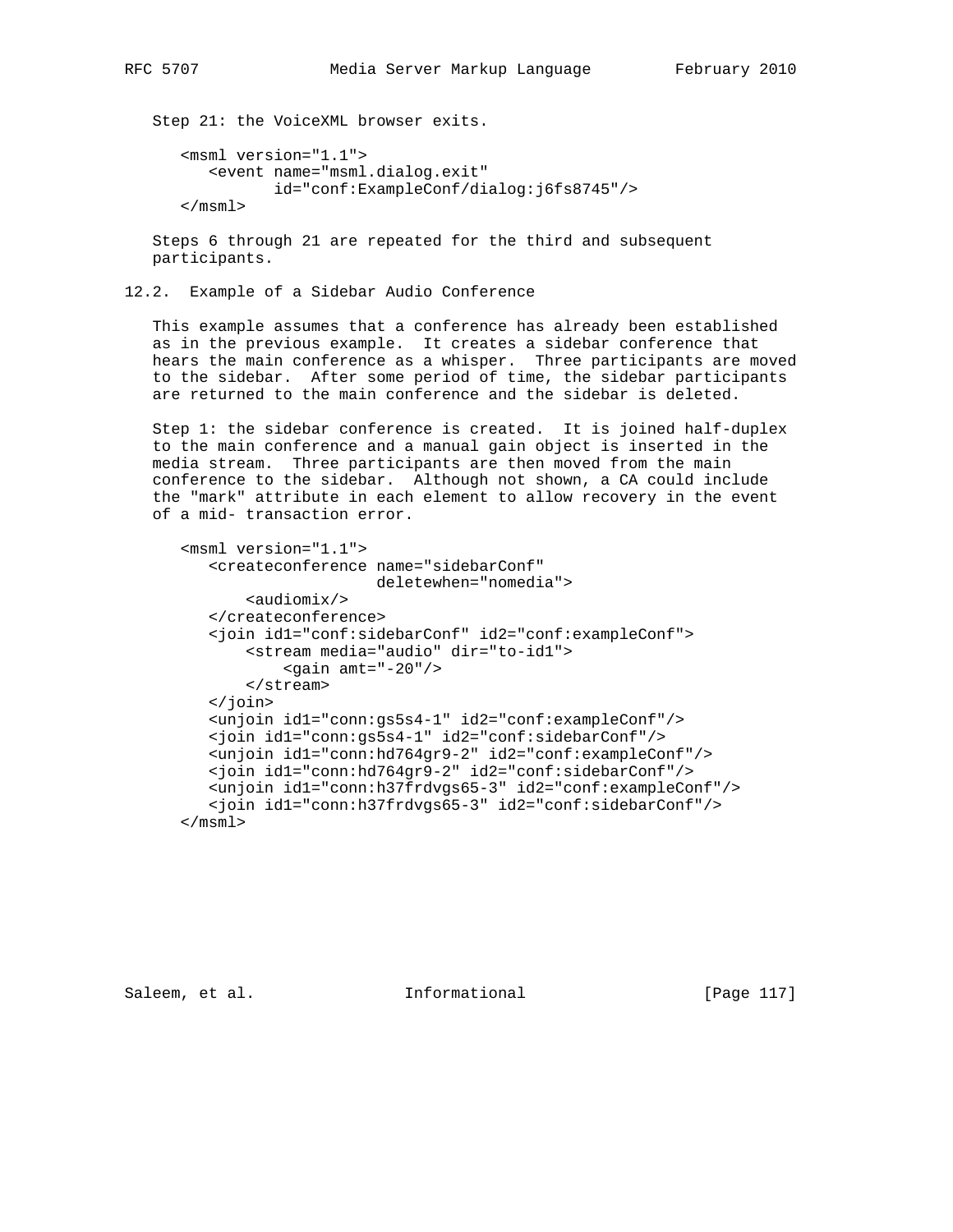Step 2: sidebar conference created successfully and participants joined.

```
 <msml version="1.1">
    <result response="200"/>
 </msml>
```
 Step 3: once the sidebar conference has completed, the participants are rejoined to the main conference. The sidebar is destroyed automatically by the MS when the last media stream is removed as specified when the sidebar conference was created.

```
 <msml version="1.1">
    <unjoin id1="conn:gs5s4-1" id2="conf:sidebarConf"/>
    <join id1="conn:gs5s4-1" id2="conf:exampleConf"/>
   <unjoin id1="conn:hd764gr9-2" id2="conf:sidebarConf"/>
   <join id1="conn:hd764gr9-2" id2="conf:exampleConf"/>
   <unjoin id1="conn:h37frdvgs65-3" id2="conf:sidebarConf"/>
   <join id1="conn:h37frdvgs65-3" id2="conf:exampleConf"/>
 </msml>
```
 Step 4: participants successfully moved to main conference and sidebar destroyed.

```
 <msml version="1.1">
    <result response="200"/>
 </msml>
```
12.3. Example of Removing a Conference

 This example assumes a conference created similar to the first example where there is an MSML control channel specific to the conference and the conference has been configured to be deleted when that channel is removed (using SIP).

 Steps 1-2: the CA signals BYE for the SIP dialog used to establish the conference control channel.

 Steps 3-6: the MS initiates terminating the media sessions for each participant remaining in the conference.

 The MS deletes the conference and removes all resources when the last participant has been removed.

12.4. Example of Modifying Video Layout

 Assume that a conference named "example" is created using the following mixer descriptions.

Saleem, et al. 10. Informational [Page 118]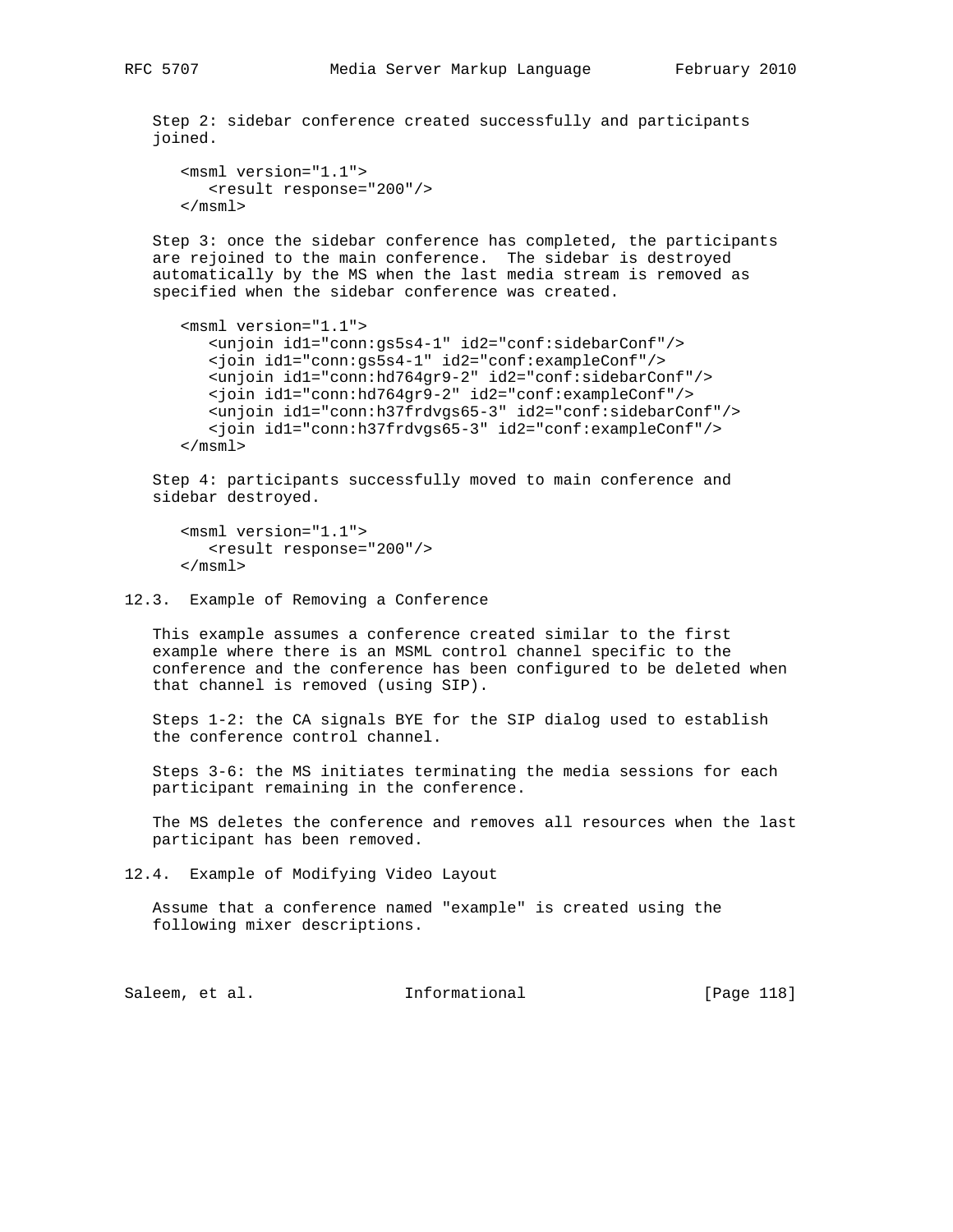```
 +---+---+
 | 1 | 2 |
  +---+---+
 | 3 | 4 |
 +---+---+
 <createconference name="quad-split">
    <audiomix>
       <n-loudest n="3"/>
      \sin ri="10s"/>
    </audiomix>
    <videolayout>
       <root size="CIF" background="white" />
       <selector id="default" method="vas" si="500ms">
          <region id="1" left="0" top="0" relativesize="1/4"/>
       </selector>
       <region id="2" left="50%" top="0" relativesize="1/4"/>
       <region id="3" left="0%" top="50%" relativesize="1/4">
       <region id="4" left="50%" top="50%" relativesize="1/4"/>
    </videolayout>
 </createconference>
 The following would change the size of the video window to QCIF
 and the background color to the default "black".
```

```
 <modifyconference id="conf:example">
   <videolayout>
       <root size="4CIF"/>
    </videolayout>
 </modifyconference>
```
 The relative location of the regions does not change. However, the sizes of the regions do change because they are relative to the size of the root window. The result is a layout that looks identical but half the size.

 The following would freeze the video displayed in region "2" without affecting any other attributes of that region.

```
 <modifyconference id="conf:example">
    <videolayout>
       <region id="2" left="50%" top="0" relativesize="1/4"
                     freeze="true"/>
    </videolayout>
 </modifyconference>
```
Saleem, et al. 10. Informational 19 [Page 119]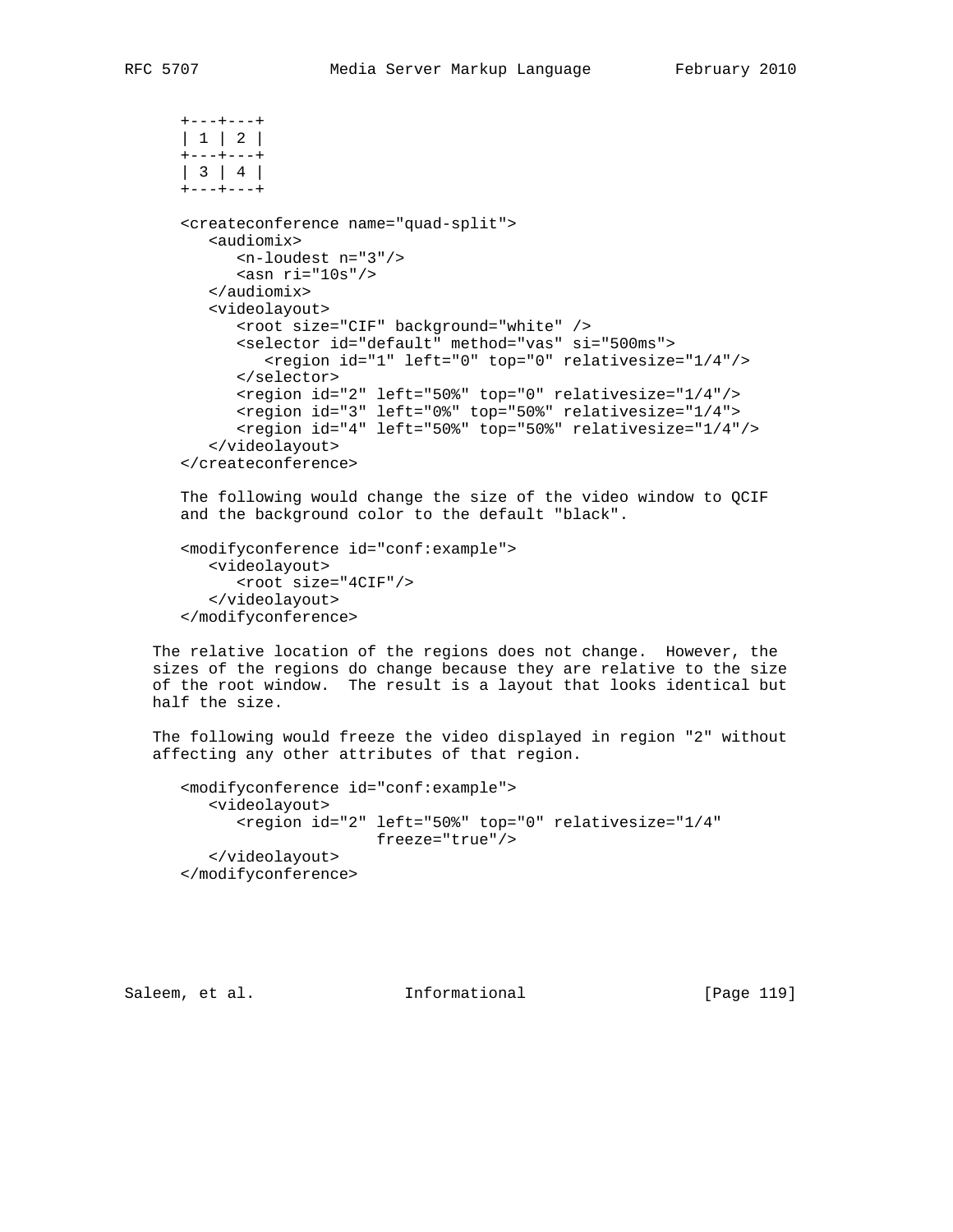## 13. MSML Dialog Examples

 These examples focus on the MSML Dialog Base Package and the MSML Dialog Group Package.

## 13.1. Announcement

 The following is a simple announcement scenario. Two recorded audio files are played in sequence followed by generated speech followed by a variable. The results are reported once media generation completes.

```
 <?xml version="1.0" encoding="UTF-8"?>
 <msml version="1.1">
    <dialogstart target="conn:12345" name="12345">
       <play>
          <audio uri="file://clip1.wav"/>
          <audio uri="http://host1/clip2.wav"/>
          <tts uri="http://host2/text.ssml"/>
          <var type="date" subtype="mdy" value="20030601"/>
       </play>
       <send target="source" event="done" namelist="play.amt
                                           play.end"/>
    </dialogstart>
 </msml>
```
# 13.2. Voice Mail Retrieval

 Below is an example that shows a simple voice mail retrieval operation consisting of playing a message and allowing the user to pause and resume play using '5' to toggle the state. The operation would terminate when the play completed or the user entered '#'.

 During the play, the user can advance forward and backward through the message as well as rewinding to the beginning.

Saleem, et al. 1nformational [Page 120]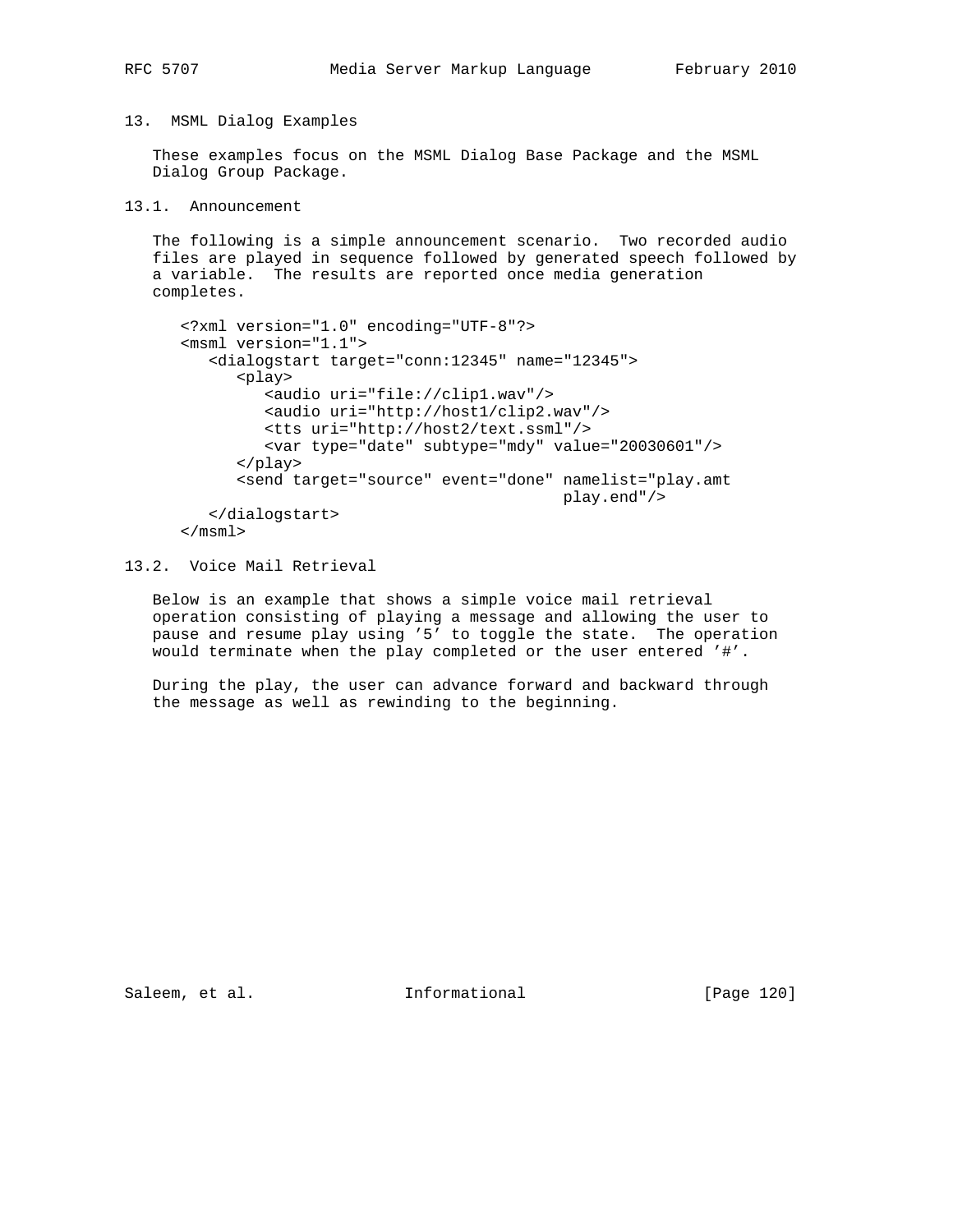```
 <?xml version="1.0" encoding="UTF-8"?>
 <msml version="1.1">
   <dialogstart target="conn:12345" name="12345">
    <group topology="parallel">
       <play>
          <audio uri="file://message.wav"/>
          <playexit>
            <send target="group" event="terminate"/>
          </playexit>
       </play>
       <dtmf iterate="forever">
         <pattern digits="5">
             <send target="play" event="toggle-state"/>
          </pattern>
          <pattern digits="6">
             <send target="play" event="forward"/>
          </pattern>
          <pattern digits="7">
             <send target="play" event="backward"/>
          </pattern>
          <pattern digits="8">
             <send target="play" event="restart"/>
          </pattern>
          <pattern digits="#">
            <send target="play" event="terminate"/>
          </pattern>
      \langle dtmf>
    </group>
 </dialogstart>
 </msml>
```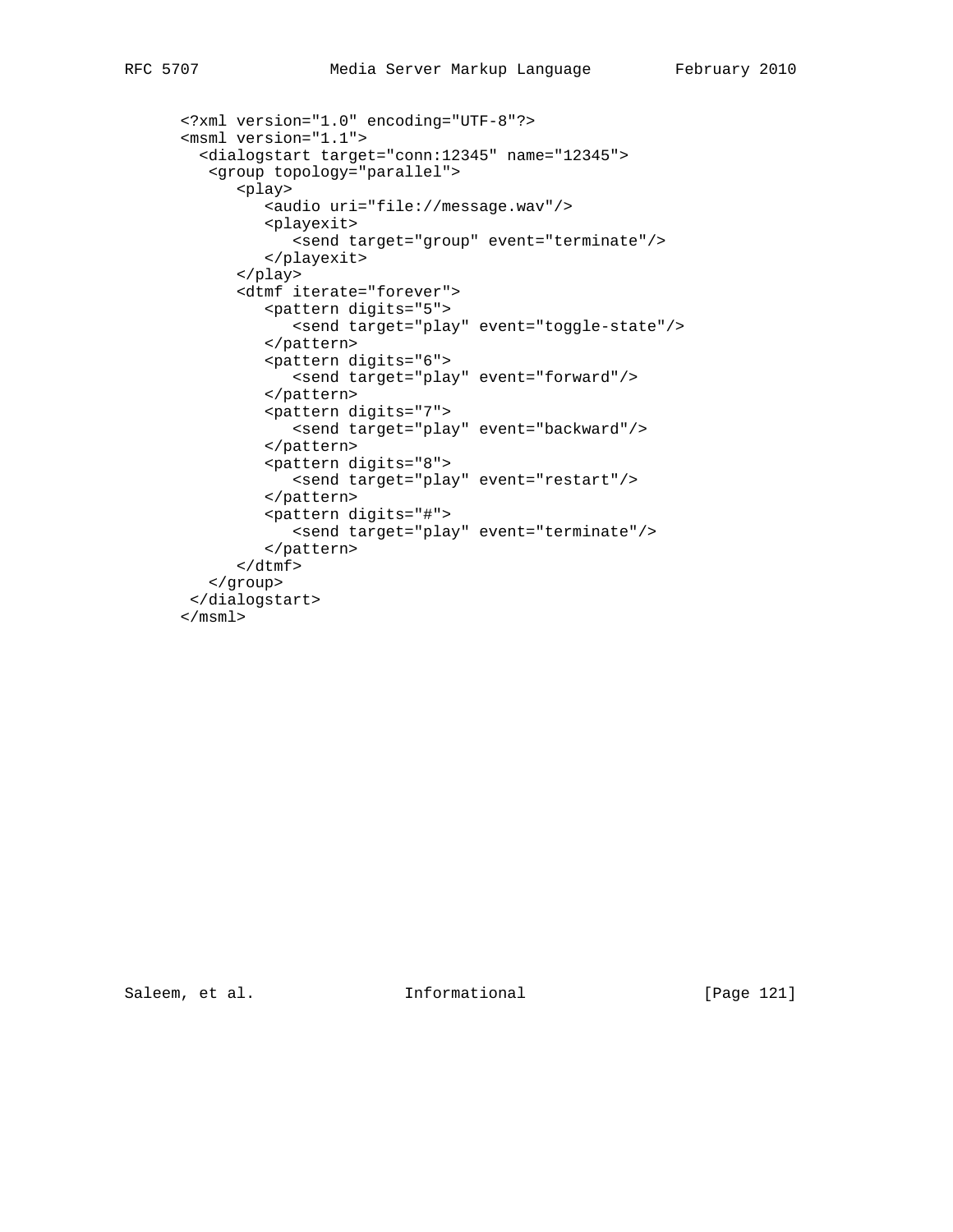## 13.3. Play and Record

 A more complex example is a play and record operation. This sources and sinks media and uses voice activity DTMF detection and recognition to influence behavior. Any DTMF input or voice activity will barge the play and cause the record to begin. However, if the prompt was barged with a DTMF digit of '#', the record terminates without starting. When the play terminates, it send a starttimer event to the VAD to allow it to recognize an initial silence condition. The recording will be terminated (without starting) when the VAD detects an initial 3 seconds of silence.

 Once resumed (based upon voice detection), the recording may be terminated under several conditions. It will terminate after 5 seconds of silence or after 60 seconds elapses. It will also terminate if a '#' key is recognized. Every aspect of this behavior can be modified by changing what is recognized and the events that are sent. The following example uses the MSML Dialog Group Package.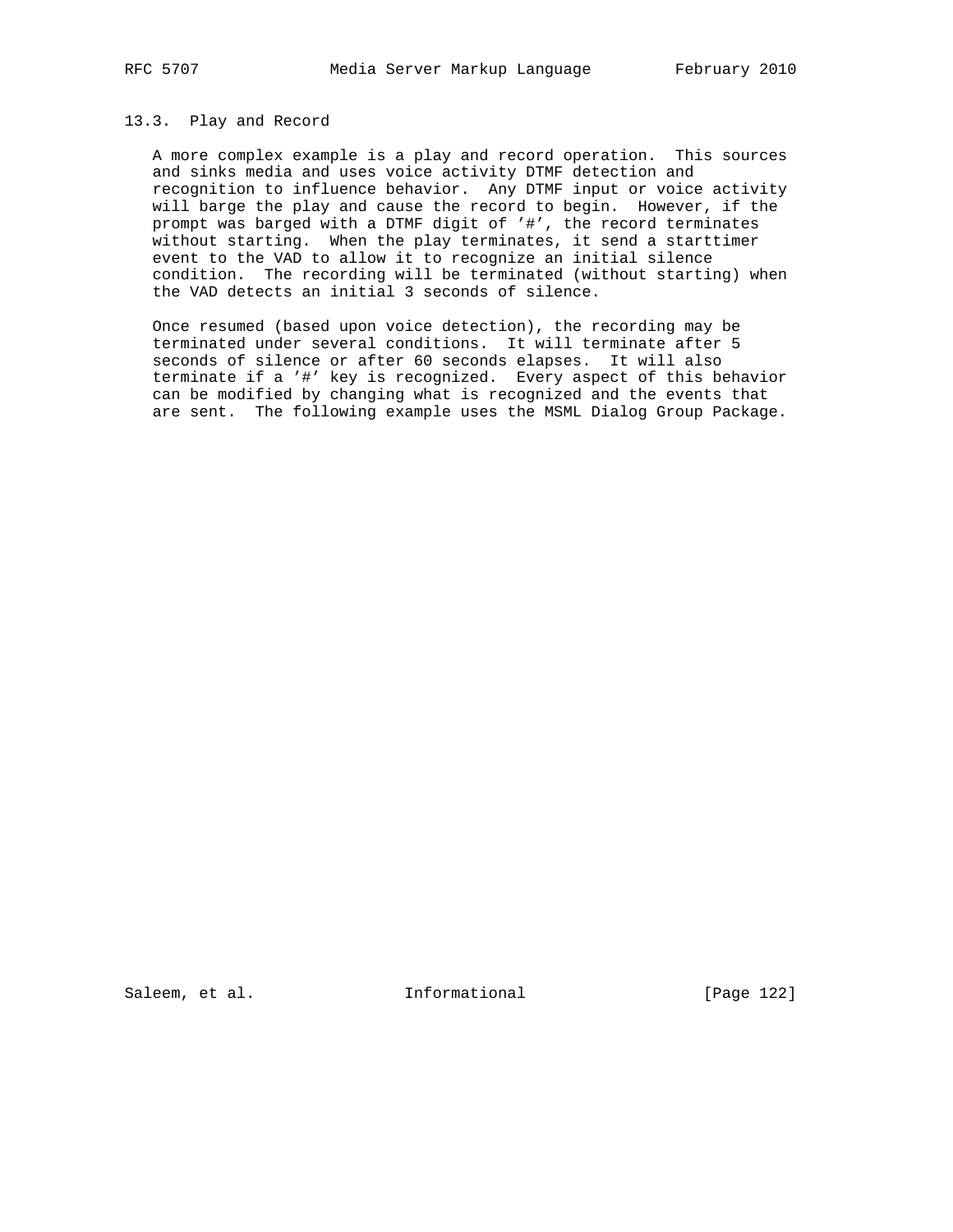```
 <?xml version="1.0" encoding="UTF-8"?>
 <msml version="1.1">
  <dialogstart target="conn:12345" name="12345">
    <group topology="parallel">
       <play>
          <audio uri="file://prompt.wav"/>
          <playexit>
             <send target="vad" event="starttimer"/>
          </playexit>
       </play>
       <dtmf>
          <pattern digits="#">
             <send target="record" event="terminate.termkey"/>
          </pattern>
          <detect>
             <send target="play" event="terminate"/>
          </detect>
       </dtmf>
       <vad>
          <voice len="10ms">
             <send target="play" event="terminate"/>
             <send target="record" event="resume"/>
          </voice>
          <silence len="3s">
             <send target="record" event="nospeech"/>
          </silence>
          <tsilence len="5s">
             <send target="record" event="terminate.finalsilence"/>
          </tsilence>
       </vad>
       <record initial="suspend" maxtime="60s"
               dest="file://record.wav" format="g729">
          <recordexit>
             <send target="group" event="terminate"/>
          </recordexit>
       </record>
       <groupexit>
          <send target="source" event="done"
                namelist="record.len record.end"/>
       </groupexit>
    </group>
  </dialogstart>
 </msml>
```
Saleem, et al. 10 Informational [Page 123]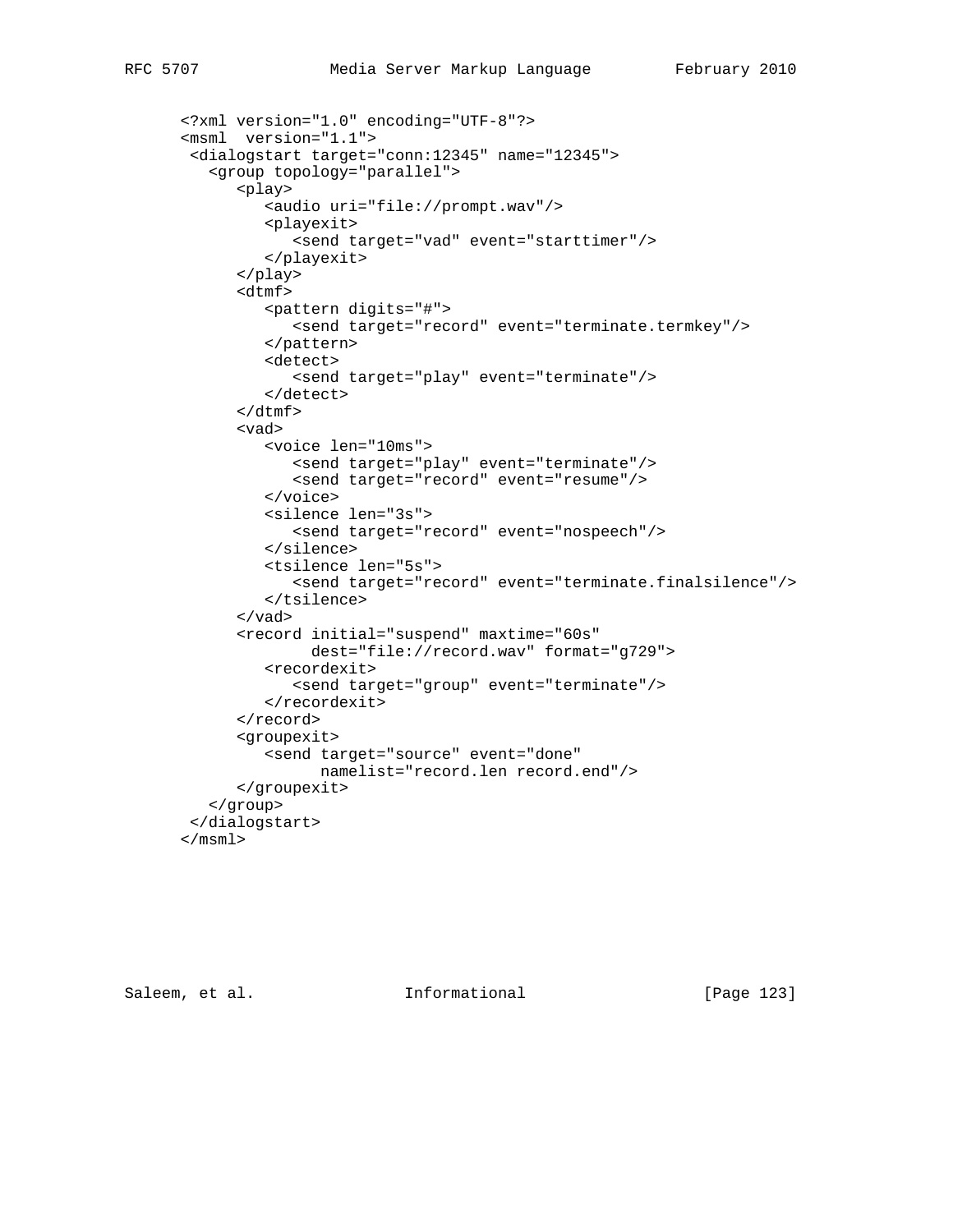The following implements the same functionality, as described above, in using the MSML Dialog Base Package, using the <record> composite mechanism for the play and record operation.

```
 <?xml version="1.0" encoding="UTF-8"?>
 <msml version="1.1">
 <dialogstart target="conn:12345" name="12345">
    <record prespeech="3s" postspeech="5s" maxtime="60s" termkey="#"
               dest="file://record.wav" format="g729">
       <play barge="true">
          <audio uri="file://prompt.wav"/>
       </play>
       <recordexit>
         <send target="source" event="done"
                namelist="record.len record.end"/>
       </recordexit>
    </record>
 </dialogstart>
\langle / \text{msml} \rangle
```
Saleem, et al. 1nformational [Page 124]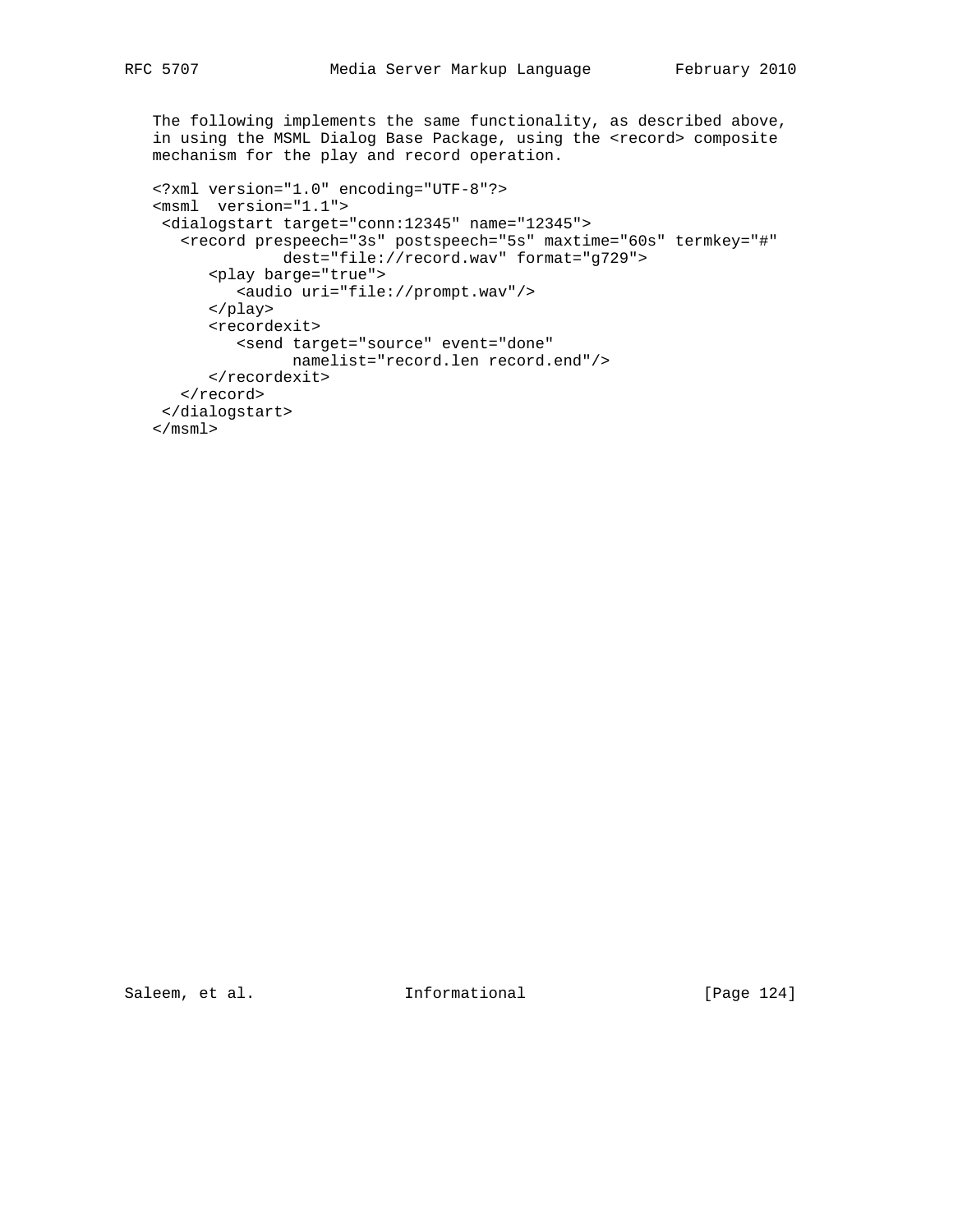## 13.4. Speech Recognition

 The following simple example requests that a user speak the name of a city and returns the result.

```
 <?xml version="1.0" encoding="UTF-8"?>
 <msml version="1.1">
  <dialogstart target="conn:12345" name="12345">
    <group topology="parallel">
       <play>
          <audio uri="file://prompt.wav"/>
       </play>
       <speech>
          <grammar version="1.0">
              <rule id="city" scope="public">
                 <item>
                    <one-of>
                       <item>vancouver</item>
                       <item>new york</item>
                       <item>london</item>
                    </one-of>
                \langleitem\rangle </rule>
              <match>
                 <send target="group" event="terminate"/>
              </match>
          </grammar>
          <noinput>
              <send target="group" event="terminate"/>
          </noinput>
          <nomatch>
              <send target="group" event="terminate"/>
          </nomatch>
       </speech>
       <groupexit>
          <send target="source" event="done"
                        namelist="speech.end speech.results"/>
       </groupexit>
    </group>
  </dialogstart>
 </msml>
```
13.5. Play and Collect

 This example prompts a user to enter 4 DTMF digits terminated by the '#' key (represented by "xxxx#" below). The prompt will be barged and the user has 10 seconds to begin entering input or no input will be indicated.

Saleem, et al. Informational [Page 125]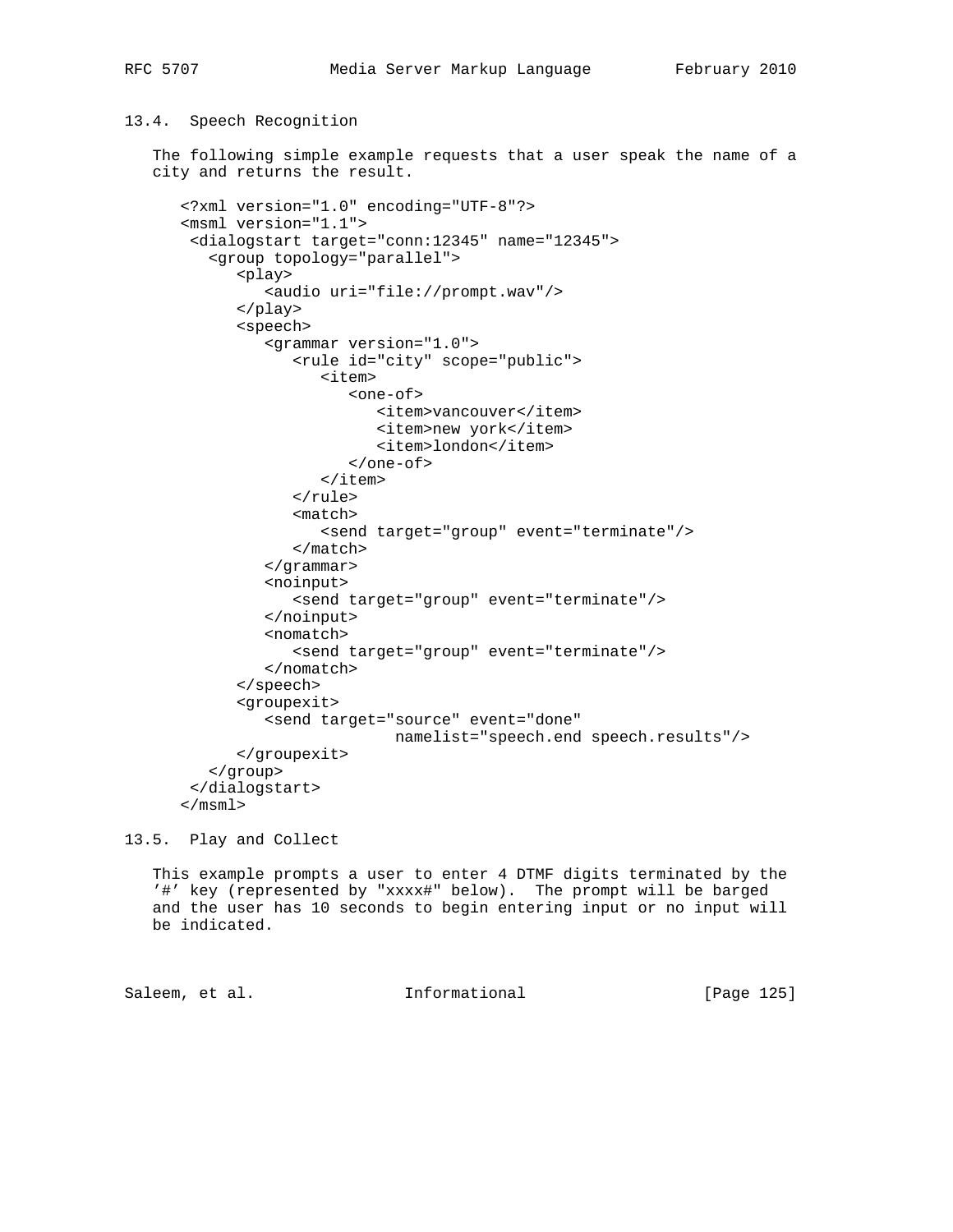```
 <?xml version="1.0" encoding="UTF-8"?>
 <msml version="1.1">
  <dialogstart target="conn:12345" name="12345">
    <group topology="parallel">
       <play>
          <audio uri="file://prompt.wav"/>
          <playexit>
             <send target="dtmf" event="starttimer"/>
          </playexit>
       </play>
       <dtmf fdt="10s" idt="16s">
          <pattern digits="xxxx#">
             <send target="group" event="terminate"/>
          </pattern>
          <detect>
             <send target="play" event="terminate"/>
          </detect>
          <noinput>
             <send target="group" event="terminate"/>
          </noinput>
          <nomatch>
             <send target="group" event="terminate"/>
          </nomatch>
      \langle dtmf>
       <groupexit>
          <send target="source" event="done"
                namelist="dtmf.digits dtmf.end"/>
       </groupexit>
    </group>
 </dialogstart>
 </msml>
```
Saleem, et al. 1nformational [Page 126]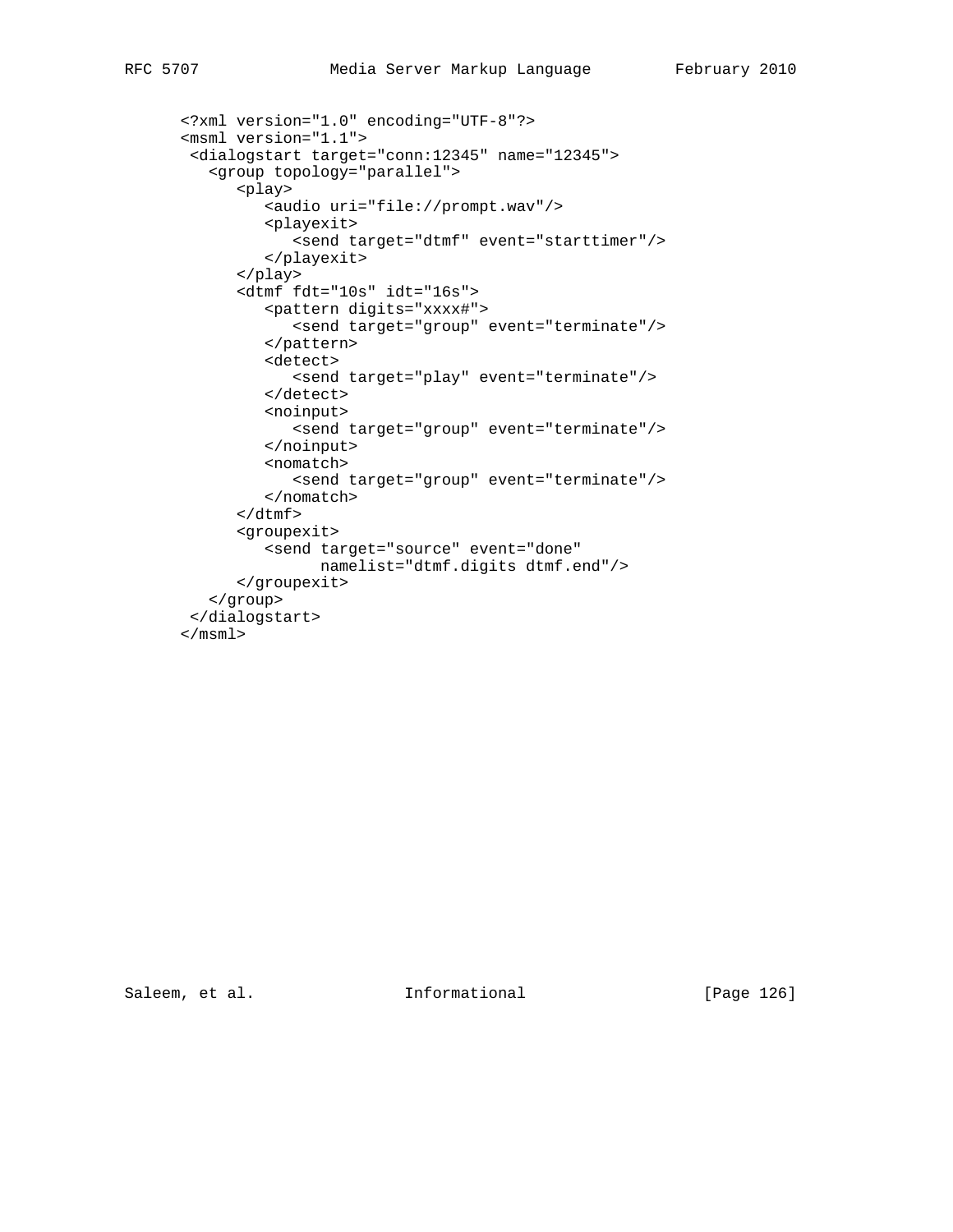The following implements the same functionality, as described above, using the MSML Dialog Base Package, using the <collect> composite mechanism for the play and collect operation.

```
 <?xml version="1.0" encoding="UTF-8"?>
 <msml version="1.1">
 <dialogstart target="conn:12345" name="12345">
    <collect fdt="10s" idt="16s">
       <play barge="true">
          <audio uri="file://prompt.wav"/>
       </play>
       <pattern digits="xxxx#">
         <send target="source" event="done"
                namelist="dtmf.digits dtmf.end"/>
       </pattern>
       <noinput>
         <send target="source" event="done"
               namelist="dtmf.end"/>
       </noinput>
       <nomatch>
          <send target="source" event="done"
               namelist="dtmf.end"/>
       </nomatch>
    </collect>
 </dialogstart>
 </msml>
```
Saleem, et al. 1nformational [Page 127]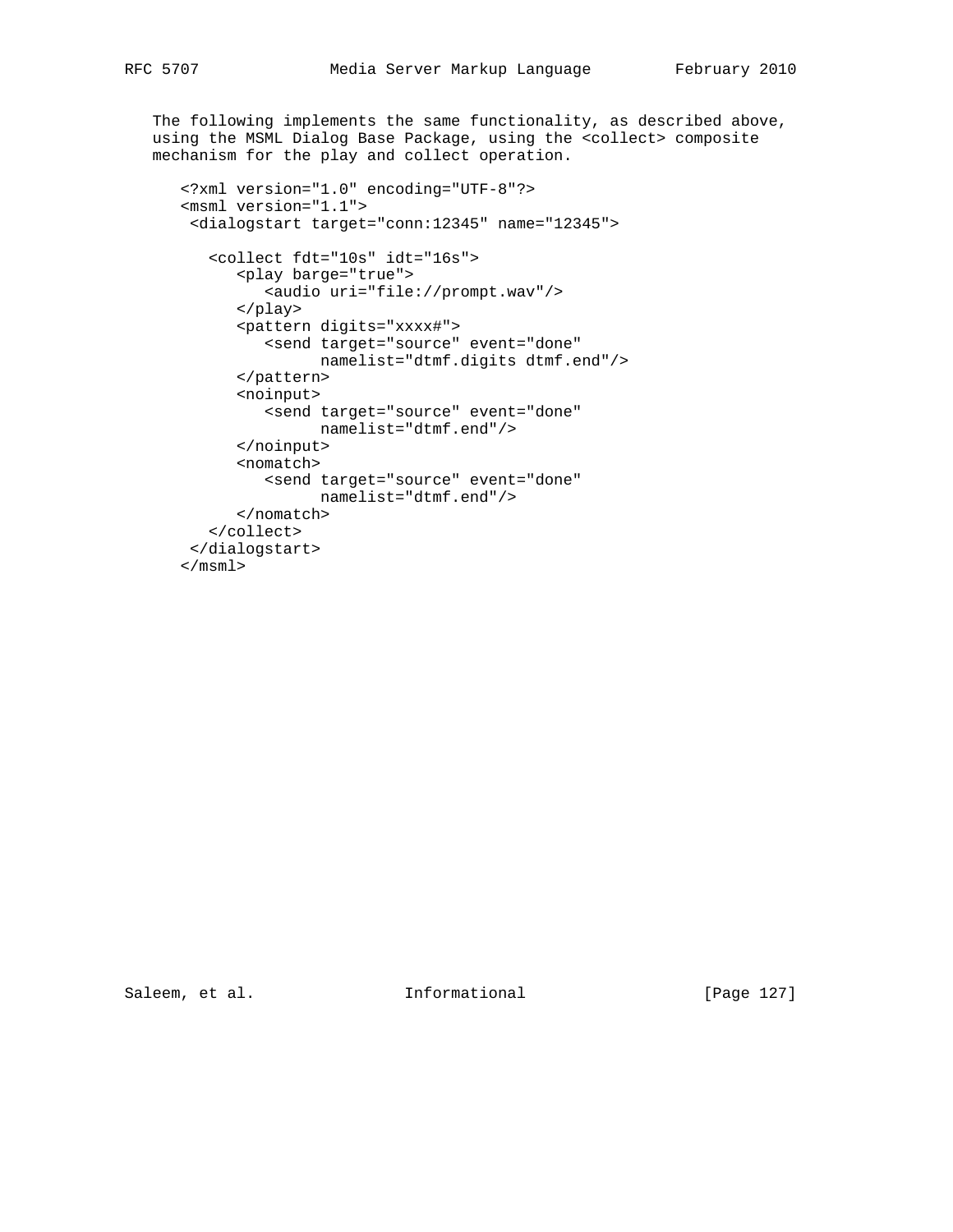## 13.6. User Controlled Gain

 This shows an example of nesting groups to create an arbitrary full duplex media control. DTMF is detected on media flowing in one direction and used to adjust the gain applied to media flowing in the opposite direction. Additionally, the stream that is used to detect DTMF has DTMF removed and its gain automatically adjusted before leaving the group. This widget could be used between a conference participant and a conference mixer.

```
 <?xml version="1.0" encoding="UTF-8"?>
 <msml version="1.0">
  <dialogstart target="conn:12345" name="12345">
    <group topology="fullduplex">
       <group topology="parallel">
          <dtmf>
             <pattern digits="1" iterate="forever">
                 <send target="gain" event="louder"/>
             </pattern>
             <pattern digits="2" iterate="forever">
                 <send target="gain" event="softer"/>
             </pattern>
         \langledtmf>
          <group topology="serial">
             <clamp/>
             <agc tgtlvl="0"/>
          </group>
       </group>
       <gain amt="0" incr="5"/>
    </group>
  </dialogstart>
 </msml>
```

```
14. MSML Audit Examples
```
 The following examples describe the MSML Audit Conference Package and the MSML Audit Connection Package, and their use together with the MSML Audit Dialog Package or/and the MSML Audit Stream Package.

```
14.1. Audit All Conferences
```
 This example describes an audit of all active conferences on the media server, querying the conference configurations.

```
 <?xml version="1.0" encoding="UTF-8"?>
 <msml version="1.1">
    <audit queryid="conf:*" statelist="audit.conf.confconfig.*"/>
 </msml>
```

| [Page 128]<br>Informational<br>Saleem, et al. |  |
|-----------------------------------------------|--|
|-----------------------------------------------|--|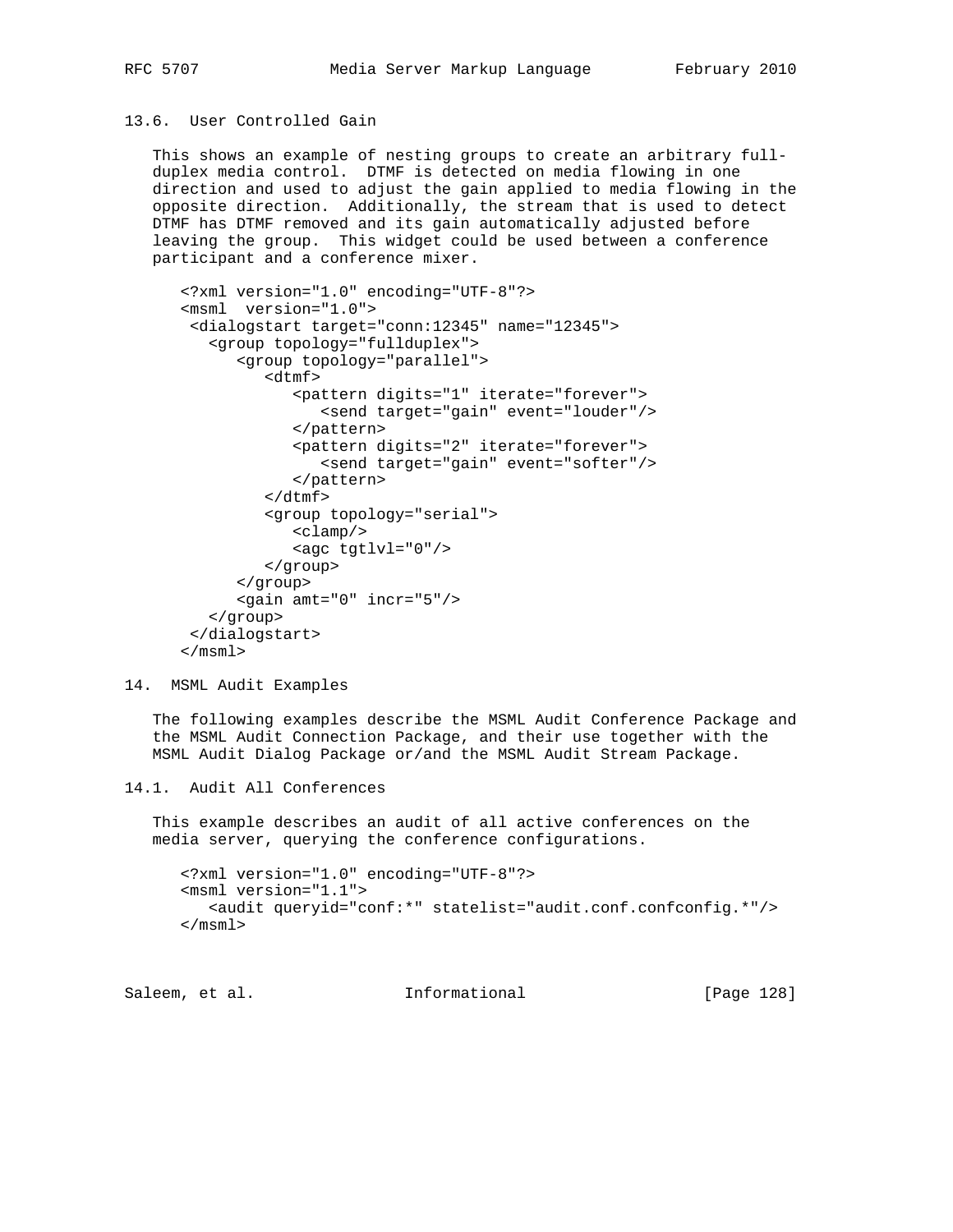The following result assumes two conferences currently allocated by the media server. Conference "conf:1" contains both an audio mixer (with ASN enabled) and a video layout (vas) created, while conference "conf:2" contains only an audio mixer created with ASN disabled.

```
 <?xml version="1.0" encoding="UTF-8"?>
 <msml version="1.1">
    <result response="200">
       <auditresult targetid="conf:1">
          <confconfig deletewhen="nocontrol" term="true">
             <audiomix id="audiomix1">
               \arcsin ri="5s"/>
                 <n-loudest n="16"/>
             </audiomix>
               <videolayout id="videolayout1"
                             type="text/msml-basic-layout">
                   <selector id="selector1" method="vas" si="5s"
                             speakersees="current">
                     <root size="CIF"/>
                   </selector>
               </videolayout>
             <controller>conn:1234</controller>
          </confconfig>
       </auditresult>
       <auditresult targetid="conf:2">
          <confconfig deletewhen="nomedia" term="true">
             <audiomix id="audiomix2">
                 <n-loudest n="1"/>
             </audiomix>
             <controller>conn:1234</controller>
          </confconfig>
       </auditresult>
    </result>
 </msml>
```
14.2. Audit Conference Dialogs

 This example describes an audit of active dialogs on a specific conference. The request queries all available dialog states.

 <?xml version="1.0" encoding="UTF-8"?> <msml version="1.1"> <audit queryid="conf:1" statelist="audit.conf.dialog.\*"/> </msml>

 The example result assumes a single dialog running on conference "conf:1", which has been running for 60 seconds, and the dialog is currently executing a record operation.

Saleem, et al. 10. Informational 1. [Page 129]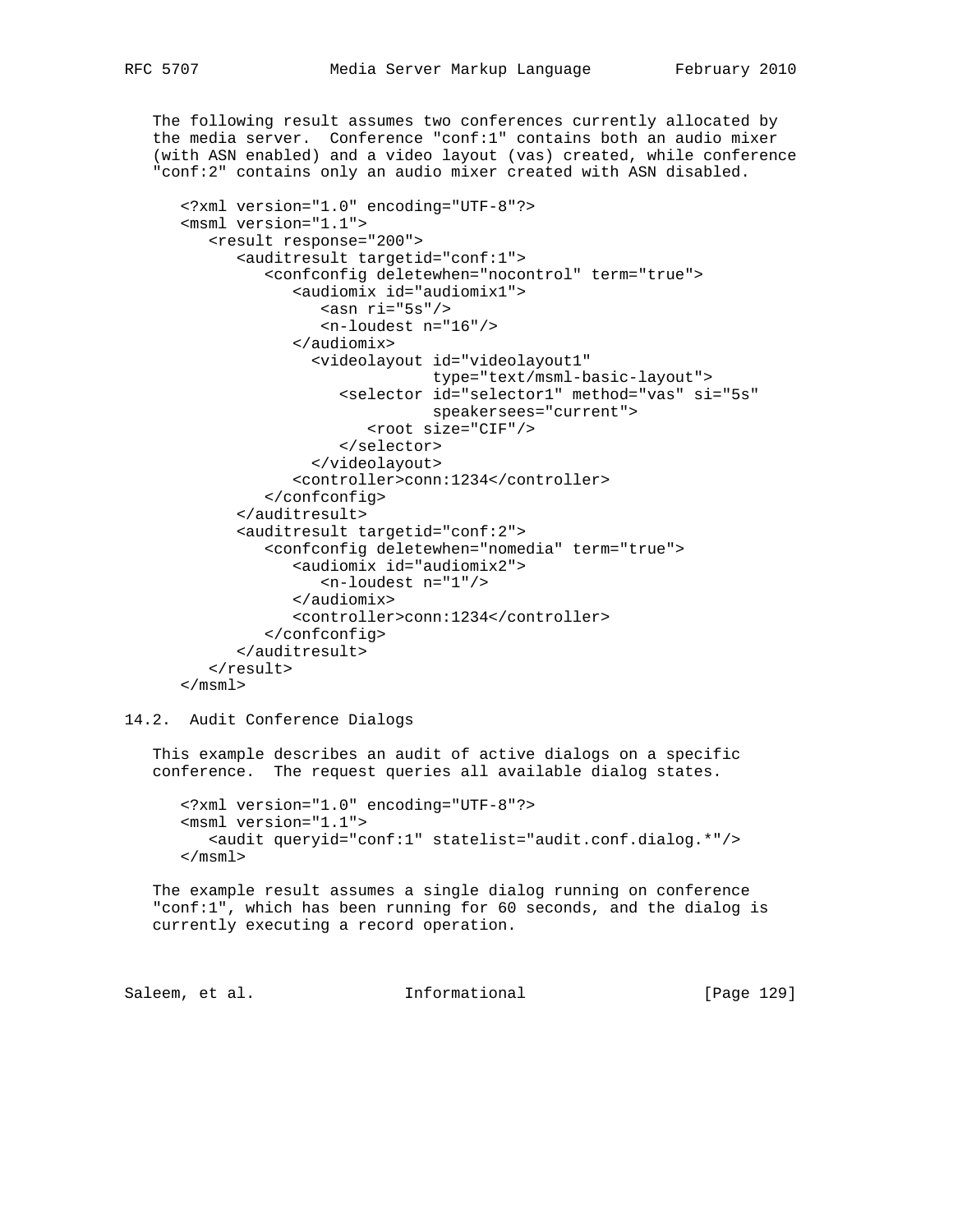```
 <?xml version="1.0" encoding="UTF-8"?>
 <msml version="1.1">
    <result response="200">
       <auditresult targetid="conf:1">
          <dialog name="sample">
             <duration>60</duration>
             <primitive>record</primitive>
             <controller>conn:1234</controller>
          </dialog>
       </auditresult>
    </result>
 </msml>
```
## 14.3. Audit Conference Streams

 This example request describes an audit of active streams on a specific conference. The request queries all available stream states.

```
 <?xml version="1.0" encoding="UTF-8"?>
 <msml version="1.1">
    <audit queryid="conf:1" statelist="audit.conf.stream.*"/>
 </msml>
```
 The example result assumes three audio participants in the conference. Connection "conn:1234" is a talk-listen participant with both clamp and gain control enabled. Connection "conn:1235" is a talk-only participant. Connection "conn:1236" is a listen-only participant with automatic gain control enabled.

Saleem, et al. 1nformational [Page 130]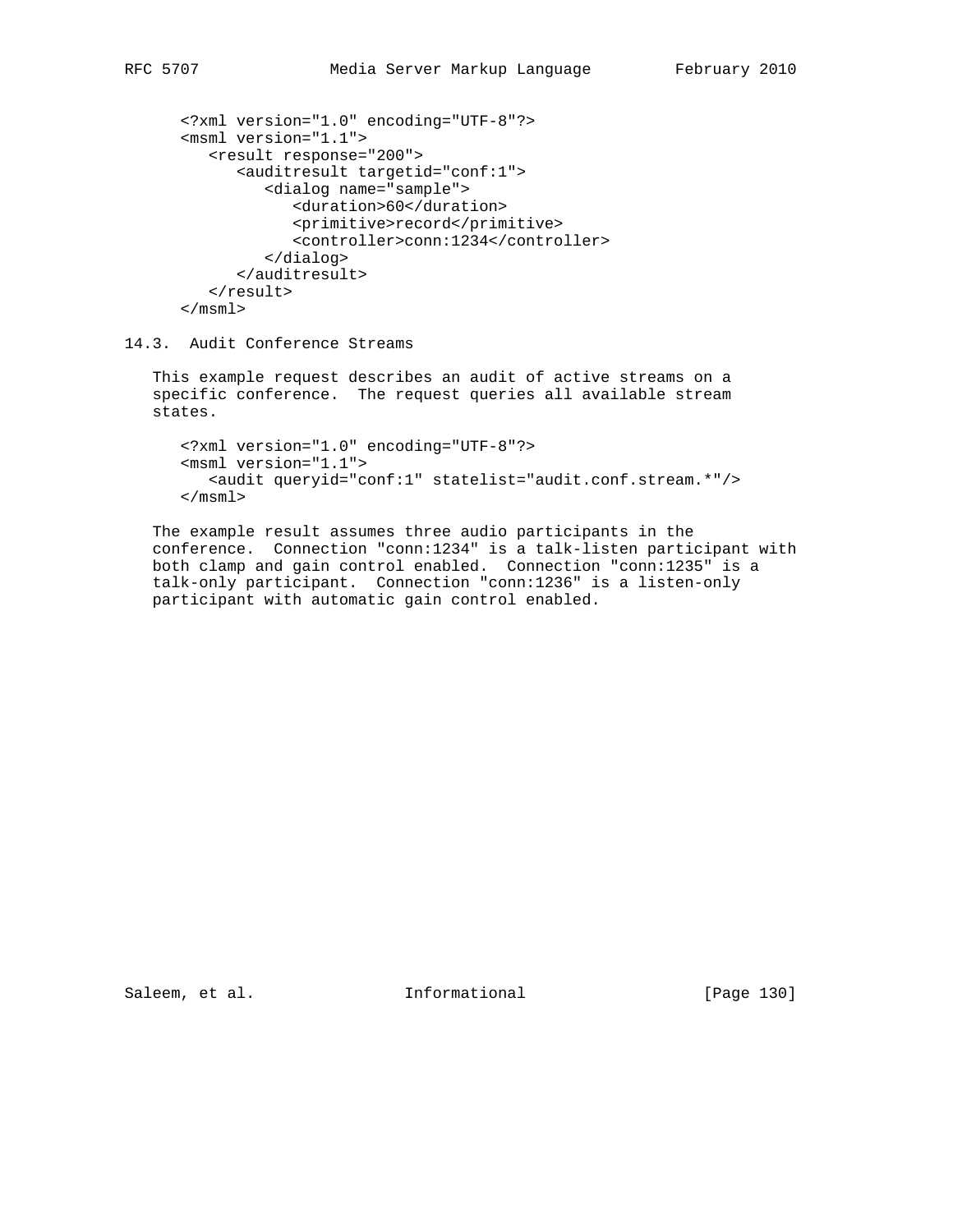```
 <?xml version="1.0" encoding="UTF-8"?>
 <msml version="1.1">
    <result response="200">
       <auditresult targetid="conf:1">
          <stream joinwith="conn:1234" media="audio" dir="to">
              <clamp dtmf="true" tone="false"/>
             \epsilongain amt="-10"/>
          </stream>
          <stream joinwith="conn:1234" media="audio" dir="from">
             \alpha <gain amt="10"/>
          </stream>
```

```
 <stream joinwith="conn:1235" media="audio" dir="to">
       </stream>
       <stream joinwith="conn:1236" media="audio" dir="from">
          <gain agc="true" tgtlvl="0" maxgain="10"/>
       </stream>
    </auditresult>
 </result>
```

```
 </msml>
```
14.4. Audit All Connections

 This example request describes an audit of all active connections on the media server. No additional state is queried.

```
 <?xml version="1.0" encoding="UTF-8"?>
 <msml version="1.1">
    <audit queryid="conn:*"/>
 </msml>
```
 The example result assumes five connections currently allocated by the media server.

```
 <?xml version="1.0" encoding="UTF-8"?>
 <msml version="1.1">
    <result response="200">
       <auditresult targetid="conn:1230"/>
       <auditresult targetid="conn:1231"/>
       <auditresult targetid="conn:1232"/>
       <auditresult targetid="conn:1233"/>
       <auditresult targetid="conn:1234"/>
    </result>
```
</msml>

14.5. Audit Connection Dialogs

 This example request describes an audit of active dialogs on a specific connection. No additional dialog state is queried.

Saleem, et al. Informational [Page 131]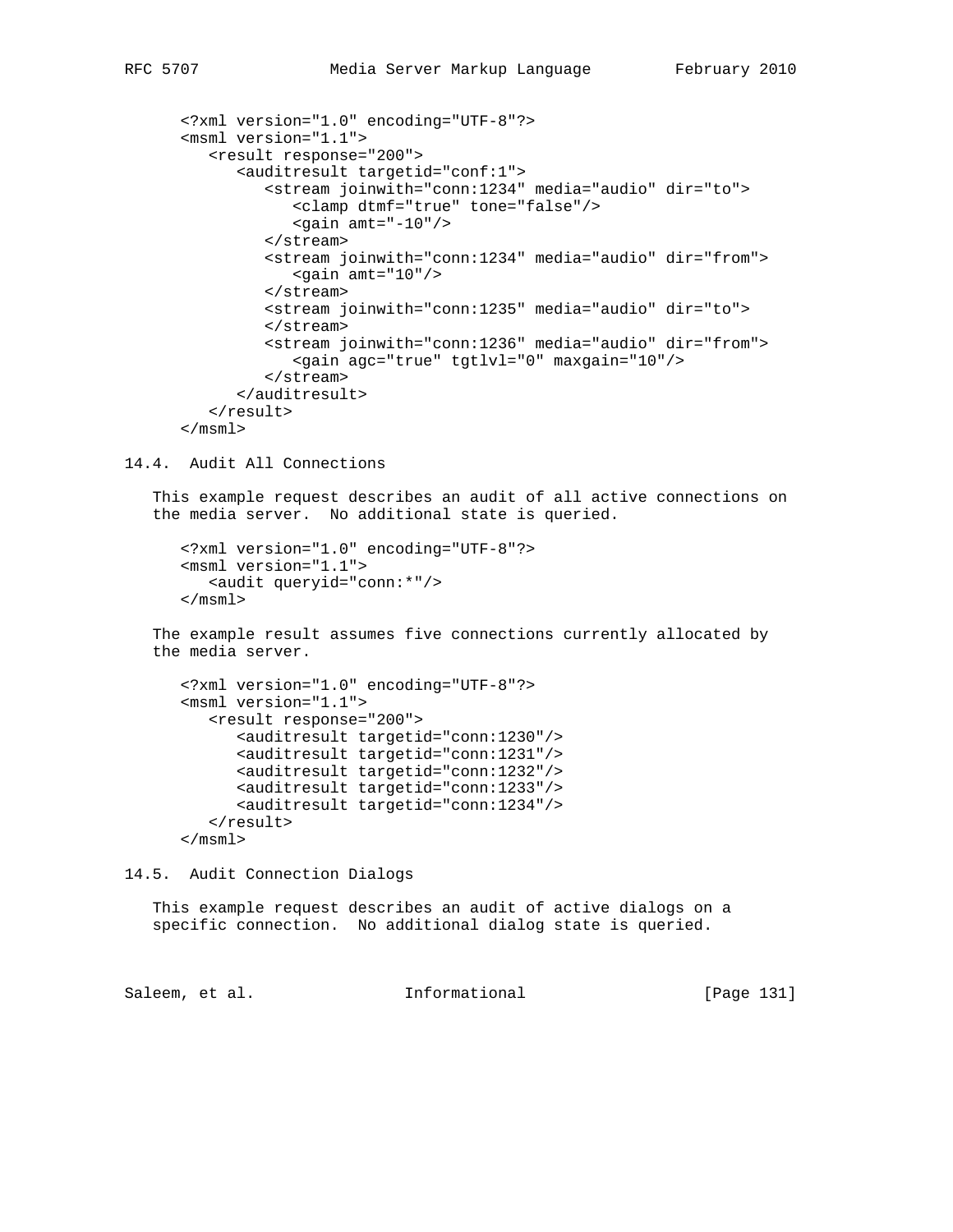```
 <?xml version="1.0" encoding="UTF-8"?>
    <msml version="1.1">
       <audit queryid="conn:1234" statelist="audit.conn.dialog"/>
    </msml>
 The example result assumes three dialogs running on the connection.
    <?xml version="1.0" encoding="UTF-8"?>
    <msml version="1.1">
       <result response="200">
          <auditresult targetid="conn:1234">
             <dialog name="sample1"/>
             <dialog name="sample2"/>
             <dialog name="sample3"/>
          </auditresult>
```
14.6. Audit Connection Streams

</result>

</msml>

 This example request describes an audit of active streams on a specific connection. No additional stream state is queried.

```
 <?xml version="1.0" encoding="UTF-8"?>
 <msml version="1.1">
    <audit queryid="conn:1234" statelist="audit.conn.stream"/>
 </msml>
```
 The example result assumes three audio streams created between target connection and other MSML objects, one of which is a bidirectional stream between target connection and a conference, and two are unidirectional streams between two other connections.

```
 <?xml version="1.0" encoding="UTF-8"?>
 <msml version="1.1">
    <result response="200">
       <auditresult targetid="conn:1234">
          <stream joinwith="conf:1" media="audio" dir="to"/>
          <stream joinwith="conf:1" media="audio" dir="from"/>
          <stream joinwith="conn:1235" media="audio" dir="to"/>
          <stream joinwith="conn:1236" media="audio" dir="from"/>
       </auditresult>
    </result>
 </msml>
```
Saleem, et al. Informational [Page 132]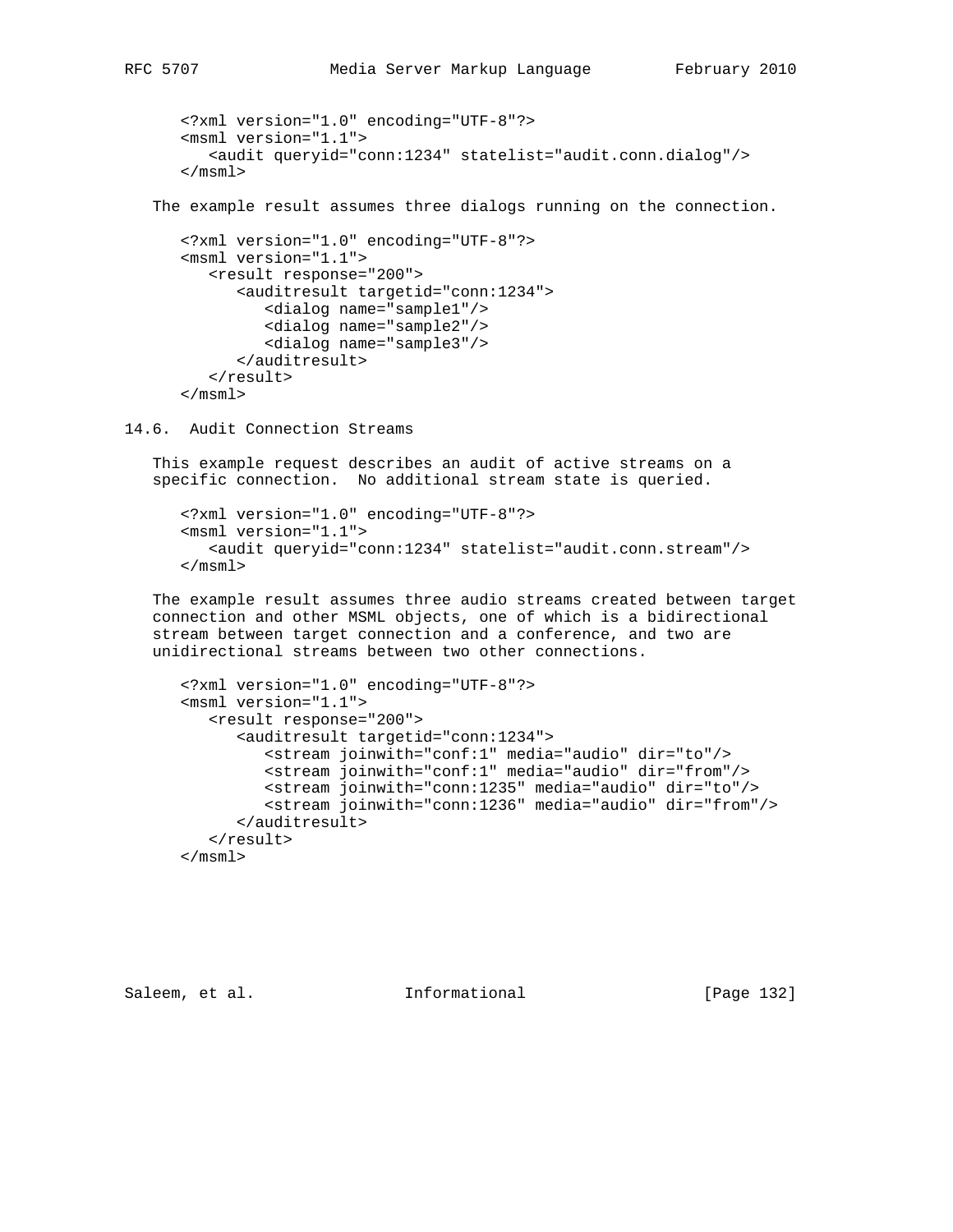## 14.7. Audit Connection with Selective States

 This example describes an audit of a specific connection, querying associated SIP dialog ID and SDP info.

```
 <?xml version="1.0" encoding="UTF-8"?>
 <msml version="1.1">
    <audit queryid="conn:1234" statelist="audit.conn.sipdialog
       audit.conn.localsdp audit.conn.remotesdp"/>
 </msml>
 <?xml version="1.0" encoding="UTF-8"?>
 <msml version="1.1">
    <result response="200">
       <auditresult targetid="conn:1234">
          <sipdialog callid="ABCD@10.0.0.10:5060"
                     localtag="sdfjsiodf"
                     remotetag="zvnmviuhd8"/>
          <localsdp>
            v=0 o=- 31691 31691 IN IP4 ms5mpc11.lab.radisys.com
             s=media server session
             t=0 0
             m=audio 33794 RTP/AVP 0
            c=IN IP4 10.3.5.111
             a=rtpmap:0 PCMU/8000
             a=sendrecv
             m=video 32770 RTP/AVP 34
             c=IN IP4 10.3.5.11
            b=AS:48 a=rtpmap:34 H263/90000
            a=fmtp:34 CIF=1
             a=sendrecv
          </localsdp>
          <remotesdp>
            v=0 o=- 12345 12345 IN IP4 10.0.0.88
             s=RadiSys SIP Media Server session
            t=0 0
             c=IN IP4 10.0.0.126
             b=AS:128
             m=audio 10000 RTP/AVP 0
             a=rtpmap:0 PCMU/8000
             a=ptime:20
             a=sendrecv
             m=video 10002 RTP/AVP 34
             a=rtpmap:34 H263/90000
             a=fmtp:34 CIF=1
```
Saleem, et al. Informational [Page 133]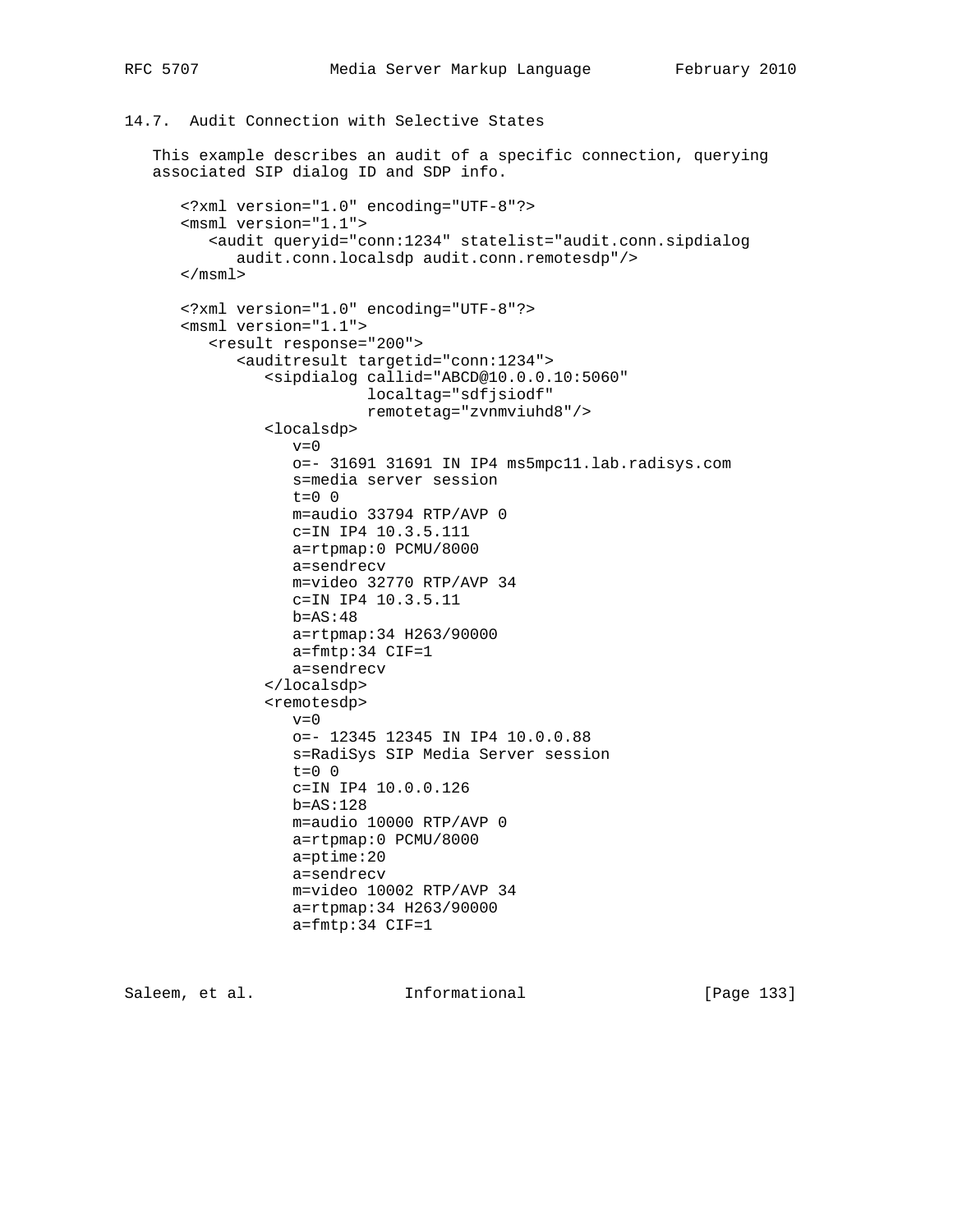a=sendrecv </remotesdp> </auditresult> </result> </msml>

15. Future Work

 The following capabilities may be added in future versions of this document:

- o Ability for MSML clients to audit or query the media server for supported set of MSML packages and profiles.
- o Ability to version MSML packages and profiles and naming scheme for MSML extension packages.

## 16. XML Schema

 MSML specification consists of a set of XML schemas, all of which may be used together or any sub-set of the schemas may be used for each MSML package. The following sections define a complete set of schemas covering all MSML packages.

Each package contains a single schema file, <package-name> datatypes.xsd. This schema file can be included by its extended package(s). Every package optionally contains another schema file, <package\_name>.xsd, which can be used directly to build or validate MSML scripts for a given package.

 The complete MSML schema (msml.xsd) includes all the individual MSML packages.

```
 <?xml version="1.0" encoding="UTF-8"?>
 <xs:schema xmlns:xs="http://www.w3.org/2001/XMLSchema"
            elementFormDefault="qualified"
            attributeFormDefault="unqualified">
  <xs:include schemaLocation="msml-core-datatypes.xsd"/>
  <xs:include schemaLocation="msml-conf-core-datatypes.xsd"/>
  <xs:include schemaLocation="msml-dialog-core-datatypes.xsd"/>
  <xs:include schemaLocation="msml-dialog-base-datatypes.xsd"/>
  <xs:include schemaLocation="msml-dialog-transform-datatypes.xsd"/>
  <xs:include schemaLocation="msml-dialog-group-datatypes.xsd"/>
  <xs:include schemaLocation="msml-dialog-speech-datatypes.xsd"/>
  <xs:include schemaLocation="msml-dialog-fax-detect-datatypes.xsd"/>
  <xs:include schemaLocation="msml-dialog-fax-sendrecv-
              datatypes.xsd"/>
  <xs:include schemaLocation="msml-audit-core-datatypes.xsd"/>
```
Saleem, et al. 10. Informational [Page 134]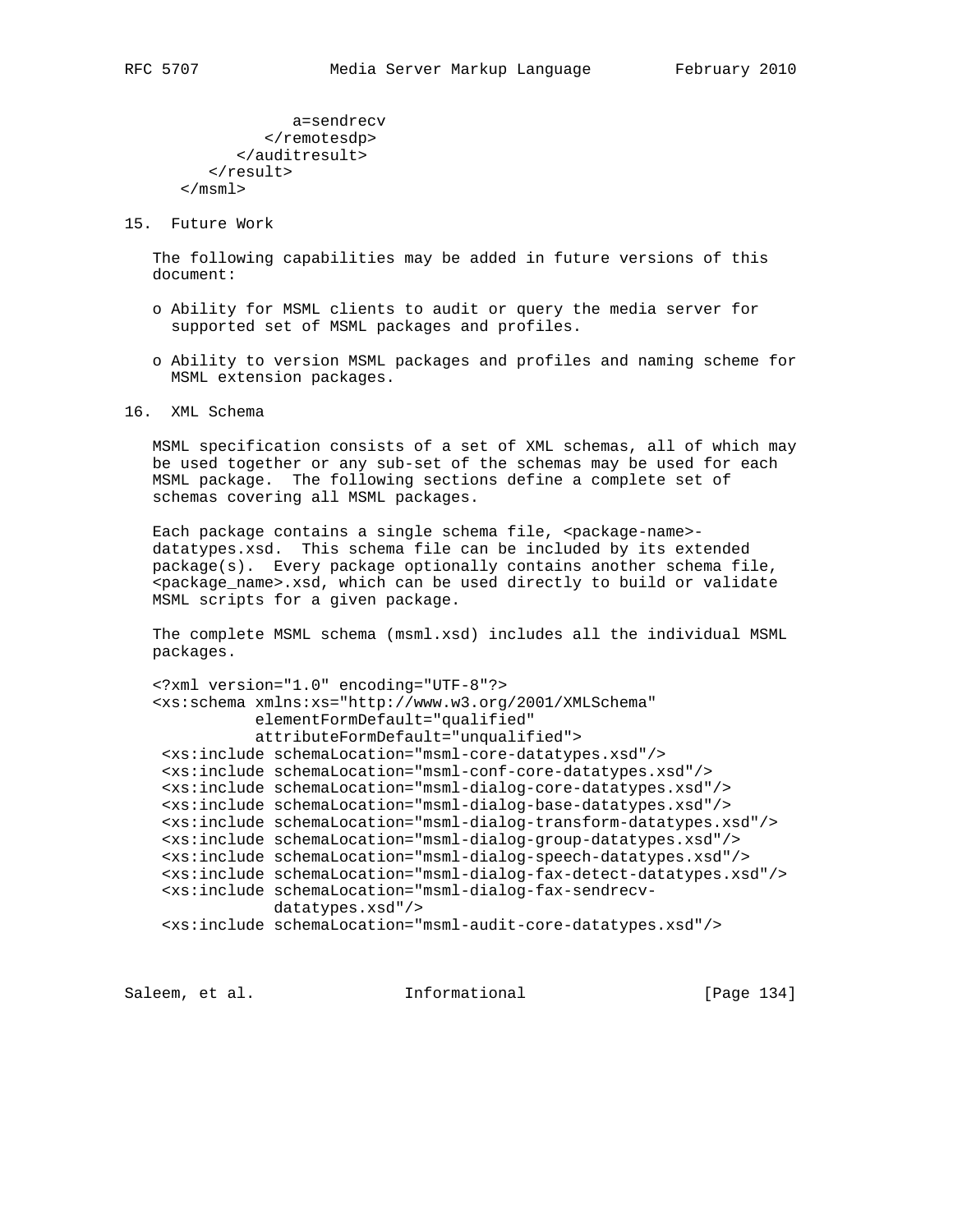```
 <xs:include schemaLocation="msml-audit-conf-datatypes.xsd"/>
 <xs:include schemaLocation="msml-audit-conn-datatypes.xsd"/>
 <xs:include schemaLocation="msml-audit-dialog-datatypes.xsd"/>
 <xs:include schemaLocation="msml-audit-stream-datatypes.xsd"/>
 <xs:element name="msml">
 <xs:complexType>
  <xs:choice>
   <xs:group ref="msmlRequestType" maxOccurs="unbounded"/>
   <xs:element name="event">
    <xs:complexType>
     <xs:choice maxOccurs="unbounded">
       <xs:sequence>
        <xs:element name="name" type="msmlEventNameValue.datatype"/>
        <xs:element name="value">
         <xs:simpleType>
         <xs:restriction base="xs:string">
          <xs:pattern value="[a-zA-Z0-9.]+"/>
         </xs:restriction>
         </xs:simpleType>
       </xs:element>
       </xs:sequence>
      </xs:choice>
      <xs:attribute name="name" type="msmlEventName.datatype"
                    use="required"/>
      <xs:attribute name="id" type="msmlEventSource.datatype"
                    use="required"/>
    </xs:complexType>
    </xs:element>
    <xs:element name="result">
    <xs:complexType>
     <xs:choice>
      <xs:element ref="description" minOccurs="0"/>
       <xs:sequence>
       <xs:element ref="msmlResultSimple" minOccurs="0"
                   maxOccurs="unbounded"/>
       <xs:element ref="msmlResultComplex" minOccurs="0"
                   maxOccurs="unbounded"/>
      </xs:sequence>
      </xs:choice>
      <xs:attribute name="response">
      <xs:simpleType>
       <xs:restriction base="xs:string">
        <xs:pattern value="\d{3}"/>
       </xs:restriction>
       </xs:simpleType>
      </xs:attribute>
      <xs:attribute name="mark" type="mark.datatype"/>
     </xs:complexType>
```
Saleem, et al. Informational [Page 135]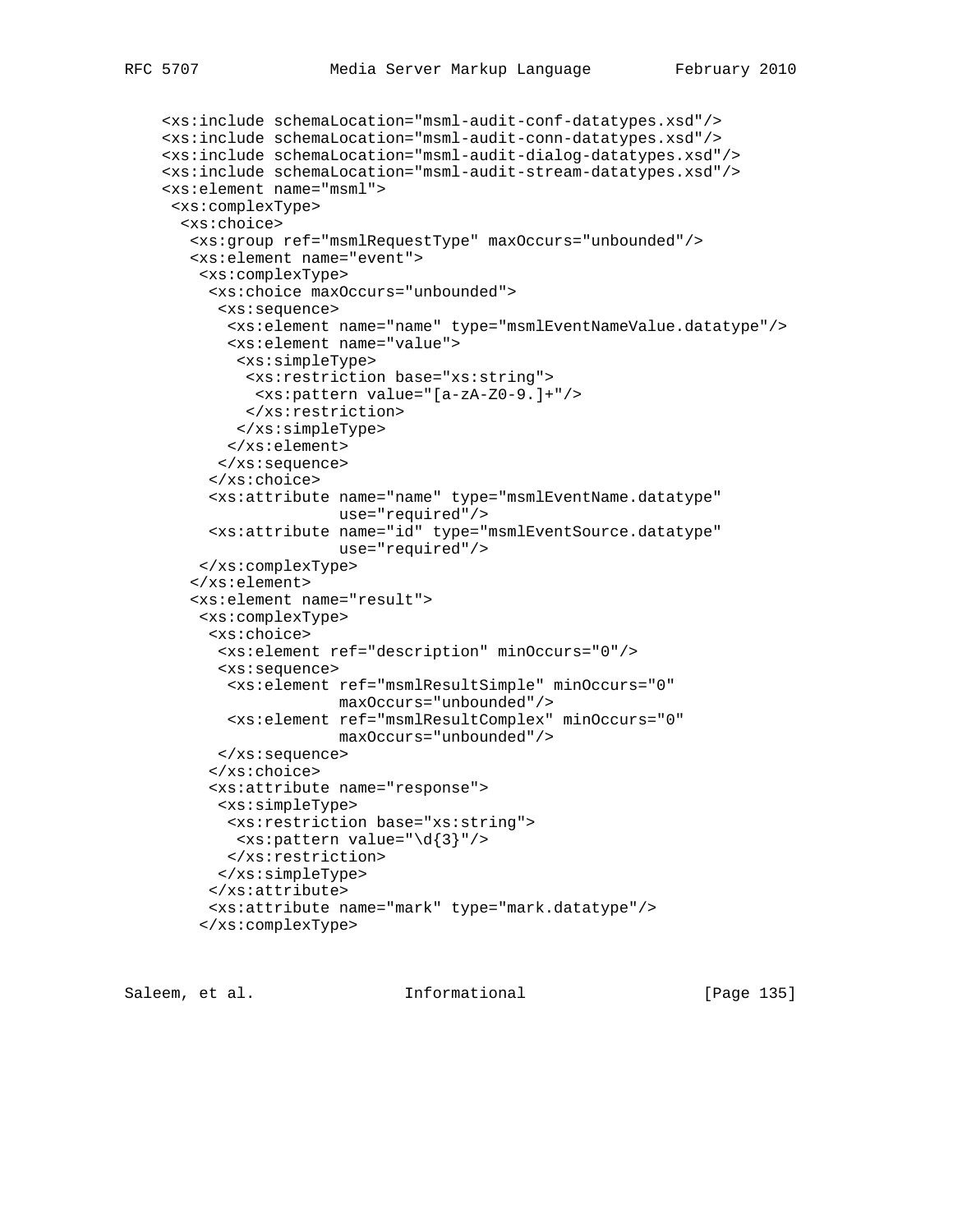```
 </xs:element>
       </xs:choice>
       <xs:attribute name="version" type="xs:string" use="required"
                     fixed="1.1"/>
     </xs:complexType>
     </xs:element>
    </xs:schema>
16.1. MSML Core
16.1.1. msml-core.xsd
    <?xml version="1.0" encoding="UTF-8"?>
    <xs:schema xmlns:xs="http://www.w3.org/2001/XMLSchema"
    elementFormDefault="qualified" attributeFormDefault="unqualified">
     <xs:include schemaLocation="msml-core-datatypes.xsd"/>
     <xs:element name="msml">
      <xs:complexType>
      <xs:choice>
        <xs:group ref="msmlRequestType" maxOccurs="unbounded"/>
        <xs:element name="event">
         <xs:complexType>
          <xs:choice maxOccurs="unbounded">
           <xs:sequence>
            <xs:element name="name" type="msmlEventNameValue.datatype"/>
            <xs:element name="value">
             <xs:simpleType>
              <xs:restriction base="xs:string">
              <xs:pattern value="[a-zA-Z0-9.]+"/>
              </xs:restriction>
             </xs:simpleType>
            </xs:element>
           </xs:sequence>
          </xs:choice>
          <xs:attribute name="name" type="msmlEventName.datatype"
                        use="required"/>
          <xs:attribute name="id" type="msmlEventSource.datatype"
                        use="required"/>
         </xs:complexType>
        </xs:element>
        <xs:element name="result">
         <xs:complexType>
          <xs:choice>
           <xs:element ref="description" minOccurs="0"/>
           <xs:sequence>
            <xs:element ref="msmlResultSimple" minOccurs="0"
                        maxOccurs="unbounded"/>
            <xs:element ref="msmlResultComplex" minOccurs="0"
```
Saleem, et al. Informational [Page 136]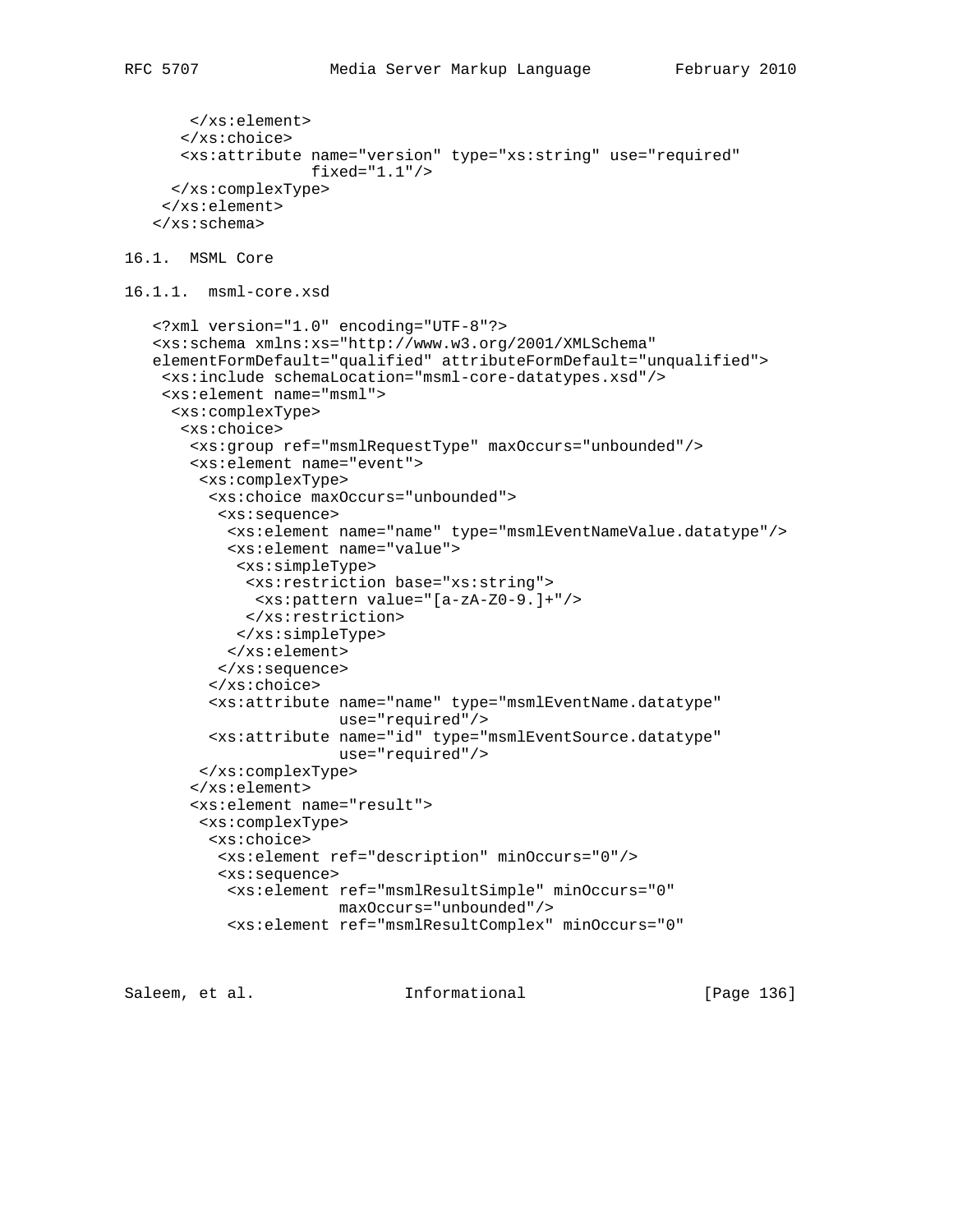```
 maxOccurs="unbounded"/>
           </xs:sequence>
          </xs:choice>
          <xs:attribute name="response">
           <xs:simpleType>
           <xs:restriction base="xs:string">
             <xs:pattern value="\d{3}"/>
            </xs:restriction>
           </xs:simpleType>
          </xs:attribute>
          <xs:attribute name="mark" type="mark.datatype"/>
         </xs:complexType>
        </xs:element>
       </xs:choice>
       <xs:attribute name="version" type="xs:string" use="required"
                     fixed="1.1"/>
      </xs:complexType>
     </xs:element>
    </xs:schema>
16.1.2. msml-core-datatypes.xsd
    <?xml version="1.0" encoding="UTF-8"?>
    <xs:schema xmlns:xs="http://www.w3.org/2001/XMLSchema"
               elementFormDefault="qualified"
               attributeFormDefault="unqualified">
     <xs:group name="msmlRequestType">
      <xs:choice>
       <xs:element ref="msmlRequest"/>
       <xs:element name="send">
       <xs:complexType>
         <xs:complexContent>
          <xs:extension base="msmlRequestType">
           <xs:attribute name="event" type="msmlEvent.datatype"
                         use="required"/>
           <xs:attribute name="target" type="msmlTarget.datatype"
                        use="required"/>
           <xs:attribute name="valuelist" type="xs:string"/>
          </xs:extension>
         </xs:complexContent>
        </xs:complexType>
       </xs:element>
      </xs:choice>
     </xs:group>
     <xs:element name="msmlRequest" type="msmlRequestType"
                 abstract="true"/>
     <xs:complexType name="msmlRequestType">
      <xs:attribute ref="mark"/>
```
Saleem, et al. Informational [Page 137]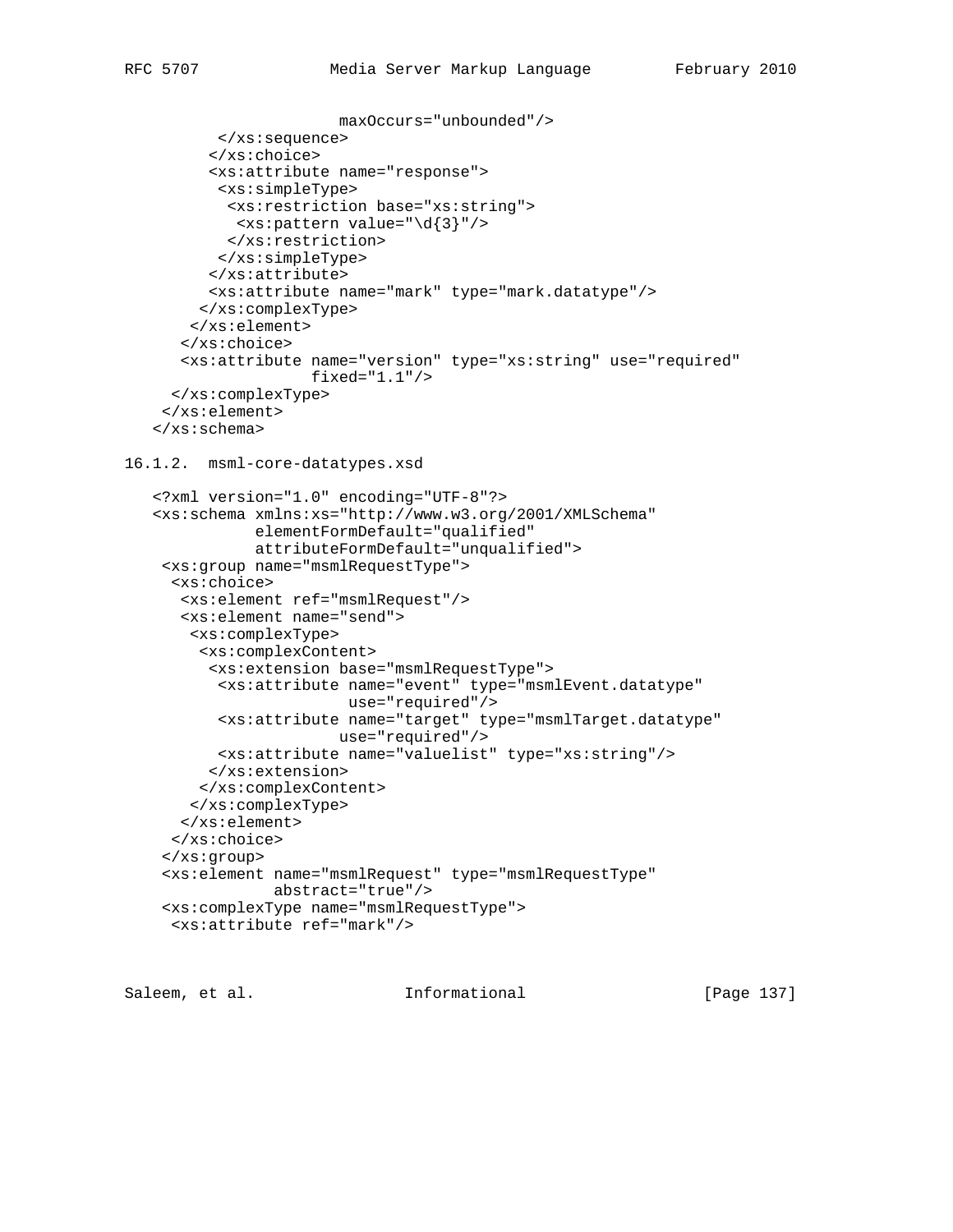```
 </xs:complexType>
  <xs:element name="msmlResultSimple" type="msmlResultSimpleType"
              abstract="true"/>
  <xs:element name="msmlResultComplex" type="msmlResultComplexType"
             abstract="true"/>
  <xs:simpleType name="msmlResultSimpleType">
  <xs:restriction base="xs:string"/>
  </xs:simpleType>
  <xs:complexType name="msmlResultComplexType"/>
  <xs:element name="description" type="xs:string"/>
  <xs:attribute name="mark" type="mark.datatype"/>
  <xs:simpleType name="msmlInstanceID.datatype">
  <xs:restriction base="xs:string">
   <xs:pattern value="[a-zA-Z0-9.:\-_]+"/>
  </xs:restriction>
  </xs:simpleType>
  <xs:simpleType name="connID.datatype">
  <xs:restriction base="xs:string">
   <xs:pattern value="conn:[a-zA-Z0-9.:\-_]+"/>
  </xs:restriction>
  </xs:simpleType>
  <xs:simpleType name="confID.datatype">
  <xs:restriction base="xs:string">
   <xs:pattern value="conf:[a-zA-Z0-9.:\-_]+"/>
   </xs:restriction>
  </xs:simpleType>
  <xs:simpleType name="dialogID.datatype">
   <xs:restriction base="xs:string">
 <xs:pattern value="conf:[a-zA-Z0-9.:\-_]+/dialog:[a-zA-Z0-9.:\-_]+"/>
\langle x, x \rangle:pattern value="conn: [a-zA-Z0-9.:\-_]+/dialog: [a-zA-Z0-9.:\-_]+"/>
  </xs:restriction>
  </xs:simpleType>
  <xs:simpleType name="independentID.datatype">
  <xs:restriction base="xs:string">
   <xs:pattern value="conf:[a-zA-Z0-9.:\-_]+"/>
   <xs:pattern value="conn:[a-zA-Z0-9.:\-_]+"/>
  </xs:restriction>
  </xs:simpleType>
  <xs:simpleType name="dialogLanguage.datatype">
  <xs:restriction base="xs:string">
   <xs:enumeration value="application/moml+xml"/>
   <xs:enumeration value="application/voicexml+xml"/>
  </xs:restriction>
  </xs:simpleType>
  <xs:simpleType name="msmlEvent.datatype">
  <xs:restriction base="xs:string"/>
  </xs:simpleType>
  <xs:simpleType name="msmlSend.datatype">
```
Saleem, et al. Informational [Page 138]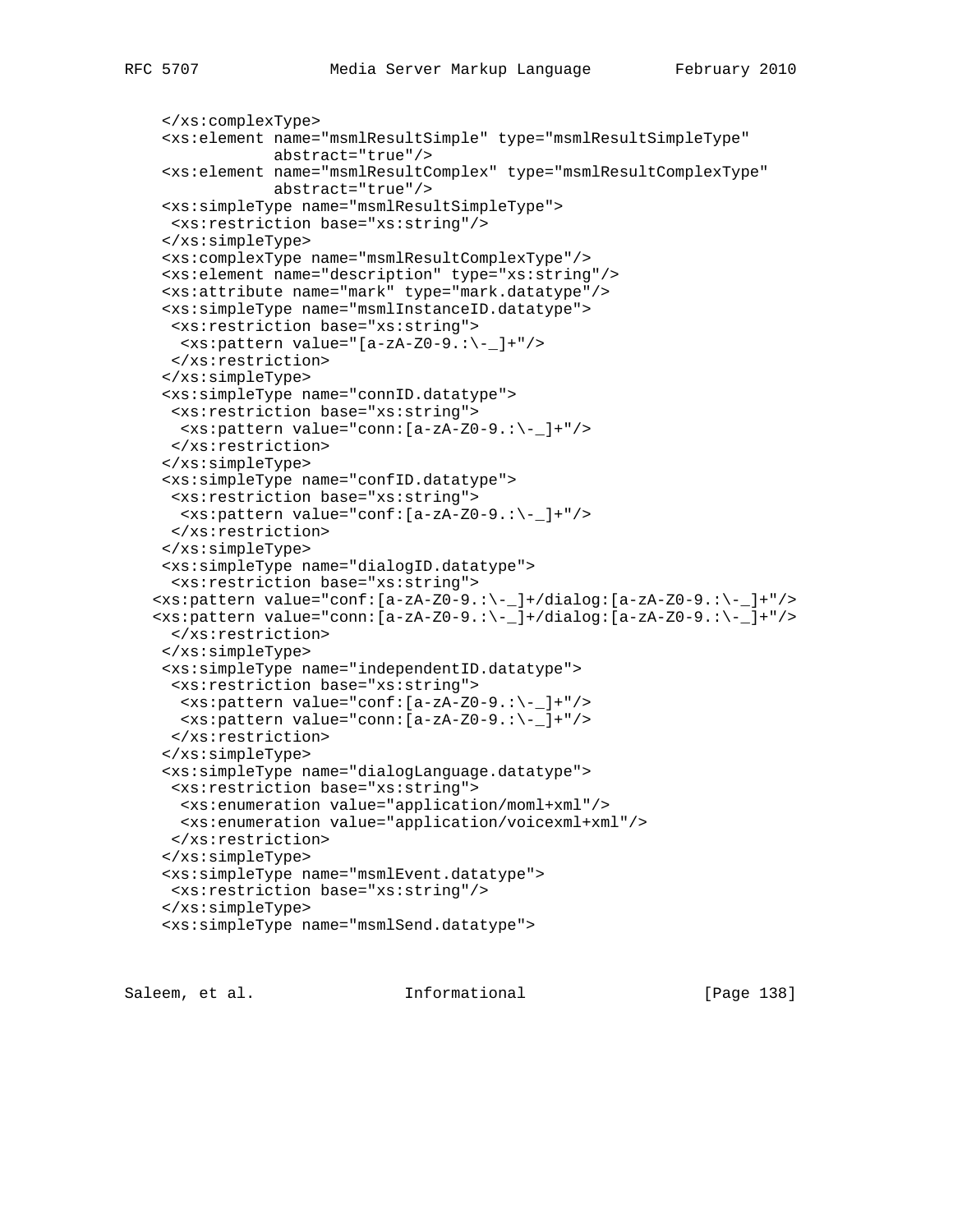```
 <xs:restriction base="xs:string"/>
  </xs:simpleType>
  <xs:simpleType name="msmlEventName.datatype">
   <xs:restriction base="xs:string">
    <xs:pattern value="msml.dialog.exit"/>
   <xs:pattern value="msml.conf.asn"/>
   <xs:pattern value="msml.conf.nomedia"/>
   <xs:pattern value="msml.dialog.exit"/>
   <xs:pattern value="[a-zA-Z0-9.:_\-]+"/>
   </xs:restriction>
  </xs:simpleType>
  <xs:simpleType name="msmlTarget.datatype">
   <xs:restriction base="xs:string">
    <xs:pattern
value="conf:[a-zA-Z0-9.:_\-]+(/oper:[a-zA-Z0-9.:_\-]+|\rangle*)*"/>
    <xs:pattern
value="conn:[a-zA-Z0-9.:_\-]+(/oper:[a-zA-Z0-9.:_\-]+|\rangle*)+"/>
   </xs:restriction>
  </xs:simpleType>
  <xs:simpleType name="msmlEventSource.datatype">
   <xs:restriction base="xs:string">
  \langle x s :pattern value="conf: [a-zA-Z0-9 : \{-] + " \rangle\langle x, x \rangle:pattern value="(conf:[a-zA-Z0-9.:_\-]+|conn:[a-zA-Z0-9.:_\-
   ]+)/dialog:[a-zA-Z0-9.:_\-]+"/>
   </xs:restriction>
  </xs:simpleType>
  <xs:simpleType name="msmlEventNameValue.datatype">
   <xs:restriction base="xs:string"/>
  </xs:simpleType>
  <xs:simpleType name="mark.datatype">
  <xs:restriction base="xs:string">
  \langle x s :pattern value="[a-zA-Z0-9.:\-_]+"/>
   </xs:restriction>
  </xs:simpleType>
  <xs:simpleType name="boolean.datatype">
   <xs:restriction base="xs:string">
    <xs:enumeration value="true"/>
   <xs:enumeration value="false"/>
   </xs:restriction>
  </xs:simpleType>
  <xs:simpleType name="posDuration.datatype">
  <xs:restriction base="xs:string">
   <xs:pattern value="(\+)?([0-9]*\.)?[0-9]+(ms|s)"/>
   </xs:restriction>
  </xs:simpleType>
 </xs:schema>
```
Saleem, et al. Informational [Page 139]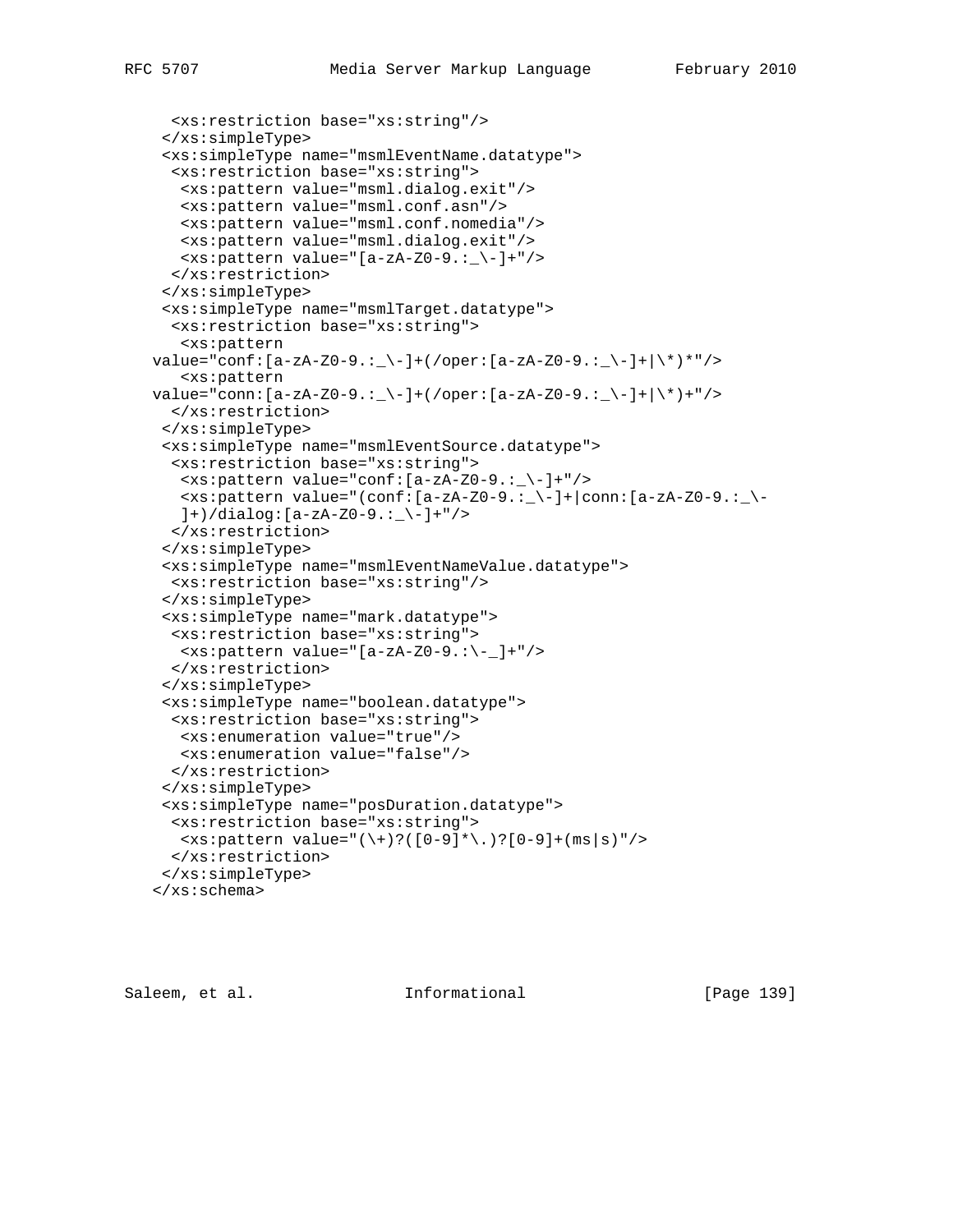```
16.2. MSML Conference Core Package
16.2.1. msml-conf-core.xsd
    <?xml version="1.0" encoding="UTF-8"?>
    <xs:schema xmlns:xs="http://www.w3.org/2001/XMLSchema"
               elementFormDefault="qualified"
               attributeFormDefault="unqualified">
       <xs:include schemaLocation="msml-core.xsd"/>
       <xs:include schemaLocation="msml-conf-core-datatypes.xsd"/>
    </xs:schema>
16.2.2. msml-conf-core-datatypes.xsd
<?xml version="1.0" encoding="UTF-8"?>
<xs:schema xmlns:xs="http://www.w3.org/2001/XMLSchema"
            elementFormDefault="qualified"
            attributeFormDefault="unqualified">
 <xs:include schemaLocation="msml-core-datatypes.xsd"/>
  <xs:element name="createconference" substitutionGroup="msmlRequest">
  <xs:complexType>
   <xs:complexContent>
     <xs:extension base="msmlRequestType">
      <xs:all>
       <xs:element name="audiomix" type="audioMixType" minOccurs="0"/>
       <xs:element name="videolayout" type="videoLayoutType"
                   minOccurs="0"/>
       <xs:element name="reserve" minOccurs="0">
        <xs:complexType>
         <xs:sequence>
          <xs:element name="resource" maxOccurs="unbounded">
           <xs:complexType>
            <xs:sequence>
             <xs:any namespace="##other" processContents="lax"
                     minOccurs="0" maxOccurs="unbounded"/>
            </xs:sequence>
            <xs:attribute name="n" type="xs:positiveInteger"
                         default="1"/>
            <xs:anyAttribute namespace="##any"/>
           </xs:complexType>
          </xs:element>
         </xs:sequence>
         <xs:attribute name="required" type="boolean.datatype"
                       default="true"/>
        </xs:complexType>
       </xs:element>
     \langle x s : \text{all} \rangle <xs:attribute name="name" type="msmlInstanceID.datatype"/>
```
Saleem, et al. Informational [Page 140]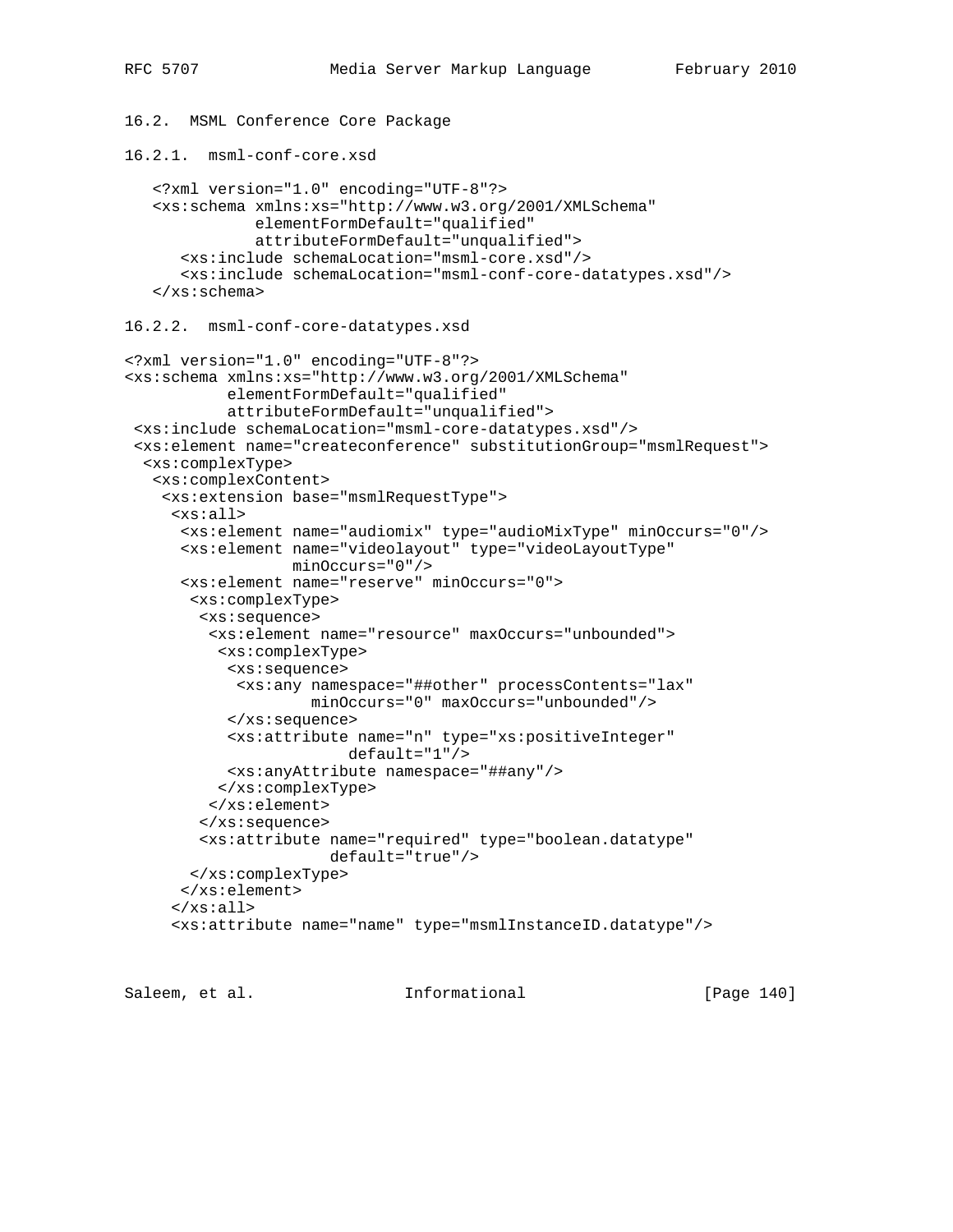```
 <xs:attribute name="deletewhen" default="never">
      <xs:simpleType>
      <xs:restriction base="xs:string">
       <xs:enumeration value="nomedia"/>
       <xs:enumeration value="nocontrol"/>
        <xs:enumeration value="never"/>
      </xs:restriction>
     </xs:simpleType>
     </xs:attribute>
     <xs:attribute name="term" type="boolean.datatype" default="true"/>
    </xs:extension>
   </xs:complexContent>
  </xs:complexType>
 </xs:element>
 <xs:element name="modifyconference" substitutionGroup="msmlRequest">
  <xs:complexType>
   <xs:complexContent>
    <xs:extension base="msmlRequestType">
    <xs:all>
     <xs:element name="audiomix" type="audioMixType" minOccurs="0"/>
     <xs:element name="videolayout" type="videoLayoutType"
                  minOccurs="0"/>
    </xs:all>
    <xs:attribute name="id" type="confID.datatype" use="required"/>
    </xs:extension>
   </xs:complexContent>
  </xs:complexType>
 </xs:element>
 <xs:element name="destroyconference" substitutionGroup="msmlRequest">
  <xs:complexType>
  <xs:complexContent>
    <xs:extension base="msmlRequestType">
     <xs:all>
      <xs:element name="audiomix" type="basicAudioMixType"
                  minOccurs="0"/>
      <xs:element name="videolayout" type="basicVideoLayoutType"
                  minOccurs="0"/>
    \langle x s : \text{all} \rangle <xs:attribute name="id" type="confID.datatype" use="required"/>
    </xs:extension>
  </xs:complexContent>
 </xs:complexType>
 </xs:element>
 <xs:element name="join" substitutionGroup="msmlRequest">
  <xs:complexType>
  <xs:complexContent>
   <xs:extension base="msmlRequestType">
    <xs:sequence>
```
Saleem, et al. Informational [Page 141]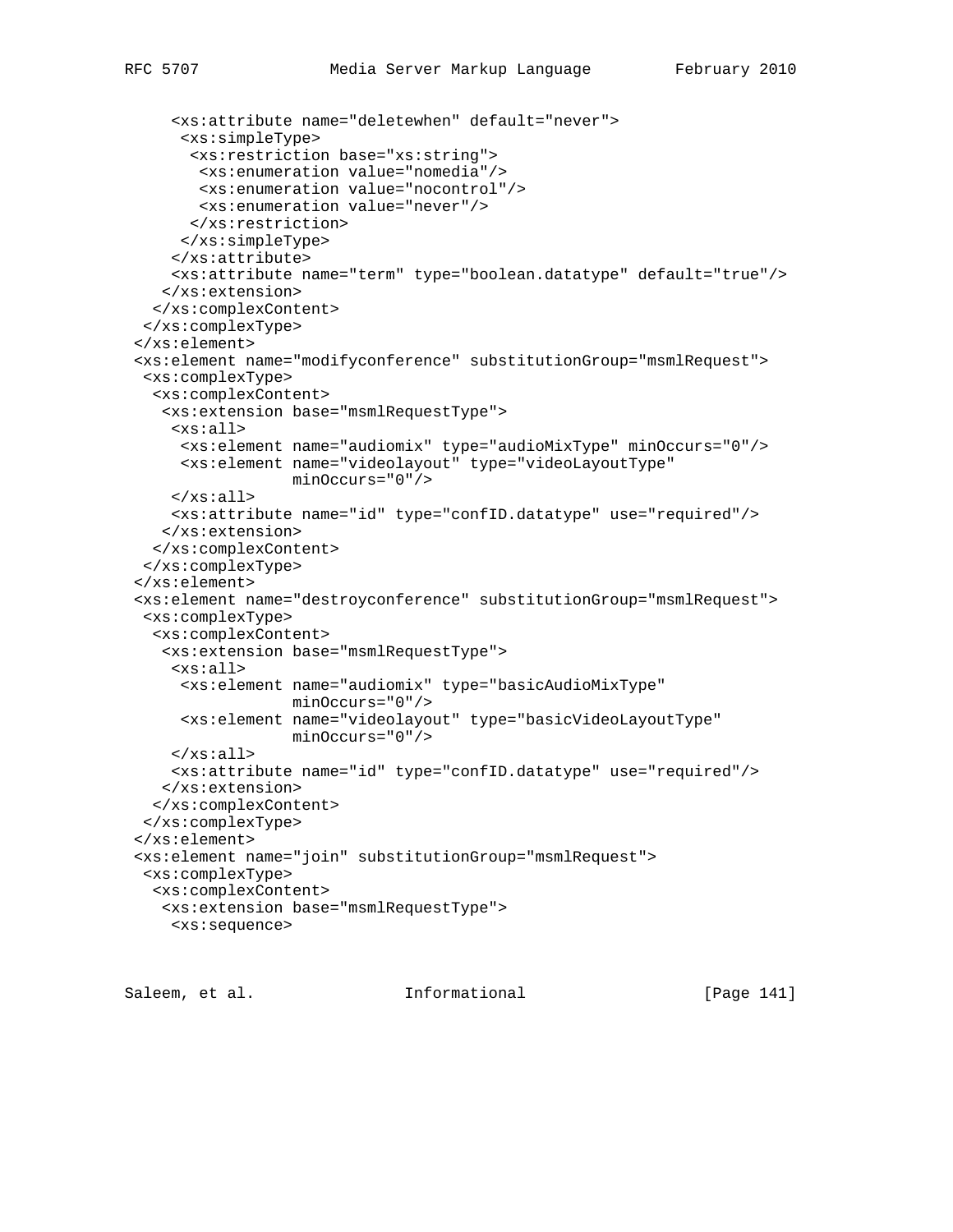```
 <xs:element name="stream" type="streamType" minOccurs="0"
                  maxOccurs="4"/>
     </xs:sequence>
     <xs:attribute name="id1" type="independentID.datatype"
                   use="required"/>
     <xs:attribute name="id2" type="independentID.datatype"
                   use="required"/>
    </xs:extension>
   </xs:complexContent>
 </xs:complexType>
 </xs:element>
 <xs:element name="modifystream" substitutionGroup="msmlRequest">
  <xs:complexType>
   <xs:complexContent>
    <xs:extension base="msmlRequestType">
     <xs:sequence>
     <xs:element name="stream" type="streamType" maxOccurs="4"/>
     </xs:sequence>
     <xs:attribute name="id1" type="independentID.datatype"
                  use="required"/>
     <xs:attribute name="id2" type="independentID.datatype"
                   use="required"/>
   </xs:extension>
  </xs:complexContent>
  </xs:complexType>
 </xs:element>
 <xs:element name="unjoin" substitutionGroup="msmlRequest">
  <xs:complexType>
  <xs:complexContent>
    <xs:extension base="msmlRequestType">
    <xs:sequence>
     <xs:element name="stream" type="basicStreamType" minOccurs="0"
                 maxOccurs="4"/>
     </xs:sequence>
     <xs:attribute name="id1" type="independentID.datatype"
                   use="required"/>
     <xs:attribute name="id2" type="independentID.datatype"
                   use="required"/>
   </xs:extension>
  </xs:complexContent>
 </xs:complexType>
 </xs:element>
 <xs:element name="monitor" substitutionGroup="msmlRequest">
 <xs:complexType>
  <xs:complexContent>
   <xs:extension base="msmlRequestType">
     <xs:attribute name="id1" type="connID.datatype" use="required"/>
     <xs:attribute name="id2" type="independentID.datatype"
```
Saleem, et al. Informational [Page 142]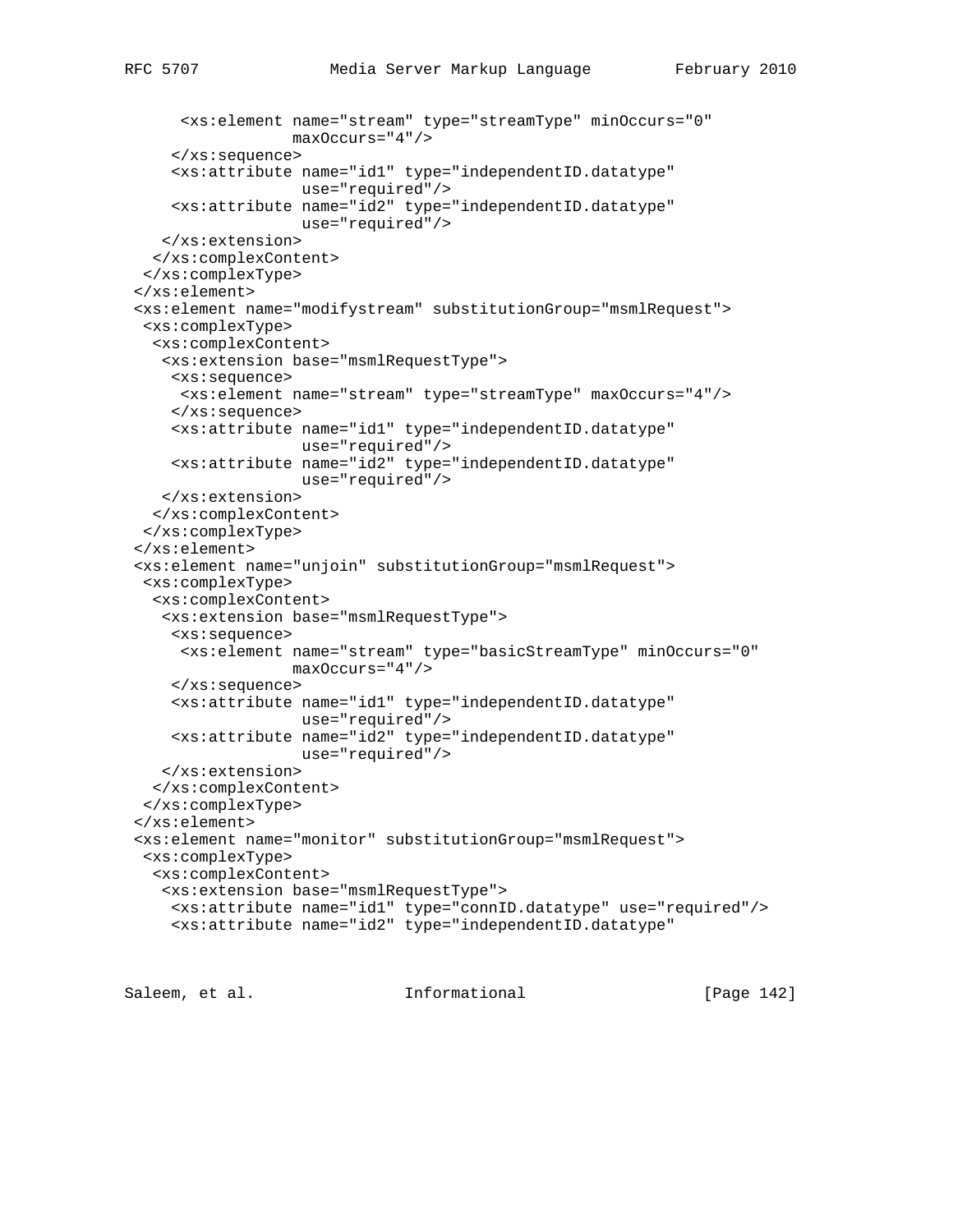```
 use="required"/>
     <xs:attribute name="compressed" type="boolean.datatype"
                   default="false"/>
    </xs:extension>
  </xs:complexContent>
 </xs:complexType>
 </xs:element>
 <xs:element name="confid" type="msmlResultSimpleType"
            substitutionGroup="msmlResultSimple"/>
 <xs:complexType name="basicStreamType">
  <xs:attribute name="dir">
  <xs:simpleType>
    <xs:restriction base="xs:string">
     <xs:enumeration value="to-id1"/>
    <xs:enumeration value="from-id1"/>
   </xs:restriction>
  </xs:simpleType>
  </xs:attribute>
  <xs:attribute name="media">
  <xs:simpleType>
   <xs:restriction base="xs:string">
    <xs:enumeration value="audio"/>
    <xs:enumeration value="video"/>
   </xs:restriction>
  </xs:simpleType>
  </xs:attribute>
 <xs:attribute name="compressed" type="boolean.datatype"/>
 </xs:complexType>
 <xs:complexType name="streamType">
 <xs:complexContent>
  <xs:extension base="basicStreamType">
    <xs:choice minOccurs="0" maxOccurs="unbounded">
     <xs:element name="gain">
      <xs:complexType>
       <xs:attribute name="amt" use="optional">
        <xs:simpleType>
         <xs:restriction base="xs:integer">
          <xs:minInclusive value="-96"/>
          <xs:maxInclusive value="96"/>
         </xs:restriction>
        </xs:simpleType>
       </xs:attribute>
       <xs:attribute name="agc" type="boolean.datatype"/>
       <xs:attribute name="tgtlvl" use="optional">
        <xs:simpleType>
         <xs:restriction base="xs:nonPositiveInteger">
          <xs:minInclusive value="-40"/>
          <xs:maxInclusive value="0"/>
```
Saleem, et al. Informational [Page 143]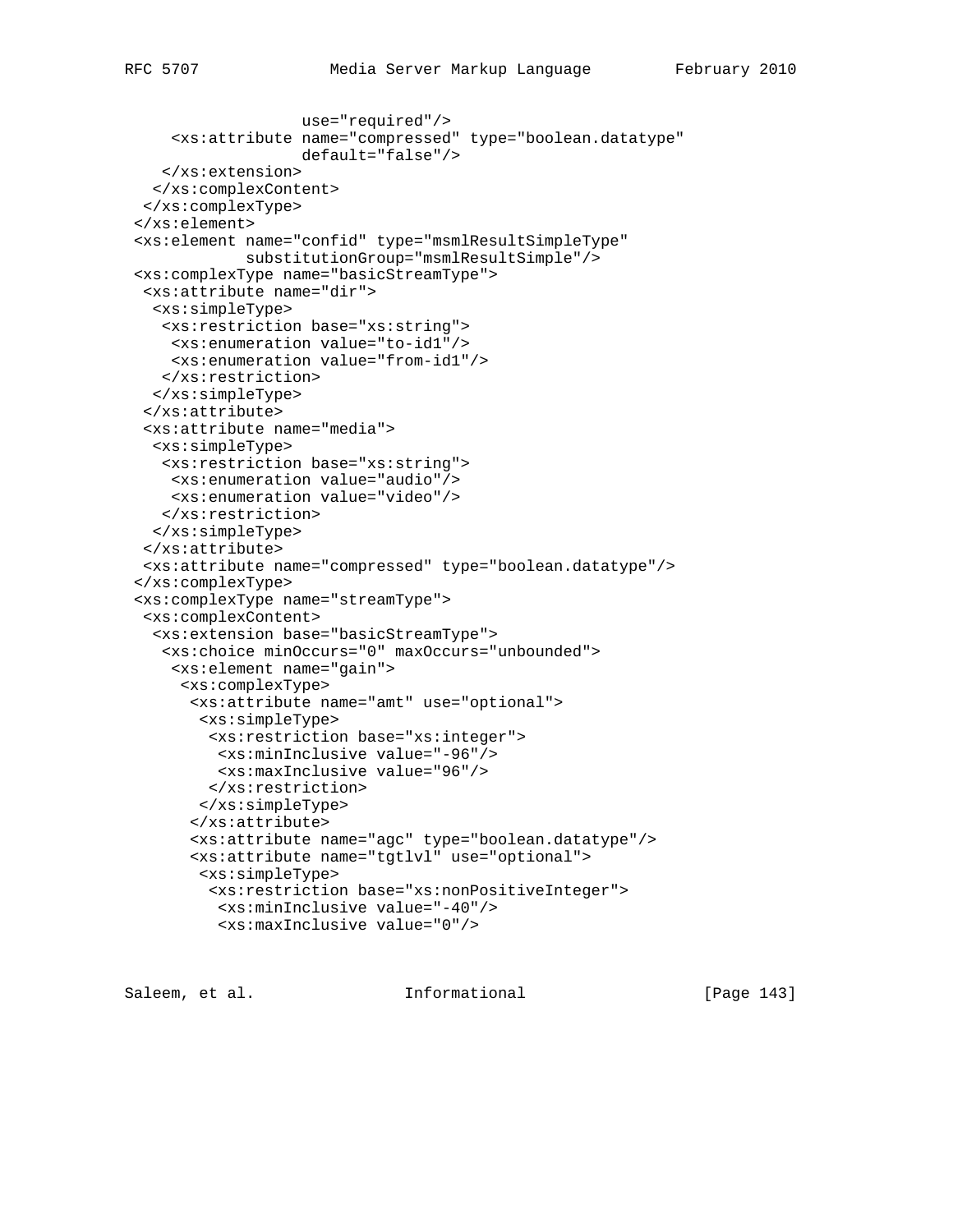```
 </xs:restriction>
        </xs:simpleType>
       </xs:attribute>
       <xs:attribute name="maxgain" default="10">
        <xs:simpleType>
         <xs:restriction base="xs:nonNegativeInteger">
         <xs:minInclusive value="0"/>
          <xs:maxInclusive value="40"/>
         </xs:restriction>
        </xs:simpleType>
       </xs:attribute>
      </xs:complexType>
     </xs:element>
     <xs:element name="clamp">
      <xs:complexType>
       <xs:attribute name="dtmf" type="boolean.datatype"/>
       <xs:attribute name="tones" type="boolean.datatype"/>
      </xs:complexType>
     </xs:element>
     <xs:element name="visual"/>
    </xs:choice>
    <xs:attribute name="preferred" type="boolean.datatype"
                  default="false"/>
    <xs:attribute name="display" type="xs:string"/>
    <xs:attribute name="override" type="boolean.datatype"
                  default="false"/>
   </xs:extension>
  </xs:complexContent>
 </xs:complexType>
 <xs:complexType name="basicAudioMixType">
 <xs:attribute name="id" type="xs:string" use="optional"/>
 <xs:attribute name="samplerate" type="xs:positiveInteger"
                use="optional" default="8000"/>
 </xs:complexType>
 <xs:complexType name="audioMixType">
  <xs:complexContent>
   <xs:extension base="basicAudioMixType">
    <xs:all>
     <xs:element name="asn" minOccurs="0">
      <xs:complexType>
       <xs:attribute name="ri" type="posDuration.datatype"/>
       <xs:attribute name="asth" default="-96">
        <xs:simpleType>
         <xs:restriction base="xs:nonPositiveInteger">
         <xs:minInclusive value="-96"/>
          <xs:maxInclusive value="0"/>
```
Saleem, et al. Informational [Page 144]

 </xs:restriction> </xs:simpleType>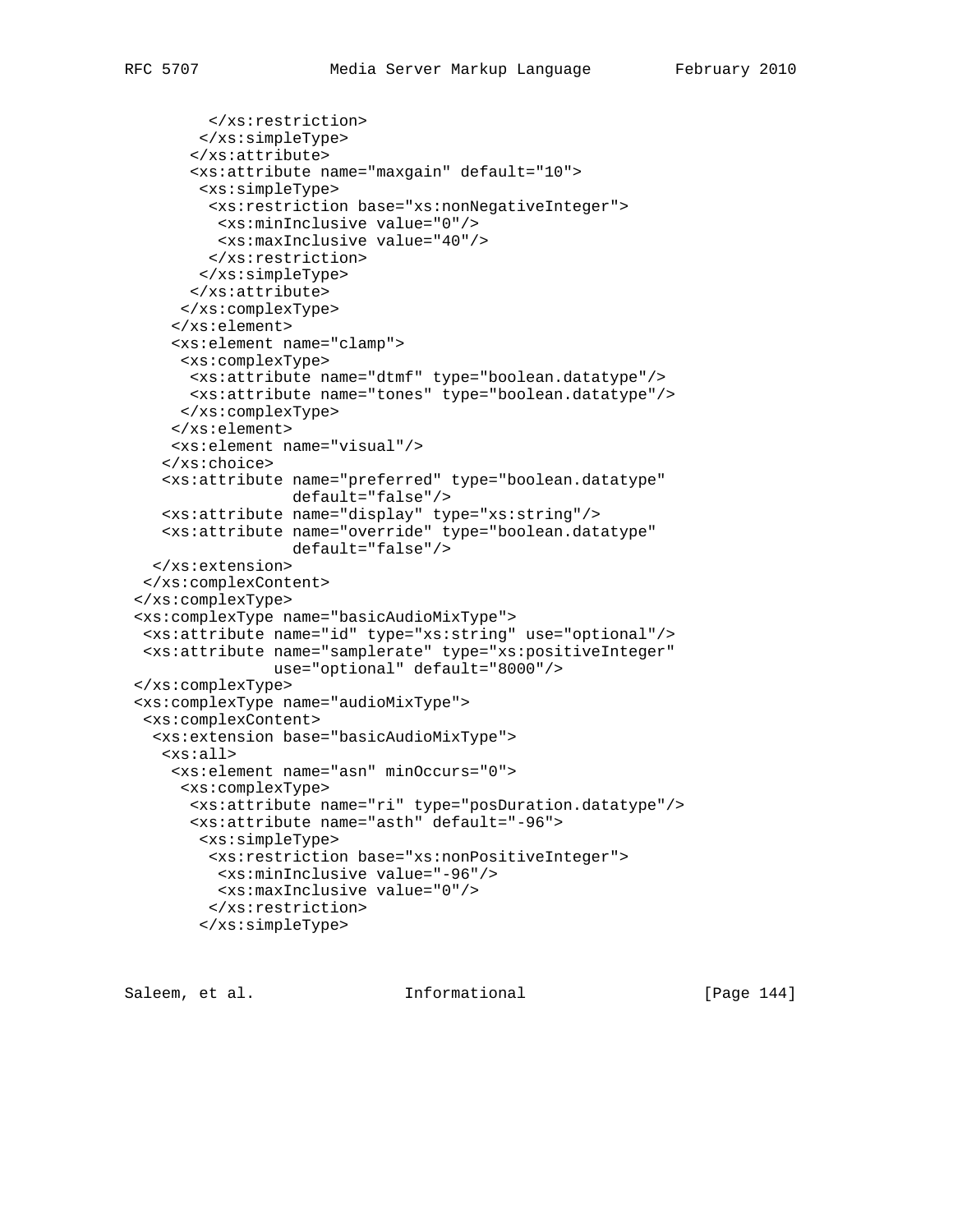```
 </xs:attribute>
      </xs:complexType>
     </xs:element>
     <xs:element name="n-loudest" minOccurs="0">
      <xs:complexType>
      <xs:attribute name="n" type="xs:positiveInteger" use="required"/>
      </xs:complexType>
     </xs:element>
   \langle x s : \text{all} \rangle </xs:extension>
  </xs:complexContent>
 </xs:complexType>
 <xs:complexType name="basicVideoLayoutType">
  <xs:attribute name="id" type="xs:string" use="required"/>
  <xs:attribute name="type" type="xs:string" use="required"
                fixed="text/msml-basic-layout"/>
 </xs:complexType>
 <xs:complexType name="videoLayoutType">
  <xs:complexContent>
   <xs:extension base="basicVideoLayoutType">
    <xs:choice>
     <xs:element name="selector">
      <xs:complexType>
       <xs:complexContent>
        <xs:extension base="selectorType">
         <xs:choice>
          <xs:element name="root" type="rootType" minOccurs="0"/>
          <xs:element name="region" minOccurs="0">
           <xs:complexType>
            <xs:attribute name="id" type="xs:string" use="required"/>
            <xs:attribute name="left" type="xs:positiveInteger"/>
            <xs:attribute name="top" type="xs:positiveInteger"/>
            <xs:attribute name="relativeSize">
             <xs:simpleType>
              <xs:restriction base="xs:string">
               <xs:enumeration value="1/4"/>
               <xs:enumeration value="1/3"/>
               <xs:enumeration value="2/3"/>
               <xs:enumeration value="3/4"/>
               <xs:enumeration value="1"/>
              </xs:restriction>
             </xs:simpleType>
            </xs:attribute>
            <xs:attribute name="priority">
             <xs:simpleType>
              <xs:restriction base="xs:float">
               <xs:minInclusive value="0"/>
               <xs:maxExclusive value="1"/>
```
Saleem, et al. Informational [Page 145]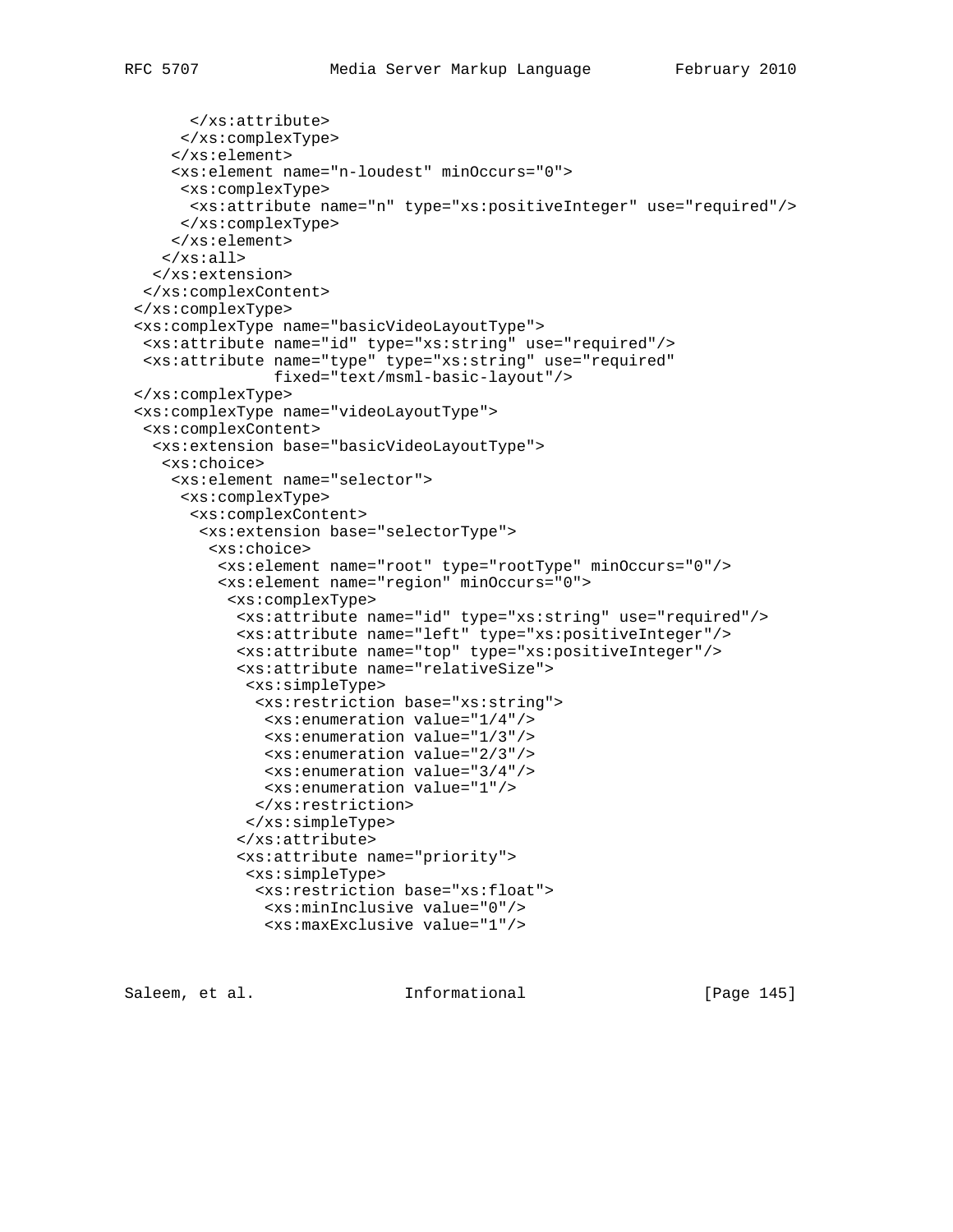```
 </xs:restriction>
             </xs:simpleType>
            </xs:attribute>
            <xs:attribute name="title" type="xs:string"/>
            <xs:attribute name="titleTextColor" type="xs:string"/>
            <xs:attribute name="titleBackgroundColor" type="xs:string"/>
            <xs:attribute name="borderColor" type="xs:string"/>
            <xs:attribute name="borderWidth" type="xs:positiveInteger"/>
            <xs:attribute name="logo" type="xs:anyURI"/>
           </xs:complexType>
          </xs:element>
         </xs:choice>
        </xs:extension>
       </xs:complexContent>
      </xs:complexType>
     </xs:element>
     <xs:element name="root" type="rootType"/>
     <xs:element name="region" minOccurs="0" maxOccurs="unbounded">
     <xs:complexType>
      <xs:complexContent>
       <xs:extension base="regionType"/>
      </xs:complexContent>
     </xs:complexType>
     </xs:element>
    </xs:choice>
   </xs:extension>
 </xs:complexContent>
 </xs:complexType>
 <xs:complexType name="regionType">
 <xs:attribute name="id" type="xs:string" use="required"/>
 <xs:attribute name="left" type="xs:positiveInteger"/>
 <xs:attribute name="top" type="xs:positiveInteger"/>
  <xs:attribute name="relativeSize">
  <xs:simpleType>
    <xs:restriction base="xs:string">
     <xs:enumeration value="1/4"/>
     <xs:enumeration value="1/3"/>
     <xs:enumeration value="2/3"/>
     <xs:enumeration value="3/4"/>
    <xs:enumeration value="1"/>
   </xs:restriction>
  </xs:simpleType>
  </xs:attribute>
  <xs:attribute name="priority">
  <xs:simpleType>
   <xs:restriction base="xs:float">
    <xs:minInclusive value="0"/>
    <xs:maxExclusive value="1"/>
```
Saleem, et al. Informational [Page 146]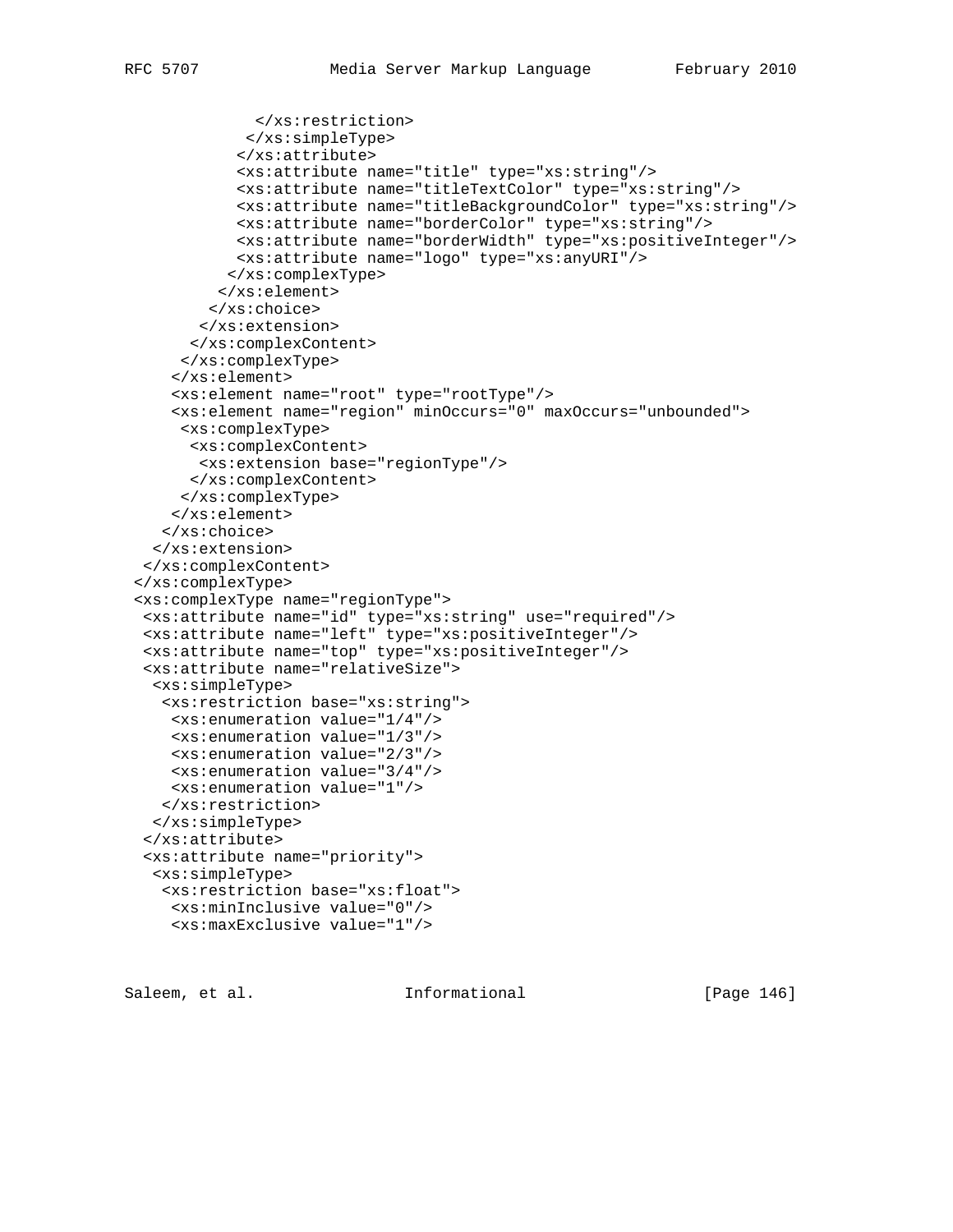```
 </xs:restriction>
  </xs:simpleType>
  </xs:attribute>
  <xs:attribute name="title" type="xs:string"/>
  <xs:attribute name="titleTextColor" type="xs:string"/>
 <xs:attribute name="titleBackgroundColor" type="xs:string"/>
 <xs:attribute name="borderColor" type="xs:string"/>
 <xs:attribute name="borderWidth" type="xs:positiveInteger"/>
 <xs:attribute name="logo" type="xs:anyURI"/>
 </xs:complexType>
 <xs:complexType name="selectorType">
  <xs:attribute name="id" type="xs:string" use="required"/>
  <xs:attribute name="method" use="required">
   <xs:simpleType>
   <xs:restriction base="xs:string">
    <xs:enumeration value="vas"/>
    <xs:enumeration value="sequence"/>
   </xs:restriction>
  </xs:simpleType>
  </xs:attribute>
  <xs:attribute name="status" default="active">
  <xs:simpleType>
   <xs:restriction base="xs:string">
    <xs:enumeration value="active"/>
    <xs:enumeration value="disabled"/>
   </xs:restriction>
  </xs:simpleType>
  </xs:attribute>
  <xs:attribute name="si" type="posDuration.datatype" default="1s"/>
  <xs:attribute name="blankothers" type="xs:boolean" default="false"/>
  <xs:attribute name="speakersees" default="current">
  <xs:simpleType>
   <xs:restriction base="xs:string">
    <xs:enumeration value="current"/>
    <xs:enumeration value="previous"/>
   </xs:restriction>
  </xs:simpleType>
 </xs:attribute>
 </xs:complexType>
 <xs:complexType name="rootType">
  <xs:attribute name="size" default="CIF">
  <xs:simpleType>
   <xs:restriction base="xs:string">
    <xs:enumeration value="16CIF"/>
    <xs:enumeration value="4CIF"/>
    <xs:enumeration value="CIF"/>
    <xs:enumeration value="QCIF"/>
    </xs:restriction>
```
Saleem, et al. Informational [Page 147]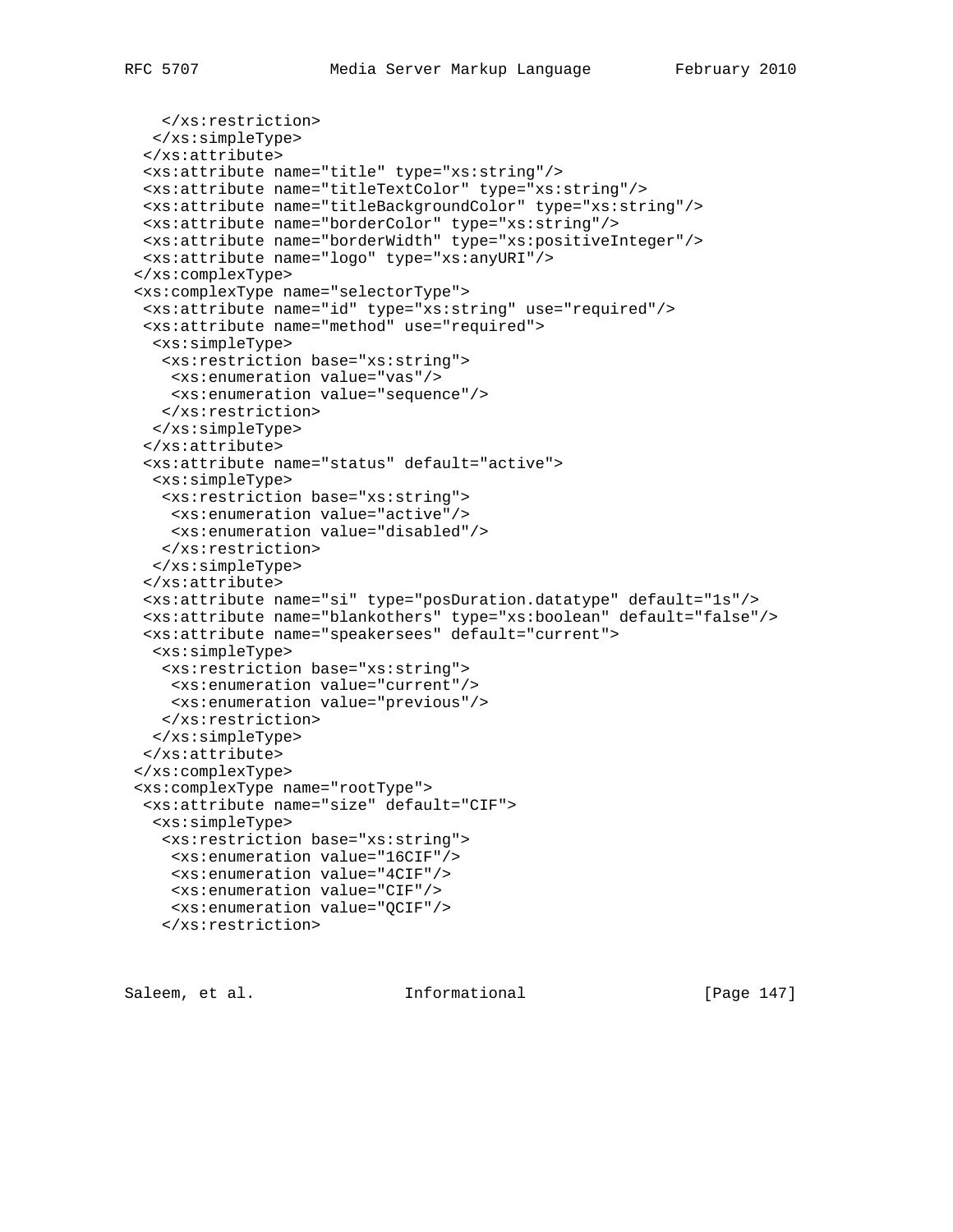```
 </xs:simpleType>
   </xs:attribute>
   <xs:attribute name="backgroundcolor" type="xs:string"
                 default="black"/>
  <xs:attribute name="backgroundimage" type="xs:anyURI"/>
  </xs:complexType>
  <xs:simpleType name="confclass.datatype">
  <xs:restriction base="xs:string">
   <xs:enumeration value="standard"/>
   <xs:enumeration value="preferred"/>
  </xs:restriction>
  </xs:simpleType>
  <xs:simpleType name="conferenceType.datatype">
   <xs:restriction base="xs:string">
   <xs:enumeration value="audio.basic"/>
   <xs:enumeration value="audio.advanced"/>
  </xs:restriction>
  </xs:simpleType>
  <xs:simpleType name="duplex.datatype">
  <xs:restriction base="xs:string">
   <xs:enumeration value="half"/>
   <xs:enumeration value="full"/>
  </xs:restriction>
 </xs:simpleType>
</xs:schema>
16.3. MSML Dialog Packages
16.3.1. msml-dialog-core.xsd
<?xml version="1.0" encoding="UTF-8"?>
<xs:schema xmlns:xs="http://www.w3.org/2001/XMLSchema"
           elementFormDefault="qualified"
           attributeFormDefault="unqualified">
 <xs:include schemaLocation="msml-core.xsd"/>
 <xs:include schemaLocation="msml-dialog-core-datatypes.xsd"/>
</xs:schema>
16.3.2. msml-dialog-core-datatypes.xsd
<?xml version="1.0" encoding="UTF-8"?>
<xs:schema xmlns:xs="http://www.w3.org/2001/XMLSchema"
           elementFormDefault="qualified"
            attributeFormDefault="unqualified">
 <xs:include schemaLocation="msml-core-datatypes.xsd"/>
 <xs:group name="momlRequest">
  <xs:choice>
   <xs:group ref="executeType"/>
```
Saleem, et al. 10 mm informational [Page 148]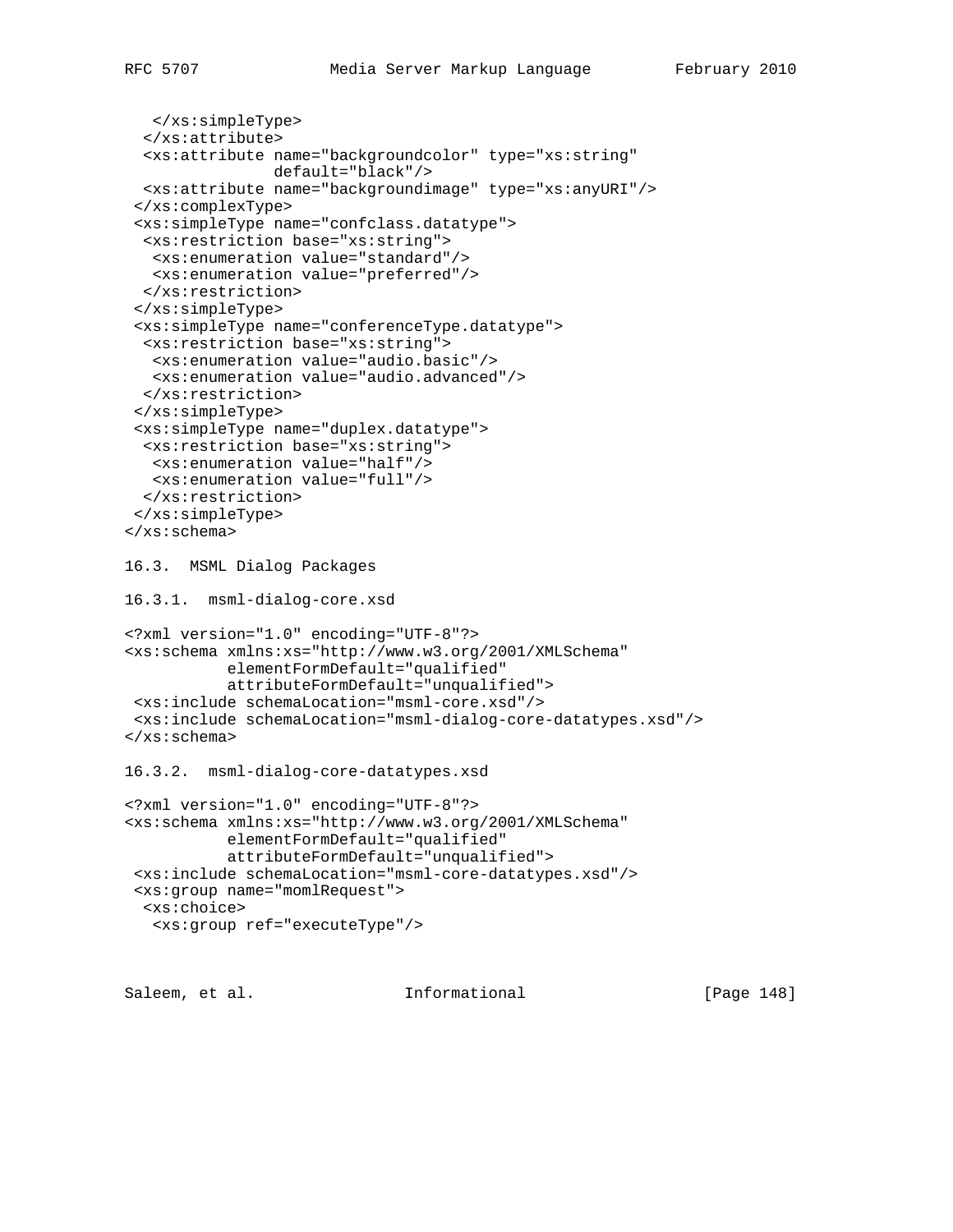```
 <xs:group ref="sendType"/>
  </xs:choice>
 </xs:group>
 <xs:element name="dialogstart" substitutionGroup="msmlRequest">
 <xs:complexType>
  <xs:complexContent>
   <xs:extension base="msmlRequestType">
    <xs:choice>
     <xs:group ref="momlRequest" minOccurs="0"/>
     </xs:choice>
     <xs:attribute name="target" type="independentID.datatype"
                   use="required"/>
     <xs:attribute name="type" type="dialogLanguage.datatype"
                   use="required"/>
     <xs:attribute name="name" type="msmlInstanceID.datatype"/>
    <xs:attribute name="src" type="xs:anyURI" use="optional"/>
   </xs:extension>
  </xs:complexContent>
  </xs:complexType>
 </xs:element>
 <xs:element name="dialogend" substitutionGroup="msmlRequest">
 <xs:complexType>
  <xs:complexContent>
   <xs:extension base="msmlRequestType">
    <xs:attribute name="id" type="dialogID.datatype" use="required"/>
   </xs:extension>
  </xs:complexContent>
 </xs:complexType>
 </xs:element>
 <xs:element name="dialogid" type="msmlResultSimpleType"
            substitutionGroup="msmlResultSimple"/>
 <xs:group name="executeType">
 <xs:choice>
  <xs:element ref="primitive" maxOccurs="unbounded"/>
  <xs:element ref="control" maxOccurs="unbounded"/>
 </xs:choice>
 </xs:group>
 <xs:element name="primitive" type="primitiveType" abstract="true"/>
 <xs:complexType name="primitiveType">
 <xs:attribute name="id" type="momlID.datatype"/>
 </xs:complexType>
 <xs:element name="control" abstract="true"/>
 <xs:group name="sendType">
 <xs:choice>
  <xs:choice>
   <xs:element name="exit" type="exitType"/>
   <xs:element name="disconnect" type="exitType"/>
   </xs:choice>
```
Saleem, et al. Informational [Page 149]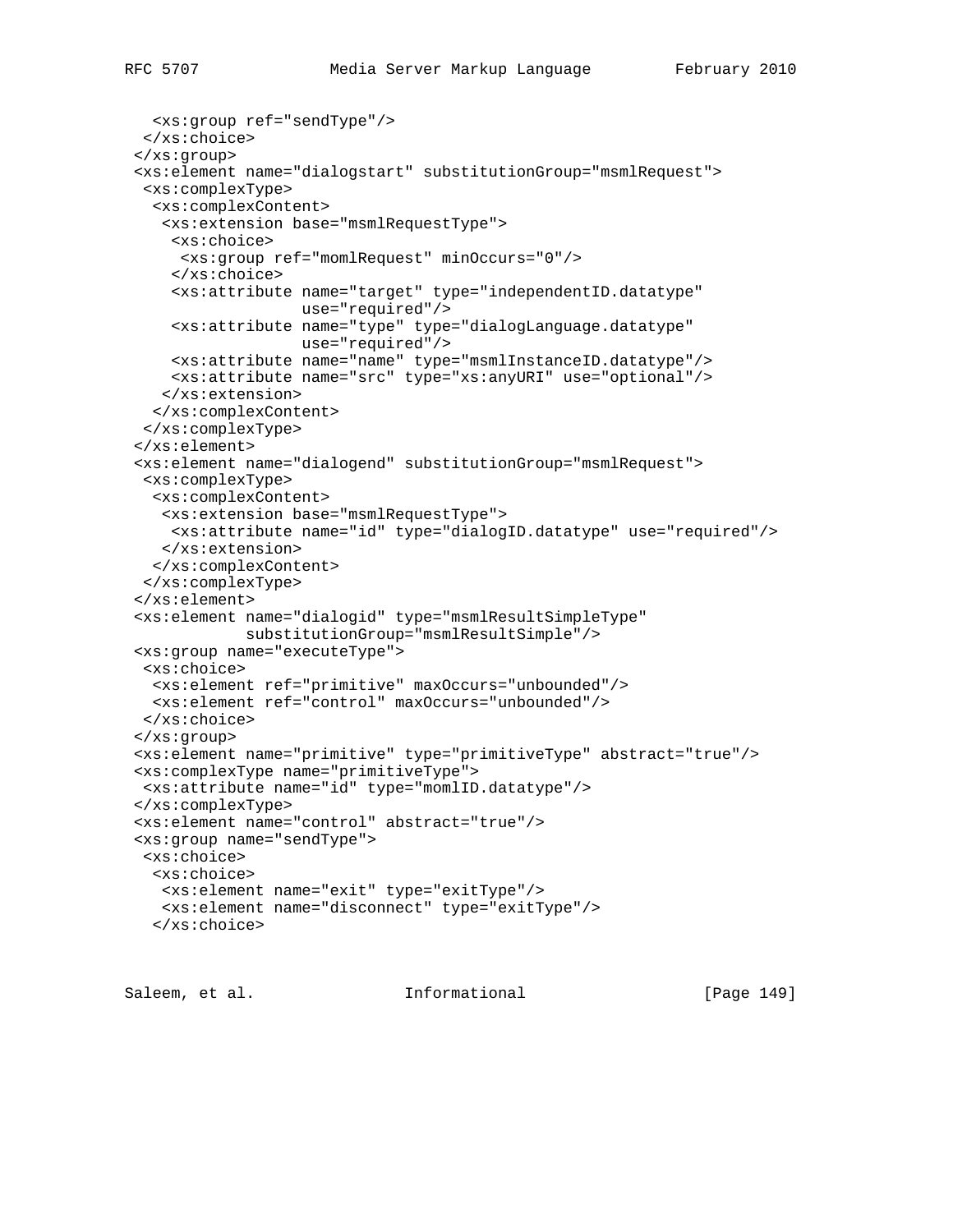```
 <xs:sequence>
    <xs:element ref="send" maxOccurs="unbounded"/>
    <xs:choice minOccurs="0">
    <xs:element name="exit" type="exitType"/>
    <xs:element name="disconnect" type="exitType"/>
   </xs:choice>
  </xs:sequence>
 </xs:choice>
 </xs:group>
 <xs:element name="send">
  <xs:complexType>
   <xs:attribute name="event" type="momlEvent.datatype" use="required"/>
  <xs:attribute name="target" type="momlTarget.datatype"
                 use="required"/>
  <xs:attribute name="namelist" type="momlNamelist.datatype"/>
 </xs:complexType>
 </xs:element>
 <xs:complexType name="exitType">
 <xs:attribute name="namelist" type="momlNamelist.datatype"/>
 </xs:complexType>
 <xs:simpleType name="momlID.datatype">
 <xs:restriction base="xs:string">
  <xs:pattern value="[a-zA-Z0-9][a-zA-Z0-9._\-]*"/>
 </xs:restriction>
 </xs:simpleType>
 <xs:simpleType name="momlEvent.datatype">
  <xs:restriction base="xs:string">
 \langle x s :pattern value="[a-zA-Z0-9][a-zA-Z0-9. \-]*"/>
 </xs:restriction>
 </xs:simpleType>
 <xs:simpleType name="momlNamelist.datatype">
 <xs:restriction base="xs:string"/>
 </xs:simpleType>
 <xs:simpleType name="dtmfDigits.datatype">
 <xs:restriction base="xs:string">
  <xs:pattern value="[0-9#*]+"/>
 </xs:restriction>
 </xs:simpleType>
 <xs:simpleType name="iterate.datatype">
  <xs:union memberTypes="xs:positiveInteger">
  <xs:simpleType>
   <xs:restriction base="xs:negativeInteger">
    <xs:minInclusive value="-1"/>
   </xs:restriction>
   </xs:simpleType>
   <xs:simpleType>
    <xs:restriction base="xs:string">
     <xs:enumeration value="forever"/>
```
Saleem, et al. Informational [Page 150]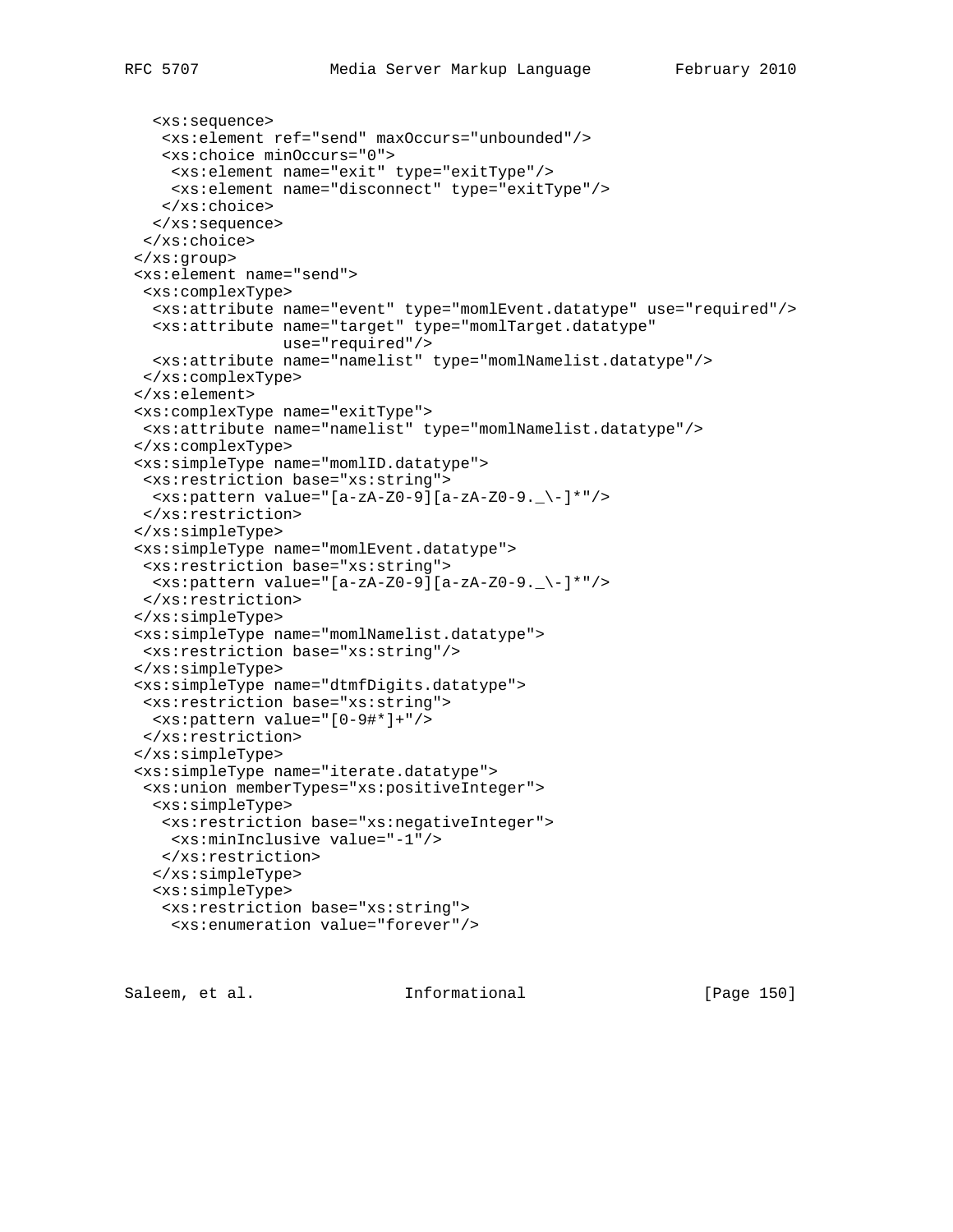```
 </xs:restriction>
    </xs:simpleType>
   </xs:union>
  </xs:simpleType>
  <xs:simpleType name="momlTarget.datatype">
  <xs:restriction base="xs:string">
   <xs:pattern value="[a-zA-Z0-9][a-zA-Z0-9._\-]*"/>
  </xs:restriction>
  </xs:simpleType>
  <xs:simpleType name="duration.datatype">
   <xs:restriction base="xs:string">
  \langle x s :pattern value="(\+|\-)?([0-9]*\.)?[0-9]+(ms|s)"/>
  </xs:restriction>
  </xs:simpleType>
</xs:schema>
16.3.3. msml-dialog-base.xsd
<?xml version="1.0" encoding="UTF-8"?>
<xs:schema xmlns:xs="http://www.w3.org/2001/XMLSchema"
            elementFormDefault="unqualified"
            attributeFormDefault="unqualified">
  <xs:include schemaLocation="msml-core.xsd"/>
  <xs:include schemaLocation="msml-dialog-core-datatypes.xsd"/>
  <xs:include schemaLocation="msml-dialog-base-datatypes.xsd"/>
</xs:schema>
16.3.4. msml-dialog-base-datatypes.xsd
<?xml version="1.0" encoding="UTF-8"?>
<xs:schema xmlns:xs="http://www.w3.org/2001/XMLSchema"
            elementFormDefault="unqualified"
            attributeFormDefault="unqualified">
  <xs:include schemaLocation="msml-dialog-core-datatypes.xsd"/>
  <xs:import namespace="http://www.w3.org/XML/1998/namespace"
             schemaLocation="http://www.w3.org/2001/xml.xsd"/>
  <xs:element name="play" substitutionGroup="primitive">
   <xs:complexType>
    <xs:complexContent>
     <xs:extension base="primitiveType">
      <xs:sequence>
       <xs:choice maxOccurs="unbounded">
        <xs:element name="audio" minOccurs="0" maxOccurs="unbounded">
         <xs:complexType>
          <xs:attribute name="uri" type="xs:anyURI" use="required"/>
          <xs:attribute name="iterate" type="iterate.datatype"
                        default="1"/>
          <xs:attribute name="format" type="xs:string" use="optional"/>
```
Saleem, et al. Informational [Page 151]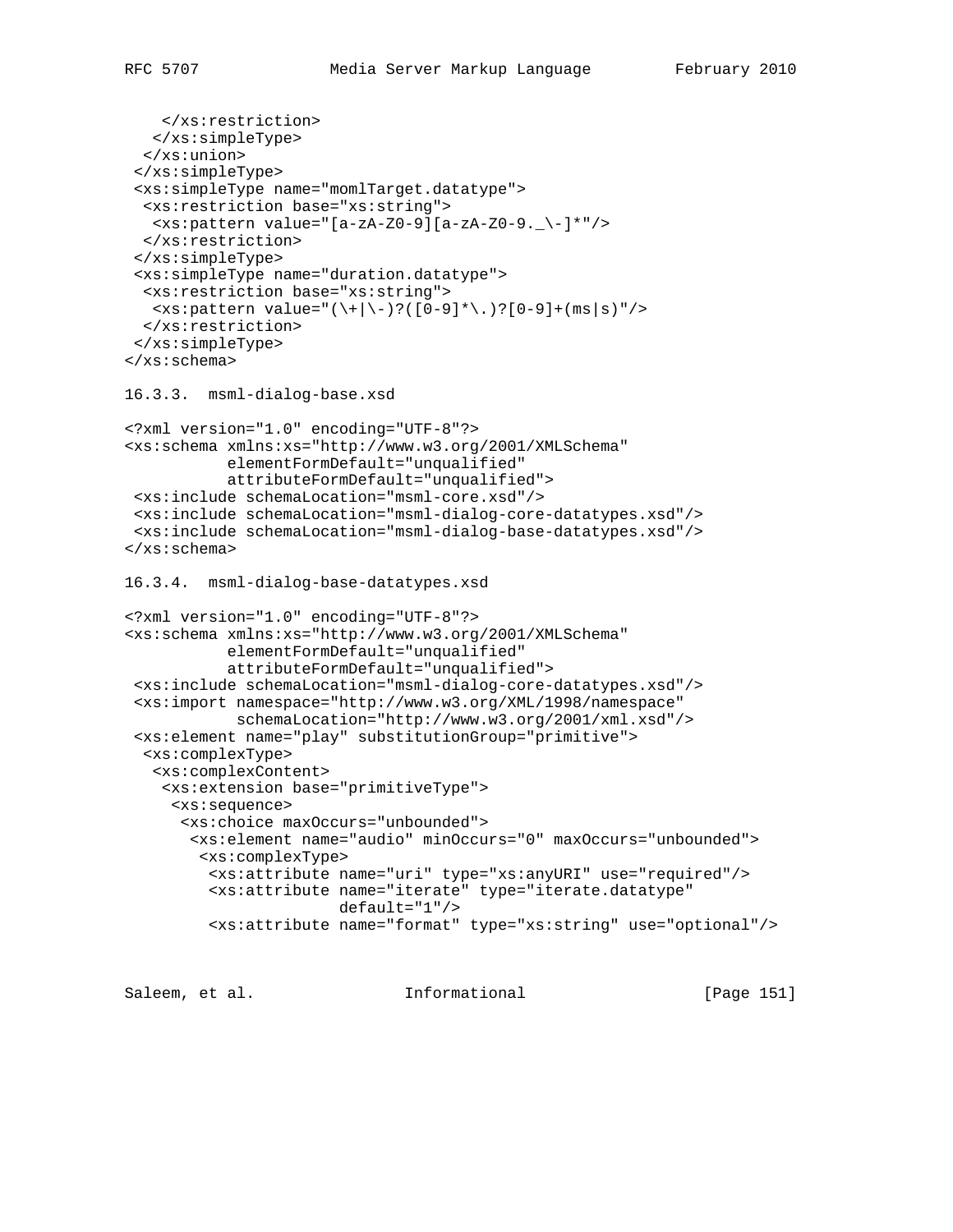```
 <xs:attribute name="audiosamplerate" type="xs:positiveInteger"
                use="optional"/>
   <xs:attribute name="audiosamplesize" type="xs:positiveInteger"
                 use="optional"/>
  <xs:attribute ref="xml:lang"/>
 </xs:complexType>
 </xs:element>
 <xs:element name="video" minOccurs="0" maxOccurs="unbounded">
  <xs:complexType>
  <xs:attribute name="uri" type="xs:anyURI" use="required"/>
  <xs:attribute name="iterate" type="iterate.datatype"
                 use="optional" default="1"/>
  <xs:attribute name="format" type="xs:string" use="optional"/>
   <xs:attribute name="audiosamplerate" type="xs:positiveInteger"
                use="optional"/>
  <xs:attribute name="audiosamplesize" type="xs:positiveInteger"
                use="optional"/>
  <xs:attribute name="codecconfig" type="xs:string"
                use="optional"/>
  <xs:attribute name="profile" type="xs:string" use="optional"/>
   <xs:attribute name="level" type="xs:string" use="optional"/>
  <xs:attribute name="imagewidth" type="xs:positiveInteger"
                use="optional"/>
  <xs:attribute name="imageheight" type="xs:positiveInteger"
                use="optional"/>
   <xs:attribute name="maxbitrate" type="xs:positiveInteger"
                use="optional"/>
  <xs:attribute name="framerate" type="xs:positiveInteger"
                 use="optional"/>
 </xs:complexType>
 </xs:element>
 <xs:element name="media" minOccurs="0" maxOccurs="unbounded">
  <xs:complexType>
  <xs:choice minOccurs="0" maxOccurs="unbounded">
   <xs:element name="audio" minOccurs="0">
     <xs:complexType>
     <xs:attribute name="uri" type="xs:anyURI" use="required"/>
      <xs:attribute name="iterate" type="iterate.datatype"
                    default="1"/>
      <xs:attribute name="format" type="xs:string"
                   use="optional"/>
      <xs:attribute name="audiosamplerate"
                   type="xs:positiveInteger" use="optional"/>
      <xs:attribute name="audiosamplesize"
                   type="xs:positiveInteger" use="optional"/>
     <xs:attribute ref="xml:lang"/>
    </xs:complexType>
   </xs:element>
```
Saleem, et al. Informational [Page 152]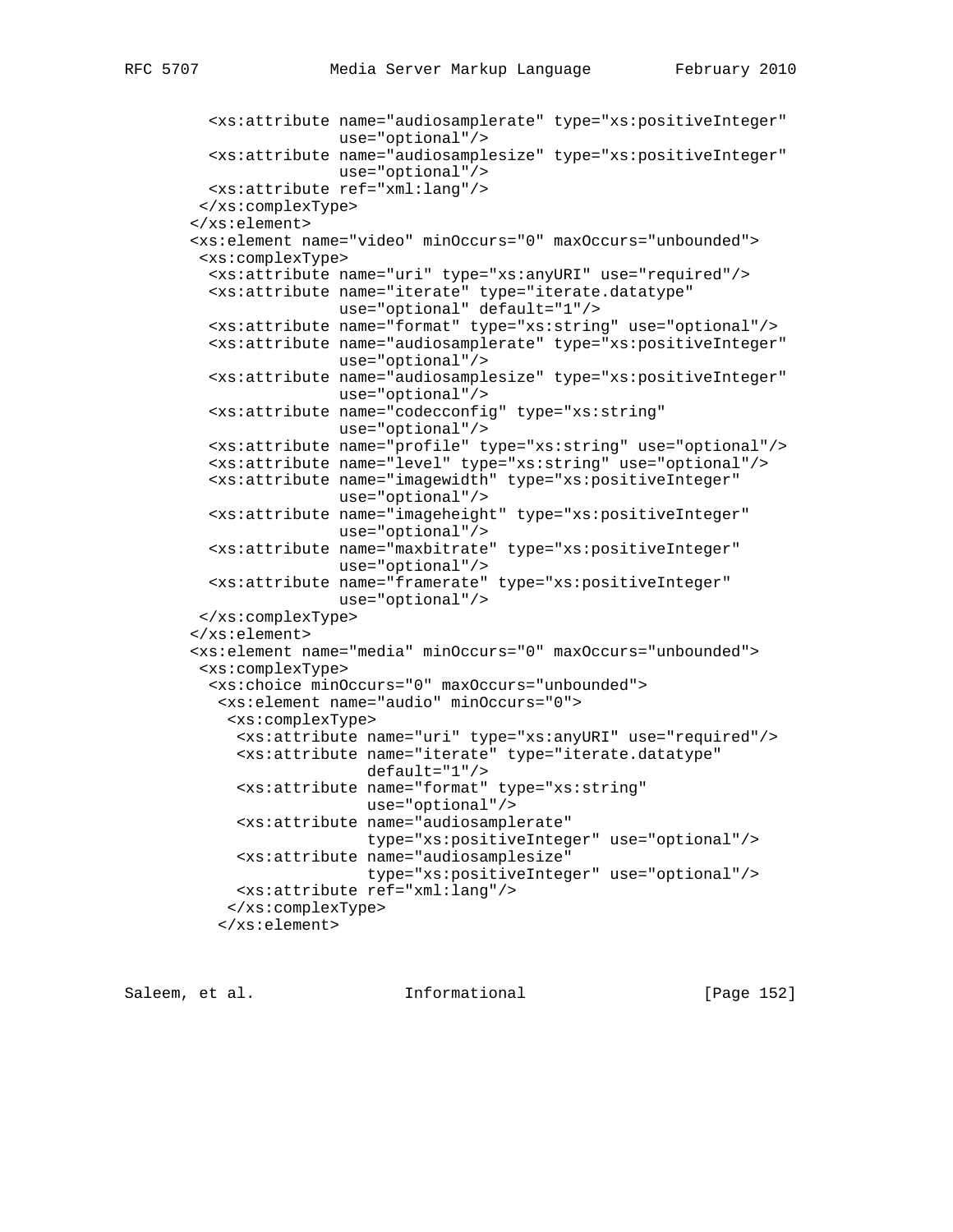```
 <xs:element name="video" minOccurs="0">
       <xs:complexType>
        <xs:attribute name="uri" type="xs:anyURI" use="required"/>
        <xs:attribute name="iterate" type="iterate.datatype"
                      use="optional" default="1"/>
        <xs:attribute name="format" type="xs:string"
                      use="optional"/>
        <xs:attribute name="audiosamplerate"
                      type="xs:positiveInteger" use="optional"/>
        <xs:attribute name="audiosamplesize"
                      type="xs:positiveInteger" use="optional"/>
        <xs:attribute name="codecconfig" type="xs:string"
                      use="optional"/>
        <xs:attribute name="profile" type="xs:string"
                      use="optional"/>
        <xs:attribute name="level" type="xs:string" use="optional"/>
        <xs:attribute name="imagewidth" type="xs:positiveInteger"
                      use="optional"/>
        <xs:attribute name="imageheight" type="xs:positiveInteger"
                     use="optional"/>
        <xs:attribute name="maxbitrate" type="xs:positiveInteger"
                      use="optional"/>
        <xs:attribute name="framerate" type="xs:positiveInteger"
                      use="optional"/>
       </xs:complexType>
     </xs:element>
    </xs:choice>
   </xs:complexType>
  </xs:element>
  <xs:element ref="smedia" minOccurs="0" maxOccurs="unbounded"/>
 </xs:choice>
 <xs:choice minOccurs="0">
  <xs:element name="playexit">
   <xs:complexType>
    <xs:group ref="sendType"/>
   </xs:complexType>
  </xs:element>
 </xs:choice>
 </xs:sequence>
 <xs:attribute name="interval" type="posDuration.datatype"
              use="optional"/>
 <xs:attribute name="iterate" type="iterate.datatype" use="optional"
              default="1"/>
 <xs:attribute name="offset" type="duration.datatype"
              use="optional"/>
 <xs:attribute name="initial" use="optional" default="generate">
 <xs:simpleType>
  <xs:restriction base="xs:string">
```
Saleem, et al. 10. Informational 1999 [Page 153]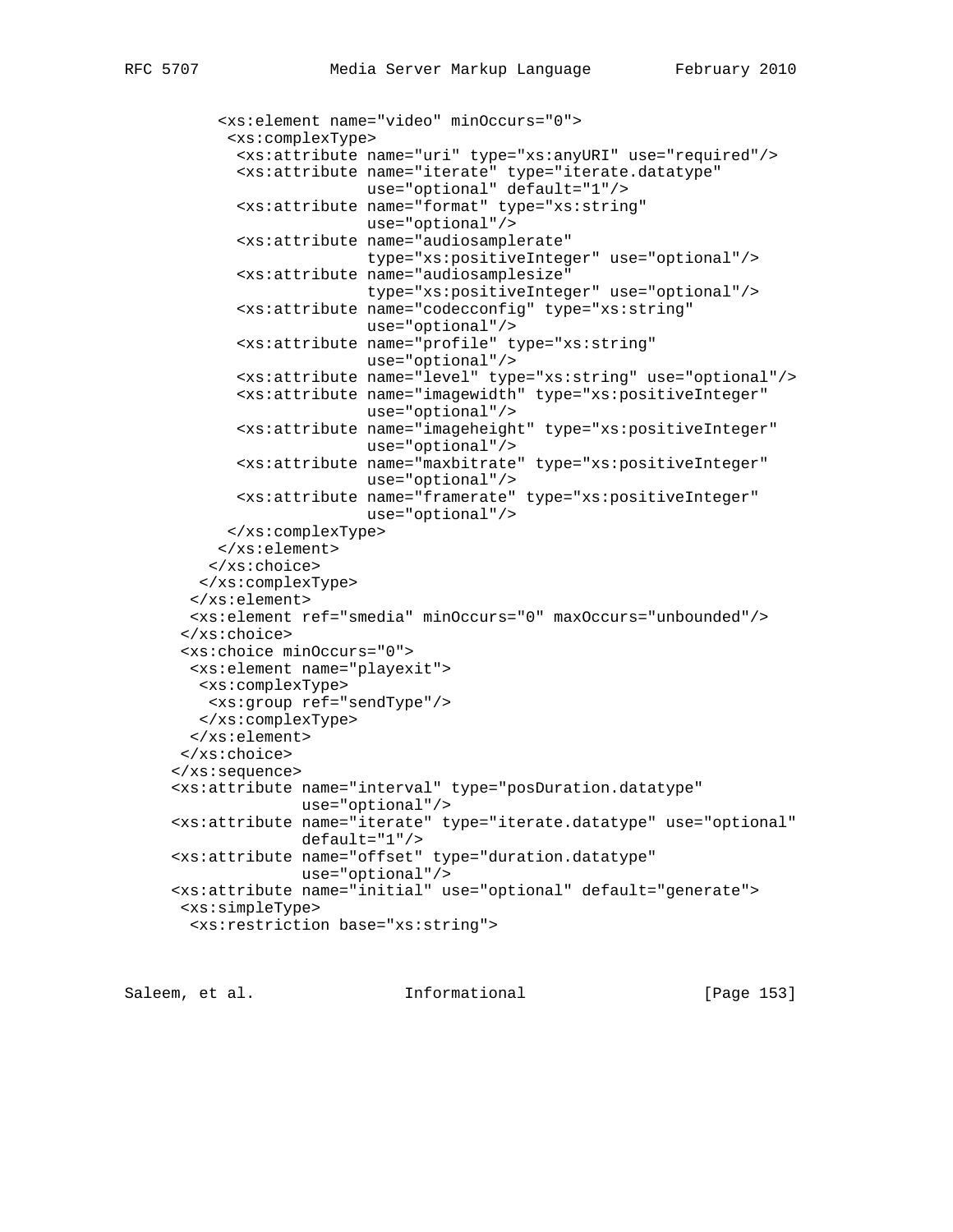```
 <xs:enumeration value="generate"/>
       <xs:enumeration value="suspend"/>
      </xs:restriction>
     </xs:simpleType>
     </xs:attribute>
     <xs:attribute name="maxtime" type="posDuration.datatype"
                   use="optional"/>
     <xs:attribute name="skip" type="duration.datatype" use="optional"
                   default="3s"/>
     <xs:attribute name="barge" type="boolean.datatype" use="optional"
                   default="false"/>
     <xs:attribute name="cleardb" type="boolean.datatype" use="optional"
                   default="false"/>
     <xs:attribute ref="xml:lang"/>
    </xs:extension>
  </xs:complexContent>
  </xs:complexType>
 </xs:element>
 <xs:element name="record" substitutionGroup="primitive">
  <xs:complexType>
   <xs:complexContent>
    <xs:extension base="primitiveType">
     <xs:choice minOccurs="0">
      <xs:element ref="play" minOccurs="0" maxOccurs="unbounded"/>
      <xs:element ref="tonegen" minOccurs="0" maxOccurs="unbounded"/>
      <xs:element name="recordexit">
      <xs:complexType>
       <xs:group ref="sendType"/>
      </xs:complexType>
      </xs:element>
     </xs:choice>
     <xs:attribute name="append" type="boolean.datatype" use="optional"
                   default="false"/>
     <xs:attribute name="dest" type="xs:anyURI" use="optional"/>
     <xs:attribute name="audiodest" type="xs:anyURI" use="optional"/>
     <xs:attribute name="videodest" type="xs:anyURI" use="optional"/>
     <xs:attribute name="format" use="required">
      <xs:simpleType>
       <xs:restriction base="xs:string"/>
     </xs:simpleType>
     </xs:attribute>
     <xs:attribute name="codecconfig" use="optional">
     <xs:simpleType>
       <xs:restriction base="xs:string"/>
      </xs:simpleType>
     </xs:attribute>
     <xs:attribute name="audiosamplerate" type="xs:positiveInteger"
                   use="optional"/>
```
Saleem, et al. 10. Informational 1999 [Page 154]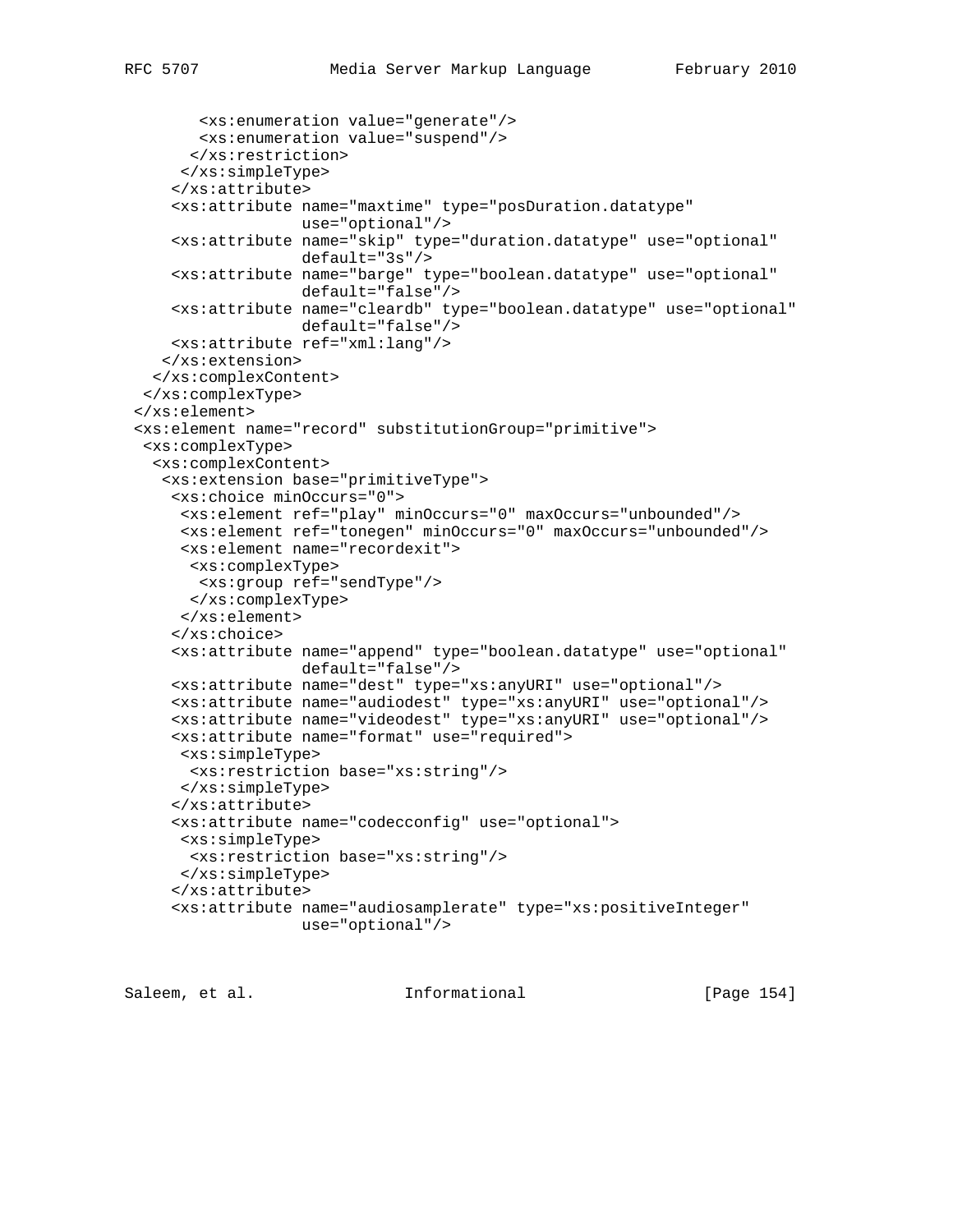```
 <xs:attribute name="audiosamplesize" type="xs:positiveInteger"
                   use="optional"/>
     <xs:attribute name="profile" use="optional">
      <xs:simpleType>
      <xs:restriction base="xs:string"/>
      </xs:simpleType>
     </xs:attribute>
     <xs:attribute name="level" use="optional">
     <xs:simpleType>
      <xs:restriction base="xs:string"/>
     </xs:simpleType>
     </xs:attribute>
     <xs:attribute name="imagewidth" type="xs:positiveInteger"
                   use="optional"/>
     <xs:attribute name="imageheight" type="xs:positiveInteger"
                   use="optional"/>
     <xs:attribute name="maxbitrate" type="xs:positiveInteger"
                   use="optional"/>
     <xs:attribute name="framerate" type="xs:positiveInteger"
                  use="optional"/>
     <xs:attribute name="maxtime" type="posDuration.datatype"
                   use="required"/>
     <xs:attribute name="initial" use="optional" default="create">
      <xs:simpleType>
       <xs:restriction base="xs:string">
       <xs:enumeration value="create"/>
       <xs:enumeration value="suspend"/>
       </xs:restriction>
     </xs:simpleType>
     </xs:attribute>
     <xs:attribute name="prespeech" type="posDuration.datatype"
                   use="optional" default="0s"/>
     <xs:attribute name="postspeech" type="posDuration.datatype"
                   use="optional" default="0s"/>
     <xs:attribute name="termkey" use="optional">
      <xs:simpleType>
       <xs:restriction base="xs:string">
        <xs:pattern value="[0-9#*ABCD]"/>
       </xs:restriction>
     </xs:simpleType>
     </xs:attribute>
    </xs:extension>
   </xs:complexContent>
  </xs:complexType>
 </xs:element>
 <xs:element name="dtmf" substitutionGroup="primitive">
  <xs:complexType>
  <xs:complexContent>
```

```
Saleem, et al.               Informational             [Page 155]
```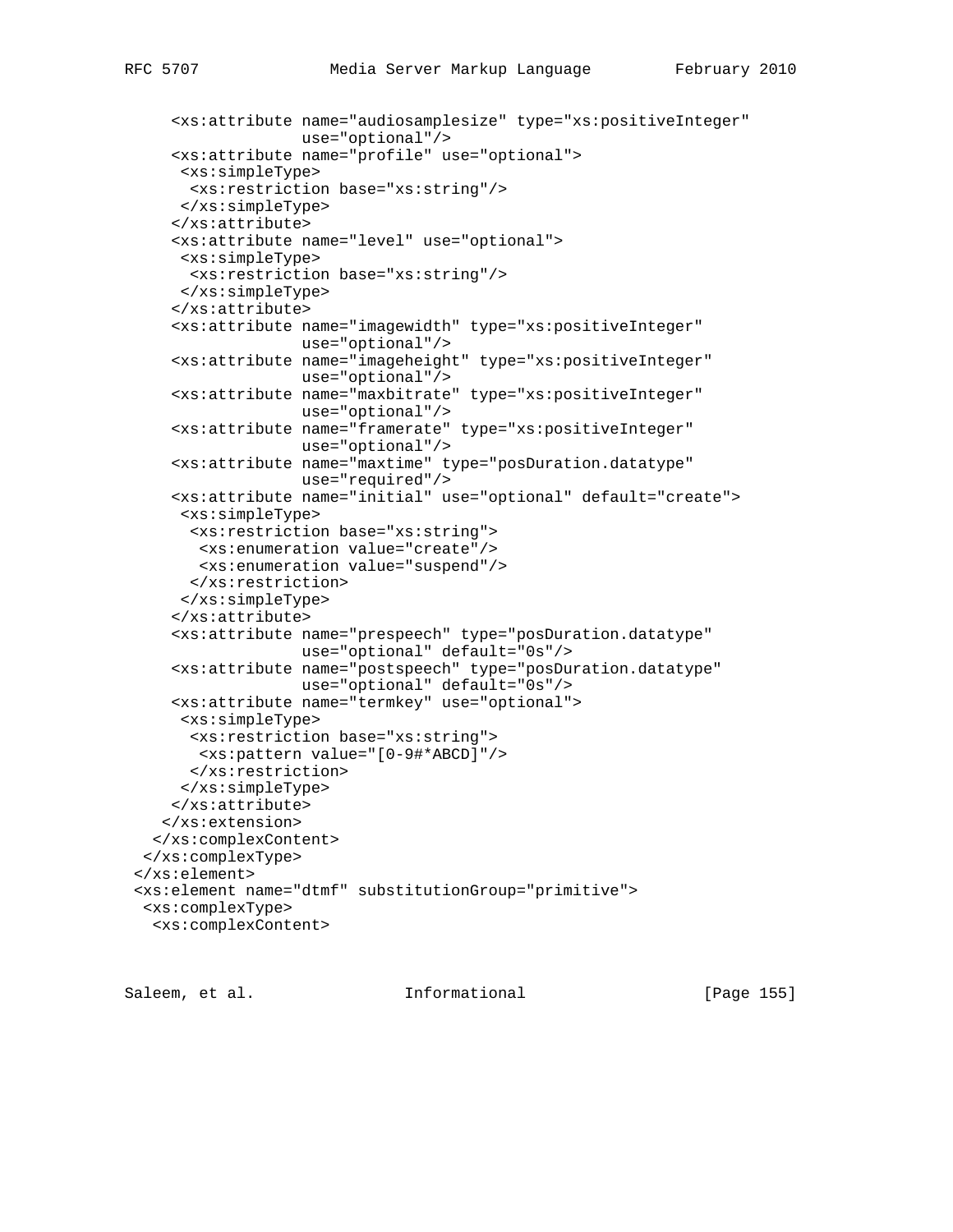```
 <xs:extension base="primitiveType">
     <xs:sequence>
      <xs:element name="pattern" maxOccurs="unbounded">
       <xs:complexType>
        <xs:group ref="sendType"/>
        <xs:attribute name="digits" type="xs:string" use="required"/>
        <xs:attribute name="format">
         <xs:simpleType>
          <xs:restriction base="xs:string">
          <xs:enumeration value="mgcp"/>
          <xs:enumeration value="megaco"/>
           <xs:enumeration value="moml+digits"/>
          </xs:restriction>
         </xs:simpleType>
        </xs:attribute>
        <xs:attribute name="iterate" type="iterate.datatype"
                      default="1"/>
      </xs:complexType>
      </xs:element>
      <xs:element name="detect" minOccurs="0">
      <xs:complexType>
       <xs:group ref="sendType"/>
      </xs:complexType>
      </xs:element>
      <xs:element name="noinput" type="iterateSendType" minOccurs="0"/>
      <xs:element name="nomatch" type="iterateSendType" minOccurs="0"/>
      <xs:element name="dtmfexit" minOccurs="0">
      <xs:complexType>
       <xs:group ref="sendType"/>
       </xs:complexType>
      </xs:element>
      <xs:element ref="play" minOccurs="0"/>
     </xs:sequence>
     <xs:attribute name="cleardb" type="boolean.datatype"
                   default="true"/>
     <xs:attribute name="fdt" type="posDuration.datatype" default="0s"/>
     <xs:attribute name="idt" type="posDuration.datatype" default="4s"/>
     <xs:attribute name="edt" type="posDuration.datatype" default="4s"/>
     <xs:attribute name="starttimer" type="boolean.datatype"
                   default="false"/>
     <xs:attribute name="iterate" type="iterate.datatype" default="1"/>
     <xs:attribute name="ldd" type="posDuration.datatype" default="0s"/>
    </xs:extension>
  </xs:complexContent>
  </xs:complexType>
 </xs:element>
 <xs:element name="collect" substitutionGroup="primitive">
  <xs:complexType>
```
Saleem, et al. Informational [Page 156]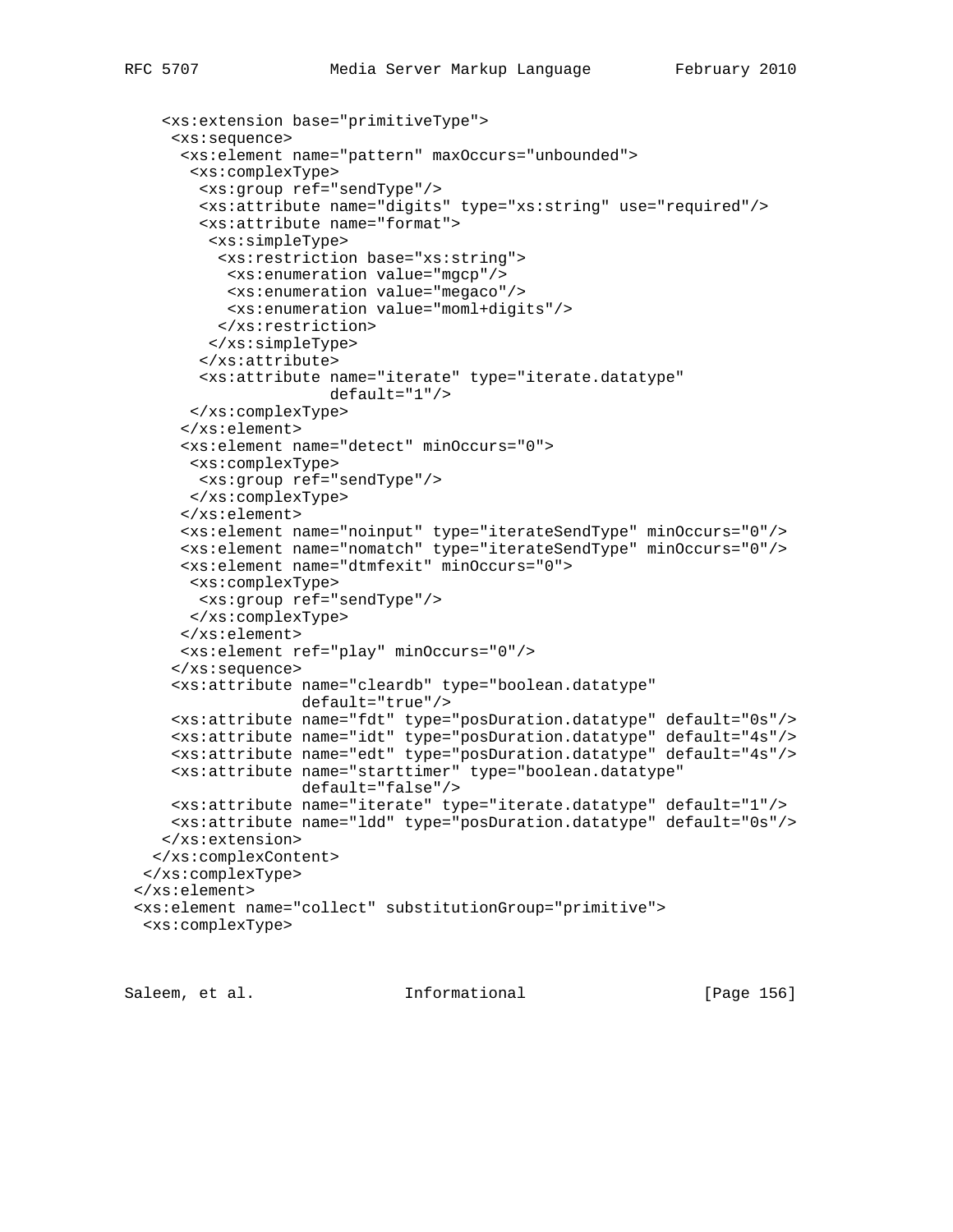```
 <xs:complexContent>
    <xs:extension base="primitiveType">
     <xs:sequence>
      <xs:element name="pattern" maxOccurs="unbounded">
       <xs:complexType>
        <xs:group ref="sendType"/>
        <xs:attribute name="digits" type="xs:string" use="required"/>
        <xs:attribute name="format">
         <xs:simpleType>
          <xs:restriction base="xs:string">
           <xs:enumeration value="mgcp"/>
          <xs:enumeration value="megaco"/>
           <xs:enumeration value="moml+digits"/>
          </xs:restriction>
         </xs:simpleType>
        </xs:attribute>
        <xs:attribute name="iterate" type="iterate.datatype"
                      default="1"/>
       </xs:complexType>
      </xs:element>
      <xs:element name="detect" minOccurs="0">
      <xs:complexType>
       <xs:group ref="sendType"/>
      </xs:complexType>
      </xs:element>
      <xs:element name="noinput" type="iterateSendType" minOccurs="0"/>
      <xs:element name="nomatch" type="iterateSendType" minOccurs="0"/>
      <xs:element name="dtmfexit" minOccurs="0">
      <xs:complexType>
       <xs:group ref="sendType"/>
       </xs:complexType>
      </xs:element>
      <xs:element ref="play" minOccurs="0"/>
     </xs:sequence>
     <xs:attribute name="cleardb" type="boolean.datatype"
                   default="true"/>
     <xs:attribute name="fdt" type="posDuration.datatype" default="0s"/>
     <xs:attribute name="idt" type="posDuration.datatype" default="4s"/>
     <xs:attribute name="edt" type="posDuration.datatype" default="4s"/>
     <xs:attribute name="starttimer" type="boolean.datatype"
                   default="false"/>
     <xs:attribute name="iterate" type="iterate.datatype" default="1"/>
     <xs:attribute name="ldd" type="posDuration.datatype"/>
    </xs:extension>
   </xs:complexContent>
 </xs:complexType>
 </xs:element>
 <xs:element name="dtmfgen" substitutionGroup="primitive">
```
Saleem, et al. Informational [Page 157]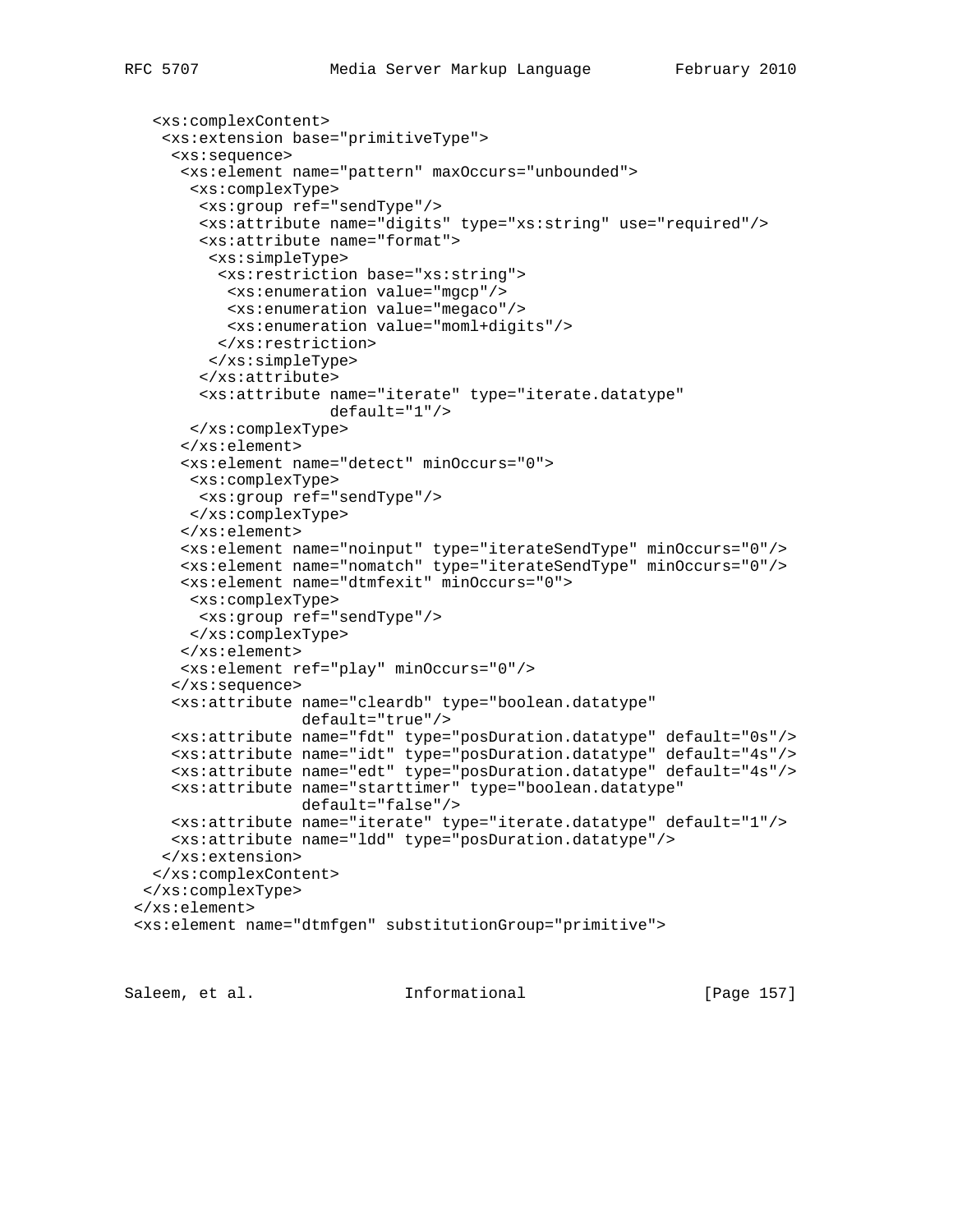```
 <xs:complexType>
   <xs:complexContent>
    <xs:extension base="primitiveType">
     <xs:choice minOccurs="0">
      <xs:element name="dtmfgenexit">
      <xs:complexType>
       <xs:group ref="sendType"/>
       </xs:complexType>
      </xs:element>
     </xs:choice>
     <xs:attribute name="level" use="optional" default="-6">
      <xs:simpleType>
       <xs:restriction base="xs:nonPositiveInteger">
        <xs:maxInclusive value="0"/>
        <xs:minInclusive value="-96"/>
      </xs:restriction>
      </xs:simpleType>
     </xs:attribute>
     <xs:attribute name="digits" type="dtmfDigits.datatype"
                   use="required"/>
     <xs:attribute name="dur" type="posDuration.datatype" use="optional"
                   default="100ms"/>
     <xs:attribute name="interval" type="posDuration.datatype"
                   use="optional" default="100ms"/>
    </xs:extension>
   </xs:complexContent>
  </xs:complexType>
 </xs:element>
 <xs:element name="tonegen" substitutionGroup="primitive">
  <xs:complexType>
  <xs:complexContent>
    <xs:extension base="primitiveType">
     <xs:choice minOccurs="0">
      <xs:element name="tonegenexit" minOccurs="0">
       <xs:complexType>
        <xs:group ref="sendType"/>
       </xs:complexType>
      </xs:element>
      <xs:element name="tone" maxOccurs="unbounded">
       <xs:complexType>
        <xs:sequence>
         <xs:element name="tone1">
          <xs:complexType>
           <xs:attribute name="freq" use="required">
            <xs:simpleType>
             <xs:restriction base="xs:unsignedInt">
              <xs:minInclusive value="0"/>
              <xs:maxInclusive value="3999"/>
```
Saleem, et al. Informational [Page 158]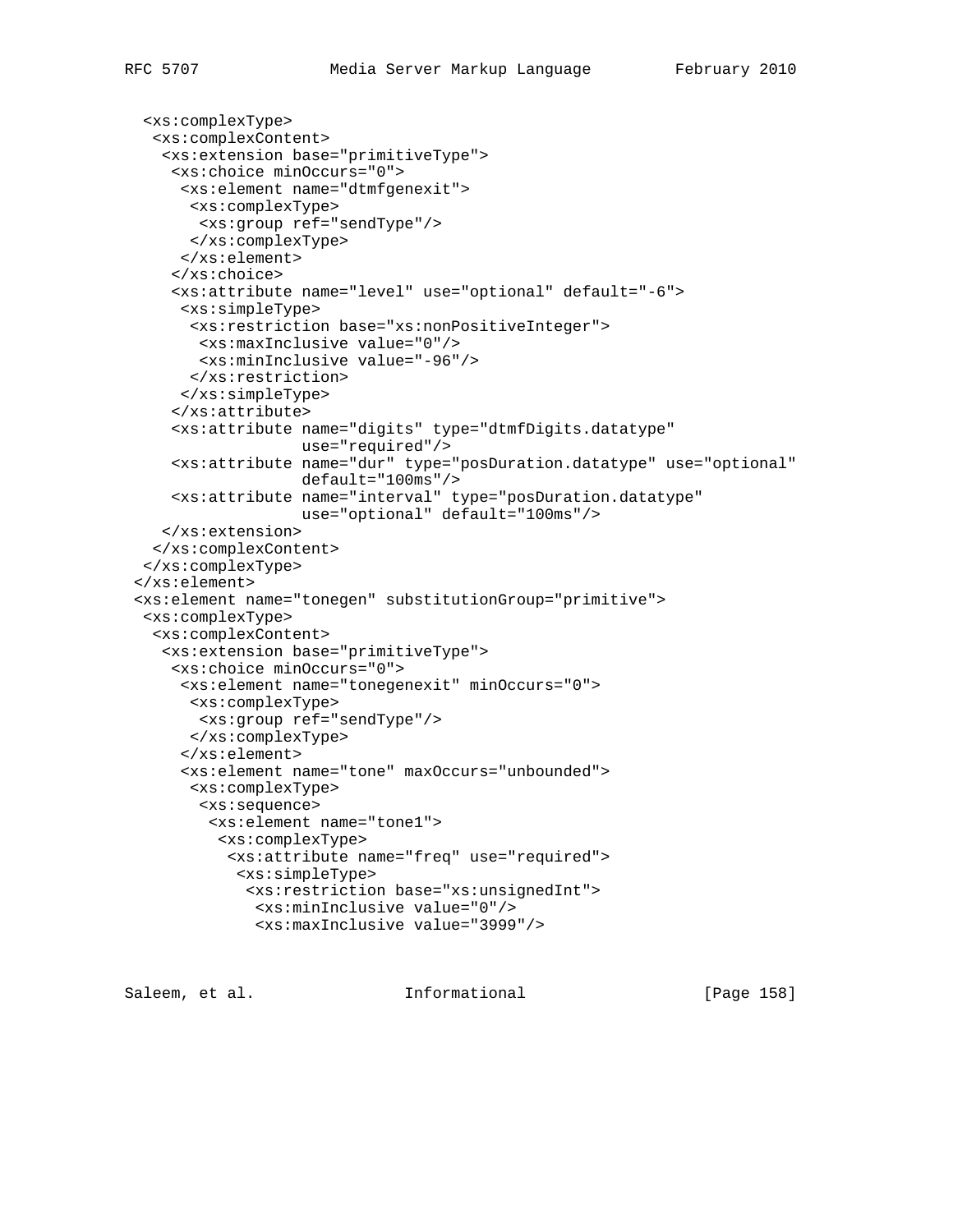```
 </xs:restriction>
      </xs:simpleType>
     </xs:attribute>
     <xs:attribute name="atten" use="required">
      <xs:simpleType>
      <xs:restriction base="xs:nonPositiveInteger">
       <xs:minInclusive value="-96"/>
       <xs:maxInclusive value="0"/>
       </xs:restriction>
      </xs:simpleType>
     </xs:attribute>
    </xs:complexType>
   </xs:element>
   <xs:element name="tone2">
    <xs:complexType>
     <xs:attribute name="freq" use="required">
      <xs:simpleType>
      <xs:restriction base="xs:unsignedInt">
       <xs:minInclusive value="0"/>
       <xs:maxInclusive value="3999"/>
      </xs:restriction>
      </xs:simpleType>
     </xs:attribute>
     <xs:attribute name="atten" use="required">
      <xs:simpleType>
       <xs:restriction base="xs:nonPositiveInteger">
       <xs:minInclusive value="-96"/>
       <xs:maxInclusive value="0"/>
      </xs:restriction>
      </xs:simpleType>
     </xs:attribute>
    </xs:complexType>
   </xs:element>
   <xs:element name="silence" minOccurs="0" maxOccurs="unbounded">
   <xs:complexType>
    <xs:attribute name="duration" type="duration.datatype"
                   use="required"/>
   </xs:complexType>
   </xs:element>
  </xs:sequence>
  <xs:attribute name="duration" use="required">
  <xs:simpleType>
   <xs:restriction base="duration.datatype"/>
  </xs:simpleType>
  </xs:attribute>
  <xs:attribute name="iterate" type="iterate.datatype"
                use="optional" default="1"/>
 </xs:complexType>
```
Saleem, et al. 10. Informational 1999 [Page 159]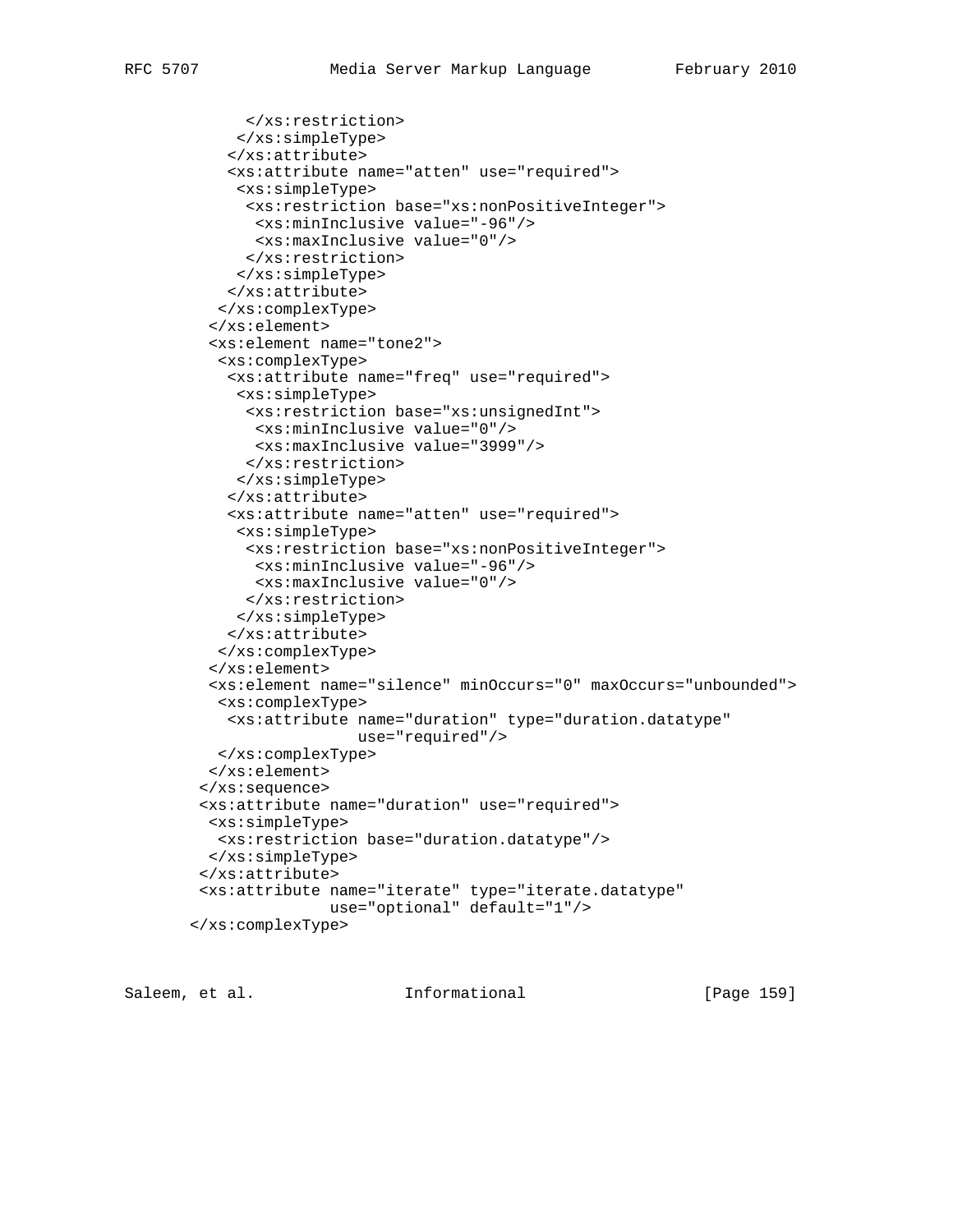```
 </xs:element>
      <xs:element name="silence" minOccurs="0" maxOccurs="unbounded">
       <xs:complexType>
       <xs:attribute name="duration" type="duration.datatype"
                      use="required"/>
      </xs:complexType>
      </xs:element>
     </xs:choice>
     <xs:attribute name="iterate" type="iterate.datatype" use="optional"
                  default="1"/>
   </xs:extension>
  </xs:complexContent>
 </xs:complexType>
 </xs:element>
 <xs:complexType name="iterateSendType">
 <xs:group ref="sendType"/>
 <xs:attribute name="iterate" type="iterate.datatype" default="1"/>
 </xs:complexType>
 <xs:element name="smedia" type="smediaType" abstract="true"/>
 <xs:complexType name="smediaType">
 <xs:attribute ref="xml:lang"/>
 <xs:attribute name="iterate" type="iterate.datatype"/>
 </xs:complexType>
 <xs:element name="var" substitutionGroup="smedia">
  <xs:complexType>
   <xs:complexContent>
    <xs:extension base="smediaType">
     <xs:attribute name="type" use="required">
     <xs:simpleType>
      <xs:restriction base="xs:string">
       <xs:enumeration value="date"/>
       <xs:enumeration value="digits"/>
        <xs:enumeration value="duration"/>
        <xs:enumeration value="month"/>
        <xs:enumeration value="money"/>
        <xs:enumeration value="number"/>
        <xs:enumeration value="silence"/>
        <xs:enumeration value="time"/>
        <xs:enumeration value="weekday"/>
      </xs:restriction>
     </xs:simpleType>
     </xs:attribute>
     <xs:attribute name="subtype" type="xs:string" use="optional"/>
     <xs:attribute name="value" type="xs:string" use="required"/>
    </xs:extension>
   </xs:complexContent>
```
Saleem, et al. Informational [Page 160]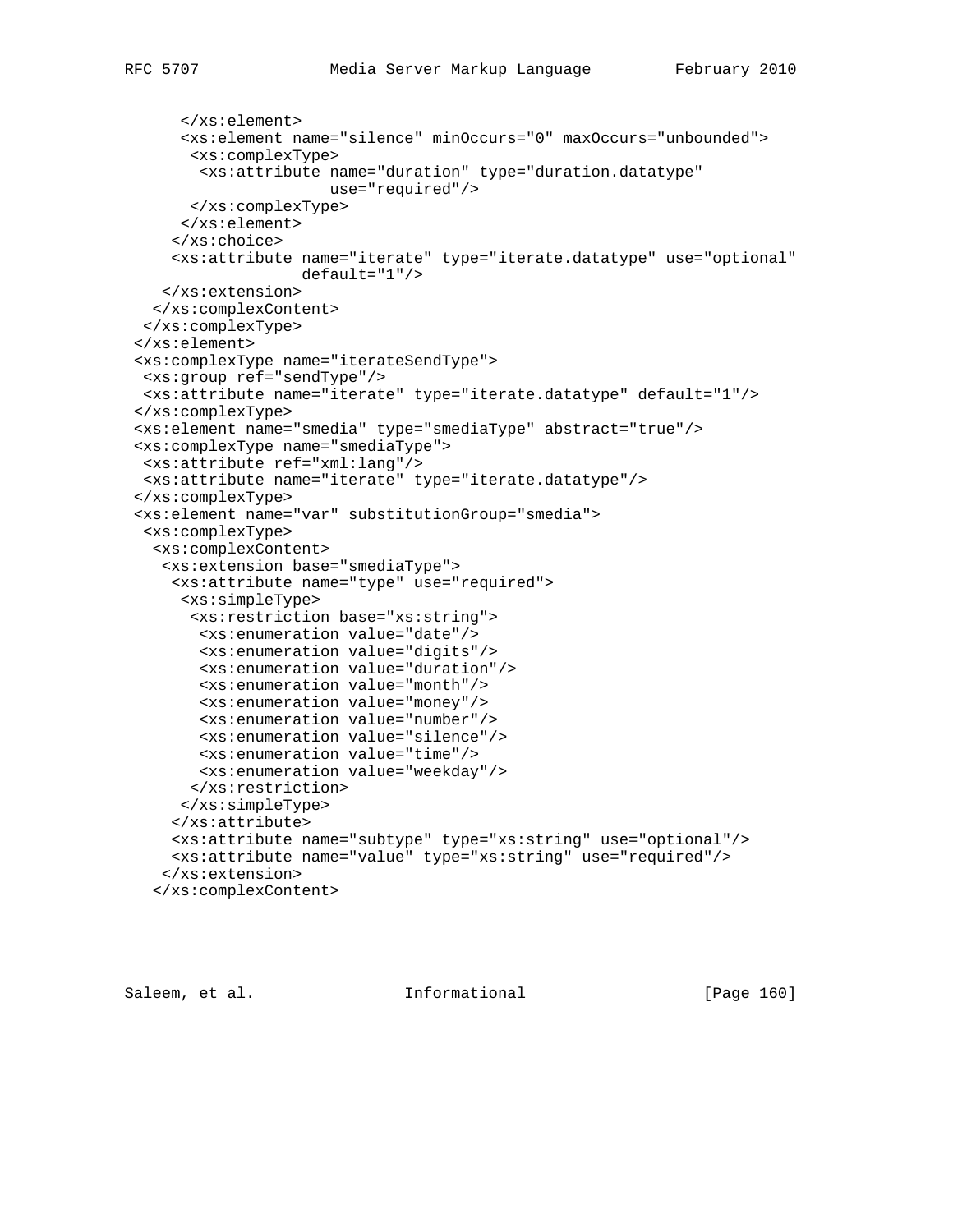```
 </xs:complexType>
  </xs:element>
</xs:schema>
16.3.5. msml-dialog-transform.xsd
<?xml version="1.0" encoding="UTF-8"?>
<xs:schema xmlns:xs="http://www.w3.org/2001/XMLSchema"
            elementFormDefault="unqualified"
            attributeFormDefault="unqualified">
 <xs:include schemaLocation="msml-core.xsd"/>
 <xs:include schemaLocation="msml-dialog-core-datatypes.xsd"/>
  <xs:include schemaLocation="msml-dialog-transform-datatypes.xsd"/>
</xs:schema>
16.3.6. msml-dialog-transform-datatypes.xsd
<?xml version="1.0" encoding="UTF-8"?>
<xs:schema xmlns:xs="http://www.w3.org/2001/XMLSchema"
            elementFormDefault="unqualified"
            attributeFormDefault="unqualified">
  <xs:include schemaLocation="msml-dialog-core-datatypes.xsd"/>
  <xs:import namespace="http://www.w3.org/XML/1998/namespace"
             schemaLocation="http://www.w3.org/2001/xml.xsd"/>
  <xs:element name="vad" substitutionGroup="primitive">
   <xs:complexType>
    <xs:complexContent>
     <xs:extension base="primitiveType">
      <xs:all>
       <xs:element name="voice" type="vadPatternType" minOccurs="0"/>
      <xs:element name="silence" type="vadPatternType" minOccurs="0"/>
      <xs:element name="tvoice" type="vadPatternType" minOccurs="0"/>
       <xs:element name="tsilence" type="vadPatternType" minOccurs="0"/>
     \langle x s : \text{all} \rangle <xs:attribute name="starttimer" type="boolean.datatype"
                    default="false"/>
    </xs:extension>
    </xs:complexContent>
   </xs:complexType>
  </xs:element>
  <xs:element name="gain" substitutionGroup="primitive">
   <xs:complexType>
   <xs:complexContent>
     <xs:extension base="primitiveType">
      <xs:attribute name="incr" default="3">
      <xs:simpleType>
       <xs:restriction base="xs:positiveInteger">
         <xs:maxInclusive value="96"/>
```
Saleem, et al. 10. Informational 1. [Page 161]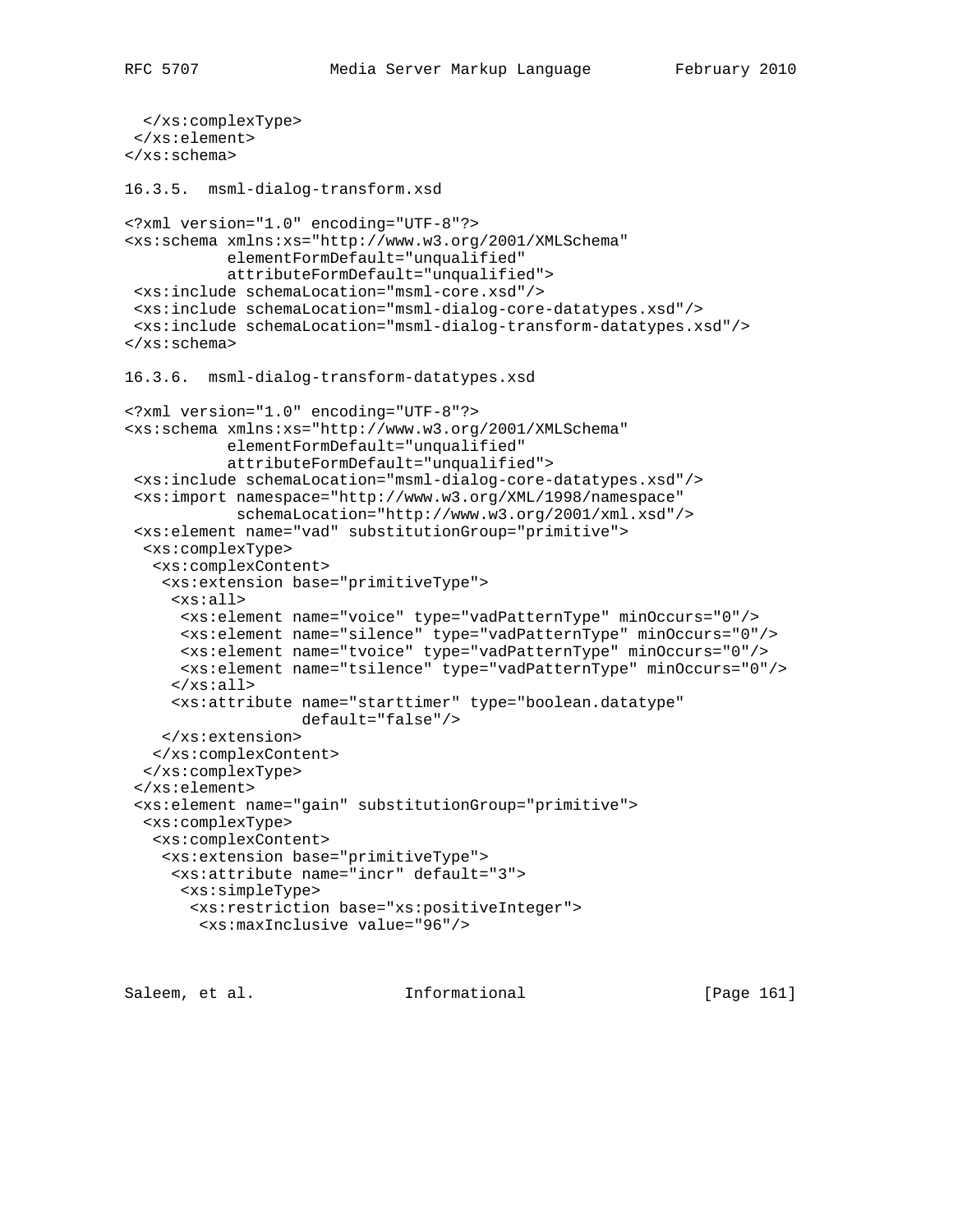```
 </xs:restriction>
      </xs:simpleType>
     </xs:attribute>
     <xs:attribute name="amt" use="required">
      <xs:simpleType>
      <xs:restriction base="xs:integer">
       <xs:minInclusive value="-96"/>
       <xs:maxInclusive value="96"/>
      </xs:restriction>
     </xs:simpleType>
     </xs:attribute>
    </xs:extension>
  </xs:complexContent>
 </xs:complexType>
 </xs:element>
 <xs:element name="agc" substitutionGroup="primitive">
  <xs:complexType>
  <xs:complexContent>
   <xs:extension base="primitiveType">
    <xs:attribute name="tgtlvl" use="required">
     <xs:simpleType>
      <xs:restriction base="xs:nonPositiveInteger">
       <xs:minInclusive value="-40"/>
       <xs:maxInclusive value="0"/>
      </xs:restriction>
      </xs:simpleType>
     </xs:attribute>
     <xs:attribute name="maxgain" default="10">
      <xs:simpleType>
      <xs:restriction base="xs:nonNegativeInteger">
       <xs:minInclusive value="0"/>
       <xs:maxInclusive value="40"/>
      </xs:restriction>
     </xs:simpleType>
     </xs:attribute>
    </xs:extension>
  </xs:complexContent>
  </xs:complexType>
 </xs:element>
 <xs:element name="gate" substitutionGroup="primitive">
 <xs:complexType>
  <xs:complexContent>
   <xs:extension base="primitiveType">
     <xs:attribute name="initial" default="pass">
     <xs:simpleType>
      <xs:restriction base="xs:string">
       <xs:enumeration value="pass"/>
```

```
Saleem, et al.               Informational             [Page 162]
```
<xs:enumeration value="halt"/>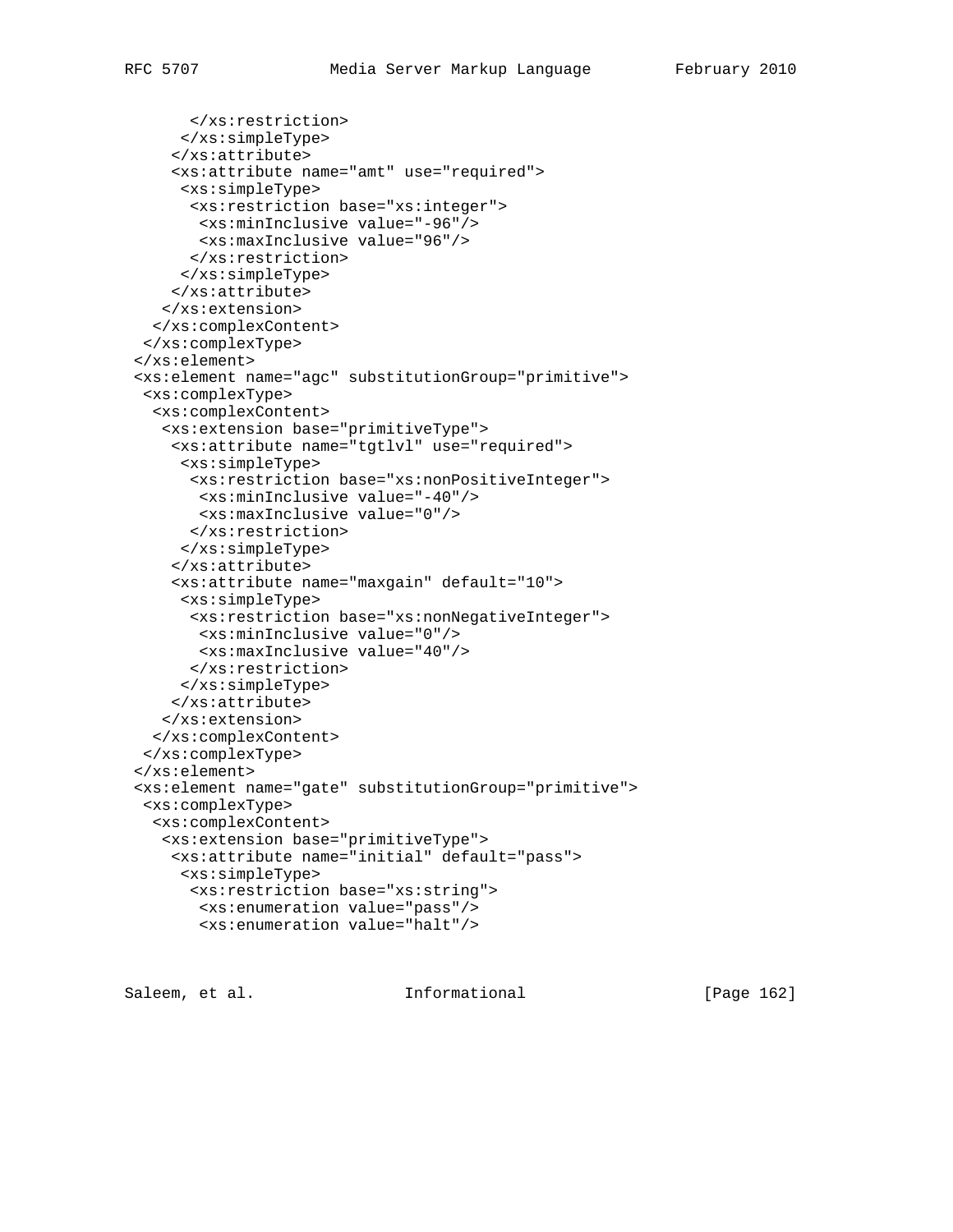```
 </xs:restriction>
      </xs:simpleType>
      </xs:attribute>
     </xs:extension>
    </xs:complexContent>
   </xs:complexType>
  </xs:element>
  <xs:element name="clamp" substitutionGroup="primitive">
   <xs:complexType>
   <xs:complexContent>
     <xs:extension base="primitiveType"/>
   </xs:complexContent>
  </xs:complexType>
  </xs:element>
  <xs:element name="relay" substitutionGroup="primitive">
   <xs:complexType>
   <xs:complexContent>
    <xs:extension base="primitiveType"/>
   </xs:complexContent>
  </xs:complexType>
  </xs:element>
  <xs:complexType name="vadPatternType">
  <xs:group ref="sendType"/>
  <xs:attribute name="iterate" type="iterate.datatype" default="1"/>
  <xs:attribute name="len" type="posDuration.datatype" use="required"/>
  <xs:attribute name="sen" type="posDuration.datatype" use="optional"/>
  </xs:complexType>
</xs:schema>
16.3.7. msml-dialog-group.xsd
<?xml version="1.0" encoding="UTF-8"?>
<xs:schema xmlns:xs="http://www.w3.org/2001/XMLSchema"
            elementFormDefault="unqualified"
            attributeFormDefault="unqualified">
  <xs:include schemaLocation="msml-core.xsd"/>
  <xs:include schemaLocation="msml-dialog-core-datatypes.xsd"/>
  <xs:include schemaLocation="msml-dialog-base-datatypes.xsd"/>
  <xs:include schemaLocation="msml-dialog-group-datatypes.xsd"/>
```

```
</xs:schema>
```

```
16.3.8. msml-dialog-group-datatypes.xsd
```

```
<?xml version="1.0" encoding="UTF-8"?>
<xs:schema xmlns:xs="http://www.w3.org/2001/XMLSchema"
           elementFormDefault="unqualified"
            attributeFormDefault="unqualified">
 <xs:include schemaLocation="msml-core-datatypes.xsd"/>
```
Saleem, et al. Informational [Page 163]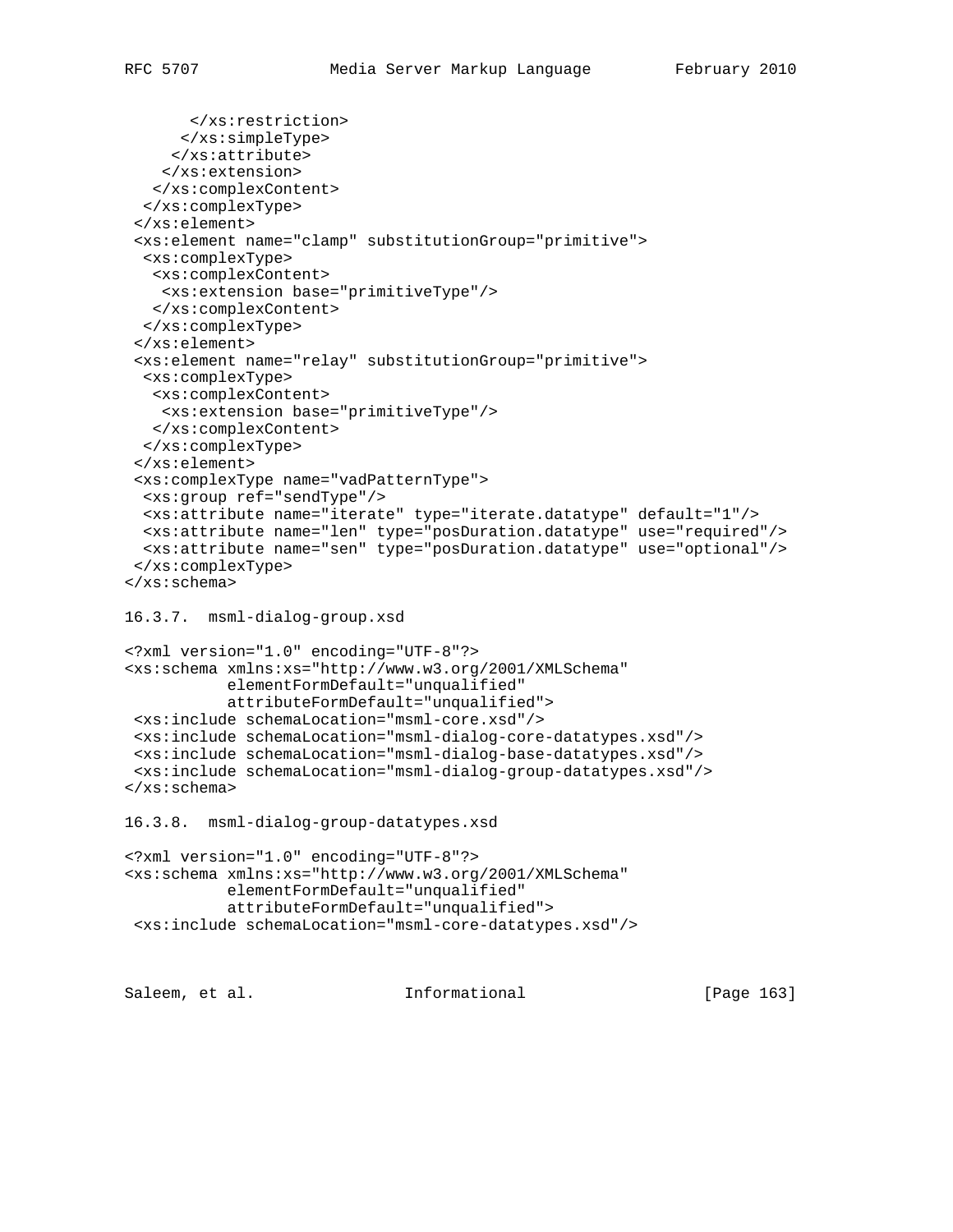```
 <xs:include schemaLocation="msml-dialog-core-datatypes.xsd"/>
  <xs:include schemaLocation="msml-dialog-base-datatypes.xsd"/>
  <xs:include schemaLocation="msml-dialog-transform-datatypes.xsd"/>
  <xs:element name="group" substitutionGroup="control">
  <xs:complexType>
   <xs:sequence>
    <xs:group ref="executeType"/>
    <xs:element name="groupexit" minOccurs="0">
     <xs:complexType>
      <xs:group ref="sendType"/>
     </xs:complexType>
     </xs:element>
    </xs:sequence>
    <xs:attribute name="id" type="momlID.datatype"/>
    <xs:attribute name="topology" use="required">
     <xs:simpleType>
      <xs:restriction base="xs:string">
      <xs:enumeration value="serial"/>
      <xs:enumeration value="parallel"/>
      <xs:enumeration value="fullduplex"/>
     </xs:restriction>
    </xs:simpleType>
   </xs:attribute>
   </xs:complexType>
  </xs:element>
</xs:schema>
16.3.9. msml-dialog-speech.xsd
<?xml version="1.0" encoding="UTF-8"?>
<xs:schema xmlns:xs="http://www.w3.org/2001/XMLSchema"
            elementFormDefault="qualified"
            attributeFormDefault="unqualified">
 <xs:include schemaLocation="msml-core.xsd"/>
 <xs:include schemaLocation="msml-dialog-core-datatypes.xsd"/>
 <xs:include schemaLocation="msml-dialog-base-datatypes.xsd"/>
 <xs:include schemaLocation="msml-dialog-speech-datatypes.xsd"/>
</xs:schema>
16.3.10. msml-dialog-speech-datatypes.xsd
<?xml version="1.0" encoding="UTF-8"?>
<xs:schema xmlns:xs="http://www.w3.org/2001/XMLSchema"
           elementFormDefault="qualified"
            attributeFormDefault="unqualified">
 <xs:include schemaLocation="msml-dialog-core-datatypes.xsd"/>
  <xs:include schemaLocation="msml-dialog-base-datatypes.xsd"/>
  <xs:include schemaLocation="http://www.w3.org/TR/2002/WD-speech-
```
Saleem, et al. Informational [Page 164]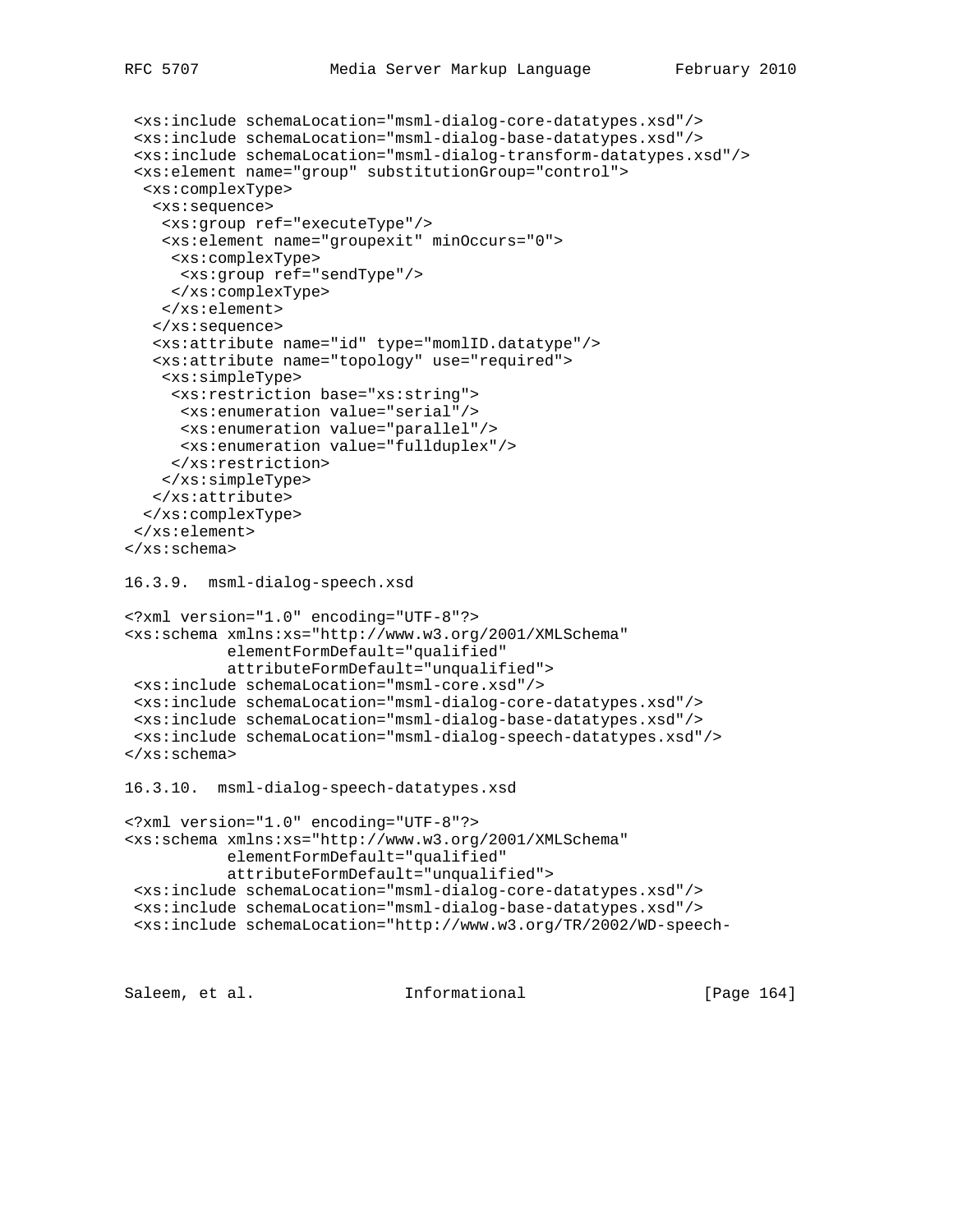```
 synthesis-20020405/synthesis-core.xsd"/>
 <xs:include schemaLocation="http://www.w3.org/TR/speech-
             grammar/grammar-core.xsd"/>
 <xs:element name="speech" substitutionGroup="primitive">
 <xs:complexType>
  <xs:complexContent>
   <xs:extension base="primitiveType">
     <xs:sequence>
      <xs:element name="grammar" maxOccurs="unbounded">
      <xs:complexType>
        <xs:complexContent>
         <xs:extension base="grammar">
          <xs:choice>
           <xs:element name="match" type="iterateSendType"
                       minOccurs="0"/>
          </xs:choice>
          <xs:attribute name="uri" type="xs:anyURI"/>
          <xs:attribute name="iterate" type="iterate.datatype"
                        default="1"/>
        </xs:extension>
       </xs:complexContent>
      </xs:complexType>
      </xs:element>
      <xs:element name="noinput" type="iterateSendType" minOccurs="0"/>
      <xs:element name="nomatch" type="iterateSendType" minOccurs="0"/>
      <xs:element name="speechexit" minOccurs="0">
      <xs:complexType>
       <xs:group ref="sendType"/>
      </xs:complexType>
      </xs:element>
     </xs:sequence>
     <xs:attribute name="noint" type="posDuration.datatype"/>
     <xs:attribute name="norect" type="posDuration.datatype"/>
     <xs:attribute name="spcmplt" type="posDuration.datatype"/>
     <xs:attribute name="confidence">
      <xs:simpleType>
      <xs:restriction base="xs:positiveInteger">
       <xs:maxInclusive value="100"/>
      </xs:restriction>
     </xs:simpleType>
     </xs:attribute>
     <xs:attribute name="sens" type="xs:positiveInteger"/>
     <xs:attribute name="starttimer" type="boolean.datatype"
                   default="false"/>
```

```
 </xs:complexContent>
 </xs:complexType>
```
</xs:extension>

Saleem, et al. Informational [Page 165]

<xs:attribute name="iterate" type="iterate.datatype" default="1"/>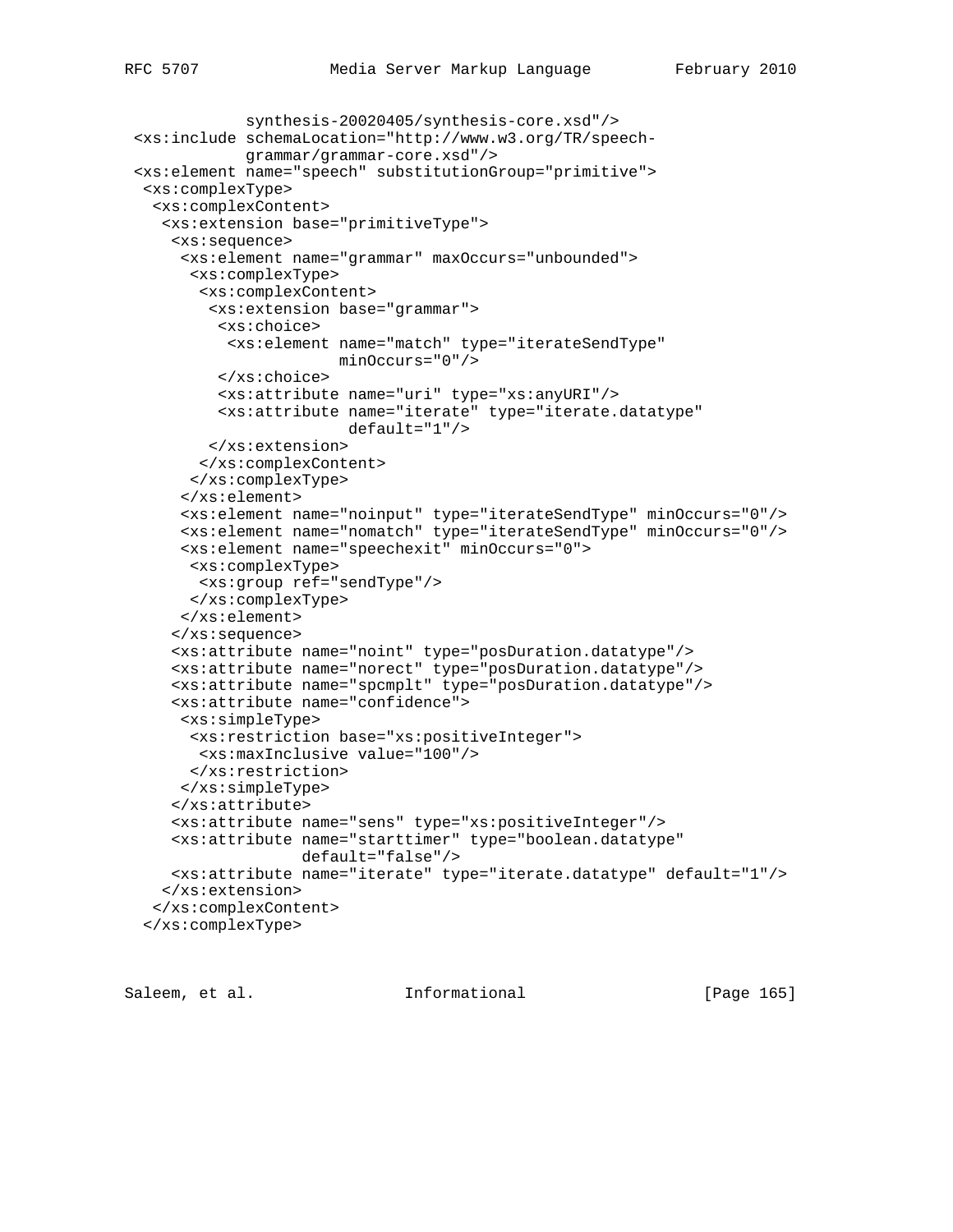```
 </xs:element>
  <xs:element name="tts" type="smediaType" substitutionGroup="smedia"/>
</xs:schema>
16.3.11. msml-dialog-fax-detect.xsd
<?xml version="1.0" encoding="UTF-8"?>
<xs:schema xmlns:xs="http://www.w3.org/2001/XMLSchema"
            elementFormDefault="qualified"
            attributeFormDefault="unqualified">
  <xs:include schemaLocation="msml-core.xsd"/>
  <xs:include schemaLocation="msml-dialog-core-datatypes.xsd"/>
  <xs:include schemaLocation="msml-dialog-fax-detect-datatypes.xsd"/>
</xs:schema>
16.3.12. msml-dialog-fax-detect-datatypes.xsd
<?xml version="1.0" encoding="UTF-8"?>
<xs:schema xmlns:xs="http://www.w3.org/2001/XMLSchema"
           elementFormDefault="qualified"
            attributeFormDefault="unqualified">
  <xs:include schemaLocation="msml-dialog-core-datatypes.xsd"/>
  <xs:element name="faxdetect" substitutionGroup="primitive">
   <xs:complexType>
    <xs:complexContent>
     <xs:extension base="primitiveType">
      <xs:choice minOccurs="0">
       <xs:element name="faxdetectexit">
       <xs:complexType>
        <xs:group ref="sendType"/>
       </xs:complexType>
       </xs:element>
      </xs:choice>
     </xs:extension>
    </xs:complexContent>
   </xs:complexType>
  </xs:element>
</xs:schema>
16.3.13. msml-dialog-fax-sendrecv.xsd
<?xml version="1.0" encoding="UTF-8"?>
<xs:schema xmlns:xs="http://www.w3.org/2001/XMLSchema"
            elementFormDefault="qualified"
            attributeFormDefault="unqualified">
  <xs:include schemaLocation="msml-core.xsd"/>
  <xs:include schemaLocation="msml-dialog-core-datatypes.xsd"/>
  <xs:include schemaLocation="msml-dialog-fax-sendrecv-datatypes.xsd"/>
```
Saleem, et al. Informational [Page 166]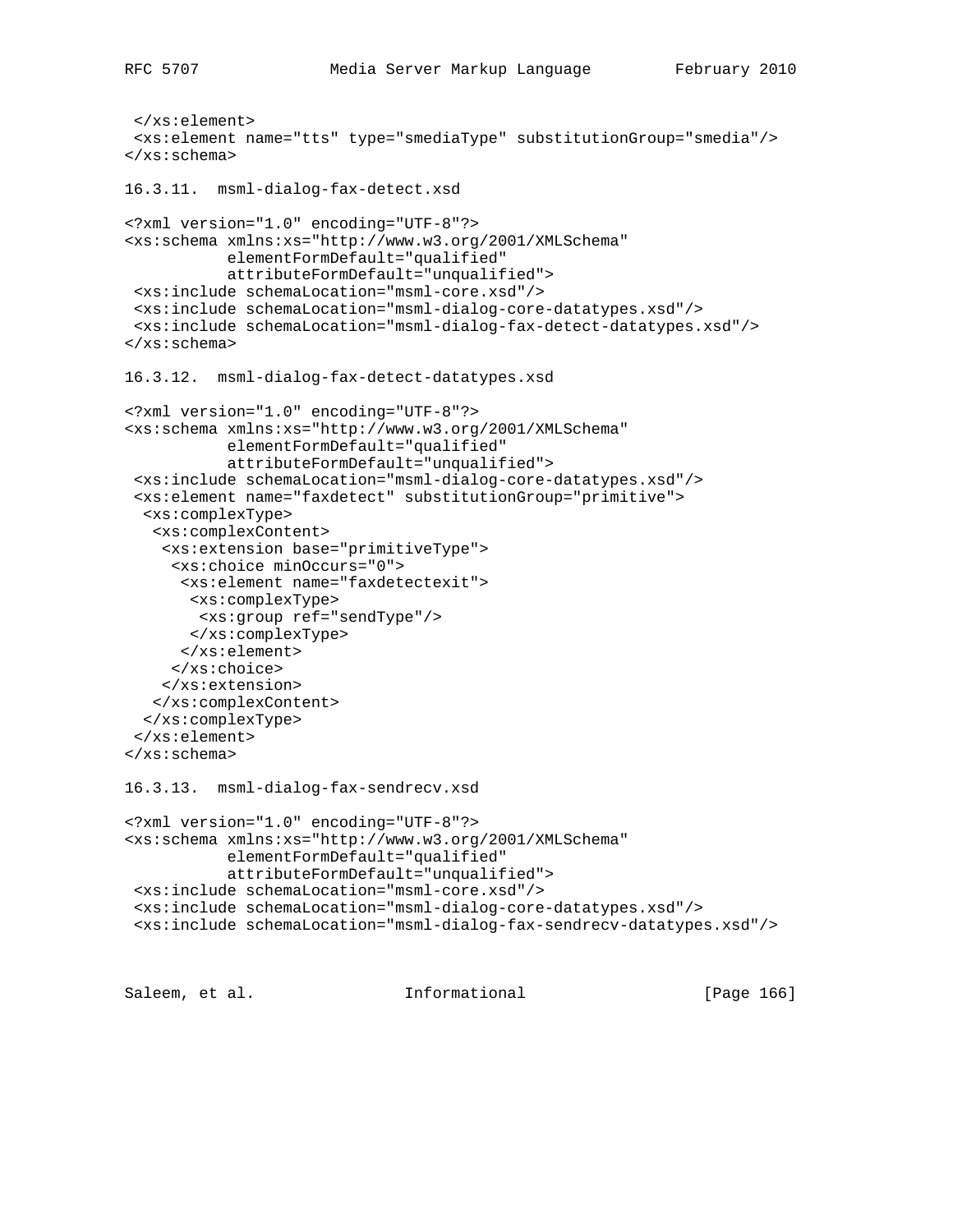## </xs:schema>

16.3.14. msml-dialog-fax-sendrecv-datatypes.xsd

```
<?xml version="1.0" encoding="UTF-8"?>
<xs:schema xmlns:xs="http://www.w3.org/2001/XMLSchema"
            elementFormDefault="qualified"
            attributeFormDefault="unqualified">
  <xs:include schemaLocation="msml-dialog-core-datatypes.xsd"/>
  <xs:element name="faxsend" substitutionGroup="primitive">
   <xs:complexType>
    <xs:complexContent>
     <xs:extension base="primitiveType">
      <xs:sequence>
       <xs:element name="sendobj" type="sendobjType" minOccurs="0"
           maxOccurs="unbounded"/>
       <xs:element name="hdrfooter" type="hdrfooterType" minOccurs="0"/>
       <xs:element name="rxpoll" minOccurs="0">
        <xs:complexType>
         <xs:sequence>
          <xs:element name="rcvobj" type="rcvobjType"
                      maxOccurs="unbounded"/>
          <xs:element name="hdrfooter" type="hdrfooterType"
                      minOccurs="0"/>
         </xs:sequence>
         <xs:attribute name="rmtid" type="faxid.datatype"
                       use="required"/>
       </xs:complexType>
       </xs:element>
       <xs:group ref="faxstatusrequest"/>
      </xs:sequence>
      <xs:attribute name="lclid" type="faxid.datatype" use="optional"/>
      <xs:attribute name="minspeed" type="faxspeed.datatype"
                    use="optional"/>
      <xs:attribute name="maxspeed" type="faxspeed.datatype"
                    use="optional"/>
      <xs:attribute name="ecm" type="boolean.datatype" use="optional"/>
     </xs:extension>
    </xs:complexContent>
   </xs:complexType>
  </xs:element>
  <xs:element name="faxrecv" substitutionGroup="primitive">
   <xs:complexType>
    <xs:complexContent>
     <xs:extension base="primitiveType">
     <xs:sequence>
       <xs:element name="rcvobj" type="rcvobjType" minOccurs="0"
                   maxOccurs="unbounded"/>
```
Saleem, et al. 10. Informational [Page 167]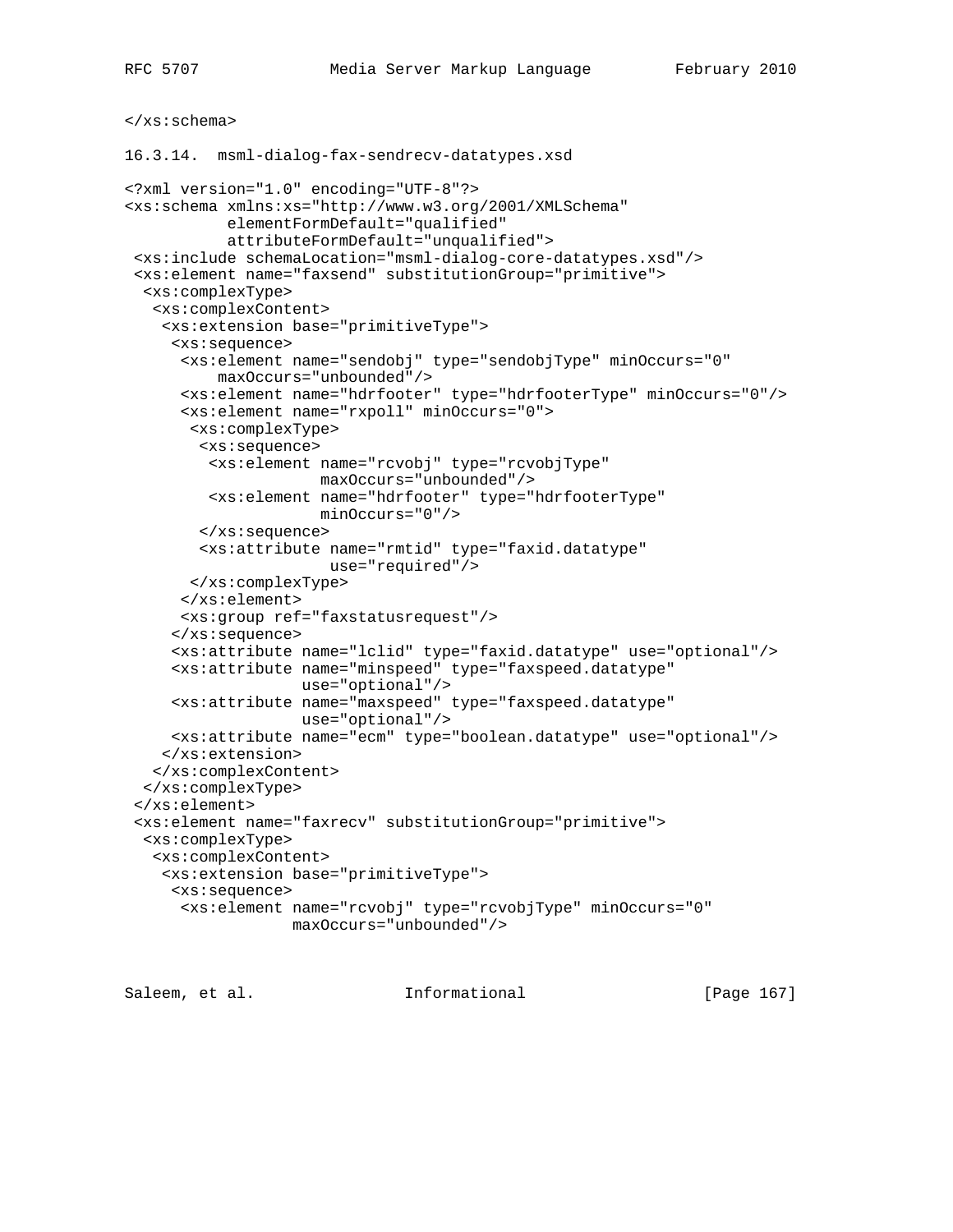```
 <xs:element name="hdrfooter" type="hdrfooterType" minOccurs="0"/>
      <xs:element name="txpoll" minOccurs="0">
       <xs:complexType>
        <xs:sequence>
         <xs:element name="sendobj" type="sendobjType"
                    maxOccurs="unbounded"/>
        <xs:element name="hdrfooter" type="hdrfooterType"
                    minOccurs="0"/>
        </xs:sequence>
        <xs:attribute name="rmtid" type="faxid.datatype"/>
       </xs:complexType>
      </xs:element>
      <xs:group ref="faxstatusrequest"/>
     </xs:sequence>
     <xs:attribute name="lclid" type="faxid.datatype" use="optional"/>
     <xs:attribute name="ecm" type="boolean.datatype" default="true"/>
    </xs:extension>
  </xs:complexContent>
 </xs:complexType>
 </xs:element>
 <xs:group name="faxstatusrequest">
  <xs:sequence>
   <xs:element name="faxstart" minOccurs="0"/>
  <xs:element name="faxnegotiate" minOccurs="0"/>
  <xs:element name="faxpagedone" minOccurs="0"/>
  <xs:element name="faxobjectdone" minOccurs="0"/>
  <xs:element name="faxopcomplete" minOccurs="0"/>
  <xs:element name="faxpollstart" minOccurs="0"/>
 </xs:sequence>
 </xs:group>
 <xs:complexType name="hdrfooterType">
  <xs:choice>
  <xs:element name="format" type="xs:string" minOccurs="0"
              maxOccurs="unbounded"/>
 </xs:choice>
  <xs:attribute name="type" type="hdrfooter.datatype"/>
 <xs:attribute name="style" type="hdrfooterstyle.datatype"/>
 </xs:complexType>
 <xs:complexType name="formatType">
  <xs:simpleContent>
   <xs:extension base="xs:string">
    <xs:attribute name="style">
    <xs:simpleType>
     <xs:restriction base="xs:string">
      <xs:enumeration value="append"/>
      <xs:enumeration value="overlay"/>
      <xs:enumeration value="replace"/>
      </xs:restriction>
```
Saleem, et al. Informational [Page 168]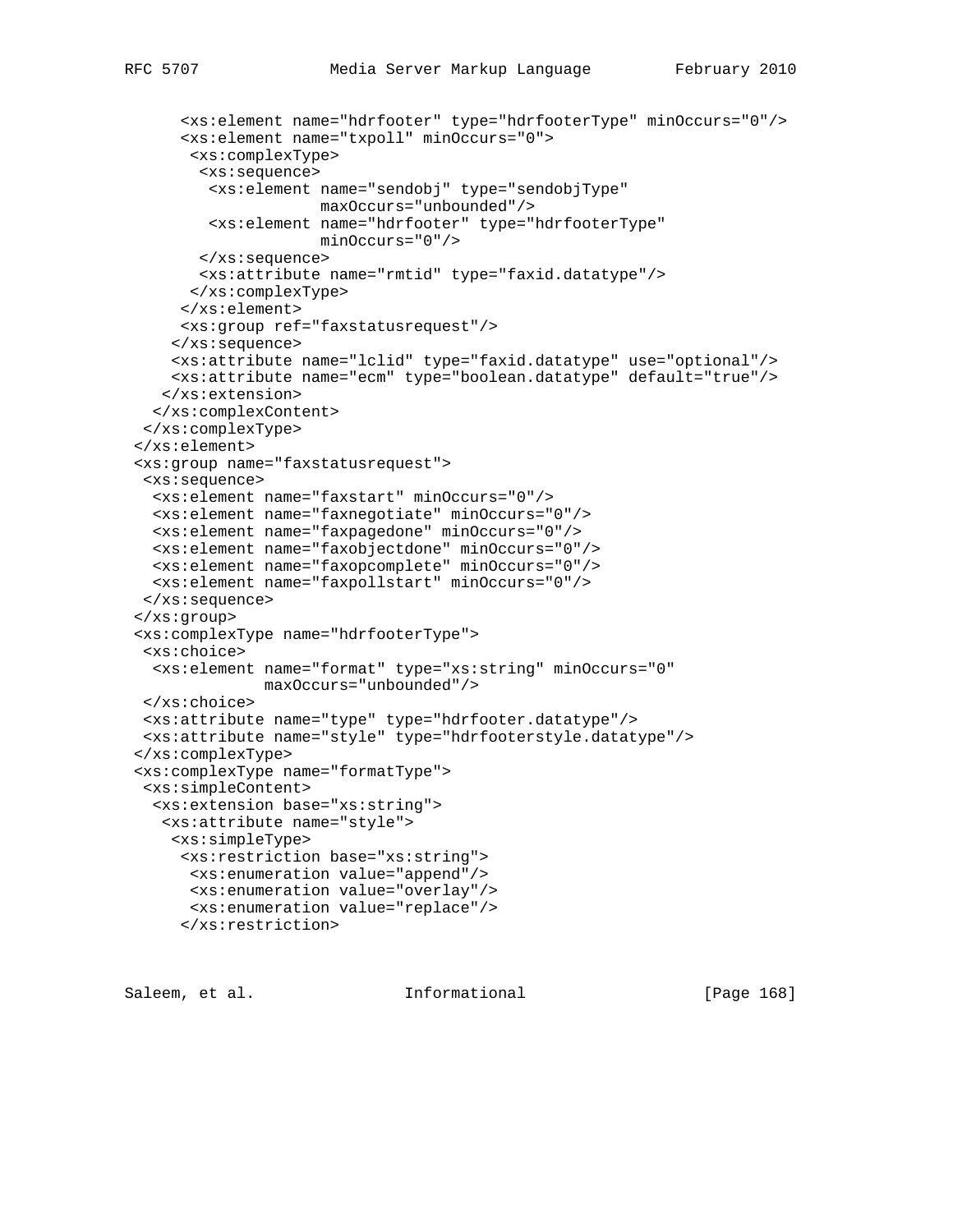```
 </xs:simpleType>
    </xs:attribute>
   </xs:extension>
  </xs:simpleContent>
 </xs:complexType>
 <xs:complexType name="rcvobjType">
  <xs:attribute name="objuri" type="xs:anyURI" use="required"/>
  <xs:attribute name="maxpages" type="xs:positiveInteger"/>
 </xs:complexType>
 <xs:complexType name="sendobjType">
  <xs:attribute name="objuri" type="xs:anyURI" use="required"/>
  <xs:attribute name="startpage" type="xs:positiveInteger"/>
  <xs:attribute name="pagecount" type="xs:positiveInteger"/>
 </xs:complexType>
 <xs:simpleType name="faxid.datatype">
  <xs:restriction base="xs:string">
   <xs:pattern value="[0-9+*- ]{20}"/>
  </xs:restriction>
 </xs:simpleType>
 <xs:simpleType name="faxspeed.datatype">
  <xs:restriction base="xs:string">
   <xs:enumeration value="2400"/>
   <xs:enumeration value="4800"/>
   <xs:enumeration value="7200"/>
   <xs:enumeration value="9600"/>
   <xs:enumeration value="12000"/>
   <xs:enumeration value="14400"/>
  </xs:restriction>
 </xs:simpleType>
 <xs:simpleType name="hdrfooter.datatype">
  <xs:restriction base="xs:string">
   <xs:enumeration value="header"/>
   <xs:enumeration value="footer"/>
   <xs:enumeration value="autohdr"/>
   <xs:enumeration value="nohdr"/>
  </xs:restriction>
 </xs:simpleType>
 <xs:simpleType name="hdrfooterstyle.datatype">
  <xs:restriction base="xs:string">
   <xs:enumeration value="append"/>
   <xs:enumeration value="overlay"/>
   <xs:enumeration value="replace"/>
  </xs:restriction>
 </xs:simpleType>
</xs:schema>
```
Saleem, et al. Informational [Page 169]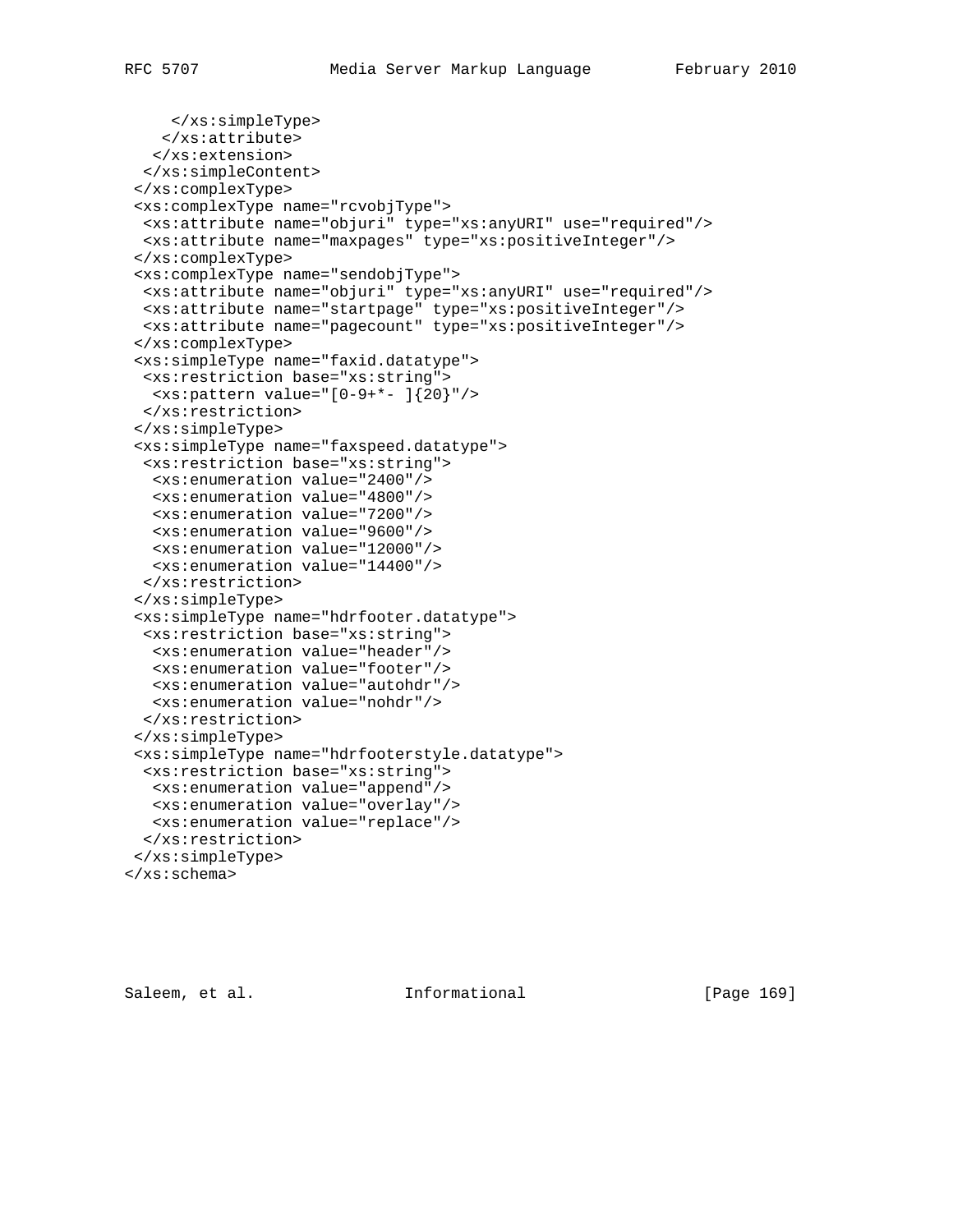```
16.4. MSML Audit Packages
16.4.1. msml-audit-core.xsd
<?xml version="1.0" encoding="UTF-8"?>
<xs:schema xmlns:xs="http://www.w3.org/2001/XMLSchema"
            elementFormDefault="qualified"
            attributeFormDefault="unqualified">
 <xs:include schemaLocation="msml-core.xsd"/>
 <xs:include schemaLocation="msml-core-datatypes.xsd"/>
  <xs:include schemaLocation="msml-audit-core-datatypes.xsd"/>
</xs:schema>
16.4.2. msml-audit-core-datatypes.xsd
<?xml version="1.0" encoding="UTF-8"?>
<xs:schema xmlns:xs="http://www.w3.org/2001/XMLSchema"
           elementFormDefault="qualified"
            attributeFormDefault="unqualified">
  <xs:include schemaLocation="msml-core-datatypes.xsd"/>
  <xs:element name="audit" substitutionGroup="msmlRequest">
  <xs:complexType>
   <xs:complexContent>
     <xs:extension base="msmlRequestType">
      <xs:attribute name="queryid" type="auditQueryId.datatype"
                    use="required"/>
     <xs:attribute name="statelist" type="auditStateList.datatype"
                    use="optional"/>
    </xs:extension>
   </xs:complexContent>
   </xs:complexType>
  </xs:element>
  <xs:element name="auditresult" substitutionGroup="msmlResultComplex">
  <xs:complexType>
   <xs:complexContent>
     <xs:extension base="msmlResultComplexType">
     <xs:choice maxOccurs="unbounded">
      <xs:element ref="stateParameter"/>
      <xs:element ref="stateParameterSimple"/>
      </xs:choice>
     <xs:attribute name="targetid" type="independentID.datatype"
                    use="required"/>
    </xs:extension>
   </xs:complexContent>
   </xs:complexType>
  </xs:element>
  <xs:element name="stateParameter" type="stateParameterType"
              abstract="true"/>
```
Saleem, et al. 10 mm = Informational [Page 170]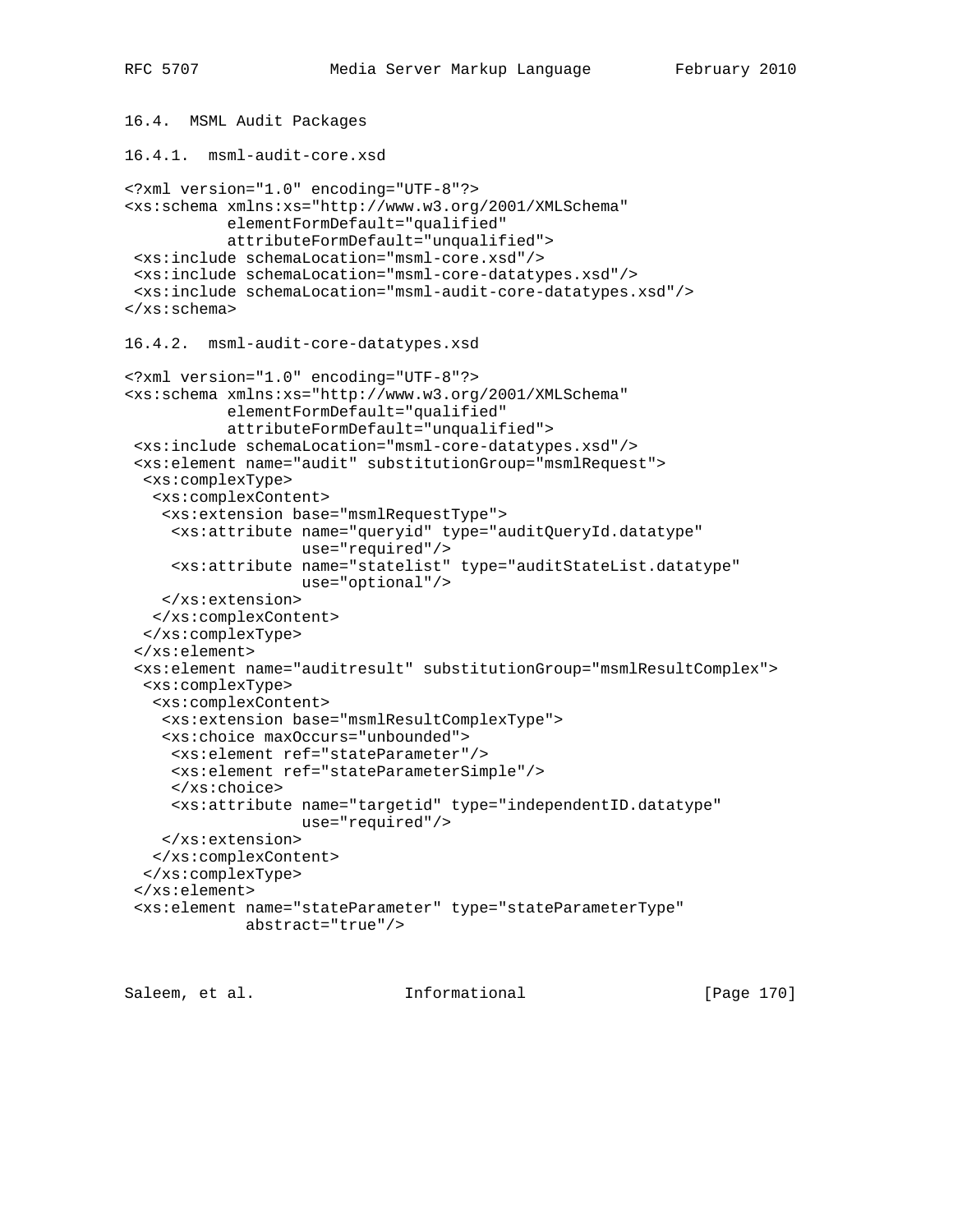```
 <xs:element name="stateParameterSimple" type="stateParameterSimpleType"
              abstract="true"/>
  <xs:complexType name="stateParameterType"/>
  <xs:simpleType name="stateParameterSimpleType">
  <xs:restriction base="xs:string"/>
  </xs:simpleType>
  <xs:simpleType name="auditQueryId.datatype">
   <xs:restriction base="xs:string">
   <xs:pattern value="conf:[a-zA-Z0-9.:\-_]+"/>
   <xs:pattern value="conn:[a-zA-Z0-9.:\-_]+"/>
   <xs:pattern value="conf:\*"/>
   <xs:pattern value="conn:\*"/>
  </xs:restriction>
  </xs:simpleType>
  <xs:simpleType name="auditStateList.datatype">
   <xs:restriction base="xs:string"/>
 </xs:simpleType>
</xs:schema>
16.4.3. msml-audit-conf.xsd
<?xml version="1.0" encoding="UTF-8"?>
<xs:schema xmlns:xs="http://www.w3.org/2001/XMLSchema"
           elementFormDefault="qualified"
           attributeFormDefault="unqualified">
  <xs:include schemaLocation="msml-core.xsd"/>
  <xs:include schemaLocation="msml-core-datatypes.xsd"/>
  <xs:include schemaLocation="msml-audit-core-datatypes.xsd"/>
  <xs:include schemaLocation="msml-audit-dialog-datatypes.xsd"/>
  <xs:include schemaLocation="msml-audit-stream-datatypes.xsd"/>
  <xs:include schemaLocation="msml-audit-conf-datatypes.xsd"/>
</xs:schema>
16.4.4. msml-audit-conf-datatypes.xsd
<?xml version="1.0" encoding="UTF-8"?>
<xs:schema xmlns:xs="http://www.w3.org/2001/XMLSchema"
           elementFormDefault="qualified"
            attributeFormDefault="unqualified">
  <xs:include schemaLocation="msml-conf-core-datatypes.xsd"/>
  <xs:include schemaLocation="msml-audit-core-datatypes.xsd"/>
  <xs:element name="confconfig" substitutionGroup="stateParameter">
  <xs:complexType>
   <xs:complexContent>
    <xs:extension base="stateParameterType">
     <xs:sequence>
      <xs:element name="audiomix" type="audioMixType" minOccurs="0"
                  maxOccurs="unbounded"/>
Saleem, et al. 10. Informational 1. [Page 171]
```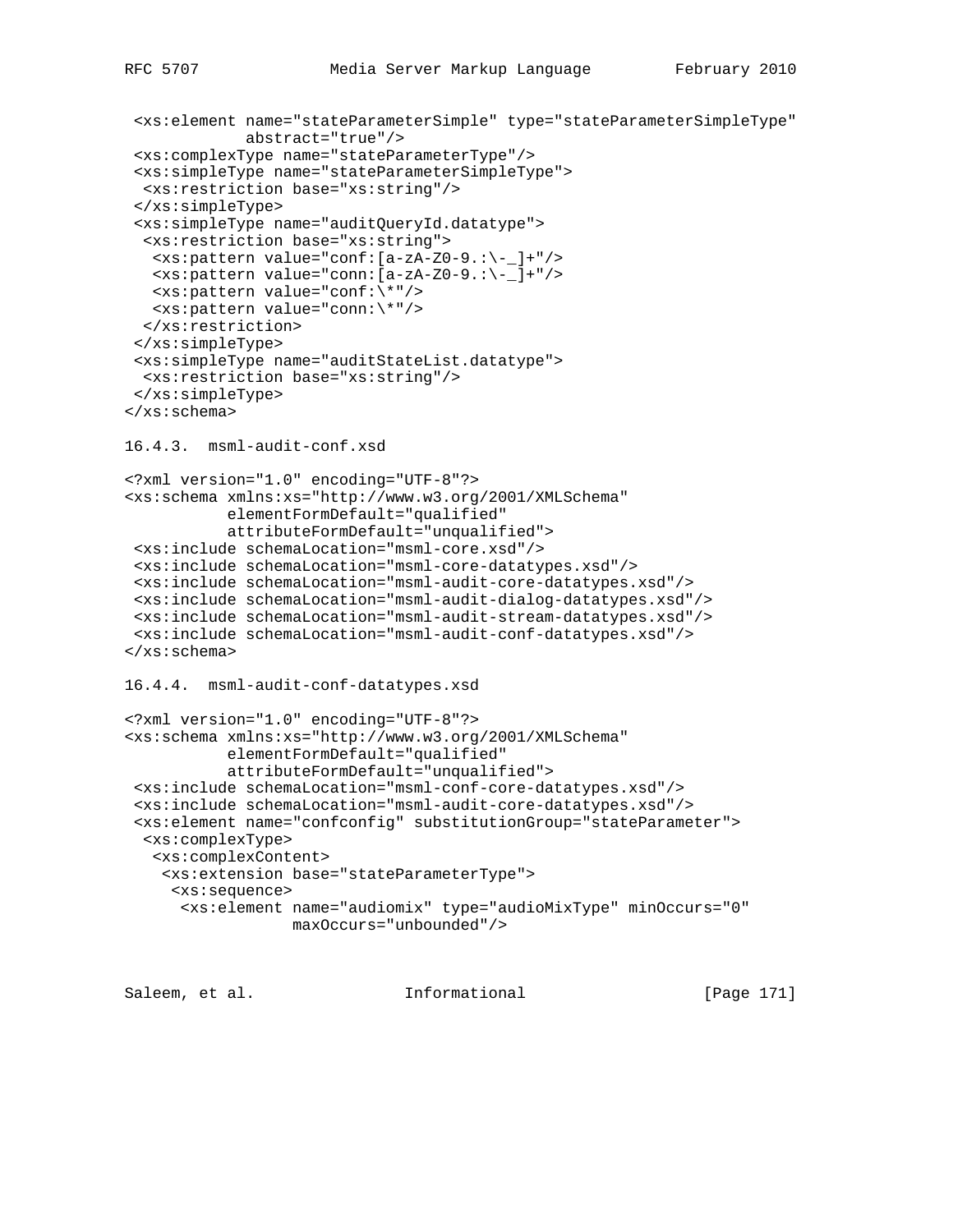```
 <xs:element name="videolayout" type="videoLayoutType"
                   minOccurs="0" maxOccurs="unbounded"/>
       <xs:element name="controller" type="connID.datatype"
                   minOccurs="0"/>
      </xs:sequence>
      <xs:attribute name="deletewhen" use="optional" default="never">
       <xs:simpleType>
       <xs:restriction base="xs:string">
        <xs:enumeration value="nomedia"/>
        <xs:enumeration value="nocontrol"/>
         <xs:enumeration value="never"/>
        </xs:restriction>
       </xs:simpleType>
      </xs:attribute>
      <xs:attribute name="term" type="boolean.datatype" use="optional"
                    default="true"/>
    </xs:extension>
   </xs:complexContent>
   </xs:complexType>
  </xs:element>
</xs:schema>
16.4.5. msml-audit-conn.xsd
<?xml version="1.0" encoding="UTF-8"?>
<xs:schema xmlns:xs="http://www.w3.org/2001/XMLSchema"
            elementFormDefault="qualified"
            attributeFormDefault="unqualified">
  <xs:include schemaLocation="msml-core.xsd"/>
  <xs:include schemaLocation="msml-audit-core-datatypes.xsd"/>
  <xs:include schemaLocation="msml-audit-dialog-datatypes.xsd"/>
  <xs:include schemaLocation="msml-audit-stream-datatypes.xsd"/>
  <xs:include schemaLocation="msml-audit-conn-datatypes.xsd"/>
</xs:schema>
16.4.6. msml-audit-conn-datatypes.xsd
<?xml version="1.0" encoding="UTF-8"?>
<xs:schema xmlns:xs="http://www.w3.org/2001/XMLSchema"
            elementFormDefault="qualified"
            attributeFormDefault="unqualified">
  <xs:include schemaLocation="msml-audit-core-datatypes.xsd"/>
  <xs:element name="sipdialog" substitutionGroup="stateParameter">
  <xs:complexType>
   <xs:complexContent>
     <xs:extension base="stateParameterType">
      <xs:sequence>
       <xs:element name="localseq" type="xs:integer" minOccurs="0"/>
```
Saleem, et al. Informational [Page 172]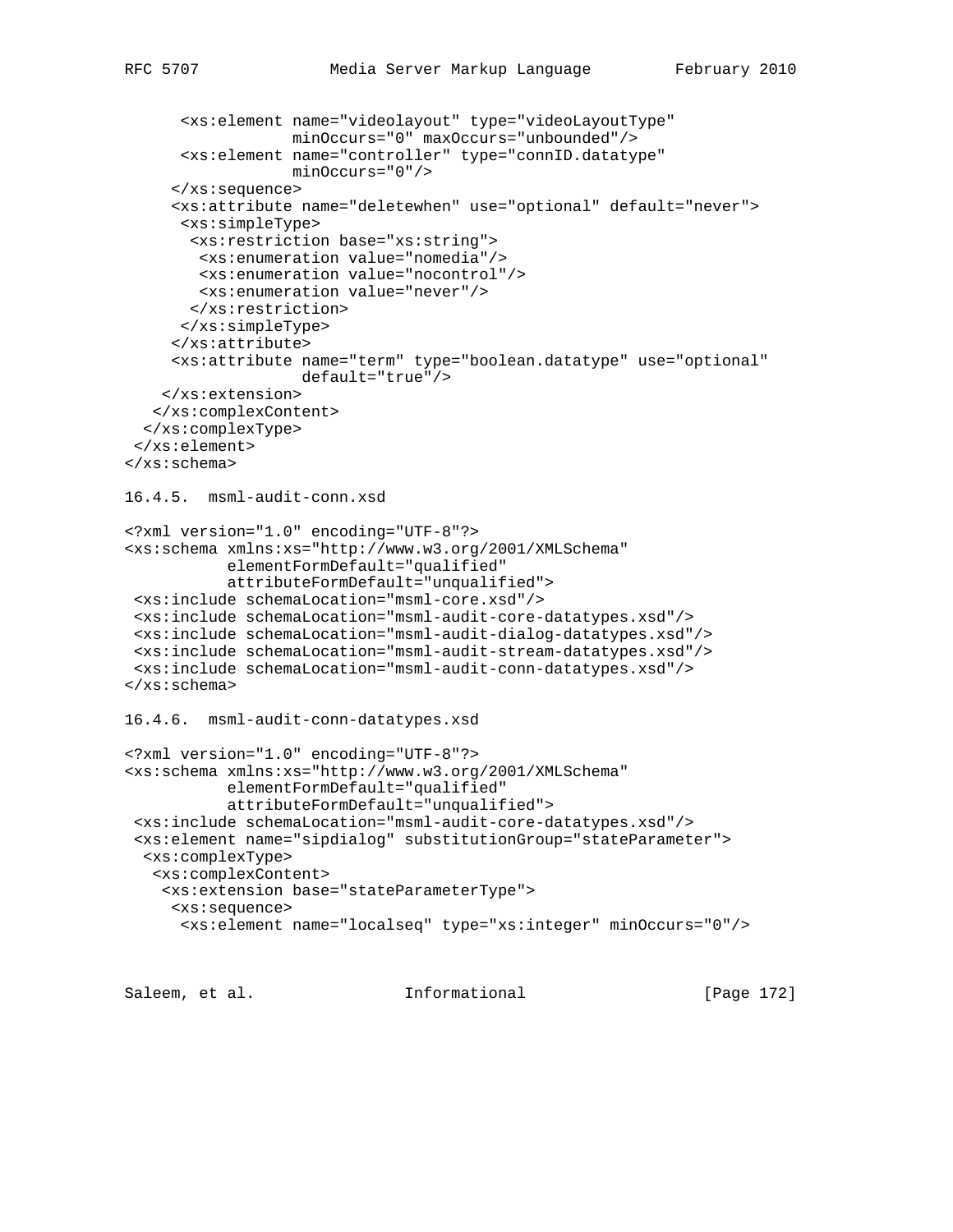```
 <xs:element name="remoteseq" type="xs:int" minOccurs="0"/>
       <xs:element name="localuri" type="xs:string" minOccurs="0"/>
       <xs:element name="remoteuri" type="xs:string" minOccurs="0"/>
      <xs:element name="remotetarget" type="xs:string" minOccurs="0"/>
      <xs:element name="routeset" type="xs:string" minOccurs="0"/>
      </xs:sequence>
      <xs:attribute name="callid" type="xs:string" use="required"/>
      <xs:attribute name="localtag" type="xs:string" use="required"/>
      <xs:attribute name="remotetag" type="xs:string" use="required"/>
     </xs:extension>
   </xs:complexContent>
   </xs:complexType>
  </xs:element>
  <xs:element name="localsdp" type="stateParameterSimpleType"
              substitutionGroup="stateParameterSimple"/>
  <xs:element name="remotesdp" type="stateParameterSimpleType"
             substitutionGroup="stateParameterSimple"/>
</xs:schema>
16.4.7. msml-audit-dialog-datatypes.xsd
    Audit Dialog functionality requires use of either the Audit Conf
    Package or the Audit Conn Package.
    <?xml version="1.0" encoding="UTF-8"?>
    <xs:schema xmlns:xs="http://www.w3.org/2001/XMLSchema"
               elementFormDefault="qualified"
               attributeFormDefault="unqualified">
     <xs:include schemaLocation="msml-audit-core-datatypes.xsd"/>
     <xs:element name="dialog" substitutionGroup="stateParameter">
      <xs:complexType>
      <xs:complexContent>
        <xs:extension base="stateParameterType">
         <xs:sequence>
          <xs:element name="duration" type="xs:positiveInteger"
                     minOccurs="0"/>
          <xs:element name="primitive" minOccurs="0">
           <xs:simpleType>
            <xs:restriction base="xs:string">
             <xs:pattern value="play"/>
             <xs:pattern value="dtmf"/>
             <xs:pattern value="collect"/>
             <xs:pattern value="dtmfgen"/>
             <xs:pattern value="tonegen"/>
             <xs:pattern value="record"/>
             <xs:pattern value="none"/>
            </xs:restriction>
           </xs:simpleType>
```
Saleem, et al. 10. Informational [Page 173]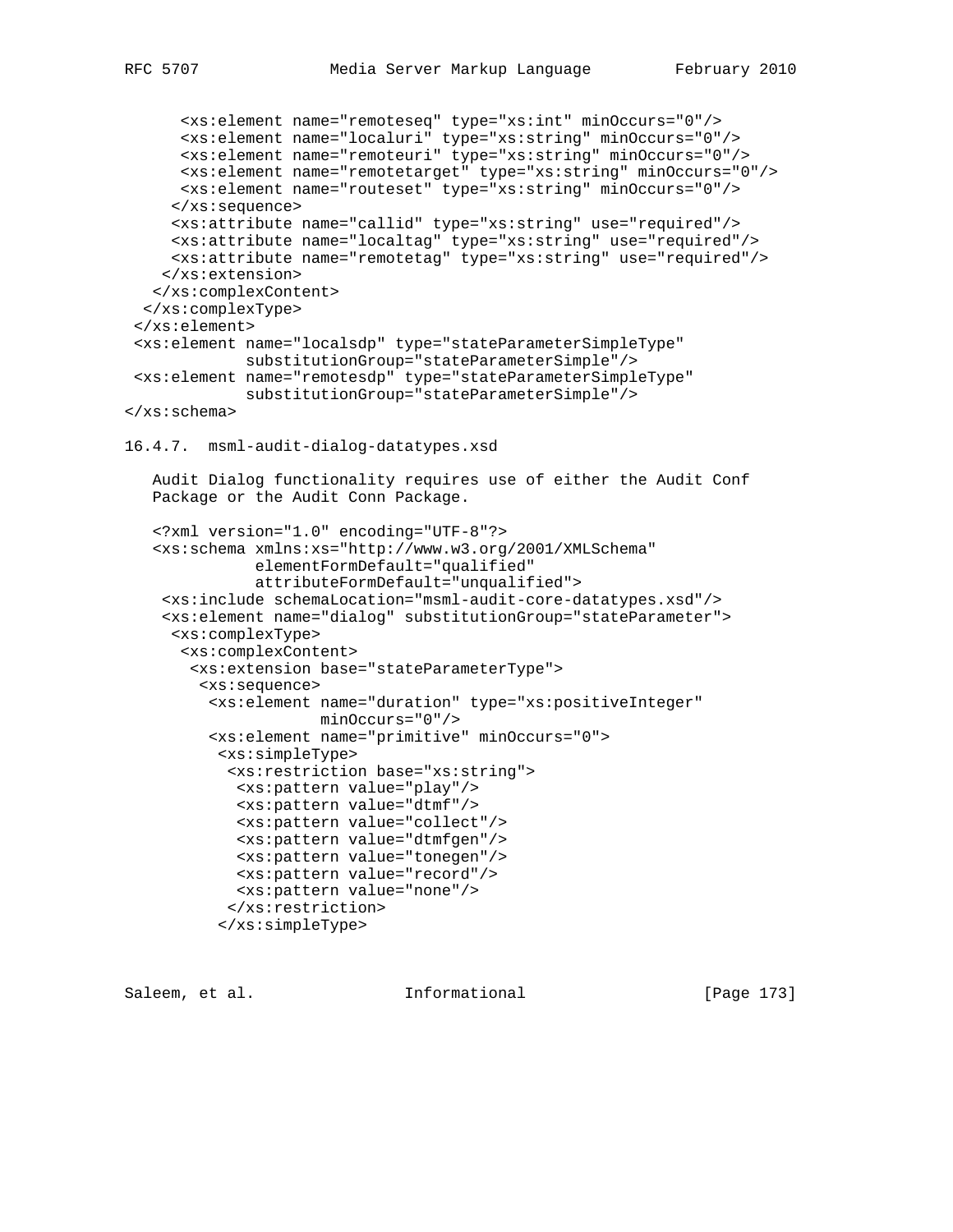```
 </xs:element>
       <xs:element name="controller" type="connID.datatype"
                   minOccurs="0"/>
      </xs:sequence>
      <xs:attribute name="name" type="msmlInstanceID.datatype"
                    use="required"/>
      <xs:attribute name="src" type="xs:anyURI" use="optional"/>
      <xs:attribute name="type" type="dialogLanguage.datatype"
                    use="required"/>
    </xs:extension>
    </xs:complexContent>
  </xs:complexType>
  </xs:element>
 </xs:schema>
```

```
16.4.8. msml-audit-stream-datatypes.xsd
```
 Audit Stream functionality requires use of either the Audit Conf Package or the Audit Conn Package.

```
 <?xml version="1.0" encoding="UTF-8"?>
 <xs:schema xmlns:xs="http://www.w3.org/2001/XMLSchema"
            elementFormDefault="qualified"
            attributeFormDefault="unqualified">
  <xs:include schemaLocation="msml-audit-core-datatypes.xsd"/>
  <xs:element name="stream" substitutionGroup="stateParameter">
   <xs:complexType>
    <xs:complexContent>
     <xs:extension base="stateParameterType">
      <xs:all>
       <xs:element name="clamp" minOccurs="0">
       <xs:complexType>
        <xs:attribute name="dtmf" type="boolean.datatype"/>
         <xs:attribute name="tones" type="boolean.datatype"/>
        </xs:complexType>
       </xs:element>
       <xs:element name="gain" minOccurs="0">
        <xs:complexType>
         <xs:attribute name="amt" use="optional">
          <xs:simpleType>
           <xs:restriction base="xs:integer">
           <xs:minInclusive value="-96"/>
            <xs:maxInclusive value="96"/>
           </xs:restriction>
          </xs:simpleType>
         </xs:attribute>
         <xs:attribute name="agc" type="boolean.datatype"/>
         <xs:attribute name="tgtlvl" use="optional">
```
Saleem, et al. 10. Informational [Page 174]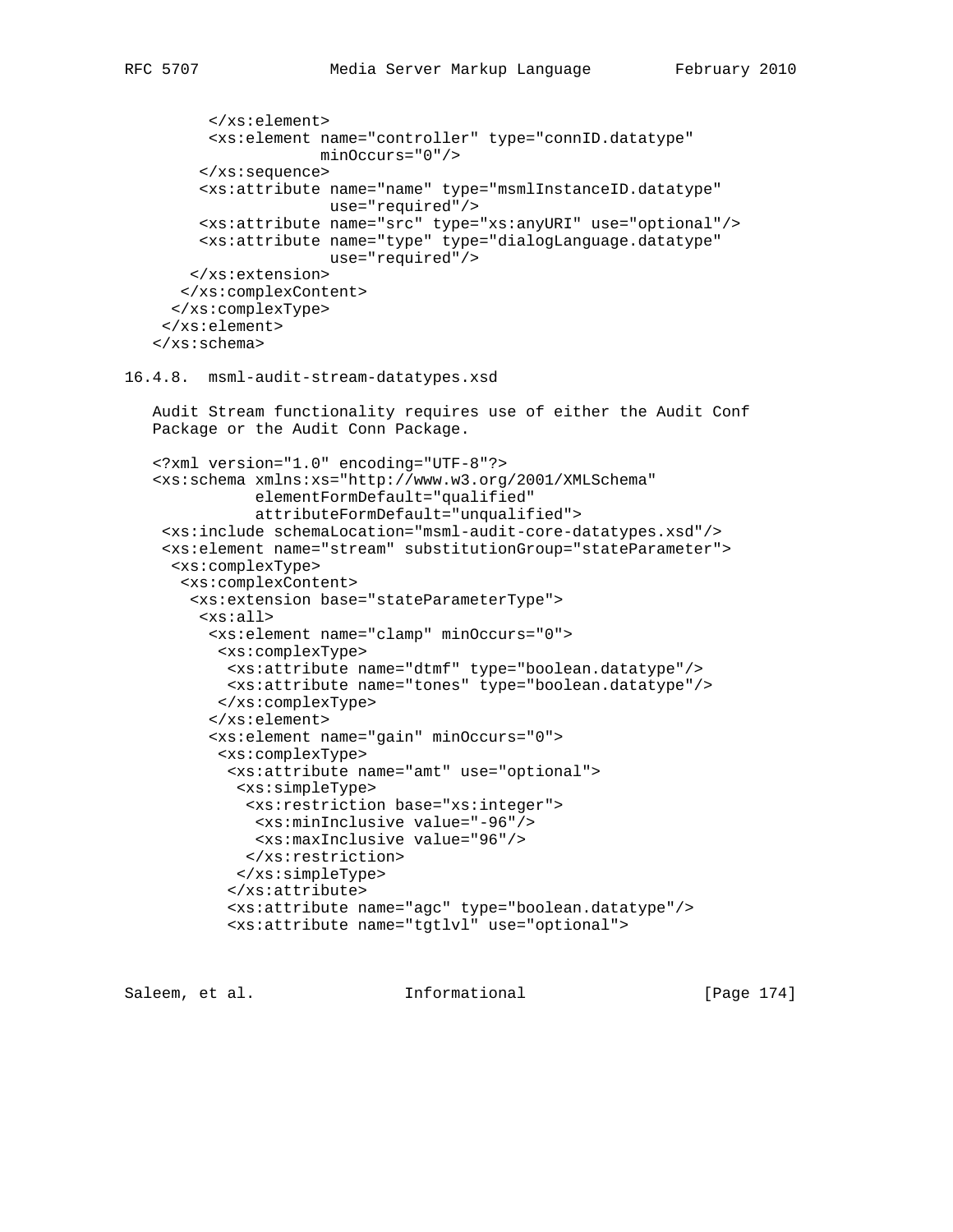```
 <xs:simpleType>
           <xs:restriction base="xs:nonPositiveInteger">
            <xs:minInclusive value="-40"/>
            <xs:maxInclusive value="0"/>
           </xs:restriction>
          </xs:simpleType>
         </xs:attribute>
         <xs:attribute name="maxgain" default="10">
          <xs:simpleType>
           <xs:restriction base="xs:nonNegativeInteger">
            <xs:minInclusive value="0"/>
            <xs:maxInclusive value="40"/>
           </xs:restriction>
          </xs:simpleType>
         </xs:attribute>
        </xs:complexType>
       </xs:element>
       <xs:element name="visual" minOccurs="0"/>
     \langle x s : \text{all} \rangle <xs:attribute name="joinwith" type="independentID.datatype"
                    use="required"/>
      <xs:attribute name="media" use="required">
       <xs:simpleType>
        <xs:restriction base="xs:string">
        <xs:pattern value="audio"/>
         <xs:pattern value="video"/>
        </xs:restriction>
       </xs:simpleType>
      </xs:attribute>
      <xs:attribute name="dir" use="required">
       <xs:simpleType>
       <xs:restriction base="xs:string">
        <xs:pattern value="from"/>
        <xs:pattern value="to"/>
        </xs:restriction>
       </xs:simpleType>
      </xs:attribute>
      <xs:attribute name="compressed" type="boolean.datatype"/>
      <xs:attribute name="preferred" type="boolean.datatype"
                    default="false"/>
      <xs:attribute name="display" type="xs:string"/>
      <xs:attribute name="override" type="boolean.datatype"
                    default="false"/>
     </xs:extension>
    </xs:complexContent>
   </xs:complexType>
  </xs:element>
 </xs:schema>
```
Saleem, et al. Informational [Page 175]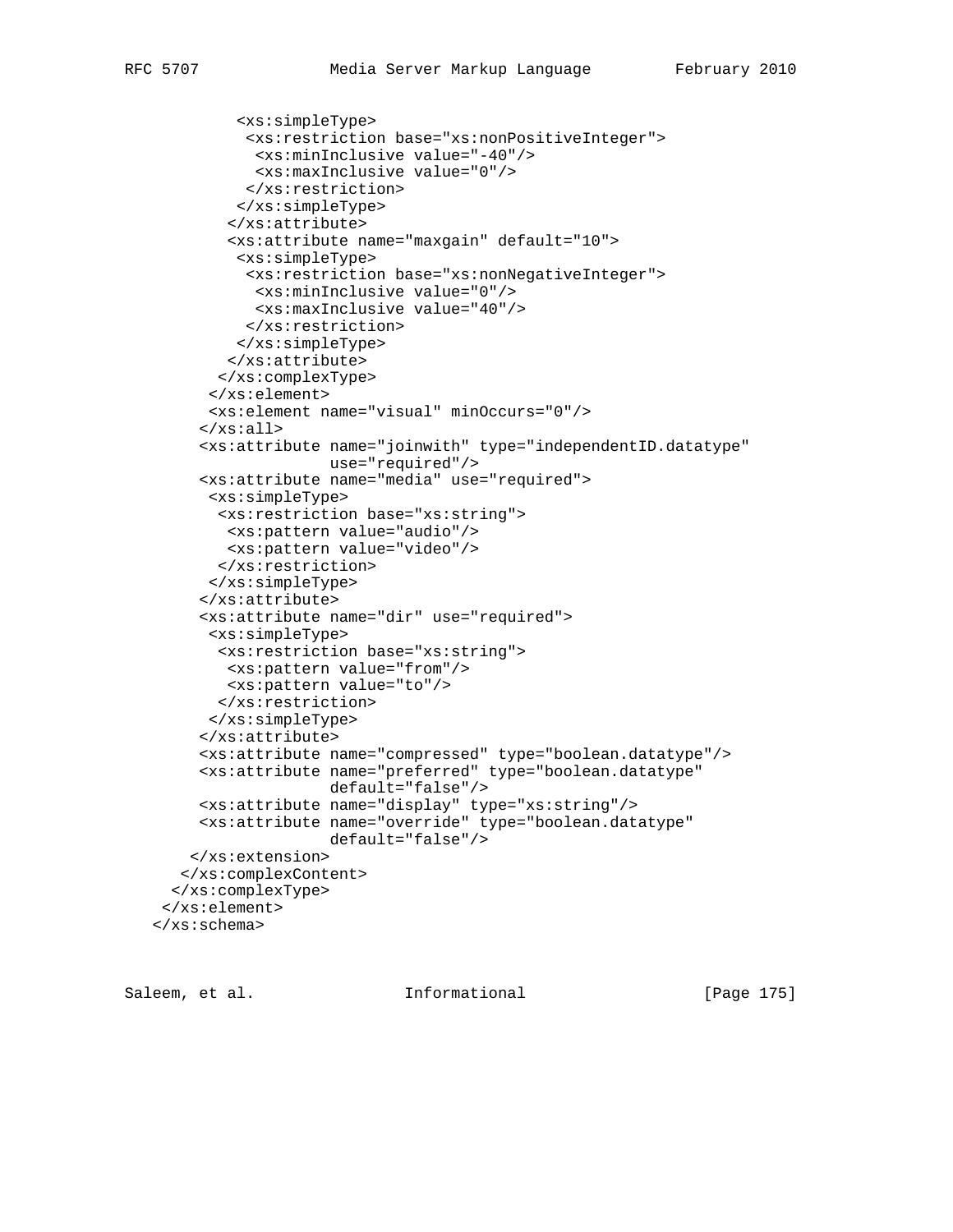## 17. Security Considerations

 MSML being an XML-based language, security considerations as defined by RFC 3023 [i2] are applicable.

 Media server interfaces driven using MSML are under the explicit control of a SIP application server. SIP call legs are used to deliver XML-based MSML transactions to the media server. The security and integrity of MSML transactions, whenever required, SHOULD use sips: and TLS for encryption and authentication of the SIP control channel used to carry MSML payloads. Further information related to security, privacy, and integrity of MSML media types is described in the IANA Considerations section.

 Media streams, such as audio/video, MAY optionally be protected, encrypted/decrypted, and authenticated, utilizing Secure Real Time Protocol (SRTP), wherever media stream security is required. Media negotiation establishes the required level of security and is initiated by the clients, which is outside the scope of the control interface specified by MSML.

18. IANA Considerations

18.1. IANA Registrations for 'application' MIME Media Type

The following registrations have been made:

Type Name: "application"

Subtype names:

'application/vnd.radisys.msml+xml',

'application/vnd.radisys.moml+xml',

'application/vnd.radisys.msml-conf+xml',

'application/vnd.radisys.msml-dialog+xml',

'application/vnd.radisys.msml-dialog-base+xml',

'application/vnd.radisys.msml-dialog-group+xml',

'application/vnd.radisys.msml-dialog-speech+xml',

'application/vnd.radisys.msml-dialog-transform+xml',

'application/vnd.radisys.msml-dialog-fax-detect+xml',

Saleem, et al. Informational [Page 176]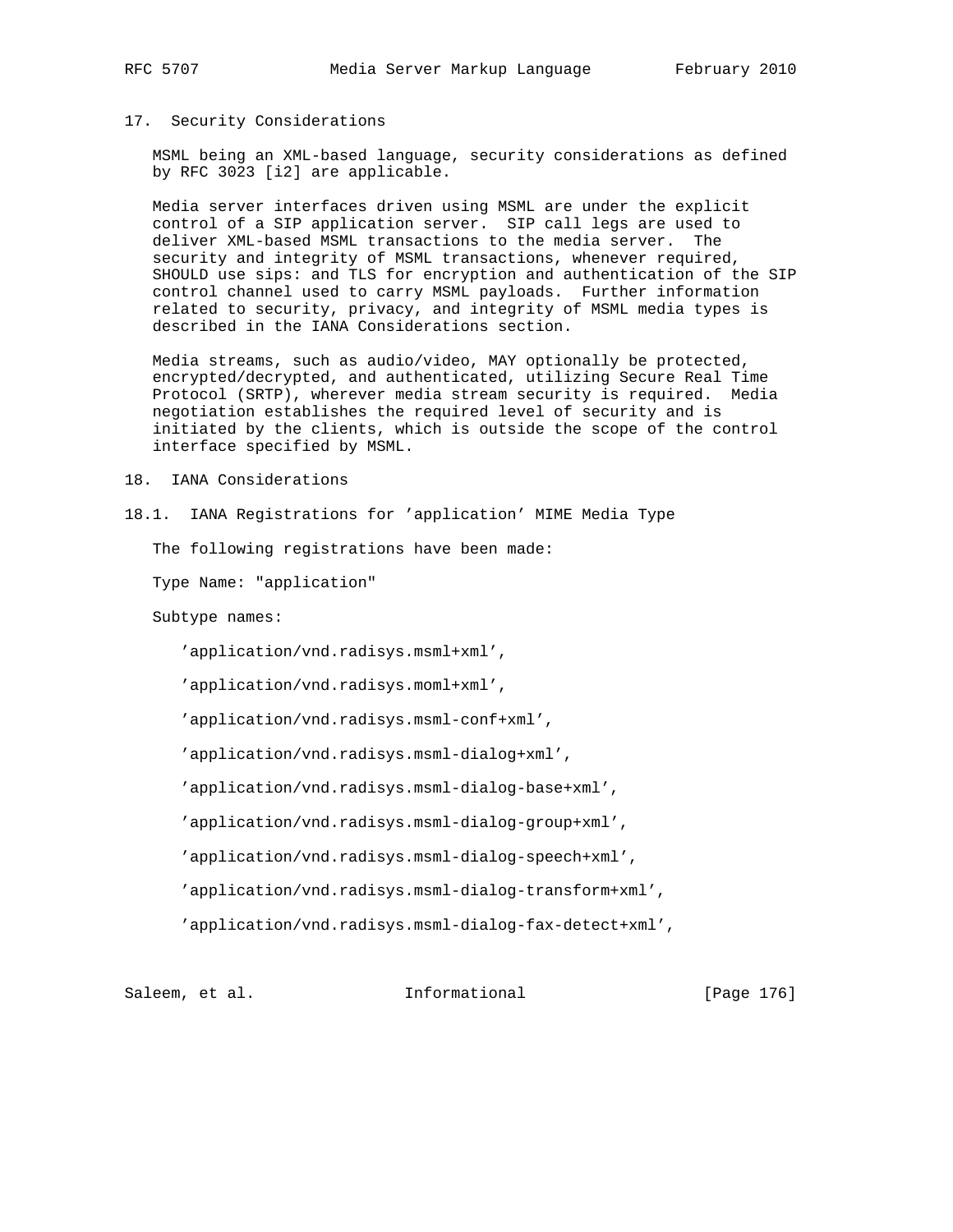'application/vnd.radisys.msml-dialog-fax-sendrecv+xml',

'application/vnd.radisys.msml-audit+xml',

'application/vnd.radisys.msml-audit-conf+xml',

'application/vnd.radisys.msml-audit-conn+xml',

'application/vnd.radisys.msml-audit-dialog+xml',

'application/vnd.radisys.msml-audit-stream+xml'

Required parameters: none

Optional parameters: charset

 charset semantics as specified in RFC 3023 [i2] for "application/xml" media type.

Encoding considerations:

As specified in RFC 3023 [i2].

Security Considerations:

 Media types included in this section are XML based, and therefore security considerations as defined by RFC 3023 [i10] are applicable.

 These media types do not contain active or executable content as the content itself merely provides control of the underlying media streams.

 Secure exchange of content associated with these media types for purposes of authentication and privacy, whenever applicable, shall require the establishment of a secure control channel using sips: and TLS.

 Privacy and integrity of media content associated with these media types shall be considered when applications using these media types are exchanging personal information such as personal identification codes or conference access codes. Whenever such content is deemed to require secure transport and authentication, a secure channel using sips: and TLS MUST be used, as these media types themselves provide no such inherent mechanisms for security.

Saleem, et al. 10. Informational 1999 [Page 177]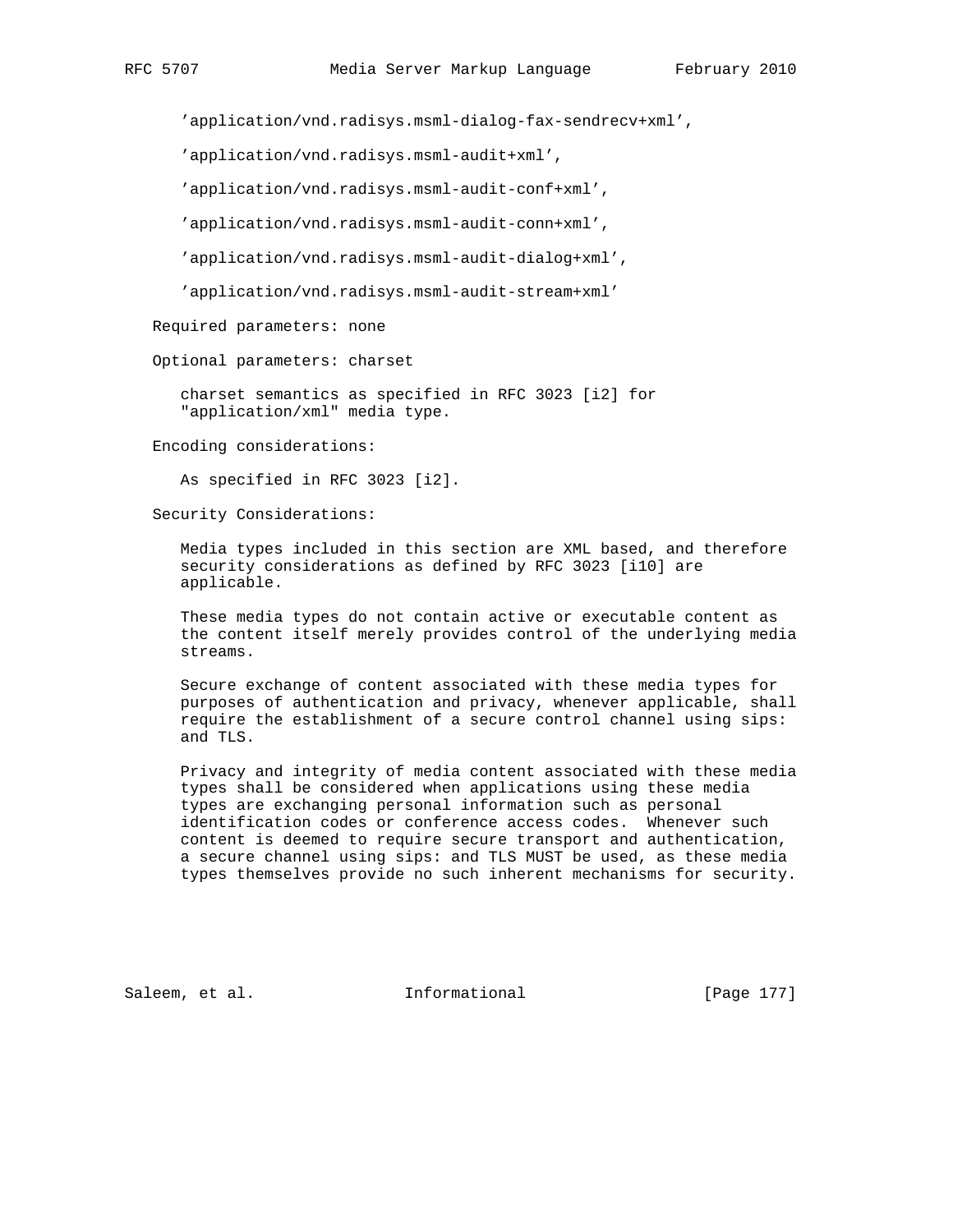Interoperability considerations: As specified in RFC 3023 [i2] and as specified within this document. Published specification: RFC 5707 Intended applications for these media types: Multimedia Conferencing, Interactive Voice Response systems Additional information: Magic number(s): None File extension(s): None Macintosh file type code(s): None Person & email address to contact for further information: Adnan Saleem <adnan.saleem@radisys.com> Intended usage: COMMON 18.2. IANA Registrations for 'text' MIME Media Type The following registrations are planned: 'text/vnd.radisys.msml-basic-layout' Required parameters: none Optional parameters: charset charset semantics as specified in RFC 3023 [i2] for "text/xml" media type. Encoding considerations: As specified in RFC 3023 [i2]. Security Considerations: Media types included in this section are XML based, and therefore security considerations as defined by RFC 3023 [i10] are applicable.

Saleem, et al. 10. Informational 1999 [Page 178]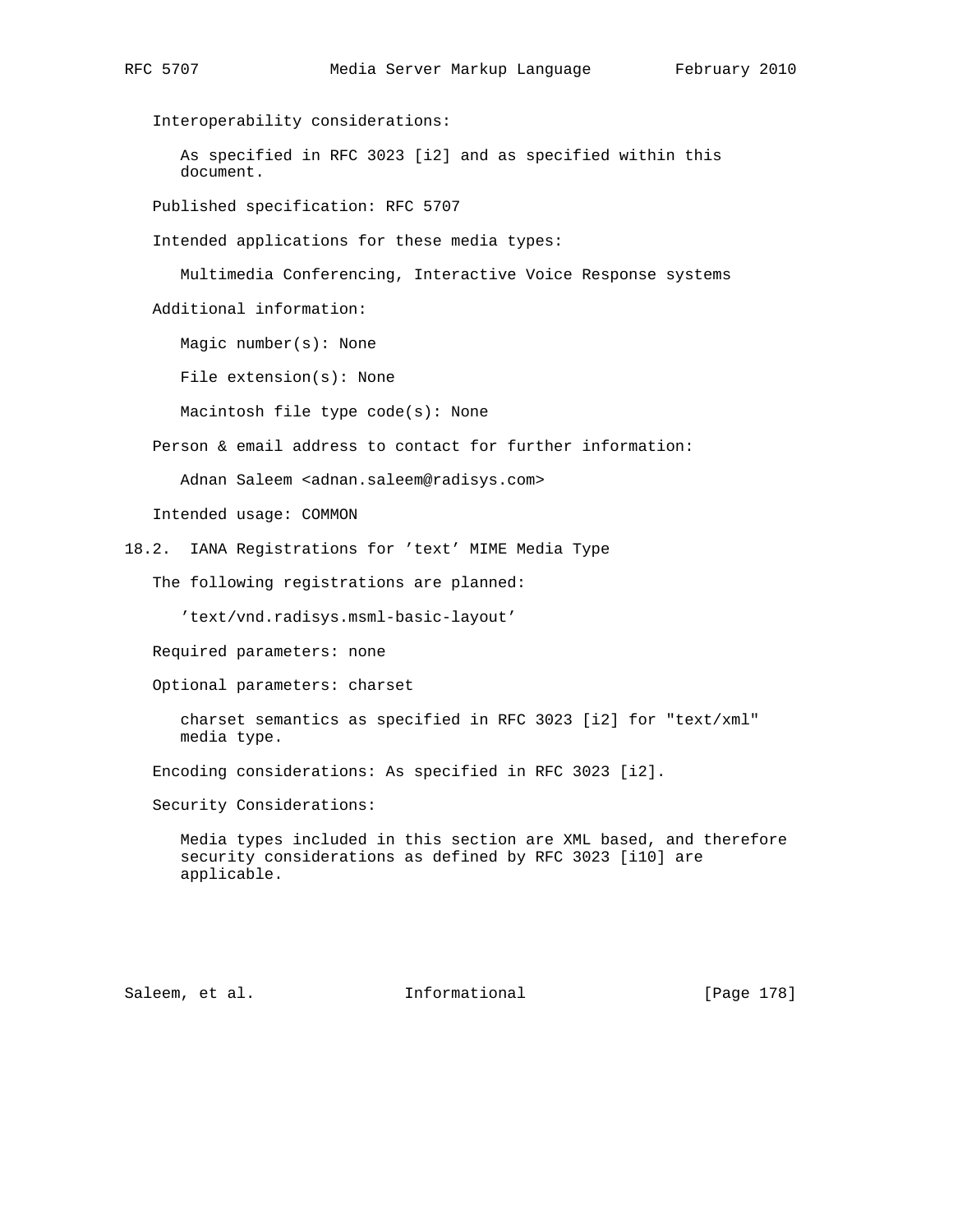The media type defined in this section does not contain active or executable content. The media type defines only a visual layout scheme of a video conference. Establishment of active connections associated with the video conference are outside the scope of this media type.

 Since this media type only defines a visual layout scheme, with no reference or information about client connections or participants within the conference, privacy and integrity concerns are not applicable to this media type.

Interoperability considerations:

 As specified in RFC 3023 [i2] and as specified within this document.

Published specification: RFC 5707

Intended applications for these media types:

Multimedia Conferencing, Interactive Voice Response systems

Additional information:

Magic number(s): None

File extension(s): None

Macintosh file type code(s): None

Person & email address to contact for further information:

Adnan Saleem <adnan.saleem@radisys.com>

Intended usage: COMMON

18.3. URN Sub-Namespace Registration

 The namespace URI for elements defined within this specification is a URN [i8]. It uses the namespace identifier 'ietf' defined by [i9] and extended by RFC 3688 [i10].

The following registrations of URN Sub-Namespaces are planned:

XML namespace: urn:ietf:params:xml:ns:msml

Saleem, et al. 10. Informational 1991 [Page 179]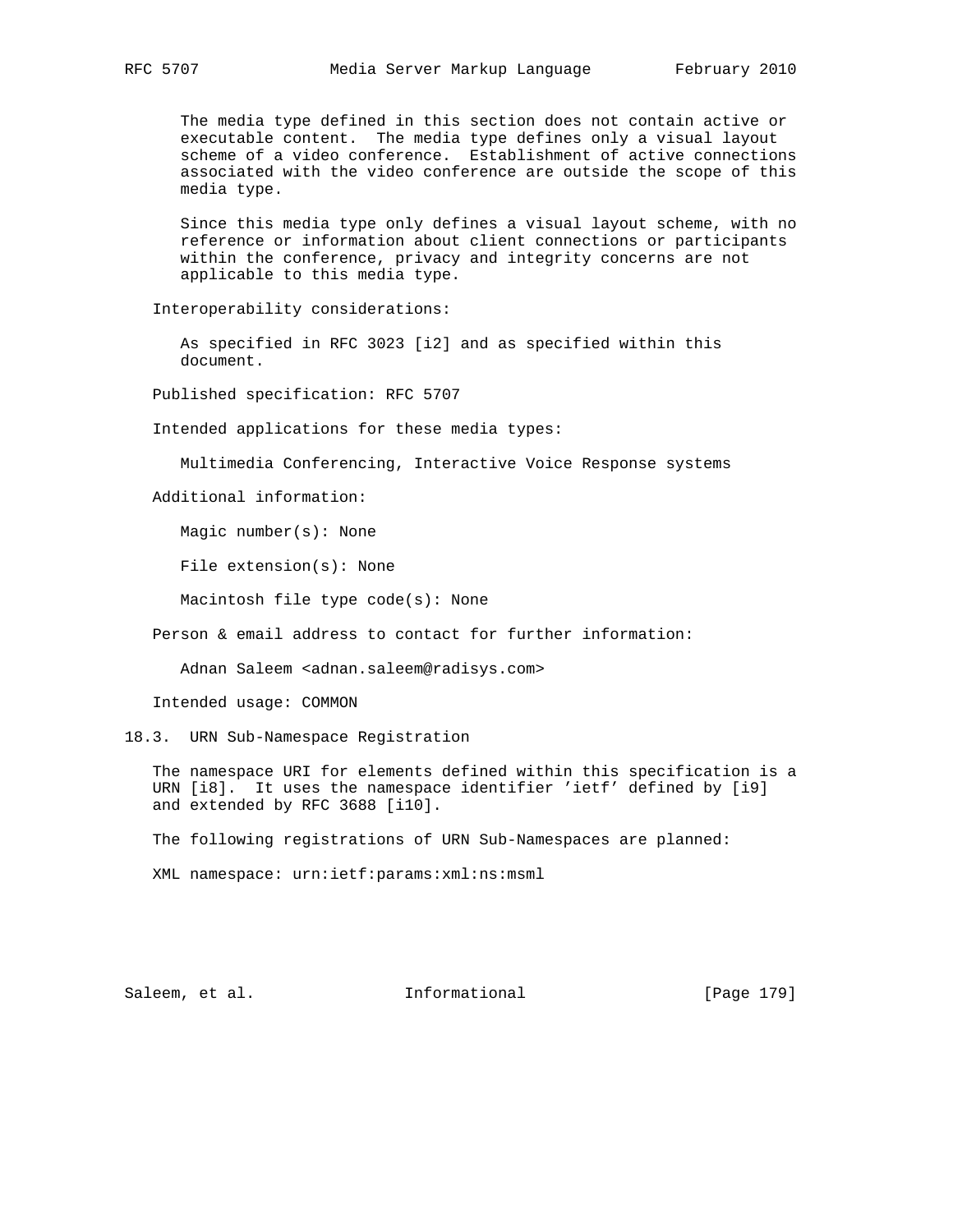```
 XML:
   BEGIN
    <?xml version="1.0"?>
    <!DOCTYPE html PUBLIC "-//W3C//DTD XHTML Basic 1.0//EN"
    "http://www.w3.org/TR/xhtml-basic/xhtml-basic10.dtd">
    <html xmlns="http://www.w3.org/1999/xhtml">
      <head>
          <meta http-equiv="content-type"
                content="text/html;charset=iso-8859-1"/>
          <title>Media Server Markup Language Namespace</title>
      </head>
      <body>
         <h1>Namespace for Media Server Markup Language</h1>
         <h2>urn:ietf:params:xml:ns:msml</h2>
         <p>See MSML <a
        href="http://www.rfc-editor.org/rfc/rfc5707.txt">RFC 5707</a></p>
      </body>
    </html>
    END
18.4. XML Schema Registration
    This section registers an XML schema per the procedures in [i10].
   URI: urn:ietf:params:xml:schema:msml
   Registrant Contact:
       Adnan Saleem (adnan.saleem@radisys.com) and authors listed
       within this document.
```
Saleem, et al. Informational [Page 180]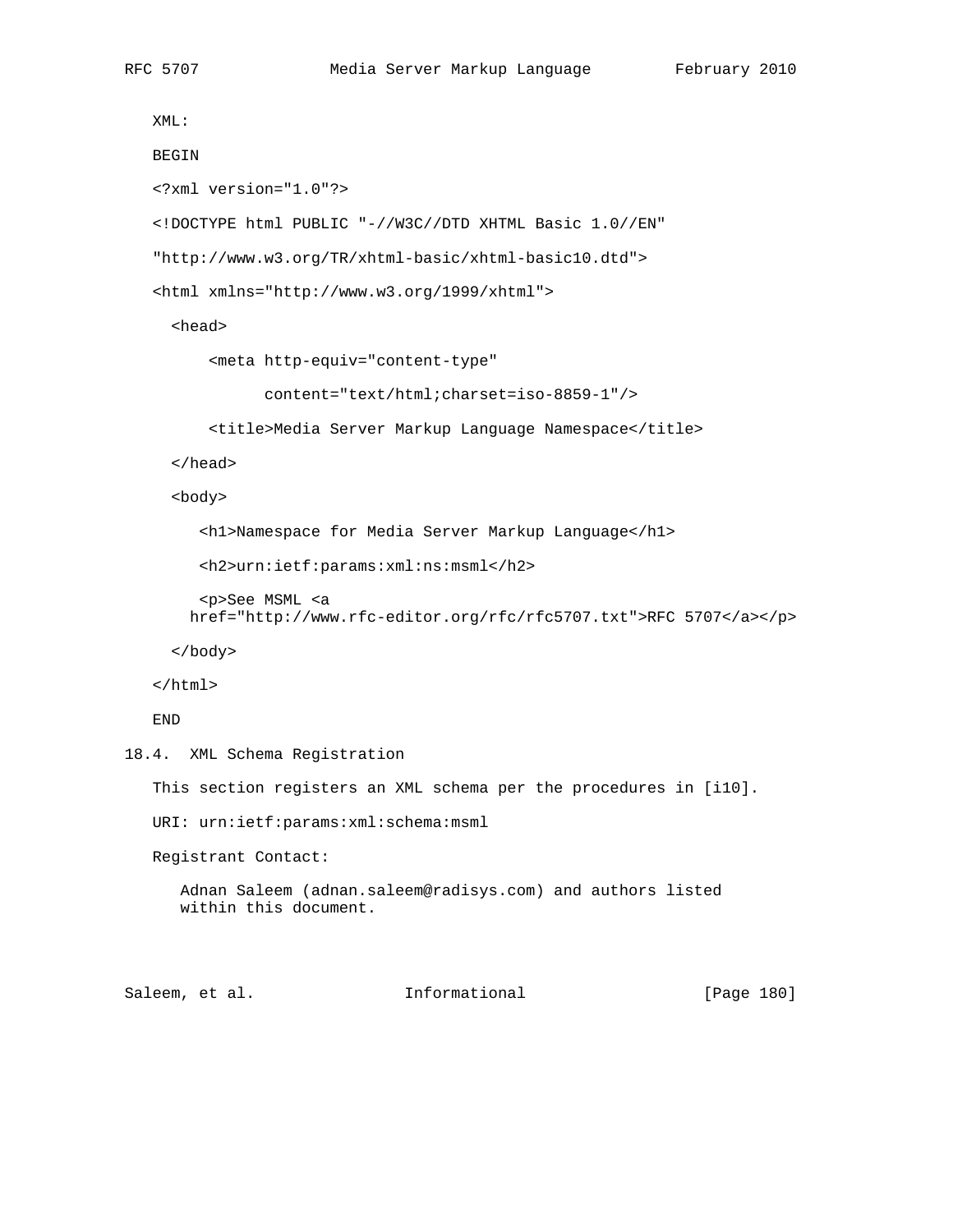The XML for this schema can be found as the sole content of Section 16.

- 19. References
- 19.1. Normative References
	- [n1] Rosenberg, J., Schulzrinne, H., Camarillo, G., Johnston, A., Peterson, J., Sparks, R., Handley, M., and E. Schooler, "SIP: Session Initiation Protocol", RFC 3261, June 2002.
	- [n2] Bray, T., Paoli, J., Sperberg-McQueen, C., and E. Maler, "Extensible Markup Language (XML) 1.0 (Second Edition)," W3C First Edition REC-xml-20001006, October 2000.
	- [n3] World Wide Web Consortium, "Speech Recognition Grammar Specification Version 1.0" (SRGS), W3C Candidate Recommendation, March 16, 2004
	- [n4] World Wide Web Consortium, "Natural Language Semantics Markup Language (NLSML) for the Speech Interface Framework", W3C Working Draft 20, November 2000.
	- [n5] World Wide Web Consortium, "Voice Extensible Markup Language (VoiceXML) Version 2.0, W3C Candidate Recommendation, March 16, 2004.
	- [n6] Berners-Lee, T., Fielding, R., and L. Masinter, "Uniform Resource Identifier (URI): Generic Syntax", STD 66, RFC 3986, January 2005.
	- [n7] Burger, E., Ed., Van Dyke, J., and A. Spitzer, "Basic Network Media Services with SIP", RFC 4240, December 2005.
	- [n8] Levinson, E., "Content-ID and Message-ID Uniform Resource Locators", RFC 2392, August 1998.
	- [n9] Handley, M., Jacobson, V., and C. Perkins, "SDP: Session Description Protocol", RFC 4566, July 2006.
	- [n10] Bos, B., Lie, H., Tantek, C., and Hickson, I., "Cascading Style Sheets, level 2 (CSS2) Specification," W3C REC CR-CSS21-, July 2007.
	- [n11] Burnett, D., Walker, M., and Hunt, A., "Speech Synthesis Markup Language (SSML) Version 1.0", W3C Recommendation, 7 September 2004.

Saleem, et al. 10. Informational [Page 181]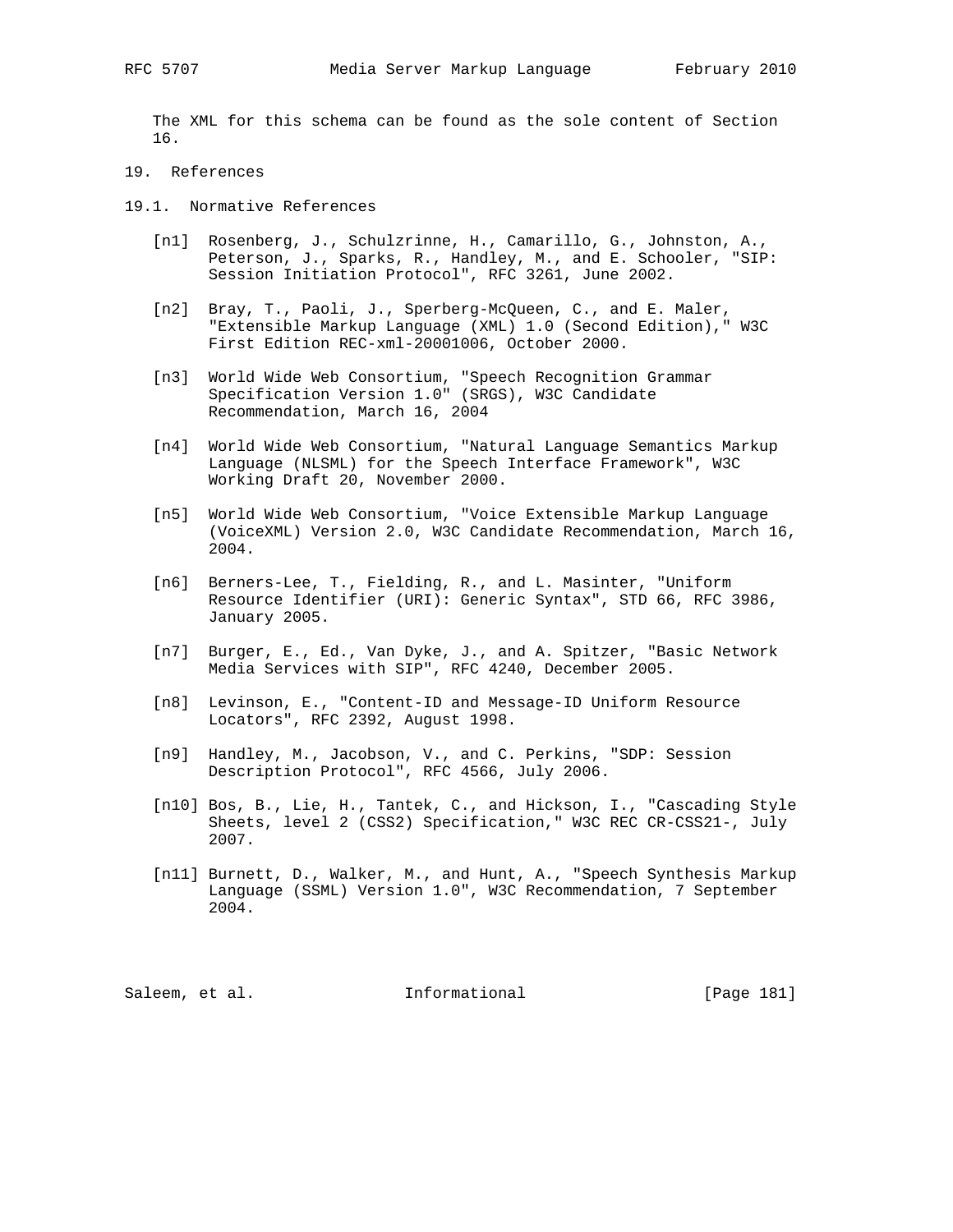## 19.2. Informative References

- [i1] Rosenberg, J., Schulzrinne, H., and P. Kyzivat, "Indicating User Agent Capabilities in the Session Initiation Protocol (SIP)", RFC 3840, August 2004.
- [i2] Murata, M., St. Laurent, S., and D. Kohn, "XML Media Types", RFC 3023, January 2001.
- [i3] Schulzrinne, H., Casner, S., Frederick, R., and V. Jacobson, "RTP: A Transport Protocol for Real-Time Applications", STD 64, RFC 3550, July 2003.
- [i4] Rosenberg, J., Peterson, J., Schulzrinne, H., and G. Camarillo, "Best Current Practices for Third Party Call Control (3pcc) in the Session Initiation Protocol (SIP)", BCP 85, RFC 3725, April 2004.
- [i5] Donovan, S., "The SIP INFO Method", RFC 2976, October 2000.
- [i6] Ossenbruggen, J., Rutledge, L., Saccocio, B., Schmitz, P., Kate, W., Ayars, J., Bulterman, D., Cohen, A., Day, K., Hodge, E., Hoschka, P., Hyche, E., Jourdan, M., Kubota, K., Lanphier, R., Laya'da, N., Michel, T., and D. Newman, "Synchronized Multimedia Integration Language (SMIL 2.0) Specification," W3C REC REC-smil2-20050107, January 2005.
- [i7] Freed, N. and N. Borenstein, "Multipurpose Internet Mail Extensions (MIME) Part Two: Media Types", RFC 2046, November 1996.
- [i8] Moats, R., "URN Syntax", RFC 2141, May 1997.
- [i9] Moats, R., "A URN Namespace for IETF Documents", RFC 2648, August 1999.
- [i10] Mealling, M., "The IETF XML Registry", BCP 81, RFC 3688, January 2004.
- [i11] Boulton, C., Melanchuk, T., McGlashan, S., and A. Shiratzky, "A Control Framework for the Session Initiation Protocol (SIP)", Work in Progress, February 2007.

Saleem, et al. 10. Informational 1. [Page 182]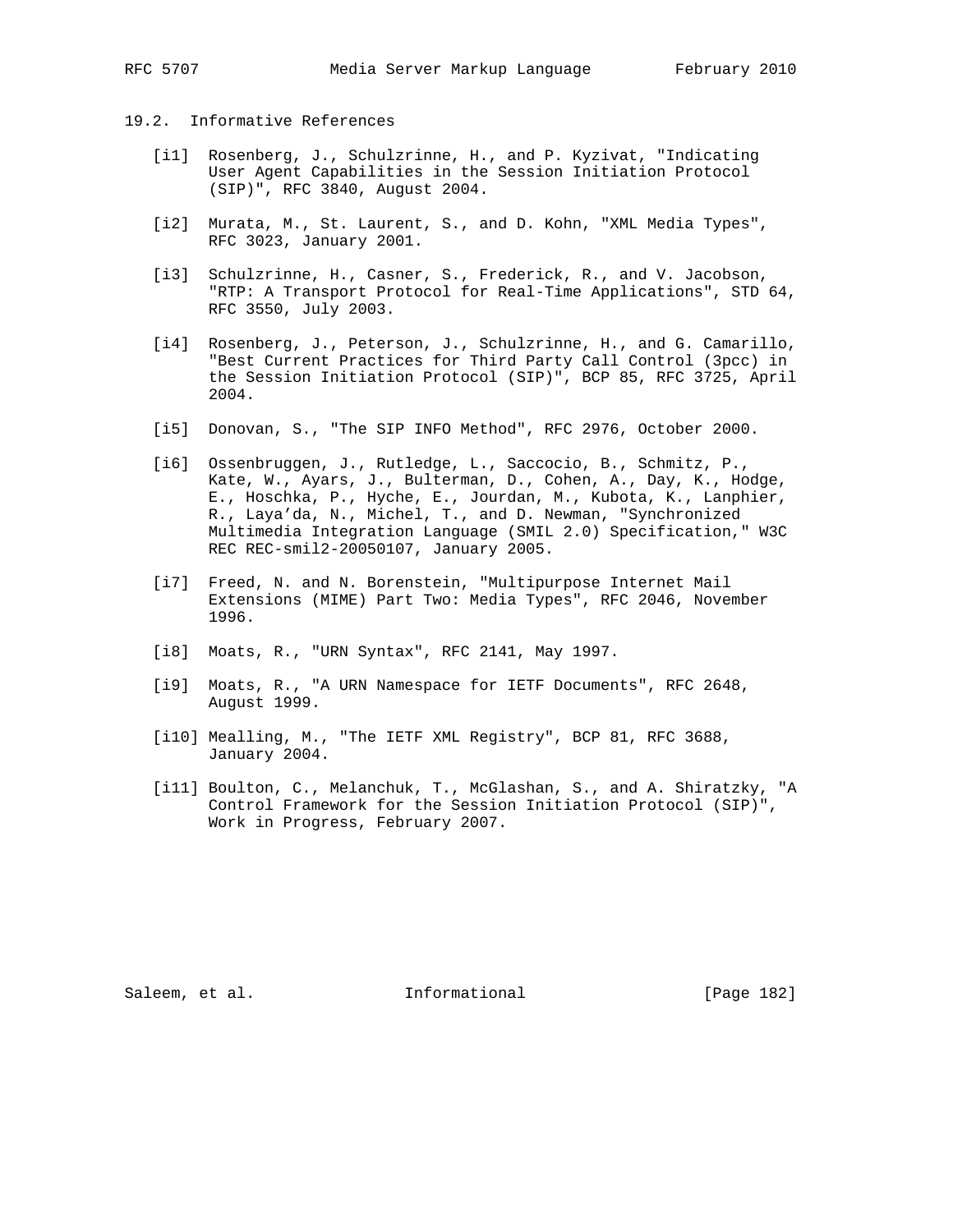Acknowledgments

 Sergiu Stambolian of RadiSys provided key insights, both theoretic and through development experience, on several versions of the document.

 Stephen Buko and George Raskulinec of Intel made numerous valuable contributions towards enhancements of multimedia playback and record operations. Gene Shtirmer of Intel provided review feedback on several revisions and feature enhancement suggestions.

 David Asher of NMS Communications provided valuable insights towards creation of standard profiles and a modularization scheme based on packages for better interoperability.

 Gilles Compienne of Ubiquity Software has provided feedback on several earlier versions of this document.

 Chris Boulton and Ben Smith, both of Ubiquity, and Michael Rice of VocalData helped clarify several issues, while Bruce Walsh and Kevin Fitzgerald, both of Spectel/Avaya, provided important feedback. Cliff Schornak of Commetrex significantly contributed to the facsimile work. Peter Danielsen of Lucent has contributed thoughtful and detailed reviews for several earlier versions of the document.

Saleem, et al. 10. Informational 1. [Page 183]